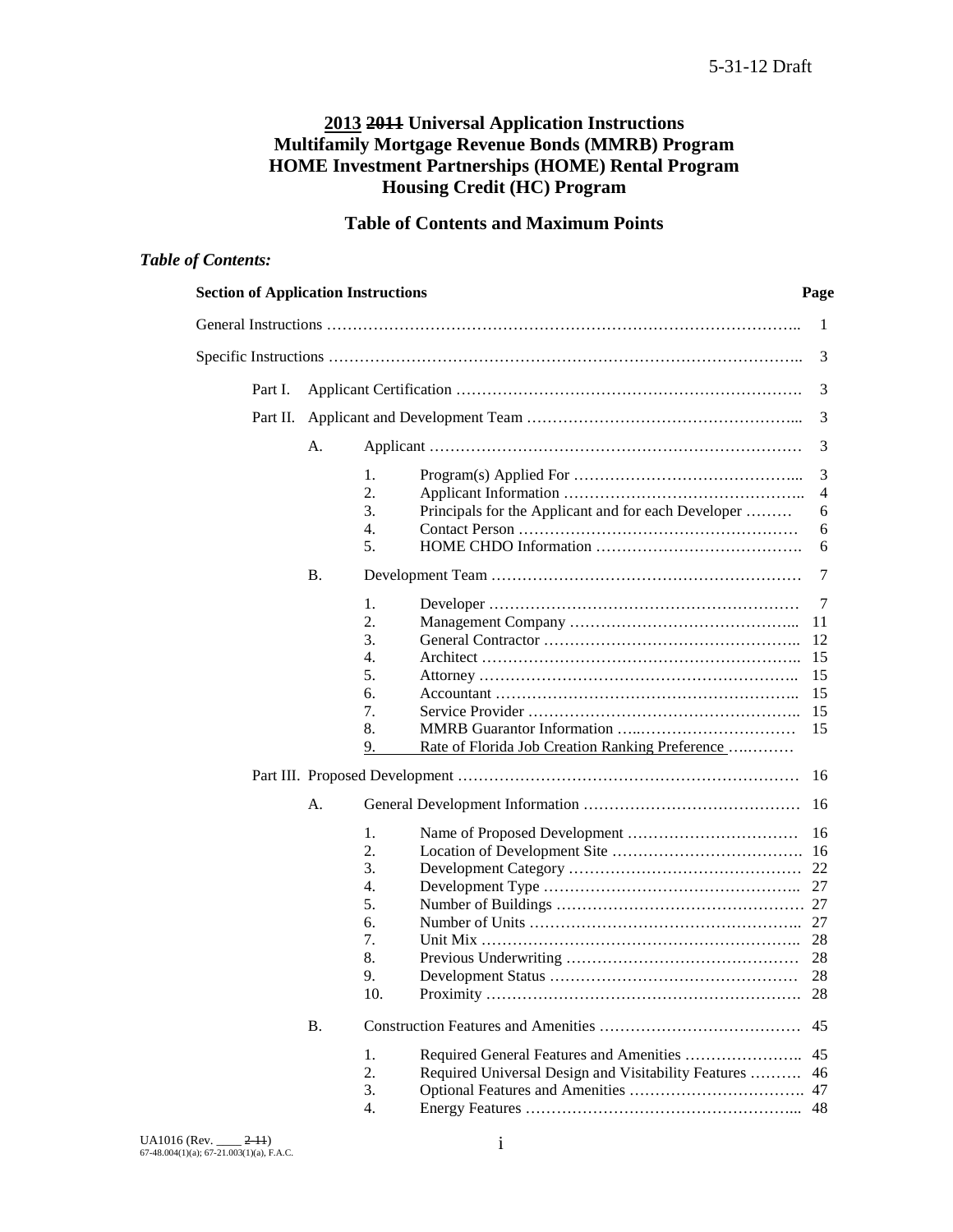## **Section of Application Instructions Page**

|                 | 5.                                                                  |     |
|-----------------|---------------------------------------------------------------------|-----|
| C.              |                                                                     | 55  |
|                 | 1.                                                                  | 56  |
|                 | 2.                                                                  | 57  |
|                 | 3.<br>Evidence of Infrastructure (electricity, water, sewer, roads) | 59  |
|                 | 4.                                                                  | 59  |
|                 | 5.                                                                  | 60  |
| D.              |                                                                     | 60  |
|                 | 1.                                                                  | 61  |
|                 | 2.<br>Farmworker or Commercial Fishing Worker                       | 63  |
|                 | 3.                                                                  | 63  |
|                 | 4.                                                                  | 64  |
| Е.              |                                                                     | 64  |
|                 | 1.<br>Commitments for MMRB and HC Applications                      | 64  |
|                 | 2.                                                                  | 75  |
|                 | 3.                                                                  |     |
| F.              |                                                                     |     |
|                 | 1.<br>Non-Elderly and Non-Homeless Developments                     | 77  |
|                 | 2.                                                                  | 79  |
|                 | 3.                                                                  | 82  |
|                 | $\overline{4}$ .                                                    | 84  |
| G.              |                                                                     | 87  |
| H.              | HOME Certification of Consistency with the Consolidated Plan        | 89  |
| I.              |                                                                     | 89  |
|                 |                                                                     | 92  |
| А.              |                                                                     | 92  |
| <b>B.</b>       |                                                                     | 97  |
|                 |                                                                     | 98  |
|                 | A. Funding                                                          | 98  |
|                 | 1.                                                                  | 98  |
|                 | 2.                                                                  | 99  |
| <b>B.</b>       |                                                                     | 101 |
| $\mathcal{C}$ . |                                                                     | 102 |
| D.              |                                                                     | 102 |
|                 | Firm Commitment, Proposal or Letter of Intent<br>1.                 | 103 |
|                 | 2.<br>Non-Corporation and Non-County HFA-Issued Tax-                | 105 |
|                 | 3.                                                                  | 105 |
|                 |                                                                     | 108 |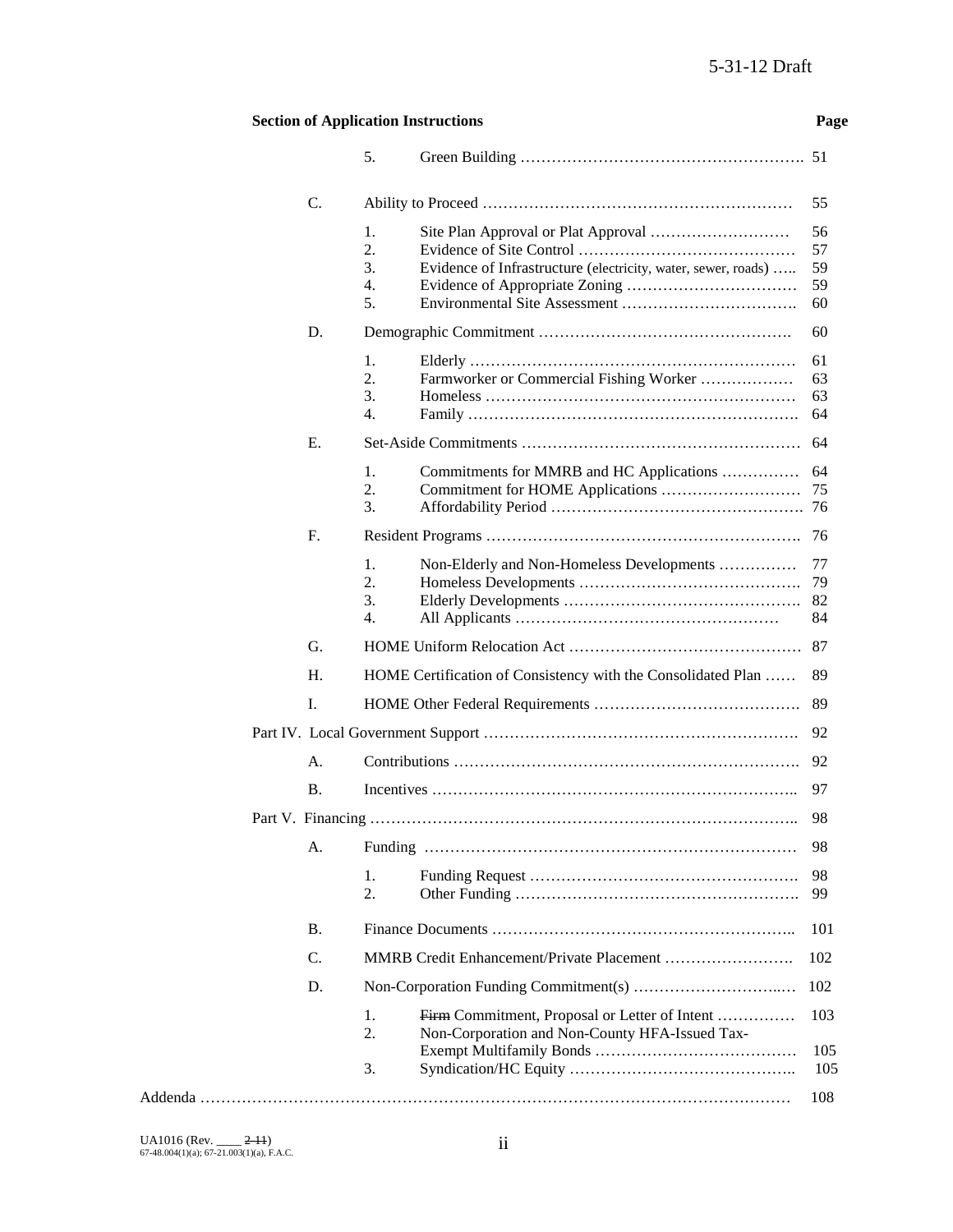#### **Section of Application Instructions Page**

#### *Maximum Points:*

## **Application Points Maximum Points** Part II.B., Developer 1.c. Housing Credit Development Experience …………………….. 3 Points Part III.B., Construction Features and Amenities 3.a. Optional General Unit Features and Amenities for all new construction units and all rehabilitation units ..…………. 9 Points 3.b. and 3.c. Optional Features and Amenities for Non-SRO Developments or SRO Developments ………………………. 12 Points 3.d. Optional Universal Design and Visitability Unit Features …… 10 Points 5. Green Building ……………………………………………....... 10 Points a. For New Construction and Redevelopment Developments (1) Green Building Features (7 Points) or (2) Green Building Certification (10 Points) or b. For Rehabilitation and Preservation Developments (10 Points) Part III.E., Set-Aside Commitments 1.b.(2)(b) Special Needs Households ……………………………………. 4 Points 1.b.(2)(c) Total Set-Aside Commitment ………………………………… 3 Points 3. Affordability Period …………………………………………… 5 Points Part III.F., Resident Programs 1., 2., or 3. Qualified Resident Programs for Non-Elderly/Non- Homeless Developments, or Qualified Resident Programs for Homeless Developments, or Qualified Resident Programs for Elderly Developments ……………….. 6 Points 4. Qualified Resident Programs for All Applicants ……………… 8 Points Part IV.A., Local Government Contributions ……………………………………………… 5 Points 1.a.(1) – (4) Grant, Fee Waiver, Loan and/or Fee Deferral Part IV.B., Local Government Incentives 1. Expedited Permitting Process …………………………………. 1 Point 2. Contributions to Affordable Housing …………………………. 1 Point 3. Modification of Fee Requirements ……………………………. 1 Point 4. Consideration of Impact of Policies, etc., on Cost of Affordable Housing ………………………………………….. 1 Point Total Maximum Application Points: 79 Points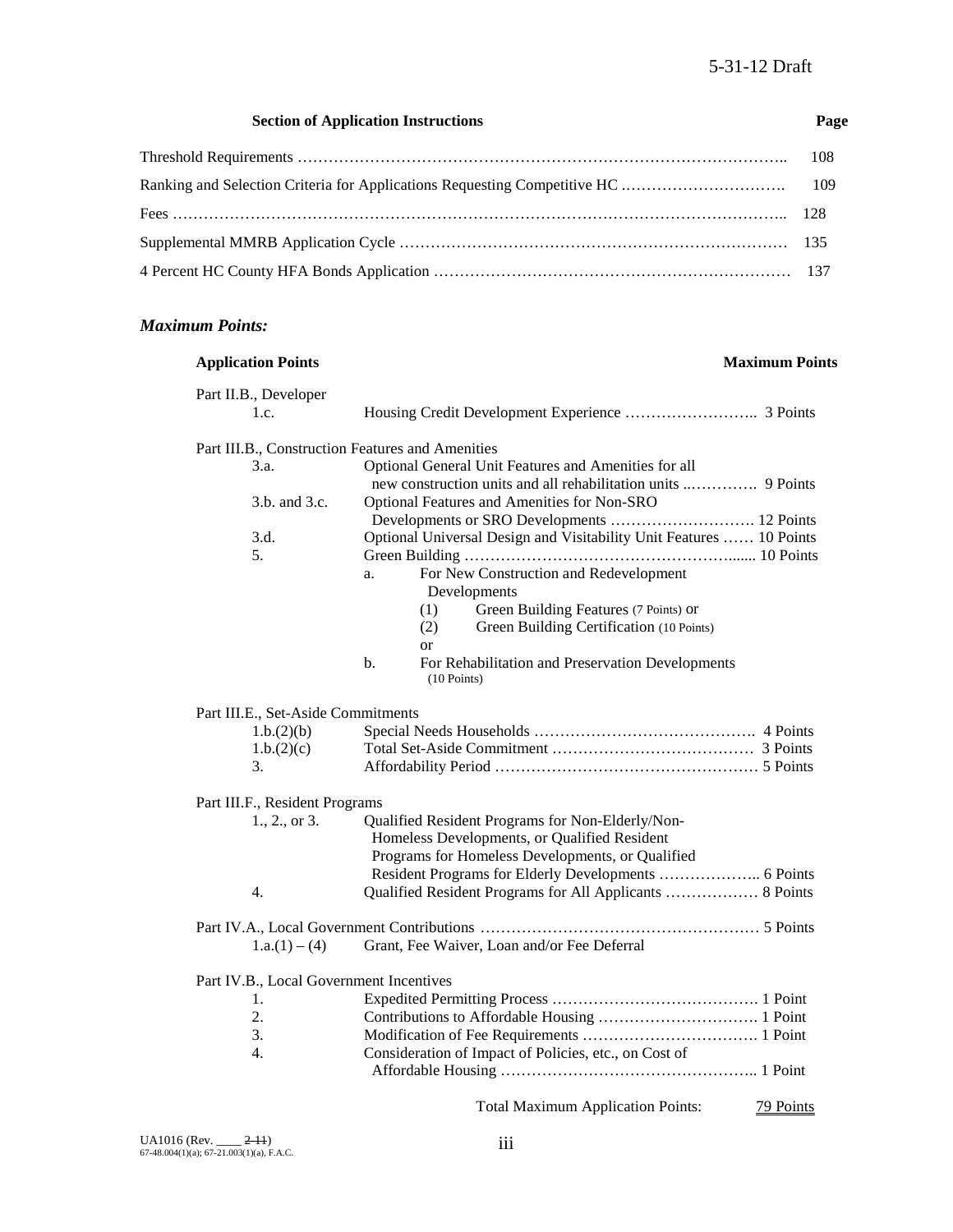## **Proximity Tie-Breaker Points Maximum Points**

Part III.A., Proximity

| 10.a.(2)(a) |                                                                   |
|-------------|-------------------------------------------------------------------|
|             | Public Bus Stop (Maximum 2 Points)<br>(i)                         |
|             | Public Bus Transfer Stop (Maximum 6 Points)<br>(ii)               |
|             | Public Bus Rapid Transit Stop (Maximum 6 Points)<br>(iii)         |
|             | Public Rail Station (Maximum 7 Points)<br>(iv)                    |
| 10.a.(2)(b) |                                                                   |
|             | Grocery Store (Maximum 4 Points)<br>(i)                           |
|             | Public School – Non-Elderly Only (Maximum 4 Points)<br>(ii)       |
|             | Senior Center – Elderly Only (Maximum 4 Points)<br>(iii)          |
|             | Medical Facility (Maximum 4 Points)<br>(iv)                       |
| 10.a.(2)(c) |                                                                   |
|             | Public Park (Maximum 2 Points)<br>(i)                             |
|             | Community Center (Maximum 2 Points)<br>(ii)                       |
|             | (iii)<br>Pharmacy (Maximum 2 Points)                              |
|             | Public Library (Maximum 2 Points)<br>(iv)                         |
| 10.b.       | Proximity to closest Development on the Proximity List  10 Points |
|             | Total Maximum Proximity Tie-Breaker Points:<br>Points             |

## **Ability to Proceed Tie-Breaker Points Maximum Points**

Part III.C., Ability to Proceed

| $\overline{1}$ . |                                                      |           |
|------------------|------------------------------------------------------|-----------|
| 2.               |                                                      |           |
| 3.a.             |                                                      |           |
| 3.h.             |                                                      |           |
| 3.c.             |                                                      |           |
| 3.d.             |                                                      |           |
| $\overline{4}$ . |                                                      |           |
| 5.               |                                                      |           |
|                  | Total Maximum Ability to Proceed Tie-Breaker Points: | 86 Points |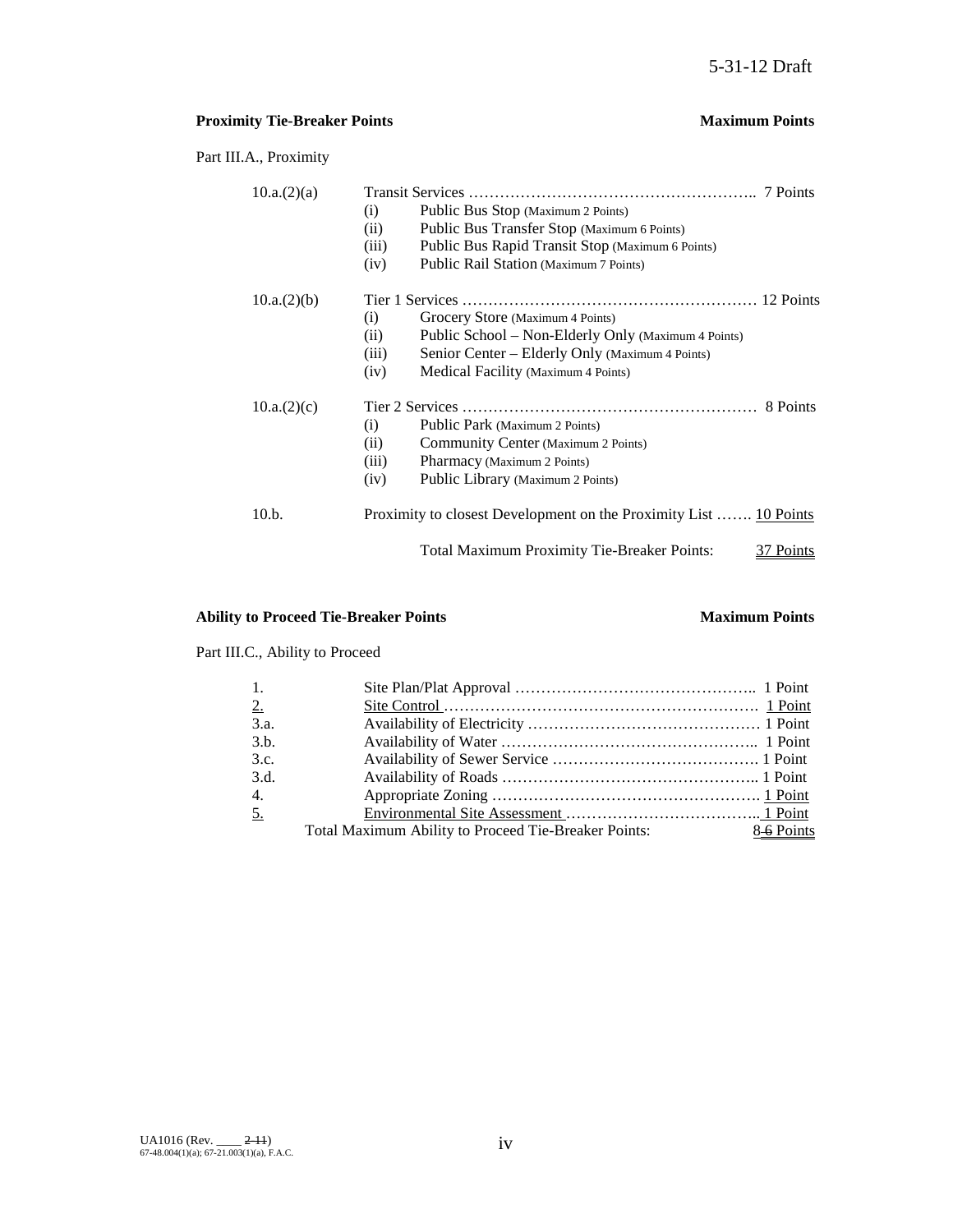# **2013 2011 Universal Application Instructions Multifamily Mortgage Revenue Bonds (MMRB) Program HOME Investment Partnerships (HOME) Rental Program Housing Credit (HC) Program**

Applicants are encouraged to review Rule Chapters 67-21 and/or 67-48, F.A.C., and the following Instructions before completing and submitting the Universal Application. Unless otherwise provided in these Instructions and the Application, capitalized terms are as defined in the rule chapters. Program requirements do not necessarily meet all non-Corporation funding or allocation requirements. Applicants are responsible for ensuring that their developments meet all applicable laws and regulations.

# **GENERAL INSTRUCTIONS**

The following instructions must be followed by Applicants in preparing, assembling, and submitting the Application:

Applications must be submitted online at www.floridahousing.org. and all Applicants must submit:

- One printed version of the completed Application, including applicable exhibits and the Applicant Certification and Acknowledgement exhibit with an original signature. The Applicant must label this printed version of the Application as the "Original Hard Copy";
- Three photocopies of the "Original Hard Copy";
- MMRB Applicants that anticipate participating in HUD Risk Sharing must submit one additional photocopy of the "Original Hard Copy".

The Applicant must ensure that the online Application, the "Original Hard Copy" and the photocopies of the Application are all identical. The Corporation will first consider the Application submitted online. If for any reason all or part of the information in the online Application is inaccessible, the Corporation will consider the "Original Hard Copy" of the Application. The Corporation will only consider the exhibits submitted as part of the "Original Hard Copy". Notwithstanding the foregoing, if the Corporation determines that issues substantially and adversely impact the actual or perceived efficiency, reliability, or accuracy of the online Application process, then the Corporation will consider only the "Original Hard Copy" of an Application, of a group of Applications, or of all Applications.

The Corporation will reject any competitive Application submittal and no action will be taken to score the Application if:

- The Application is not submitted online; or
- the "Original Hard Copy" of the Application fails to contain the Applicant Certification and Acknowledgement exhibit with an original signature; or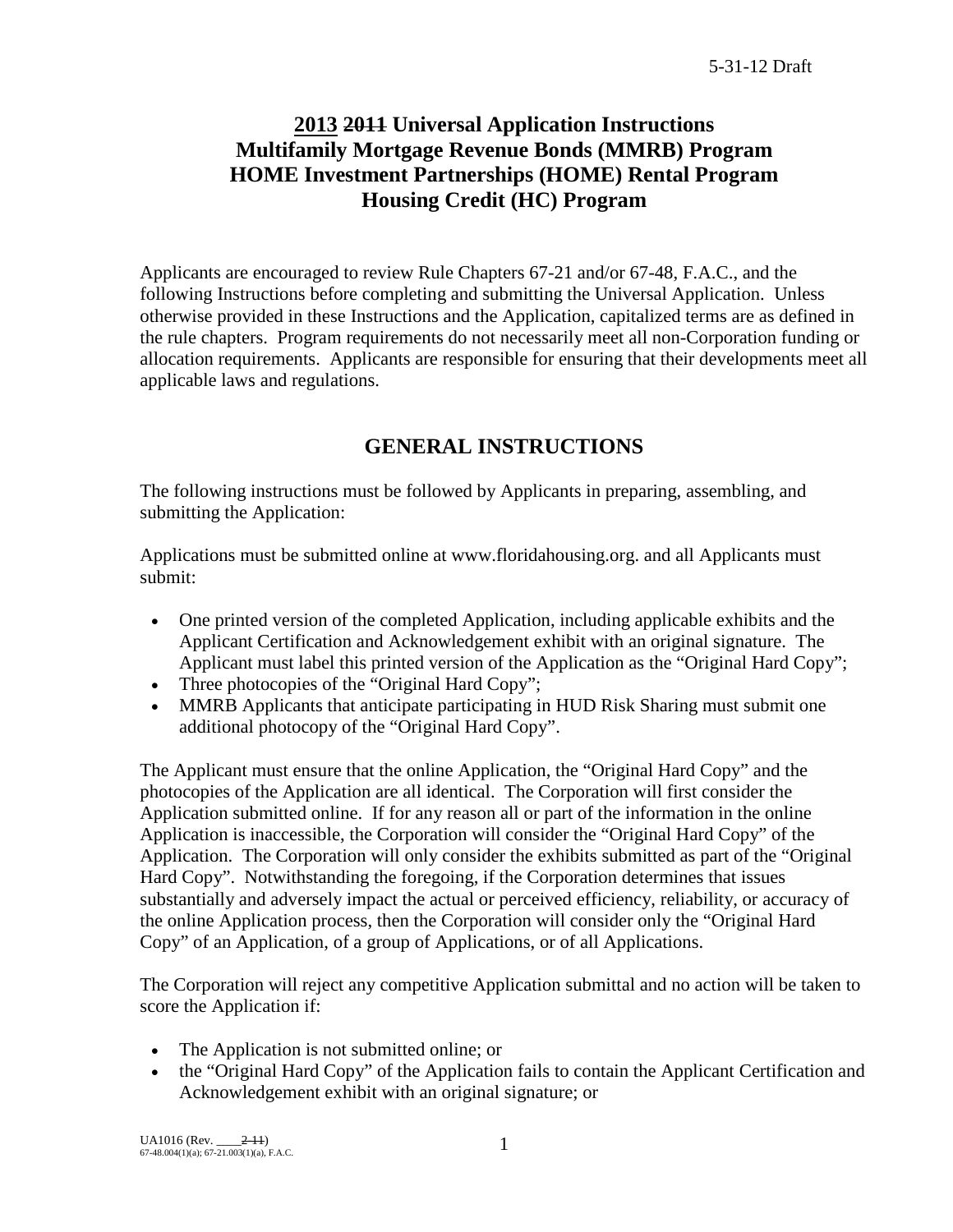- less than one "Original Hard Copy" and three photocopies of the completed Application, are submitted; or
- the "Original Hard Copy" of the Application fails to contain the Application fee and (for MMRB Applications) the TEFRA fee.

The Application labeled "Original Hard Copy" and the photocopies must be bound in separate three-ring binders with a clear plastic front pocket with numbered index tabs for each exhibit. Open plastic sleeve tabs will NOT be acceptable. It is important that each Application be legible and in proper order to ensure accurate scoring by the Corporation. Each page and applicable exhibit of the Application must be accurately completed, and Applicants must provide all requested information. Failure to provide the requested information and documentation shall result in failure to meet threshold for threshold items, failure to achieve maximum points for point items, rejection of the Application for rejection items, or a combination of the foregoing.

Applicants requesting non-competitive 4 percent Housing Credits to be used for a Tax-Exempt Bond-Financed Development where the bonds are issued by a County Housing Finance Authority established pursuant to Section 159.604, F.S., must complete the 4 Percent HC County HFA Bonds Application Form, as outlined in the 4 Percent HC County HFA Bonds Application section of these Instructions.

Applicants requesting non-competitive 4 percent Housing Credits to be used for a Tax-Exempt Bond-Financed Development where the bonds are issued by an entity other than the Corporation or a County Housing Finance Authority shall apply using the 2013 2011 Universal Application Package. Applicants must submit one original Application labeled "Original Hard Copy" and one photocopy of the "Original Hard Copy" containing all completed information in the Application using the Corporation's online Application. Such Applications may be submitted once the Applicant receives affirmation that the Tax-Exempt Multifamily Bond allocation has been reserved or that the entity issuing the bonds has agreed to award the necessary allocation when available, but in no event may the Application be submitted later than the last Corporation business day of December of the year the Development is placed in service. For purposes of these non-competitive HC only Applications, all references within the 2013 2011 Universal Application Package to "Application Deadline" and "Application Deadline for the 2013 2011 Universal Application Cycle" shall be deemed to mean the submission date of the noncompetitive HC only Application.

Applications must be received by the Corporation and clocked in by 5:00 p.m., Eastern Time, on the Application Deadline. No Applications will be Received at the Corporation's offices via facsimile or other electronic transmissions, except for on-line submission. The Application fee, plus the TEFRA fee for MMRB Applications, must be paid by check or money order, payable to Florida Housing Finance Corporation.

Applications must be submitted on exhibit forms and pages that are contained in the Application Package. Exhibit forms or pages that are drafts or that are from a previous Application cycle will not be considered, resulting in failure to meet threshold for threshold items, failure to achieve points for point items, or a combination of the foregoing.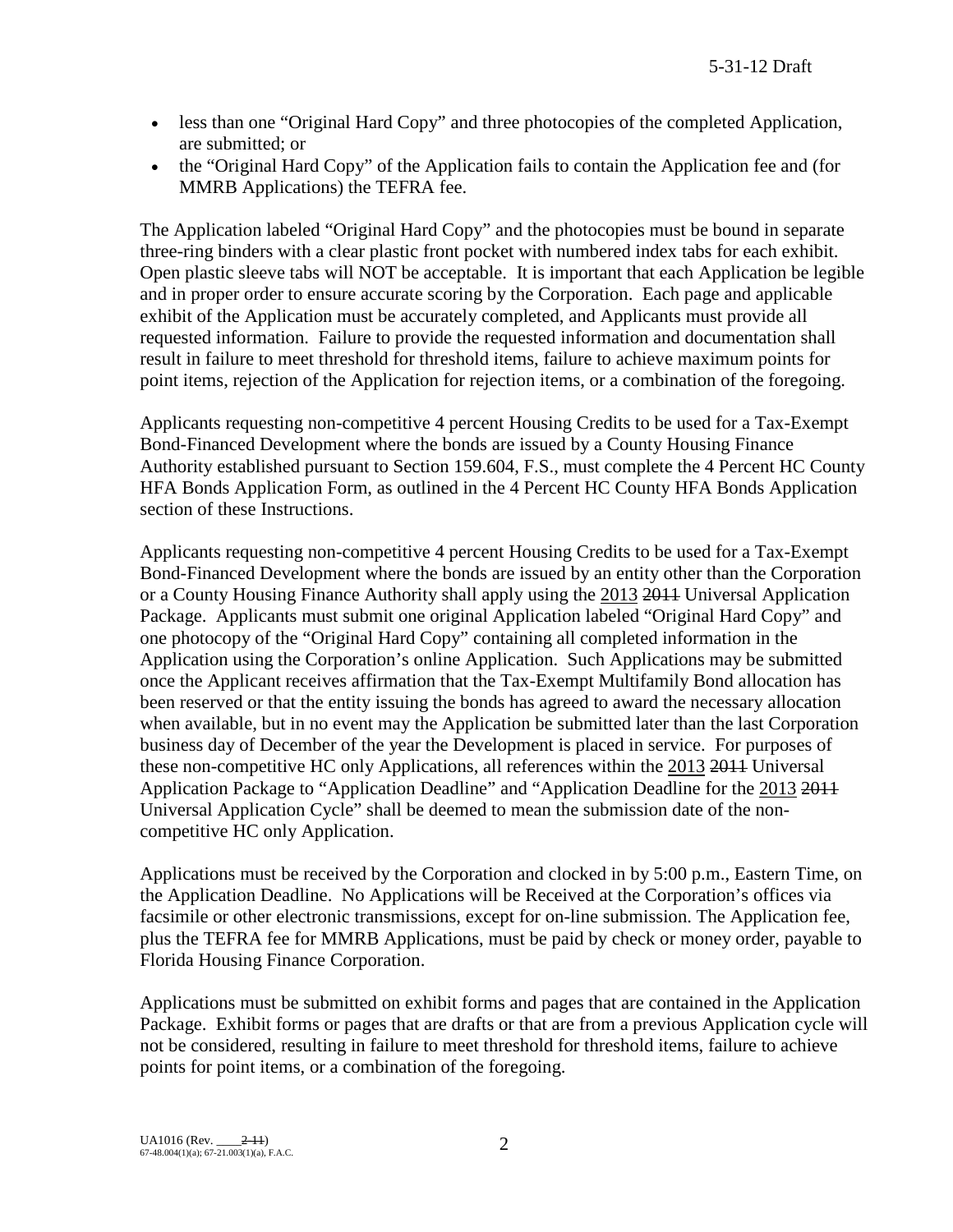Do not retype, scan, image, or alter any page or exhibit in the Application Package. This will cause the page or exhibit not to be considered, resulting in failure to meet threshold for threshold items, failure to achieve points for point items, or a combination of the foregoing. Additional information that is placed on the face of a page or exhibit that does not obscure the printed words is NOT considered an alteration of the page or exhibit. However, the additional information cannot change the meaning or intent of the page or exhibit. Additional information should be presented in an asterisk or footnote format or presented as an explanatory addendum to the page or exhibit.

All information contained in an Application is subject to independent review, analysis and verification by the Corporation or its agents.

IMPORTANT: Periodically throughout the Application, scoring and appeals process, all Applicants should check the Corporation's Website for updated information concerning the Universal Application cycle. The Website address is www.floridahousing.org.

# **SPECIFIC INSTRUCTIONS**

# **Part I. Applicant Certification**

All Applicants must provide behind a tab labeled **"Exhibit 1"** a properly completed and executed Applicant Certification and Acknowledgement form. Applications without a properly completed Applicant Certification and Acknowledgement form, executed with an original signature, contained in the Application labeled "Original Hard Copy" will be rejected automatically without the opportunity to cure. Signatures in blue ink are preferred.

# **Part II. Applicant and Development Team**

## **A. Applicant**

1. Select the program(s) applied for in this Application.

In accordance with Rule Chapters 67-21 and 67-48, F.A.C., only one Application may be submitted for each subject property.

The Application may be submitted for only ONE of the following:

- Competitive HC only (Competitive 4% and/or 9% Housing Credits)
- Competitive HC and HOME only if the Applicant selected and qualified for the Homeless Demographic at Part III.D. of the Application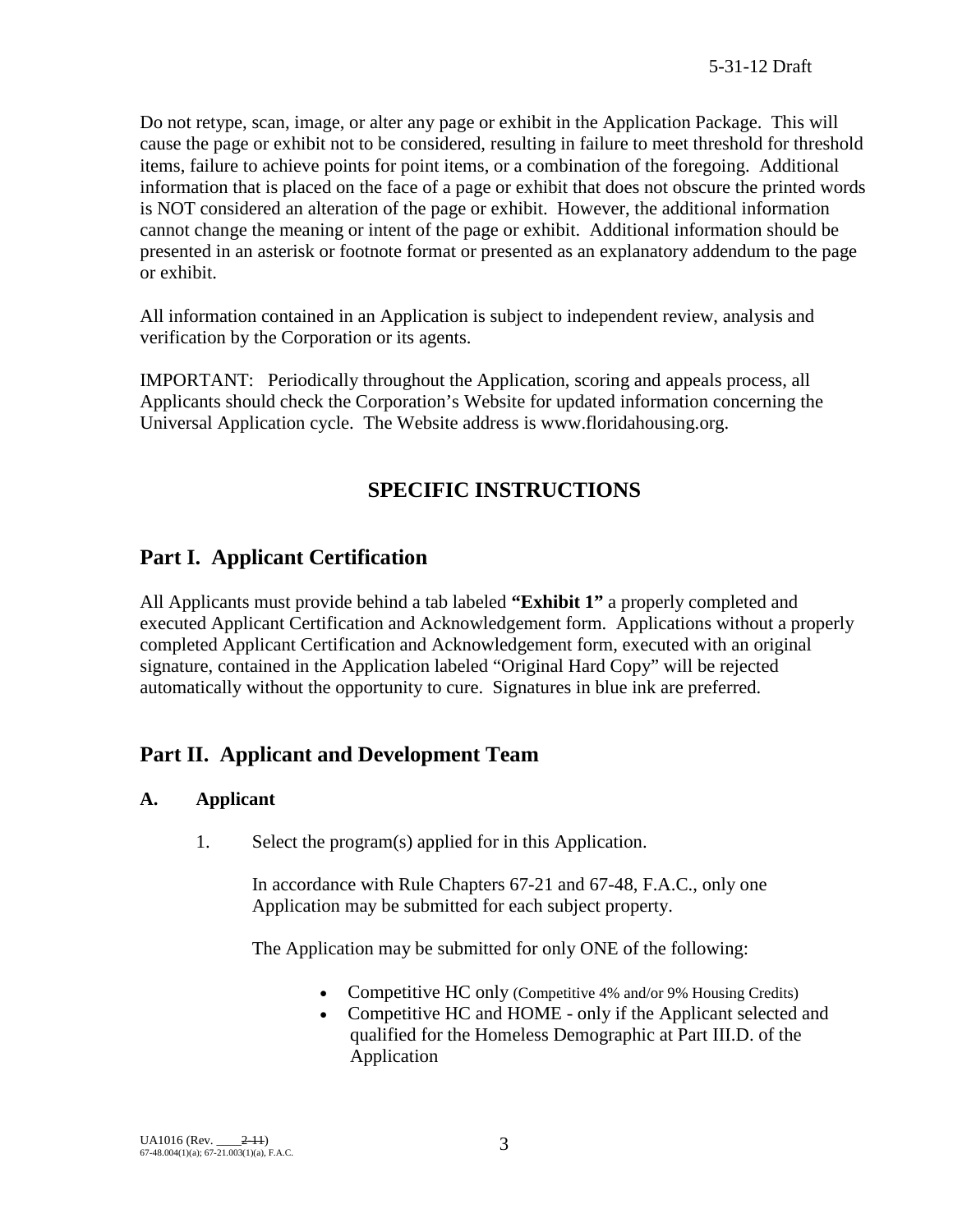- non-competitive HC only (to be used with tax-exempt multifamily bonds issued by an entity other than the Corporation or a Local Government Housing Finance Authority)
- Corporation-issued Tax-Exempt MMRB and non-competitive 4% HC (through a Supplemental MMRB Application Cycle)
- Corporation-issued Tax-Exempt MMRB without non-competitive 4% HC (through a Supplemental MMRB Application Cycle)
- Corporation-issued Tax-Exempt and Taxable MMRB and noncompetitive 4% HC (through a Supplemental MMRB Application Cycle)
- Corporation-issued Tax-Exempt and Taxable MMRB without noncompetitive 4% HC (through a Supplemental MMRB Application Cycle)

If funding is received from more than one Corporation program, the Applicant will be required to comply with the most restrictive program requirements.

For purposes of the 2013 2014 Universal Application Cycle, Applicants that select and qualify for the Homeless Demographic Commitment at Part III.D. of the Application must request both Competitive HC and HOME funding. However, as outlined in Section 8.a. of the Ranking and Selection Criteria section, if the Competitive HC/HOME Homeless Application is not selected to meet the Homeless goal, it will not be eligible to be selected for any funding.

- 2. Applicant Information.
	- a. Enter requested information for Applicant.
	- b. Enter Applicant's Federal Employer Identification Number. If the Federal Employer Identification Number has not yet been obtained, provide a copy of the completed, submitted application for that number behind a tab labeled **"Exhibit 2"**.
	- c. Applicant must be a legally formed entity [i.e., limited partnership, corporation, limited liability company, etc.] qualified to do business in the state of Florida as of the Application Deadline. Except for Public Housing Authorities, Applicant must include behind a tab labeled **"Exhibit 3"** a copy of the valid Certificate of Good Standing from the Florida Secretary of State.
		- (1) If applying for HC, the Applicant must be a limited partnership (including a limited liability limited partnership) or a limited liability company. For Competitive HC Applicants, the Applicant entity shall be the recipient of the Housing Credits and may not change until after the Carryover Allocation Agreement is in effect. Once the Carryover Allocation Agreement has been executed by all parties, replacement of the Applicant or a material change (33.3 percent or more of the Applicant, a General Partner of the Applicant, or a member of the Applicant) in the ownership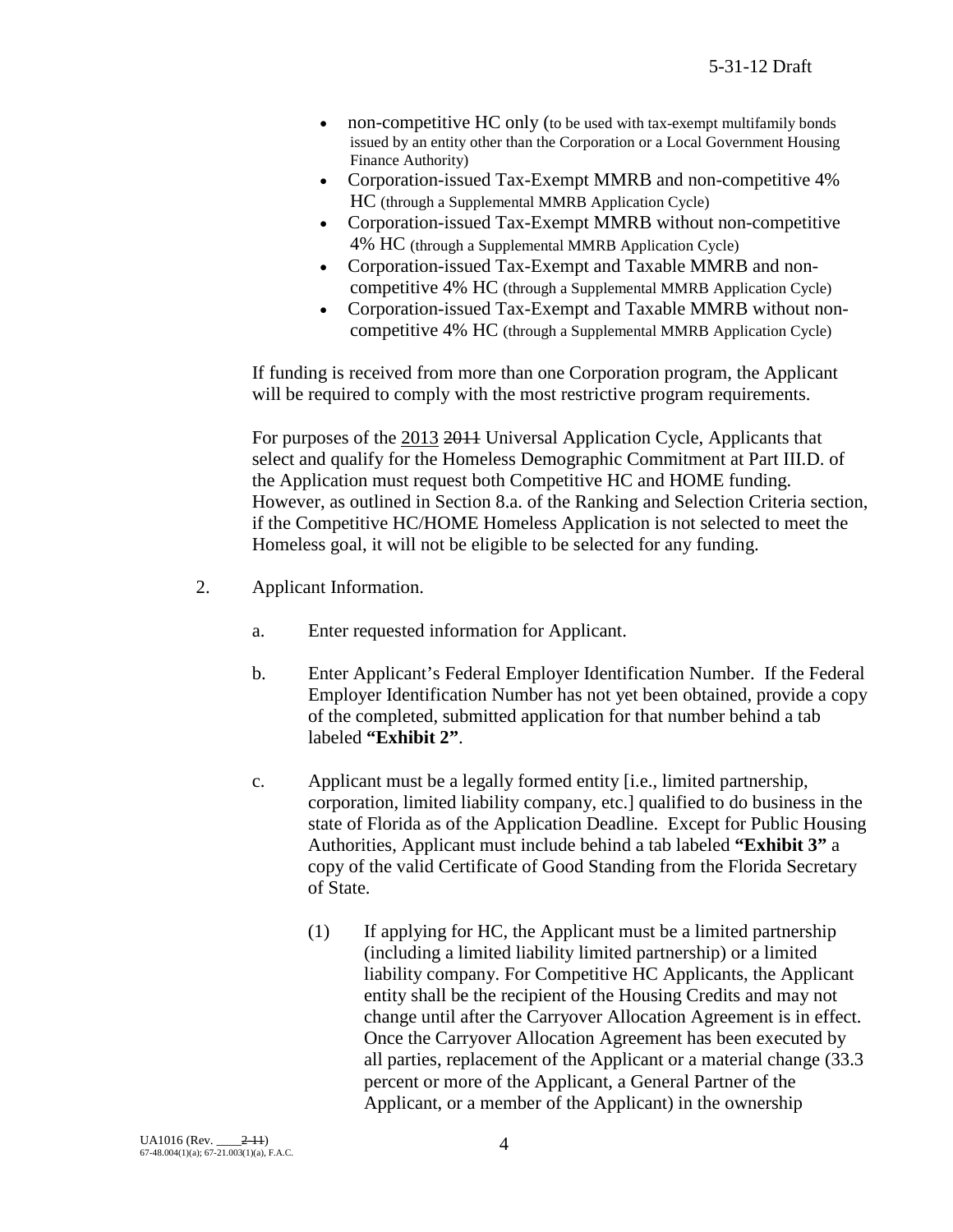structure of the named Applicant will require Board approval prior to the change. Any non-material change (less than 33.3 percent of the Applicant, a General Partner of the Applicant, or a member of the Applicant) in the ownership structure of the named Applicant will not require Board approval, but the Corporation must still be notified in writing of the change. The Applicant entity may be changed without Board approval after a Final Housing Credit Allocation Agreement has been approved and the IRS Forms 8609 have been issued; however, the Corporation must still be notified in writing of the change. Changes to the Applicant entity prior to the execution of a Carryover Allocation Agreement or without Board approval prior to the approval of the Final Housing Credit Allocation Agreement and issuance of the IRS Forms 8609 will result in a disqualification from receiving funding and shall be deemed a material misrepresentation. Changes to the limited partner of a limited partnership or member of a limited liability company owning the syndicating interest therein will not result in disqualification.

- (2) If applying for MMRB or HOME, the Applicant entity shall be the borrowing entity and cannot be changed until after loan closing. Replacement of the Applicant or a material change (33.3 percent or more of the Applicant, a General Partner of the Applicant, or a member of the Applicant) in the ownership structure of the named Applicant prior to loan closing shall result in disqualification from receiving funding and shall be deemed a material misrepresentation. Changes after loan closing require Board approval.
- d. If the Applicant applies as a Non-Profit entity it must remain a Non-Profit entity. The Non-Profit entity understands and acknowledges that it is the Non-Profit entity's responsibility to contractually ensure that it substantially and materially participates in the management and operation of the Development throughout the Compliance Period. If the Applicant is applying as a Non-Profit entity, failure to include the attorney opinion letter behind a tab labeled **"Exhibit 4"** and the IRS determination letter behind a tab labeled **"Exhibit 5"** will result in disqualification as a Non-Profit entity and failure to meet threshold.

If the Applicant applies as a Non-Profit entity, describe the role of the Non-Profit entity in the Development and how the Non-Profit entity is substantially and materially participating in the management and operation of the Development. In the event the percentage distribution of Developer's fee and/or annual net profits to the Non-Profit entity is/are different from the ownership percentage, provide an explanation for such difference and how the Non-Profit entity is substantially and materially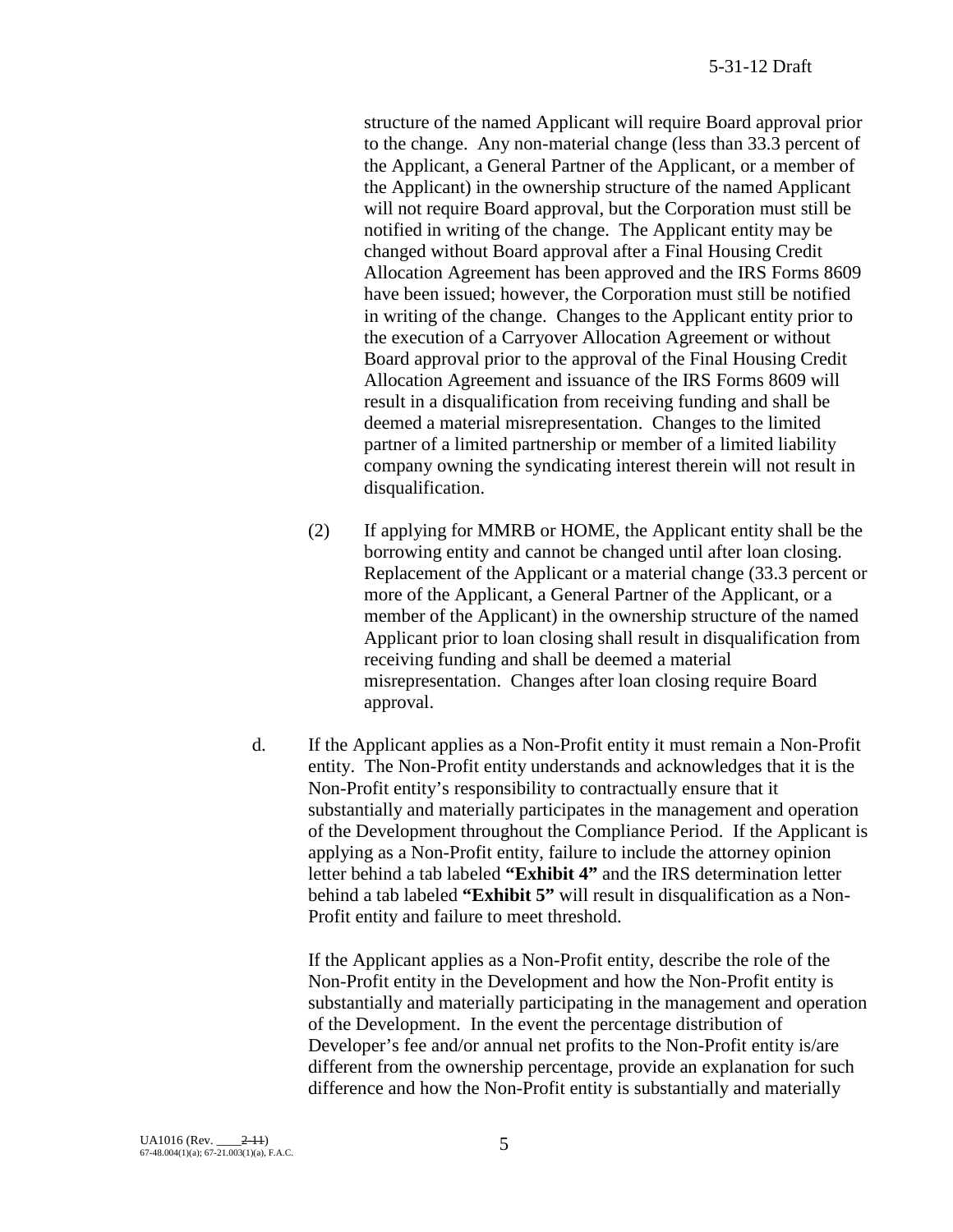participating in the management and operation of the Development. The percentage of the Developer's fee that will go to the Non-Profit entity must be at least 25 percent. Provide the description/explanation of the role of the Non-Profit entity behind a tab labeled **"Exhibit 6"**. Provide the names and addresses of the governing board of the Non-Profit entity behind a tab labeled **"Exhibit 7"**. Provide the articles of incorporation demonstrating that one of the purposes of the Non-Profit entity is to foster low income housing behind a tab labeled **"Exhibit 8"**.

3. Principals for the Applicant and for each Developer.

All entities that are Principals of the Applicant and the Developer (i.e., that are not a natural person) must be legally formed and qualified to do business in the state of Florida as of the Application Deadline.

- a. For a Limited Partnership, provide a list identifying, as of Application Deadline, of the following: (i) the Principals of the Applicant as of Application Deadline, including percentage of ownership interest of each, and (ii) the Principals for each Developer as of Application Deadline. Provide this information behind a tab labeled **"Exhibit 9"**. This list must include warrant holders and/or option holders of the proposed Development.
- b. For a Limited Liability Company, provide a list identifying, as of Application Deadline, of the following: (i) the Principals of the Applicant as of Application Deadline, including percentage of ownership interest of each, and (ii) the Principals for each Developer as of Application Deadline. Provide this information behind a tab labeled **"Exhibit 9"**. This list must include warrant holders and/or option holders of the proposed Development.
- c. For all other entities, provide a list identifying, as of Application Deadline, of the following: (i) the Principals of the Applicant as of Application Deadline, including percentage of ownership interest of each, and (ii) the Principals for each Developer as of Application Deadline. Provide this information behind a tab labeled **"Exhibit 9"**.

The required list of the Principals of the Applicant and for each Developer must be included in the Application as of Application Deadline. The list may be revised during the "Cure" period outlined in Section 67-48.004(6), F.A.C., to address an inconsistency with another item in the Application, but any change or addition to the list is limited to information that was true and correct as of Application Deadline and will be subject to review pertaining to financial obligations for which the Applicant or Developer or Principal, Affiliate or Financial Beneficiary of the Applicant or Developer is in arrears to the Corporation or any agent or assignee of the Corporation as of the due date for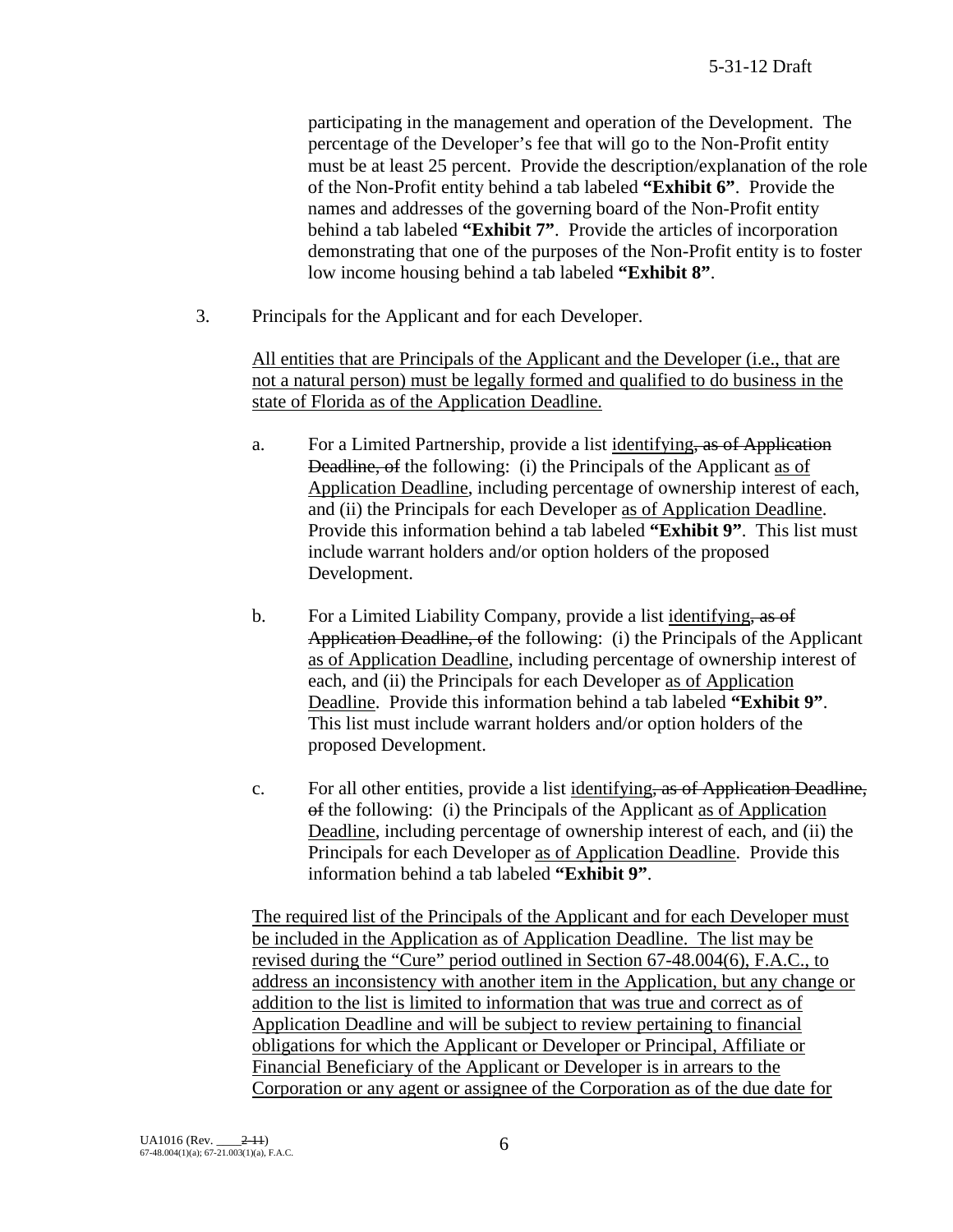## NOPSE filing as set forth in subsection 67-48.004(4), F.A.C., without the opportunity to cure any such arrearage.

- 4. Enter requested information for Contact Person.
- 5. If applying for HOME, in order to be considered a HOME Community Housing Development Organization (CHDO), the Applicant must provide behind a tab labeled **"Exhibit 9-A"**, a letter from the Florida Housing Finance Corporation HOME Program, dated not prior to 12 months preceding the Application Deadline, which designates the Applicant as a CHDO. The service area of the CHDO must include the area in which the proposed Development site is to be located. If the Applicant wishes to apply as a CHDO, but has not yet been so designated, it may apply for CHDO status by providing a properly completed FHFC CHDO checklist along with all appropriate exhibits behind a tab labeled **"Exhibit 9-A"**. The CHDO checklist is incorporated by reference and available on the Corporation's Website. All required information for designation of the Applicant as a CHDO must be provided not later than the date that signifies the end of the cure period outlined in Rule 67-48.004, F.A.C.

## **B. Development Team**

The past performance record, financial capacity, and any and all other matters relating to the development team, which consists of Developer, Management Company, General Contractor, Architect, Attorney, Accountant, and, if the proposed Development is an Assisted Living Facility (ALF), the Service Provider, will be reviewed during credit underwriting. The Credit Underwriter may require additional information from any member of the development team including, without limitation, documentation on other past projects and financials. Development teams with an unsatisfactory past performance record, inadequate financial capacity or any other unsatisfactory matters relating to their suitability may result in a negative recommendation from the Credit Underwriter.

The success of an Applicant in being selected for funding is not an indication that the Applicant will receive a positive recommendation from the Credit Underwriter or that the development team's experience, past performance or financial capacity is satisfactory.

Any allowable replacement at any future date of any member of the Development Team reflected in the Application must meet the requirements that were met by the original team member.

1. Developer(s) and  $\Theta$  Principal(s) of Developer(s)

The Developer entity, including all co-Developers, must be a legally formed entity qualified to do business in the state of Florida as of the Application Deadline.

The Principal(s) identity of the Developer(s) listed in this Application may not change until the construction or rehabilitation work proposed in this Application is complete, unless approved by the Board as provided in Rule 67-48.004, F.A.C.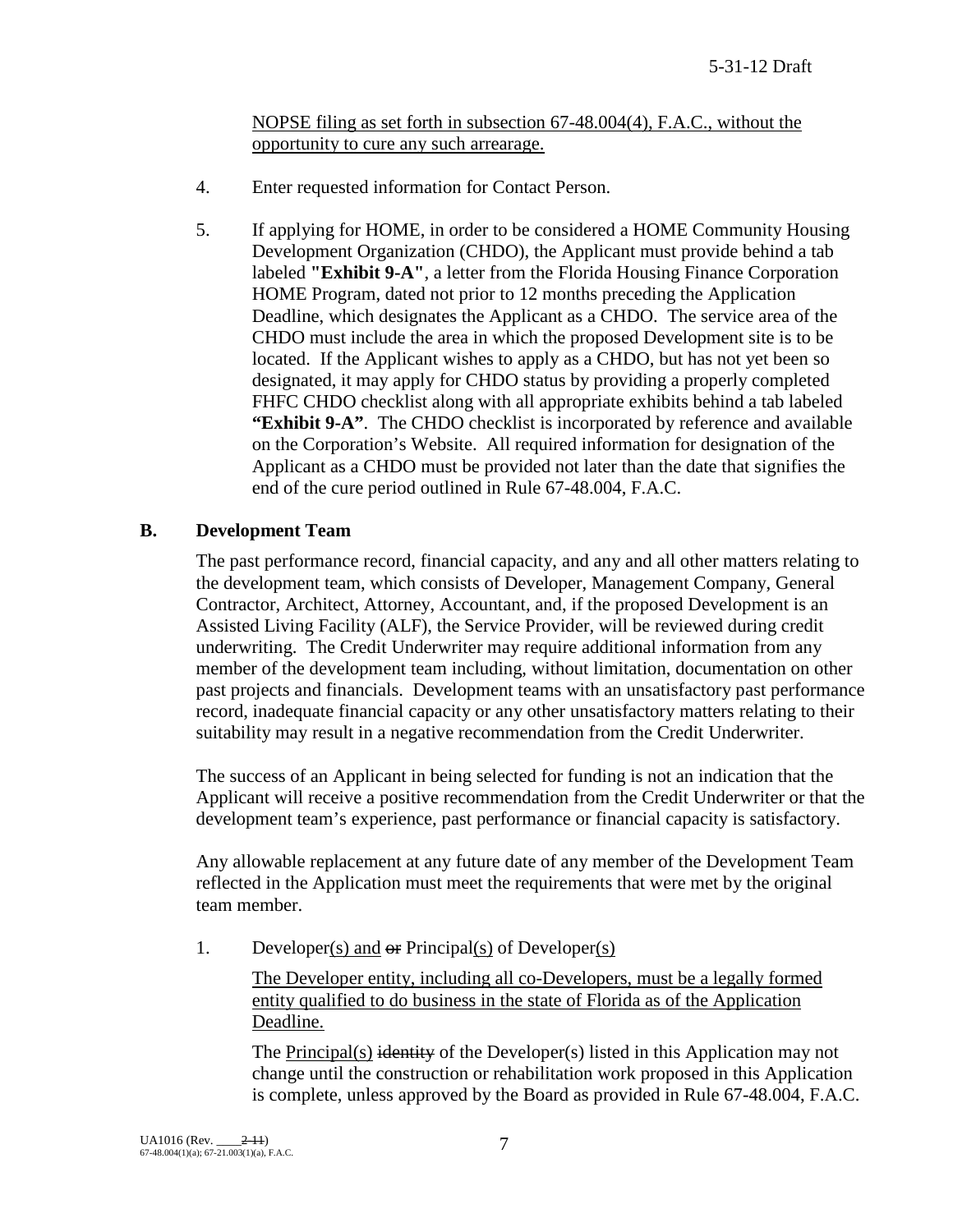- a. State the Provide name of each Developer, including all co-Developers, and provide behind a tab labeled **"Exhibit 10"** a copy of the valid Certificate of Good Standing from the Florida Secretary of State for each stated Developer, including all co-Developers. (Threshold).
- b. General Experience (Threshold)
	- (1) Certification of General Experience

To meet threshold, each experienced Developer must provide a completed Developer or Principal of Developer Certification form behind a tab labeled **"Exhibit 10"**, certifying that at least one the Developer or Principal of the Developer entity has, since January 1, 1991, completed at least three (3) affordable rental housing developments, at least one (1) of which was completed since January 1, 2001. At least one (1) of the three (3) completed developments must consist of a total number of units no less than 50 percent of the total number of units in the proposed Development. For purposes of this provision, completed for each of the three (3) developments means (i) that the temporary or final certificate of occupancy has been issued for at least one (1) unit in one of the residential apartment buildings within the development, or (ii) that at least one (1) IRS Form 8609 has been issued for one of the residential apartment buildings within the development. As used in this section, an affordable rental housing development, including a Housing Credit development, that contains multiple buildings is a single development regardless of the number of buildings within the development for which an IRS Form 8609 has been issued.

If providing experience acquired from a previous affordable housing Developer entity, the person signing the Developer or Principal of Developer Certification form must have been a Principal or Financial Beneficiary of that Developer entity.

(2) Prior General Experience Chart

To meet threshold, for each experienced Developer or Principal of Developer Certification form included in the Application, the Applicant must provide, behind a tab labeled **"Exhibit 10"**, a prior experience chart for each experienced Principal reflecting the required information for the three (3) completed affordable rental housing developments.

Each  $\overline{F}$  The prior experience chart(s) must include the following information: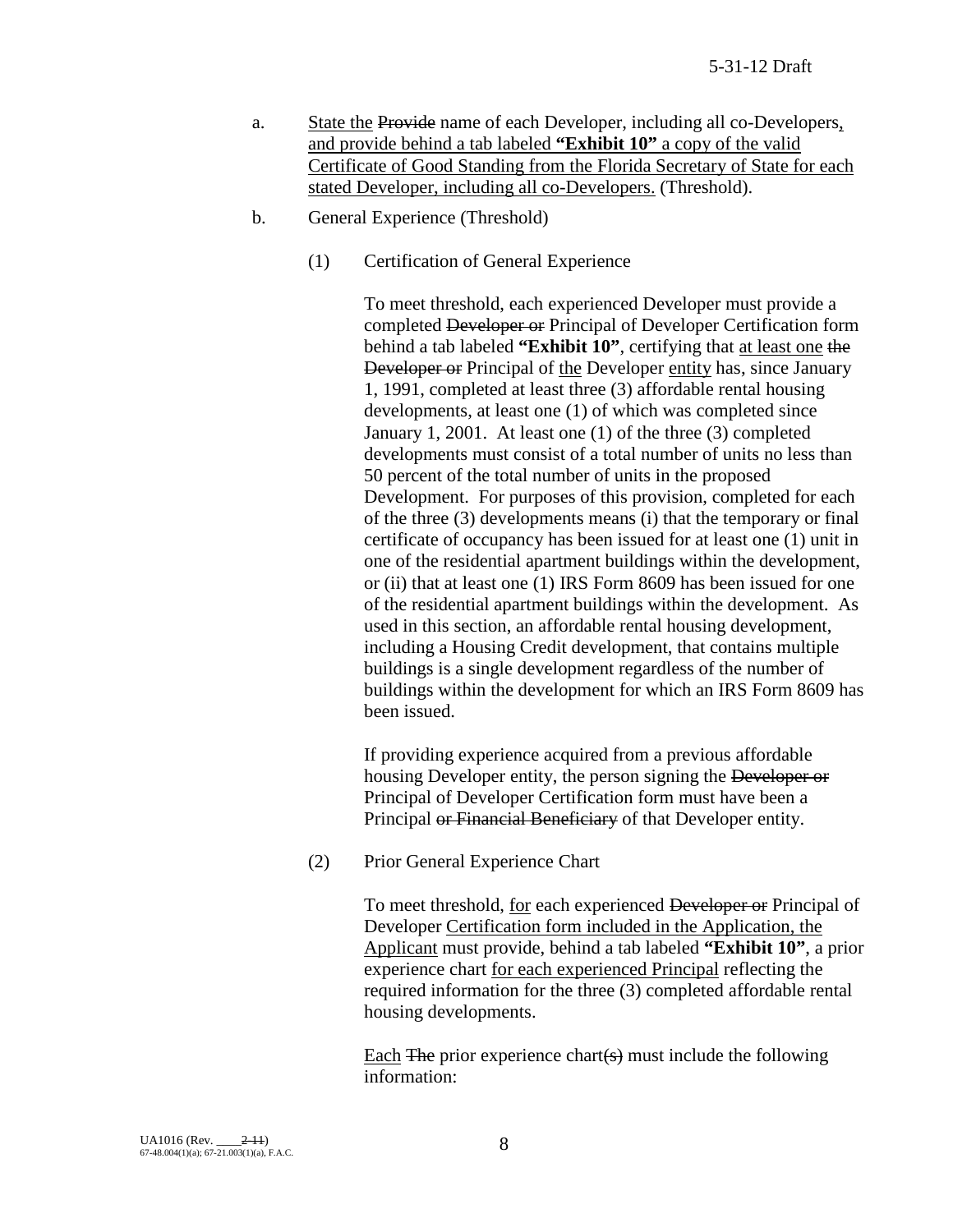| Prior General Development Experience Chart              |                |                           |           |           |
|---------------------------------------------------------|----------------|---------------------------|-----------|-----------|
| Name of <del>Developer or</del> Principal of Developer: |                |                           |           |           |
| Name of                                                 | Location       | <b>Affordable Housing</b> | Total     | Year      |
| Development                                             | (City & State) | Program that Provided     | Number of | Completed |
|                                                         |                | Financing                 | Units     |           |

- (3) For any co-Developer that does not have the required experience provide, behind a tab labeled **"Exhibit 10"**, the name, Address, telephone and facsimile numbers, e-mail address, and the relationship of the co-Developer to the Applicant.
- c. Housing Credit Development Experience (3 Points)

If a Principal of the Developer meets at least one of the three following criteria (outlined in  $(1)$ ,  $(2)$ , and  $(3)$  below), the Application will be eligible for 3 points. If more than one applies to the Principal of the Developer, the Applicant is only required to meet the criteria for either (1) or (2) or (3) to be eligible for the 3 points.

(1) Completion of at least three (3) Housing Credit Developments since January 1, 2007

> Indicate whether a Principal of the Developer (a Principal of at least one Developer if co-Developers) has completed at least three (3) Housing Credit developments since January 1, 2007. For purposes of this provision, completed for each of the three (3) developments means (i) that the temporary or final certificate of occupancy has been issued for at least one (1) unit in one of the residential apartment buildings within the development, or (ii) that at least one (1) IRS Form 8609 has been issued for one of the residential apartment buildings within the development. As used in this section, a Housing Credit development that contains multiple buildings is a single development regardless of the number of buildings within the development for which an IRS Form 8609 has been issued.

> With respect to a Principal of the Developer, if providing experience acquired from a previous affordable housing Developer entity, such principal must have been a Principal or Financial Beneficiary of that Developer entity.

> To be eligible for 3 Points, the Applicant must answer "Yes" to the question at Part II.B.1.c.(1) of the Application and provide a prior experience chart, behind a tab labeled "**Exhibit 10**", reflecting the required information for the three (3) Housing Credit developments.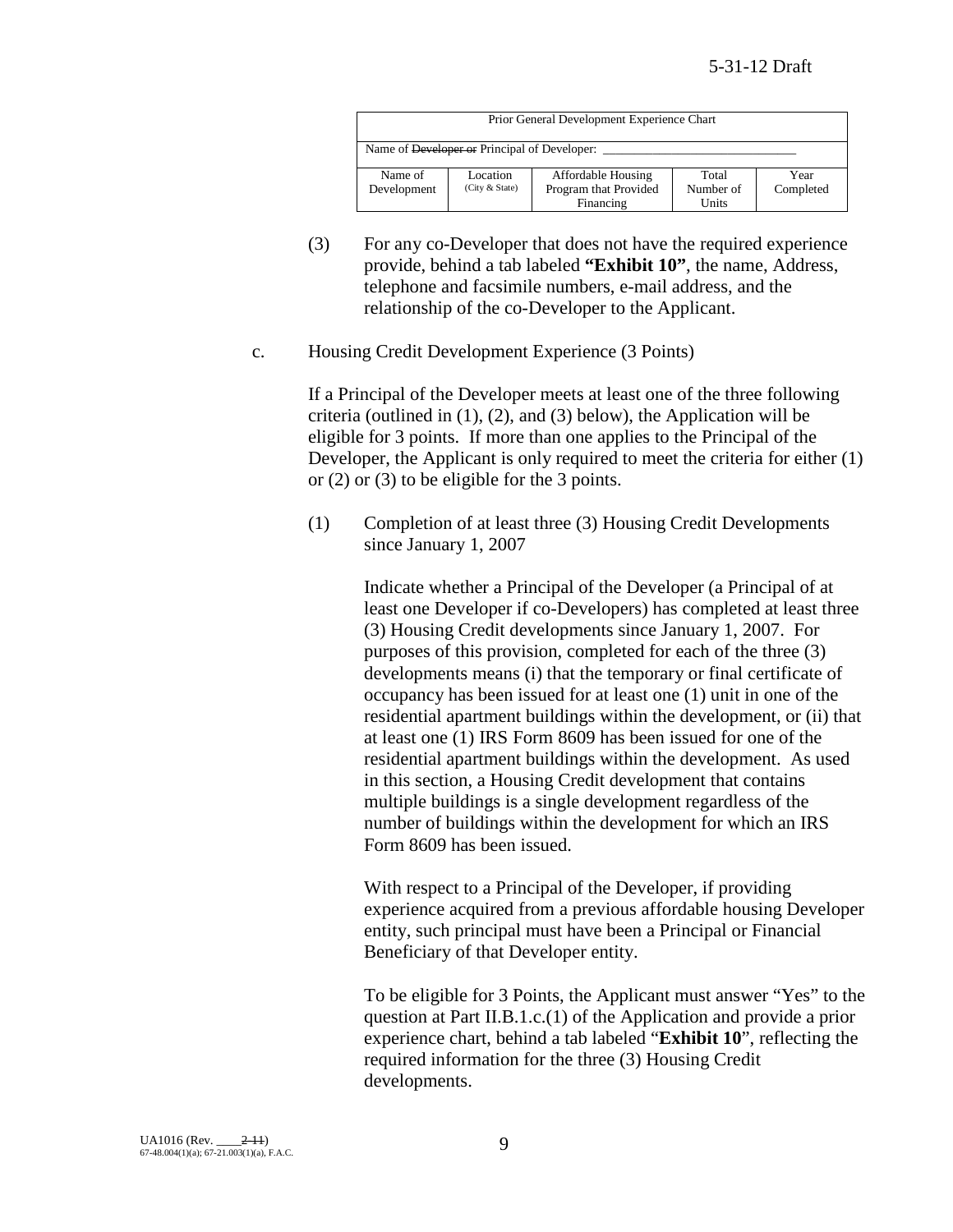The prior experience chart must include the following information:

| Prior Housing Credit Experience Chart                               |  |  |  |
|---------------------------------------------------------------------|--|--|--|
| Name of Principal of Developer:                                     |  |  |  |
| Name of Development<br>Year Completed<br>Location<br>(City & State) |  |  |  |

or

(2) Housing Credit Experience in Florida since January 1, 2007

If a Principal of the Developer (a Principal of at least one Developer if co-Developers) has, since January 1, 2007, been a Principal for any Developer involved in any Development(s), then the Development(s) must have, as of the date that signifies the end of the cure period outlined in Rule 67-48.004, F.A.C., commenced construction and each of the following criteria has been met in the case(s) where the applicable award(s) were received since January 1, 2007:

- (a) The Housing Credit equity partnership agreement or operating agreement has closed for every allocation received if the Development(s) has received any Competitive 9 percent Housing Credit Allocation for more than \$100, and
- (b) The SAIL loan has closed for every SAIL award received that was to be used in conjunction with non-competitive 4 percent Housing Credits if it has received any SAIL award(s) not de-obligated pursuant to Rules 67ER09-1 through 67ER09-5, F.A.C. (for purposes of this provision, a SAIL award received pursuant to Request for Proposals 2010-16 shall be excluded), and
- (c) The HOME loan has closed for every Corporation-issued HOME Rental award received that was to be used in conjunction with non-competitive 4 percent Housing Credits.

For purposes of Competitive 9 percent Housing Credit Allocations, received means that the Carryover Allocation Agreement has been issued. If the Carryover Allocation Agreement for any Competitive 9 percent Housing Credit Allocation was issued and the full Housing Credit Allocation was subsequently returned to the Corporation, the Applicant is not eligible for 3 points under Part II.B.1.c.(2) of the Application.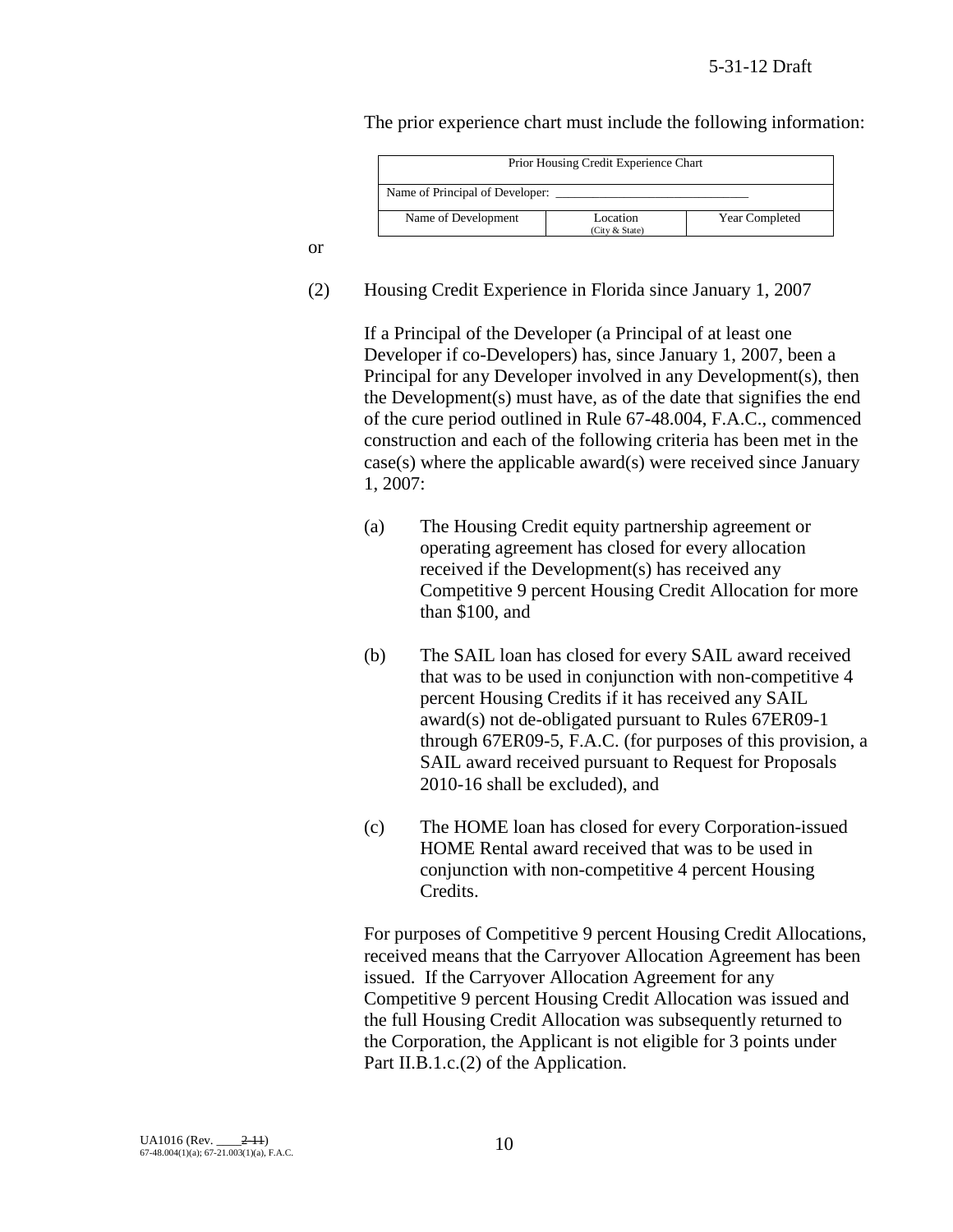For purposes of SAIL and Corporation-issued HOME Rental, received means that the invitation to enter Credit Underwriting has been issued.

With respect to a Principal of the Developer, if providing experience acquired from a previous affordable housing Developer entity, such principal must have been a Principal or Financial Beneficiary of that Developer entity.

To be eligible for 3 points, the Applicant must answer "Yes" to question (2) at Part II.B.1.c. of the Application and provide a prior experience chart, behind a tab labeled "**Exhibit 10**", reflecting all of the Developments for which Competitive 9 percent Housing Credits, SAIL and/or Corporation-issued HOME Rental has been received since January 1, 2007 as outlined above.

The prior experience chart must include the following information:

| Competitive 9 Percent Housing Credits, SAIL and/or HOME Rental Received from<br>Florida Housing since January 1, 2007 |  |  |  |  |
|-----------------------------------------------------------------------------------------------------------------------|--|--|--|--|
| Name of Principal of Developer:                                                                                       |  |  |  |  |
| Location<br>Florida Housing File No.<br>Name of Development<br>(City and County)                                      |  |  |  |  |

or

(3) Indicate whether a Principal of the Developer (a Principal of at least one Developer if co-Developers) has completed at least 1,000 Housing Credit units (Competitive 9 percent and/or noncompetitive 4 percent) in the state of Florida. For purposes of this provision, completed for at least 1,000 Housing Credit units means (i) that the temporary or final certificate of occupancy has been issued, or (ii) IRS Form 8609 has been issued for the buildings where the Housing Credit units are located.

With respect to a Principal of the Developer, if providing experience acquired from a previous affordable housing Developer entity, such principal must have been a Principal or Financial Beneficiary of that Developer entity.

To be eligible for 3 Points, the Applicant must answer "Yes" to the question at Part II.B.1.c.(3) of the Application and provide a prior experience chart, behind a tab labeled **"Exhibit 10"**, reflecting the required information for at least 1,000 completed Housing Credit units.

The prior experience chart must include the following information: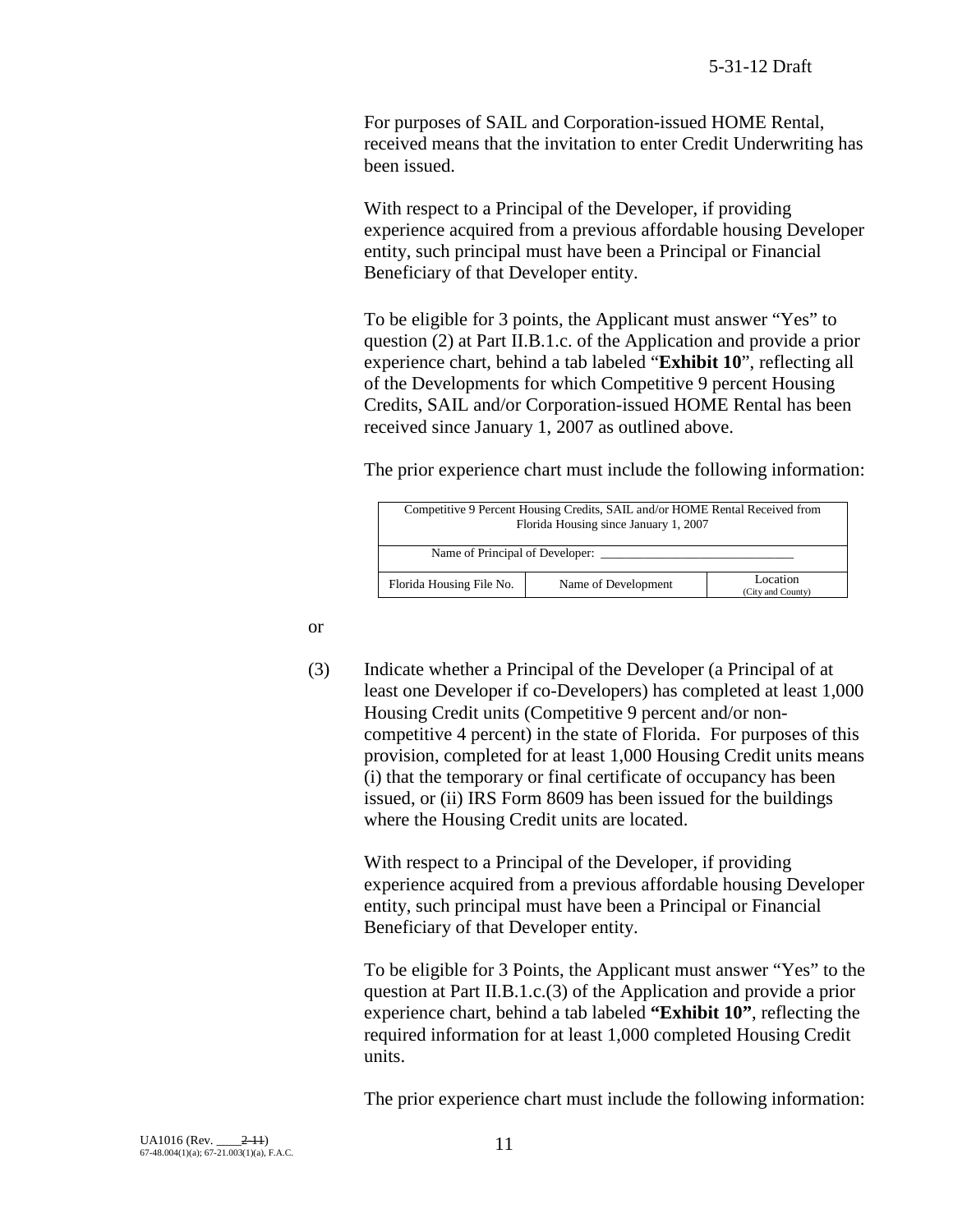|                                | Total Housing Credit Units Completed in the State of Florida |                                  |                                                                                      |                                                                  |  |
|--------------------------------|--------------------------------------------------------------|----------------------------------|--------------------------------------------------------------------------------------|------------------------------------------------------------------|--|
|                                | Name of Principal of Developer:                              |                                  |                                                                                      |                                                                  |  |
| Florida<br>Housing<br>File No. | Name of<br>Development                                       | Location<br>(City and<br>County) | <b>Indicate Funding Source</b><br>(Competitive 9% HC or<br>non-competitive 4%<br>HC) | Total Number of<br><b>Housing Credit Units</b><br>in Development |  |

- 2. Management Company or principal of Management Company (Threshold)
	- a. Certification Provide the completed Management Company or Principal of Management Company Certification form behind a tab labeled **"Exhibit 11"**.
	- b. Prior Experience Chart The Management Company or principal of Management Company must demonstrate experience in the management of at least two (2) affordable rental housing properties, at least one (1) of which consists of a total number of units no less than 50 percent of the total number of units in the proposed Development, for at least two (2) years each by providing a prior experience chart behind a tab labeled **"Exhibit 11"**. The chart must include the following information:

| Name of Management Company or principal of Management Company: |                              |                           |                                      |                           |
|----------------------------------------------------------------|------------------------------|---------------------------|--------------------------------------|---------------------------|
| Name of<br>Development                                         | Location<br>(City $&$ State) | <b>Currently Managing</b> | Length of Time<br>(Years and Months) | <b>Total Number</b><br>of |
|                                                                |                              | <b>Formerly Managed</b>   |                                      | Units                     |

- 3. General Contractor or qualifying agent of General Contractor (Threshold)
	- a. Certification of General Experience To meet threshold, the Applicant must provide the completed General Contractor or Qualifying Agent of General Contractor Certification form behind a tab labeled **"Exhibit 12"**, certifying that the General Contractor or qualifying agent of the General Contractor has acted as the General Contractor on at least two (2) housing developments, completed since January 1, 2001, of similar development category and development type as the proposed Development. At least one (1) of the two (2) completed developments must consist of a total number of units no less than 50 percent of the total number of units in the proposed Development. For purposes of this provision, completed for each development means (i) that the temporary or final certificate of occupancy has been issued for at least one (1) unit in one of the residential apartment buildings within the development, or (ii) that at least one (1) IRS Form 8609 has been issued for one of the residential apartment buildings within the development. As used in this section, a housing development, including a Housing Credit development, that contains multiple buildings is a single development regardless of the number of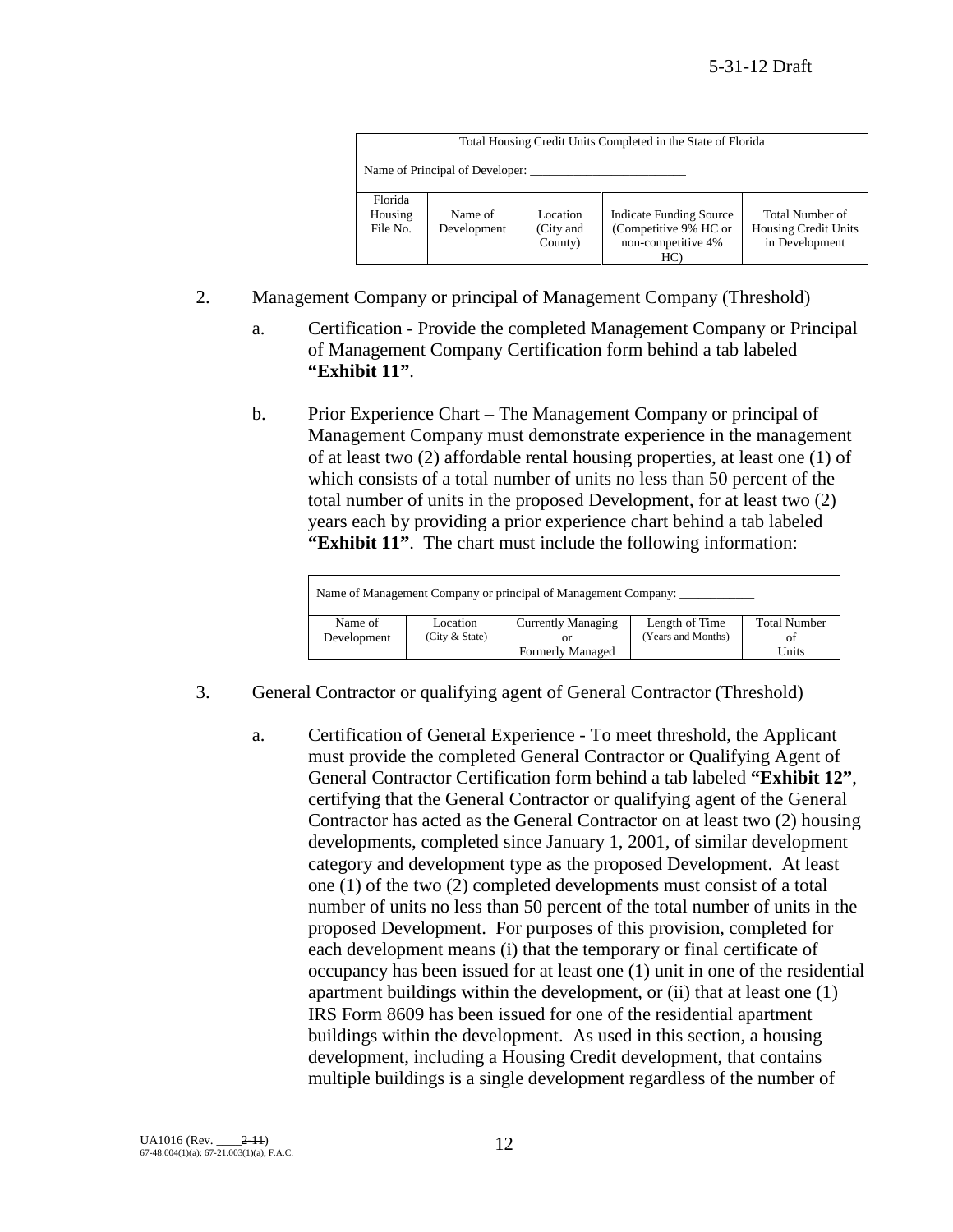buildings within the development for which an IRS Form 8609 has been issued.

b. Prior General Experience Chart – To meet threshold, the General Contractor or qualifying agent of General Contractor must provide a prior experience chart reflecting the required information for the two (2) completed developments behind a tab labeled **"Exhibit 12".**

The prior experience chart must include the following information:

| Name of General Contractor or qualifying agent of General Contractor: |                            |                                                    |                                                                                                                                                   |                                    |
|-----------------------------------------------------------------------|----------------------------|----------------------------------------------------|---------------------------------------------------------------------------------------------------------------------------------------------------|------------------------------------|
| Name of<br>Development                                                | Location<br>(City & State) | <b>New</b><br>Construction<br>or<br>Rehabilitation | Development Type:<br>garden, townhouses, high-rise,<br>duplex, quadraplex, mid-rise<br>w/elevator, single family, SRO, or<br>other (specify type) | <b>Total Number</b><br>οt<br>Units |

c. Florida General Contractor Ranking Preference

To be eligible for the Florida General Contractor ranking preference in the Ranking and Selection Criteria section of the Instructions, the Application must meet either the Domicile Category criteria outlined in Item c.(1) below or the Application must meet the Substantial Experience Category criteria outlined in Item c.(2) below:

## (1) Domicile Category

To meet the Domicile Category requirements, the principal office of the General Contractor or qualifying agent of the General Contractor must be located in the state of Florida and a majority of the principals and financial beneficiaries of the General Contractor or qualifying agent of the General Contractor must reside in the state of Florida.

In order to receive the ranking preference as a Florida General Contractor under the Domicile Category, the Applicant must answer "Yes" to both questions (a) and (b) at Part II.B.3.c.(1) of the Application and indicate which party (General Contractor or qualifying agent of the General Contractor) meets the criteria. The requirements outlined in Items (a) and (b) below can be met by the General Contractor, the qualifying agent of the General Contractor, or a combination of these parties.

(a) Indicate whether the principal office of the General Contractor or qualifying agent of the General Contractor is located in the state of Florida; and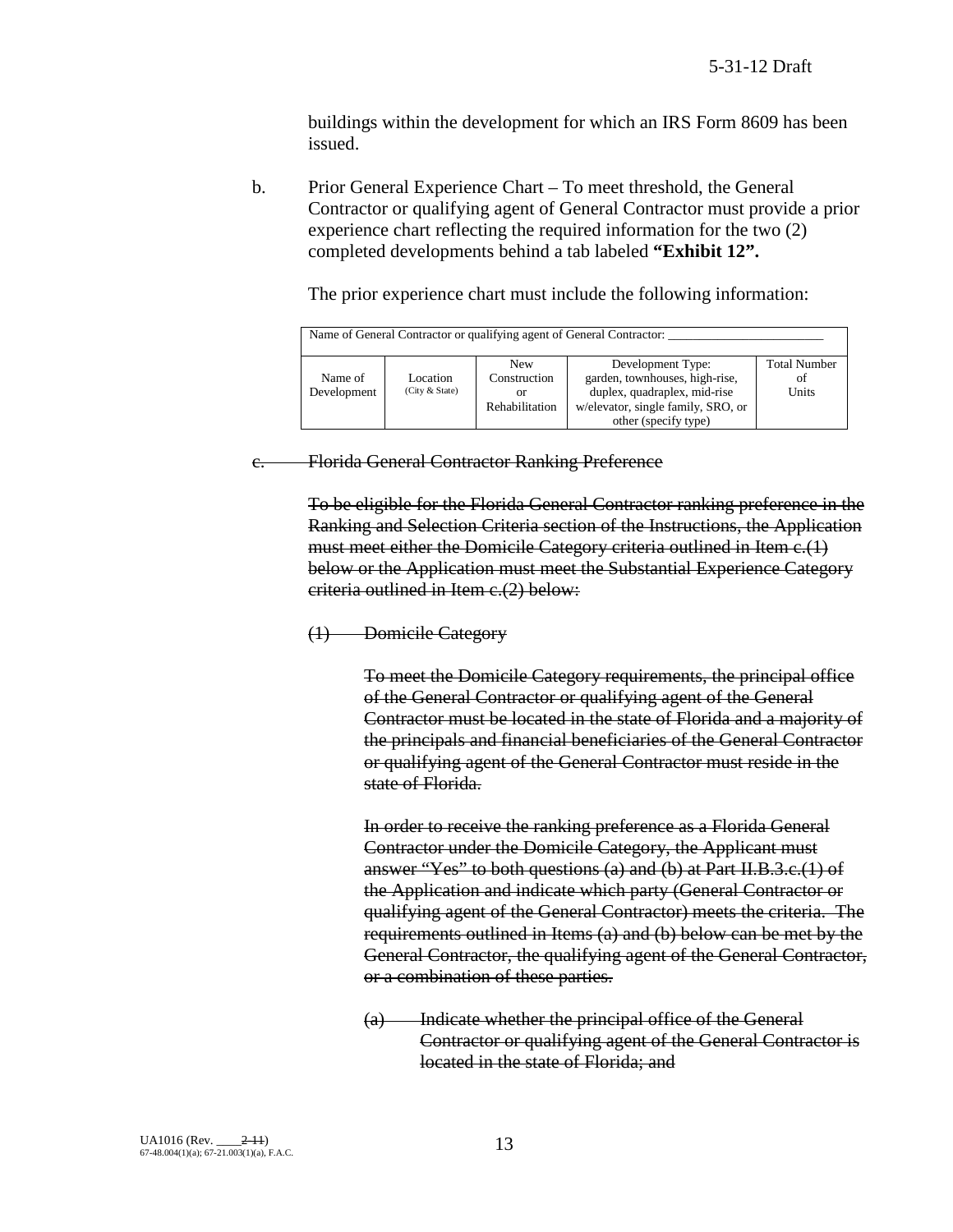(b) Indicate whether a majority of the principals and financial beneficiaries of the General Contractor or qualifying agent of the General Contractor reside in the state of Florida and provide a list of the principals and financial beneficiaries of the applicable party that meets this criteria (the General Contractor or the qualifying agent of the General Contractor) behind a tab labeled "**Exhibit 12**".

> For purposes of this provision, principal means (i) any general partner of the General Contractor or qualifying agent of the General Contractor, any limited partner of the General Contractor or qualifying agent of the General Contractor, any manager or member of the General Contractor or qualifying agent of the General Contractor, any officer, director or shareholder of the General Contractor or qualifying agent of the General Contractor, (ii) any officer, director, shareholder, manager, member, general partner or limited partner of any general partner or limited partner of the General Contractor or qualifying agent of the General Contractor, (iii) any officer, director, shareholder, manager, member, general partner or limited partner of any manager or member of the General Contractor or qualifying agent of the General Contractor, and (iv) any officer, director, shareholder, manager, member, general partner or limited partner of any shareholder of the General Contractor or qualifying agent of the General Contractor.

> For purposes of this provision, financial beneficiary means any principal of the General Contractor or qualifying agent of the General Contractor entity who receives or will receive any direct or indirect financial benefit from a Development.

or

#### (2) Substantial Experience Category

To meet the Substantial Experience Category requirement, the General Contractor or qualifying agent of the General Contractor must have completed at least five (5) Developments using funds either provided by or administered by Florida Housing. For purposes of this provision, completed for each of the five (5) Developments means (i) that the temporary or final certificate of occupancy has been issued for at least one (1) unit in one of the residential apartment buildings within the development, or (ii) that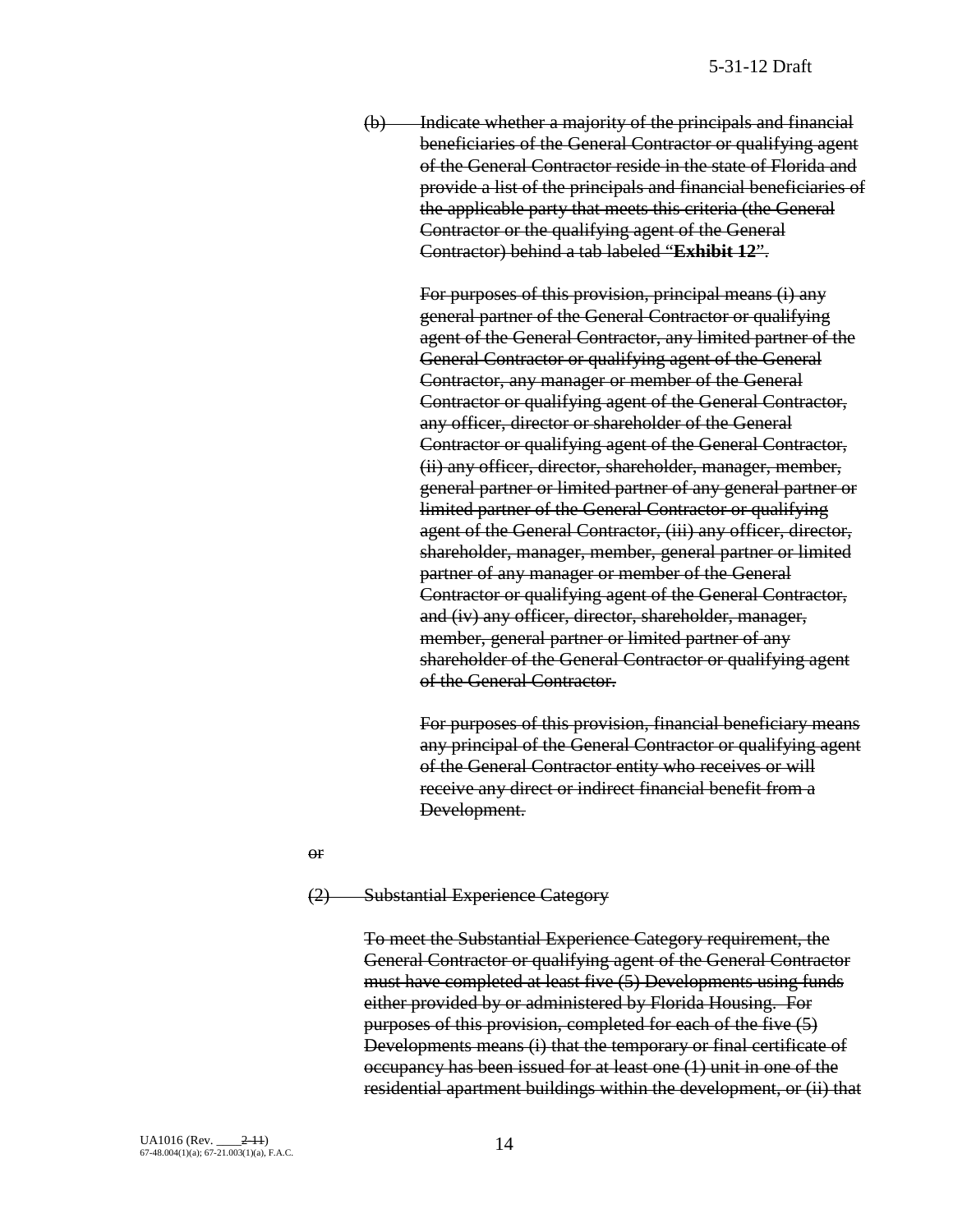at least one (1) IRS Form 8609 has been issued for one of the residential apartment buildings within the development. As used in this section, a housing development, including a Housing Credit development, that contains multiple buildings is a single development regardless of the number of buildings within the development for which an IRS Form 8609 has been issued.

In order to receive the ranking preference as a Florida General Contractor under the Substantial Experience Category, the Applicant must answer "Yes" to the question at Part II.B.3.c.(2) of the Application and provide a prior experience chart, behind a tab labeled **"Exhibit 12"**, reflecting the required information for the five (5) Developments for which funding was provided by or administered by Florida Housing.

The prior experience chart must include the following information:

| <b>Prior Development Experience Utilizing Florida Housing Funding</b> |        |                                 |  |  |
|-----------------------------------------------------------------------|--------|---------------------------------|--|--|
| Name of General Contractor or qualifying agent of General Contractor: |        |                                 |  |  |
|                                                                       |        |                                 |  |  |
| Florida Housing Finance Corporation<br>Name of<br>Location            |        |                                 |  |  |
| Development                                                           | (City) | Program that Provided Financing |  |  |

Note: If the Application is funded because of this ranking preference, any allowable replacement of the General Contractor at any future date must meet this criteria.

4. Architect (Threshold)

Provide the completed Architect Certification form behind a tab labeled **"Exhibit 13"**.

5. Attorney (Threshold)

Provide the completed Attorney Certification form for MMRB and HOME behind a tab labeled **"Exhibit 14"**and/or the completed Attorney Certification form for HC behind a tab labeled **"Exhibit 15"**.

6. Accountant (Threshold)

Provide the completed Accountant Certification form behind a tab labeled **"Exhibit 16"**.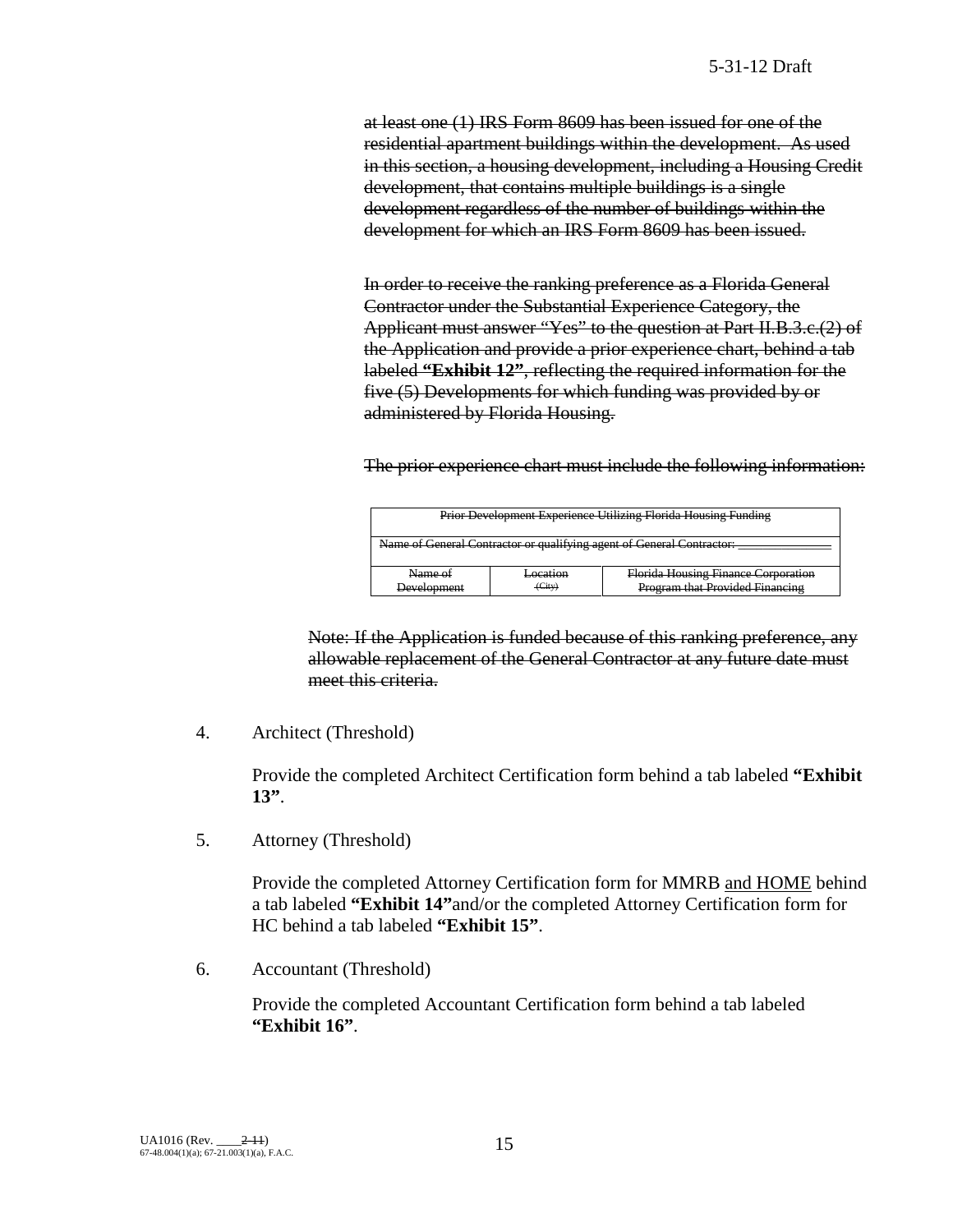- 7. Service Provider or principal of Service Provider (Threshold for Assisted Living Facility Developments; not required for non-Assisted Living Facility Developments)
	- a. Certification Provide the completed Service Provider or Principal of Service Provider Certification form behind a tab labeled **"Exhibit 17"**. The Service Provider must be the entity which provides all services related to personal care, meals, health, social, leisure and other special services available to the residents.
	- b. Prior Experience Chart The Service Provider or principal of Service Provider must demonstrate experience in the provision of at least two (2) Assisted Living Facilities for at least two (2) years, at least one (1) of which consists of a total number of units no less than 50 percent of the total number of units in the proposed Development, for at least two years each by providing a prior experience chart behind a tab labeled **"Exhibit 17"**. The chart must include the following information:

| Name of Service Provider or principal of Service Provider: |                |                    |                     |  |
|------------------------------------------------------------|----------------|--------------------|---------------------|--|
| Name of                                                    | Location       | Length of Time     | <b>Total Number</b> |  |
| Development                                                | (City & State) | (Years and Months) | ot                  |  |
|                                                            |                |                    | Units               |  |

8. Guarantor(s) Information (Threshold for MMRB Applications; not required for Applications requesting Competitive HC and Applications requesting noncompetitive HC only)

Provide a chart behind a tab labeled **"Exhibit 18"** that includes the following information for all proposed guarantors:

| (including area code)<br>(including area code)<br>Address<br>Guarantor | Name of | <b>Complete Mailing</b> | Telephone Number | <b>Fax Number</b> |
|------------------------------------------------------------------------|---------|-------------------------|------------------|-------------------|
|                                                                        |         |                         |                  |                   |

9. Rate of Florida Job Creation Ranking Preference

In the Ranking and Selection Criteria section of the Instructions, preference will be given to the Application with the Developer (at least one if co-Developers) or General Contractor who demonstrates the highest rate of Florida job creation in the development and construction of affordable housing.

# **Part III. Proposed Development**

Unless stated otherwise, all information requested in the Application and Instructions pertains to the proposed Development.

# **A. General Development Information**

1. Provide the name of the proposed Development.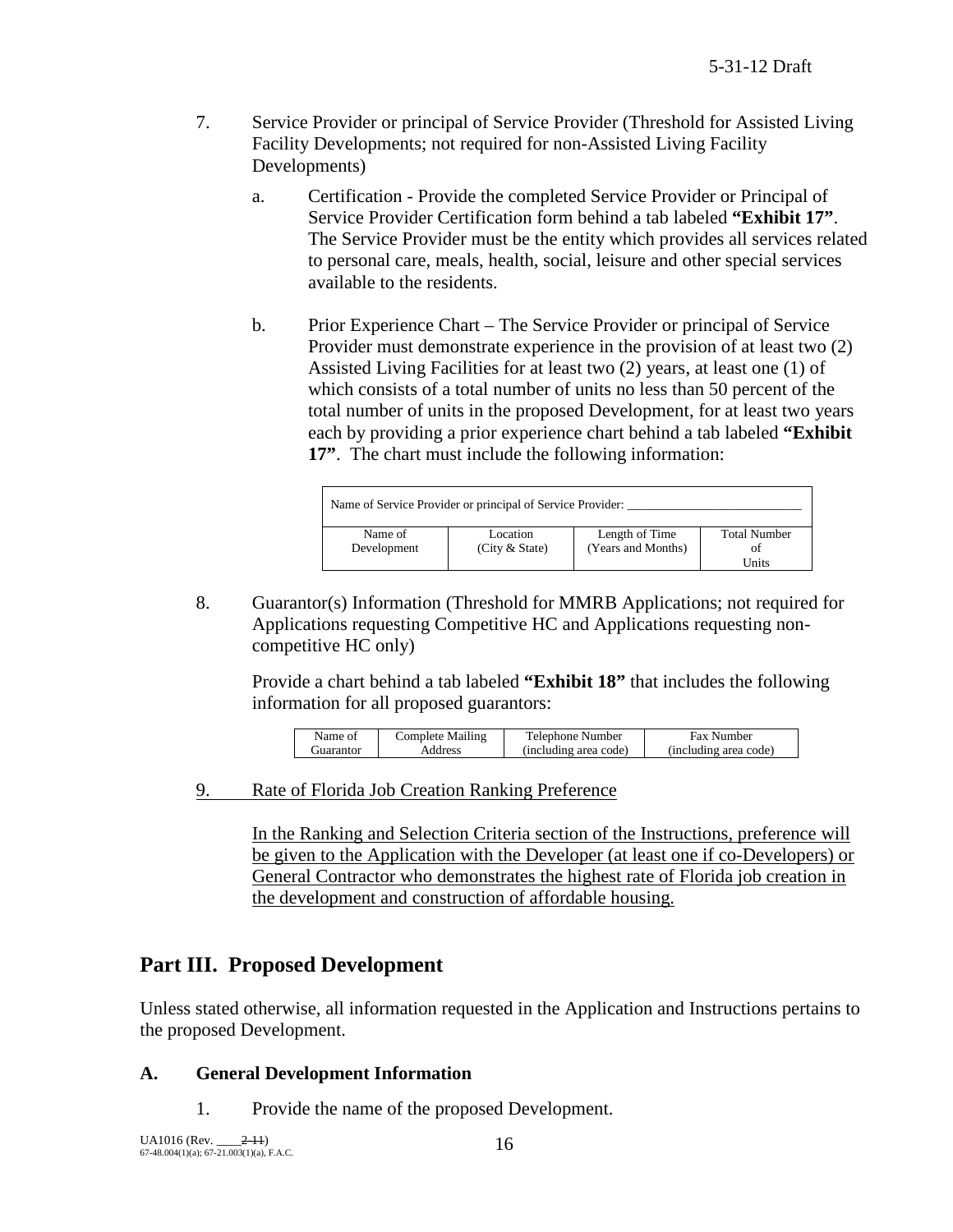- 2. Location of Development site:
	- a. Indicate the county in which the proposed Development will be located. A County designated with "(E)" is a HOME entitlement area.

| Large            | <b>Medium</b>    |                  | <b>Small</b>    |                  |
|------------------|------------------|------------------|-----------------|------------------|
|                  |                  |                  |                 |                  |
| Broward (E)      | Alachua $(E)$ *  | Osceola          | Baker           | Jackson          |
| Duval $(E)$      | Bay              | Pasco $(E)$      | <b>Bradford</b> | Jefferson        |
| Hillsborough (E) | Brevard (E)      | Polk $(E)$       | Calhoun         | Lafayette        |
| Miami-Dade (E)   | Charlotte        | St. Johns        | Columbia        | Levy             |
| Orange $(E)$     | Citrus           | St. Lucie (E)    | De Soto $(E)$   | Liberty          |
| Palm Beach (E)   | Clay             | Santa Rosa (E)   | Dixie           | Madison          |
| Pinellas $(E)$   | Collier (E)      | Sarasota $(E)$ * | Flagler         | Monroe           |
|                  | Escambia (E)     | Seminole (E)     | Franklin        | Nassau           |
|                  | Hernando         | Volusia (E)      | Gadsden         | Okeechobee $(E)$ |
|                  | Indian River (E) |                  | Gilchrist       | Putnam           |
|                  | Lake             |                  | Glades $(E)$    | Sumter           |
|                  | Lee $(E)$        |                  | Gulf            | Suwannee         |
|                  | Leon $(E)^*$     |                  | Hamilton        | Taylor           |
|                  | Manatee (E)      |                  | Hardee $(E)$    | Union            |
|                  | Marion (E)       |                  | Hendry $(E)$    | Wakulla          |
|                  | Martin (E)       |                  | Highlands $(E)$ | Walton           |
|                  | Okaloosa         |                  | Holmes          | Washington       |

**LARGE, MEDIUM AND SMALL COUNTY CATEGORIES**

\* See Part III.A.2.m. below

b. Provide the Address of the Development Site.

Indicate which of the following applies [Item (1) or Item (2) or both Items (1) and (2)] and provide the required information:

(1) If the address has been assigned by the United States Postal Service (USPS), include the address number, street name and city.

#### and/or

- (2) If the address has not yet been assigned by the USPS, include, at a minimum, the street name and closest designated intersection and indicate whether the proposed Development is located within the city limits or in the unincorporated area of the county. If it is located within a city, indicate the name of the city.
- c. If the Development will consist of Scattered Sites, for each of the Scattered Sites, provide, behind a tab labeled **"Exhibit 19"**, the Address, total number of units, and latitude and longitude coordinates, determined in degrees, minutes and seconds truncated after one decimal place, located anywhere on the Scattered Site. If requesting Competitive HC, for the Scattered Site where the Tie-Breaker Measurement Point is located only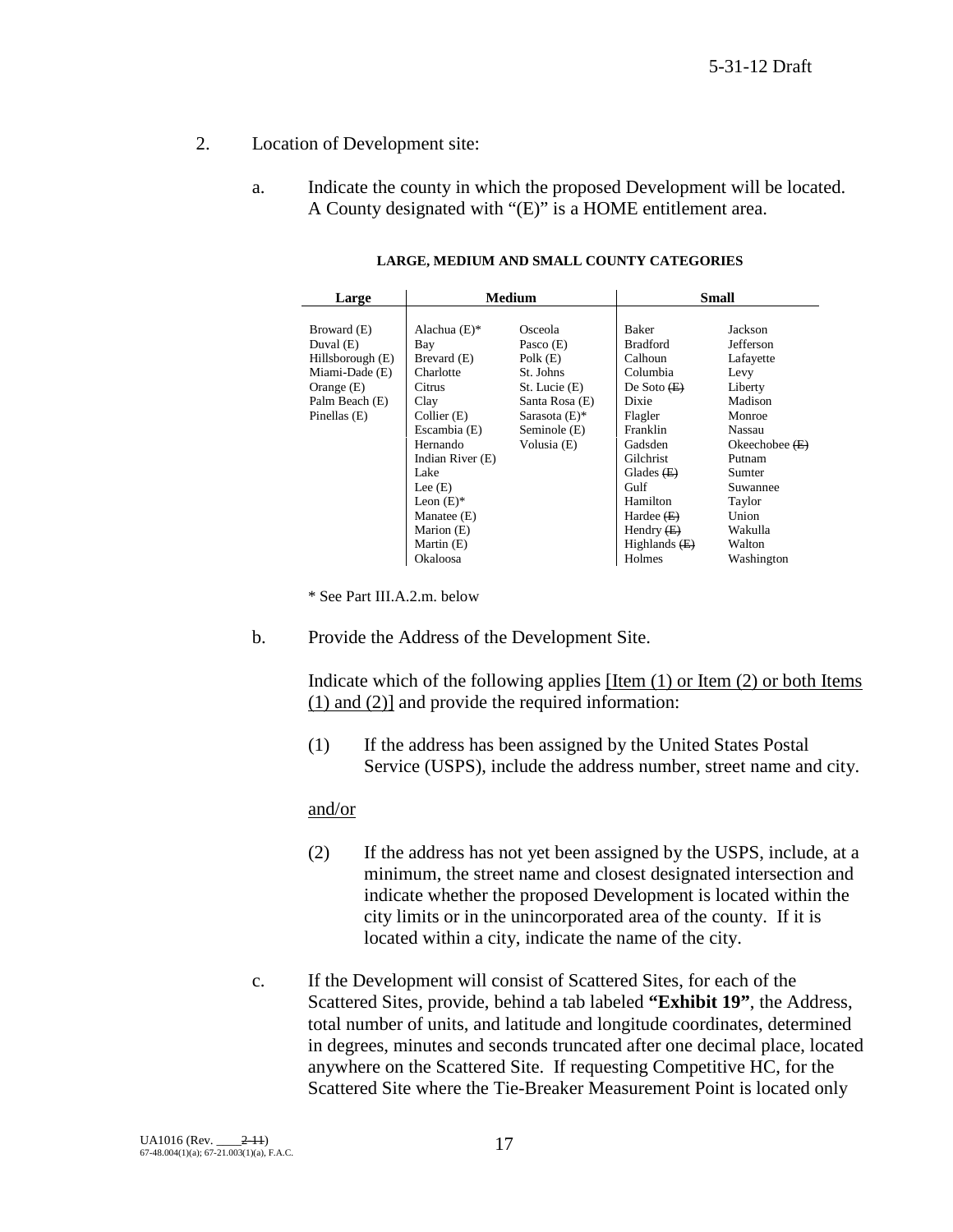the Address and total number of units is required. If requesting MMRB or non-competitive HC only, for the Scattered Site where the Development Location Point is located only the Address and total number of units is required. If the proposed Development will consist of Scattered Sites, but the Applicant fails to provide the above required information for each of the Scattered Sites, the Application will fail threshold.

For Competitive HC only, aAs required at Part III.A.2.h. of the Instructions, for any TOD Development that consists of Scattered Sites the information provided behind a tab labeled **"Exhibit 19"** must indicate which of the Scattered Sites is at least partially located within the designated TOD area and the number of set-aside units that are located on each of the respective Scattered Sites that are also located within the designated TOD area.

MMRB  $&$  HC Applications – If the proposed Development meets the definition of Scattered Sites, a part of the boundary of each Scattered Site must be located within 1/2 mile of the Scattered Site with the most units.

- d. If the location of the proposed Development is in an urban in-fill area, in order for it to qualify as an Urban In-Fill Development for purposes of this Application, the Applicant must provide the properly completed and executed Local Government Verification of Qualification as Urban In-Fill Development form behind a tab labeled **"Exhibit 20"**.
- e. For Competitive HC only, if the Application involves a site or sites with an existing Declaration of Trust (DOT) between a Public Housing Authority and HUD, in order for the Application to be eligible for the Proximity Tie-Breaker Tier 1 Score boost (outlined at Part III.A.10.a.(2)(b) of the Instructions), the Applicant must meet the following criteria:
	- (1) The entire proposed Development site must have an existing DOT. For purposes of this provision, the entire site includes (i) all parcels if the proposed Development site consists of multiple parcels, or (ii) all Scattered Sites if the proposed Development site meets the definition of Scattered Sites; and
	- $(2)(1)$  Select and qualify for one of the following Development Categories at Part III.A.3.a. of the Application: New Construction, Rehabilitation, Acquisition and Rehabilitation, Redevelopment or Acquisition and Redevelopment; and
	- (3)(2) Provide, behind a tab labeled "**Exhibit 20**," a letter from the PHA dated within 12 months of the Application Deadline and signed by the Executive Director or Chairman of the Board, certifying that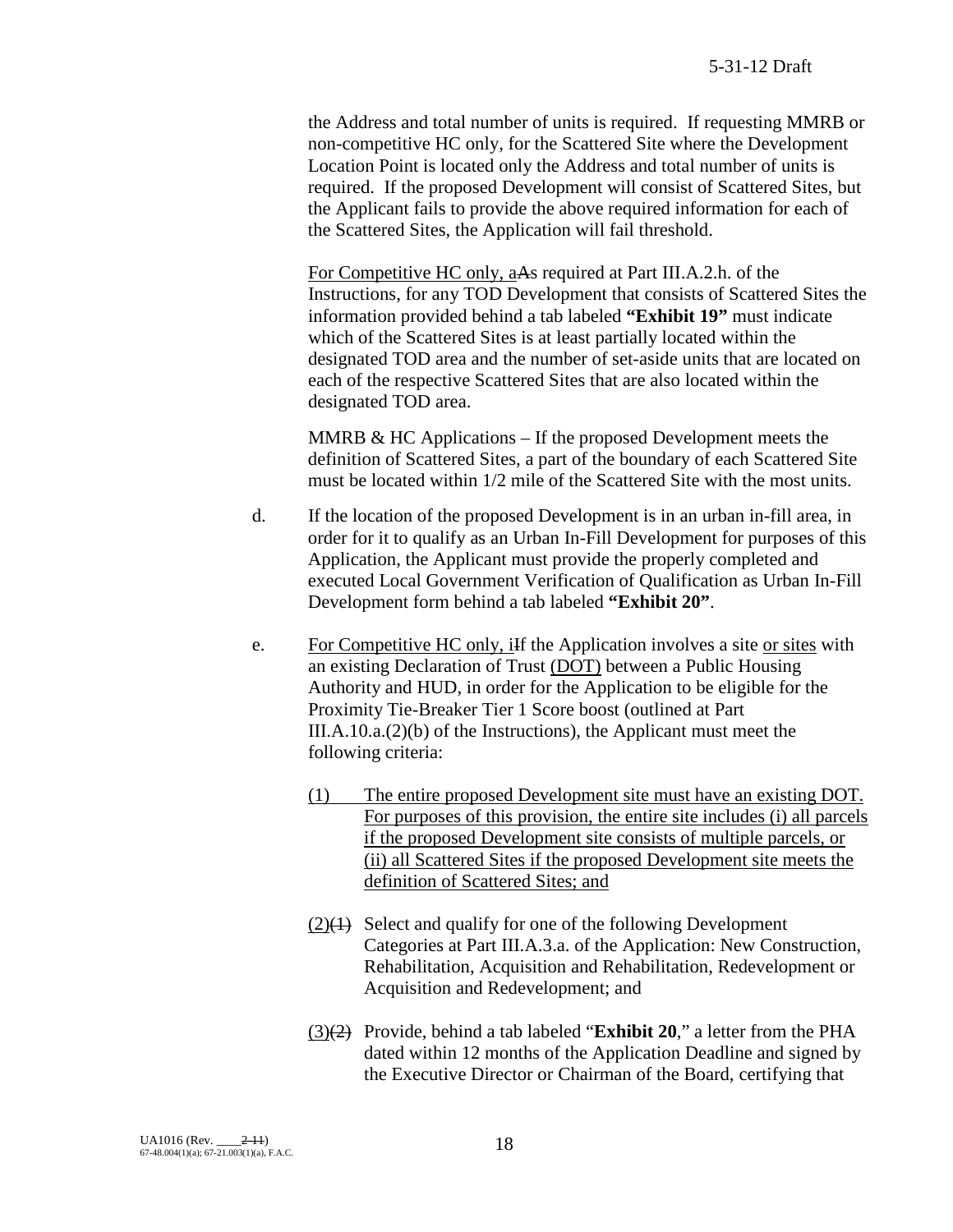there is an existing Declaration of Trust between the PHA and HUD for the entire proposed Development site.

- f. For Competitive HC only, iIn order for the proposed Development to qualify as a Public Housing Revitalization Development for purposes of this Application, it must be located in an area for which a Local Government has approved and adopted a community redevelopment or revitalization plan and the Applicant must meet the following criteria:
	- (1) Select and qualify for the Redevelopment or Acquisition and Redevelopment Development Category at Part III.A.3.a. of the Application; and
	- (2) Provide, behind a tab labeled "**Exhibit 20**," a letter from the PHA dated within 12 months of the Application Deadline and signed by the Executive Director or Chairman of the Board, certifying that there is an existing Declaration of Trust between the PHA and HUD for the proposed Development site (as outlined in Part III.A.2.e.(2) above); and
	- (3) Provide the properly completed and executed Local Government Certification of Public Housing Revitalization in a Local Community Redevelopment or Revitalization Plan form behind a tab labeled "**Exhibit 20**".
- g. For Competitive HC only, iIn order for a proposed Development to qualify as a HOPE VI Development for purposes of this Application, it must be revitalized utilizing HOPE VI funding awarded as of 2002 that must be expended by a specific Treasury-imposed deadline and the Applicant must provide a copy of the properly executed letter from HUD awarding the HOPE VI revitalization funds. The letter must state the following information: the amount of the HOPE VI revitalization award, the Treasury-imposed date by which the awarded HOPE VI funds must be expended, and the name of the development at the time of the HOPE VI award, and must be provided behind a tab labeled **"Exhibit 20."** The amount of HOPE VI funding that will be available for the proposed Development must be listed as a source of financing for the proposed Development at Part V. of the Application.
- h. For Competitive HC only, in order for a proposed Development to qualify as a TOD Development for purposes of this Application all of the following criteria must be met: (i) the Local Government must certify that the proposed Development is located within one of the following areas designated as a Transit-Oriented Development, Transit Oriented Development District, Rapid Transit Zone, Transit Village, or Rapid Transit Development Impact Zone by a Local Government planning agency in its comprehensive plan, land use plan, land development code,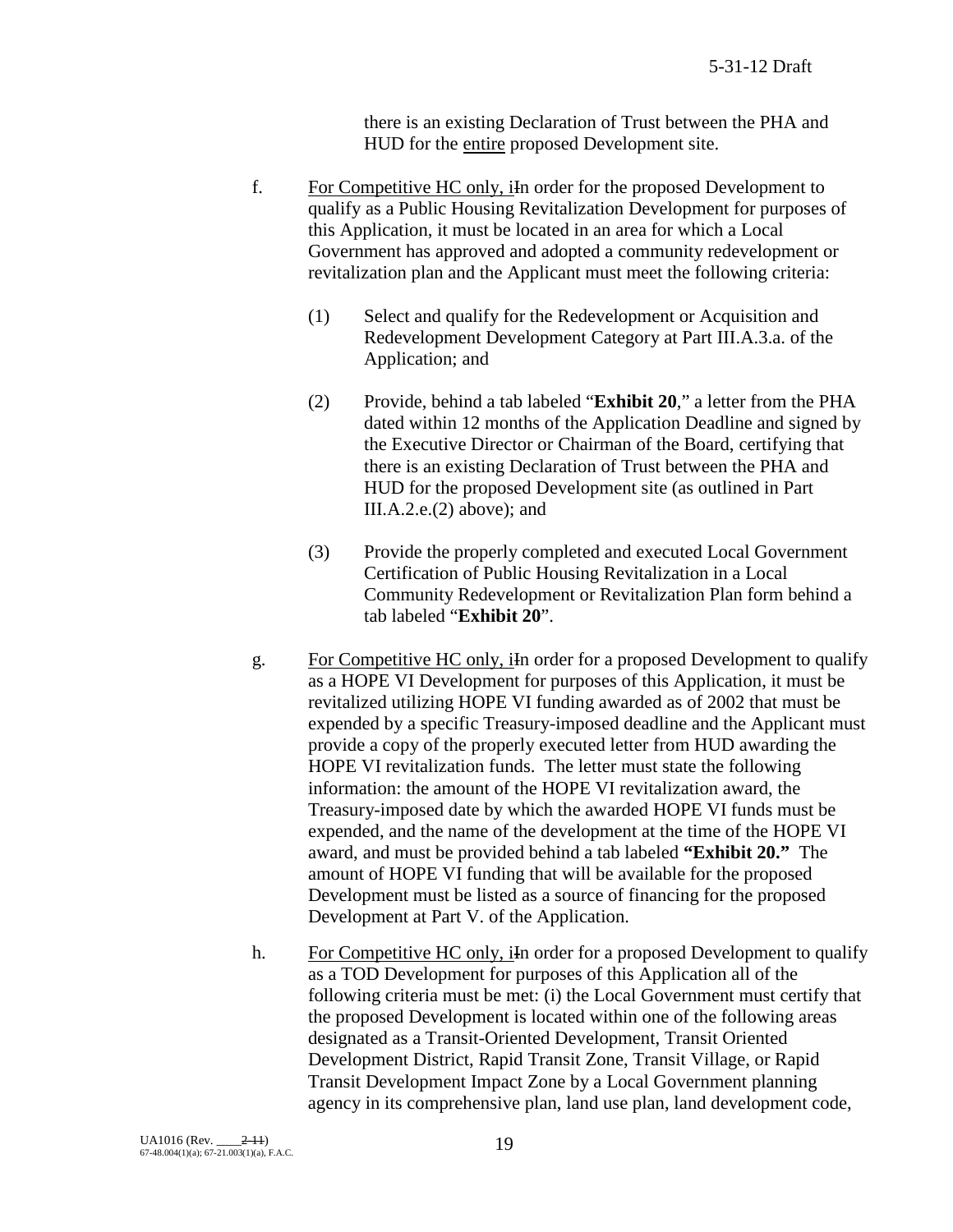or zoning code, (ii) the proposed Development must meet the scoring criteria outlined in the Proximity section of the Application to achieve a Transit Service Score of at least 6 points, based on the proposed Development's proximity to a Public Rail Station, (iii) the Applicant's Competitive HC request amount stated at Part V.A.1. of the Application must be at least 40 percent of the Maximum Competitive HC Request for the applicable county inclusive of any DDA/QCT bonus (as set out at Part V.A.1. of the Instructions), and (iv) at least 50 of the proposed Development's set-aside units must be located within the designated TOD area. The properly completed and executed Local Government Verification of Qualification as a TOD Development form must be provided behind a tab labeled **"Exhibit 20"**.

If the proposed Development will consist of Scattered Sites, the Scattered Sites information required at Part III.A.2.c. of the Instructions must indicate which of the Scattered Sites is at least partially located within the designated TOD area and the number of set-aside units that are located on each of the respective Scattered Sites that are also located within the designated TOD area.

For purposes of the 2013 2014 Universal Application Cycle, the designated TOD areas are:

- Designated Areas in Broward County: Deerfield Beach TOD and Sheridan Station TOD;
- Designated Areas in Miami-Dade County: Allapattah Station, Brickell Station, Brownsville Station, Civic Center Station, Coconut Grove Station, Culmer Station, Dadeland North Metrorail, Dadeland South Metrorail, Douglas Rd. Station, Dr. Martin Luther King, Jr. Station, Earlington Heights Station, Government Center Station, Northside Station, Okeechobee Metrorail Station, Overtown Arena Station, Santa Clara Station, South Miami Station, Tri-Rail MetroRail Station, University Station, and Vizcaya Station;
- Designated Area in Palm Beach County: West Palm Beach Station/ Seaboard Station; and
- Designated Area in Seminole County: City of Longwood Transit Village.

Indicate whether the proposed Development meets the requirements to qualify as a TOD Development.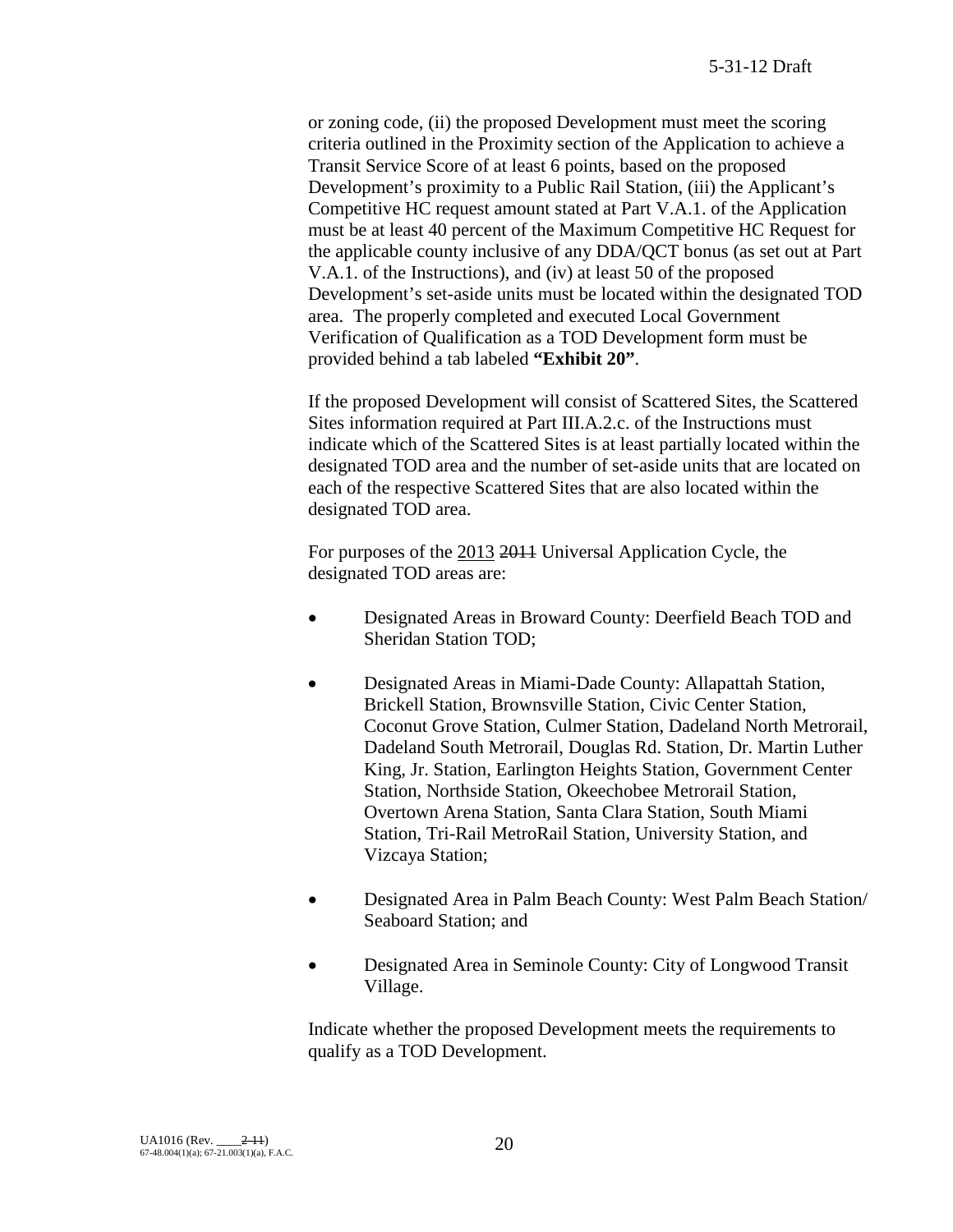- i. Indicate whether the proposed Development is located in the Florida Keys Area.
- j. Provide the requested information relative to the local jurisdiction of the proposed Development.
- k. If applying for HC, the Applicant must complete questions (1) through (4). If not applying for HC, the Applicant may skip questions (1) through (4).
	- (1) With regard to Housing Credits, the United States Department of Housing and Urban Development (HUD) provides regulatory guidance on the effective date of Difficult Development Area (DDA) and Qualified Census Tract (QCT) lists for the purpose of determining whether a Development qualifies for an increase in eligible basis in accordance with Section 42(d)(5)(B), IRC.

For Competitive HC only, if the location of the proposed Development qualifies as both a DDA and a QCT, it is acceptable for the Applicant to answer only the DDA question.

- (a) In order to be classified as a Development located in a DDA for purposes of the current Funding Cycle, as of the Application Deadline or the date that signifies the end of the cure period outlined in Rule 67-48.004, F.A.C., (i) the proposed Development must be located in a HUDdesignated DDA or (ii) as provided in the 2012 QAP, the Competitive HC Applicant must select and qualify at Part III.D. of the Application for the Homeless Demographic Commitment. For non-competitive HC, Applicants must also comply with Section 42, IRC, regarding DDA qualifying date.
- (b) In order to be classified as a Development located in a QCT for purposes of the current Funding Cycle, the proposed Development must be located in one of the QCTs based on the current census, as determined by HUD as of the Application Deadline or the date that signifies the end of the cure period outlined in Rule 67-48.004, F.A.C. If applicable, provide a copy of a letter from the local planning office or census bureau verifying the Development's location in the referenced QCT behind a tab labeled **"Exhibit 21"**. For non-competitive HC, Applicants must also comply with Section 42, IRC, regarding QCT qualifying date.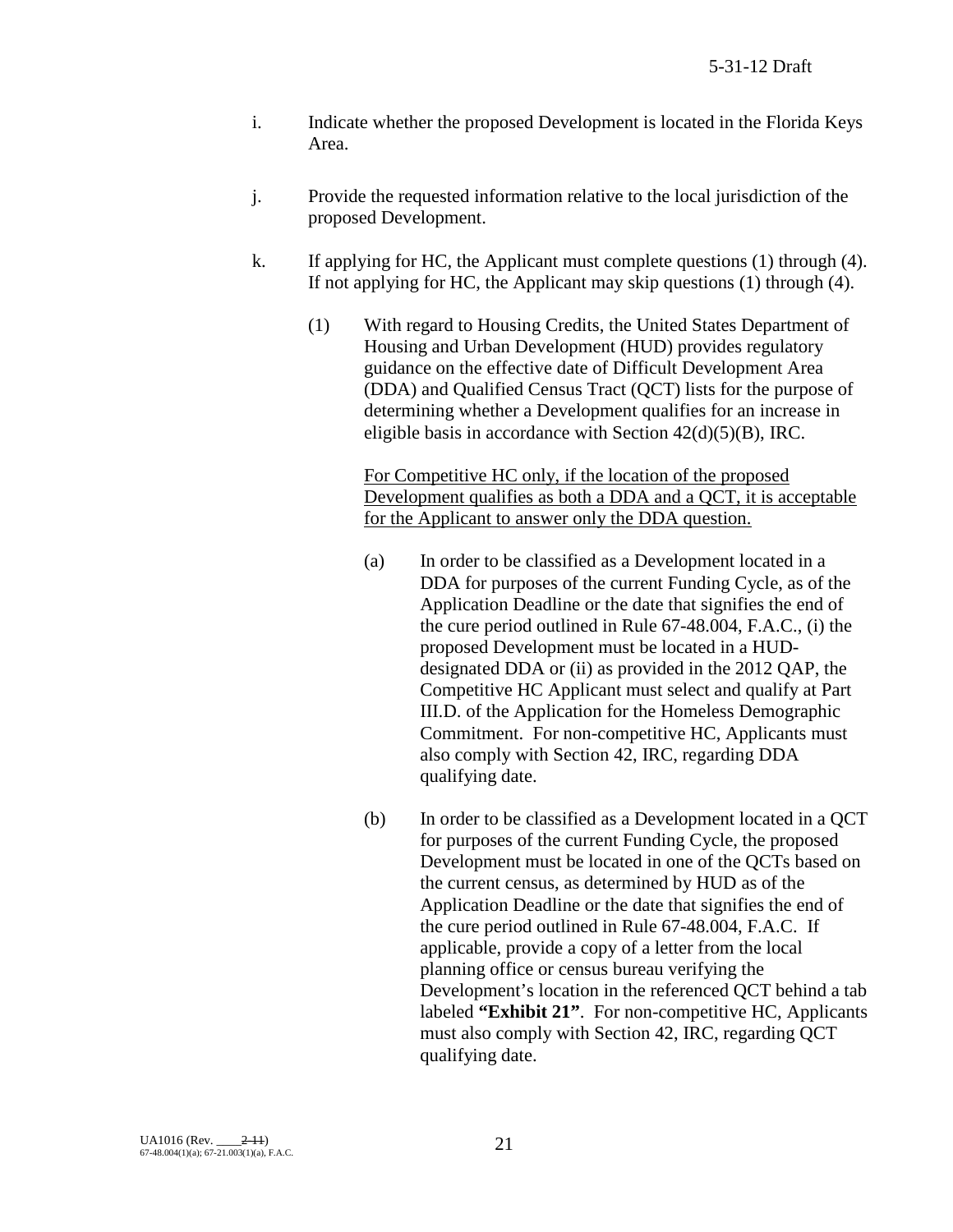(c) If the proposed Development is classified as a Development located in a HUD-designated DDA and/or QCT, per Item (a) and/or (b) above, and it is part the first phase of a "multiphase" project, as defined by HUD in the applicable DDA/QCT regulations, for purposes of Section  $42(h)(4)$  of the Code, the DDA or QCT status of the site that applies for all phases is that which applied when the first of the following occurred: (a) the building(s) in the first phase were placed in service, or (b) the bonds were issued.

> If the Applicant indicates at Part III.A.2.k.(1)(c) of the Application that the proposed Development is the first phase of a multiphase Development, the procedure and deadline for providing the required information will be included in the Carryover Allocation Agreement.

> If the proposed Development is an additional phase of a previously funded multiphase Development, indicate the Development Name(s) and FHFC File No(s) of the previously funded multiphase Development(s).

- (d) Applicants requesting non-competitive HC only that answered "Yes" to the question at Part III.A  $2.k.(1)(a)$ and/or (b) in the Application must provide behind a tab labeled **"Exhibit 21"** a letter from the Development's bond-issuing agency certifying the date the bond application was deemed complete. A "complete application" means that no more than de minimis clarification of the application is required for the agency to make a decision about the issuance of bonds requested in the application. Non-competitive HC Applicants must also comply with Section 42, IRC, regarding DDA/QCT qualifying date.
- $(2) (4)$  The responses to these questions must be in accordance with Section 42, IRC, as amended.
- l. MMRB and non-competitive HC Development Location Point (Threshold)

Applicants requesting MMRB (with or without non-competitive HC) and Applicants requesting non-competitive HC only must provide the Surveyor Certification of Development Location Point for MMRB and Non-Competitive HC Applications form behind a tab labeled **"Exhibit 22"**. For purposes of this section of the Application, the Development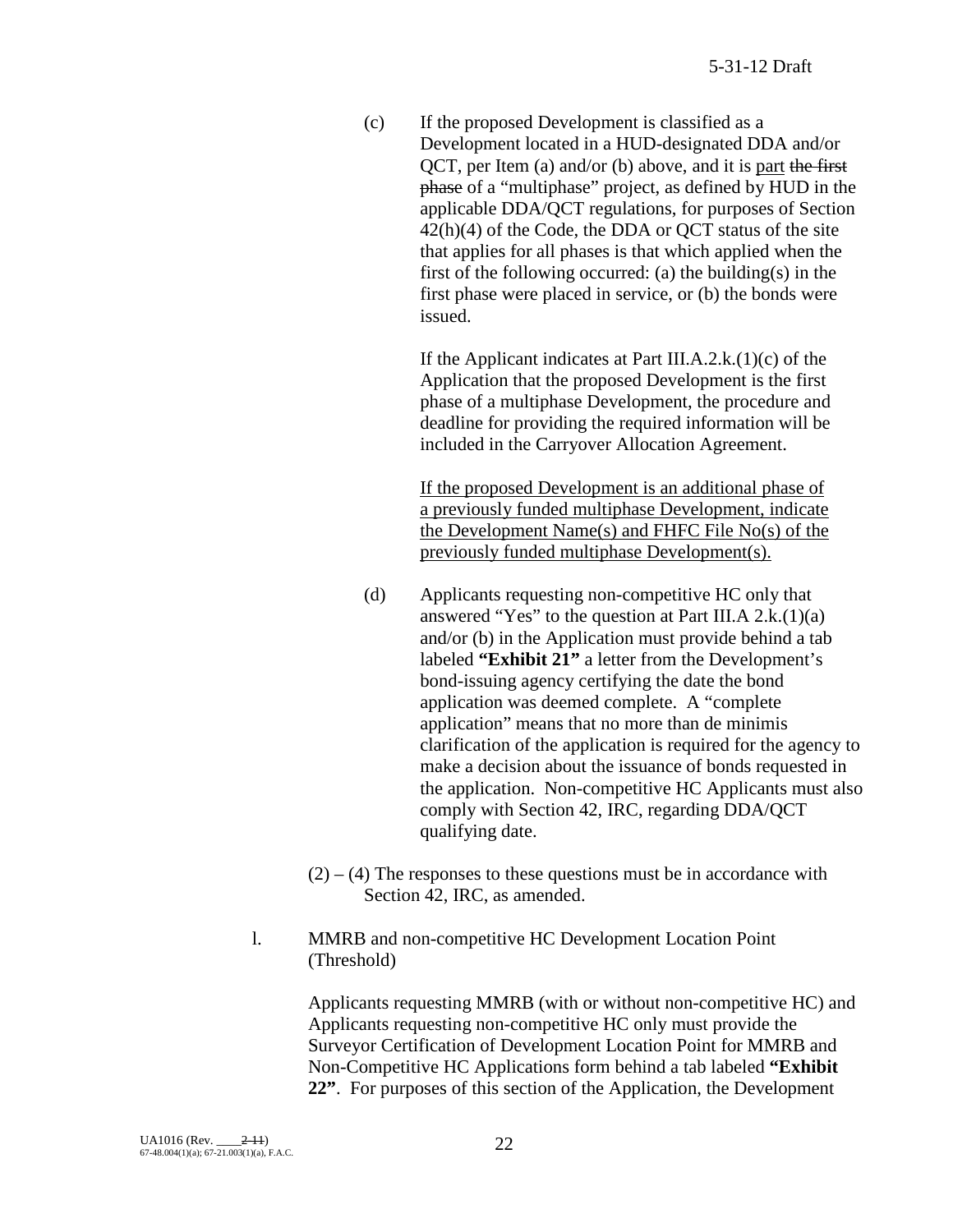Location Point, as defined in Rules 67-48.002 and 67-21.002, F.A.C., must consist of the latitude and longitude coordinates determined in degrees, minutes and seconds, with the degrees and minutes stated as whole numbers and the seconds truncated after one decimal place. If the degrees and minutes are not stated as whole numbers and the seconds are not truncated after one decimal place, the latitude and longitude coordinates will not be considered and the Application will fail threshold.

m. Applicants requesting HOME:

Indicate whether the proposed Development is located in Alachua County, Leon County, or Sarasota County. If "Yes", complete the applicable questions and provide, behind a tab labeled **"Exhibit 22-A"**, a letter from the applicable county's Director of Planning or Zoning or the chief appointed official or staff responsible for determination of planning or zoning issues verifying that the Development site is outside of the incorporated boundaries of the applicable city. If the appropriate letter is not provided, the proposed Development will be deemed to be located in an entitlement area.

- 3. Development Category:
	- a. Applicants must select one Development Category that best describes the proposed Development:
		- New Construction (where 50% or more of the units are new construction)
		- Rehabilitation (where less than 50% of the units are new construction)
		- Acquisition and Rehabilitation (acquisition plus less than 50% of the units are new construction)
		- Redevelopment (where 50% or more of the units are new construction)
		- Acquisition and Redevelopment (acquisition plus 50% or more of the units are new construction)
		- Preservation (where less than 50% of the units are new construction)
		- Acquisition and Preservation (acquisition plus less than 50% of the units are new construction)

In order to determine the proposed Development's eligibility for the selected Demographic Category and its Rental Assistance (RA) Level classification, the documentation outlined in  $3.a.(1)$ ,  $(2)$  or  $(3)$  below must be provided. The criteria for RA Level classifications is also outlined below.

(1) If New Construction, Rehabilitation or Acquisition and Rehabilitation is selected, in order to be classified as a Rental Assistance (RA) Level other than RA Level 6, the Applicant must provide, behind a tab labeled **"Exhibit 23"**, a letter from a designated administrator of a Federal program that provides long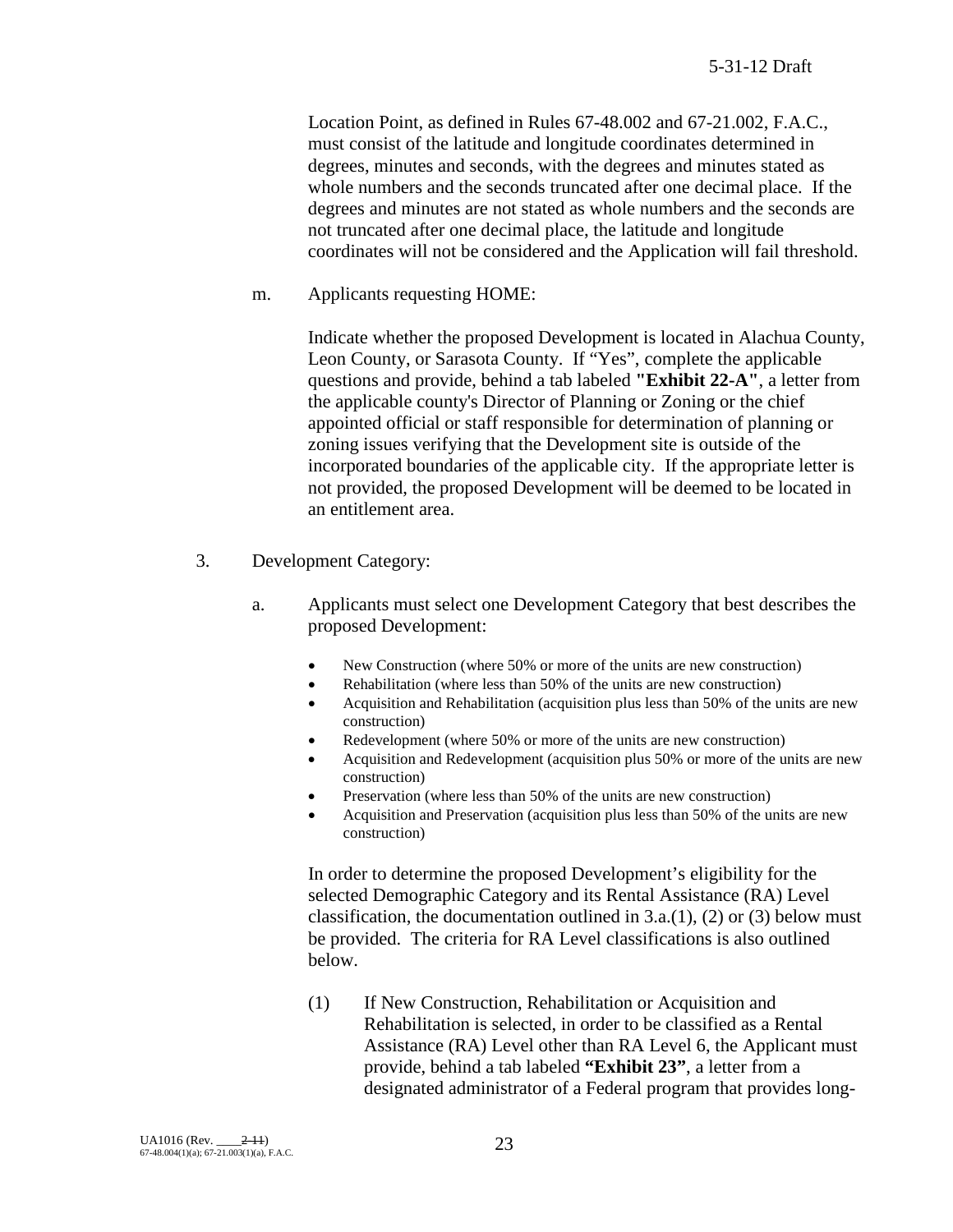term rental assistance. The rental assistance provided must be tied to the proposed Development and its units and be for a minimum of 20 years from the date the Development's units are placed in service. The letter must include the following information and be dated by the Application Deadline:

- (a) Name of the proposed Development;
- (b) Address of the proposed Development;
- (c) Total number of units that receive and/or will receive PBRA, ACC, and/or other form of long-term rental assistance;
- (d) The Federal program associated with the rental assistance; and
- (e) A statement that the committed rental assistance will be reserved and available for use by the proposed Development by the time the units are placed in service and committed for a minimum of 20 years upon the units being placed in service.

If the referenced letter is not provided, the proposed Development will automatically be deemed to be RA Level 6.

- (2) If Redevelopment or Acquisition and Redevelopment is selected, in order to qualify for the selected Development Category the following criteria must be met:
	- (a) The Development must meet the definition of Redevelopment stated in Rule 67-48.002 and/or 67-21.002, F.A.C; and
	- (b) The Applicant must provide behind a tab labeled **"Exhibit 23"** a letter from HUD or RD, dated within 12 months of the Application Deadline, which includes the following information:
		- i. Name of the Development<sup>\*</sup>;
		- ii. Address of the Development;
		- iii. Year built;
		- iv. Total number of units that will receive PBRA and/or ACC; and
		- v. The HUD or RD program currently associated with the existing development.

\* For purposes of this provision, the Name of the Development may be the name at the time of the PBRA and/or ACC award.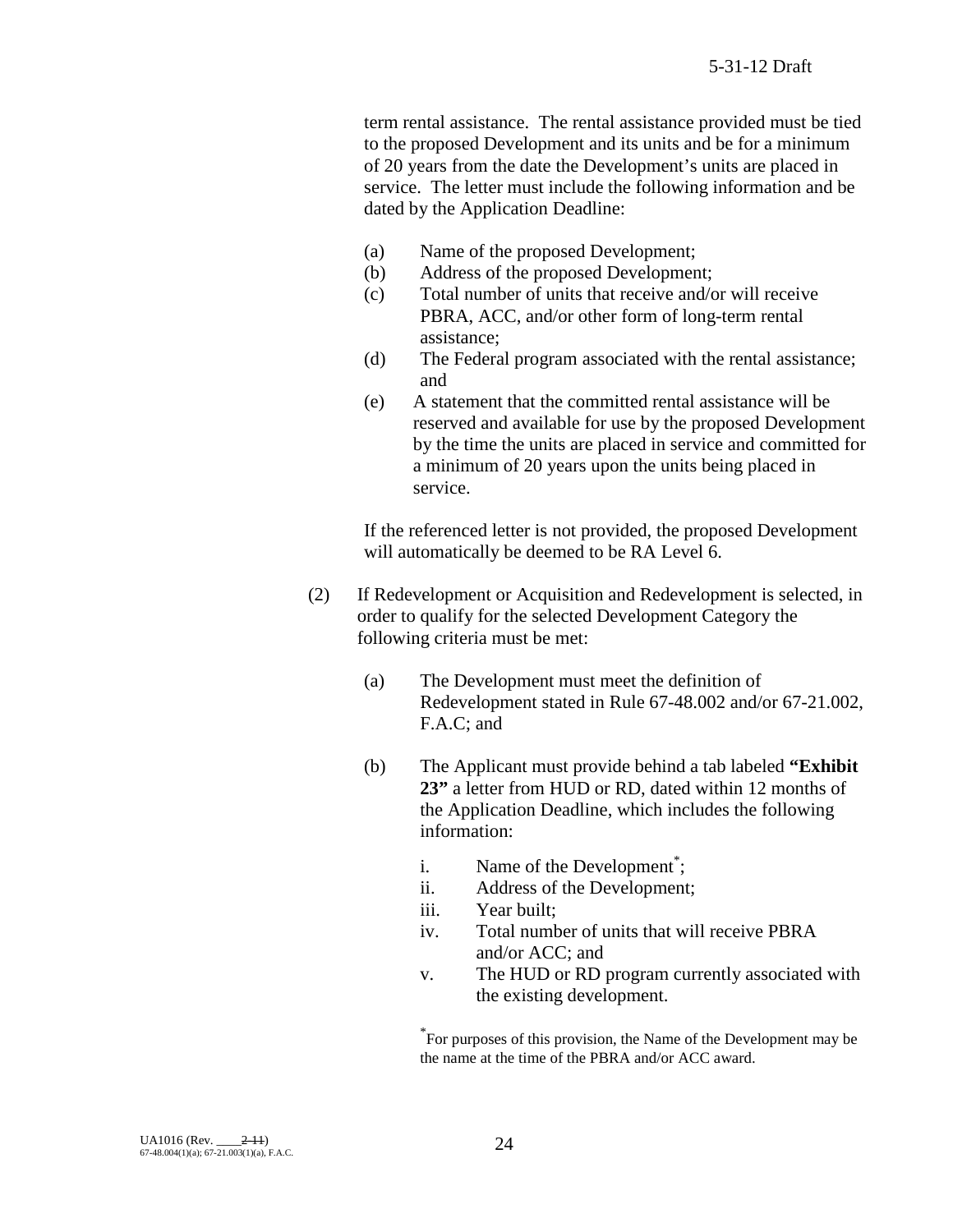If the Application does not qualify for the Development Category of Redevelopment or Acquisition and Redevelopment, the Application will fail threshold and the proposed Development will automatically be deemed to be RA Level 6.

- (3) If Preservation or Acquisition and Preservation is selected, in order to qualify for the selected Development Category the following criteria must be met:
	- (a) The Development must meet the definition of Preservation stated in Rule 67-48.002 and/or 67-21.002, F.A.C.; and
	- (b) The Development must also meet the definition of Rehabilitation stated in Rules 67-48.002 and 67-48.0075, F.A.C.; and
	- (c) The Applicant must provide behind a tab labeled **"Exhibit 23"** a letter from HUD or RD, dated within 12 months of the Application Deadline, which includes the following information:
		- i. Name of the Development<sup>\*</sup>;
		- ii. Address of the Development;
		- iii. Year built;
		- iv. Total number of units that receive PBRA and/or ACC;
		- v. The HUD or RD program currently associated with the existing development; and
		- vi. Confirmation that the Development has not received financing from HUD or RD after 1992 where the rehabilitation budget was at least \$10,000 per unit.

\* For purposes of this provision, the Name of the Development may be the name at the time of the PBRA and/or ACC award.

If the Application does not qualify for the Development Category of Preservation or Acquisition and Preservation, the Application will fail threshold and the proposed Development will automatically be deemed to be RA Level 6.

Redevelopment and Preservation Developments that are tentatively funded will be required to provide to the Credit Underwriter a plan for relocation of existing tenants.

If the proposed Development consists of acquisition and rehabilitation, with or without new construction (where the applicable new construction is for the building of units which will total less than 50 percent of the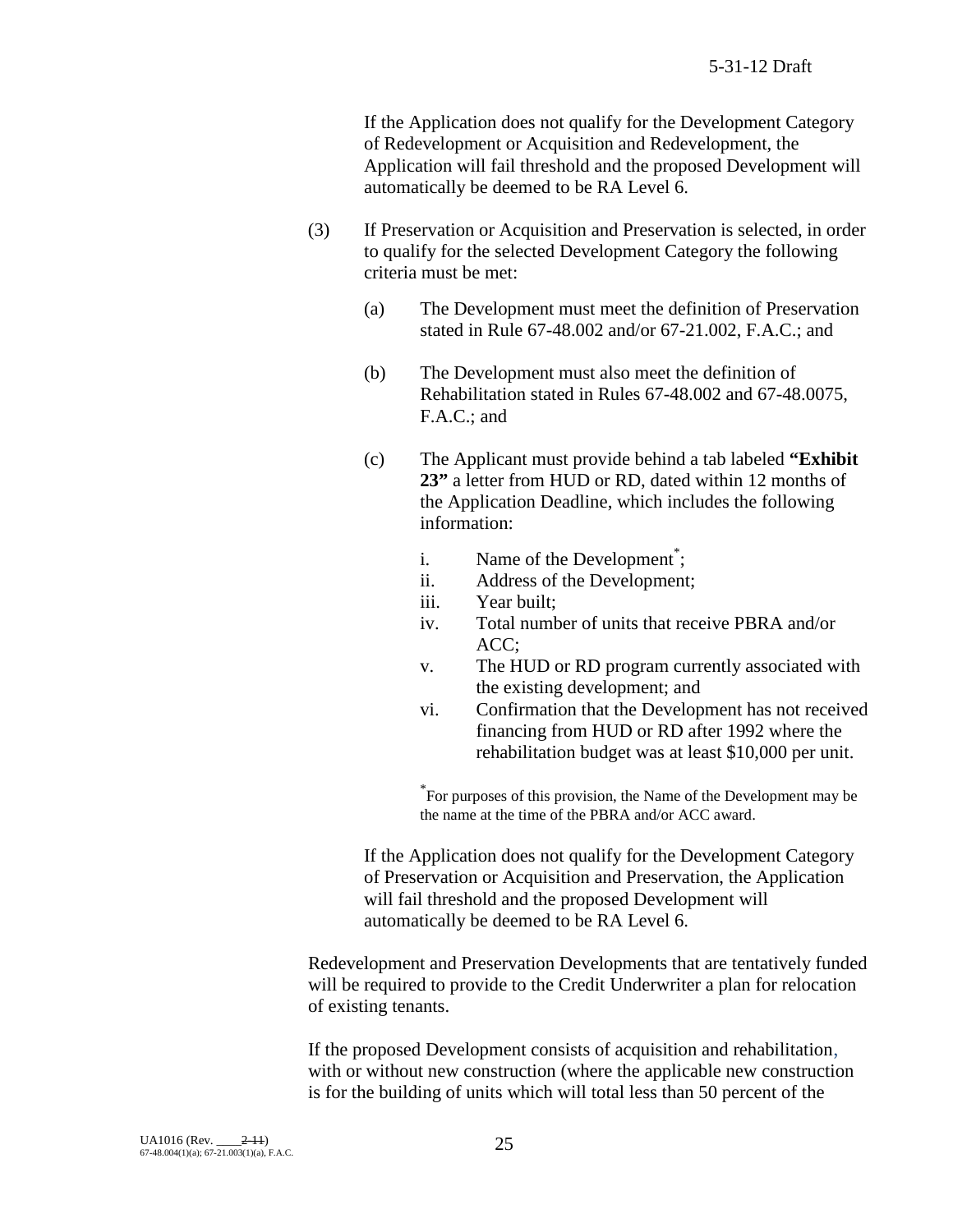proposed Developments total unit count), but the Applicant is not requesting Corporation funding related to the acquisition, the Applicant should select Rehabilitation or Preservation, as applicable, as the Development Category. However, the acquisition costs and sources must still be reflected on the Development Cost pro forma.

A Competitive HC Application's RA Level will affect the proposed Developments eligibility to (i) receive automatic proximity tie-breaker points (as outlined in Part III.A.10. of the Instructions), and (ii) be located within a Location A area (as outlined in Part III.E. of the Instructions). In addition, the RA Level will be used as a tie-breaker during the ranking process (as outlined in Section 6. of the Ranking and Selection Criteria section of the Instructions).

The RA Level of an MMRB Application and a non-competitive HC only Application will affect the proposed Development's eligibility to be located within a Location A area (as outlined in Part III.E. of the Instructions).

The following procedures will be followed when computing the Application's RA Level classification:

- Each Application's RA Level classification will be based on the percentage of total units receiving PBRA, ACC, and/or other longterm rental assistance, as applicable. This percentage will be computed by dividing the total number of units that receive and/or will receive, as applicable, the rental assistance ('rental assistance units') as stated by the Applicant at Part III.A.6.c. of the Application by the total number of units in the proposed Development as stated by the Applicant at Part III.A.6.a. of the Application. As outlined in Part III.A.6.c. of the Instructions, the number of rental assistance units must be stated by the Applicant at Part III.A.6.c. of the Application as of the Application Deadline and cannot be revised, corrected or supplemented after the Application Deadline.
- The following process will be followed in the event of an inconsistency between the rental assistance units stated at Part III.A.6.c. of the Application and the number of rental assistance units stated in the applicable letter provided by the Applicant based on Part III.A.3.a. (total number of units that receive and/or will receive PBRA and/or ACC and/or other long-term rental assistance, as applicable):
	- o If the rental assistance units stated at Part III.A.6.c. of the Application is zero or if the Applicant fails to answer this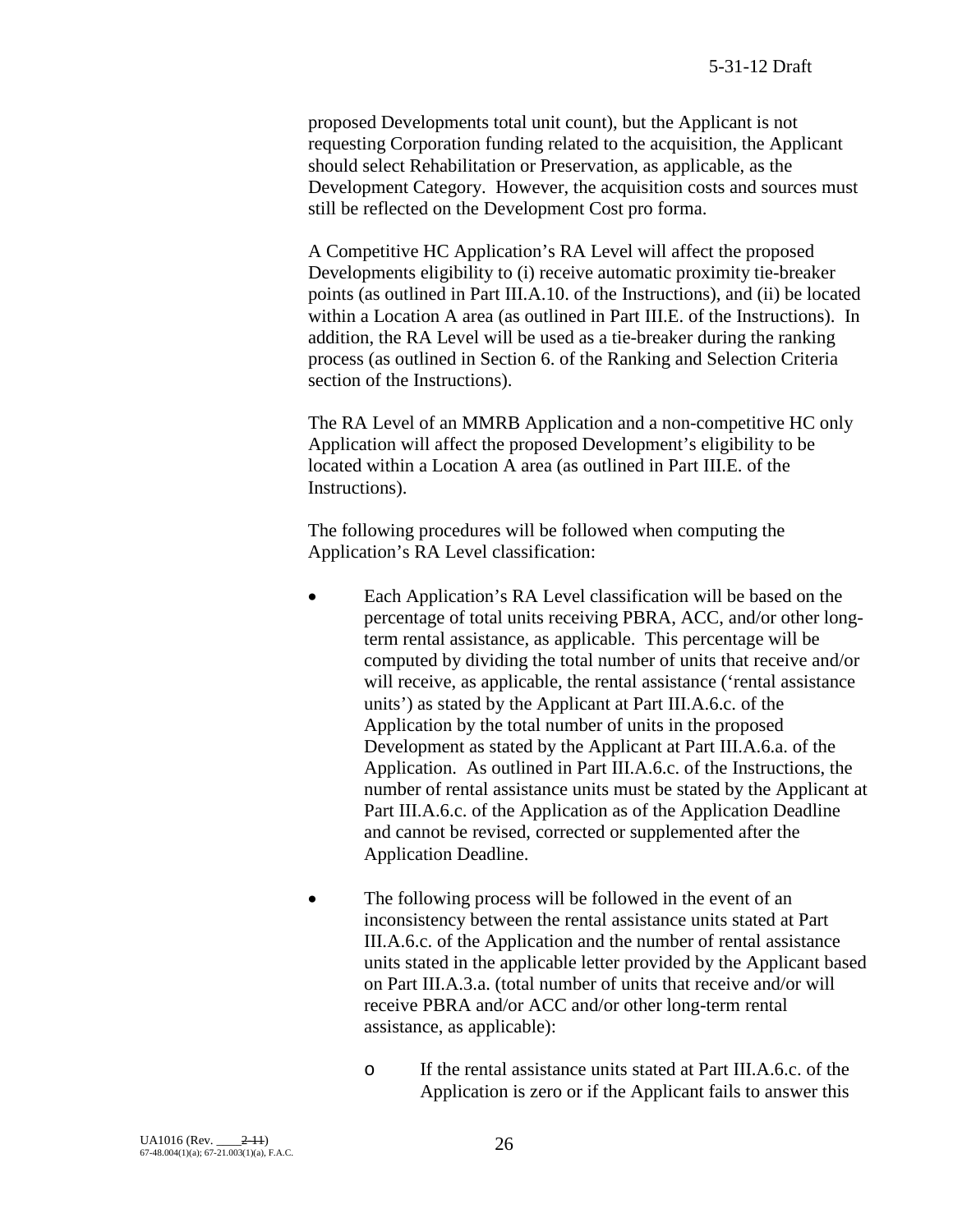question (the question is blank), the Application will be classified as RA Level 6, regardless of what is stated in the applicable letter provided by the Applicant based on Part III.A.3.a.

- o If the number of rental assistance units stated at Part III.A.6.c. of the Application is less than the number of rental assistance units stated in the applicable letter provided by the Applicant based on Part III.A.3.a., the computation will be accomplished utilizing the lower number of rental assistance units stated at Part III.A.6.c. of the Application.
- o If the number of rental assistance units stated at Part III.A.6.c. of the Application is greater than the number of rental assistance units stated in the applicable letter provided by the Applicant based on Part III.A.3.a., the computation will be accomplished utilizing the lower number of rental assistance units stated in the applicable letter provided by the Applicant based on Part III.A.3.a. If, during the "cure period" outlined in Rule 67-48.004, F.A.C., the Applicant submits a new letter reflecting a different number of rental assistance units, the computation will be adjusted utilizing the number of rental assistance units stated in the "cure" letter if (i) the new letter is otherwise acceptable, and (ii) the number of rental assistance units stated in such "cure" letter does not exceed the number of rental assistance units stated at Part III.A.6.c. of the Application.

During credit underwriting, regardless of the number of rental assistance units used for the RA Level classification, all funded Applications will be held to the number of rental assistance units stated in the applicable letter provided by the Applicant based on Part III.A.3.a. of the Application. This requirement will apply throughout the entire Compliance Period, subject to Congressional appropriation and continuation of the rental assistance program.

| <b>Rental Assistance Level</b> | <b>Percentage of Total Units with Rental Assistance</b> |
|--------------------------------|---------------------------------------------------------|
| Level 1                        | All units receive rental assistance (with the exception |
|                                | of up to 2 units)                                       |
| Level 2                        | Greater than 90.00%, and not in Level 1                 |
| Level 3                        | Greater than 75.00%, equal to or less than 90.00%,      |
|                                | and not in Level 1                                      |
| Level 4                        | Greater than 50.00%, equal to or less than 75.00%,      |
|                                | and not in Level 1                                      |
| Level 5                        | Greater than 10.00%, equal to or less than 50.00%,      |
|                                | and not in Level 1                                      |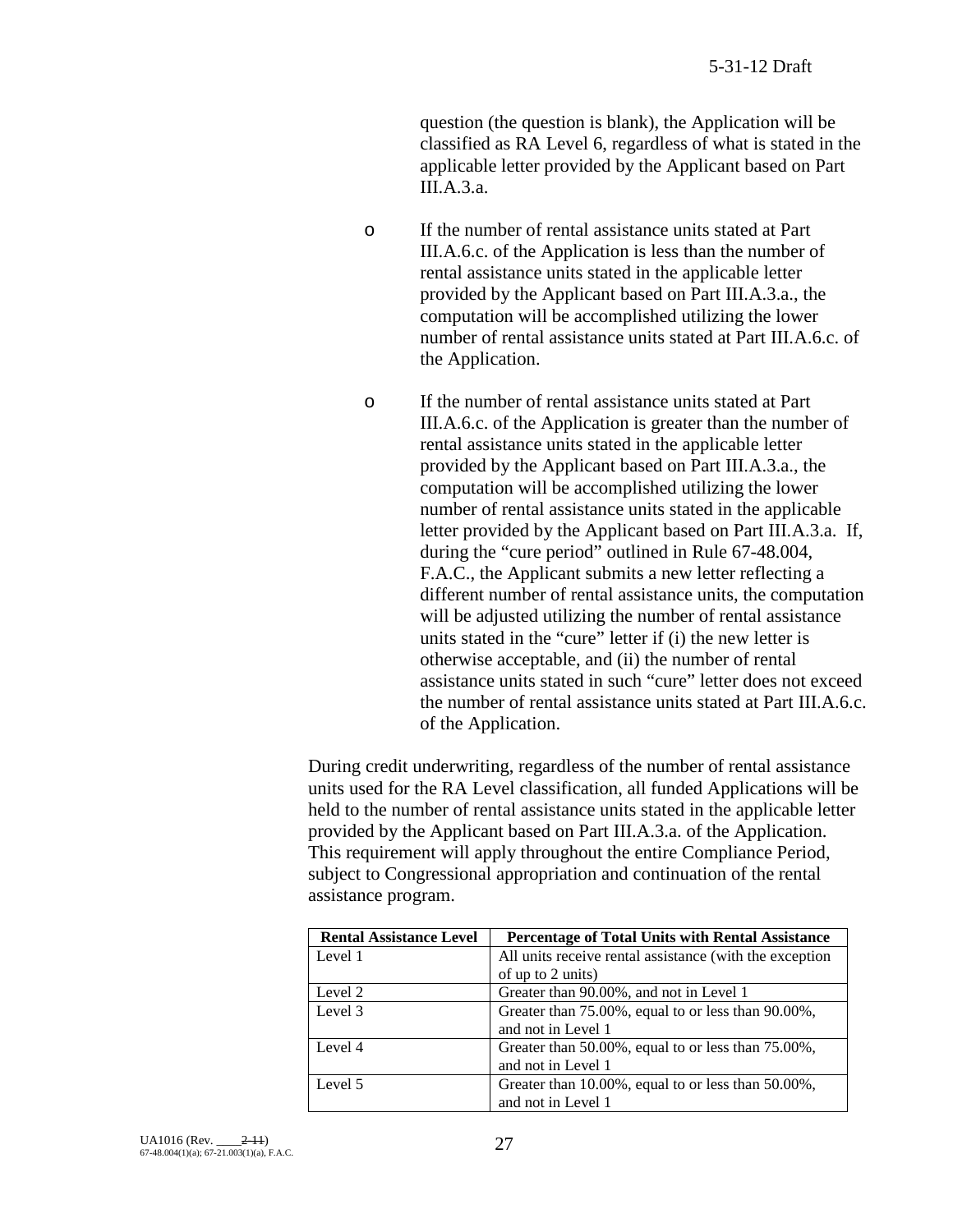| Level $6*$ | 10.00% or less of the total units receive rental |
|------------|--------------------------------------------------|
|            | assistance                                       |

\*Applications will be classified RA Level 6 if 10.00% or less of the total units receive rental assistance or if the Applicant fails to meet the criteria outlined above.

b. Concrete Construction

For purposes of this Application, in order for a proposed Development to be considered to be concrete construction the proposed Development must meet the following specifications: (i) new construction buildings must have the following poured concrete or concrete masonry elements: all exterior structural elements, not to include roofs; and structural elements at and under the ground floor, as well as the ground floor itself; and (ii) existing buildings proposed for rehabilitation must have, as of Application Deadline, the elements outlined in (i) above and the rehabilitation work must include these elements.

Indicate whether the proposed Development meets the requirements to be considered to be concrete construction.

- c. Applicants requesting MMRB must indicate whether each residential building in the proposed Development will consist of two (2) or more dwelling units.
- 4. Applicants must select the one Development Type that best describes the proposed Development. For mixed-type Developments, indicate the type that will comprise 50 percent or more of the units in the Development. Applications requesting funding from MMRB must be for a proposed Development consisting of two (2) or more dwelling units in each residential building.
	- Garden Apartments
	- Townhouses
	- High Rise (a building comprised of 7 or more stories)
	- Single Family Rental
	- Duplexes
	- Quadraplexes
	- Mid-Rise with Elevator (a building comprised of 4 stories)
	- Mid-Rise with Elevator (a building comprised of 5 or 6 stories)
	- Single Room Occupancy (SRO)
	- Other Specify the type in the Addenda
- 5. State the number of buildings with dwelling units that will be in the proposed Development.
- 6. Number of Units in Proposed Development: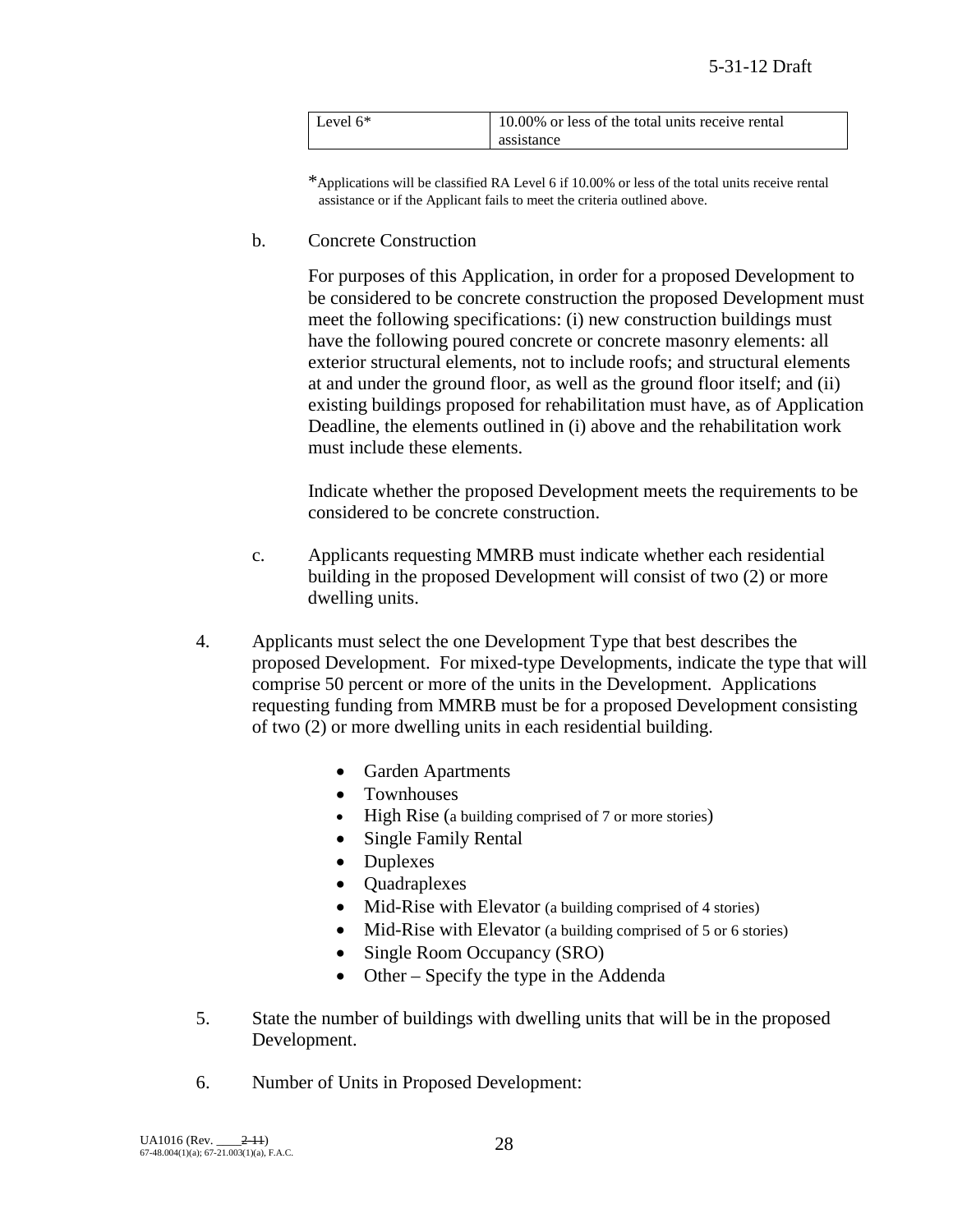- a. State the total number of units in the proposed Development.
- b. Indicate whether the proposed Development will consist of (i) 100 percent new construction units, (ii) 100 percent rehabilitation units, or (iii) a combination of new construction units and rehabilitation units and state the quantity of each type.

If applicable, the total of the new construction units and rehabilitation units stated in 6.b. of the Application must equal the total number of units stated in 6.a. of the Application.

- Note: Corporation-issued MMRB Developments with a Development Category of New Construction or Redevelopment may not exceed 300 total units.
- c. State the total number of rental assistance units (the number of units that receive and/or will receive PBRA, ACC and/or other form of long-term rental assistance), as applicable.

The number of units stated by the Applicant will be used to determine the Application's RA Level classification, as outlined in Part III.A.3.a. above. The number of rental assistance units must be stated at Part III.A.6.c. of the Application by the Application Deadline and cannot be revised, corrected or supplemented after the Application Deadline. If the Applicant attempts to "cure" Part III.A.6.c. of the Application during the "cure period" outlined in Rules 67-48.004 and 67-21.003, F.A.C., the Applicant's "cure" will not be considered.

- 7. Complete the Unit Mix chart. All units in the Development must be listed, including all manager/employee units. Number of baths per unit must indicate  $\frac{1}{2}$ baths, if applicable. If additional space is required, enter the information on the Addenda located at the end of the Application.
- 8. Previous Underwriting:
	- a. Indicate whether the proposed Development is currently being underwritten or has been underwritten previously by any Credit Underwriter under contract with Florida Housing Finance Corporation and, if known, identify the name of the Credit Underwriter.
	- b. Indicate whether there is an existing LURA and/or EUA on any portion of the proposed Development site. If the answer is "Yes", provide the required information.
- 9. Indicate the status of the work proposed in this Application. HOME Applicants refer to the applicable sections of Rule Chapter 67-48, F.A.C., with regard to Development eligibility in the event that construction has started or that the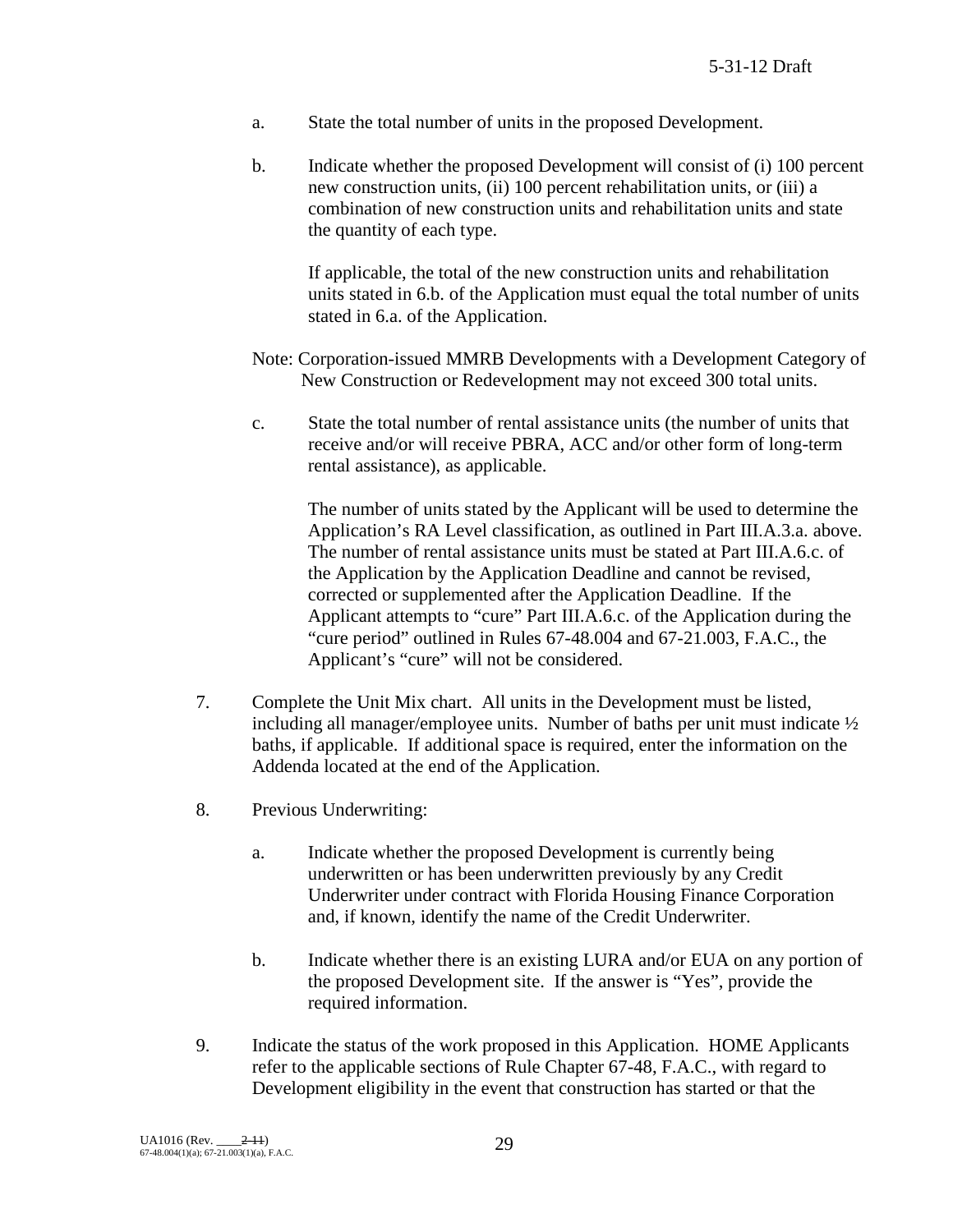Development has been completed. Competitive HC Applicants should note that, in accordance with Section 42(h), IRC, a Development cannot be allocated Housing Credits from the state's Allocation Authority if it was placed-in service prior to the year in which it receives its allocation.

If the Development is complete and the certificates of occupancy were issued on more than one date, provide a listing of the issue-date for each certificate behind a tab labeled **"Exhibit 24".**

## 10. Applications Requesting Competitive HC:

Proximity tie-breaker points may be awarded to an Application for the proximity of the Development's Tie-Breaker Measurement Point to:

- eligible Transit, Tier 1 and Tier 2 services; and
- Latitude and longitude coordinates of properties identified on the 2013 FHFC Development Proximity List (the List) serving the same demographic group as the proposed Development. The List, effective \_\_\_\_, is incorporated by reference and is available on the Corporation's Website under the 2013 Universal Application link labeled Related References and Links.
- a. In order for any Application to be eligible for proximity tie-breaker points other than those awarded based on Part III.A.10.c.(1) below, the Applicant must submit a properly completed and executed Surveyor Certification for Competitive HC Applications form ("the Form"), provided behind a tab labeled "**Exhibit 25**," which includes the Tie-Breaker Measurement Point and services information requested below:
	- (1) Tie-Breaker Measurement Point:

To determine proximity, the Applicant must first identify a Tie-Breaker Measurement Point on the proposed Development site and provide the latitude and longitude coordinates determined in degrees, minutes and seconds, with the degrees and minutes stated as whole numbers and the seconds truncated after one decimal place. If the degrees and minutes are not stated as whole numbers and the seconds are not truncated after one decimal place, the latitude and longitude coordinates will not be considered. The Application may, however, still be eligible for automatic points as outlined in Part III.A.10.c.(1) below.

(2) Proximity to services:

Any Transit, Tier 1 and/or Tier 2 Service that is introduced at Preliminary Scoring will be eligible for the maximum applicable points. However, any Transit, Tier 1 and/or Tier 2 Service that is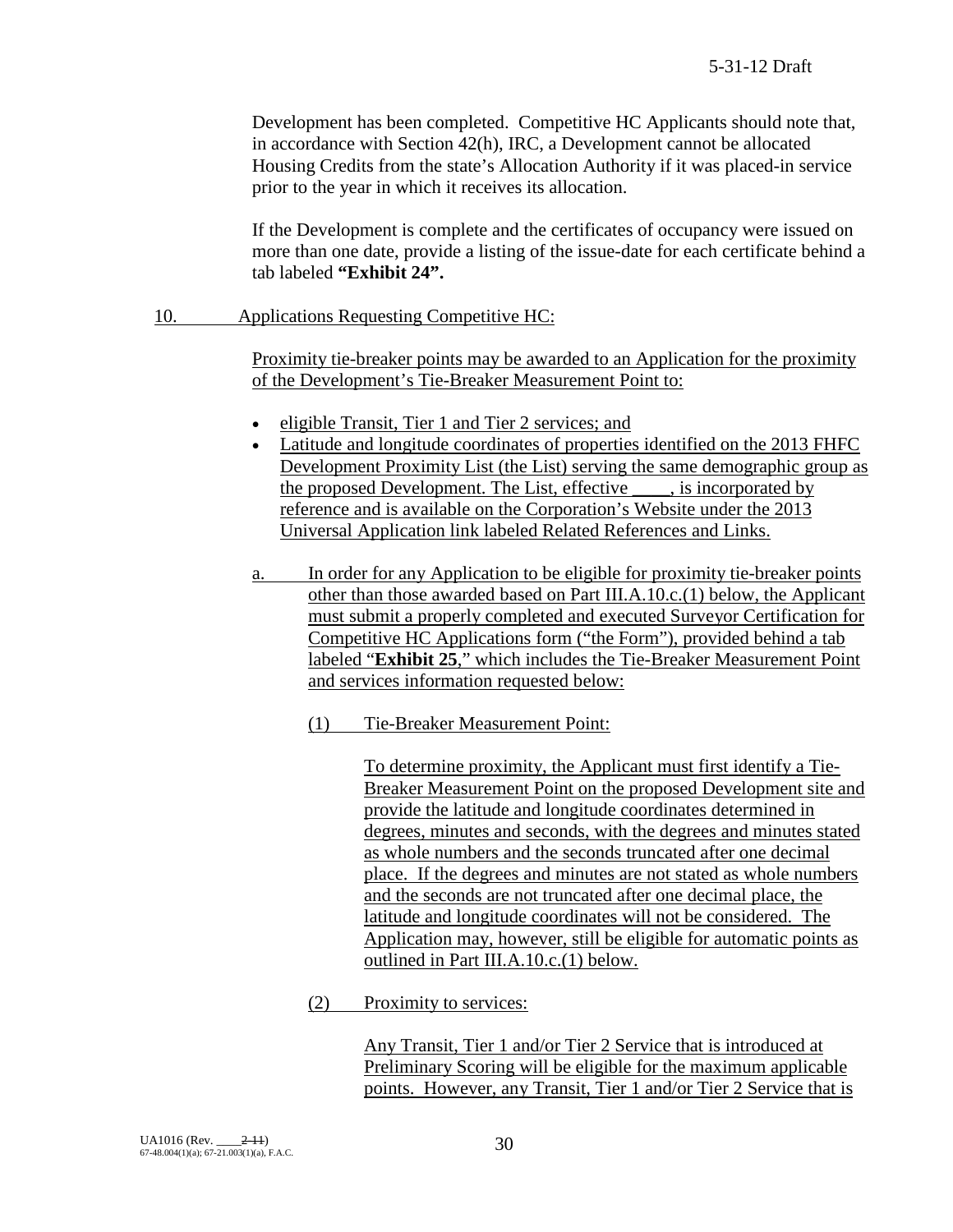introduced as part of a cure (i.e., during the "Cure" period outlined in Section 67-48.004(6), F.A.C.), may not be eligible for the maximum proximity tie-breaker score as outlined in Part III.A.10.b. below.

## (a) Transit Services

Applicants may select one (1) of the following four (4) Transit Services on which to base the Applicant's Transit Score. If the Applicant provides information for more than 1 Transit Service or more than 1 of any type of Transit Service, the Applicant will not receive any proximity tiebreaker points for the Transit Service Score. (For example, Applicants are limited to selecting one Public Bus Transfer Stop, even though there may be another Public Bus Transfer Stop nearby. If the Applicant provides information for two Public Bus Transfer Stops, the Applicant will not receive any proximity tie-breaker points for either of the Public Bus Transfer Stops.)

The eligible Transit Services are defined below:

(i) Public Bus Stop (Maximum 2 Points)

For purposes of proximity tie-breaker points, a Public Bus Transfer Stop means a fixed location at which passengers may access one or two routes of public transportation via buses. The Public Bus Stop must service at least one bus route with scheduled stops at least hourly during the times of 7am to 9am and also during the times of 4pm to 6pm Monday through Friday, excluding holidays, on a year-round basis. Bus routes must be established or approved by a Local Government department that manages public transportation. Buses that travel between states will not be considered.

- or
- (ii) Public Bus Transfer Stop (Maximum 6 Points)

For purposes of proximity tie-breaker points, a Public Bus Transfer Stop means a fixed location at which passengers may access at least three routes of public transportation via buses. Each qualifying route must have a scheduled stop at the Public Bus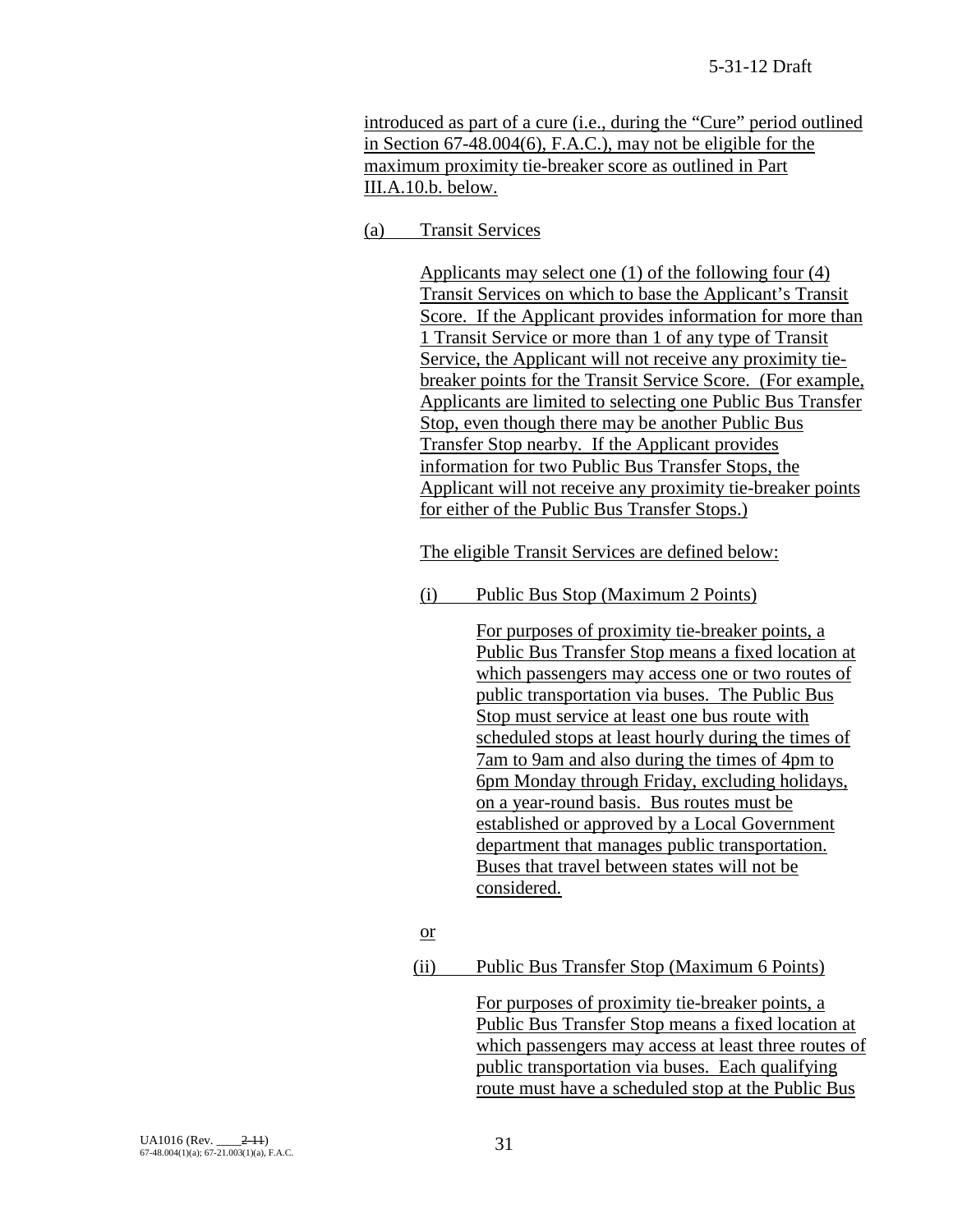Transfer Stop at least hourly during the times of 7am to 9am and also during the times of 4pm to 6pm Monday through Friday, excluding holidays, on a year-round basis. This would include both bus stations (i.e. hubs) and bus stops with multiple routes. Bus routes must be established or approved by a Local Government department that manages public transportation. Buses that travel between states will not be considered.

or

(iii) Public Bus Rapid Transit Stop (Maximum 6 Points)

For purposes of proximity tie-breaker points, a Public Bus Rapid Transit Stop means a fixed location at which passengers may access public transportation via bus. The Public Bus Rapid Transit Stop must service at least one bus that travels at some point during the route in either a lane or corridor that is exclusively used by buses and the Public Bus Rapid Transit Stop must service at least one route that has scheduled stops at the Public Bus Rapid Transit Stop at least every 20 minutes during the times of 7am to 9am and also during the times of 4pm to 6pm Monday through Friday, excluding holidays, on a year-round basis.

or

### (iv) Public Rail Station (Maximum 6 Points)

For purposes of proximity tie-breaker points, a Public Rail Station means a fixed location provided by a public transportation entity at which passengers may access the scheduled public rail transportation on a year-round basis. Only MetroRail located in Miami-Dade County, TriRail located in Miami-Dade, Broward and Palm Beach Counties, and SunRail located in Orange, Seminole and Volusia Counties will be eligible for this service.

(b) Tier 1 Services (Maximum 4 Points for Each Service)

Based on the Applicant's Demographic Commitment at Part III.D. of the Application, Applicants may select three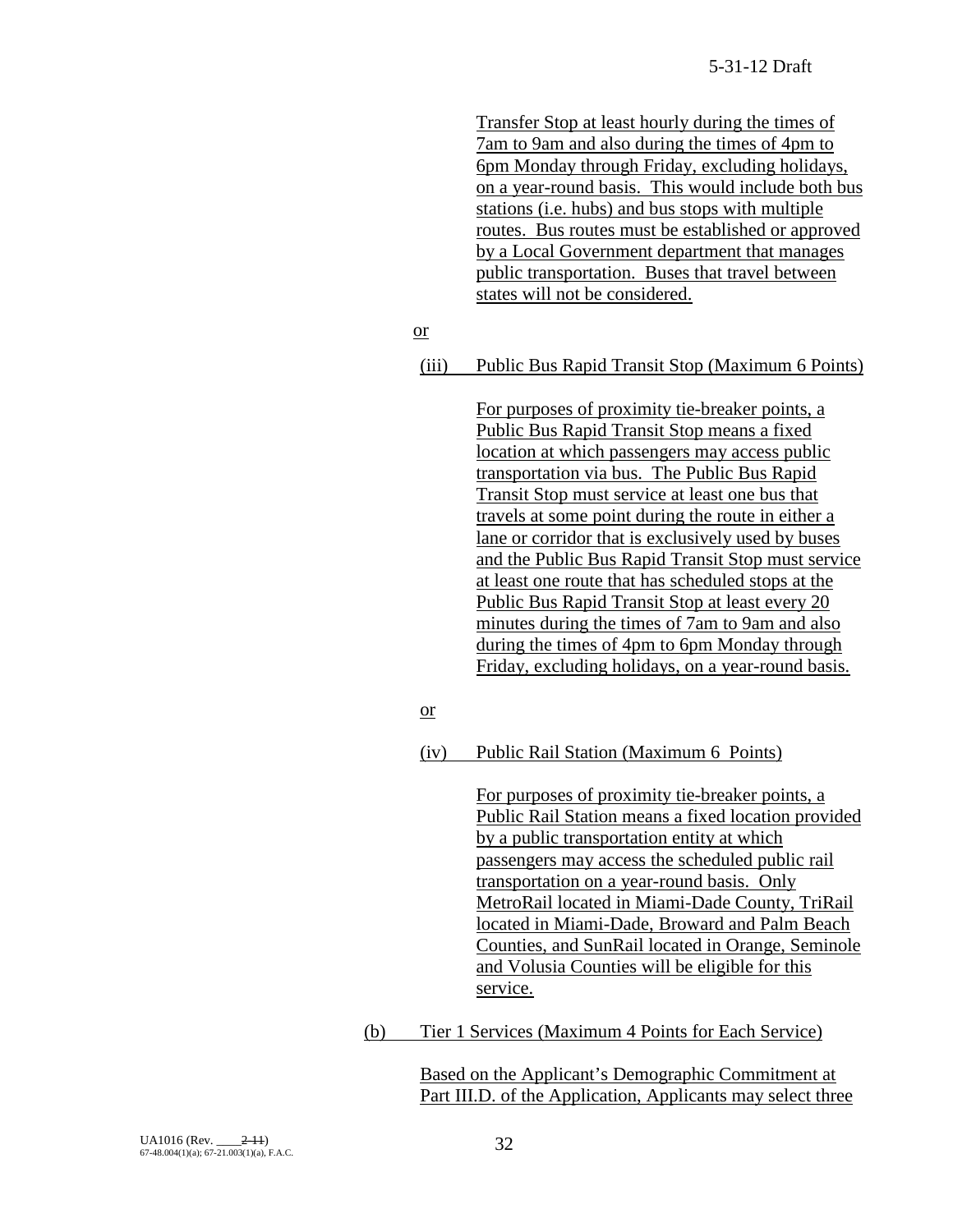(3) of the following four (4) Tier 1 Services; however, Applicants are limited to one (1) of each type of Tier 1 Service. If the Applicant provides information for more than one (1) of any type of Tier 1 Service, that Tier 1 Service will not be scored and the Applicant will not receive any proximity tie-breaker points for that Tier 1 Service. (For example, Applicants are limited to selecting one Public School, even though there may be another Public School nearby. If the Applicant provides information for two Public Schools, the Applicant will not receive any proximity tie-breaker points for either of the Public Schools.)

An Application that meets the criteria outlined at Part III.A.2.e. of the Instructions; i.e., the Applicant demonstrates that the Application involves a site (or all sites if it is a Scattered Sites Development) with an existing Declaration of Trust between a PHA and HUD and selected and qualified for a Development Category of New Construction, Rehabilitation (with or without Acquisition), or Redevelopment (with or without Acquisition), will be eligible for a Tier 1 Service Score boost. To achieve the Tier 1 Service Score boost, the Applicant's Tier 1 Service Score will be increased by multiplying the Tier 1 Service Score achieved by the Applicant by 1.5, up to the maximum Tier 1 Service Score of 12 points.

The eligible Tier 1 Services are defined below:

(i) Grocery Store - For purposes of proximity tiebreaker points, a Grocery Store means a retail establishment, open to the public, regardless of a requirement of a membership fee, consisting of 4,500 square feet or more of contiguous air conditioned space available to the public, which as its major retail function sells groceries, including foodstuffs, fresh and packaged meats, produce and dairy products, which are intended for consumption off-premises, and household supplies, such as Publix Super Markets, Winn Dixie Stores, Super Wal-Mart Stores, etc. "Grocery Store" does not include any retail establishment which sells groceries in addition to its major retail function, such as the sale of gasoline, drugs, or sundries, where the sale of groceries is not a major retail function, based on allocated space or on gross sales,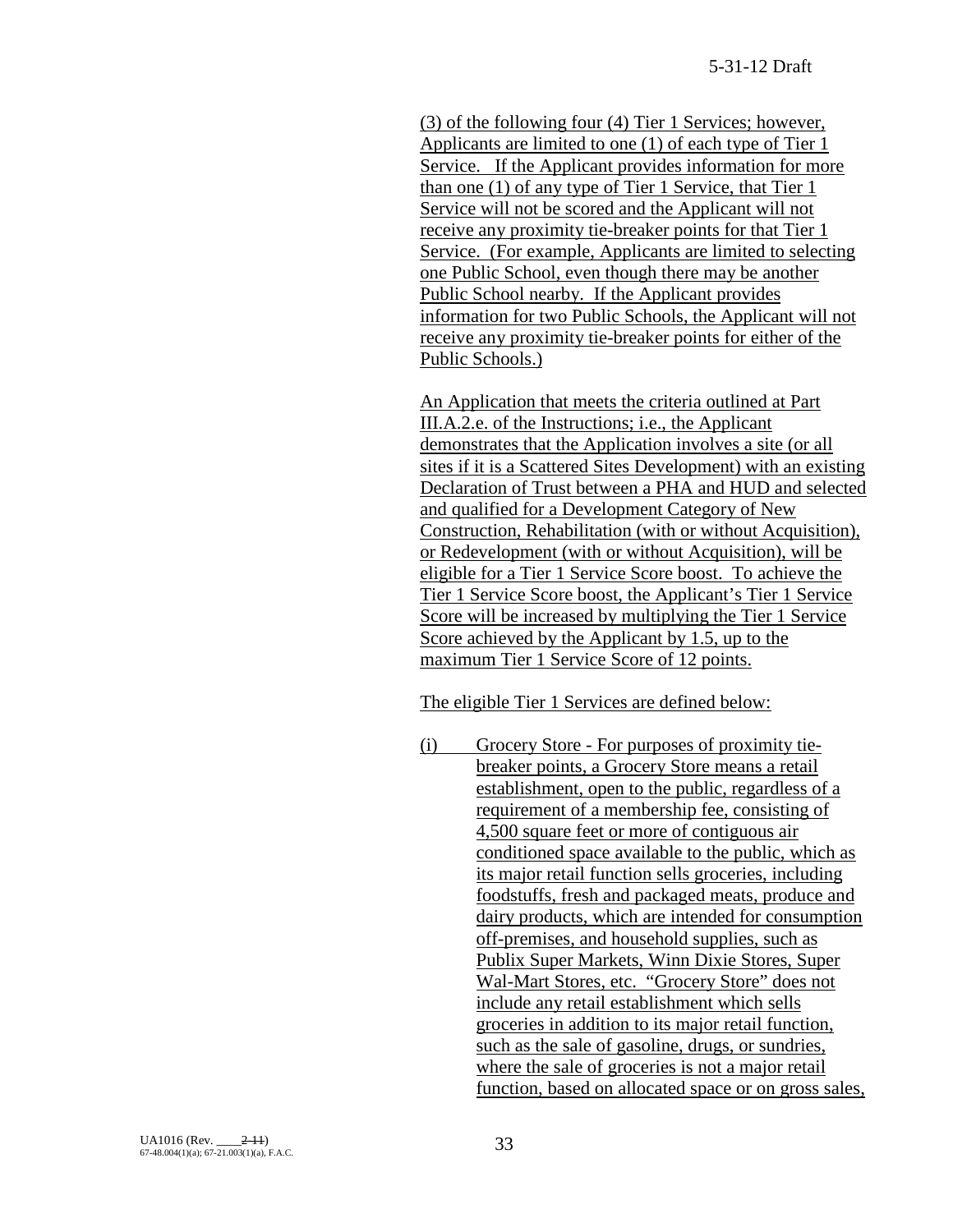such as CVS Drug Stores, Walgreen Drug Stores, Dollar General Stores, Family Dollar Stores, etc. This service may be selected by all Applicants, regardless of the Demographic Commitment selected at Part III.D. of the Application.

- (ii) Public School For purposes of proximity tiebreaker points, a Public School means a public elementary, middle, junior and/or high school, where the principal admission criterion is the geographic proximity to the school, including a charter school, except for a charter school that is not generally available to appropriately aged children in the radius area. This service may not be selected if the Applicant selected the Elderly Demographic Commitment at Part III.D. of the Application.
- (iii) Senior Center For purposes of proximity tiebreaker points, a Senior Center means a community facility that provides a broad spectrum of services suited to the diverse needs and interests of independent older persons and is among the properties identified on the 2013 FHFC Senior Center List, effective \_\_\_\_. This list is incorporated by reference and is available on the Corporation's Website under the 2013 Universal Application link labeled Related References and Links. This service may not be selected if the Applicant did not select and qualify for the Elderly Demographic Commitment at Part III.D. of the Application.
- (iv) Medical Facility For purposes of proximity tiebreaker points, a Medical Facility means a hospital, state or county health clinic or walk-in clinic (that does not require a prior appointment) that provides general medical treatment or general surgical services at least five days per week to any physically sick or injured person. This service may be selected by all Applicants regardless of the Demographic Commitment selected at Part III.D. of the Application.
- (c) Tier 2 Services (Maximum 2 Points for Each Service)

There is no limit to the number of Tier 2 Services that Applicants may select and receive points for; however, Applicants are limited to one (1) of each type of Tier 2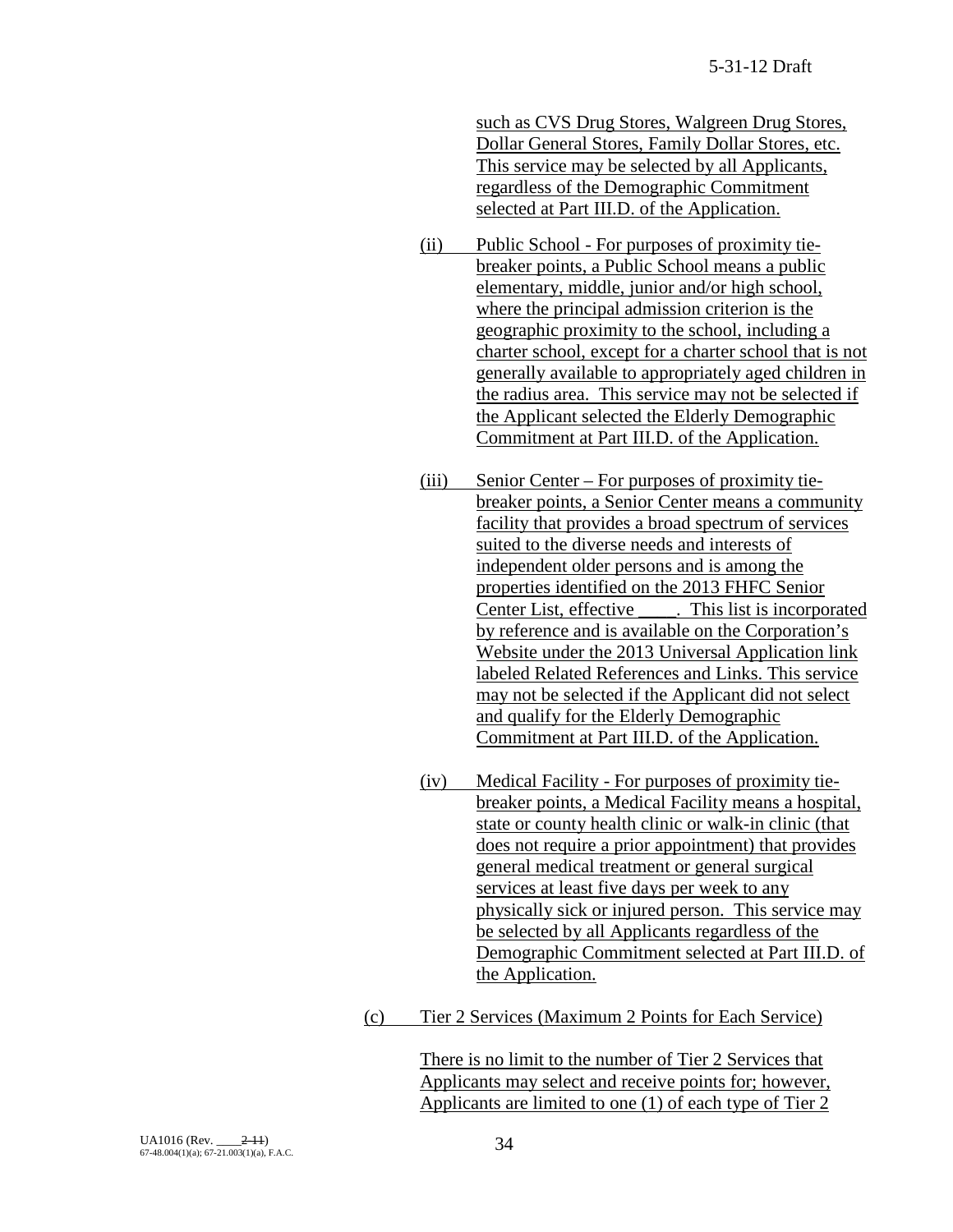Service. If the Applicant provides information for more than one (1) of any type of Tier 2 Service, that Tier 2 Service will not be scored and the Applicant will not receive any proximity tie-breaker points for that Tier 2 Service. (For example, Applicants are limited to selecting one Public Park, even though there may be another Public Park nearby. If the Applicant provides information for more than one Public Park, the Applicant will not receive any proximity tie-breaker points for either of the Public Parks.)

The eligible Tier 2 Services are defined below:

- (i) Public Park For purposes of proximity tie-breaker points, a Public Park means an outdoor public location that is at least one acre in size, is listed with and maintained by a Local Government department that manages parks, and for which no admission fee is required. Locations that are not intended for the general public will not be considered such as dog parks, skate parks, and golf courses.
- (ii) Community Center For purposes of proximity tiebreaker points, a Community Center means an airconditioned facility that is open at least 20 hours a week, is listed with and maintained by a Local Government department that manages community centers, and in which the public may enjoy publicly sponsored social, recreational or educational activities at least five (5) days per week.
- (iii) Pharmacy- For purposes of proximity tie-breaker points, a Pharmacy means a community pharmacy operating under a valid permit issued pursuant to s. 465.018, F.S., and open to the general public at least five (5) days per week without the requirement of a membership fee.
- (iv) Public Library For purposes of proximity tiebreaker points, a Public Library means a library that is part of a city, county, or regional public library system or cooperative and has materials available for the public to borrow at no cost.

To be considered for proximity tie-breaker points in this Application, the Transit Service, all Tier 1 Services and all Tier 2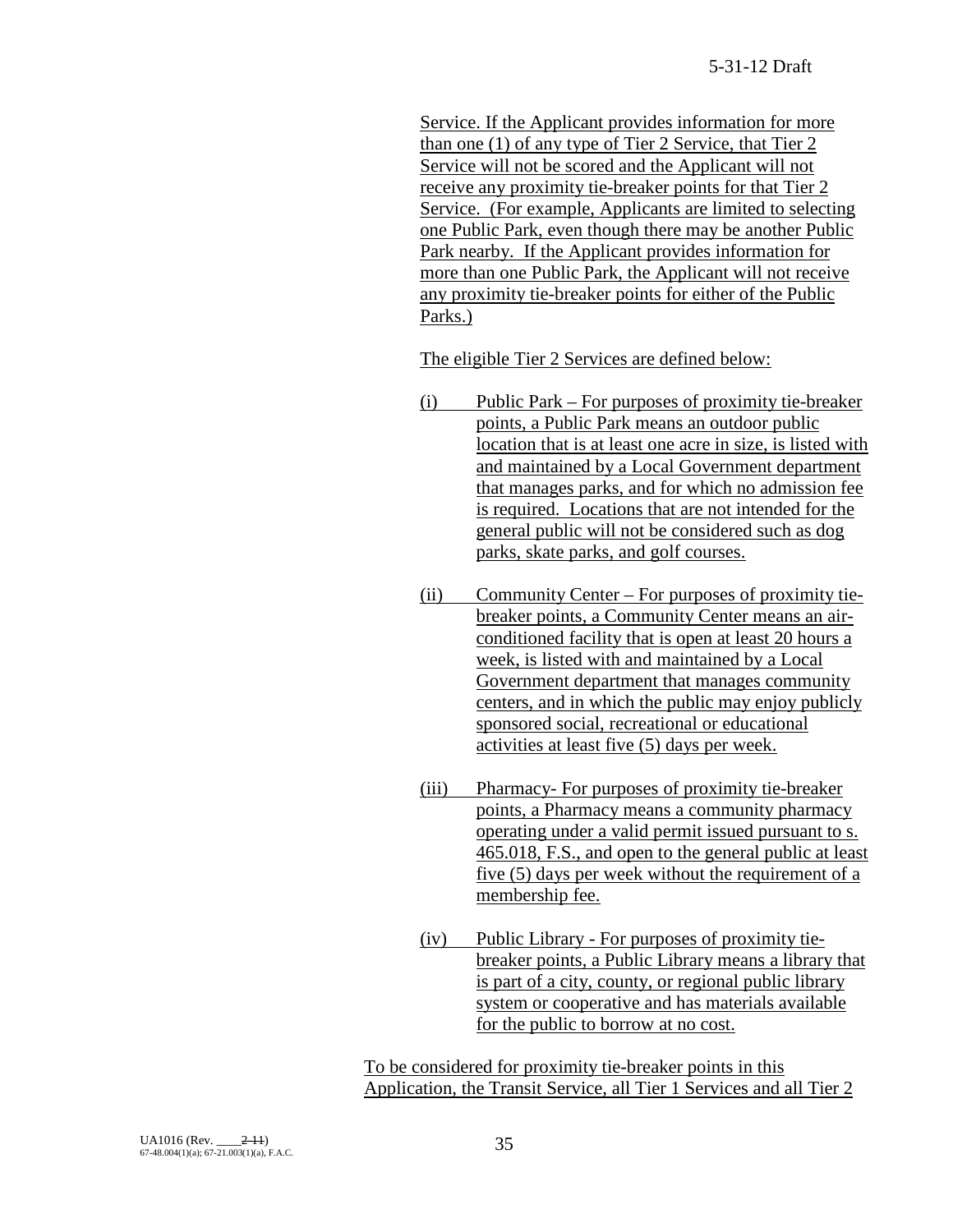Services must be in existence and available for use by the general public as of the Application Deadline with the exception of the SunRail Public Rail Stations.

To be considered for proximity tie-breaker points, the Form must be properly completed and executed and include the Tie-Breaker Measurement Point and the following information for each of the eligible services for which the Applicant is seeking proximity tiebreaker points:

- names of the Tier 1 and Tier 2 Services; and
- addresses of the Tier 1 and Tier 2 Services; and
- the latitude and longitude coordinates of the Transit Service, the Tier 1 Services and the Tier 2 Services; and
- the distance between the Tie-Breaker Measurement Point and the Transit Service, each Tier 1 Service and each Tier 2 Service.

The latitude and longitude coordinates for all Proximity Services must represent a point as outlined below. The coordinates for each service must be stated in degrees, minutes and seconds, with the degrees and minutes stated as whole numbers and the seconds truncated after one decimal place. If the degrees and minutes are not stated as whole numbers and the seconds are not truncated after one decimal place, the Applicant will not be eligible for proximity tie-breaker points for that service.

(d) The following chart describes the location where the latitude and longitude coordinates must be obtained:

| <b>Service</b>                                                                                                           | Location of latitude and longitude coordinates                                                                                                                                                                                                                                                                                                                                                       |
|--------------------------------------------------------------------------------------------------------------------------|------------------------------------------------------------------------------------------------------------------------------------------------------------------------------------------------------------------------------------------------------------------------------------------------------------------------------------------------------------------------------------------------------|
| Grocery Store, Public<br>School, Medical Facility,<br>Community Center,<br>Senior Center, Public<br>Library and Pharmacy | Coordinates must represent a point that is on the doorway<br>threshold of an exterior entrance that provides direct<br>public access to the building where the service is located.                                                                                                                                                                                                                   |
| <b>Public Park</b>                                                                                                       | Coordinates must represent a point that is on the<br>premises; however, the point may not be located in the<br>parking lot, street, or any area that is not intended for<br>recreational activities. Additionally, if perimeter of the<br>area intended for recreational activities is enclosed, the<br>coordinates must represent the public ingress/egress point<br>of entry to the enclosed area. |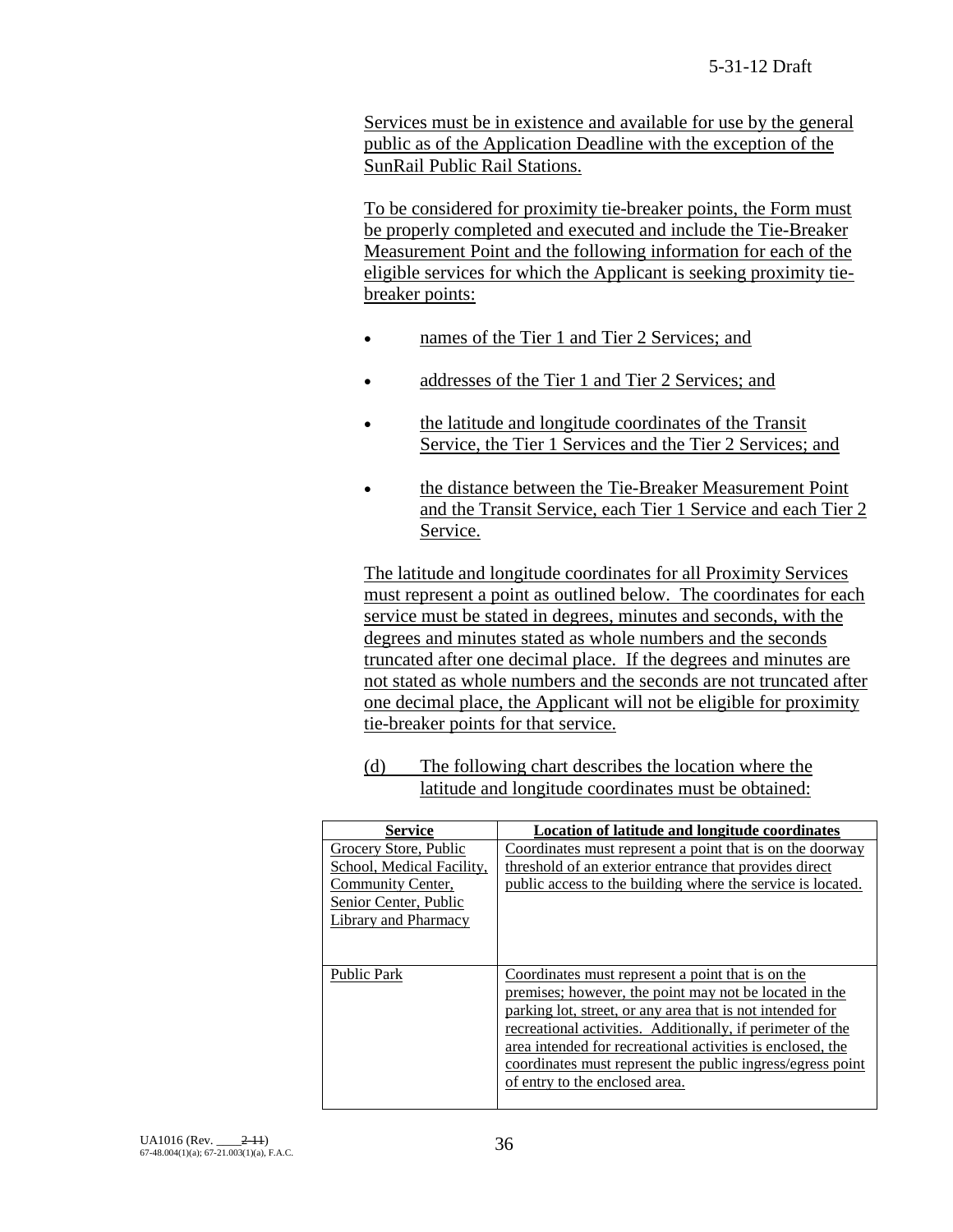| Public Bus Stop, Public         | With the exception of SunRail Rail Stations, coordinates |                                                          |  |
|---------------------------------|----------------------------------------------------------|----------------------------------------------------------|--|
| Bus Rapid Transit Stop,         |                                                          | must represent the location where passengers may embark  |  |
| <b>Public Bus Transfer Stop</b> | and disembark the bus or train. SunRail Rail Stations    |                                                          |  |
| and Public Rail Station         |                                                          | coordinates must represent the coordinates listed below: |  |
|                                 |                                                          |                                                          |  |
|                                 | <b>Station Name</b>                                      | Latitude/Longitude                                       |  |
|                                 | <b>Coordinates</b>                                       |                                                          |  |
|                                 | <b>Altamonte Springs Station</b>                         | N 28 39 50.1, W 81 21 23.4                               |  |
|                                 | <b>Church Street Station</b>                             | N 28 32 20.3. W 81 22 50.6                               |  |
|                                 | <b>DeBary Station</b>                                    | N 28 51 20.3, W 81 19 24.1                               |  |
|                                 | <b>Florida Hospital Station</b>                          | N 28 34 21.8, W 81 22 17.4                               |  |
|                                 | Lake Mary Station                                        | N28 45 31.8, W 81 19 04.3                                |  |
|                                 | <b>Longwood Station</b>                                  | N 28 42 04.1, W 81 20 43.4                               |  |
|                                 | <b>LYNX Central Station</b>                              | N 28 32 52.2, W 81 22 51.0                               |  |
|                                 | <b>Maitland Station</b>                                  | N 28 38 03.7, W 81 21 44.7                               |  |
|                                 | Orlando Amtrak/ORMC Station N 28 31 39.5, W 81 22 55     |                                                          |  |
|                                 | Sand Lake Road Station                                   | N 28 27 11.3. W 81 22 1.0                                |  |
|                                 | Sanford/SR46 Station                                     | N 28 48 49.8, W 81 17 56.9                               |  |
|                                 |                                                          | Winter Park/Park Ave Station N 28 35 51.5, W 81 21 6.0   |  |

If there is no exterior public entrance to the Tier 1 or Tier 2 Service, then a point should be used that is at the exterior entrance doorway threshold that is the closest walking distance to the doorway threshold of the interior public entrance to the service. For example, for a Pharmacy located within an enclosed shopping mall structure that does not have a direct public exterior entrance, the latitude and longitude coordinates at the doorway threshold of the exterior public entrance to the enclosed shopping mall that provide the shortest walking distance to the doorway threshold of the interior entrance to the Pharmacy would be used.

The Applicant may not use any Tier 1 or Tier 2 Service for multiple point items unless they are separate functioning services that are housed at the same location. For instance, an Applicant may not use a Senior Center as both a Senior Center and a Community Center. However, Applicants may use the same latitude and longitude coordinates for the Grocery Store, Medical Facility and/or Pharmacy if the Grocery Store, Medical Facility and/or Pharmacy is housed at the same location.

Applicants are encouraged not to list the information for an eligible service on the Surveyor Certification form if the service is not close enough to the proposed Development's Tie-Breaker Measurement Point to warrant proximity tiebreaker points.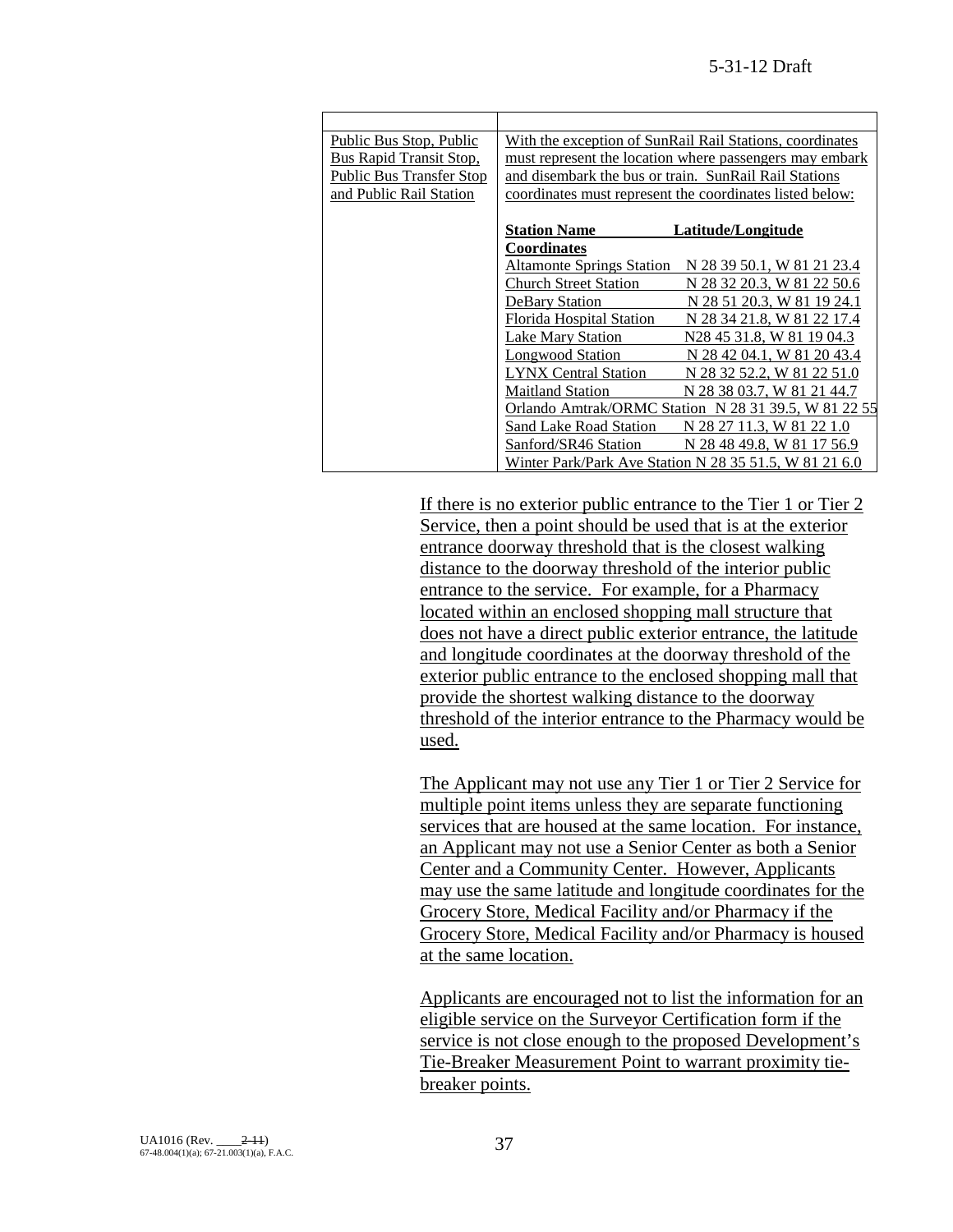b. Scoring:

To be eligible for proximity tie-breaker points other than those awarded as outlined in Part III.A.10.c.(1) below, a properly completed and executed Form must be submitted. The distances between the Tie-Breaker Measurement Point and each service, as certified by the Surveyor on the Form, will be the basis for awarding proximity tie-breaker points. Failure to provide the distance for any service will result in zero points for that service.

A 0.50 point reduction will be applied to each applicable service if any of the following occur, regardless of the reason:

- The Applicant introduces both an address and coordinate(s) (i.e., latitude and/or longitude) for a Tier 1 Service and/or a Tier 2 Service as part of a Cure, with one exception. That exception being that, if both the address and coordinate(s) (i.e., latitude and/or longitude) for a Service are introduced at Cure, but the distance for the Service as originally stated on the Form at Preliminary Scoring has not changed, the point reduction will not apply; and
- The Applicant introduces both a different type of Transit Service and coordinate(s) (i.e., latitude and/or longitude) as part of a Cure.
- (1) Transit Service Scoring Charts:

| <b>Public Bus Stop</b>                                                                                                       |                                                                                                                                      |                                                                                                                   |  |  |  |
|------------------------------------------------------------------------------------------------------------------------------|--------------------------------------------------------------------------------------------------------------------------------------|-------------------------------------------------------------------------------------------------------------------|--|--|--|
| Proximity of Proposed<br>Development's Tie-Breaker<br>Measurement Point to a<br>Public Bus Stop Stated on the<br><b>Form</b> | <b>Proximity Tie-</b><br><b>Breaker Points</b><br><b>Awarded for Eligible</b><br>Service introduced at<br><b>Preliminary Scoring</b> | Proximity Tie-<br><b>Breaker Points</b><br><b>Awarded for Eligible</b><br>Service introduced<br>as part of a Cure |  |  |  |
| if less than or equal to 0.20<br>miles                                                                                       | $\overline{2}$                                                                                                                       | 1.5                                                                                                               |  |  |  |
| if greater than 0.20 and<br>less than or equal to 0.30<br>miles                                                              | 1.5                                                                                                                                  |                                                                                                                   |  |  |  |
| if greater than 0.30 and<br>less than or equal to 0.40<br>miles                                                              |                                                                                                                                      | 0.5                                                                                                               |  |  |  |
| if greater than 0.40 and<br>less than or equal to 0.50<br>miles                                                              | 0.5                                                                                                                                  |                                                                                                                   |  |  |  |
| if greater than 0.5 miles                                                                                                    | 0                                                                                                                                    |                                                                                                                   |  |  |  |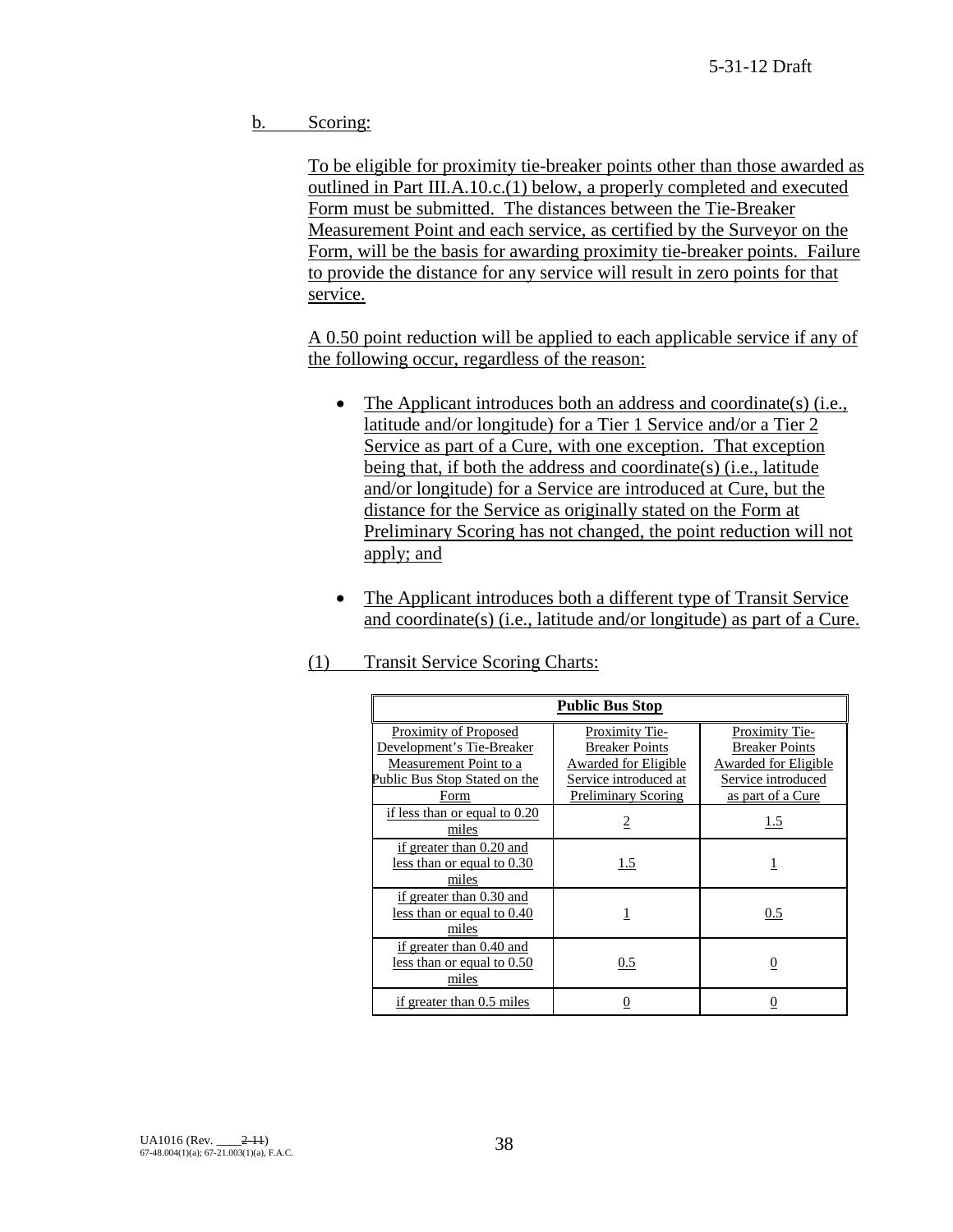| <b>Public Rail Station, Public Bus Transfer Stop, or</b>             |                              |                                 |  |  |  |  |
|----------------------------------------------------------------------|------------------------------|---------------------------------|--|--|--|--|
| <b>Public Bus Rapid Transit Stop</b>                                 |                              |                                 |  |  |  |  |
| Proximity of Proposed                                                | Proximity Tie-               | Proximity Tie-                  |  |  |  |  |
| Development's Tie-Breaker                                            | <b>Breaker Points</b>        | <b>Breaker Points</b>           |  |  |  |  |
| Measurement Point to Public                                          | Awarded for                  | Awarded for                     |  |  |  |  |
| <b>Rail Station Public Bus</b><br><b>Transfer Stop or Public Bus</b> | Eligible Service             | Eligible Service                |  |  |  |  |
| Rapid Transit Stop Stated on                                         | introduced at<br>Preliminary | introduced as<br>part of a Cure |  |  |  |  |
| the Form                                                             | Scoring                      |                                 |  |  |  |  |
| if less than or equal to $0.125$                                     |                              |                                 |  |  |  |  |
| miles*                                                               |                              |                                 |  |  |  |  |
| if less than or equal to $0.25$                                      | 6                            | 5.5                             |  |  |  |  |
| miles                                                                |                              |                                 |  |  |  |  |
| if greater than 0.25 and less                                        |                              |                                 |  |  |  |  |
| than or equal to $0.50$ miles                                        | <u>5.5</u>                   | 5                               |  |  |  |  |
| if greater than 0.50 and less                                        |                              |                                 |  |  |  |  |
| than or equal to .75 miles                                           | $\overline{5}$               | 4.5                             |  |  |  |  |
| if greater than 0.75 and less                                        | 4.5                          | $\overline{4}$                  |  |  |  |  |
| than or equal to 1.00 miles                                          |                              |                                 |  |  |  |  |
| if greater than 1.00 and less                                        | $\overline{4}$               | 3.5                             |  |  |  |  |
| than or equal to 1.25 miles                                          |                              |                                 |  |  |  |  |
| if greater than 1.25 and less                                        | <u>3.5</u>                   | $\overline{3}$                  |  |  |  |  |
| than or equal to $1.50$ miles                                        |                              |                                 |  |  |  |  |
| if greater than 1.50 and less                                        | $\overline{3}$               | 2.5                             |  |  |  |  |
| than or equal to 1.75 miles                                          |                              |                                 |  |  |  |  |
| if greater than 1.75 and less                                        | 2.5                          | $\overline{2}$                  |  |  |  |  |
| than or equal to 2.0 miles                                           |                              |                                 |  |  |  |  |
| if greater than 2.0 miles                                            | $\overline{0}$               | $\overline{0}$                  |  |  |  |  |

\*An Application that achieves this measurement may be eligible for preference when competing in the TOD Goal, as outlined in the Ranking and Selection Criteria Section.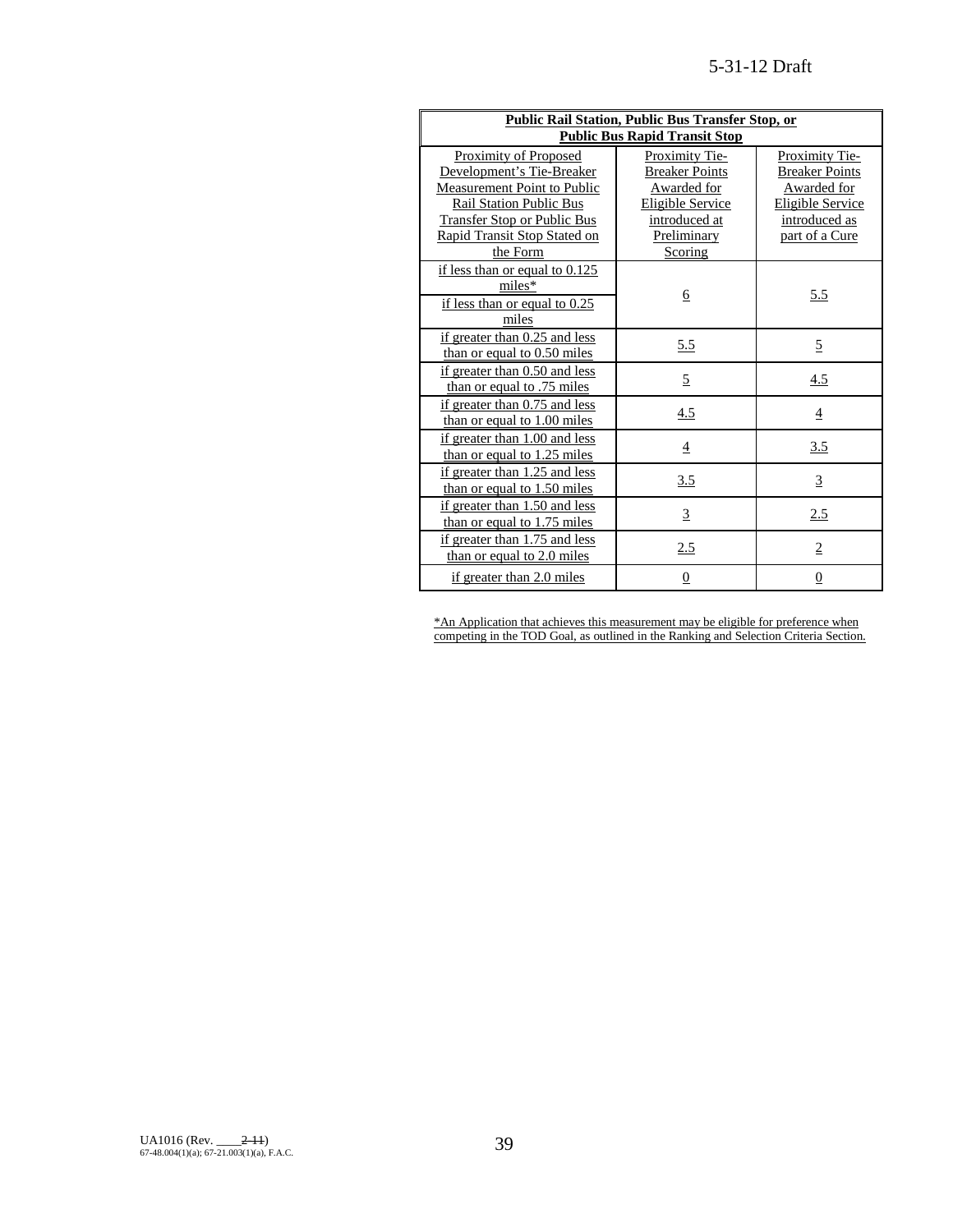| <b>Grocery Store, Public School and Medical Facility</b>                                                                       |                                                                                                                               |                                                                                                                          |  |  |
|--------------------------------------------------------------------------------------------------------------------------------|-------------------------------------------------------------------------------------------------------------------------------|--------------------------------------------------------------------------------------------------------------------------|--|--|
| Proximity of Proposed<br>Development's Tie-Breaker<br>Measurement Point to eligible<br>Tier 1 Service(s) stated on the<br>Form | <b>Proximity Tie-</b><br><b>Breaker Points</b><br>Awarded for Eligible<br>Service introduced at<br><b>Preliminary Scoring</b> | <b>Proximity Tie-</b><br><b>Breaker Points</b><br><b>Awarded for Eligible</b><br>Service introduced<br>as part of a Cure |  |  |
| if less than or equal to 0.25 miles                                                                                            | $\overline{4}$                                                                                                                | 3.5                                                                                                                      |  |  |
| if greater than 0.25 and less than<br>or equal to 0.50 miles                                                                   | 3.5                                                                                                                           | $\overline{3}$                                                                                                           |  |  |
| if greater than 0.50 and less than<br>or equal to 0.75 miles                                                                   | $\overline{3}$                                                                                                                | 2.5                                                                                                                      |  |  |
| if greater than 0.75 and less than<br>or equal to 1.00 miles                                                                   | 2.5                                                                                                                           | $\overline{2}$                                                                                                           |  |  |
| if greater than 1.00 and less than<br>or equal to 1.25 miles                                                                   | $\overline{2}$                                                                                                                | 1.5                                                                                                                      |  |  |
| if greater than 1.25 and less than<br>or equal to 1.50 miles                                                                   | 1.5                                                                                                                           | $\mathbf 1$                                                                                                              |  |  |
| if greater than 1.50 and less than<br>or equal to 1.75 miles                                                                   | 1                                                                                                                             | 0.5                                                                                                                      |  |  |
| if greater than 1.75 and less than<br>or equal to 2.00 miles                                                                   | 0.5                                                                                                                           | 0                                                                                                                        |  |  |
| if greater than 2.00 miles                                                                                                     | 0                                                                                                                             | 0                                                                                                                        |  |  |

# (2) Tier 1 Services Scoring Charts:

| <b>Senior Center</b>                                                                                                   |                                                                                                            |                                                                                                               |  |  |
|------------------------------------------------------------------------------------------------------------------------|------------------------------------------------------------------------------------------------------------|---------------------------------------------------------------------------------------------------------------|--|--|
| Proximity of Proposed Development's Tie-<br>Breaker Measurement Point to the eligible<br>Senior Center stated the Form | Proximity Tie-<br><b>Breaker Points</b><br>Awarded for<br>Eligible Service<br>introduced at<br>Preliminary | Proximity Tie-<br><b>Breaker Points</b><br>Awarded for<br>Eligible Service<br>introduced as<br>part of a Cure |  |  |
|                                                                                                                        | Scoring                                                                                                    |                                                                                                               |  |  |
| if greater than 0 and less than or equal to<br>$1.00$ mile                                                             | $\overline{4}$                                                                                             | 3.5                                                                                                           |  |  |
| if greater than 1.00 and less than or equal<br>to 2.00 miles                                                           | $\overline{3}$                                                                                             | 2.5                                                                                                           |  |  |
| if greater than 2.00 and less than or equal<br>to $3.00$ miles                                                         | $\overline{2}$                                                                                             | 1.5                                                                                                           |  |  |
| if greater than 3.00 and less than or equal<br>to $4.00$ miles                                                         | 1                                                                                                          | 0.5                                                                                                           |  |  |
| if greater than 4.0 miles                                                                                              | 0                                                                                                          |                                                                                                               |  |  |

# (3) Tier 2 Services Scoring Charts:

| <b>Public Park, Community Center, Pharmacy and Public Library</b> |                       |                       |  |  |  |  |  |
|-------------------------------------------------------------------|-----------------------|-----------------------|--|--|--|--|--|
| Proximity of Proposed Development's Tie-                          | Proximity Tie-        | Proximity Tie-        |  |  |  |  |  |
| Breaker Measurement Point to eligible Tier                        | <b>Breaker Points</b> | <b>Breaker Points</b> |  |  |  |  |  |
| Awarded for<br>2 Service(s) stated on Form<br>Awarded for         |                       |                       |  |  |  |  |  |
| Eligible Service<br>Eligible Service                              |                       |                       |  |  |  |  |  |
| introduced at<br>introduced as                                    |                       |                       |  |  |  |  |  |
| Preliminary<br>part of a Cure                                     |                       |                       |  |  |  |  |  |
|                                                                   | Scoring               |                       |  |  |  |  |  |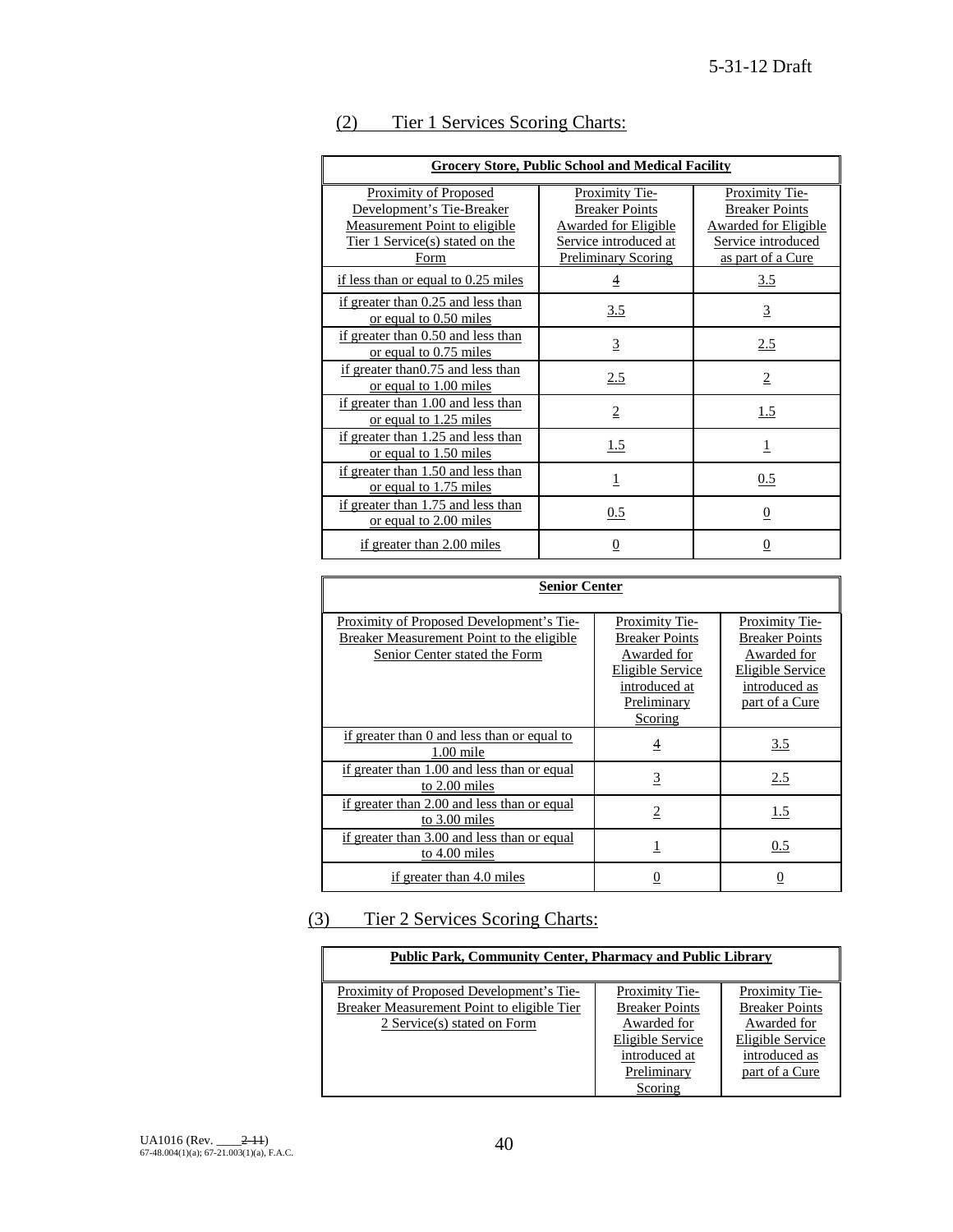| if less than or equal to 0.25 miles                            | 2    | 1.5            |
|----------------------------------------------------------------|------|----------------|
| if greater than 0.25 and less than or equal<br>to $0.50$ miles | 1.75 | 1.25           |
| if greater than 0.50 and less than or equal<br>to $0.75$ miles | 1.5  |                |
| if greater than 0.75 and less than or equal<br>to $1.00$ miles | 1.25 | 0.75           |
| if greater than 1.00 and less than or equal<br>to $1.25$ miles |      | 0.50           |
| if greater than 1.25 and less than or equal<br>to 1.50 miles   | 0.75 | 0.25           |
| if greater than 1.50 and less than or equal<br>to 1.75 miles   | 0.50 | $\overline{0}$ |
| if greater than 1.75 and less than or equal<br>to 2.00 miles   | 0.25 | 0              |
| if greater than 2.00 miles                                     |      |                |

- c. Proximity to the closest Development latitude and longitude coordinates identified on the List. (Maximum 10 proximity tie-breaker points):
	- (1) Applications will automatically receive 10 proximity tie-breaker points for this section of the Universal Application if at least one of the following criteria is met:
		- (a) An Application that proposes a Development in a Large County, the location of the proposed Development qualifies as an Urban In-Fill Development at Part III.A.2.d, and either the proposed Development (i) does not qualify as a Set-Aside Location A Development at Part III.E.1.b.(1), or (ii) qualifies as a Set-Aside Location A Development AND is classified as RA Level 1 or RA Level 2\*.
		- (b) An Application that proposes a Development in a Medium-Large County (county designated as ML on the Set-Aside Unit Limitation chart located at Section 7. of the Ranking and Selection Criteria section), the location of the proposed Development (i) qualifies as an Urban In-Fill Development at Part III.A.2.d, and (ii) is classified as a DDA and/or QCT as outlined in Part III.A.2.k. $(1)(a)$  and/or (b). Additionally, the proposed Development either (i) does not qualify as a Set-Aside Location A Development at Part III.E.1.b.(1), or (ii) qualifies as a Set-Aside Location A Development AND is classified as RA Level 1 or RA Level 2\*.
		- (c) An Application that qualifies as a HOPE VI Development at Part III.A.2.g. and the proposed Development either (i) does not qualify as a Set-Aside Location A Development at Part III.E.1.b.(1), or (ii) qualifies as a Set-Aside Location A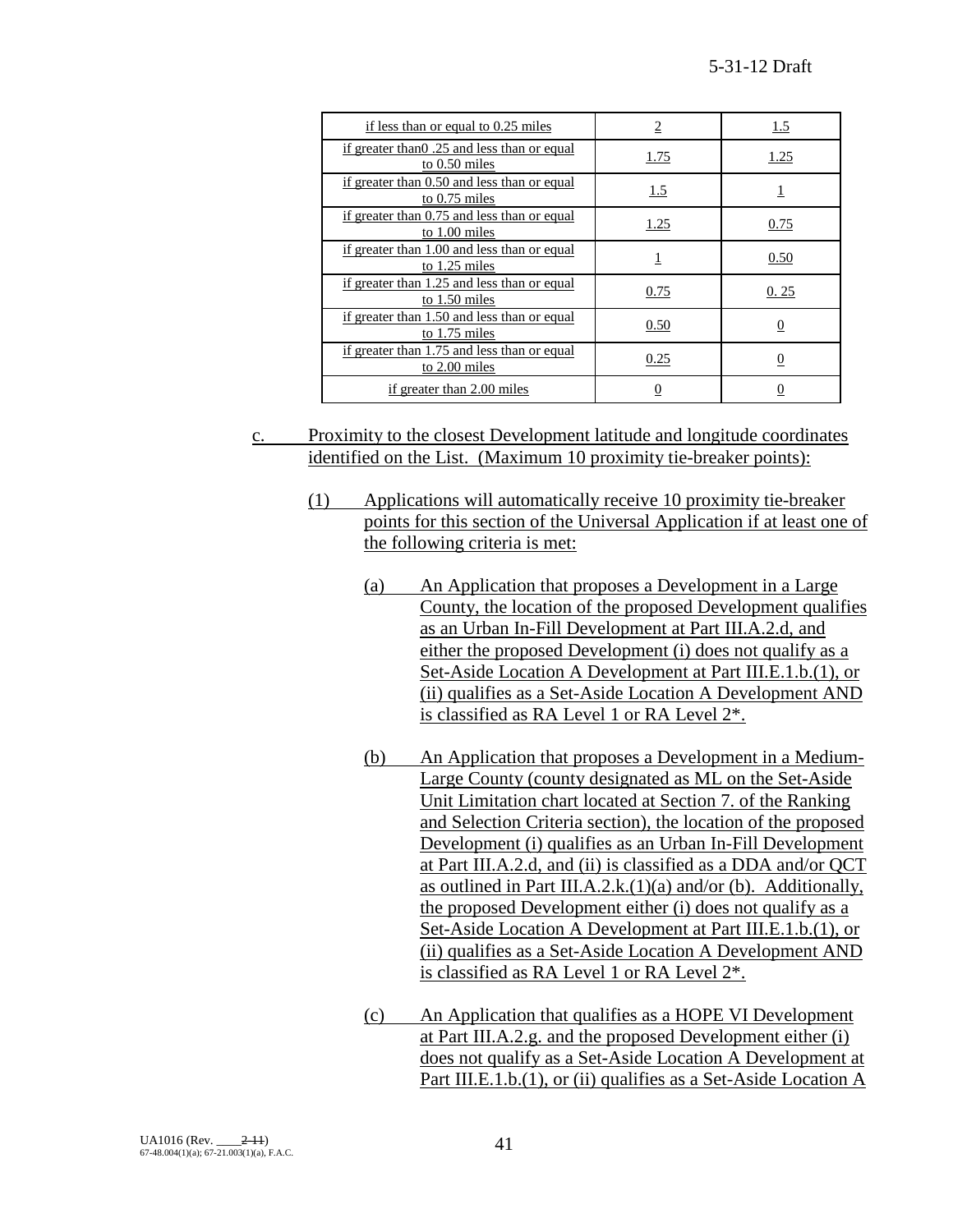Development AND is classified as RA Level 1 or RA Level 2\*.

- (d) An Application that selected and qualified at Part III.D. for the Homeless Demographic Commitment and the proposed Development either (i) does not qualify as a Set-Aside Location A Development at Part III.E.1.b.(1), or (ii) qualifies as a Set-Aside Location A Development AND is classified as RA Level 1 or RA Level 2\*.
- (e) An Application that selected and qualified for the Rehabilitation or Acquisition and Rehabilitation Development Category at Part III.A.3.a. and the proposed Development (i) involves the Rehabilitation of an existing, occupied residential rental property in operation as of the Application Deadline, and (ii) does not qualify as a Set-Aside Location A Development at Part III.E.1.b.(1), and (iii) is classified as RA Level 1, 2, 3, or  $4^*$ .
- (f) An Application that selected and qualified for the Preservation or Acquisition and Preservation Development Category at Part III.A.3.a. and (i) the proposed Development qualifies as a Set-Aside Location A Development at Part III.E.1.b.(1) and (ii) is classified as RA Level 1 or RA Level 2\*.
- (g) An Application that selected and qualified for the Preservation, Acquisition and Preservation, Redevelopment, or Acquisition and Redevelopment Development Category at Part III.A.3.a. and (i) the proposed Development does not qualify as a Set-Aside Location A Development at Part III.E.1.b.(1) and (ii) is classified as RA Level 1, 2, 3, or 4\*.
- \* RA Levels are described in Part III.A.3.a. above and in Section 5. of the Ranking and Selection Criteria section of the Instructions.

If the Application meets at least one of the above criteria for automatic proximity tie-breaker points, to be eligible for the automatic points the Applicant must check one of the appropriate stated criteria at Part III.A.10.b.(1) through (7) in the Application. If the Application does not qualify for automatic proximity tiebreaker points, the Applicant should indicate it does not meet the criteria by checking Part III.A.10.b.(8) in the Application.

(2) If the Application is not eligible for automatic 10 proximity tiebreaker points, in order to determine whether the proposed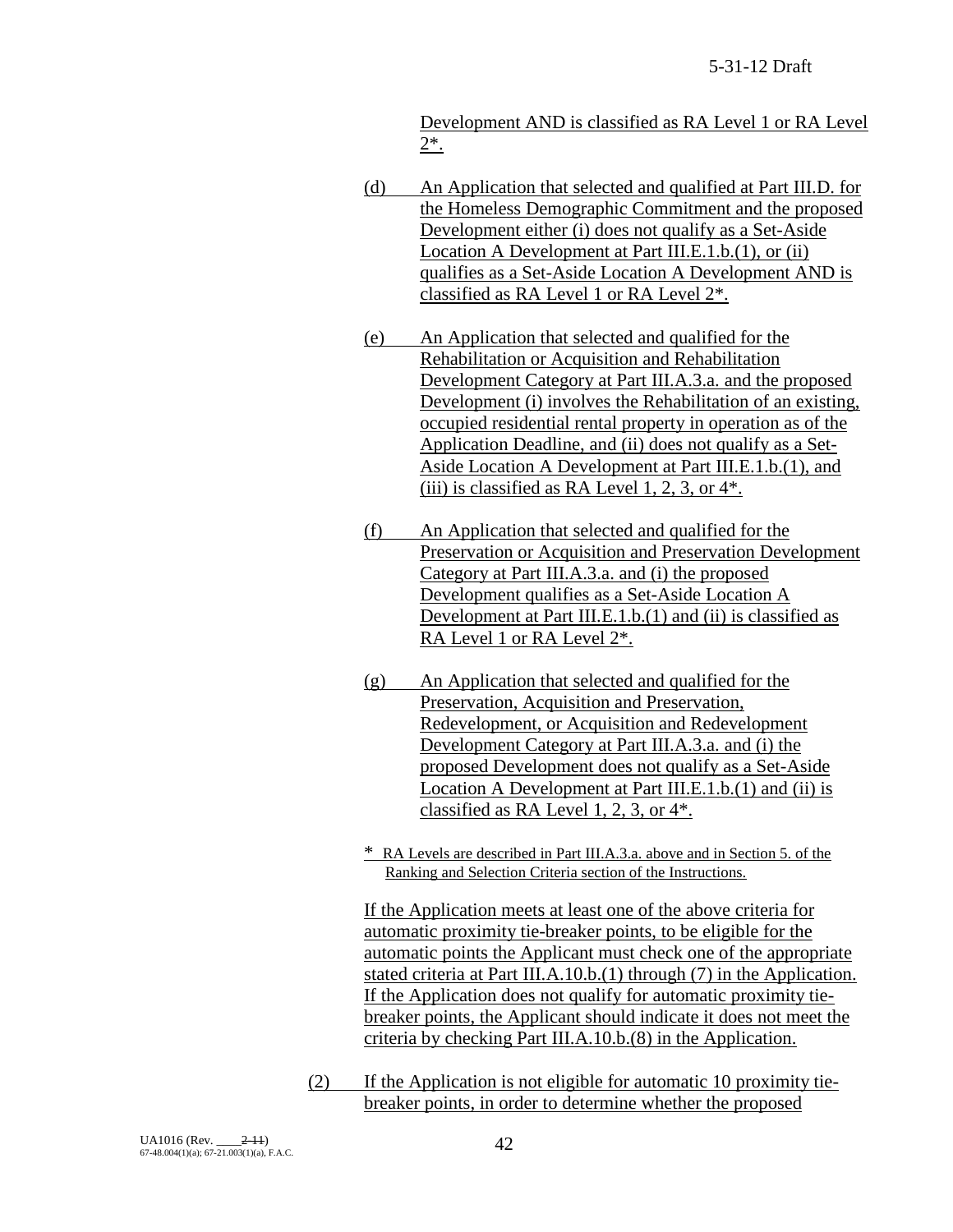Development's Tie-Breaker Measurement Point meets the criteria for a distance of within 1.25 miles, 2.5 miles or 5 miles of a Development on the List serving the same demographic group, the Applicant, using Street Atlas USA \_\_\_, should follow the steps outlined below. For purposes of this provision, same demographic refers to Family demographic, Homeless demographic, Farmworker/Commercial Fishing Worker demographic, Elderly non-ALF demographic and Elderly ALF demographic.

- (a) Select the "Advanced" search button on the "Find" tab, to the right of the "Advanced" button select "Latitude/ Longitude" from the drop down menu under "Find:", check the "MapTags" box, enter the latitude and longitude coordinates for the proposed Development's Tie-Breaker Measurement Point in the appropriate blanks to the right and then click the "Search" button. A "MapTag" with the entered coordinates will then appear in the appropriate location.
- (b) For each Development on the List that serves the same demographic group as the proposed Development which is in proximity to the proposed Development's Tie-Breaker Measurement Point, repeat the steps stated above to display MapTags for the Development(s). For those Developments on the List that have more than one set of latitude and longitude coordinates, the Corporation will use the coordinates that represents the closest location to the proposed Development's Tie-Breaker Measurement Point as the location of the Development from the List for the purposes of awarding proximity tie-breaker points.
- (c) Select the "Draw" tab. Under "Tools", select the circle or, if there is no circle, click and hold the left mouse button and this will provide several shape options, one of which is a circle. To the right, use the thinnest line possible, select "None" as the fill color for the circle and choose a color such as black for the outline. Enter the latitude and longitude coordinates for the proposed Development's Tie-Breaker Measurement Point in the space provided, and then enter, as appropriate, 1.25, 2.5 or 5 miles for the radius. Upon selecting the "Apply" button, the software will draw a circle, with the radius entered, around the Tie-Breaker Measurement Point.
- (d) If the tip of any of the MapTags entered for the Developments on the List are within the drawn circle or,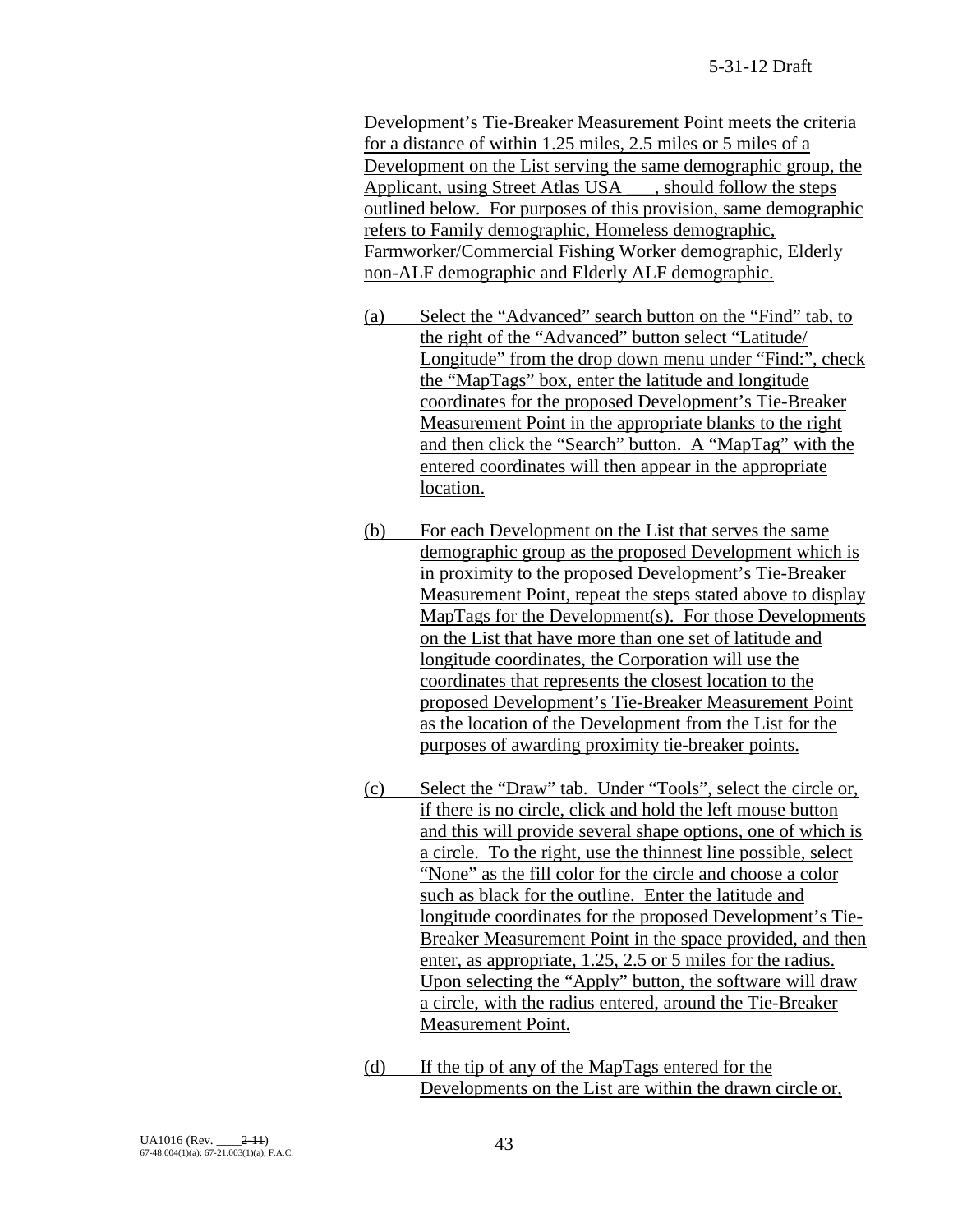when the map is zoomed in as far as possible, if the tip of any of the entered MapTags appears to the naked eye to be on the drawn line of the circle, the Applicant can conclude that the Tie-Breaker Measurement Point is within whatever the distance entered for the radius of the circle of a Development from the List. The tip of a MapTag is the point of the MapTag that denotes the actual location of what the MapTag represents.

An Applicant may disregard any Development(s) on the List if the proposed Development and any Development(s) on the List have the same Financial Beneficiaries and are contiguous or are divided by a street or easement or are divided by a prior phase of the proposed Development. If this provision applies to the proposed Development, identify the Development(s) on the List at Part III.A.10.c. of the Application.

For purposes of the following, a proposed Development qualifies as a Set-Aside Location A Development if it meets the provisions described in Part III.E.1.b.(1) of these instructions.

Proximity tie-breaker points for the proximity of a Development's Tie-Breaker Measurement Point to Developments on the List that have the same demographic group will be awarded according to the following:

- Column A, based on the proximity of the proposed Development to Developments on the List which serve the same demographic group if the proposed Development qualifies as a Set-Aside Location A Development.
- Column B, based on the proximity of the proposed Development to Developments on the List which consist of 31 total units or more if the proposed Development does not qualify as a Set-Aside Location A Development.
- Column C, based on the proximity of the proposed Development to Developments on the List which consist of 30 total units or less if the proposed Development does not qualify as a Set-Aside Location A Development.

If the location of a proposed Development is such that both Columns B and C would apply, the Application will be awarded points based on either Column B or Column C, whichever is the lesser point value.

| Column A              | Column B              | Column C           | Proximity             |
|-----------------------|-----------------------|--------------------|-----------------------|
|                       |                       |                    | Tie-Breaker<br>Points |
| Less than or equal to | Less than or equal to | ∟ess than or equal |                       |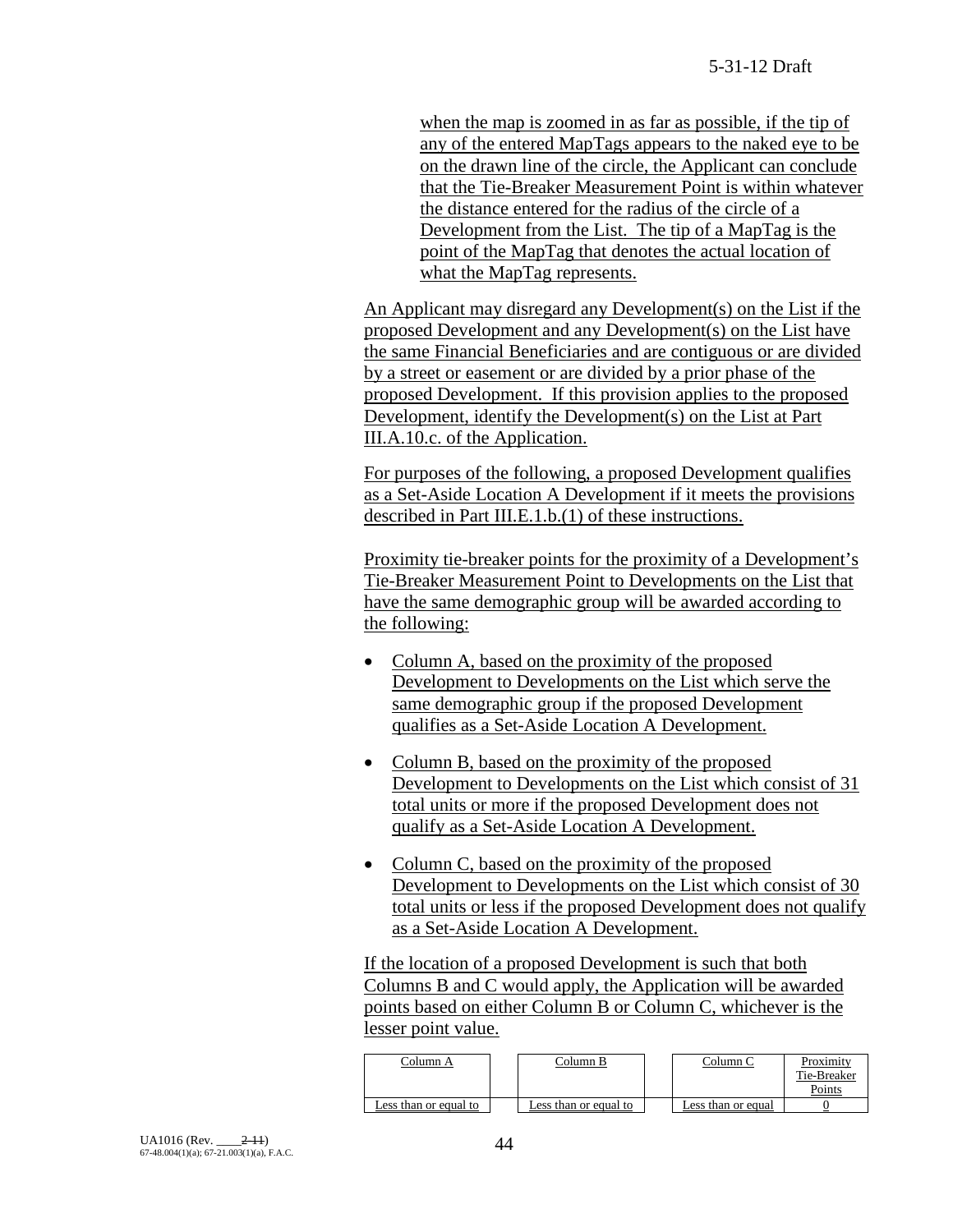| 1.0 mile              | $0.5$ mile            | to $0.25$ mile      |                |
|-----------------------|-----------------------|---------------------|----------------|
| Greater than 1.0 and  | Greater than 0.5 and  | Greater than 0.25   |                |
| less than or equal to | less than or equal to | and less than or    | $\overline{2}$ |
| $2.0$ mile            | $1.0$ mile            | equal to 0.5 mile   |                |
| Greater than 2.0 and  | Greater than 1.0 and  | Greater than.50     |                |
| less than or equal to | less than or equal to | and less than or    | 4              |
| 3.0 miles             | 1.5 miles             | equal to 0.75 miles |                |
| Greater than 3.0 and  | Greater than 1.5 and  | Greater than 0.75   |                |
| less than or equal to | less than or equal to | and less than or    | 6              |
| 4.0 miles             | 2.0 miles             | equal to 1.0 miles  |                |
| Greater than 4.0 and  | Greater than 2.0 and  | Greater than 1.0    |                |
| less than or equal to | less than or equal to | and less than or    | 8              |
| 5.0 miles             | 2.5 miles             | equal to 1.25 miles |                |
| Greater than 5.0      | Greater than 2.5      | Greater than 1.25   | 10             |
| miles                 | miles                 | miles               |                |

An Application will be awarded proximity tie-breaker points based on its proposed Development's Tie-Breaker Measurement Point proximity to the latitude and longitude coordinates of the Developments on the List that serve the same demographic group.

## d. Challenging Proximity Scoring:

(1) Challenging Distance between the Tie-Breaker Measurement Point and a Service, but not the latitude or longitude coordinates provided for the Tie-Breaker Measurement Point or Services

> An Applicant that wishes to notify the Corporation, through a NOPSE or NOAD, of inaccurate distances between the latitude and longitude coordinates for a service and the Tie-Breaker Measurement Point must at a minimum provide a certification from a Florida licensed surveyor, not related to any party of the Applicant or the Developer submitting the NOPSE or NOAD, which states: (i) the name of the Development in question; and (ii) the correct number of miles (rounded up to the nearest hundredth of a mile) it is from the latitude and longitude coordinates for the service to the Tie-Breaker Measurement Point. The surveyor's certification must be signed and dated by the surveyor under oath and must be a document separate from the Form. The Corporation will determine whether this information will cause a change in the score of the challenged Application.

(2) Challenging Distance between the Tie-Breaker Measurement Point and a Service, as well as the latitude and/or longitude coordinates provided for the Tie-Breaker Measurement Point and/or Services

An Applicant that wishes to notify the Corporation, through a NOPSE or NOAD, of inaccurate distances between the latitude and longitude coordinates for a service and the Tie-Breaker Measurement Point as well as the latitude and/or longitude coordinates provided for the Tie-Breaker Measurement Point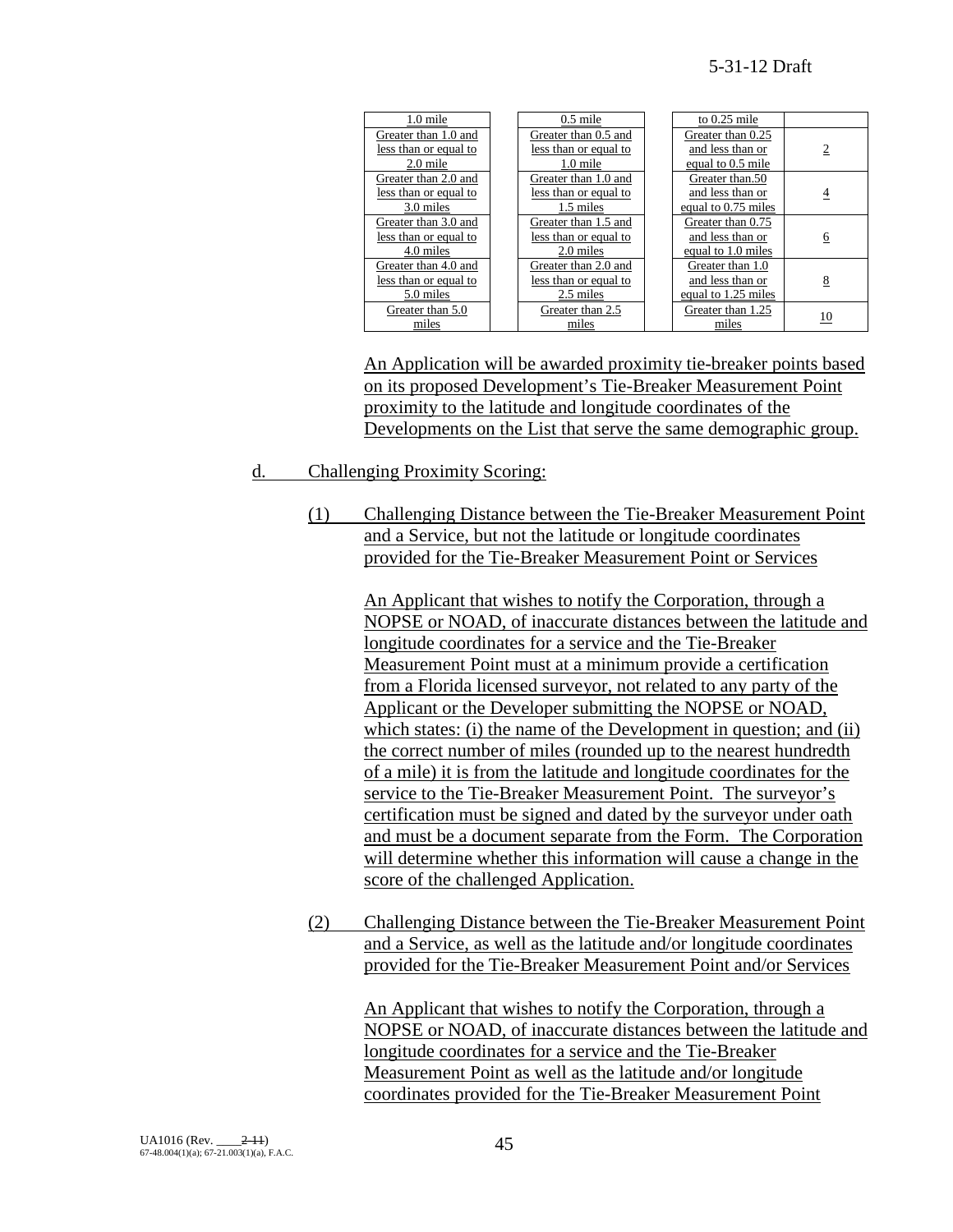and/or Services provided by another Applicant must at a minimum provide a certification from a Florida licensed surveyor, not related to any party of the Applicant or the Developer submitting the NOPSE or NOAD, which states: (i) the name of the Development in question; (ii) the correct number of miles (rounded up to the nearest hundredth of a mile) it is from the latitude and longitude coordinates for the service to the Tie-Breaker Measurement Point; (iii) that the provided latitude and longitude coordinates for the Tie-Breaker Measurement Point or a specified service do not represent a point that was obtained by the method described in Part III.A.10.a. $(2)(d)$  above; and  $(iv)$  the latitude and longitude coordinates that were obtained by the method described Part III.A.10.a.(2)(d) above that provide the most proximity tie-breaker points that the Applicant could have received for the service. The latitude and longitude coordinates should be stated in degrees, minutes and seconds truncated after one decimal place. If the seconds are not stated to one decimal place, the Corporation will utilize "0" for the missing decimal. The surveyor's certification must be signed and dated by the surveyor under oath and must be a document separate from the Form. Also, if challenging the latitude and longitude coordinates of a service, the surveyor must provide a sketch of the service, which does not have to be to scale, showing: the exterior walls of the building sheltering the service, if applicable, the latitude and longitude coordinates provided in the Form and the public entrances they represent, and identifying the location of the alleged inaccurate latitude and longitude coordinates for the service provided in the Application or in an Applicant's cure. The Corporation will determine whether this information will cause a change in the score of the challenged Application.

(3) Challenging the Eligibility of a Service

An Applicant that wishes to challenge whether a service meets the definition outlined in Part III.A.10.a.(2) above may submit a NOPSE and/or NOAD pursuant to subsections 67-48.004(4) and 67-48.004(7), F.A.C.

10. Applications Requesting Competitive HC:

Proximity tie-breaker points may be awarded to an Application for the proximity of the Development's Tie-Breaker Measurement Point to:

• eligible Transit, Tier 1 and Tier 2 services; and

• Latitude and longitude coordinates of properties identified on the 2013 2011 FHFC Development Proximity List (the List) serving the same demographic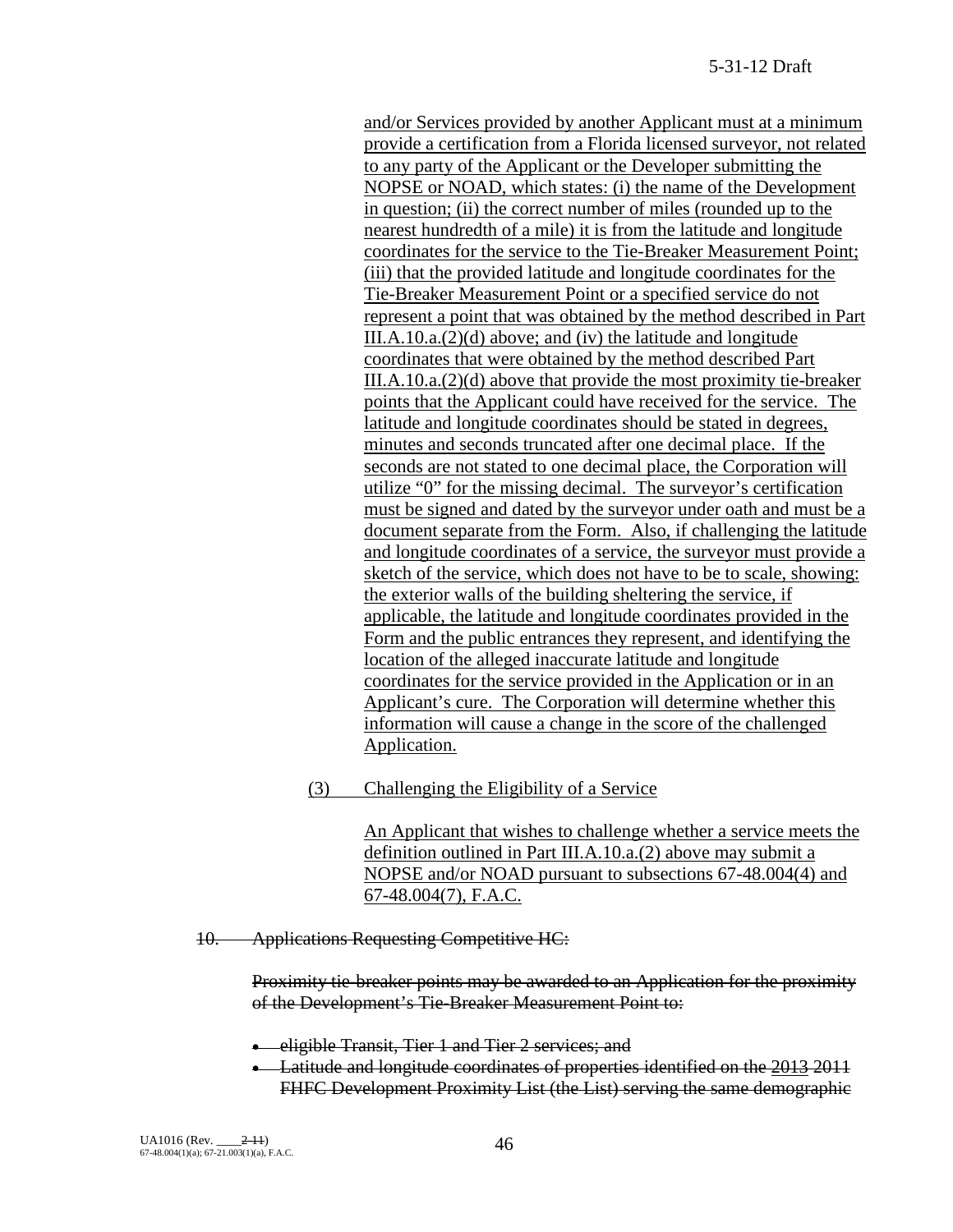group as the proposed Development. The List, effective 9-27-10, is incorporated by reference and is available on the Corporation's Website under the 2013 2011 Universal Application link labeled Related References and Links.

NOTE: Applications that achieve a total Proximity Tie-Breaker Score of less than 20 points will only be considered for funding under the applicable circumstances outlined in Section 6. of the Ranking and Selection Criteria section of the Instructions.

- a. In order for all Applications to be eligible for proximity tie-breaker points other than those awarded based on Part III.A.10.b.(1) below, the Applicant must submit a properly completed and executed Surveyor Certification for Competitive HC Applications form, provided behind a tab labeled "**Exhibit 25**," which includes the Tie-Breaker Measurement Point and services information requested below:
	- (1) Tie-Breaker Measurement Point:

To determine proximity, the Applicant must first identify a Tie-Breaker Measurement Point on the proposed Development site and provide the latitude and longitude coordinates determined in degrees, minutes and seconds, with the degrees and minutes stated as whole numbers and the seconds truncated after one decimal place. If the degrees and minutes are not stated as whole numbers and the seconds are not truncated after one decimal place, the latitude and longitude coordinates will not be considered. The Application may, however, still be eligible for automatic points as outlined in Part III.A.10.b.(1) of the Application Instructions.

- (2) Proximity to services:
	- (a) Transit Services

Applicants may select one (1) of the following four (4) Transit Services on which to base the Applicant's Transit Score. If the Applicant provides information for more than 1 Transit Service or more than 1 of each type of Transit Service, the Applicant will not receive any proximity tiebreaker points for the Transit Service Score. (For example, Applicants are limited to selecting one Public Bus Transfer Stop, even though there may be another Public Bus Transfer Stop nearby. If the Applicant provides information for two Public Bus Transfer Stops, the Applicant will not receive any proximity tie-breaker points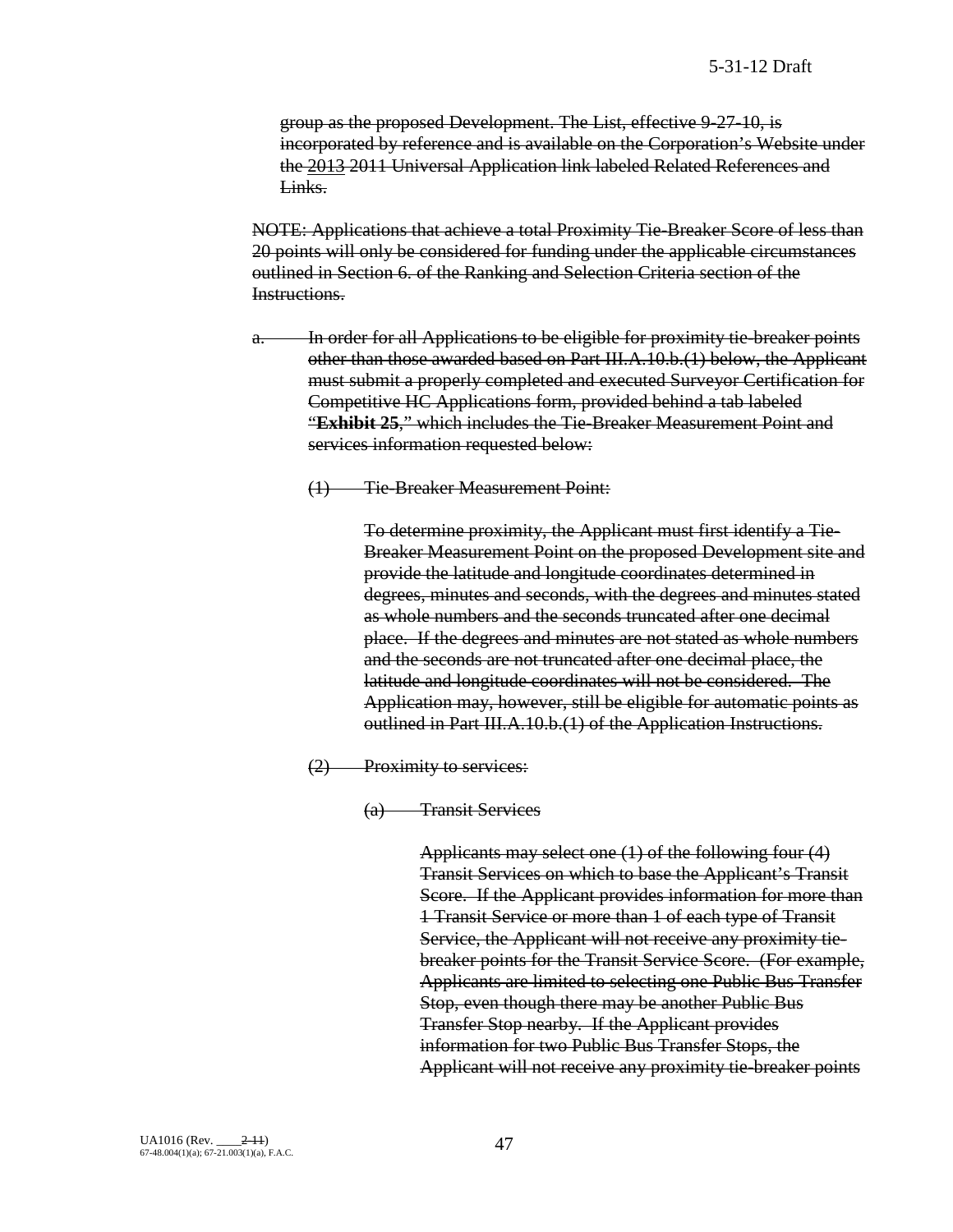for either of the Public Bus Transfer Stops.) The eligible Transit Services are defined below:

(i) Public Bus Stop (Maximum 2 Points)

For purposes of proximity tie-breaker points, a Public Bus Transfer Stop means a fixed location at which passengers may access one or two routes of public transportation via buses. The Public Bus Stop must service at least one bus route with scheduled stops at least hourly during the times of 7am to 9am and also during the times of 4pm to 6pm Monday through Friday, excluding holidays, on a year-round basis. Bus routes must be established or approved by a Local Government department that manages public transportation. Buses that travel between states will not be considered.

Proximity tie-breaker points for Public Bus Stop will be awarded as follows:

| <b>Proximity of Proposed Development's</b>                   | Proximity      |
|--------------------------------------------------------------|----------------|
| Tie Breaker Measurement Point to a                           | Tie-           |
| Public Bus Stop Stated on the Surveyor                       | <b>Breaker</b> |
| Certification for Competitive HC                             | Points         |
| <b>Applications form</b>                                     | Awarded        |
| if less than or equal to $0.2$ miles                         |                |
| if greater than 0.2 and less than or equal<br>to $0.3$ miles | 45             |
| if greater than 0.3 and less than or equal                   |                |
| to $0.4$ miles                                               |                |
| if greater than 0.4 and less than or equal<br>to $0.5$ miles | -5             |
| if greater than 0.5 miles                                    |                |

#### or

## (ii) Public Bus Transfer Stop (Maximum 6 Points)

For purposes of proximity tie-breaker points, a Public Bus Transfer Stop means a fixed location at which passengers may access at least three routes of public transportation via buses. Each route must have a scheduled stop at the Public Bus Transfer Stop at least hourly during the times of 7am to 9am and also during the times of 4pm to 6pm Monday through Friday, excluding holidays, on a year-round basis. This would include both bus stations (i.e.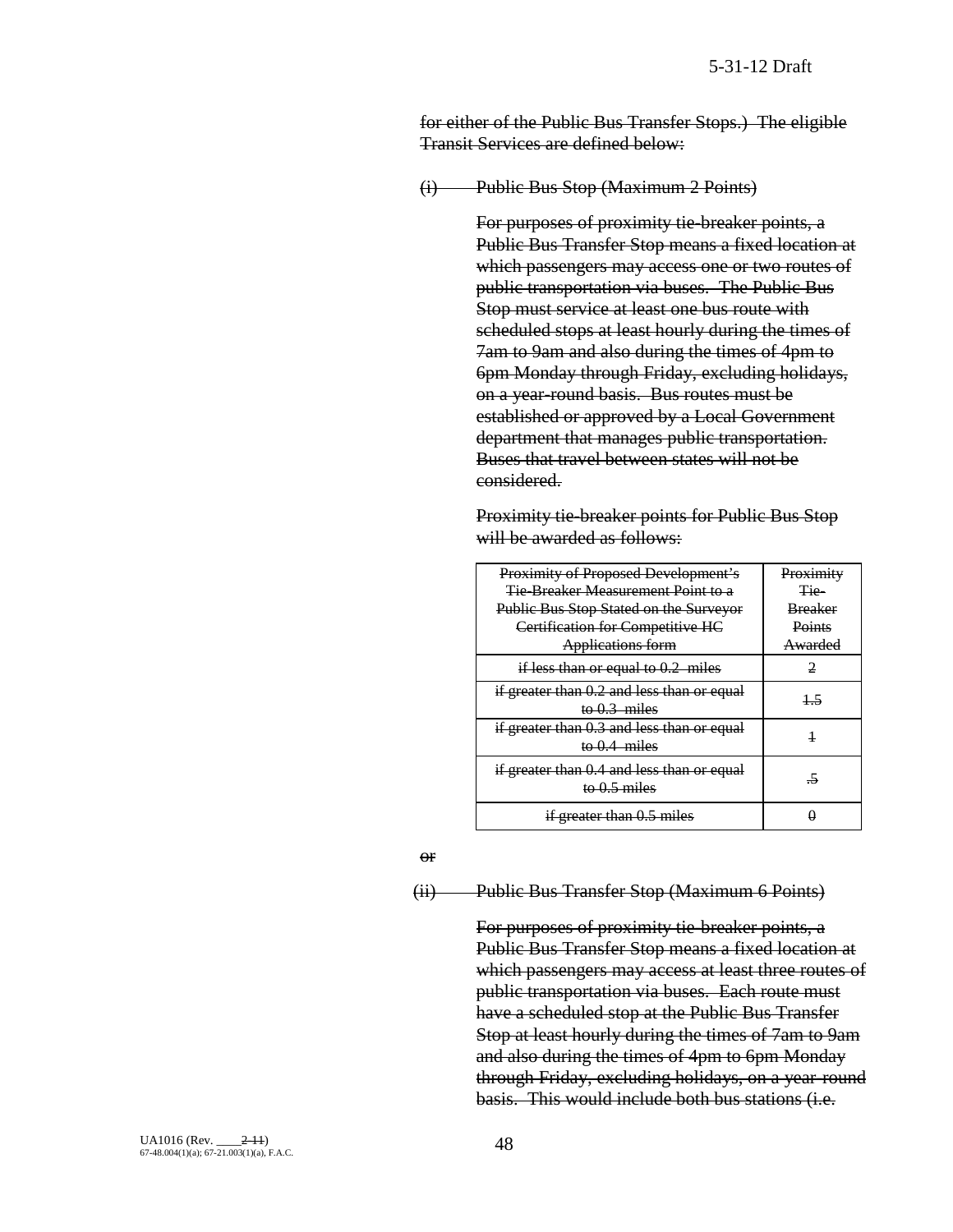hubs) and bus stops with multiple routes. Bus routes must be established or approved by a Local Government department that manages public transportation. Buses that travel between states will not be considered.

or

#### (iii) Public Bus Rapid Transit Stop (Maximum 6 Points)

For purposes of proximity tie-breaker points, a Public Bus Rapid Transit Stop means a fixed location at which passengers may access public transportation via bus. The Public Bus Rapid Transit Stop must service at least one bus that travels at some point during the route in either a lane or corridor that is exclusively used by buses and the Public Bus Rapid Transit Stop must service at least one route that has scheduled stops at the Public Bus Rapid Transit Stop at least every 20 minutes during the times of 7am to 9am and also during the times of 4pm to 6pm Monday through Friday, excluding holidays, on a year-round basis.

Proximity tie-breaker points for the Public Bus Rapid Transit Stop and Public Bus Transfer Stop will be awarded as follows:

| Proximity of Proposed Development's Tie-                        | Proximity      |
|-----------------------------------------------------------------|----------------|
| <b>Breaker Measurement Point to Public Bus</b>                  | <del>Tie</del> |
| <b>Transfer Stop or Public Bus Rapid Transit Stop</b>           | <b>Breaker</b> |
| Stated on the Surveyor Certification for                        | Points         |
| <b>Competitive HC Applications form</b>                         | Awarded        |
| if less than or equal to .25 miles                              | 6              |
| if greater than .25 and less than or equal to .5<br>miles       | 55             |
| if greater than .5 and less than or equal to .75<br>miles       | 5              |
| if greater than $.75$ and less than or equal to $1.0$<br>miles  | 45             |
| if greater than $1.0$ and less than or equal to $1.25$<br>miles | 4              |
| if greater than 1.25 and less than or equal to 1.5<br>miles     | 3.5            |
| if greater than $1.5$ and less than or equal to $1.75$<br>miles | 3              |
| if greater than 1.75 and less than or equal to 2.0<br>miles     | 2.5            |
| if greater than 2.0 miles                                       | A              |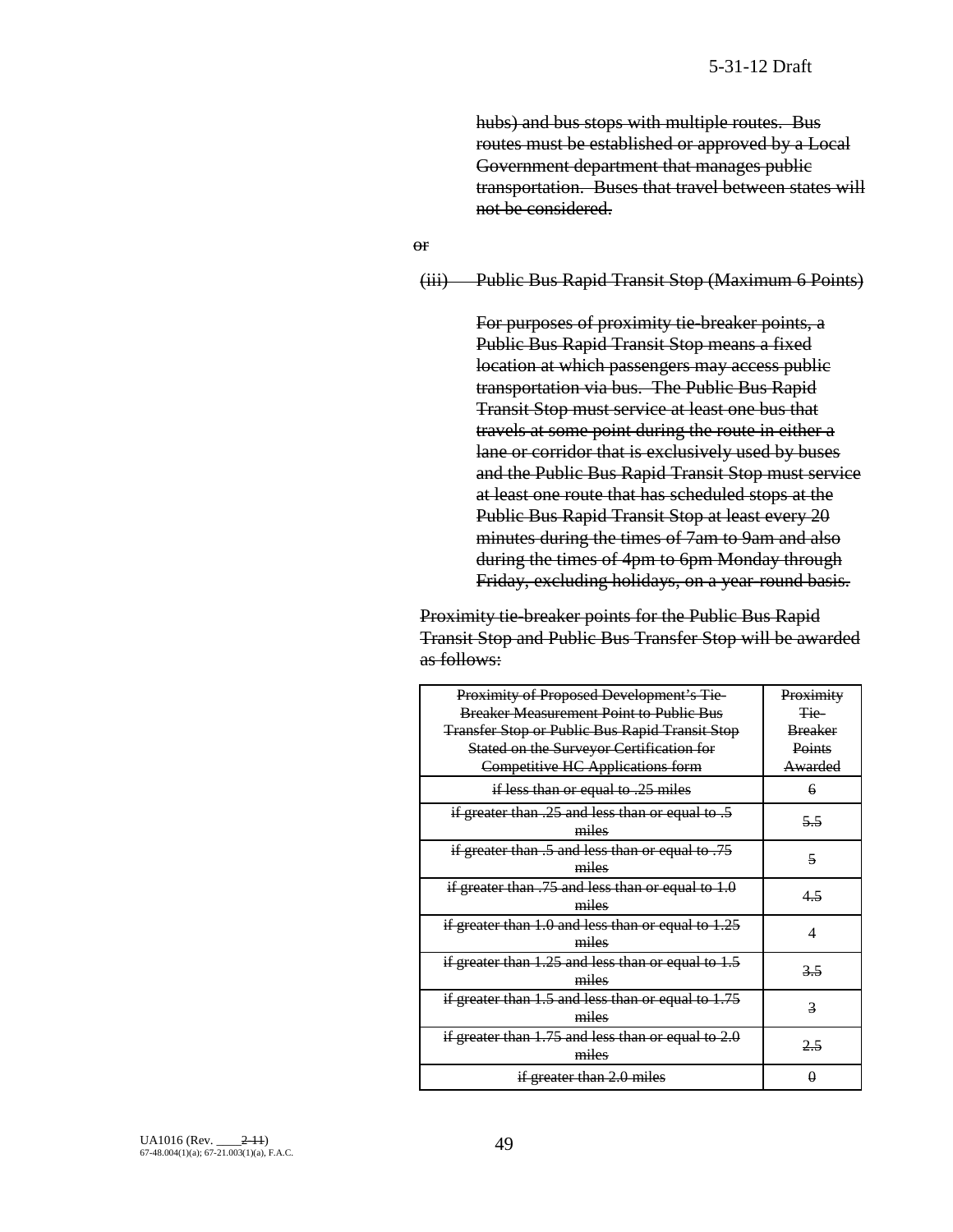or

(iv) Public Rail Station (Maximum 7 Points)

For purposes of proximity tie-breaker points, a Public Rail Station means a fixed location provided by a public transportation entity at which passengers may access the scheduled public rail transportation on a year-round basis. Only MetroRail located in Miami-Dade County, TriRail located in Miami-Dade, Broward and Palm Beach Counties, and SunRail located in Orange, Seminole and Volusia Counties will be eligible for this service.

| Proximity of Proposed Development's           | Proximity                |
|-----------------------------------------------|--------------------------|
| Tie Breaker Measurement Point to Public       | Tie Breaker              |
| Rail Station Stated on the Surveyor           | Points                   |
| Certification for Competitive HC              | Awarded                  |
| <b>Applications form</b>                      |                          |
| if less than or equal to .125 miles*          |                          |
| if greater than .125 miles and less than or   | 7                        |
| equal to .25 miles                            |                          |
| if greater than .25 and less than or equal to |                          |
| $\frac{5}{2}$ miles                           | 65                       |
| if greater than .5 and less than or equal to  |                          |
| $-75$ miles                                   | 6                        |
| if greater than .75 and less than or equal to |                          |
| $4.0$ miles                                   | 5.5                      |
| if greater than 1.0 and less than or equal to | $\overline{\mathbf{z}}$  |
| $+25$ miles                                   |                          |
| if greater than 1.25 and less than or equal   | $4-5$                    |
| to $1.5$ miles                                |                          |
| if greater than 1.5 and less than or equal to | $\overline{\mathcal{A}}$ |
| $4.75$ miles                                  |                          |
| if greater than 1.75 and less than or equal   |                          |
| to $2.0$ miles                                | 3,5                      |
| if greater than 2.0 miles                     | $\theta$                 |

\*An Application that achieves this measurement may be eligible for preference when competing in the TOD Goal, as outlined in the Ranking and Selection Criteria Section.

(b) Tier 1 Services (Maximum 4 Points for Each Service)

Based on the Applicant's Demographic Commitment at Part III.D. of the Application, Applicants may select three (3) of the following four (4) Tier 1 Services; however, Applicants are limited to one (1) of each type of Tier 1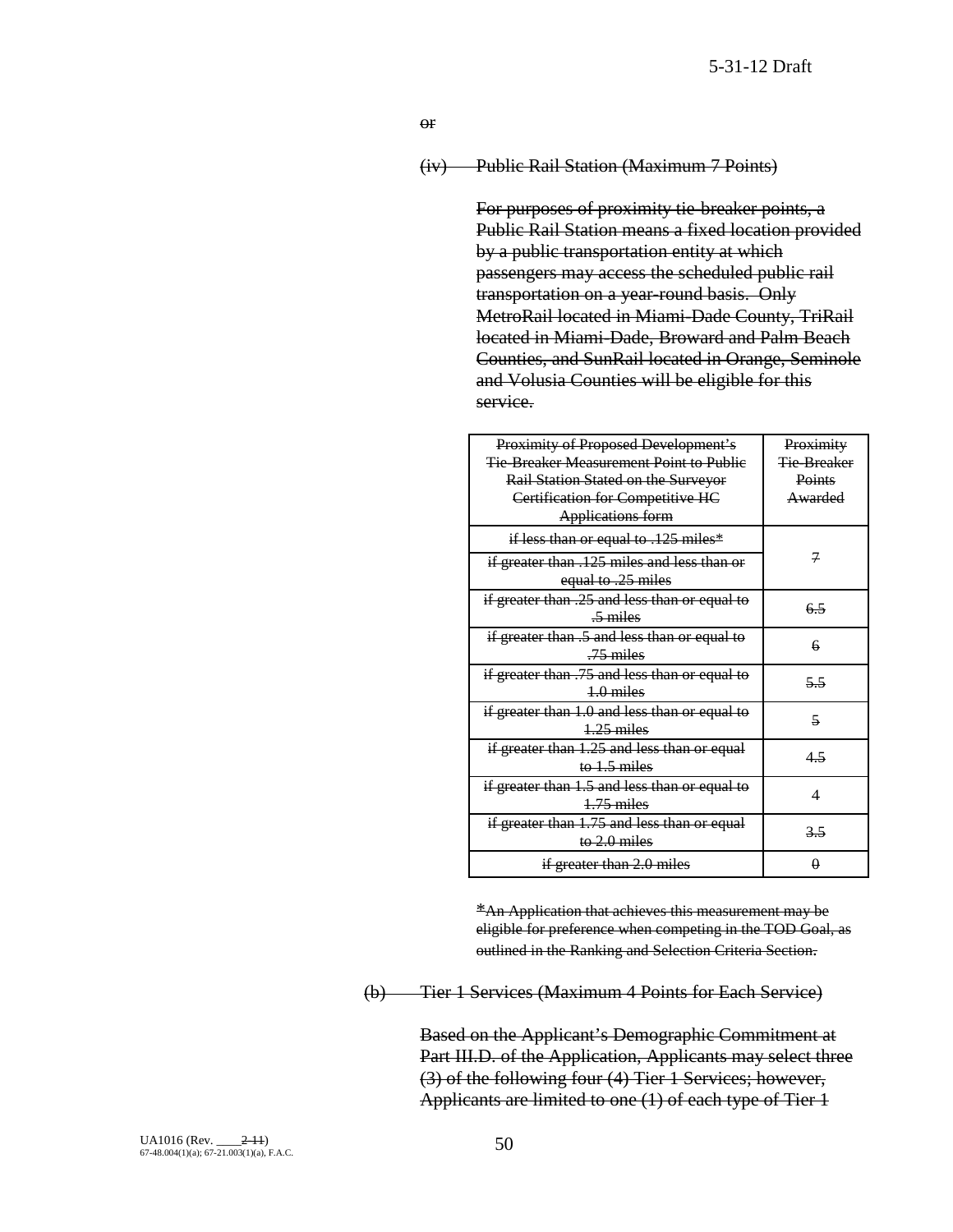Service. If the Applicant provides information for more than one (1) of each type of Tier 1 Service, the Tier 1 Service will not be scored and the Applicant will not receive any proximity tie-breaker points for that Tier 1 Service. (For example, Applicants are limited to selecting one Public School, even though there may be another Public School nearby. If the Applicant provides information for two Public Schools, the Applicant will not receive any proximity tie-breaker points for either of the Public Schools.)

An Application that meets the criteria outlined at Part III.A.2.e. of the Instructions; i.e., the Applicant demonstrates that the Application involves a site with an existing Declaration of Trust between a PHA and HUD and selected and qualified for a Development Category of New Construction, Rehabilitation (with or without Acquisition), or Redevelopment (with or without Acquisition), will be eligible for a Tier 1 Service Score boost. To achieve the Tier 1 Service Score boost, the Applicant's Tier 1 Service Score will be increased by multiplying the Tier 1 Service Score achieved by the Applicant by 1.5, up to the maximum Tier 1 Service Score of 12 points.

The eligible Tier 1 Services are defined below:

(i) Grocery Store - For purposes of proximity tiebreaker points, a Grocery Store means a retail establishment, open to the public, regardless of a requirement of a membership fee, consisting of 4,500 square feet or more of contiguous air conditioned space available to the public, which as its major retail function sells groceries, including foodstuffs, fresh and packaged meats, produce and dairy products, which are intended for consumption off-premises, and household supplies, such as Publix Super Markets, Winn Dixie Stores, Super Wal-Mart Stores, etc. "Grocery Store" does not include any retail establishment which sells groceries in addition to its major retail function, such as the sale of gasoline, drugs, or sundries, where the sale of groceries is not a major retail function, based on allocated space or on gross sales, such as CVS Drug Stores, Walgreen Drug Stores, Dollar General Stores, Family Dollar Stores, etc. This service may be selected by all Applicants,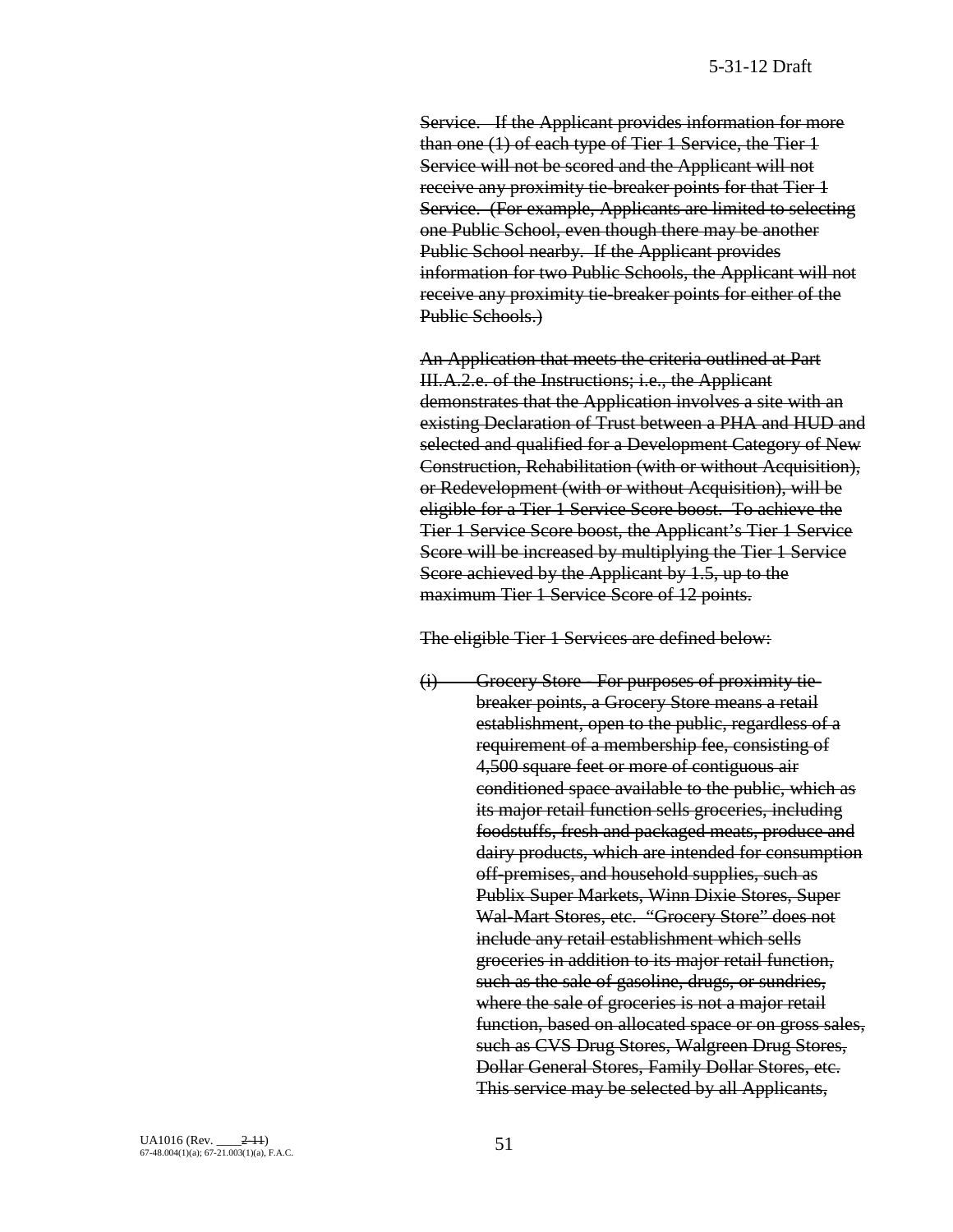regardless of the Demographic Commitment selected at Part III.D. of the Application.

- (ii) Public School For purposes of proximity tiebreaker points, a Public School means a public elementary, middle, junior and/or high school, where the principal admission criterion is the geographic proximity to the school, including a charter school, except for a charter school that is not generally available to appropriately aged children in the radius area. This service may not be selected if the Applicant selected the Elderly Demographic Commitment at Part III.D. of the Application.
- (iii) Senior Center For purposes of proximity tiebreaker points, a Senior Center means a community facility that provides a broad spectrum of services suited to the diverse needs and interests of independent older persons and is among the properties identified on the 2013 2011 FHFC Senior Center List, effective 12-9-10. This list is incorporated by reference and is available on the Corporation's Website under the 2013 2011 Universal Application link labeled Related References and Links. This service may not be selected if the Applicant did not select and qualify for the Elderly Demographic Commitment at Part III.D. of the Application.
- (iv) Medical Facility For purposes of proximity tiebreaker points, a Medical Facility means a hospital, state or county health clinic or walk-in clinic (that does not require a prior appointment) that provides general medical treatment or general surgical services at least five days per week to any physically sick or injured person. This service may be selected by all Applicants regardless of the Demographic Commitment selected at Part III.D. of the Application.

Proximity tie-breaker points for the Tier 1 Services will be awarded as follows:

**Grocery Store, Public School and Medical Facility**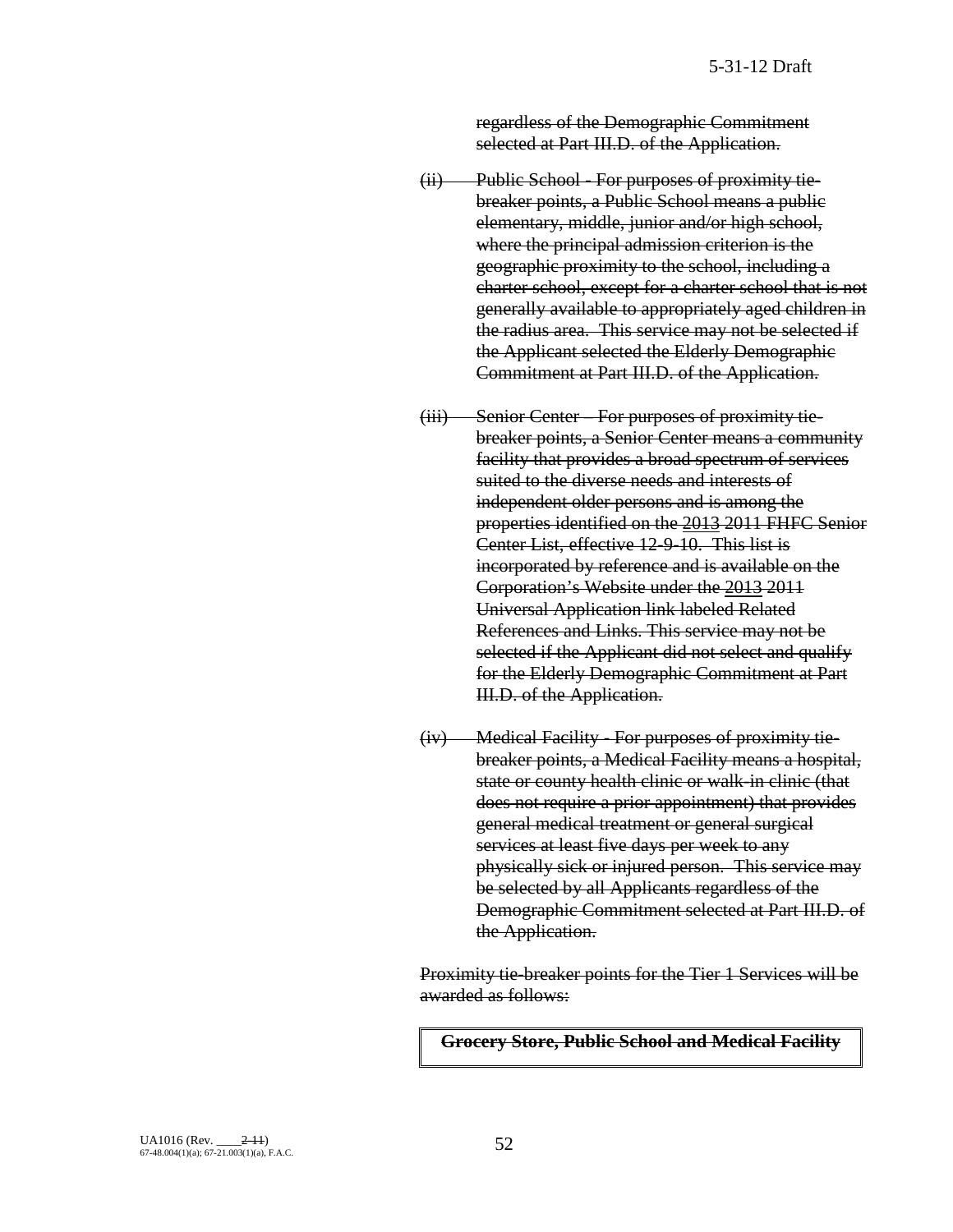| Proximity of Proposed Development's Tie-            | Proximity Tie-        |
|-----------------------------------------------------|-----------------------|
| <b>Breaker Measurement Point to eligible Tier 1</b> | <b>Breaker Points</b> |
| Service(s) stated on the Surveyor                   | Awarded for           |
| Certification for Competitive HC                    | Each Eligible         |
| <b>Applications form</b>                            | Service               |
| if less than or equal to .25 miles                  | 4                     |
| if greater than .25 and less than or equal to .5    | 3.5                   |
| miles                                               |                       |
| if greater than .5 and less than or equal to .75    | 3                     |
| miles                                               |                       |
| if greater than .75 and less than or equal to       | 2.5                   |
| $4.0$ miles                                         |                       |
| if greater than 1.0 and less than or equal to       | 2                     |
| $1.25$ miles                                        |                       |
| if greater than 1.25 and less than or equal to      | $\overline{15}$       |
| $4.5$ miles                                         |                       |
| if greater than 1.5 and less than or equal to       | $\overline{1}$        |
| $1.75$ miles                                        |                       |
| if greater than 1.75 and less than or equal to      | -5                    |
| $2.0$ miles                                         |                       |
| if greater than 2.0 miles                           |                       |

| <b>Senior Center</b>                                                                                                                                          |                                                                                      |  |  |
|---------------------------------------------------------------------------------------------------------------------------------------------------------------|--------------------------------------------------------------------------------------|--|--|
| <b>Proximity of Proposed Development's Tie-</b><br>Breaker Measurement Point to the eligible<br><b>Senior Center stated on Surveyor</b><br>Certification form | <b>Proximity Tie</b><br><b>Breaker Points</b><br>Awarded for<br><b>Senior Center</b> |  |  |
| if greater than 0 and less than or equal to 1.0<br>mile                                                                                                       |                                                                                      |  |  |
| if greater than 1.0 and less than or equal to<br>$2.0$ miles                                                                                                  |                                                                                      |  |  |
| if greater than 2.0 and less than or equal to<br>3.0 miles                                                                                                    |                                                                                      |  |  |
| if greater than 3.0 and less than or equal to<br>$4.0$ miles                                                                                                  |                                                                                      |  |  |
| if greater than 4.0 miles                                                                                                                                     |                                                                                      |  |  |

# (c) Tier 2 Services (Maximum 2 Points for Each Service)

There is no limit to the number of Tier 2 Services that Applicants may select and receive points for; however, Applicants are limited to one (1) of each type of Tier 2 Service. If the Applicant provides information for more than one (1) of each type of Tier 2 Service, the Tier 2 Service will not be scored and the Applicant will not receive any proximity tie-breaker points for that Tier 2 Service. (For example, Applicants are limited to selecting one Public Park, even though there may be another Public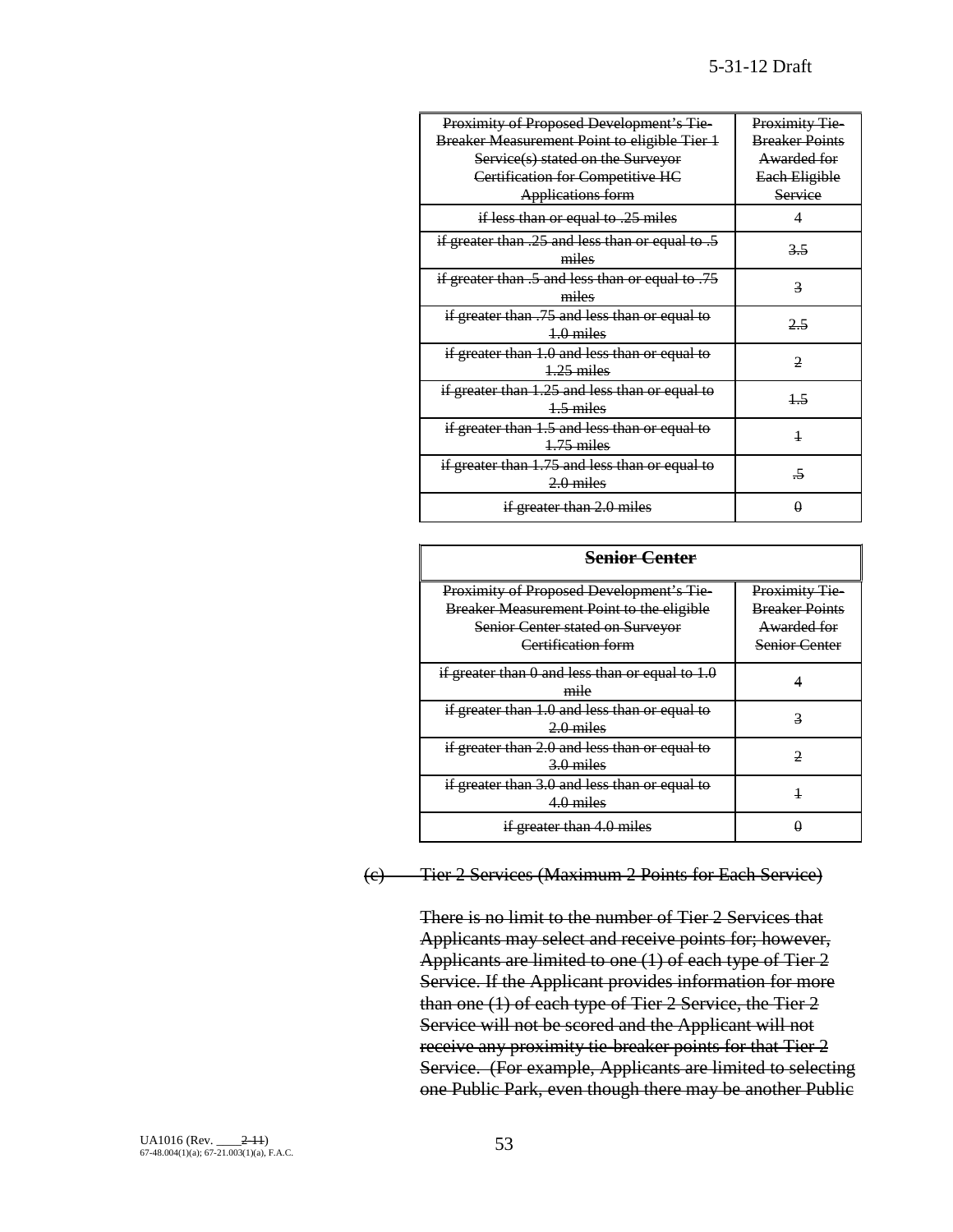Park nearby. If the Applicant provides information for more than one Public Park, the Applicant will not receive any proximity tie-breaker points for either of the Public Parks.)

The eligible Tier 2 Services are defined below:

- (i) Public Park For purposes of proximity tie-breaker points, a Public Park means an outdoor public location that is at least one acre in size, is listed with and maintained by a Local Government department that manages parks, and for which no admission fee is required. Locations that are not intended for the general public will not be considered such as dog parks, skate parks, and golf courses.
- (ii) Community Center For purposes of proximity tiebreaker points, a Community Center means an airconditioned facility that is open at least 20 hours a week, is listed with and maintained by a Local Government department that manages community centers, and in which the public may enjoy publicly sponsored social, recreational or educational activities at least five (5) days per week.
- (iii) Pharmacy- For purposes of proximity tie-breaker points, a Pharmacy means a community pharmacy operating under a valid permit issued pursuant to s. 465.018, F.S., and open to the general public at least five (5) days per week without the requirement of a membership fee.
- (iv) Public Library For purposes of proximity tiebreaker points, a Public Library means a library that is part of a city, county, or regional public library system or cooperative and has materials available for the public to borrow at no cost.

Proximity tie-breaker points for the Tier 2 Services: Public Park, Community Center, Public Library and Pharmacy services will be awarded as follows:

Proximity of Proposed Development's Tie-Breaker Measurement Point to eligible Tier 2 Service(s) stated on the Surveyor Certification for Competitive HC Applications form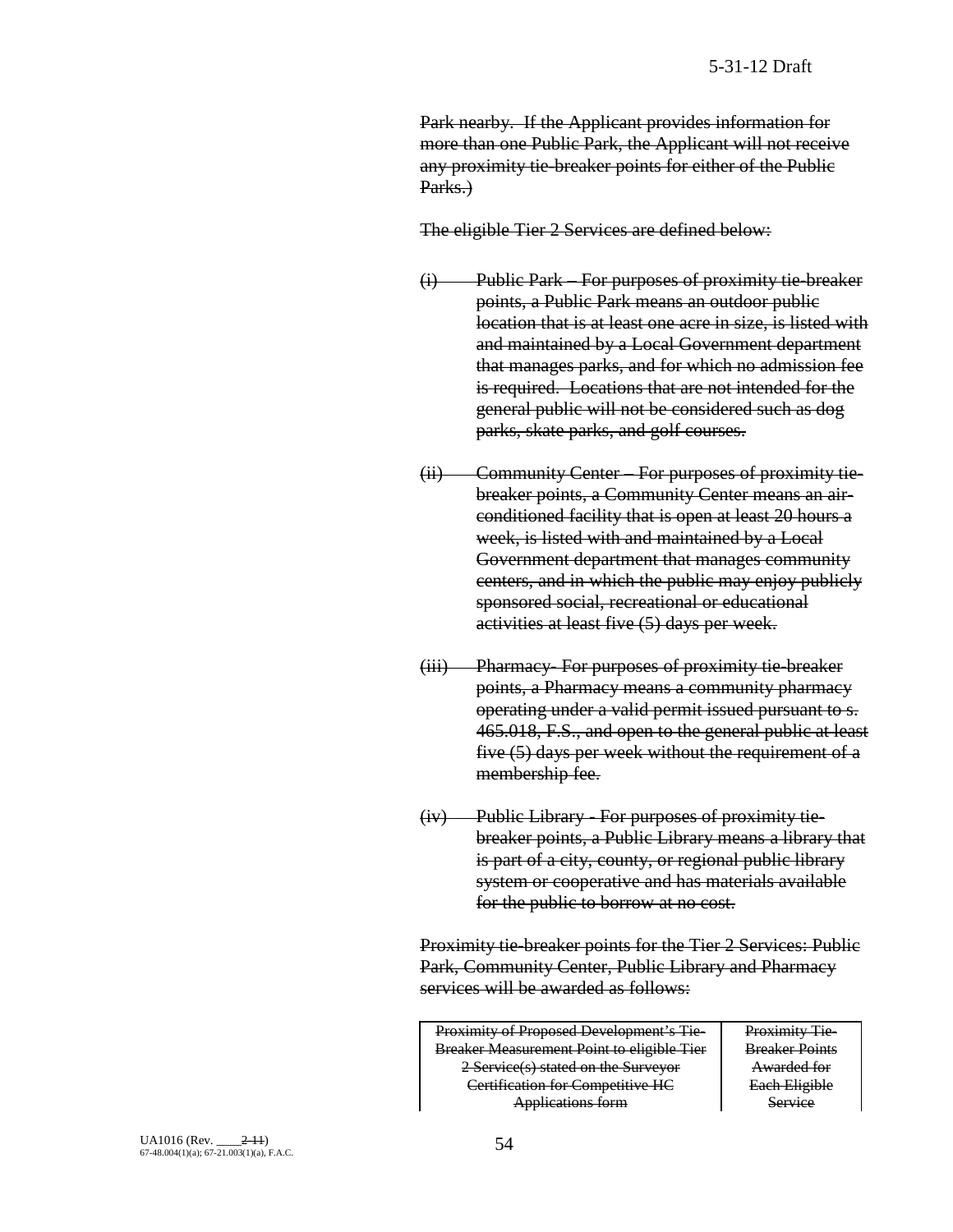| if less than or equal to .25 miles                                   |      |
|----------------------------------------------------------------------|------|
| if greater than .25 and less than or equal to<br>$\frac{5}{2}$ miles | 1.75 |
| if greater than .5 and less than or equal to<br>$-75$ miles          |      |
| if greater than .75 and less than or equal to<br>$4.0$ miles         |      |
| if greater than 1.0 and less than or equal to<br>$1.25$ miles        | 1    |
| if greater than 1.25 and less than or equal to<br>$4.5$ miles        | 75   |
| if greater than 1.5 and less than or equal to<br>$1.75$ miles        |      |
| if greater than 1.75 and less than or equal to<br>$2.0$ miles        |      |
| if greater than 2.0 miles                                            |      |

To be considered for proximity tie-breaker points in this Application, all Transit Services, Tier 1 Services and Tier 2 Services must be in existence and available for use by the general public as of the Application Deadline with the exception of the SunRail Public Rail Stations.

To be considered for proximity tie-breaker points, the Surveyor Certification for Competitive HC Applications form must be properly completed and executed and include the following information for each of the closest eligible services for which the Applicant is seeking proximity tie-breaker points:

- hames of the Tier 1 and Tier 2 Services; and
- Addresses of the Tier 1 and Tier 2 Services; and
- the latitude and longitude coordinates of the Transit Service, Tier 1 Services and Tier 2 Services.

The latitude and longitude coordinates for all Proximity Services must represent a point as outlined below. The coordinates for each service must be stated in degrees, minutes and seconds, with the degrees and minutes stated as whole numbers and the seconds truncated after one decimal place. If the degrees and minutes are not stated as whole numbers and the seconds are not truncated after one decimal place, the Applicant will not be eligible for proximity tie-breaker points for that service.

The Corporation will utilize Street Atlas USA 2010, published by DeLorme, using the method described below, to determine the proximity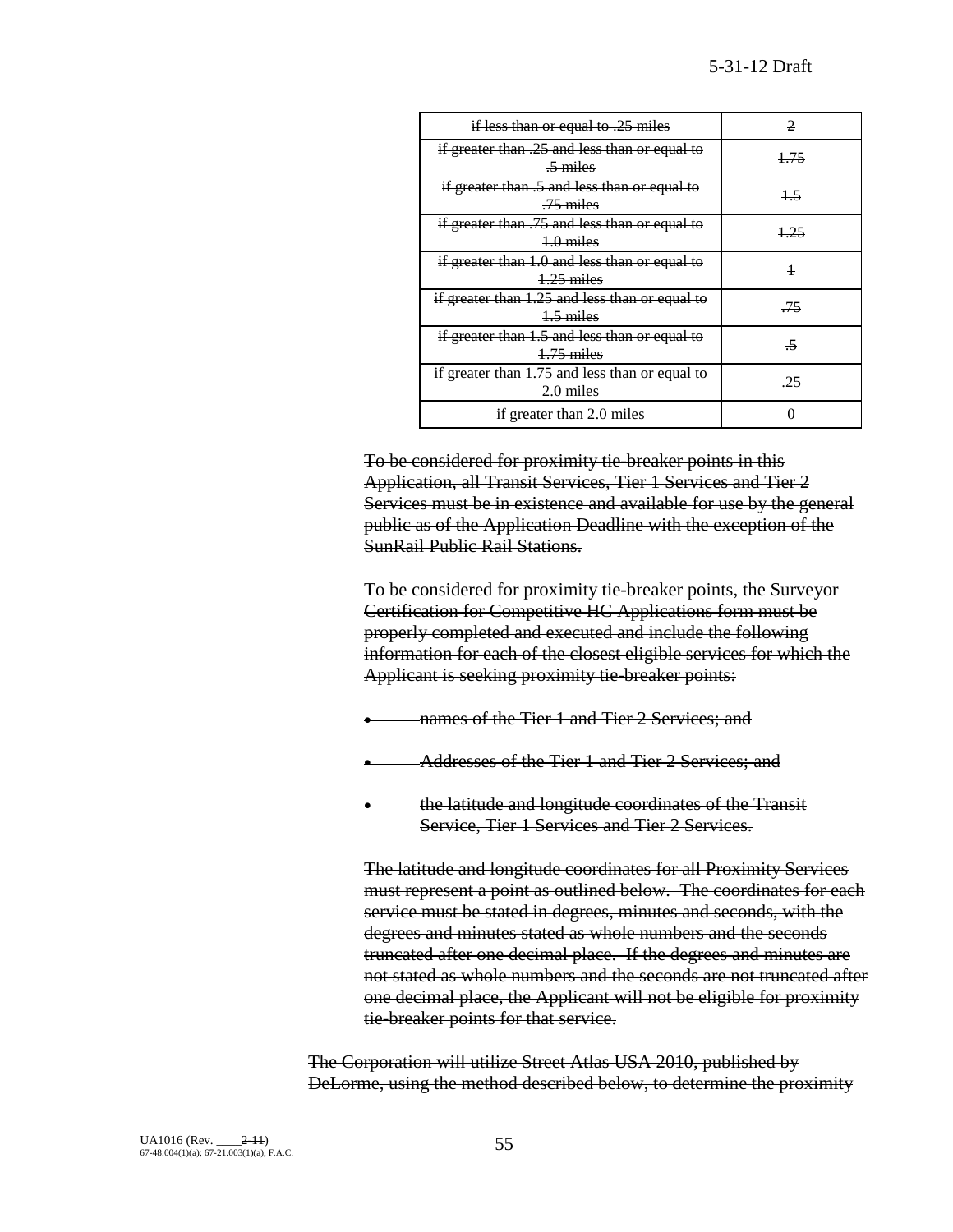|                           |  | of an eligible service to the proposed Development's Tie-Breaker |  |
|---------------------------|--|------------------------------------------------------------------|--|
| <b>Measurement Point.</b> |  |                                                                  |  |

| <b>Service</b>                  | <b>Location where latitude and longitude coordinates must</b>   |  |  |
|---------------------------------|-----------------------------------------------------------------|--|--|
|                                 | be obtained                                                     |  |  |
| Grocery Store, Public           | Coordinates must represent a point that is on the doorway       |  |  |
| School, Medical Facility,       | threshold of an exterior entrance that provides direct public   |  |  |
| <b>Community Center,</b>        | access to the building where the service is located.            |  |  |
| Senior Center, Public           |                                                                 |  |  |
| Library and Pharmacy            |                                                                 |  |  |
|                                 |                                                                 |  |  |
|                                 |                                                                 |  |  |
| <b>Public Park</b>              | Coordinates must represent a point that is on the premises;     |  |  |
|                                 | however, the point may not be located in the parking lot,       |  |  |
|                                 | street, or any area that is not intended for recreational       |  |  |
|                                 | activities. Additionally, if the area intended for recreational |  |  |
|                                 | activities is enclosed, the coordinates must represent the      |  |  |
|                                 | public ingress/egress point of entry to the enclosed area.      |  |  |
|                                 |                                                                 |  |  |
|                                 |                                                                 |  |  |
| Public Bus Stop, Public         | With the exception of SunRail Rail Stations, coordinates        |  |  |
| <b>Bus Rapid Transit Stop,</b>  | must represent the location where passengers may embark         |  |  |
| <b>Public Bus Transfer Stop</b> | and disembark the bus or train. SunRail Rail Stations           |  |  |
| and Public Rail Station         | coordinates must represent the coordinates listed below:        |  |  |
|                                 | Latitude/Longitude Coordinates<br><b>Station Name</b>           |  |  |
|                                 | <b>Altamonte Springs Station</b><br>N 28 39 50.1, W 81 21 23.4  |  |  |
|                                 | <b>Church Street Station</b><br>N 28 32 20.3, W 81 22 50.6      |  |  |
|                                 | <b>DeBary Station</b><br>N 28 51 20.3, W 81 19 24.1             |  |  |
|                                 | Florida Hospital Station<br>N 28 34 21.8, W 81 22 17.4          |  |  |
|                                 | <b>Lake Mary Station</b><br>$-N28$ 45 31.8, W 81 19 04.3        |  |  |
|                                 | <b>Longwood Station</b><br>N 28 42 04.1, W 81 20 43.4           |  |  |
|                                 | <b>LYNX Central Station</b><br>N 28 32 52.2, W 81 22 51.0       |  |  |
|                                 | Maitland Station<br>N 28 38 03.7, W 81 21 44.7                  |  |  |
|                                 | <b>Orlando Amtrak/ORMC Station N 28 31 39.5, W 81 22 55.6</b>   |  |  |
|                                 | <b>Sand Lake Road Station</b><br>N 28 27 11.3, W 81 22 1.0      |  |  |
|                                 | Sanford/SR46 Station<br>N 28 48 49.8, W 81 17 56.9              |  |  |
|                                 | Winter Park/Park Ave Station<br>N 28 35 51.5, W 81 21 6.0       |  |  |

If there is no exterior public entrance to the Tier 1 or Tier 2 Service, then a point should be used that is at the exterior entrance doorway threshold that is the closest walking distance to the doorway threshold of the interior public entrance to the service. For example, for a Pharmacy located within an enclosed shopping mall structure that does not have a direct public exterior entrance, the latitude and longitude coordinates at the doorway threshold of the exterior public entrance to the enclosed shopping mall that provide the shortest walking distance to the doorway threshold of the interior entrance to the Pharmacy would be used.

The Applicant may not use any other Tier 1 or Tier 2 Service for multiple point items unless they are separate functioning services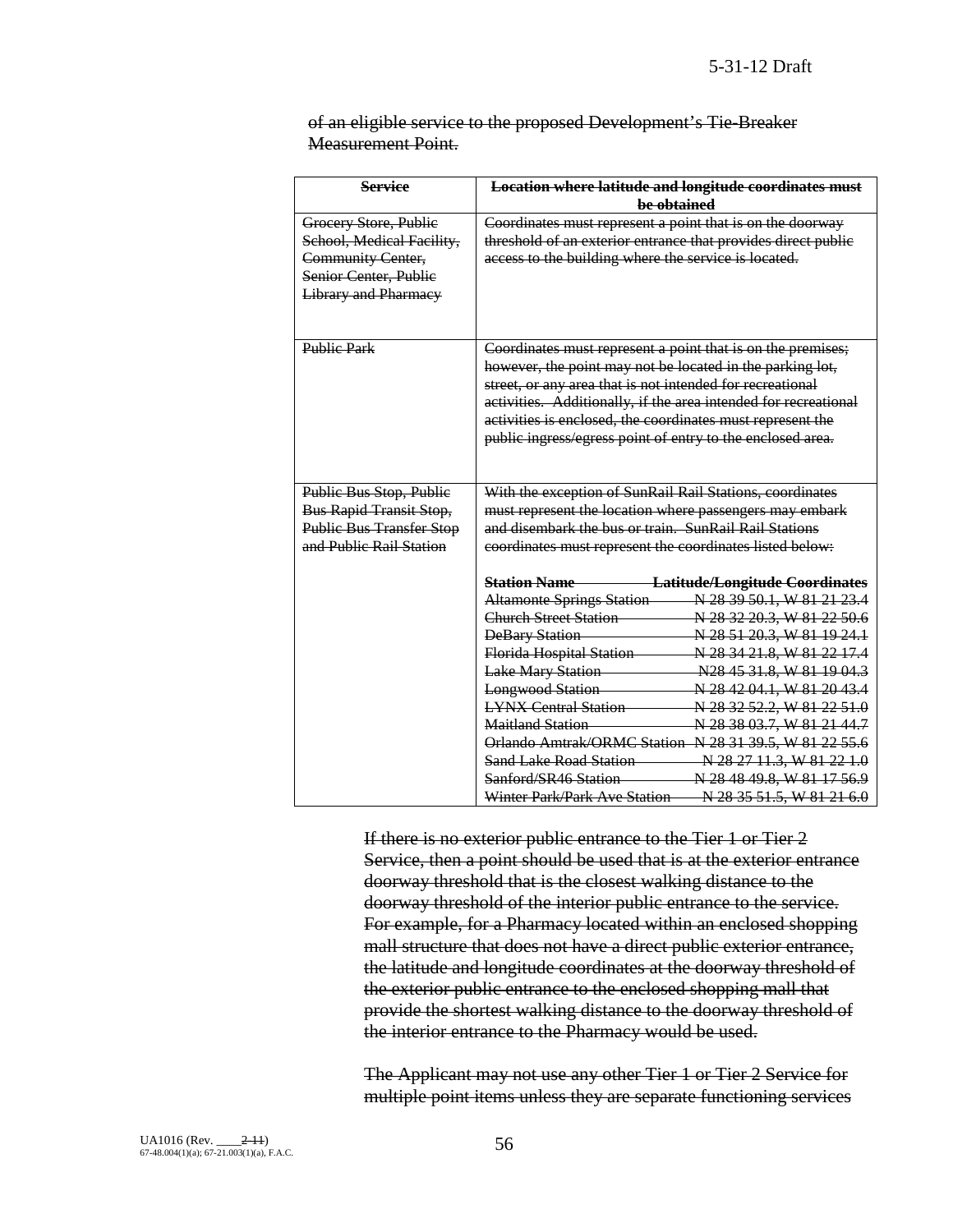that are housed at the same location. For instance, an Applicant may not use a Senior Center as both a Senior Center and a Community Center. However, Applicants may use the same latitude and longitude coordinates for the Grocery Store, Medical Facility and/or Pharmacy if the Grocery Store, Medical Facility and/or Pharmacy is housed at the same location.

Applicants are encouraged not to list the information for an eligible service on the Surveyor Certification form if the service is not close enough to the proposed Development's Tie-Breaker Measurement Point to warrant proximity tie-breaker points.

An Applicant that wishes to notify the Corporation, through a NOPSE or NOAD, of inaccurate latitude and longitude coordinates for a service provided by another Applicant must at a minimum provide a certification from a Florida licensed surveyor, not related to any party of the Applicant or the Developer submitting the NOPSE or NOAD, which states: (i) the name of the Development in question; (ii) that the provided latitude and longitude coordinates for a specified service do not represent a point that was obtained by the method described above; (iii) the latitude and longitude coordinates that were obtained by the method described above that provide the most proximity tie-breaker points that the Applicant could have received for the service, and (iv) the number of feet it is from the latitude and longitude coordinates for the service provided by the Applicant to the latitude and longitude coordinates derived as required in (iii) above. The latitude and longitude coordinates should be stated in degrees, minutes and seconds truncated after one decimal place. If the seconds are not stated to one decimal place, the Corporation will utilize "0" for the missing decimal. The surveyor's certification must be signed and dated by the surveyor under oath and must be a document separate from the Exhibit 25 Surveyor Certification for Competitive HC Applications form. Also, the surveyor must provide a sketch of the service, which does not have to be to scale, showing: the exterior walls of the building sheltering the service, if applicable, the latitude and longitude coordinates provided in the Applicant's Surveyor Certification for Competitive HC Applications form and the public entrances they represent, and identifying the location of the alleged inaccurate latitude and longitude coordinates for the service provided in the Application or in an Applicant's cure. The Corporation will determine whether this information will cause a change in the Application's score.

b. Proximity to the closest Development latitude and longitude coordinates identified on the List. (Maximum 10 proximity tie-breaker points):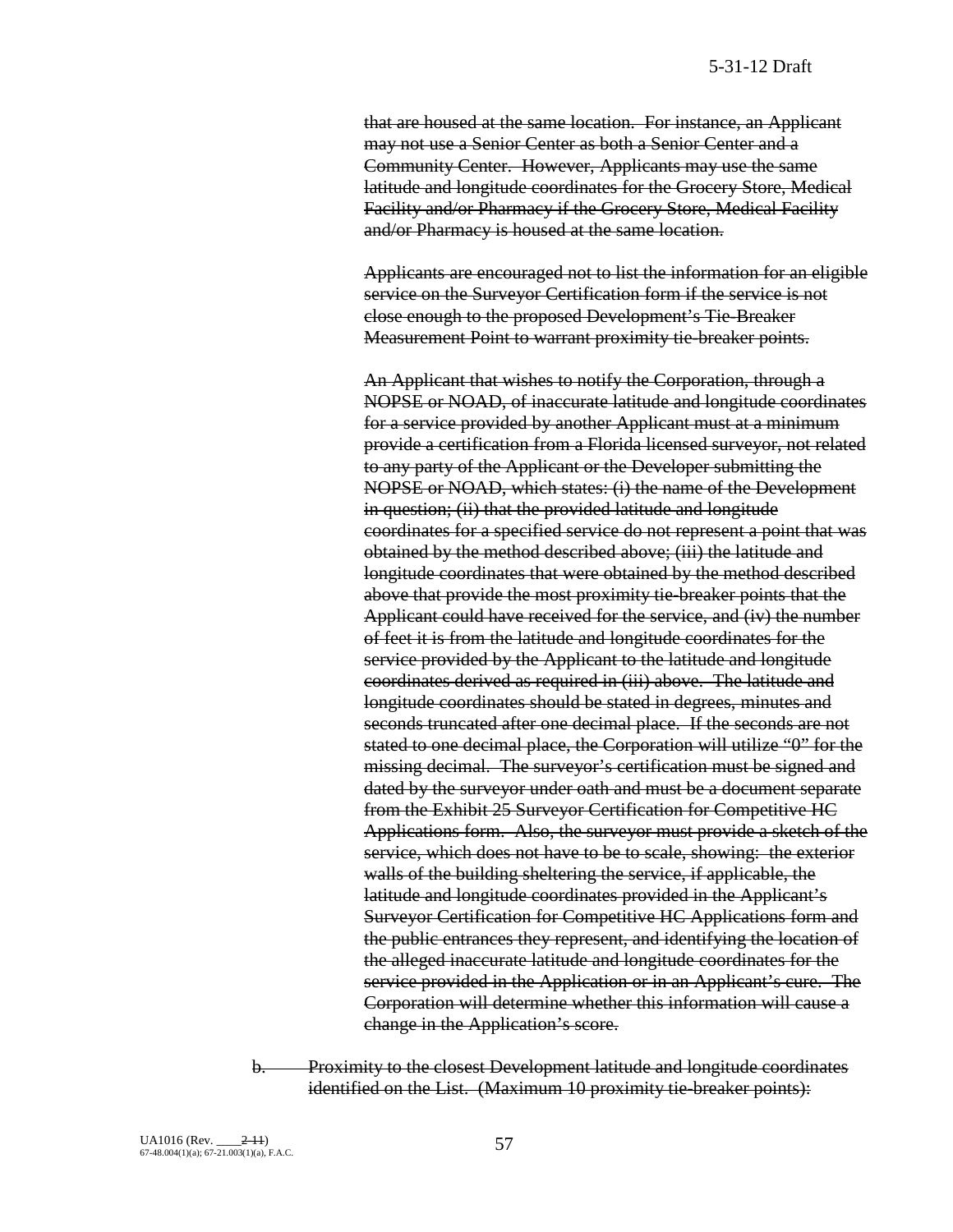- (1) Applications will automatically receive 10 proximity tie-breaker points for this section of the Universal Application if at least one of the following criteria is met:
	- (a) An Application that proposes a Development in a Large County, the location of the proposed Development qualifies as an Urban In-Fill Development at Part III.A.2.d, and either the proposed Development (i) does not qualify as a Set-Aside Location A Development at Part III.E.1.b.(1), or (ii) qualifies as a Set-Aside Location A Development AND is classified as RA Level 1 or RA Level  $2^*$ .
	- (b) An Application that proposes a Development in a Medium-Large County (county designated as ML on the Set-Aside Unit Limitation chart located at Section 7. of the Ranking and Selection Criteria section), the location of the proposed Development (i) qualifies as an Urban In-Fill Development at Part III.A.2.d, and (ii) is classified as a DDA and/or QCT as outlined in Part III.A.2.k. $(1)(a)$  and/or (b). Additionally, the proposed Development either (i) does not qualify as a Set-Aside Location A Development at Part III.E.1.b.(1), or (ii) qualifies as a Set-Aside Location A Development AND is classified as RA Level 1 or RA Level  $2^*$ .
	- (c) An Application that qualifies as a HOPE VI Development at Part III.A.2.g. and the proposed Development either (i) does not qualify as a Set-Aside Location A Development at Part III.E.1.b.(1), or (ii) qualifies as a Set-Aside Location A Development AND is classified as RA Level 1 or RA Level 2\*.
	- (d) An Application that selected and qualified at Part III.D. for the Homeless Demographic Commitment and the proposed Development either (i) does not qualify as a Set-Aside Location A Development at Part III.E.1.b.(1), or (ii) qualifies as a Set-Aside Location A Development AND is classified as RA Level 1 or RA Level 2\*.
	- (e) An Application that selected and qualified for the Rehabilitation or Acquisition and Rehabilitation Development Category at Part III.A.3.a. and the proposed Development (i) involves the Rehabilitation of an existing, occupied residential rental property in operation as of the Application Deadline, and (ii) does not qualify as a Set-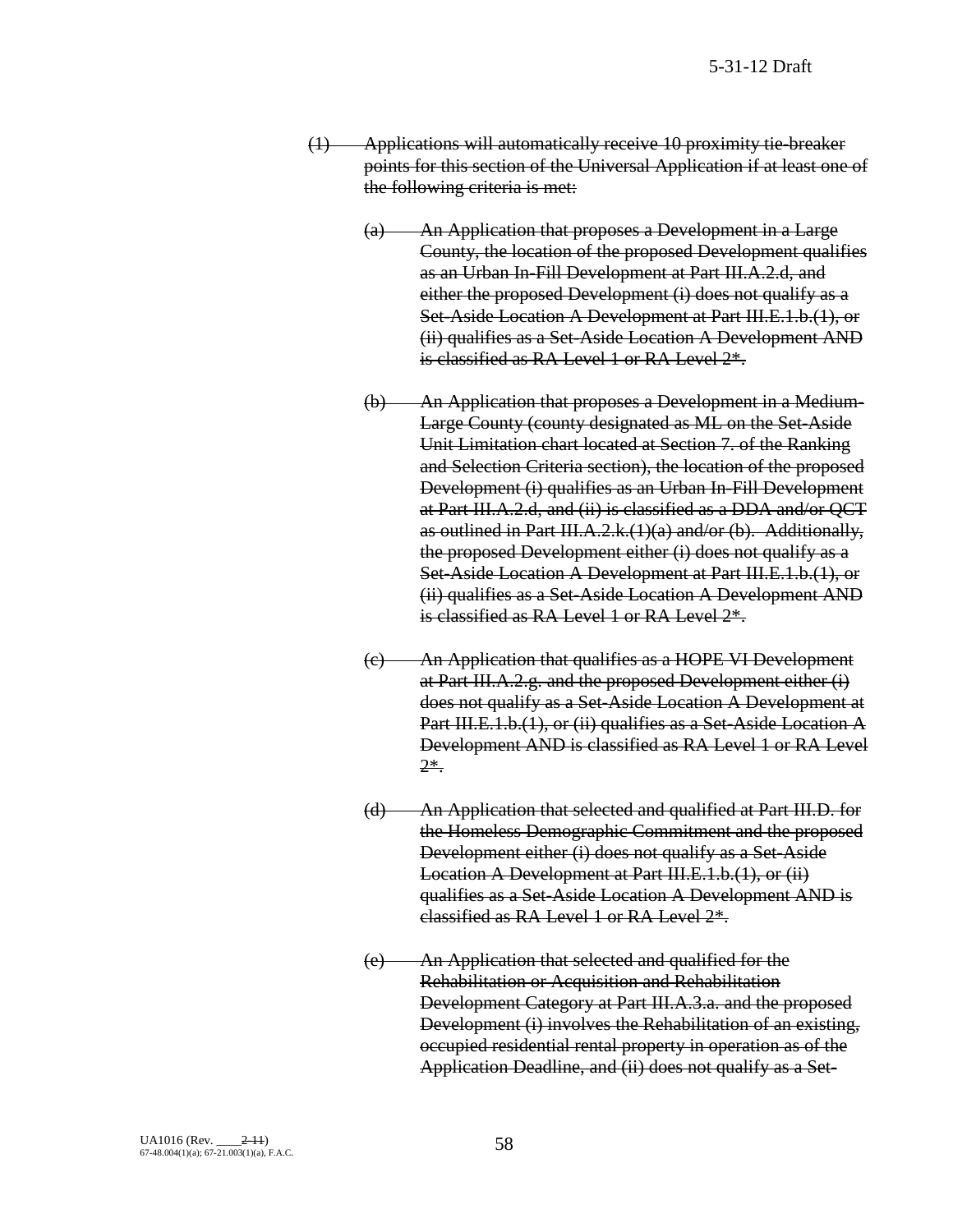Aside Location A Development at Part III.E.1.b.(1), and  $(iii)$  is classified as RA Level 1, 2, 3, or  $4*$ .

- (f) An Application that selected and qualified for the Preservation or Acquisition and Preservation Development Category at Part III.A.3.a. and (i) the proposed Development qualifies as a Set-Aside Location A Development at Part III.E.1.b.(1) and (ii) is classified as RA Level 1 or RA Level 2\*.
- (g) An Application that selected and qualified for the Preservation, Acquisition and Preservation, Redevelopment, or Acquisition and Redevelopment Development Category at Part III.A.3.a. and (i) the proposed Development does not qualify as a Set-Aside Location A Development at Part III.E.1.b.(1) and (ii) is classified as RA Level 1, 2, 3, or 4\*.
- \* RA Levels are described in Part III.A.3.a. above and in Section 5. of the Ranking and Selection Criteria section of the Instructions.

If the Application meets at least one of the above criteria for automatic proximity tie-breaker points, to be eligible for the automatic points the Applicant must check one of the appropriate stated criteria at Part III.A.10.b.(1) through (7) in the Application. If the Application does not qualify for automatic proximity tiebreaker points, the Applicant should indicate it does not meet the criteria by checking Part III.A.10.b.(8) in the Application.

- $(2)$  If the Application is not eligible for automatic 10 proximity tiebreaker points, in order to determine whether the proposed Development's Tie-Breaker Measurement Point meets the criteria for a distance of within 1.25 miles, 2.5 miles or 5 miles of a Development on the List serving the same demographic group, the Applicant, using Street Atlas USA 2010, should follow the steps outlined below. For purposes of this provision, same demographic refers to Family demographic, Homeless demographic, Farmworker/Commercial Fishing Worker demographic, Elderly non-ALF demographic and Elderly ALF demographic.
	- (a) Select the "Advanced" search button on the "Find" tab, to the right of the "Advanced" button select "Latitude/ Longitude" from the drop down menu under "Find:", check the "MapTags" box, enter the latitude and longitude coordinates for the proposed Development's Tie-Breaker Measurement Point in the appropriate blanks to the right and then click the "Search" button. A "MapTag" with the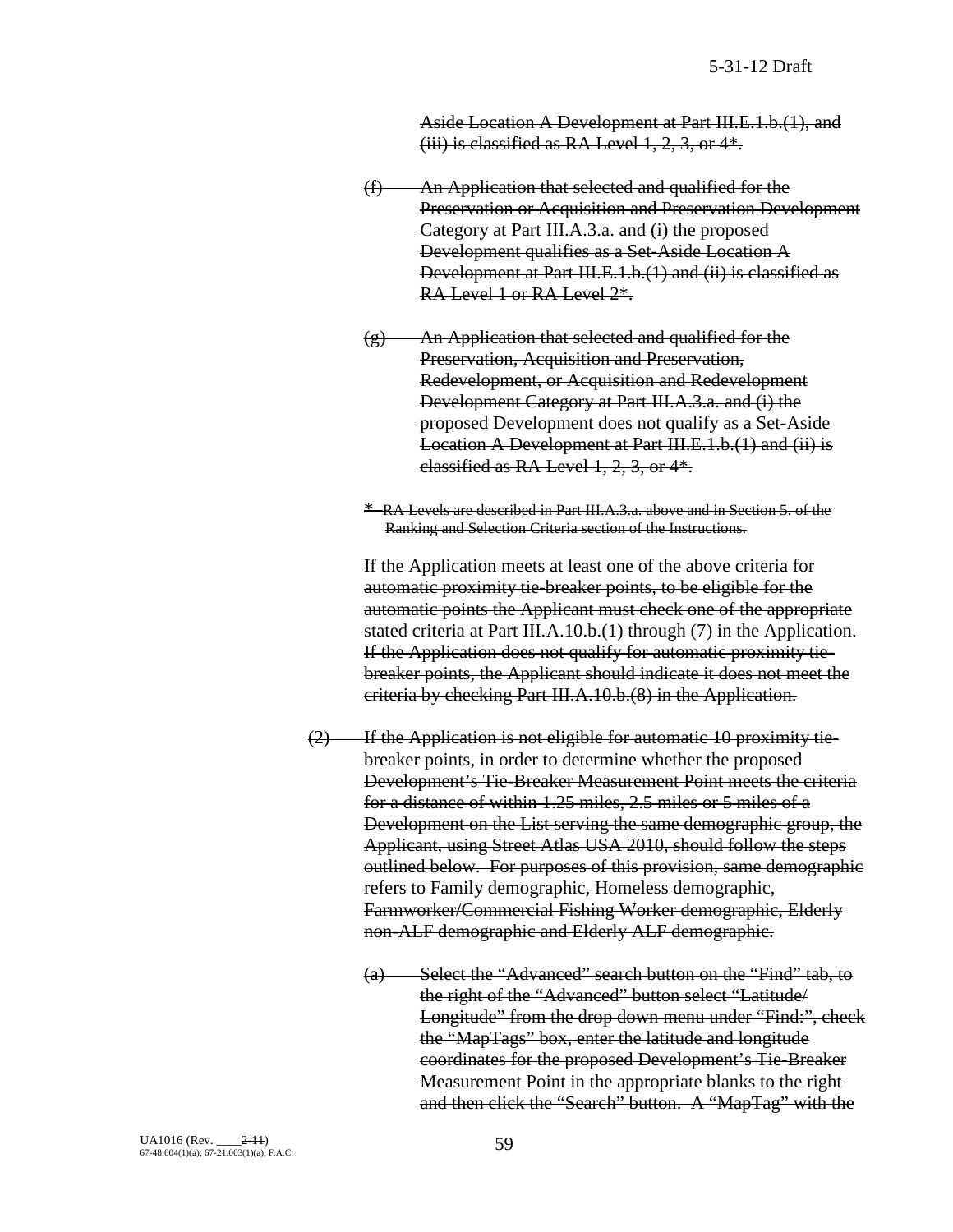entered coordinates will then appear in the appropriate location.

- (b) For each Development on the List that serves the same demographic group as the proposed Development which is in proximity to the proposed Development's Tie-Breaker Measurement Point, repeat the steps stated above to display MapTags for the Development(s). For those Developments on the List that have more than one set of latitude and longitude coordinates, the Corporation will use the coordinates that represents the closest location to the proposed Development's Tie-Breaker Measurement Point as the location of the Development from the List for the purposes of awarding proximity tie-breaker points.
- (c) Select the "Draw" tab. Under "Tools", select the circle or, if there is no circle, click and hold the left mouse button and this will provide several shape options, one of which is a circle. To the right, select "None" as the fill color for the circle and choose a color such as black for the outline. Enter the latitude and longitude coordinates for the proposed Development's Tie-Breaker Measurement Point in the space provided, and then enter, as appropriate, 1.25, 2.5 or 5 miles for the radius. Upon selecting the "Apply" button, the software will draw a circle, with the radius entered, around the Tie-Breaker Measurement Point.
- (d) If the tip of any of the MapTags entered for the Developments on the List are within the drawn circle or, when the map is zoomed in as far as possible, if the tip of any of the entered MapTags appears to the naked eye to be on the drawn line of the circle, the Applicant can conclude that the Tie-Breaker Measurement Point is within whatever the distance entered for the radius of the circle of a Development from the List. The tip of a MapTag is the point of the MapTag that denotes the actual location of what the MapTag represents.

An Applicant may disregard any Development(s) on the List if the proposed Development and any Development(s) on the List have the same Financial Beneficiaries and are contiguous or are divided by a street or easement or are divided by a prior phase of the proposed Development. If this provision applies to the proposed Development, identify the Development(s) on the List at Part III.A.10.c. of the Application.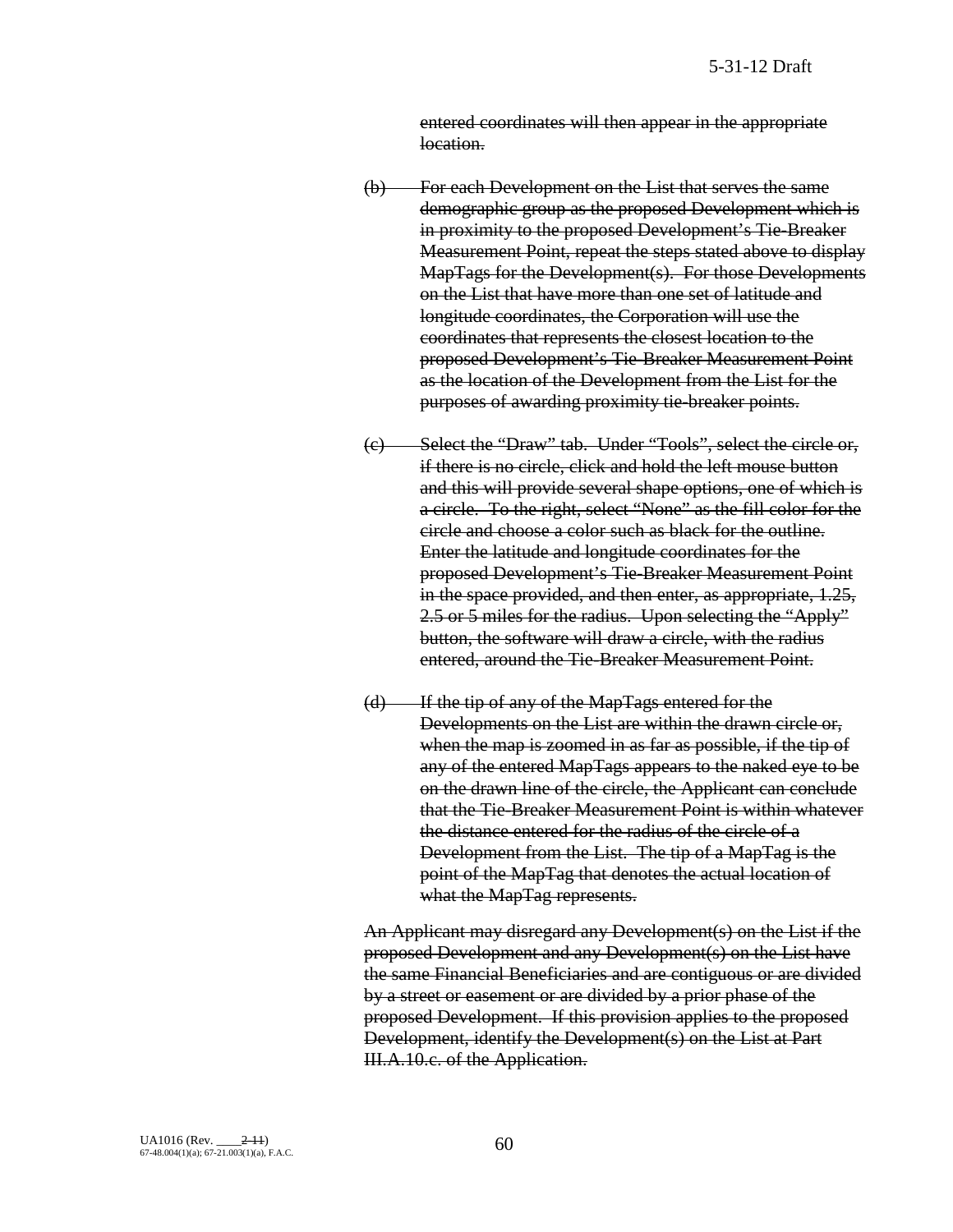For purposes of the following, a proposed Development qualifies as a Set-Aside Location A Development if it meets the provisions described in Part III.E.1.b.(1) of these instructions.

Proximity tie-breaker points for the proximity of a Development's Tie-Breaker Measurement Point to Developments on the List that have the same demographic group will be awarded according to the following:

- Column A, based on the proximity of the proposed Development to Developments on the List which serve the same demographic group if the proposed Development qualifies as a Set-Aside Location A Development.
- Column B, based on the proximity of the proposed Development to Developments on the List which consist of 31 total units or more if the proposed Development does not qualify as a Set-Aside Location A Development.
- Column C, based on the proximity of the proposed Development to Developments on the List which consist of 30 total units or less if the proposed Development does not qualify as a Set-Aside Location A Development.

If the location of a proposed Development is such that both Columns B and C would apply, the Application will be awarded points based on either Column B or Column C, whichever is the lesser point value.

| Column <sub>A</sub>   | Column B              | Column <sub>C</sub> | Proximity          |
|-----------------------|-----------------------|---------------------|--------------------|
|                       |                       |                     | <b>Tie-Breaker</b> |
|                       |                       |                     | Points             |
| Less than or equal to | Less than or equal to | Less than or equal  |                    |
| $1.0$ mile            | $0.5$ mile            | to $0.25$ mile      |                    |
| Greater than 1.0 and  | Greater than 0.5 and  | Greater than 0.25   |                    |
| less than or equal to | less than or equal to | and less than or    | 2                  |
| $2.0$ mile            | $1.0$ mile            | equal to 0.5 mile   |                    |
| Greater than 2.0 and  | Greater than 1.0 and  | Greater than.50     |                    |
| less than or equal to | less than or equal to | and less than or    |                    |
| $3.0$ miles           | $1.5$ miles           | equal to 0.75 miles |                    |
| Greater than 3.0 and  | Greater than 1.5 and  | Greater than 0.75   |                    |
| less than or equal to | less than or equal to | and less than or    | 6                  |
| 4.0 miles             | $2.0$ miles           | equal to 1.0 miles  |                    |
| Greater than 4.0 and  | Greater than 2.0 and  | Greater than 1.0    |                    |
| less than or equal to | less than or equal to | and less than or    | 8                  |
| $5.0$ miles           | $2.5$ miles           | equal to 1.25 miles |                    |
| Greater than 5.0      | Greater than 2.5      | Greater than 1.25   | 10                 |
| miles                 | miles                 | miles               |                    |

An Application will be awarded proximity tie-breaker points based on its proposed Development's Tie-Breaker Measurement Point proximity to the latitude and longitude coordinates of the Developments on the List that serve the same demographic group.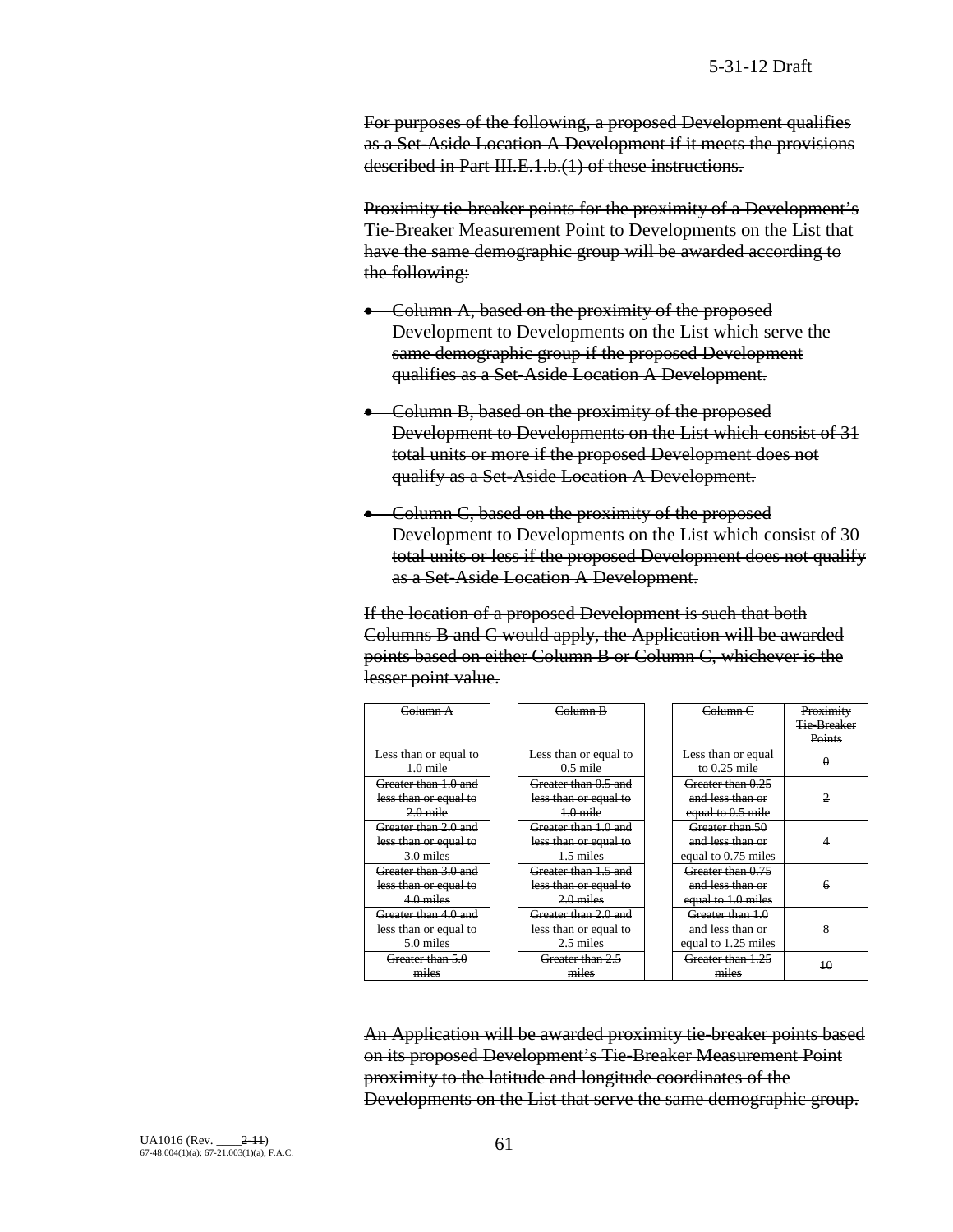5-31-12 Draft

e. Seoring:

The Corporation will use Street Atlas USA 2010 to determine the proximity of a proposed Development's Tie-Breaker Measurement Point to eligible services (Transit, Tier 1 and Tier 2) and to Developments on the List that serve the same demographic group and thus, to determine the amount of proximity tie-breaker points that should be awarded. Using Street Atlas USA 2010 and a Street Atlas USA 2010 file that has MapTags for each Development on the List, the following steps will be taken to determine proximity. The degrees, minutes and seconds stated on the Surveyor Certification for Competitive HC Applications form will be entered by the Corporation exactly as stated on the form. If the software cannot recognize the information provided on the form, those latitude and longitude coordinates will not be considered. The Application may, however, still be eligible for automatic points as outlined in Part III.A.10.b.(1) of the Application Instructions.

- (1) Using the "Advanced" search button on the "Find" tab, "Latitude/Longitude" will be selected from the drop down "Find" menu and the "MapTags" box will be checked. The latitude and longitude coordinates for the proposed Development's Tie-Breaker Measurement Point will be entered into the appropriate blanks. Upon clicking the "Search" button (or hitting the "Enter" key) a "MapTag" with the entered coordinates will appear in the appropriate location.
- (2) The above method will be repeated for each eligible service to display a MapTag representing the location of each service's latitude and longitude coordinates.
- (3) Using the "Circles" tool on the "Draw" tab, circles will be drawn at various radii from the Tie-Breaker Measurement Point to determine if an entered MapTag is within a specified distance of the Tie-Breaker Measurement Point. If the tip of a MapTag is within a drawn circle, or when the map is zoomed in as far as possible, the tip of the MapTag appears to the naked eye to be on the drawn line of a circle, the Corporation will conclude that what the MapTag represents, service or Development, is within whatever the radius distance is for the circle of the Tie-Breaker Measurement Point. The tip of a MapTag is the point of the MapTag that denotes the actual location of what the MapTag represents.

### **B. Construction Features and Amenities**

All Required Features and Amenities and all Optional Features and Amenities selected by the Applicant, as well as the Applicant's Energy and Green Building commitments, will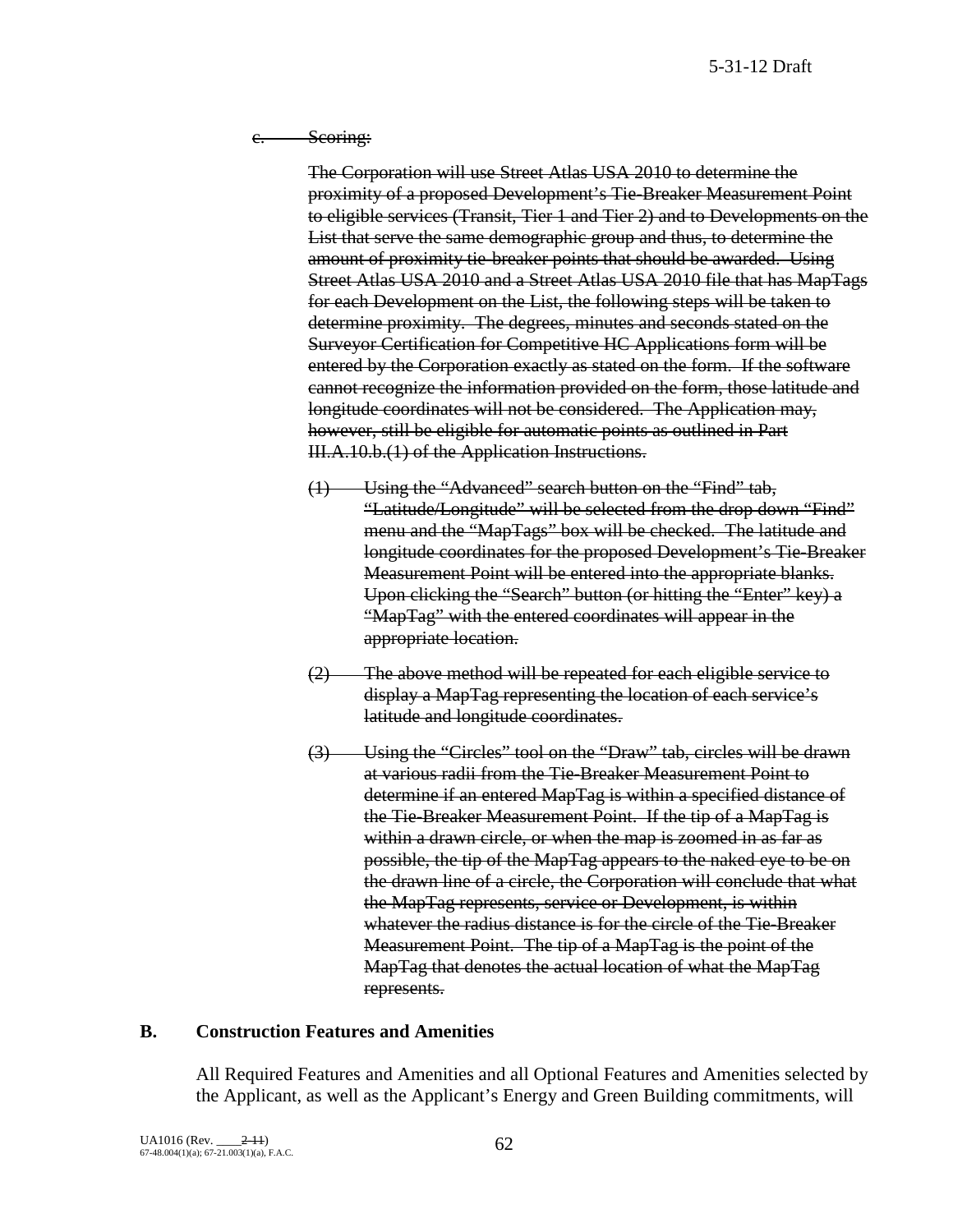be included in the Land Use Restriction Agreement and/or Extended Use Agreement and must be maintained in order for the Development to remain in compliance unless the Board approves a change. The quality of the features and amenities required for all Developments and selected by the Applicant in this Application are subject to approval of the Board of Directors.

1. Required General Features and Amenities for All Developments (Threshold).

In addition to meeting all building code, Fair Housing Act, and Americans with Disabilities Act requirements for MMRB, HOME and HC Applications, and the HQS Guidelines and Section 504 of the Rehabilitation Act of 1973 for HOME Applications, all units for the type of Development indicated must have the following general features and amenities:

- a. All Units in All Developments:
	- Low-VOC paint for all interior walls (50 grams per liter or less for flat paint; 150 grams per liter or less for non-flat paint);
	- Water Sense certified faucets, Water Sense certified toilets, and shower heads with flow of 2.2 gallons per minute or less in all bathrooms (for all new construction units and for all rehabilitation units, if replacing);
	- Replacement of all jalousie (louvered) windows and doors with code compliant non-jalousie windows and doors in all rehabilitation units;
	- Window covering for each window and glass door inside each unit;
	- Termite prevention and pest control throughout the entire affordability period;
	- Entrance door must have two peepholes, one at standing eye level and one at seated eye level, not more than 43 inches from bottom of door;
	- Air conditioning with a minimum SEER rating of 14 (excluding buildings with central chiller system). Window air conditioning units are not allowed; however, through-wall air conditioning units with a minimum EER rating of 10 are permissible for rehabilitation units); - Exterior lighting in open and common areas.
- b. All Units in All Developments Except SRO:
	- Cable or satellite TV hook-up in each unit and, if the Development offers cable or satellite TV service to the residents, the price cannot exceed the market rate for service of similar quality available to the Development's residents from a primary provider of cable or satellite TV;
	- Full-size range, oven and Energy Star qualified refrigerator in all units;
	- At least two full bathrooms in all 3 bedroom or larger new construction units;
	- Bathtub with shower in at least one bathroom in at least 90% of the new construction non-Elderly units;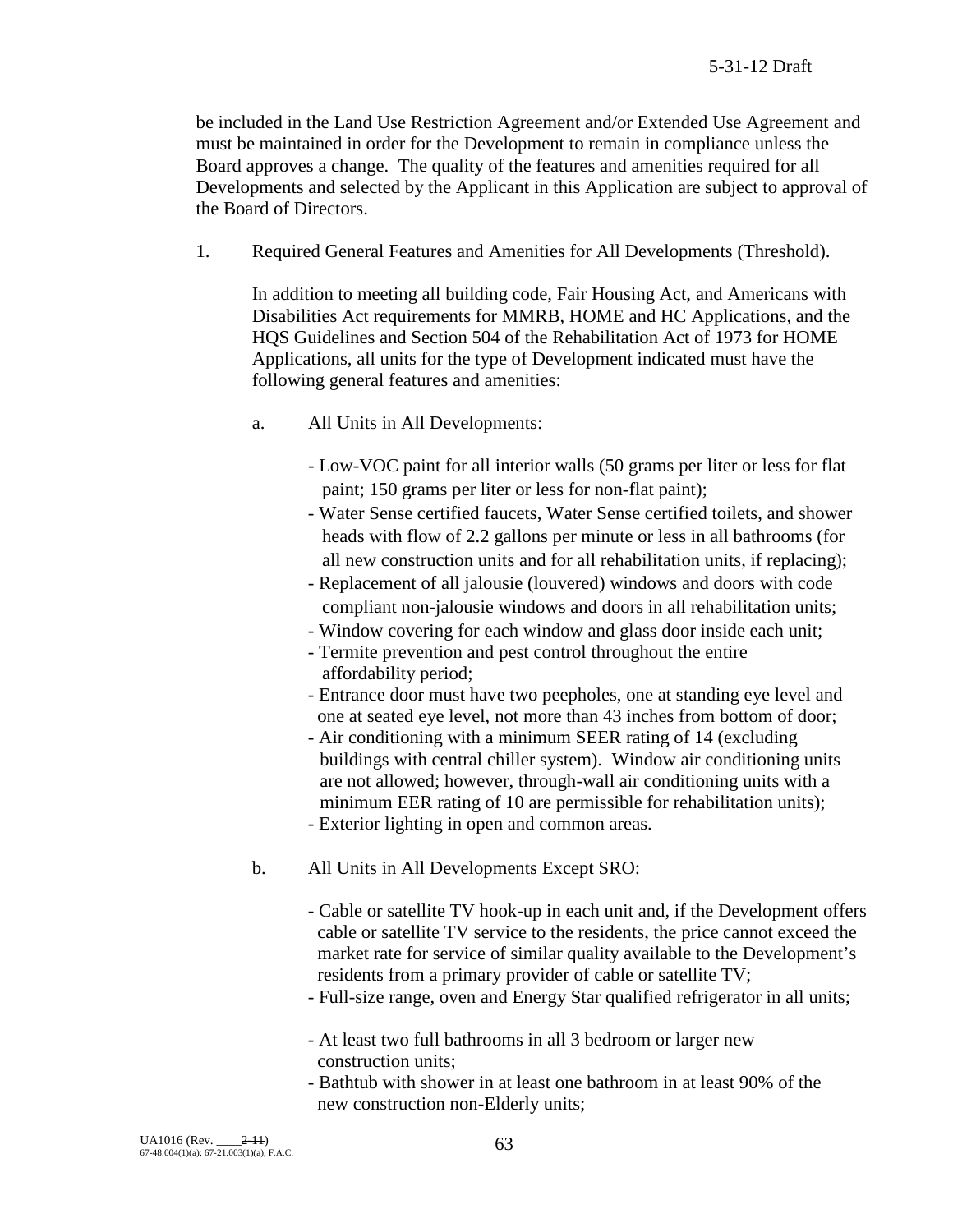c. All SRO Developments:

- Minimum unit size of 110 square feet;

- Each unit must contain at least one full size single bed, a lockable storage compartment or chest of drawers and a vertical clothes closet measuring at least three feet wide;
- Each unit must contain a sink;
- At least one set of bathroom facilities for every 16 units (each bathroom facility must contain a ratio of at least one sink, one shower with curtain or door and one toilet with door for every 4 units);
- Community center or meeting room featuring a television with cable or satellite TV hook-up;
- Public transportation within ½ mile.

Indicate whether the Applicant commits to provide all required features and amenities for the proposed Development. Applicant must select "Yes" to be considered for participation in any program.

2. Required Universal Design and Visitability Features (Threshold)

All universal design and visitability features must meet the specifications outlined in the FHFC Universal Design and Visitability Manual (the Manual). The Manual, effective  $\frac{11-3-2010}{1}$ , is incorporated by reference and available on the 2013 2011 Universal Application link labeled Related References and Links.

a. For all new construction units:

In addition to meeting the requirements outlined in Item III.B.1. above, all proposed Developments that involve any new construction units, regardless of which Development Category was selected at Part III.A.3.a. of the Application, must include the universal design and visitability features and amenities outlined in Part A.1. of the Manual in all of the new construction units.

If the proposed Development will include any new construction units, the Applicant must (i) state the number of new construction units at Part III.A.6. of the Application and (ii) commit at Part III.B.2.a. of the Application to provide all required universal design and visitability features in all of the new construction units in the proposed Development. If this provision applies to the proposed Development, the Applicant must select "Yes" to be considered for participation in any program.

b. For all rehabilitation units: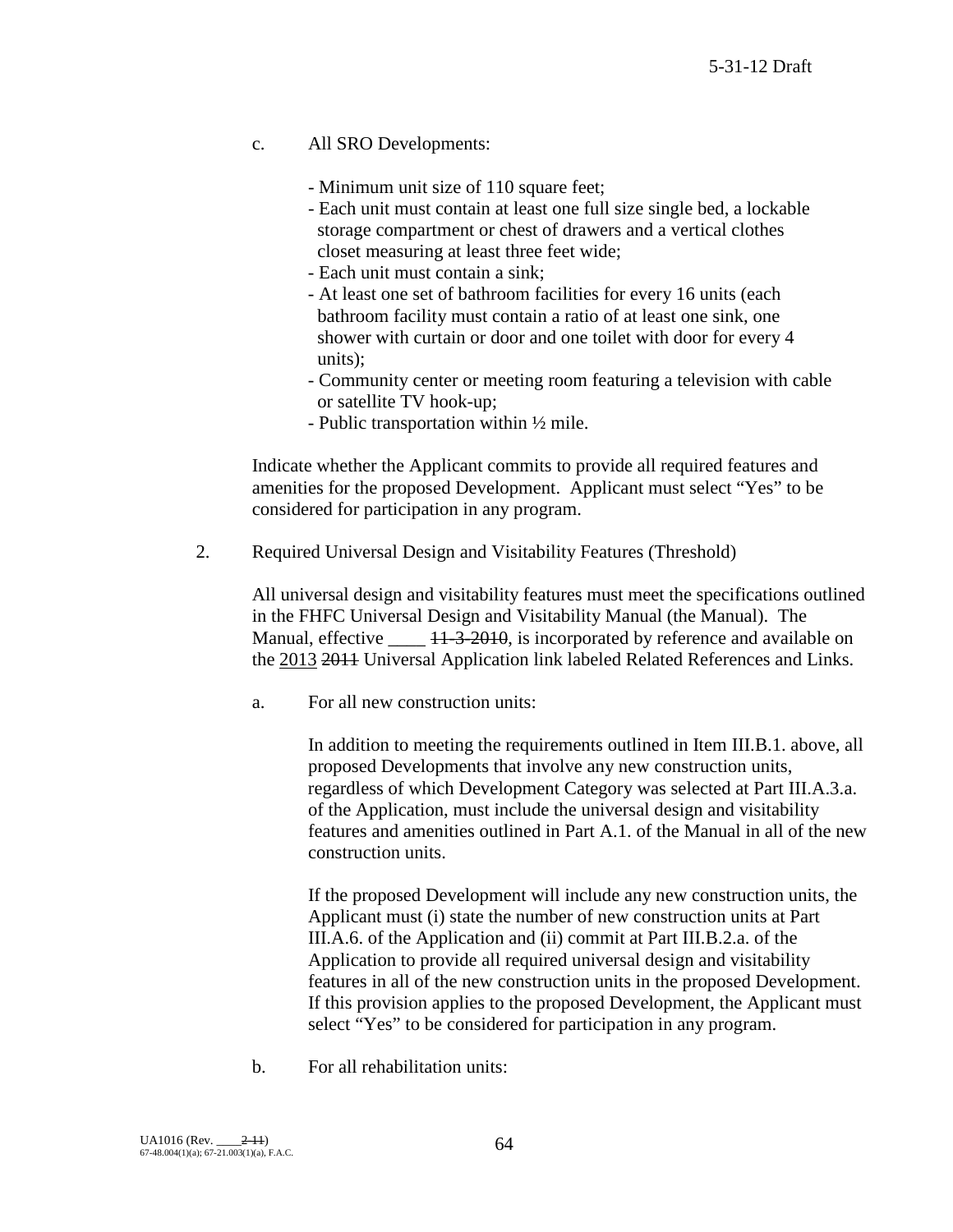In addition to meeting the requirements outlined in Item III.B.1. above, all proposed Developments that involve any rehabilitation units, regardless of which Development Category was selected at Part III.A.3.a. of the Application, must include in all of the rehabilitation units as many of the universal design and visitability features and amenities outlined in Part B.1. of the Manual as structurally and financially feasible within the scope of the rehabilitation work. The feasible features will be based on a capital needs assessment performed during the credit underwriting process.

If the proposed Development will include any rehabilitation units, the Applicant must (i) state the number of rehabilitation units at Part III.A.6. of the Application and (ii) commit at Part III.B.2.b. of the Application to provide all feasible universal design and visitability features in all of the rehabilitation units in the proposed Development. If this provision applies to the proposed Development, the Applicant must select "Yes" to be considered for participation in any program.

3. Optional Features and Amenities (Maximum 31 Points)

To be eligible for points, all items selected must be located on the Development site. In addition, if the proposed Development will consist of Scattered Sites, to be eligible for points, the Applicant must commit to locate each selected feature and amenity that is not unit-specific on each of the Scattered Sites, or no more than 1/16 mile from the Scattered Site with the most units, or a combination of both.

Selecting these items commits the Applicant to provide them, unless the Board approves a change. Points will be awarded as indicated for each item up to the maximum allowed for each particular section, as indicated below.

The point value for each feature and amenity selected by the Applicant in Optional Features and Amenities sections 3.a., 3.b. and 3.c. at Part III.B. of the Application will be doubled if the proposed Development consists of 49 or fewer total units. The points awarded for Optional Universal Design and Visitability Features (Section 3.d. at Part III.B. of the Application) are excluded from this provision.

The maximum available points for the Optional Features and Amenities section is as listed below:

- a. Optional General Unit Features and Amenities for all new construction units and all rehabilitation units, regardless of the Development Category selected at Part III.A.3.a. of the Application (maximum 9 points)
- b. Optional Features and Amenities for all Developments Except SRO (maximum 12 points)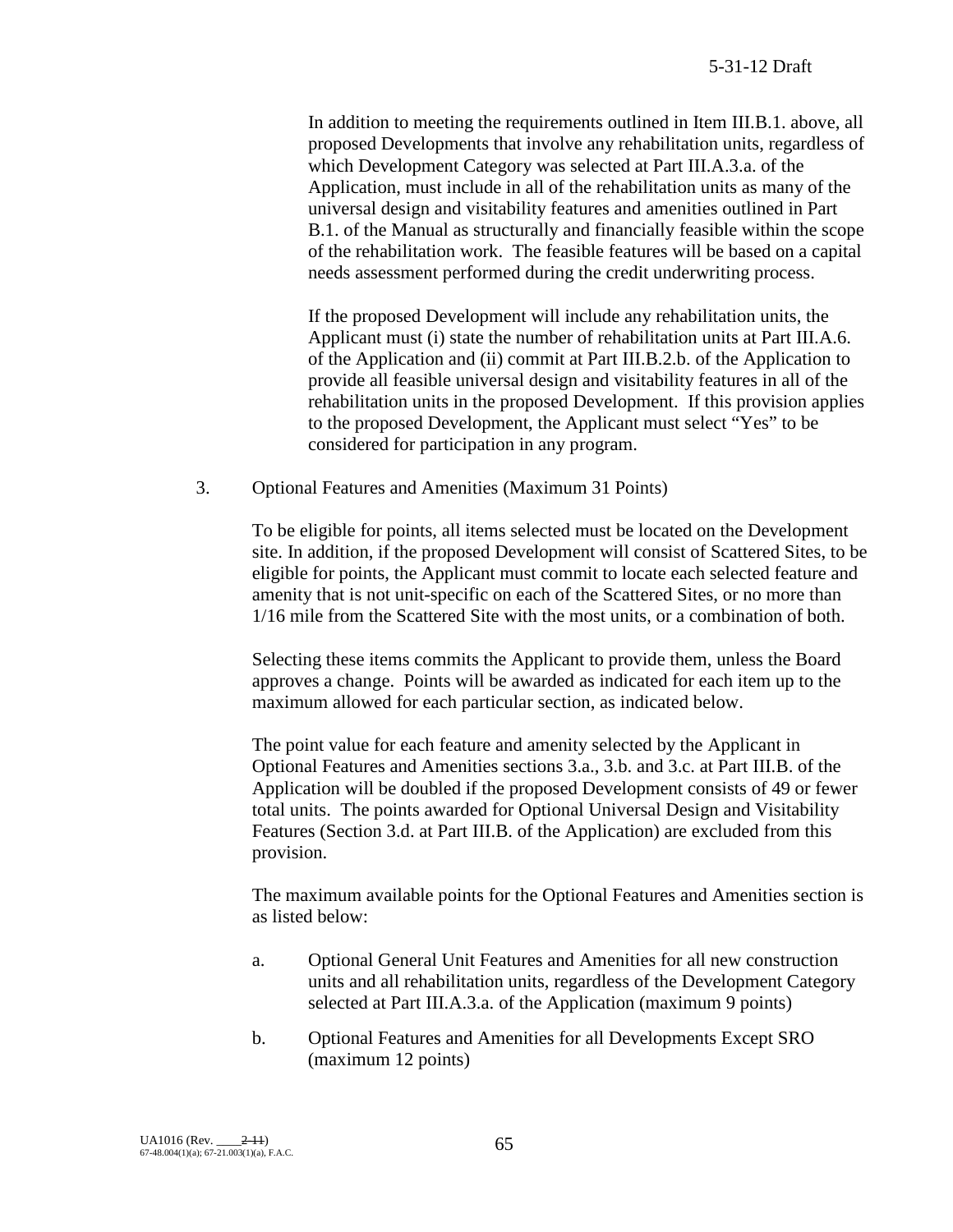- c. Optional Features and Amenities for SRO Developments (maximum 12 points)
- d. Optional Universal Design and Visitability Unit Features (10 points)

To be eligible for these additional points, the Applicant must commit to (i) provide all of the Optional Universal Design and Visitability features outlined in Part A.2. of the Manual in at least 15 percent of the new construction units in the proposed Development, and (ii) provide as many of the Optional Universal Design and Visitability features outlined in Part B.2. of the Manual in at least 15 percent of the rehabilitation units in the proposed Development as structurally and financially feasible within the scope of the rehabilitation work. The feasible features will be based on the capital needs assessment performed during the credit underwriting process.

The inclusion of the Optional Universal Design and Visitability features in at least 15 percent of the new construction and rehabilitation units is in addition to the federal requirement of Section 504 of the Rehabilitation Act of 1973 that five (5) percent of all units be fully handicapped accessible.

- 4. Energy Features (Threshold)
	- a. For all new construction units:

If the proposed Development includes any new construction units (regardless of the Development Category selected at Part III.A.3.a. of the Application), the eligible new construction units must (i) meet the requirements of Energy Star New Homes per the Energy Star Qualified Homes Florida Builder Option Package, Rev. \_\_\_\_ 01/05/2010, which is incorporated by reference and available on the 2013 2011 Universal Application link labeled Related References and Links, and (ii) achieve a Home Energy Rating System (HERS) Index of 77 or lower; and the ineligible new construction units must include the energy features set out below. The total number of eligible and ineligible units will be determined during credit underwriting.

Eligibility for Energy Star New Homes is based on the number of stories of a building and whether or not each unit has individual AC and water heating systems. Units in buildings that are not eligible for Energy Star New Homes (i.e., over 5 stories or over 3 stories when using whole building HVAC and water heating systems) must include, at a minimum, the energy features set out below. For Developments that are eligible for Energy Star New Homes (i.e., are not over 5 stories or over 3 stories when using whole building HVAC and water heating systems), each new construction unit must achieve a HERS Index of 77 or lower. If the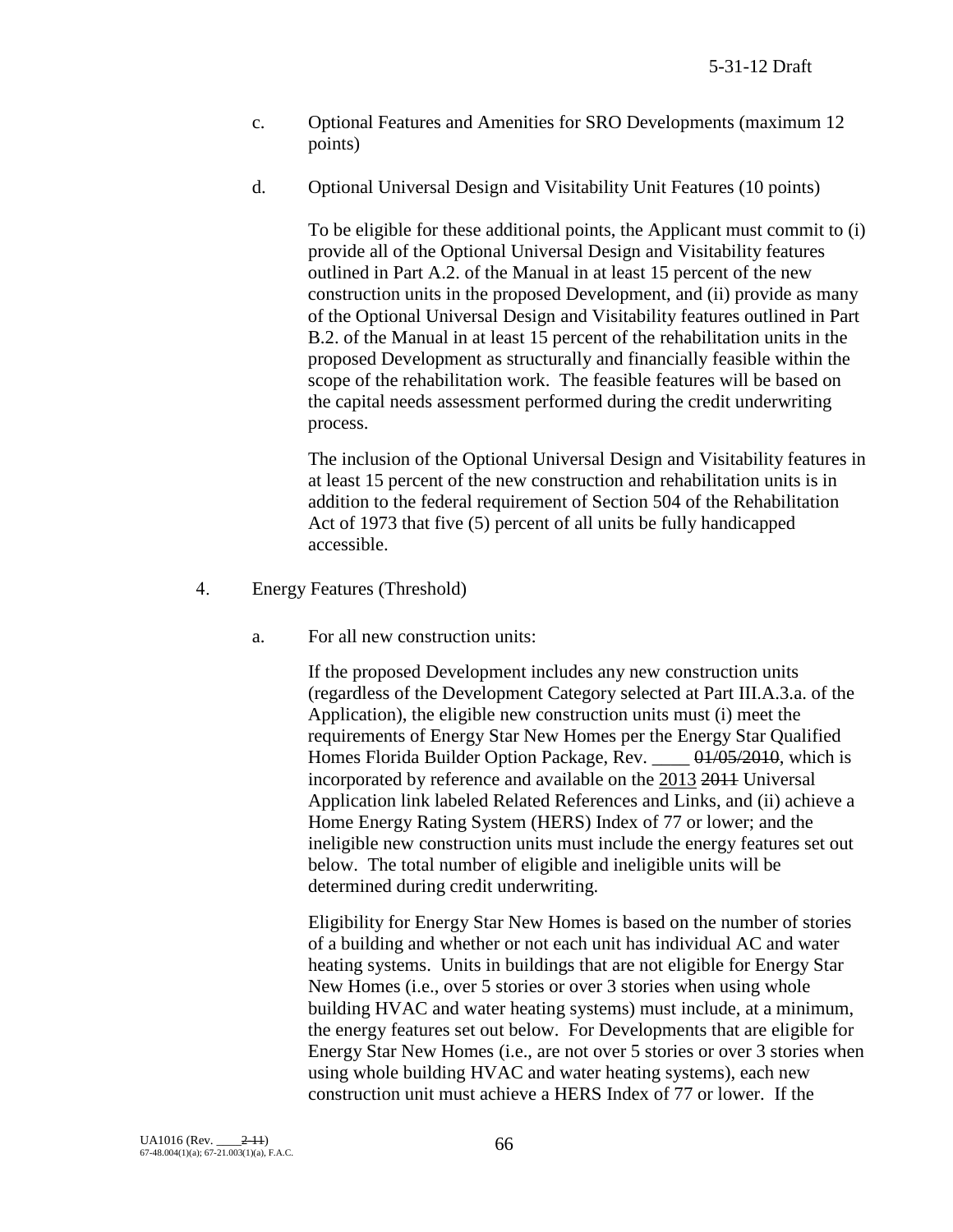proposed Development includes any new construction units, the Applicant must select "Yes" to be considered for participation in any program.

The Corporation will require a copy of the certified thermal bypass checklist for all eligible units, provided upon completion of inspection conducted by a certified Home Energy Rater during construction. Upon completion of construction, the Corporation will require a copy of the final Energy Gauge report for each eligible new construction unit which must show a HERS Index of 77 or lower.

Applicants that fail to meet the HERS Index of 77 or lower for each eligible new construction unit shall, upon Board approval, have up to 2 percent of the Development Cost subtracted from the Developer fee (where Development Cost is comprised of total actual construction costs, total general development costs, and total financial costs as provided in the Development's Final Cost Certification Application). If 20 percent or more of the total eligible new construction units achieve a HERS Index higher than 77, then the full 2 percent will be subtracted. If less than 20 percent of the total eligible new construction units achieve a HERS Index higher than 77, the reduction will be pro rata based on the number of units that fail to achieve the minimum HERS Index. For example, if a Development is comprised of 105 units and 91 of these units are eligible for Energy Star New Homes, 20 percent of the eligible 91 units equals 18.2, which would be truncated to 18. This means that if 18 or more units fail to achieve the minimum HERS Index, the full 2 percent of the Development Cost will be subtracted from the Developer fee. In this example, if less than 18 units fail to meet the minimum HERS Index, the number of units that fail will be divided by 18 units (the 20 percent hurdle). The resulting number will be multiplied by 2 percent and that resulting number, when multiplied by the Development Cost, will represent the amount to be subtracted from the Developer fee (e.g., if 6 of the 18 units fail, then 6/18 of the 2 percent of the Development Cost would be subtracted from the Developer fee).

Units in buildings that are not eligible for Energy Star New Homes must include, at a minimum, the following:

- Energy Star qualified refrigerator
- Energy Star qualified dishwasher
- Water heating (choose gas, electric, gas tankless, or boiler/hot water maker):
	- Gas:
	- 40 gal = .61 EF; or 60 gal = .57 EF; or  $80 \text{ gal} = .53 \text{ EF}$ or **Electric**
-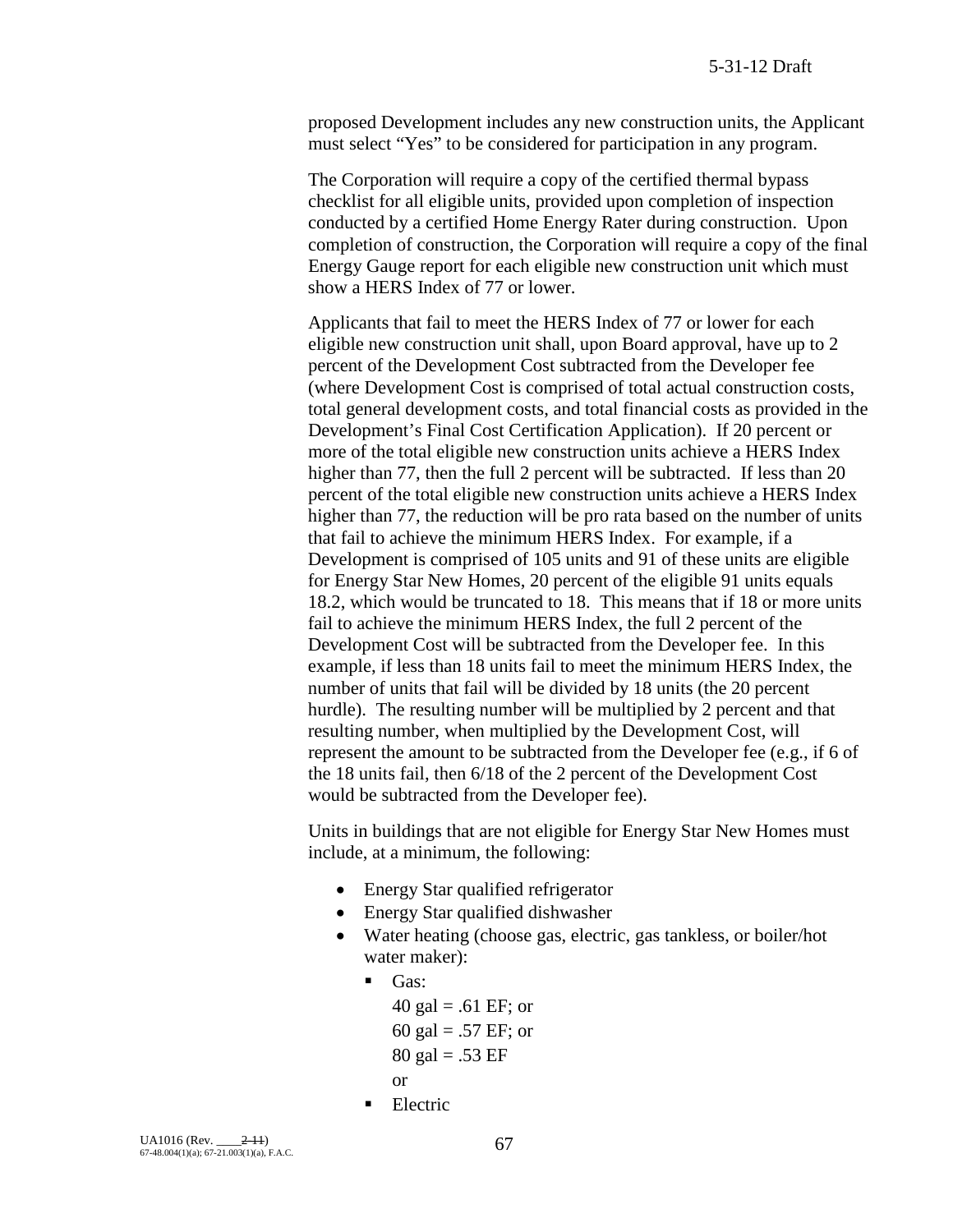40 gal = .93 EF; or 50 gal = .92 EF; or 80 gal =  $.89$  EF or

- **Tankless gas water heater: minimum .80 EF** or
- Boiler or hot water maker: < 300,000 Btu/h: 85% Et (thermal efficiency); or 300,000 Btu/h or higher: 80% Et
- Energy Star qualified ceiling fans with lighting fixtures in Bedrooms
- Air Conditioning (choose in-unit or commercial):
	- In-unit air conditioning: minimum 14 SEER or
	- Central chiller AC system—based on size: 0-65 KBtuh: Energy Star certified; or >65-135 KBtuh: 11.3 EER/11.5 IPLV; or >135-240 KBtuh: 11.0 EER/11.5 IPLV; or >240 KBtuh: 10.6 EER/11.2 IPLV
- b. For all rehabilitation units:

If the proposed Development includes any rehabilitation units (regardless of the Development Category selected at Part III.A.3.a. of the Application), the rehabilitation units must include as many of the following energy features as structurally and financially feasible within the scope of the rehabilitation work. The feasible energy features for each proposed Development will be based on a capital needs assessment performed during the credit underwriting process. If this provision applies to the proposed Development, the Applicant must select "Yes" to be considered for participation in any program.

- Energy Star qualified refrigerator
- Energy Star qualified dishwasher
- Water heating (choose gas, electric, gas tankless, or boiler/hot water maker):
	- $\blacksquare$  Gas:

40 gal = .61 EF; or 60 gal = .57 EF; or  $80 \text{ gal} = .53 \text{ EF}$ or

Electric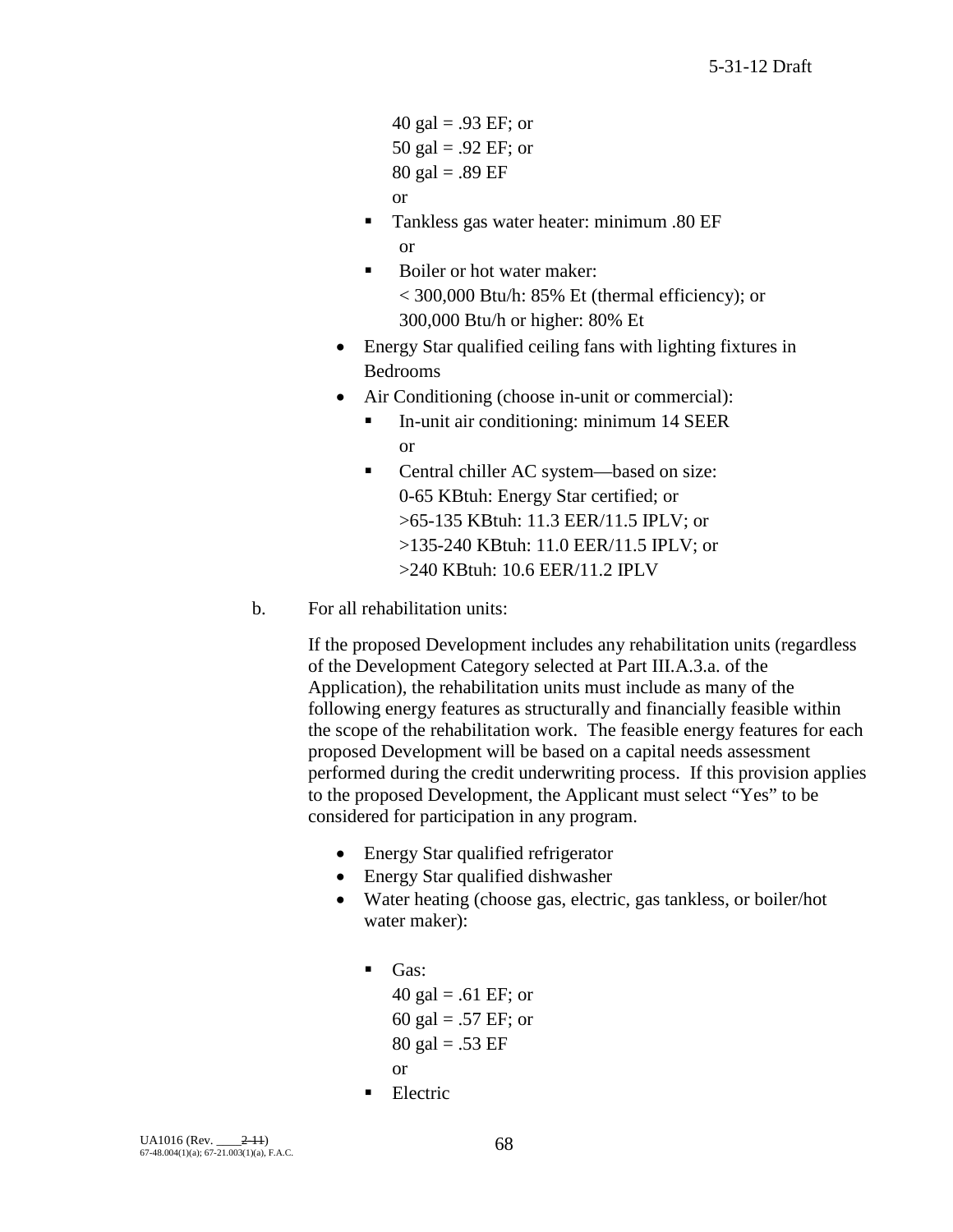40 gal = .93 EF; or 50 gal = .92 EF; or 80 gal =  $.89$  EF or

- **Tankless gas water heater: minimum .80 EF** or
- Boiler or hot water maker: < 300,000 Btu/h: 85% Et (thermal efficiency); or 300,000 Btu/h or higher: 80% Et
- Energy Star qualified ceiling fans with lighting fixtures in Bedrooms
- Air Conditioning (choose in-unit or commercial):
	- In-unit air conditioning: minimum 14 SEER or
	- Central chiller AC system—based on size: 0-65 KBtuh: Energy Star certified; or >65-135 KBtuh: 11.3 EER/11.5 IPLV; or >135-240 KBtuh: 11.0 EER/11.5 IPLV; or >240 KBtuh: 10.6 EER/11.2 IPLV
- Caulk, weather-strip, or otherwise seal all holes, gaps, cracks, penetrations, and electrical receptacles in building envelope
- Seal and insulate heating and cooling system ducts with mastic or metal backed tape
- 5. Green Building

Applications with the Development Category at Part III.A.3.a. of the Application of New Construction or Redevelopment (with or without Acquisition) will qualify for Green Building points, as outlined in 5.a. below, provided the Applicant indicates its Green Building selection of 5.a.(1), Green Building Features, or 5.a.(2), Green Building Certification, in the Application as of the Application Deadline.

Applications with the Development Category at Part III.A.3.a. of the Application of Rehabilitation or Preservation (with or without Acquisition) will qualify for Green Building points as outlined in 5.b. below, provided the Applicant indicates its selection of Item 5.b. in the Application as of the Application Deadline.

Note: Any replacement of any of the committed items at any future date must be accomplished with items that meet or exceed the quality and efficiency of the original items.

a. Green Building for New Construction and Redevelopment Developments: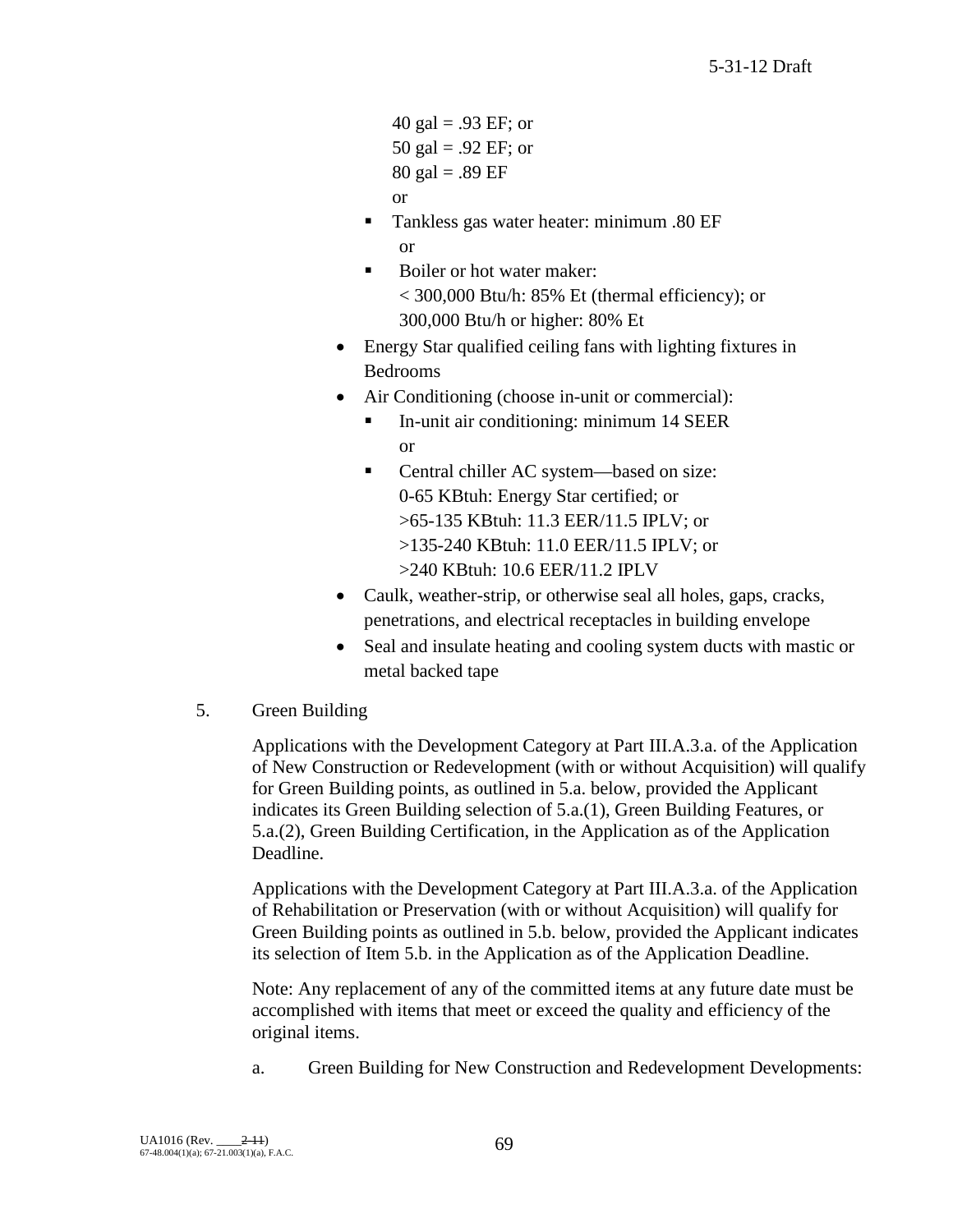Applicants that select the Development Category of New Construction or Redevelopment with or without Acquisition at Part III.A.3.a. of the Application, will receive 7 points by committing to the Green Building Features outlined in Item (1) below or the Applicant will receive 10 points by committing to achieve one of the Green Certification Programs outlined in Item (2) below:

(1) Green Building Features (7 Points)

By making this selection, the Applicant commits to provide enough of the following Green Building features to achieve a total point value of at least 7 points. The Applicant will be required to commit to the specific Green Building features during credit underwriting and may select at that time the desired features, provided that the total point value equals or exceeds 7 points.

- Programmable thermostat in each unit (1 point)
- Humidistat in each unit (1 point)
- Rainwater harvesting system (reuse for irrigation and/or toilets) (4 points)
- Water Sense certified dual flush toilets in all bathrooms (1 point)
- Light colored concrete pavement instead of or on top of asphalt to reduce the heat-island effect (1 point)
- Energy Star qualified roof coating  $(1 \text{ point})$  \*
- Energy Star qualified roofing materials (metal, shingles or tiles) (2 points) \*
- Solar water heater (with at least 70% solar fraction) (4 points)
- Eco-friendly cabinets formaldehyde free, material certified by the Forest Stewardship Council (2 points)
- Eco-Friendly flooring for entire unit Carpet and Rug Institute Green Label certified carpet and pad, bamboo, cork, 100% recycled content tile, and/or natural linoleum (3 points)
- Energy Star rating for all windows in each unit (3 points)
- Florida Yards and Neighborhoods certification on all landscaping (1 point)
- Install daylight sensors, timers or motion detectors on all outdoor lighting attached to buildings (1 point)

\*Applicant may choose only one option related to Energy Star qualified roofing

or

(2) Green Building Certification (10 Points)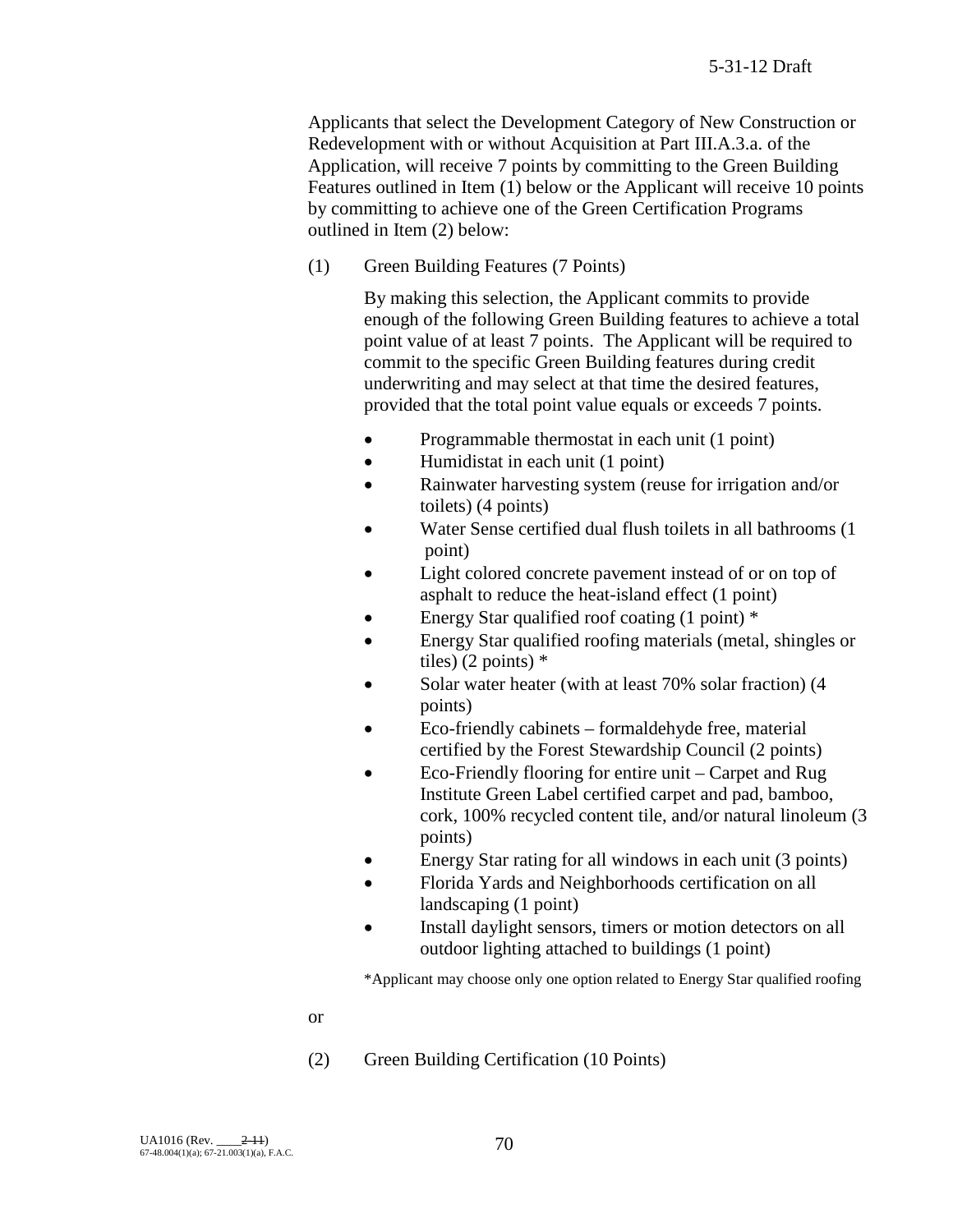By making this selection, the Applicant commits to achieve one of the following certifications. Included in the certification program requirements, periodic verification must be accomplished throughout the construction process. These verifications must be accomplished by a third-party verifier that is unrelated to the Applicant or Developer or any Principal or Affiliate of the Applicant or the Developer. If the proposed Development includes any rehabilitation units, Applicants should consult with a third party verifier associated with the green certification program it intends to select to determine the extent the rehabilitation will allow for certification. The Applicant will be required to commit to a specific certification program during credit underwriting.

- (a) U.S. Green Building Council's Leadership in Energy and Environmental Design (LEED) Certification
- (b) Florida Green Building Coalition (FGBC) Certification
- (c) National Association of Home Builder's National Green Building Standard (NAHB) Certification

Applicants that fail to achieve the Green Building Certification program committed to during credit underwriting (LEED, FGBC or NAHB) will, upon Board approval, have up to 2 percent of the Development Cost subtracted from the Developer fee (where Development Cost is comprised of total actual construction costs, total general development costs, and total financial costs as provided in the Development's Final Cost Certification Application). If 20 percent or more of the units in a Development are not certified, then the entire 2 percent of the Development Cost will be subtracted from the Developer fee. If less than 20 percent of units are not certified, then a pro rata share of the 2 percent will be subtracted from the Developer fee based on the same process outlined in Part III.B.4.a. of the Instructions where the number of units that are not certified is compared to 20 percent of the Development's total units and the resulting ratio (non-certified units to 20 percent of the total units) determines the pro rata share of 2 percent of the Development Cost that will be subtracted from the Developer fee, up to the full 2 percent. (Note that LEED and FGBC High-Rise certify by whole building, not by unit, so the penalty would account for the number of units in a building that is not certified. FGBC with a building of three floors or less and NAHB both certify by unit.)

For Developments with the New Construction Development Category that include both new construction and rehabilitation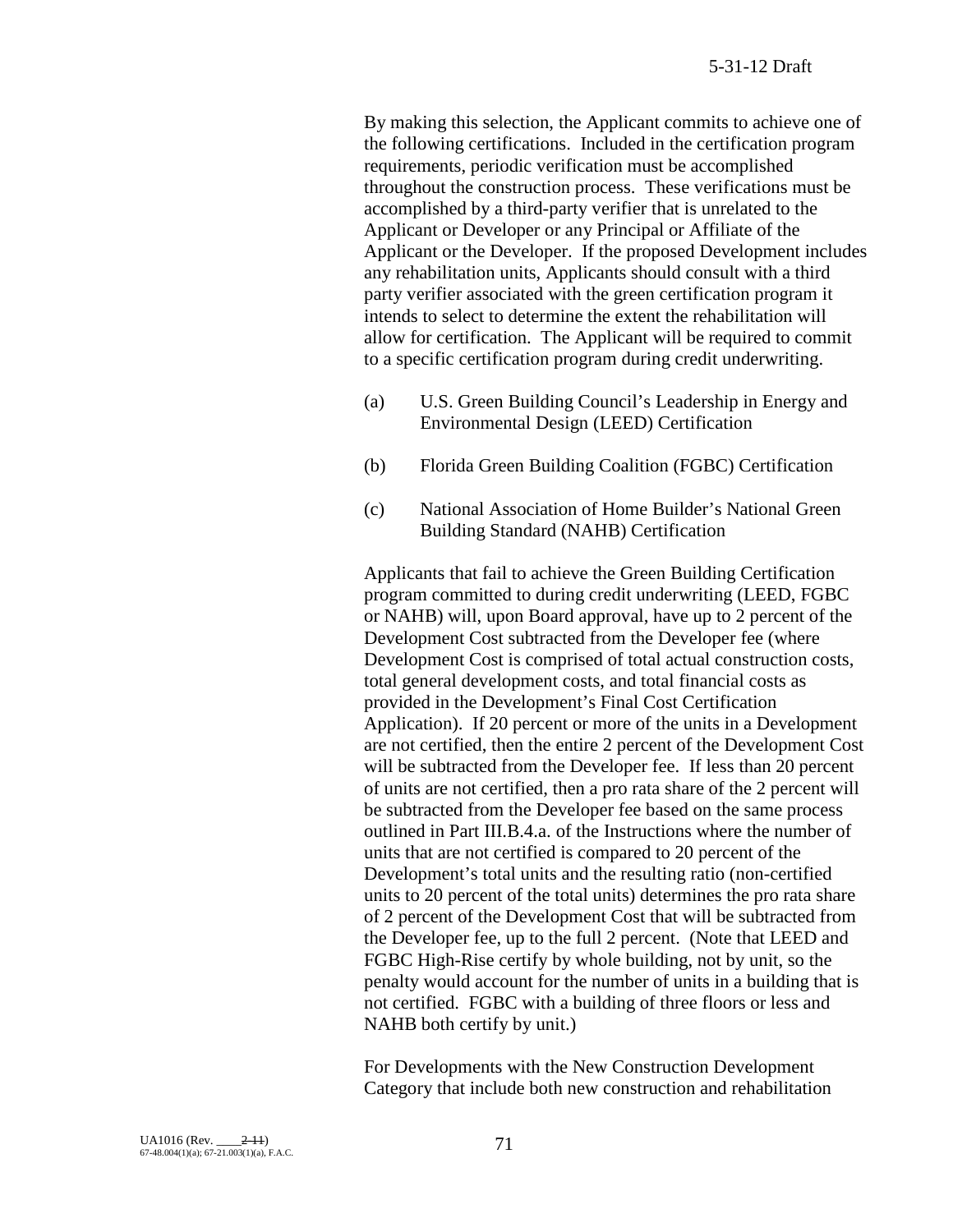units, if an Applicant selects Green Building Certification for 10 points at Part III.B.5.a.(2) of the Application, but during credit underwriting a third party verifier for the green certification program committed to by the Applicant determines that the extent of rehabilitation being done will not allow for certification of all of the rehabilitation units that are part of the Development, up to 2 percent of Development Cost reduction to the Developer fee will be assessed based on a pro-rata share of the units that are not certified in comparison to 20 percent of the Development's total units as outlined above. For those units for which certification is not feasible, the Applicant will also be required to provide features from Part III.B.5.b. of the Instructions (Green Building for Rehabilitation and Preservation Developments) with a total point value of at least 14 points. Units for which certification is feasible will still be required to achieve certification, and if any of these units do not achieve certification, then these units will be added to the pro-rata calculation above to adjust the amount of Developer fee reduction that is to be assessed, up to the full 2 percent of the Development Cost.

All Applicants should note that green building certification is in addition to the Energy Star New Homes requirement (Part III.B.4.a. above), which exceeds the minimum energy performance requirements of each of these green building certification programs.

b. Green Building for Rehabilitation and Preservation Developments (10 points)

Applicants that select the Development Category of Rehabilitation or Preservation (with or without Acquisition) at Part III.A.3.a. of the Application will qualify for Green Building points by committing to the Green Building Features outlined below.

By making this selection, the Applicant commits to provide enough of the following Green Building features to achieve a total point value of at least 10 points. The Applicant will be required to commit to the specific Green Building features during credit underwriting and may select at that time the desired features, provided that the total point value equals or exceeds 10 points.

- Programmable thermostat in each unit (2 points)
- Humidistat in each unit (2 points)
- Water Sense certified dual flush toilets in all bathrooms (2) points)
- Light colored concrete pavement instead of or on top of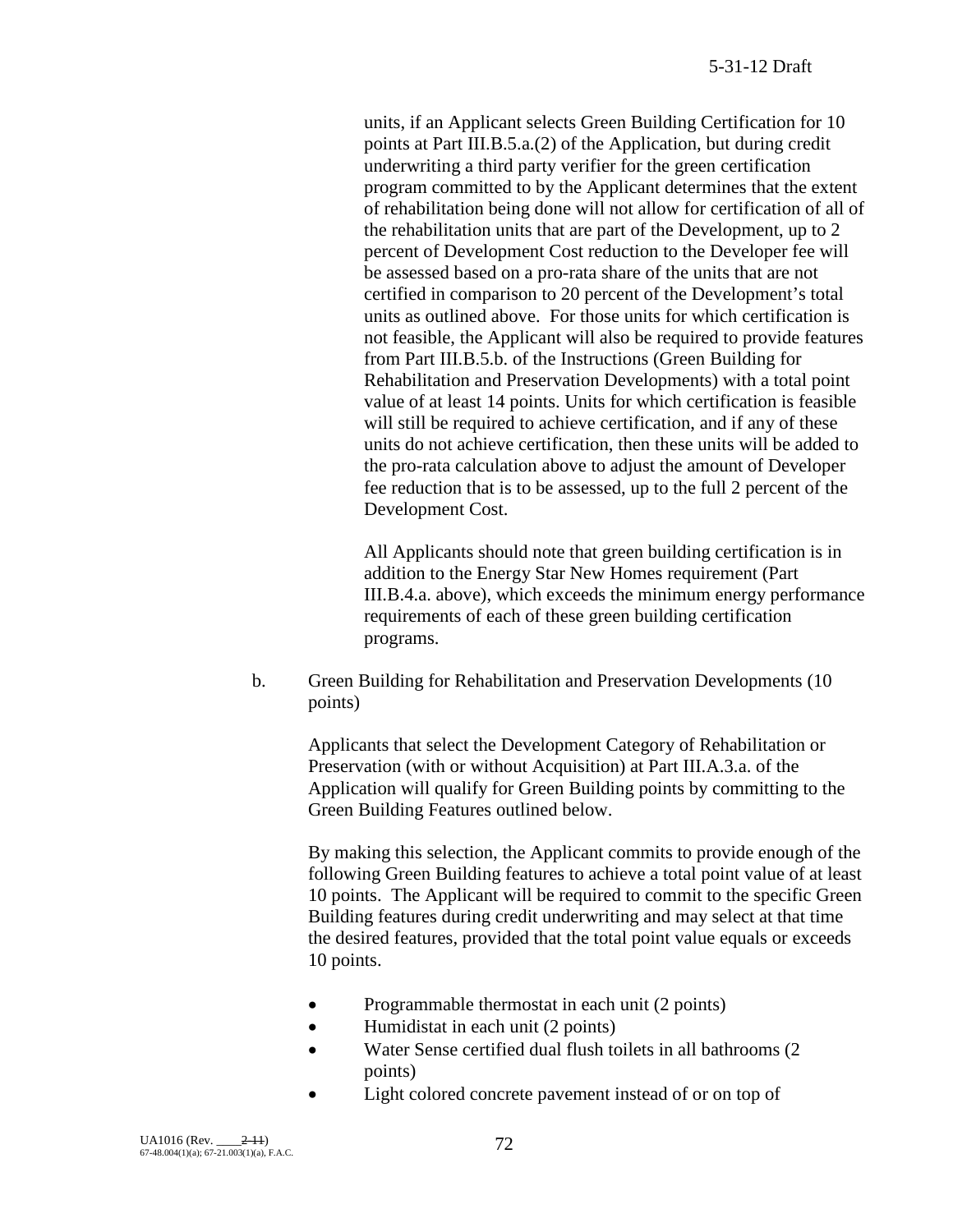asphalt to reduce the heat-island effect (2 points)

- Energy Star qualified roof coating (2 points) \*
- Energy Star qualified roofing materials (metal, shingles or tiles) (3 points)  $*$
- Eco-friendly cabinets formaldehyde free, material certified by the Forest Stewardship Council (3 points)
- Eco-Friendly flooring for entire unit Carpet and Rug Institute Green Label certified carpet and pad, bamboo, cork, 100% recycled content tile, and/or natural linoleum (3 points)
- Energy Star rating for all windows in each unit (3 points)
- Florida Yards and Neighborhoods certification on all landscaping (2 points)
- Install daylight sensors, timers or motion detectors on all outdoor lighting attached to buildings (2 points)

\*Applicant may choose only one option related to Energy Star qualified roofing

# **C. Ability to Proceed**

For Applications requesting Competitive HC, during the preliminary and NOPSE scoring process described in subsections 67-48.004(3), (4) and (5), F.A.C., Applicants may be eligible for Ability to Proceed tie-breaker points for the following Ability to Proceed elements: Site Plan/Plat Approval, Site Control, Infrastructure Availability (electricity, water, sewer and roads), and Appropriate Zoning, and Environmental Site Assessment. The Applicant will either:

- (i) Achieve the full 8 6 Ability to Proceed tie-breaker points if it meets the threshold requirements for all of the following elements: site plan/plat approval, site control, availability of electricity, availability of water, availability of sewer, availability of roads, and appropriate zoning, and environmental site assessment or
- (ii) Achieve 1 Ability to Proceed tie-breaker point for each of these elements which pass threshold and zero Ability to Proceed tie-breaker points for each of these elements which fail threshold. Then during the cure period described in subsection 67-48.004(6), F.A.C., if a threshold failure is successfully cured the Application will be awarded ½ Ability to Proceed tie-breaker point for each cured Ability to Proceed element.

Ability to Proceed tie-breaker points will be awarded as follows:

| <b>Competitive HC Ability to Proceed Tie-Breaker Points</b> |                                      |                         |                         |
|-------------------------------------------------------------|--------------------------------------|-------------------------|-------------------------|
| <b>Ability to Proceed Element</b>                           | <b>Preliminary and NOPSE Scoring</b> |                         | <b>Cure Period</b>      |
|                                                             | <b>Pass Threshold –</b>              | <b>Fail Threshold –</b> | <b>Pass Threshold –</b> |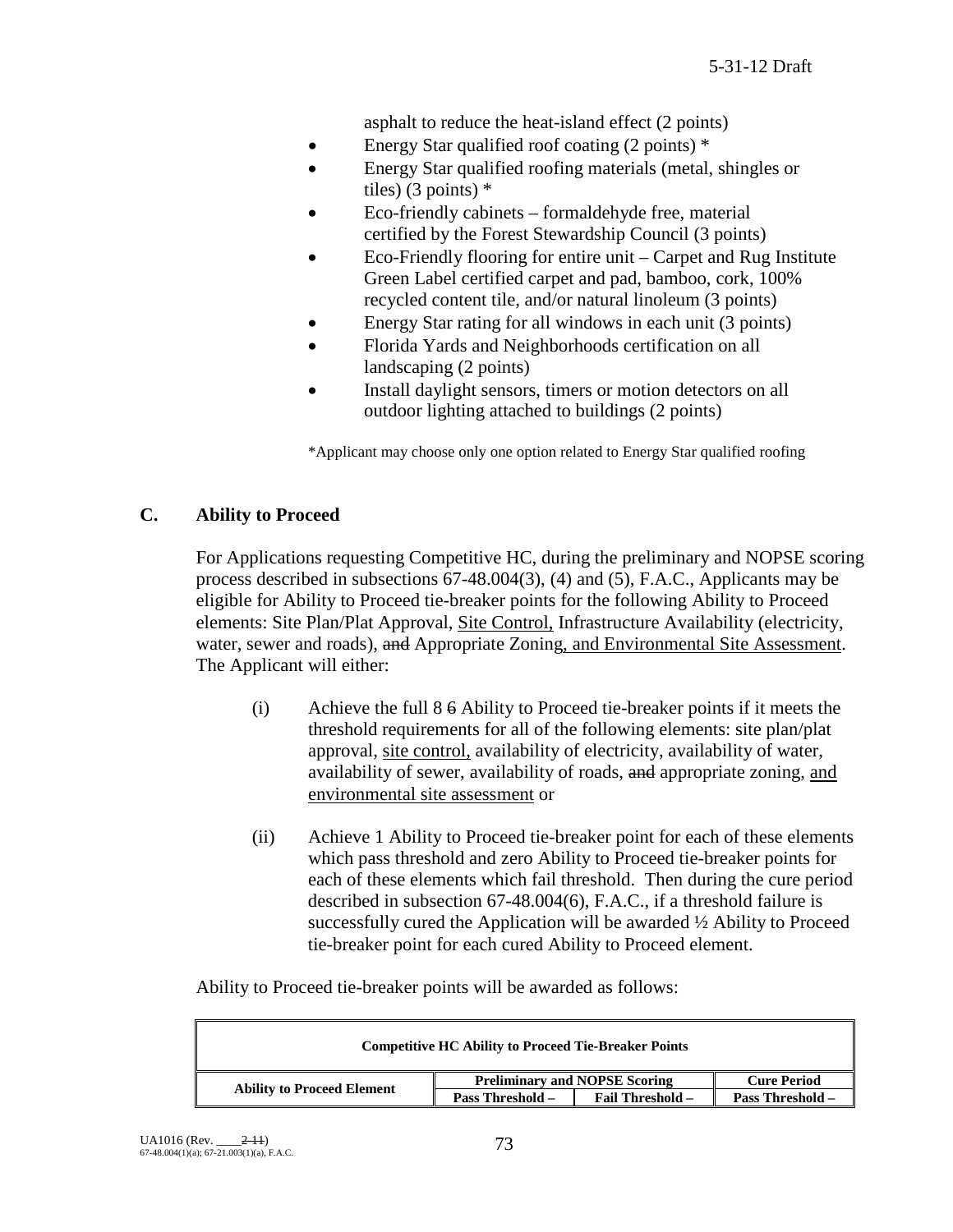|                                           | <b>Tie-Breaker Point</b><br>Value for each<br><b>Element</b> | <b>Tie-Breaker Point</b><br>Value for each<br><b>Element</b> | <b>Tie-Breaker Point</b><br>Value for each<br><b>Element</b> |
|-------------------------------------------|--------------------------------------------------------------|--------------------------------------------------------------|--------------------------------------------------------------|
| Site Plan/Plat Approval                   |                                                              |                                                              | $\frac{1}{2}$                                                |
| Site Control                              |                                                              |                                                              | $\frac{1}{2}$                                                |
| Availability of Electricity               |                                                              |                                                              | $\frac{1}{2}$                                                |
| Availability of Water                     |                                                              |                                                              | $\frac{1}{2}$                                                |
| Availability of Sewer                     |                                                              |                                                              | $\frac{1}{2}$                                                |
| <b>Availability of Roads</b>              |                                                              |                                                              | $\frac{1}{2}$                                                |
| <b>Appropriately Zoned</b>                |                                                              |                                                              | $\frac{1}{2}$                                                |
| <b>Environmental Site Assessment</b>      |                                                              |                                                              | $\frac{1}{2}$                                                |
| <b>Total Available Tie-Breaker Points</b> | 86                                                           |                                                              | 43                                                           |

For example, at preliminary scoring Application A passes threshold for all of the Infrastructure elements and zoning, but fails threshold for site plan approval, site control, and Environmental Site Assessment. The Application is eligible for 5 Ability to Proceed tie-breaker points (1 point each for electricity, water, sewer, roads and zoning). At NOPSE scoring it is determined that Application A's water verification form is incomplete, so the Application fails threshold for water and the 1 point for water (awarded during preliminary scoring) is deducted, leaving the Application with 4 Ability to Proceed tie-breaker points. During the cure period, the Applicant successfully cures the site plan, site control, and water, and environmental site assessment threshold failures, resulting in the Application meeting threshold for all of these Ability to Proceed elements and achieving a total of 6 5 Ability to Proceed tie-breaker points (the 4 points achieved at NOPSE scoring, plus  $\frac{1}{2}$  point for site plan approval,  $\frac{1}{2}$  point for site control, and  $\frac{1}{2}$  point for water, and ½ point for environmental site assessment achieved during the cure period).

- 1. Status of Site Plan Approval or Plat Approval (Threshold)
	- a. Site Plan Approval for Multifamily Developments

To achieve threshold, the Applicant must provide the properly completed and executed Local Government Verification of Status of Site Plan Approval for Multifamily Developments form indicating one of the following. The form must be provided behind a tab labeled **"Exhibit 26"**. If the proposed Development consists of Scattered Sites, site plan approval must be demonstrated for all of the Scattered Sites.

- (1) The proposed Development consists of (a) new construction, or (b) rehabilitation with new construction, or (c) rehabilitation without new construction that requires additional site plan approval or similar process, and the final site plan was approved on or before the Application Deadline for the 2013 2011 Universal Application Cycle.
- (2) The proposed Development consists of  $(a)$  new construction, or  $(b)$ rehabilitation with new construction, or (c) rehabilitation without new construction that requires additional site plan approval or similar process, and on or before the Application Deadline for the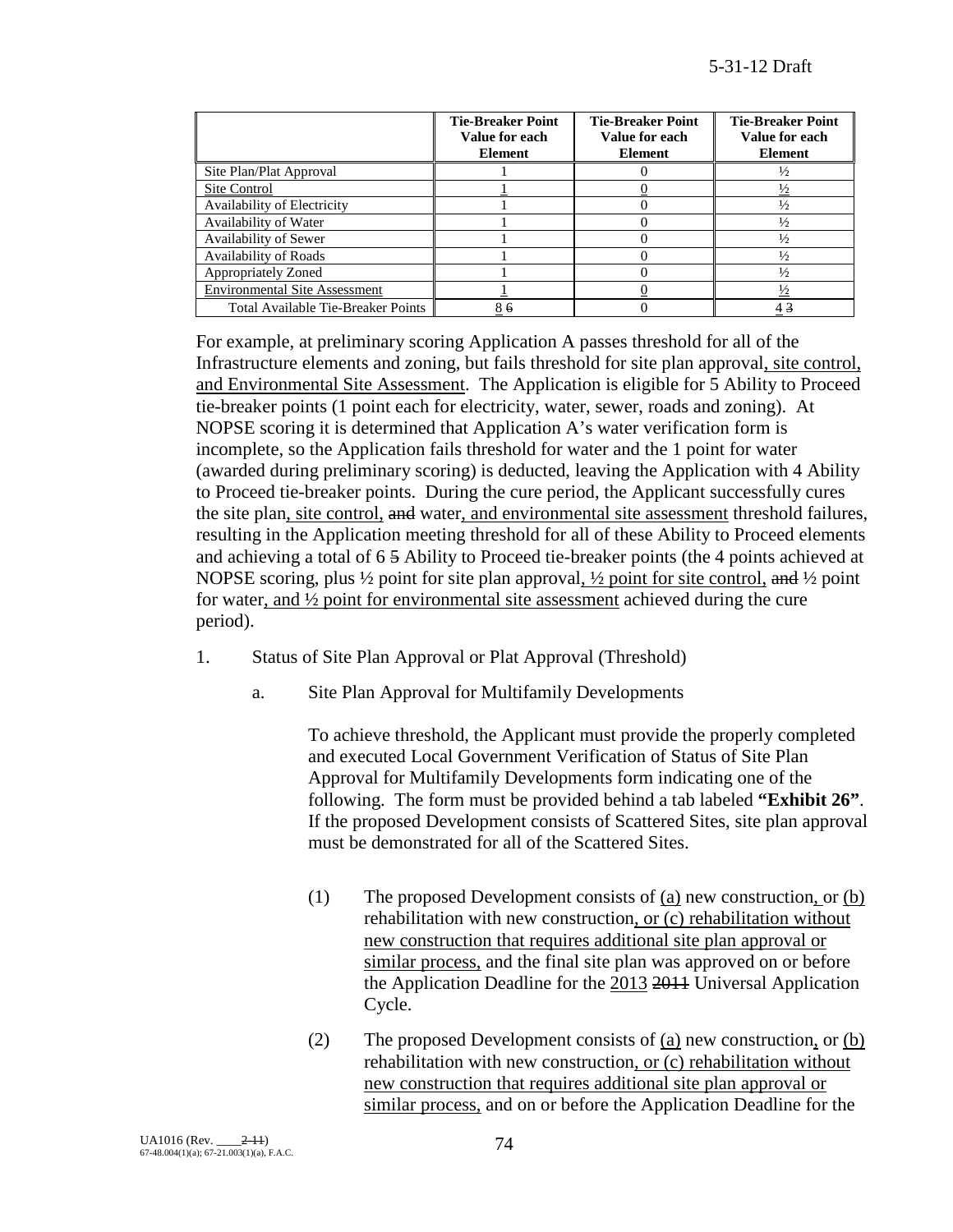2013 2011 Universal Application Cycle (i) preliminary site plan approval or conceptual site plan approval has been issued, or (ii) site plan approval is required for the new construction work; however, although this jurisdiction provides neither preliminary site plan approval, conceptual site plan approval, nor any other similar process, the site plan has been reviewed.

- (3) The proposed Development consists of rehabilitation without any new construction and does not require additional site plan approval or similar process.
- b. Plat Approval for Single-Family Rental Developments

To achieve threshold, the Applicant must provide the properly completed and executed Local Government Verification of Status of Plat Approval for Single-Family Rental Developments form indicating one of the following. The form must be provided behind a tab labeled **"Exhibit 26"**. If the proposed Development consists of Scattered Sites, plat approval must be demonstrated for all of the Scattered Sites.

- (1) The final plat was approved on or before the Application Deadline for the 2013 2011 Universal Application Cycle.
- (2) The preliminary or conceptual plat was approved on or before the Application Deadline for the 2013 2011 Universal Application Cycle.
- (3) The Development consists of rehabilitation without any new construction and does not require additional plat approval.
- 2. Evidence of Site Control (Threshold)

To achieve threshold, the Applicant must demonstrate site control by providing the documentation required in Section a., b. or c., as indicated below. The required documentation, including any attachments or exhibits referenced in any document, must be attached to that document regardless of whether that attachment or exhibit has been provided as an attachment or exhibit to another document or whether the information is provided elsewhere in the Application or has been previously provided. Such documentation, including any attachments or exhibits, must be provided behind a tab labeled **"Exhibit 27"**. If the proposed Development consists of Scattered Sites, site control must be demonstrated for all of the Scattered Sites. A legal description of the Development site must be provided behind a tab labeled **"Exhibit 27"**.

a. Provide an Eligible a Qualified Contract - For purposes of the Universal Application, an eligible a qualified contract is one that has a term that does not expire before a date that is eight  $(8)$  seven  $(7)$  months after the Application Deadline for the 2013 2011 Universal Application Cycle or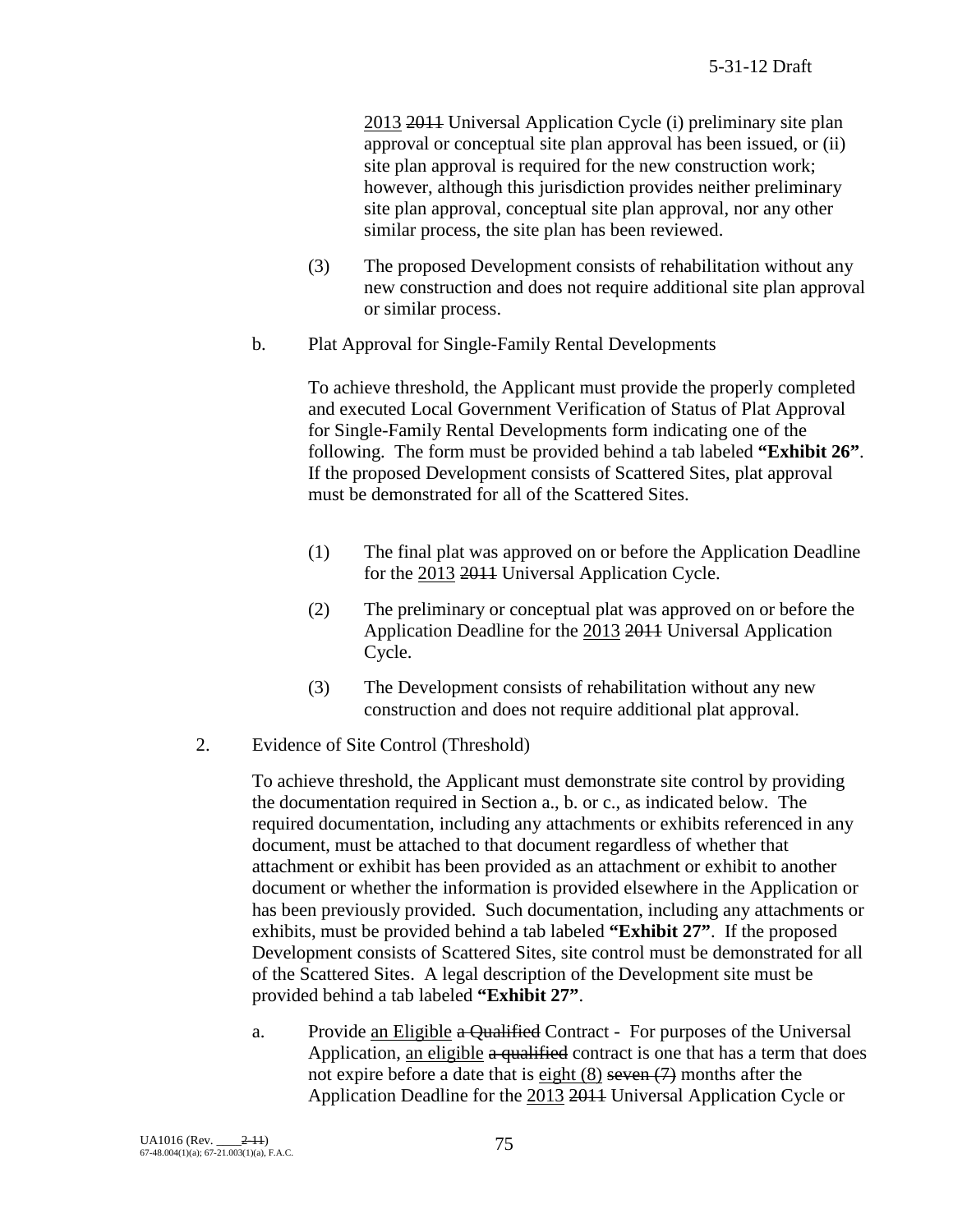that contains extension options exercisable by the purchaser and conditioned solely upon payment of additional monies which, if exercised, would extend the term to a date that is not earlier than eight  $(8)$  seven  $(7)$ ) months after the Application Deadline for the 2013 2011 Universal Application Cycle; specifically states that the buyer's remedy for default on the part of the seller includes or is specific performance; and the buyer MUST be the Applicant unless a fully executed assignment of the qualified contract which assigns all of the buyer's rights, title and interests in the qualified contract to the Applicant, is provided. If the owner of the subject property is not a party to the qualified contract, all documents evidencing intermediate contracts, agreements, assignments, options, or conveyances of any kind between or among the owner, the Applicant, or other parties, must contain every exhibit and attachment referenced therein, and must contain the following elements of an eligible a qualified contract: (i) have a term that does not expire before a date that is eight (8) seven (7) months after the Application Deadline for the 2013 2011 Universal Application Cycle or contain extension options exercisable by the purchaser and conditioned solely upon payment of additional monies which, if exercised, would extend the term to a date that is not earlier than eight  $(8)$  seven  $(7)$  months after the Application Deadline for the 2013 2011 Universal Application Cycle, and (ii) specifically state that the buyer's remedy for default on the part of the seller includes or is specific performance.

#### OR

b. Provide a Deed or Certificate of Title – The deed or certificate of title (in the event the property was acquired through foreclosure) must be recorded in the county in which the property is located and show the Applicant as the sole Grantee.

#### OR

c. Provide a Lease - The lease must have an unexpired term of at least 50 years from the Application Deadline and the lessee must be the Applicant. The lease may be contingent only upon receipt of MMRB, HOME and/or HC funding. If the owner of the subject property is not a party to the lease, all documents evidencing intermediate leases, subleases contracts, agreements, assignments, options, or agreements conveyances of any kind between or among the owner, the lessor, or any sublessee, assignor, assignee, and the Applicant, or other parties, must contain every exhibit and attachment referenced therein, and if a lease, must have an unexpired term of at least 50 years from the Application Deadline, and if a contract, agreement, assignment, option, or conveyance of any kind, must contain the following elements of a qualified contract: (i) have a term that does not expire before a date that is seven (7) months after the Application Deadline for the 2011 Universal Application Cycle or contain extension options exercisable by the purchaser and conditioned solely upon payment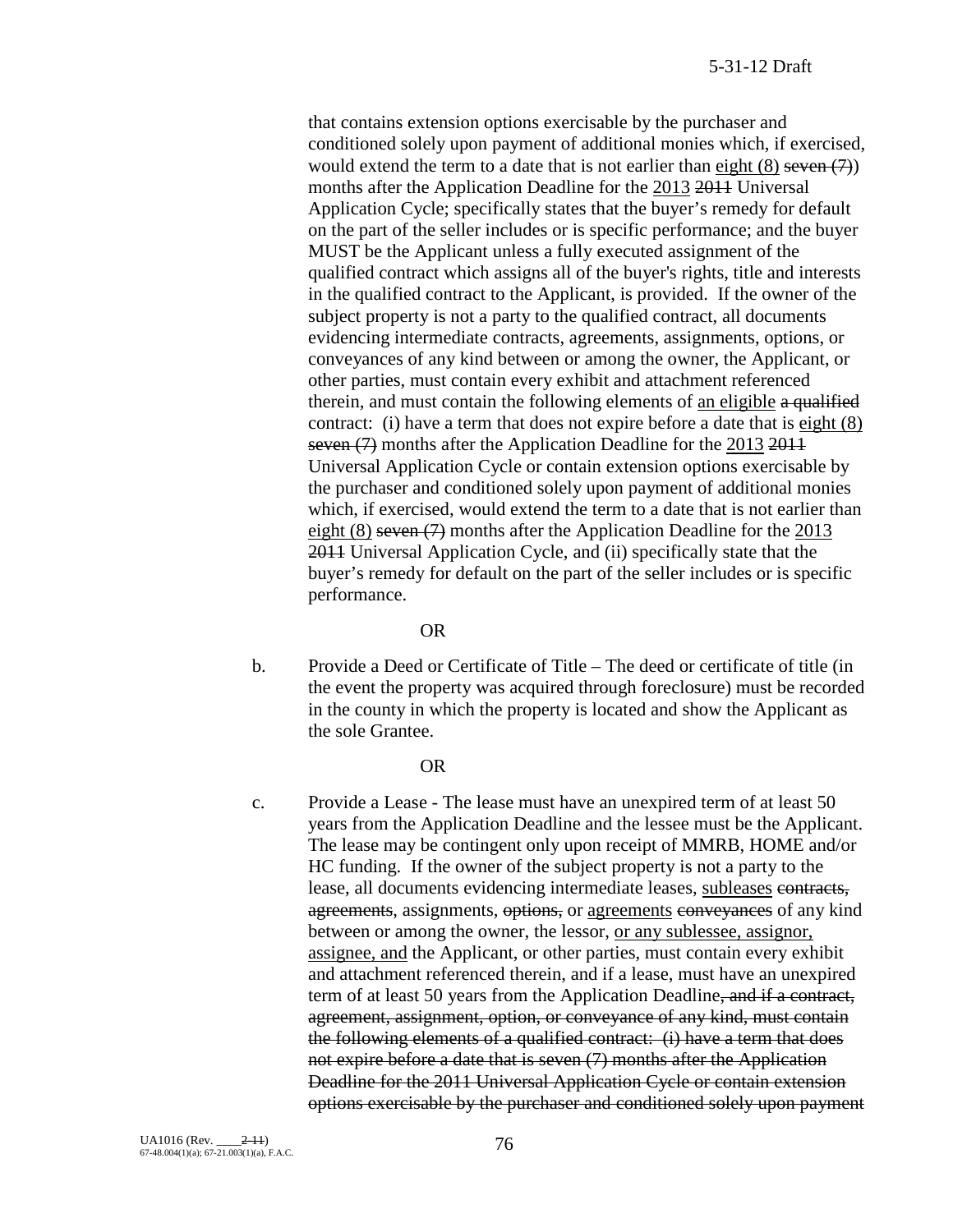of additional monies which, if exercised, would extend the term to a date that is not earlier than seven (7) months after the Application Deadline for the 2011 Universal Application Cycle, and (ii) specifically state that the buyer's remedy for default on the part of the seller includes or is specific performance.

3. Evidence of Infrastructure Availability (Threshold)

With one exception outlined below, t<sub>F</sub>o achieve threshold, the Applicant must demonstrate that as of the date that signifies the Application Deadline for the 2013 2011 Universal Cycle each type of infrastructure is available to the proposed Development site. Infrastructure is considered available if there are no impediments to obtaining service other than the conditions expressed in the Verification of Availability of Infrastructure forms as provided in this Application Package. Should any variance or local hearing be required, or if there is a moratorium pertaining to any of the utilities or roads for this Development, the infrastructure is not available. If the proposed Development consists of Scattered Sites, evidence of availability of each type of infrastructure must be provided for all of the Scattered Sites. The one exception to the above requirement is that a proposed Development that meets all of the following requirements will automatically be deemed to meet threshold and receive 4 Ability to Proceed tiebreaker points without the requirement to demonstrate that as of Application Deadline each type of infrastructure is available: (i) it is at least partially occupied as of Application Deadline, and (ii) it consists of 100 percent rehabilitation units (as stated by the Applicant at Part III.A.6.b. of the Application), and (iii) the number of proposed units is equal to or less than the number of units existing as of Application Deadline.

The Applicant may submit the properly completed and executed Verification of Availability of Infrastructure forms included within the Application Package or submit a letter from the entity providing the service (electricity, water, and wastewater) or Local Government (roads) verifying that each type of infrastructure is available for the proposed Development on or before the Application Deadline for the 2013 2011 Universal Cycle. Regardless of whether provided by the Application Deadline or by the date that signifies the end of the cure period outlined in Rules 67-21.003 and 67-48.004, F.A.C., each letter submitted to confirm infrastructure availability must demonstrate availability on or before the Application Deadline for the 2013 2011 Universal Cycle. Letters must be Development-specific and dated within 12 months of the Application Deadline. The verifications (forms and letters) may not be signed by the Applicant, by any related parties of the Applicant, by any Principals or Financial Beneficiaries of the Applicant, or by any local elected officials.

- a. Electricity Evidence of availability on or before the Application Deadline must be provided behind a tab labeled **"Exhibit 28"**.
- b. Water Evidence of availability on or before the Application Deadline must be provided behind a tab labeled **"Exhibit 29"**.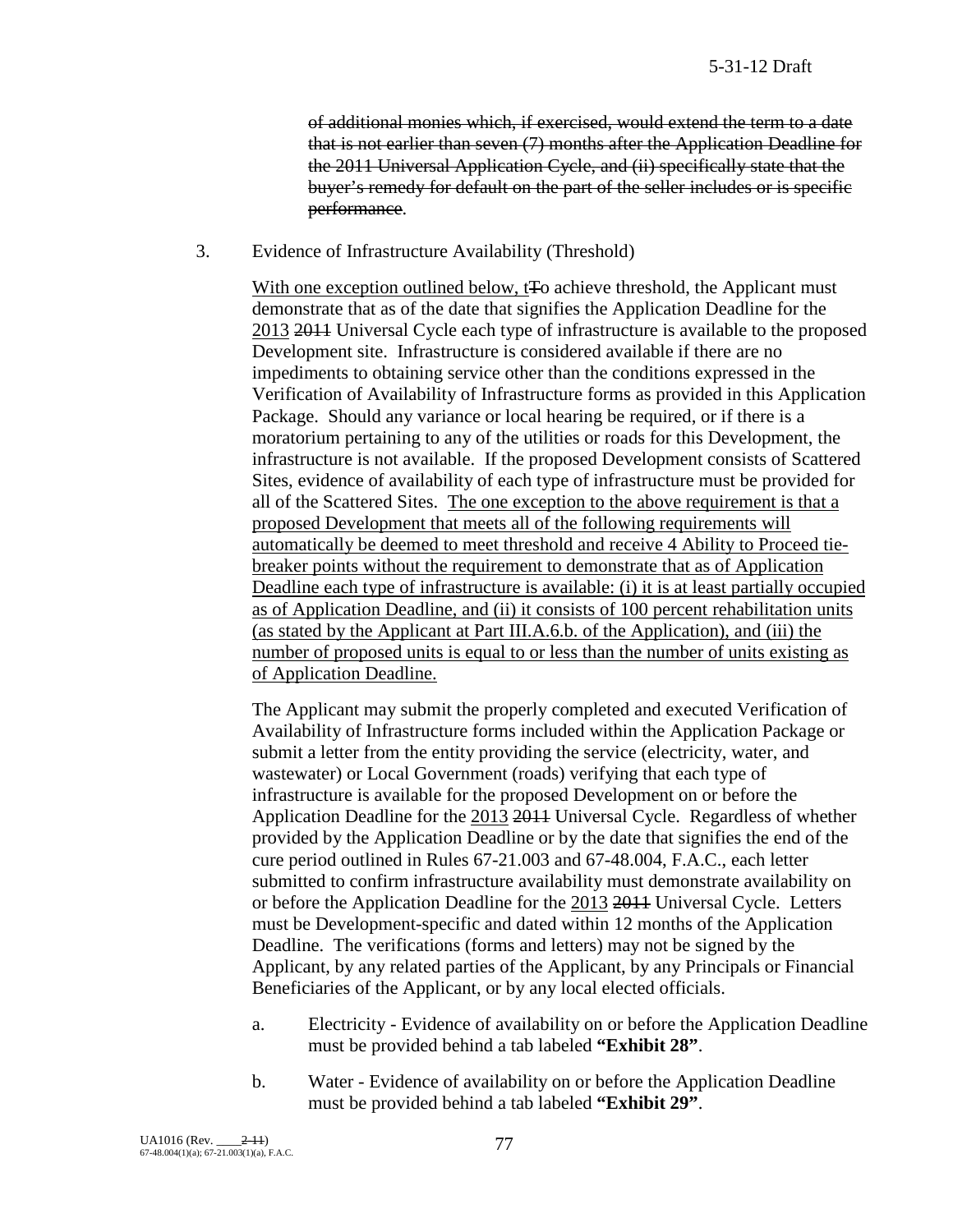- c. Sewer, Package Treatment or Septic Tank Evidence of availability on or before the Application Deadline must be provided behind a tab labeled **"Exhibit 30"**.
- d. Roads Evidence of availability on or before the Application Deadline must be provided behind a tab labeled **"Exhibit 31"**.
- 4. Evidence of Appropriate Zoning (Threshold)

To achieve threshold the Applicant must provide the applicable Local Government verification form, properly completed and executed, behind a tab labeled **"Exhibit 32"**. The verification form must demonstrate that as of the date that signifies the Application Deadline for the 2013 2011 Universal Cycle the proposed Development site is appropriately zoned and consistent with local land use regulations regarding density and intended use or that the proposed Development site is legally non-conforming. If the proposed Development consists of Scattered Sites, evidence of appropriate zoning must be demonstrated for all of the Scattered Sites.

If the proposed Development is in the Florida Keys Area, proper execution of the Local Government Verification That Development Is Consistent with Zoning and Land Use Regulations form or the Local Government Verification That Permits Are Not Required For This Development form will constitute the Local Government's certification that the Applicant has obtained the necessary Rate of Growth Ordinance (ROGO) allocations from the Local Government.

- 5. Environmental Site Assessment (Threshold)
	- a. To achieve threshold, the Applicant must demonstrate that a Phase I Environmental Site Assessment (ESA) has been performed. The firm performing the ESA must certify that the review was performed in accordance with ASTM Practice #E-1527-05. The properly completed and executed Verification of Environmental Safety – Phase I Site Assessment form must be provided behind a tab labeled **"Exhibit 33"**.
	- b. If the Phase I ESA disclosed potential problems on the proposed site and required or recommended a Phase II ESA, to achieve threshold the firm that performed the Phase II ESA, even if it is the same firm that performed the Phase I ESA, must certify that the Phase II ESA has been performed in accordance with ASTM Practice #E-1903-97(2002). The properly completed and executed Verification of Environmental Safety – Phase II Site Assessment form must be provided behind a tab labeled **"Exhibit 34"**.

If the proposed Development consists of Scattered Sites, the Applicant must provide the appropriate evidence that a Phase I ESA and, if applicable, a Phase II ESA, has been performed for all of the Scattered Sites.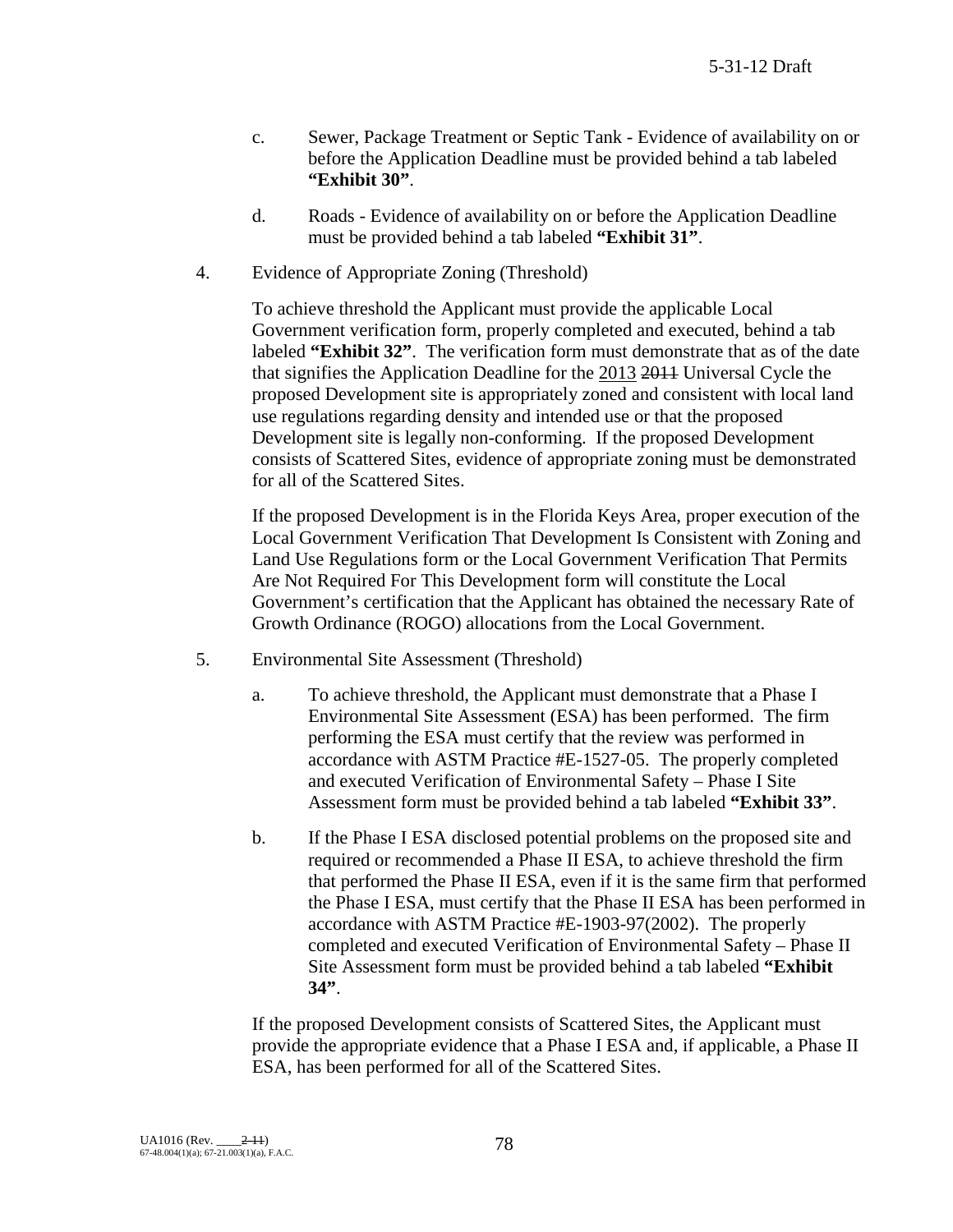Note: If the Phase I ESA and/or the Phase II ESA disclosed environmental problems requiring remediation, a plan, including time frame and cost, for the remediation is required. By answering the applicable questions and executing the Phase I and/or Phase II verification(s), the environmental provider is certifying that such plan has been prepared. In addition, by executing the Applicant Certification and Acknowledgement form, the Applicant certifies that the plan has been prepared and the costs associated with such remediation have been included in the Development Cost Pro Forma submitted in this Application.

# **D. Demographic Commitment** (Threshold)

Selection of the Elderly, Farmworker/Commercial Fishing Worker, or Homeless Demographic Commitment will be included in the Land Use Restriction Agreement and/or Extended Use Agreement and must be maintained in order for the Development to remain in compliance, unless the Board approves a change.

All Applicants must select one of the following Demographic Commitments. If an Applicant fails to select a commitment or fails to qualify for the selected commitment, the Application will fail threshold.

1. Elderly

Indicate whether the proposed Development will be an Assisted Living Facility (ALF).

In order for a proposed Development to be classified as Elderly (ALF or non-ALF), the Development must meet the following requirements:

- a. The total number of units is limited as follows:
	- (1) Non-ALF Developments
		- (a) New Construction or Redevelopment with or without Acquisition (Applicant selected the applicable Development Category at Part III.A.3.a.) in all counties except Miami-Dade County and Broward County is limited to 160 total units;
		- (b) Rehabilitation or Preservation, with or without Acquisition (Applicant selected the applicable Development Category at Part III.A.3. a.), that does not constitute an existing, occupied elderly housing facility that is operating as an elderly housing facility as set forth in the Federal Fair Housing Act as of the Application Deadline in all counties except Miami-Dade County and Broward County is limited to 160 total units;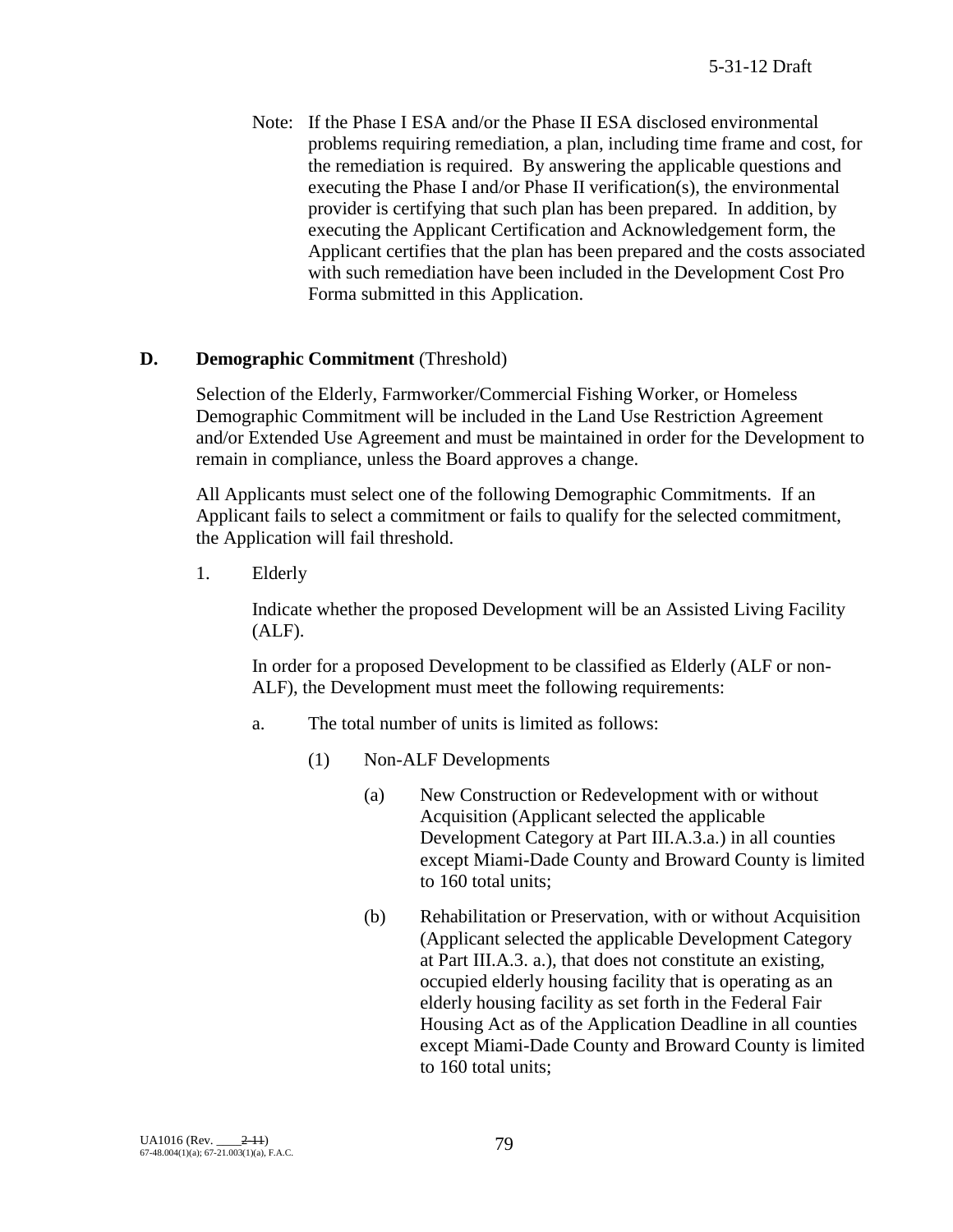- (c) New Construction or Redevelopment (as described in (a) above) or Rehabilitation or Preservation (as described in (b) above) Developments located in Miami-Dade County and Broward County that are requesting MMRB (with or without non-competitive HC) may consist of up to 250 total units;
- (d) New Construction or Redevelopment (as described in (a) above) or Rehabilitation or Preservation (as described in (b) above) Developments located in Miami-Dade County and Broward County that are requesting Competitive HC or non-competitive HC only in this Application may consist of up to 200 total units;
- (e) There is no total unit limitation for the Rehabilitation or Preservation with or without Acquisition (Applicant selected the applicable Development Category at Part III.A.3. a.) of an existing, occupied elderly housing facility that is operating as an elderly housing facility as set forth in the Federal Fair Housing Act as of the Application Deadline.
- (2) ALF Developments cannot consist of more than 100 total units; and
- b. Applicant understands, acknowledges and agrees that it will comply with the Federal Fair Housing Act requirements and rent at least 80 percent of the total units to residents that qualify as Elderly pursuant to that Act. Further, Applicant understands, acknowledges and agrees that all such units are subject to the income restrictions committed to in the Set-Aside Commitment section of this Application; and
- c. For a non-ALF Development, at least 50 percent of the total units must be comprised of one-bedroom units and no more than 15 percent of the total units can be larger than 2 bedroom units. For an ALF Development, at least 90 percent of the total units must be comprised of units no larger than one-bedroom and the sharing of a unit by two or more unaffiliated residents cannot be a condition of occupancy; and
- d. Applicant must provide a market analysis, dated within nine (9) months of the Application Deadline, that demonstrates a local need for the lowincome Elderly housing that is the subject of this Application (non-ALF or ALF). The market analysis must be provided behind a tab labeled **"Exhibit 35"**; and
- e. A minimum of one elevator per residential building must be provided for all new construction Developments that consist of more than one story if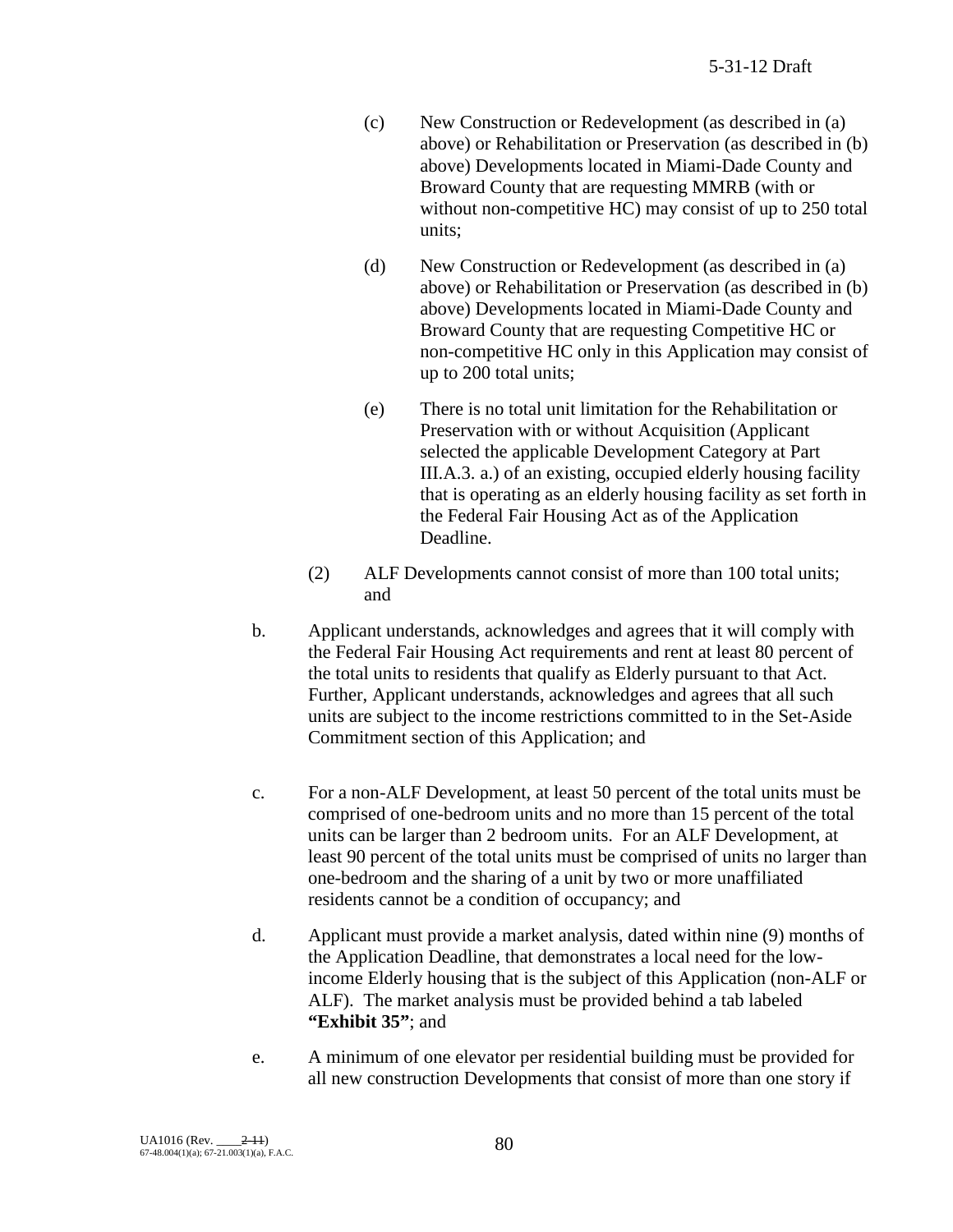any of the Elderly set-aside units will be located on a floor higher than the first floor; and

f. The Applicant must provide additional features in the new construction units and rehabilitation units.

The requirement to provide the additional features is in addition to the features committed to by the Applicant at Part III.B., Construction Features and Amenities, of this Application.

- (1) If the proposed Development includes any new construction units (regardless of the Development Category selected at Part III.A.3.a. of the Application), the additional Elderly features outlined in Part A.3. of the FHFC Universal Design and Visitability Manual must be provided in the indicated percentages of the total new construction units.
- (2) If the proposed Development includes any rehabilitation units (regardless of the Development Category selected at Part III.A.3. a. of the Application), the additional Elderly features outlined in Part B.3. of the FHFC Universal Design and Visitability Manual must be provided in the indicated percentages of the total rehabilitation units.
- 2. Farmworker or Commercial Fishing Worker

In order for a proposed Development to be classified as Farmworker or Commercial Fishing Worker, the Development must meet the following requirements:

- a. Development cannot have more than 80 total units; and
- b. Applicant must commit to rent not less than 40 percent of the total units to Farmworker or Commercial Fishing Worker Households; and
- c. Applicant must provide a market analysis, dated within nine (9) months of the Application Deadline, that demonstrates a local need for such housing. The market analysis must be provided behind a tab labeled **"Exhibit 35"**.
- 3. Homeless

For a Competitive HC Applicant to be eligible to select the Homeless Demographic, the Applicant must also request HOME funding in this Application.

In order for a proposed Development to be classified as Homeless, the Development must meet the following requirements: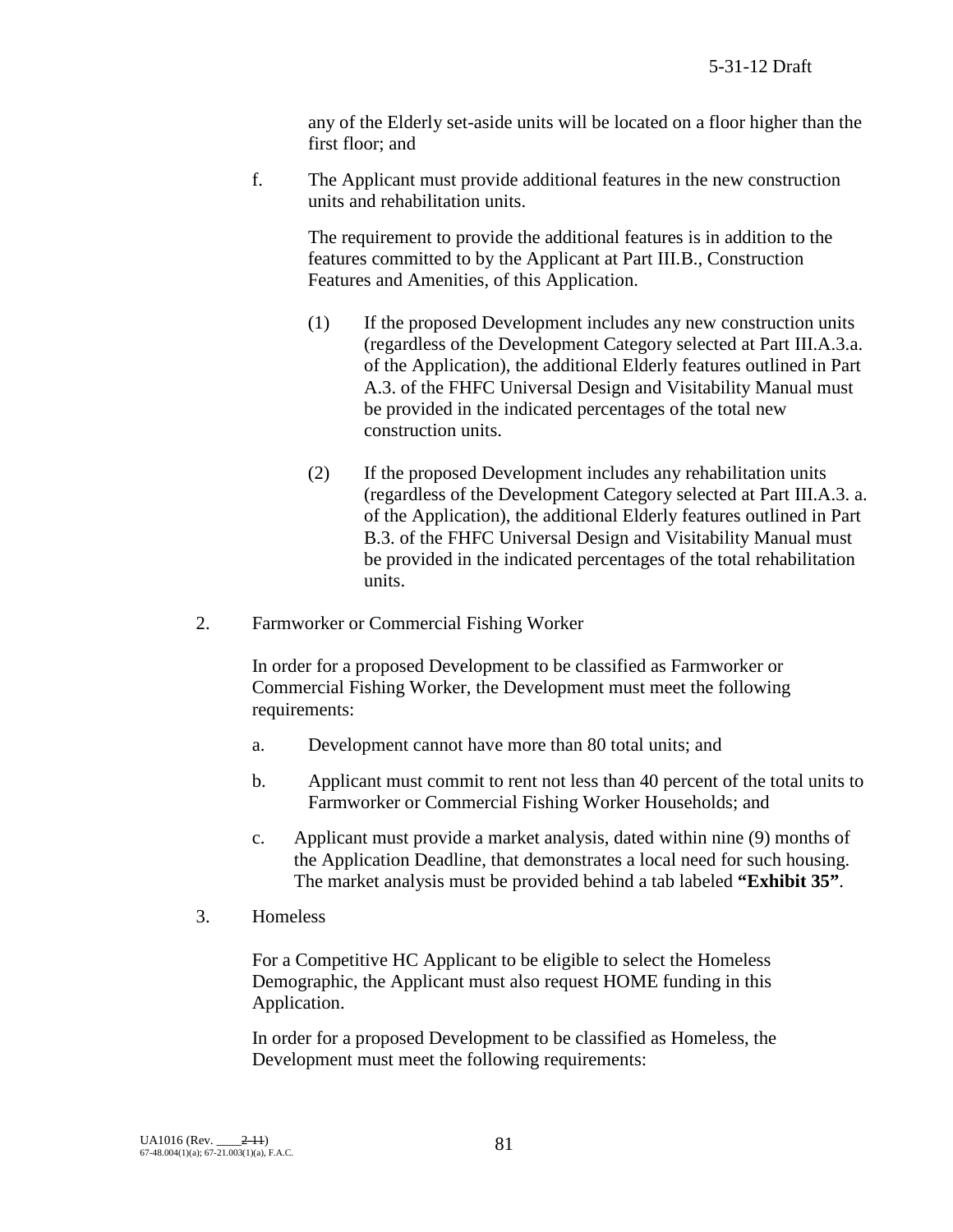- a. The Development Type selected by the Applicant at Part III.A.4. of the Application must be one of the following: Garden Apartments, High Rise (a building comprised of 7 or more stories), Mid-Rise with Elevator (a building comprised of 4 stories), Mid-Rise with Elevator (a building comprised of 5 or 6 stories), or Single Room Occupancy (SRO); and
- b. SRO Developments must commit to rent not less than 50 percent of the total units to Homeless Households and must have selected the SRO Construction Features and Amenities in this Application;

or

Non-SRO Developments must commit to rent not less than 50 percent of the total units for Homeless Households; and

c. Applicant must provide the properly completed and executed Verification of Inclusion in Local Homeless Assistance Continuum of Care Plan by Lead Agency form behind a tab labeled **"Exhibit 35"**.

If no Local Homeless Assistance Continuum of Care Plan exists for the Catchment Area in which the proposed Development is located, a needs analysis demonstrating the local need for such housing must be provided behind a tab labeled **"Exhibit 35"**.

- Note: The telephone number for the State Office on Homelessness is (850) 922- 4691.
- 4. Family Development will serve the general population.

# **E. Set-Aside Commitments**

All set-aside commitments will be included in the Land Use Restriction Agreement and/or Extended Use Agreement, and must be maintained in order for the Development to remain in compliance, unless the Board approves a change.

1. Commitments for MMRB and HC Applications:

If there is an inconsistency between the minimum set-aside section and the information stated on the total set-aside breakdown chart in this Application, the percentage(s) stated on the total set-aside breakdown chart will be considered the Applicant's set-aside commitment.

Applicants requesting Competitive HC and HOME must complete the questions at Part III.E.1.a. and b. of the Application for the Competitive HC funding and the questions at Part III.E.2. of the Application for the HOME funding.

a. MMRB and HC Minimum Set-Aside (Threshold)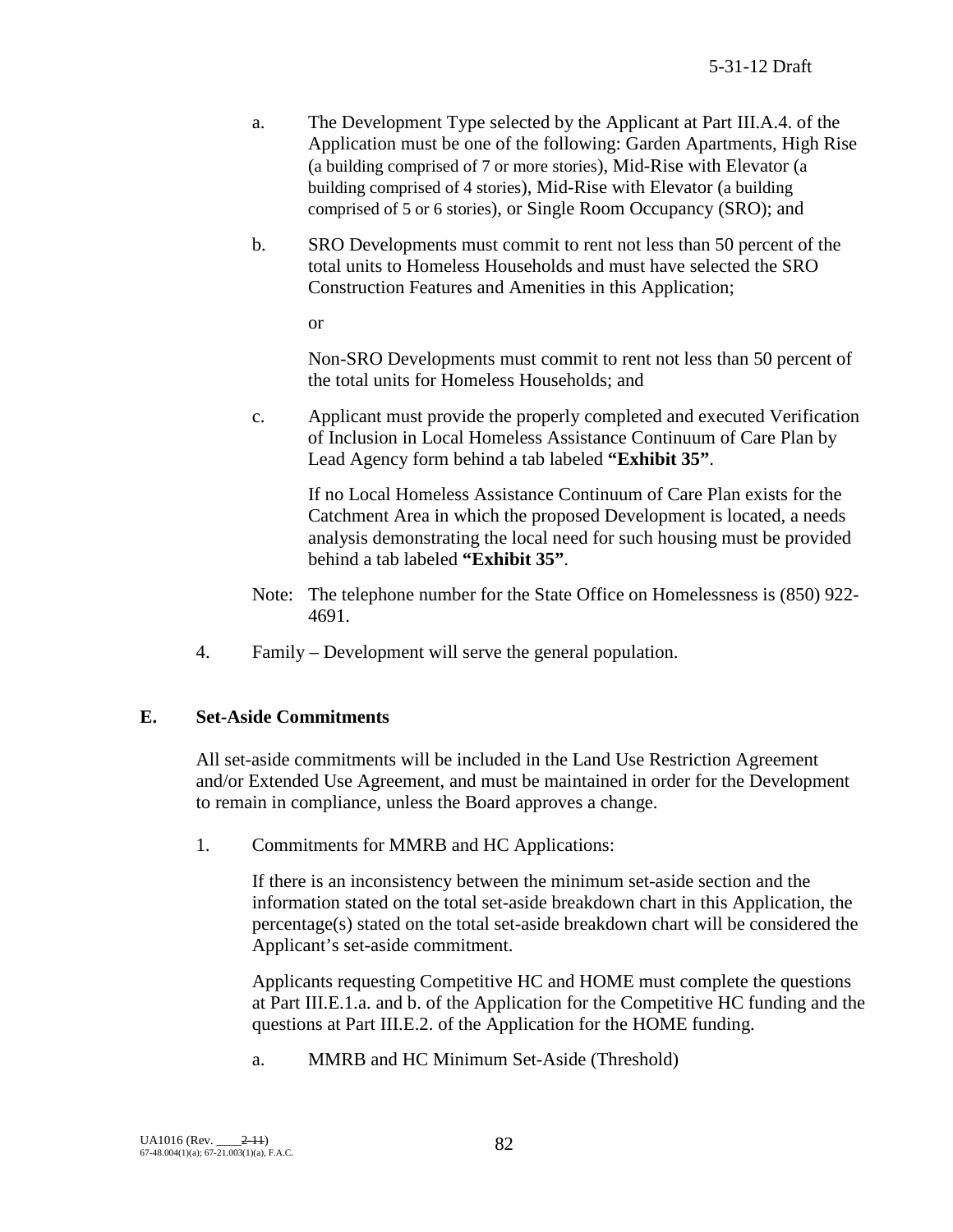All Applicants must select a minimum set-aside for each program applied for.

HC Applicants Note: Choosing the 20 percent at 50 percent AMI or less minimum set-aside will restrict ALL set-aside units at 50 percent or less of the AMI pursuant to IRS regulations. Applicants may choose the 40 percent at 60 percent AMI or less minimum set-aside without committing to setting aside any of the units at the 60 percent AMI level. For example, an Applicant may commit to setting aside 40 percent at 50 percent AMI and this would also be considered 40 percent at 60 percent AMI or less.

MMRB Applicants may select either 20 percent of the units at 50 percent AMI or lower or 40 percent of the units at 60 percent AMI or lower.

All Applicants Note: The deep rent skewing option is permitted for HC Developments only.

- b. Set-Aside Commitment
	- (1) Set-Aside Location A Development (Threshold)

A proposed Development requesting HC (Competitive or noncompetitive) or requesting MMRB (through a Supplemental MMRB Application Cycle) qualifies as a Set-Aside Location A Development if the location of the proposed Development is within a Set-Aside Location A Area and the Applicant selected the applicable Demographic Commitment (Elderly, Homeless, Farmworker or Commercial Fishing Worker, or Family) at Part III.D. of the Application.

The only Set-Aside Location A Developments that are eligible to apply for funding are proposed Developments where:

- (a) The Applicant selected and qualified at Part III.A.3. a. of the Application for the Development Category of Preservation or Acquisition and Preservation, regardless of the Demographic Category selected at Part III.D. of the Application, and the proposed Development is classified as RA Level 1 or RA Level 2\*; or
- (b) The Applicant selected and qualified at Part III.A.3. a. of the Application for the Development Category of Redevelopment or Acquisition and Redevelopment, regardless of the Demographic Category selected at Part III.D. of the Application, and the proposed Development is classified as RA Level 1 or RA Level 2\*; or
- (c) The Applicant selected and qualified at Part III.D. of the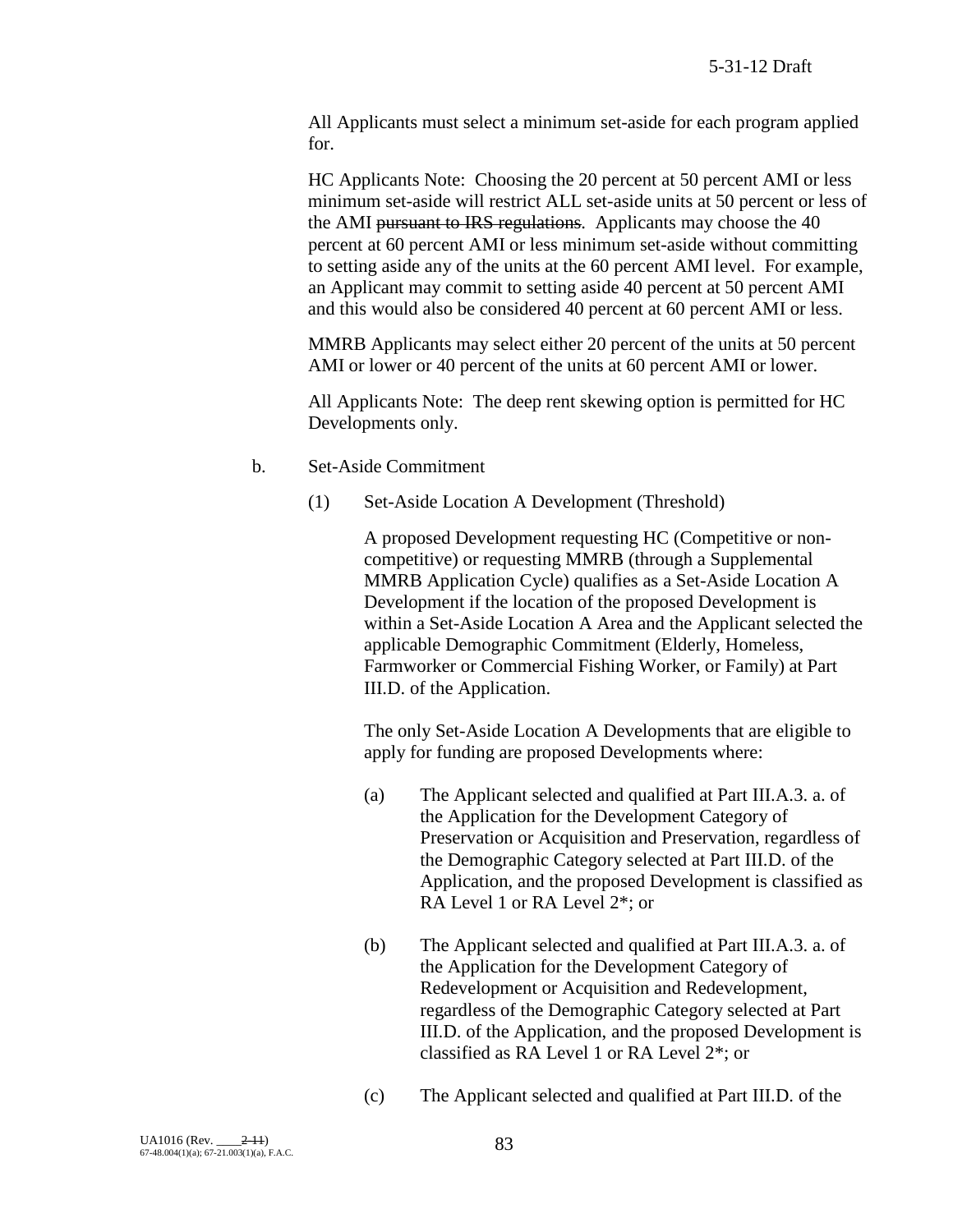Application for the Homeless Demographic, and selected either the New Construction or Rehabilitation (with or without Acquisition) Development Category at Part III.A.3.a. of the Application, and the proposed Development is classified as RA Level 1 or RA Level  $2^*$ .

\* RA Levels are described in Part III.A.3.a. above and in Section 5. of the Ranking and Selection Criteria section of the Instructions.

If any part of a Development's site is located within the boundaries of an area designated as a Set-Aside Location A Area, then the Development will be deemed to be a Set-Aside Location A Development.

Using the following table, indicate whether the proposed Development qualifies as a Set-Aside Location A Development.

| County          | Demographic<br>Category                                                   | <b>Location Description</b>                                                                                                                                                                                                                                                                                                                                                                                                                                                                                                                                                                                                                                                                                                                                                                                                                                                                                                                                                                                                                                                                                                                                                                                                                                                                                                                                                                                                                                                                                                                                                                                                                                                                                                                                                                                                                                                                                                                                                                                                                                         |
|-----------------|---------------------------------------------------------------------------|---------------------------------------------------------------------------------------------------------------------------------------------------------------------------------------------------------------------------------------------------------------------------------------------------------------------------------------------------------------------------------------------------------------------------------------------------------------------------------------------------------------------------------------------------------------------------------------------------------------------------------------------------------------------------------------------------------------------------------------------------------------------------------------------------------------------------------------------------------------------------------------------------------------------------------------------------------------------------------------------------------------------------------------------------------------------------------------------------------------------------------------------------------------------------------------------------------------------------------------------------------------------------------------------------------------------------------------------------------------------------------------------------------------------------------------------------------------------------------------------------------------------------------------------------------------------------------------------------------------------------------------------------------------------------------------------------------------------------------------------------------------------------------------------------------------------------------------------------------------------------------------------------------------------------------------------------------------------------------------------------------------------------------------------------------------------|
| Alachua         | Family, Homeless or<br>Farmworker/<br><b>Commercial Fishing</b><br>Worker | Beginning at the intersection of CR 241/NW 143 <sup>rd</sup> Street and SR<br>232/NW69th Ave/Millhopper Road, follow SR 232/NW69th Ave/Millhopper<br>Road east to NW 97 <sup>th</sup> Street. Follow NW 97 <sup>th</sup> Street south to NW 97 <sup>th</sup> Blvd.<br>Follow NW 97 <sup>th</sup> Blvd northeast to SR 232/NW 63 <sup>rd</sup> Blvd/Millhopper<br>Road/NW 53 <sup>rd</sup> Avenue. Follow SR 232/NW 63 <sup>rd</sup> Blvd/Millhopper Road/NW<br>53 <sup>rd</sup> Avenue east to NW 52 <sup>nd</sup> Terrace. Follow NW 52 <sup>nd</sup> Terrace north to NW<br>73 <sup>rd</sup> Avenue. Follow NW 73 <sup>rd</sup> Avenue east to NW 43 Street. Follow NE 43<br>Street north to US 441. Follow US 441 south to N SR 121. Follow N SR 121<br>north to NW CR 231. Follow NW CR 231 north to NE 142 <sup>nd</sup> Avenue/NE<br>156 <sup>th</sup> Avenue. Follow NE 142 <sup>nd</sup> Avenue/NE 156 <sup>th</sup> Avenue east to CR 225.<br>Follow CR 225 south to Hatchet Creek. Follow Hatchet Creek southeast to<br>SR 26/NW 55 <sup>th</sup> Blvd. Follow SR 26/NW 55 <sup>th</sup> Blvd west to E University<br>Avenue. Follow E University Avenue east to SE 74 <sup>th</sup> Street. Follow SW 74 <sup>th</sup><br>Street south to SR 329B/Lake Shore Drive. Follow SE 329B/Lake Shore<br>Drive south to SR 20/SE Hawthorne Road. Follow SR 20/SE Hawthorne<br>Road south to the Gainesville-Hawthorne State Trail. Follow the Gainesville-<br>Hawthorne State Trail northwest to SW Williston Road/SR 331. Follow SW<br>Williston Road/SW 331 southwest to CR 346. Follow CR 346 west to US<br>27/US 41/SR 45/S University Avenue. Follow US 27/US 41/SR 45/S<br>University Avenue to SR 24/SW Archer Road. Follow SR 24/SW Archer<br>Road Northeast to SW CR 23/122 <sup>nd</sup> Street. Follow CR 23/122 <sup>nd</sup> Street north<br>to SR 26/Newberry Road. Follow SR 26/Newberry Road west to 241/NW<br>143 <sup>rd</sup> Street. Follow 241/NW 143 <sup>rd</sup> Street north to intersection with SR<br>232/NW69th Ave/Millhopper Road. |
| Bay             | Family, Homeless or<br>Farmworker/<br><b>Commercial Fishing</b><br>Worker | <b>Entire County</b>                                                                                                                                                                                                                                                                                                                                                                                                                                                                                                                                                                                                                                                                                                                                                                                                                                                                                                                                                                                                                                                                                                                                                                                                                                                                                                                                                                                                                                                                                                                                                                                                                                                                                                                                                                                                                                                                                                                                                                                                                                                |
| <b>Bradford</b> | Family, Homeless or<br>Farmworker/<br><b>Commercial Fishing</b><br>Worker | <b>Entire County</b>                                                                                                                                                                                                                                                                                                                                                                                                                                                                                                                                                                                                                                                                                                                                                                                                                                                                                                                                                                                                                                                                                                                                                                                                                                                                                                                                                                                                                                                                                                                                                                                                                                                                                                                                                                                                                                                                                                                                                                                                                                                |

**Set-Aside Location A Areas**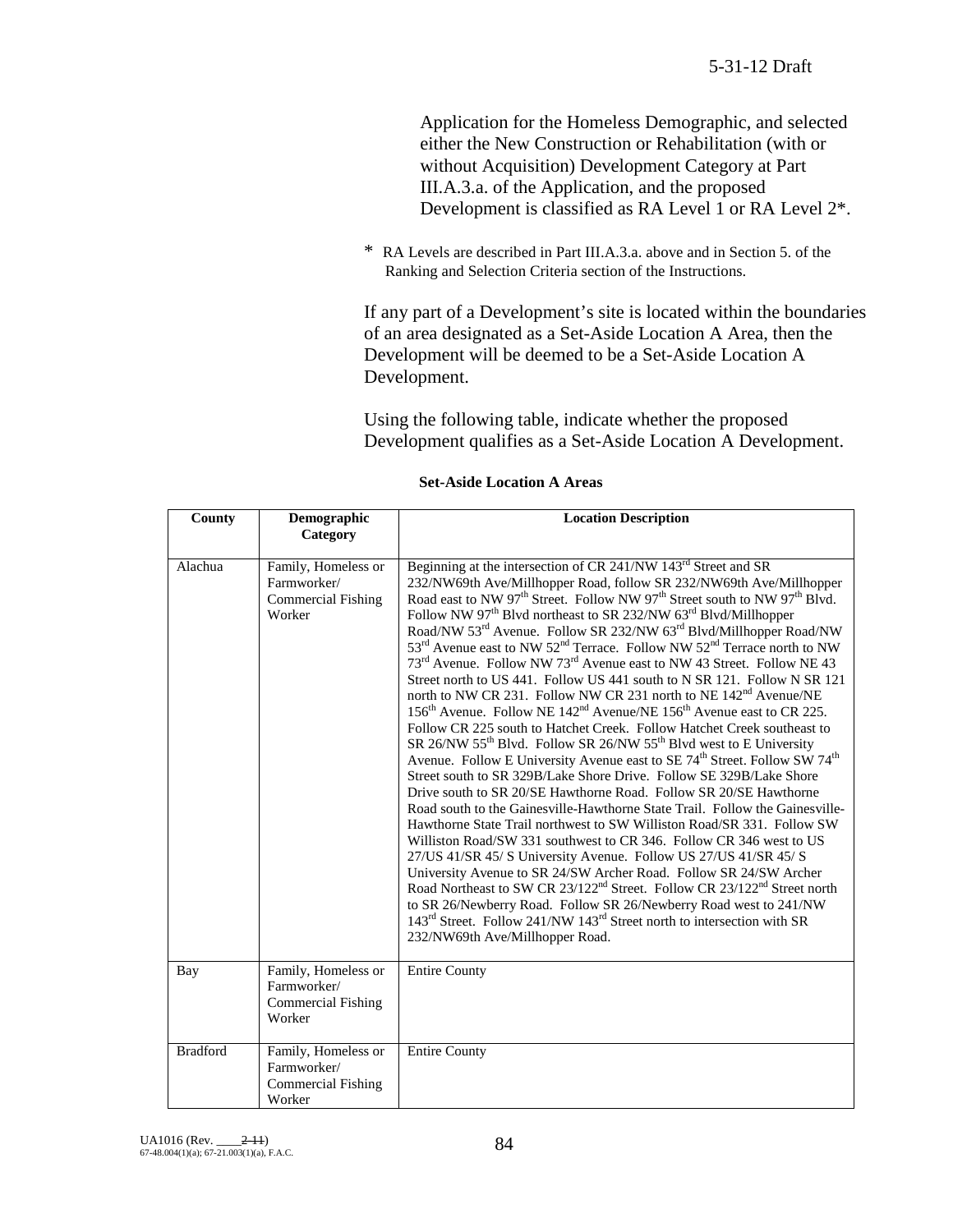| <b>Brevard</b> | All Demographic<br>Categories                                                                       | <b>Entire County</b>                                                                                                                                                                                                                                                                                                                                                                                                                             |
|----------------|-----------------------------------------------------------------------------------------------------|--------------------------------------------------------------------------------------------------------------------------------------------------------------------------------------------------------------------------------------------------------------------------------------------------------------------------------------------------------------------------------------------------------------------------------------------------|
| <b>Broward</b> | All Demographic<br>Categories                                                                       | Beginning at the intersection of the Turnpike and SR870/Commercial Blvd,<br>follow SR 870/Commercial Blvd east to SR 811/N. Dixie Hwy/NE 14 <sup>th</sup><br>Court/NE 5 <sup>th</sup> Terrace. Follow SR 811/N. Dixie Hwy/NE 14 <sup>th</sup> Court/NE 5 <sup>th</sup><br>Terrace south to SR 838/Sunrise Blvd. Follow SR 838/Sunrise Blvd west to<br>the Turnpike. Follow the Turnpike north until it intersects with<br>SR870/Commercial Blvd. |
| Charlotte      | Family, Homeless or<br>Farmworker/<br>Commercial Fishing<br>Worker<br>All Demographic<br>Categories | <b>Entire County</b><br>5 mile radius around the following latitude/longitude coordinates:<br>N 26 59 29.4, W 82 1 45.5 (Hampton Point) - this also affects DeSoto and<br>Sarasota Counties                                                                                                                                                                                                                                                      |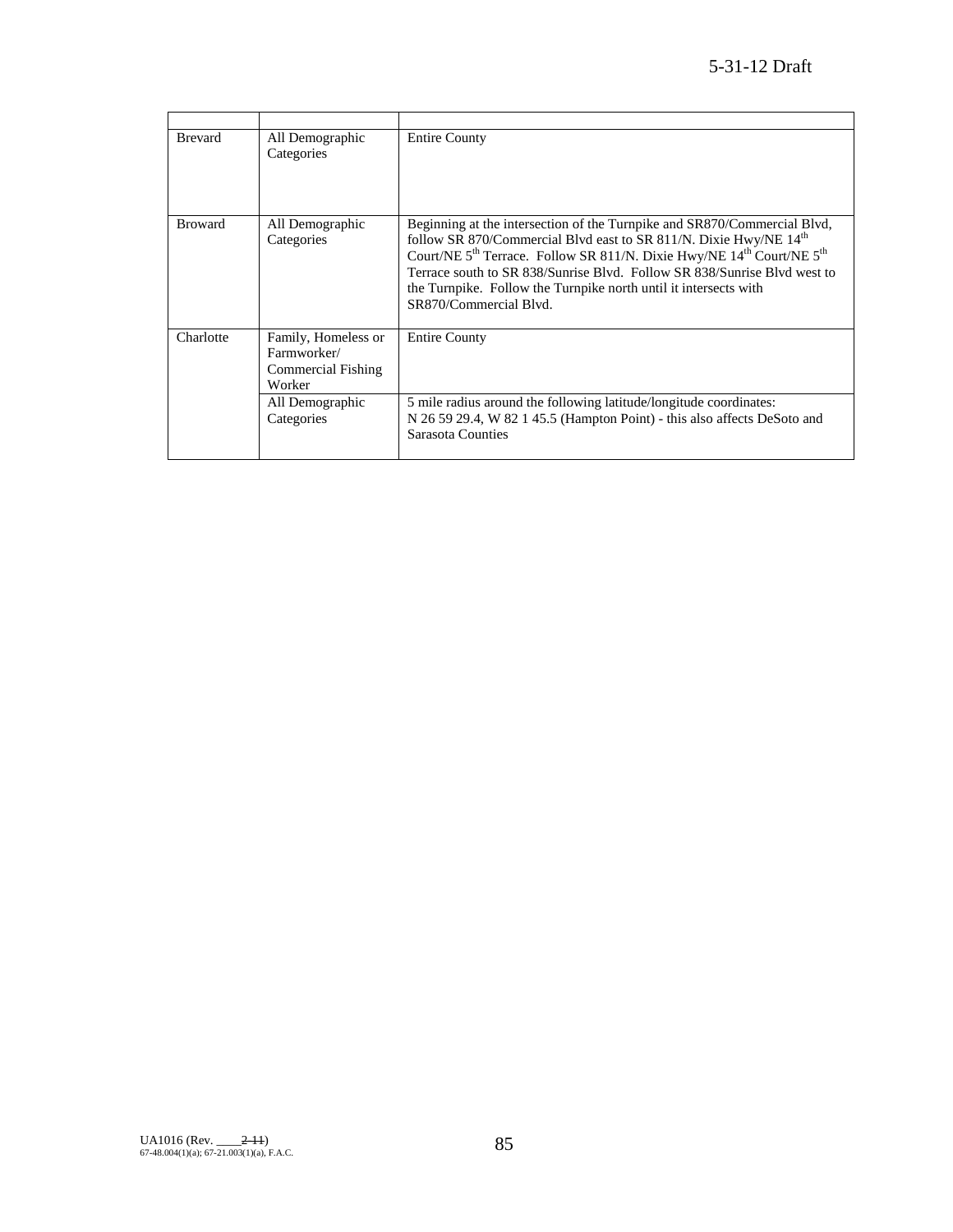| County                                                                              | Demographic                                                               | <b>Location Description</b>                                                                                                                                                                                                                                          |
|-------------------------------------------------------------------------------------|---------------------------------------------------------------------------|----------------------------------------------------------------------------------------------------------------------------------------------------------------------------------------------------------------------------------------------------------------------|
|                                                                                     | Category                                                                  |                                                                                                                                                                                                                                                                      |
| Clay                                                                                | Family, Homeless or<br>Farmworker/<br>Commercial Fishing<br>Worker        | From northeastern corner of county, follow the county line west to State Road<br>21/Blanding Boulevard. Follow State Road 21 south to State Road<br>224/Kingsely Avenue east to the county line. Follow the eastern county line<br>north to the northeastern corner. |
| Collier                                                                             | All Demographic<br>Categories                                             | <b>Entire County</b>                                                                                                                                                                                                                                                 |
|                                                                                     |                                                                           | Which includes                                                                                                                                                                                                                                                       |
|                                                                                     |                                                                           | 5 mile radius around the following latitude/longitude coordinates:<br>N 26 9 59.8, W 81 41 24 (Noah's Landing)<br>N 26 9 40.7, W 81 41 37.4 (Tuscan Isles)                                                                                                           |
| Columbia                                                                            | Family, Homeless or<br>Farmworker/<br><b>Commercial Fishing</b><br>Worker | <b>Entire County</b>                                                                                                                                                                                                                                                 |
| DeSoto<br>Family, Homeless or<br>Farmworker/<br><b>Commercial Fishing</b><br>Worker |                                                                           | <b>Entire County</b>                                                                                                                                                                                                                                                 |
|                                                                                     | All Demographic<br>Categories                                             | 5 mile radius around the following latitude/longitude coordinates:<br>N 26 59 29.4, W 82 1 45.5 (Hampton Point) - this also affects Charlotte and<br>Sarasota Counties                                                                                               |
| Duval                                                                               | All Demographic<br>Categories                                             | <b>Entire County</b><br>Which includes<br>5 mile radius around the following latitude/longitude coordinates:<br>N 30 12 20.9, W 81 36 13.4 (Leigh Meadows)<br>N 30 23 .6, W 81 36 13 (Sundance Pointe)                                                               |
| Escambia                                                                            | Family, Homeless, or<br>Farmworker/<br>Commercial Fishing<br>Worker       | Beginning at the western intersection of the county line and I-10, follow I-10<br>east to the eastern intersection of I-10 and the county line. Follow the county<br>line south until it intersects with the eastern intersection of the county line and<br>$I-10.$  |
| Flagler                                                                             | All Demographic<br>Categories                                             | 5 mile radius around the following latitude/longitude coordinates:<br>N 29 15 3.7, W 81 6 40.4 (San Marco) - this also affects Volusia County                                                                                                                        |
| Gadsden                                                                             | Family, Homeless or<br>Farmworker/<br><b>Commercial Fishing</b><br>Worker | <b>Entire County</b>                                                                                                                                                                                                                                                 |
| Hendry                                                                              | Family, Homeless or<br>Farmworker/<br><b>Commercial Fishing</b><br>Worker | <b>Entire County</b>                                                                                                                                                                                                                                                 |
|                                                                                     | All Demographic<br>Categories                                             | 5 mile radius around the following latitude/longitude coordinates:<br>N26 35 36.4, W 81 38 29 (Andros Isle) - this also affects Lee County                                                                                                                           |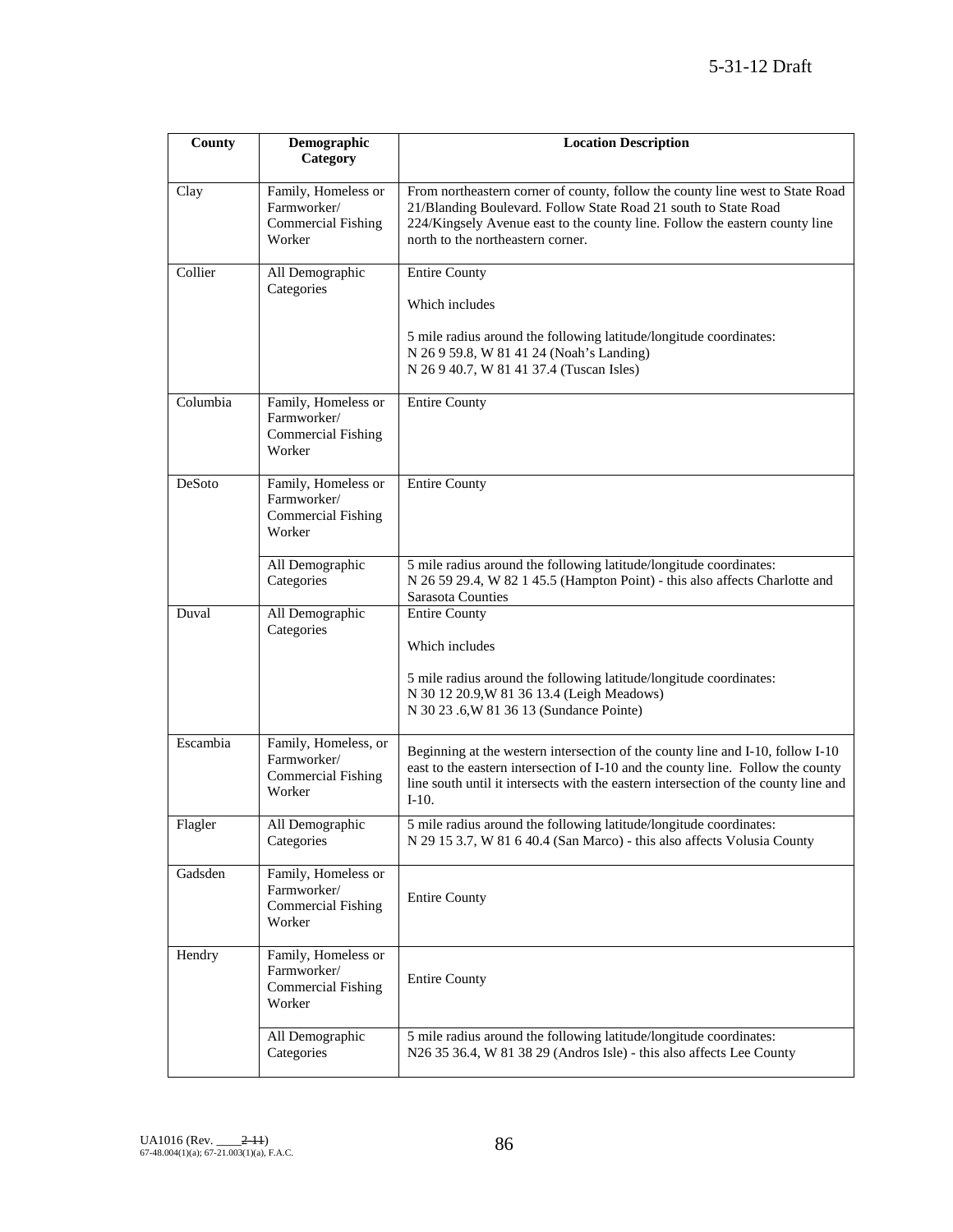| County              | Demographic                                                               | <b>Location Description</b>                                                                                                                                                                                                                                                                                                                                                                                                                                                                                                                                                                                                                                                                                                                                                                                                                                                                                                                                                                                                                                                                                                                                                                                                                                                                                                                                                                                                                                                                                                                                                                   |
|---------------------|---------------------------------------------------------------------------|-----------------------------------------------------------------------------------------------------------------------------------------------------------------------------------------------------------------------------------------------------------------------------------------------------------------------------------------------------------------------------------------------------------------------------------------------------------------------------------------------------------------------------------------------------------------------------------------------------------------------------------------------------------------------------------------------------------------------------------------------------------------------------------------------------------------------------------------------------------------------------------------------------------------------------------------------------------------------------------------------------------------------------------------------------------------------------------------------------------------------------------------------------------------------------------------------------------------------------------------------------------------------------------------------------------------------------------------------------------------------------------------------------------------------------------------------------------------------------------------------------------------------------------------------------------------------------------------------|
|                     | Category                                                                  |                                                                                                                                                                                                                                                                                                                                                                                                                                                                                                                                                                                                                                                                                                                                                                                                                                                                                                                                                                                                                                                                                                                                                                                                                                                                                                                                                                                                                                                                                                                                                                                               |
| Hernando            | All Demographic<br>Categories                                             | Starting at the northern intersection of US98 and the county line, follow US<br>98 south to the Suncoast Parkway/SR 589. Follow the Suncoast Parkway/SR<br>589 south to Springhill Drive. Follow Springhill Drive west to US<br>19/SR55/Commercial Way. Follow US 19/SR 55/Commercial Way north to<br>CR 595/Osowaw Blvd. Follow CR 595/Osowaw Blvd southwest to Aloha<br>Lane. Follow Aloha Lane west to the Gulf of Mexico. Follow the Gulf of<br>Mexico south to the county line. Follow the county line around the remaining<br>portion of the county to the northern intersection of US 98 and the county<br>line.                                                                                                                                                                                                                                                                                                                                                                                                                                                                                                                                                                                                                                                                                                                                                                                                                                                                                                                                                                       |
| Highlands           | Family, Homeless or<br>Farmworker/<br><b>Commercial Fishing</b><br>Worker | Entire County                                                                                                                                                                                                                                                                                                                                                                                                                                                                                                                                                                                                                                                                                                                                                                                                                                                                                                                                                                                                                                                                                                                                                                                                                                                                                                                                                                                                                                                                                                                                                                                 |
| Hillsborough        | All Demographic<br>Categories                                             | Beginning at the intersection of the county line and US 92/SR 600/W Gandy<br>Blvd,/Baypointe Circle, follow US 92/SR 600/W Gandy Blvd./Baypointe<br>Circle east to Hillsborough Bay. Follow the westernmost boundary of<br>Hillsborough Bay north to the intersection of Davis Islands Bridge and<br>Bayshore Blvd. Follow Bayshore Blvd north to W. Platt Street. Follow W.<br>Platt Street east to Jefferson Street. Follow Jefferson Street north to N.<br>Orange Ave. Follow N. Orange Ave north to I-275. Follow I-275 north to<br>CR 582/E Bearss Avenue. Follow CR 582/E Bearss Avenue southeast to CR<br>581/Bruce B Downs Blvd/N 30 <sup>th</sup> Street. Follow CR 581/Bruce B Downs<br>Blvd/N 30 <sup>th</sup> Street east to Skipper Road. Follow Skipper Road east to N 46 <sup>th</sup><br>Street. Follow N 46 <sup>th</sup> Street south to CR 582A/E Fletcher Avenue. Follow<br>CR 582A/E Fletcher Avenue east to N 50 <sup>th</sup> Street. Follow N 50 <sup>th</sup> Street south<br>to the Hillsborough River. Follow the Hillsborough River southeast to the<br>Sixmile Creek. Follow the Sixmile Creek east to I-75. Follow I-75 south to<br>CR 676A/Progress Blvd/ Pendola Point Road. Follow CR 676A/Progress<br>Blvd/Pendola Point Road west into Hillsborough Bay. Follow Hillsborough<br>Bay west into Tampa Bay. Follow Tampa Bay northwest to the western<br>county line. Follow the county line north to US 92/SR 600/W Gandy Blvd.<br><b>AND</b><br>5 mile radius around the following latitude/longitude coordinates:<br>N 28 0 11.2, W 82 8 29.4 (Woodbridge) |
| <b>Indian River</b> | Family, Homeless or<br>Farmworker/<br>Commercial Fishing<br>Worker        | <b>Entire County</b>                                                                                                                                                                                                                                                                                                                                                                                                                                                                                                                                                                                                                                                                                                                                                                                                                                                                                                                                                                                                                                                                                                                                                                                                                                                                                                                                                                                                                                                                                                                                                                          |
|                     | All Demographic<br>Categories                                             | 5 mile radius around the following latitude/longitude coordinates:<br>N 27 35 11.8, W 80 24 33.2 (Woods at Vero) - this also affects St. Lucie<br>County                                                                                                                                                                                                                                                                                                                                                                                                                                                                                                                                                                                                                                                                                                                                                                                                                                                                                                                                                                                                                                                                                                                                                                                                                                                                                                                                                                                                                                      |
| Lake                | All Demographic<br>Categories                                             | <b>Entire County</b><br>Which includes                                                                                                                                                                                                                                                                                                                                                                                                                                                                                                                                                                                                                                                                                                                                                                                                                                                                                                                                                                                                                                                                                                                                                                                                                                                                                                                                                                                                                                                                                                                                                        |
|                     |                                                                           | 5 mile radius around the following latitude/longitude coordinates:<br>N 28 48 57.9, W 81 40 14.8 (Spring Harbor) - this also affects Orange County<br>N 28 47 1.7, W 81 17 40.6 (Windchase) - this also affects Seminole and<br>Volusia County                                                                                                                                                                                                                                                                                                                                                                                                                                                                                                                                                                                                                                                                                                                                                                                                                                                                                                                                                                                                                                                                                                                                                                                                                                                                                                                                                |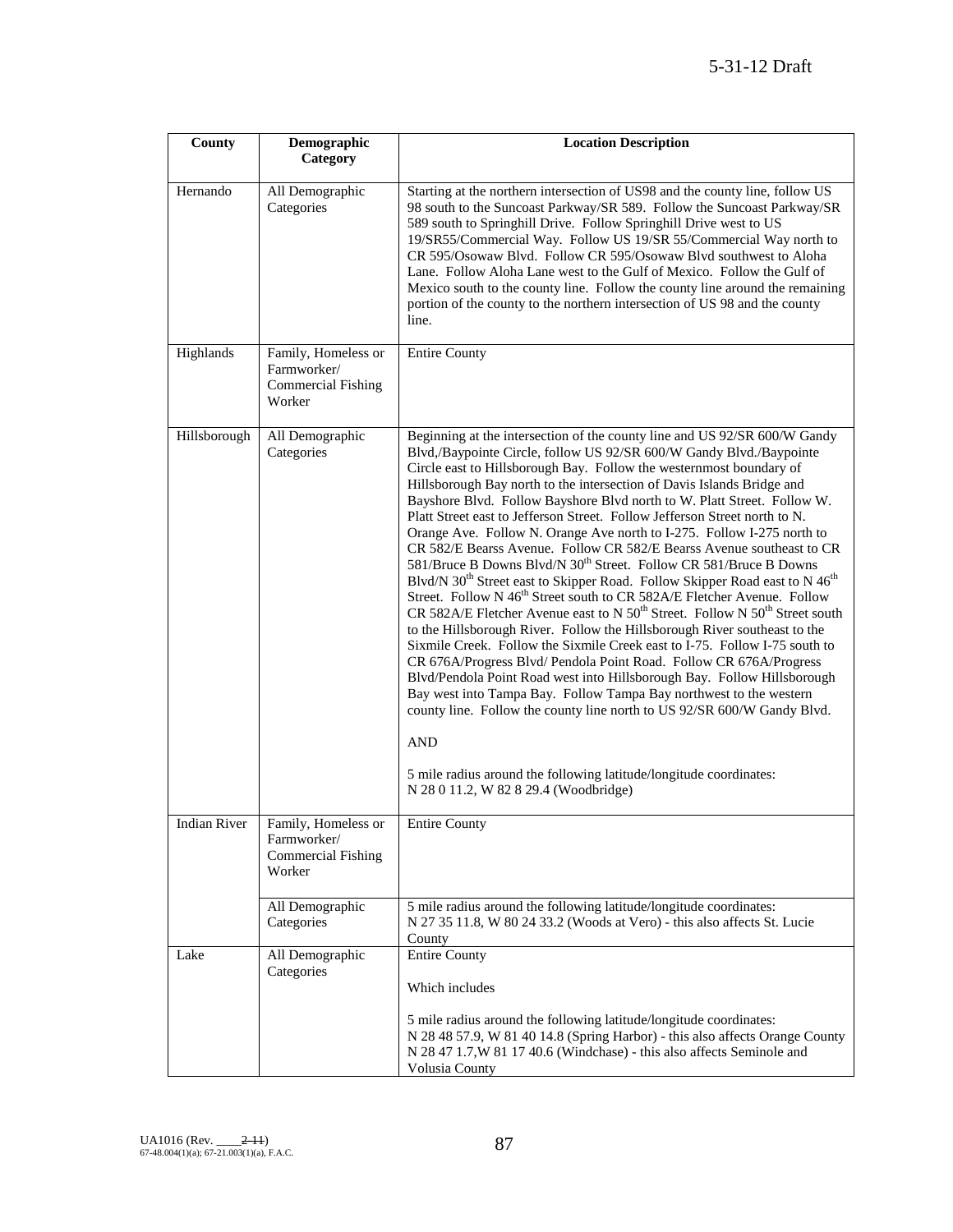| County     | Demographic<br>Category                                                   | <b>Location Description</b>                                                                                                                                                                                                                                                                                                                                                                                                                                                                                                                                                                                                                                                                                                                                                                                                                                                                                                                                                                                                                                                                                                                                                                                                                                                                                                                                                                    |
|------------|---------------------------------------------------------------------------|------------------------------------------------------------------------------------------------------------------------------------------------------------------------------------------------------------------------------------------------------------------------------------------------------------------------------------------------------------------------------------------------------------------------------------------------------------------------------------------------------------------------------------------------------------------------------------------------------------------------------------------------------------------------------------------------------------------------------------------------------------------------------------------------------------------------------------------------------------------------------------------------------------------------------------------------------------------------------------------------------------------------------------------------------------------------------------------------------------------------------------------------------------------------------------------------------------------------------------------------------------------------------------------------------------------------------------------------------------------------------------------------|
|            |                                                                           |                                                                                                                                                                                                                                                                                                                                                                                                                                                                                                                                                                                                                                                                                                                                                                                                                                                                                                                                                                                                                                                                                                                                                                                                                                                                                                                                                                                                |
| Lee        | All Demographic<br>Categories                                             | <b>Entire County</b><br>Which Includes<br>5 mile radius around the following latitude/longitude coordinates:<br>N 26 35 36.4, W 81 38 29 (Andros Isle) - this also affects Hendry County<br>N 26 35 55.6, W 81 48 49.8 (Bernwood)<br>N 26 36 31, W 81 51 3.6 (Westwood)                                                                                                                                                                                                                                                                                                                                                                                                                                                                                                                                                                                                                                                                                                                                                                                                                                                                                                                                                                                                                                                                                                                        |
| Leon       | Family, Homeless or<br>Farmworker/<br><b>Commercial Fishing</b><br>Worker | Beginning at the intersection of I-10 and Capital Circle NW/SR 236/CR 157,<br>follow Circle NW/SR 236/CR 157 north to Orchard Pond Road. Follow<br>Orchard Pond Road east to CR 155/N Meridian Road. Follow CR 155/N<br>Meridian Road south to CR 154/Bannerman Road/Bradfordville Road/Crump<br>Road southeast to Apalachee Parkway/US 27/SR 20. Follow Apalachee<br>Parkway/US 27/SR 20 east to county line. Follow county line south to SR<br>260/Natural Bridge Road. Follow SR 260/Natural Bridge Road west to SR<br>360/Woodville Hwy. Follow SR 360/Woodville Hwy north to SR 260/Oak<br>Ridge Road. Follow SR 260/Oak Ridge Road west to SR 62/Wakulla<br>Springs Road. Follow SR 62/Wakulla Springs Road north to US 319/SR<br>369/Crawfordville Road. Follow US 319/SR 369/Crawfordville Road<br>northeast to SR 263/SW Capital Circle. Follow SR 263/SW Capital Circle<br>northwest to SR 371/Lake Bradford Road. Follow SR 371/Lake Bradford<br>Road northeast to SR 371/W Orange Ave. Follow SR 371/W Orange Ave<br>west to Eisenhower Street. Follow Eisenhower Street north to Plant Street.<br>Follow Plant Street west to Chipley Street. Follow Chipley Street north to<br>Jackson Bluff Road. Follow Jackson Bluff Road west to Appleyard<br>Drive/Mission Road. Follow Appleyard Drive/Mission Road north to I-10.<br>Follow I-10 west to Capital Circle NW/SR 236/CR 157. |
| Manatee    | All Demographic<br>Categories                                             | Entire County<br>Which includes<br>5 mile radius around the following latitude/longitude coordinates:<br>N 27 29 14, W 82 31 47.7 (River Trace Senior)                                                                                                                                                                                                                                                                                                                                                                                                                                                                                                                                                                                                                                                                                                                                                                                                                                                                                                                                                                                                                                                                                                                                                                                                                                         |
| Marion     | Family, Homeless or<br>Farmworker/<br>Commercial Fishing<br>Worker        | <b>Entire County</b>                                                                                                                                                                                                                                                                                                                                                                                                                                                                                                                                                                                                                                                                                                                                                                                                                                                                                                                                                                                                                                                                                                                                                                                                                                                                                                                                                                           |
| Miami-Dade | All Demographic<br>Categories                                             | Beginning at SW 248 <sup>th</sup> Street and Biscayne Bay, follow SW 248 <sup>th</sup> Street west<br>to the county line. Follow the county line around the remaining southern<br>portion of the county, then north to SW 248 <sup>th</sup> Street.                                                                                                                                                                                                                                                                                                                                                                                                                                                                                                                                                                                                                                                                                                                                                                                                                                                                                                                                                                                                                                                                                                                                            |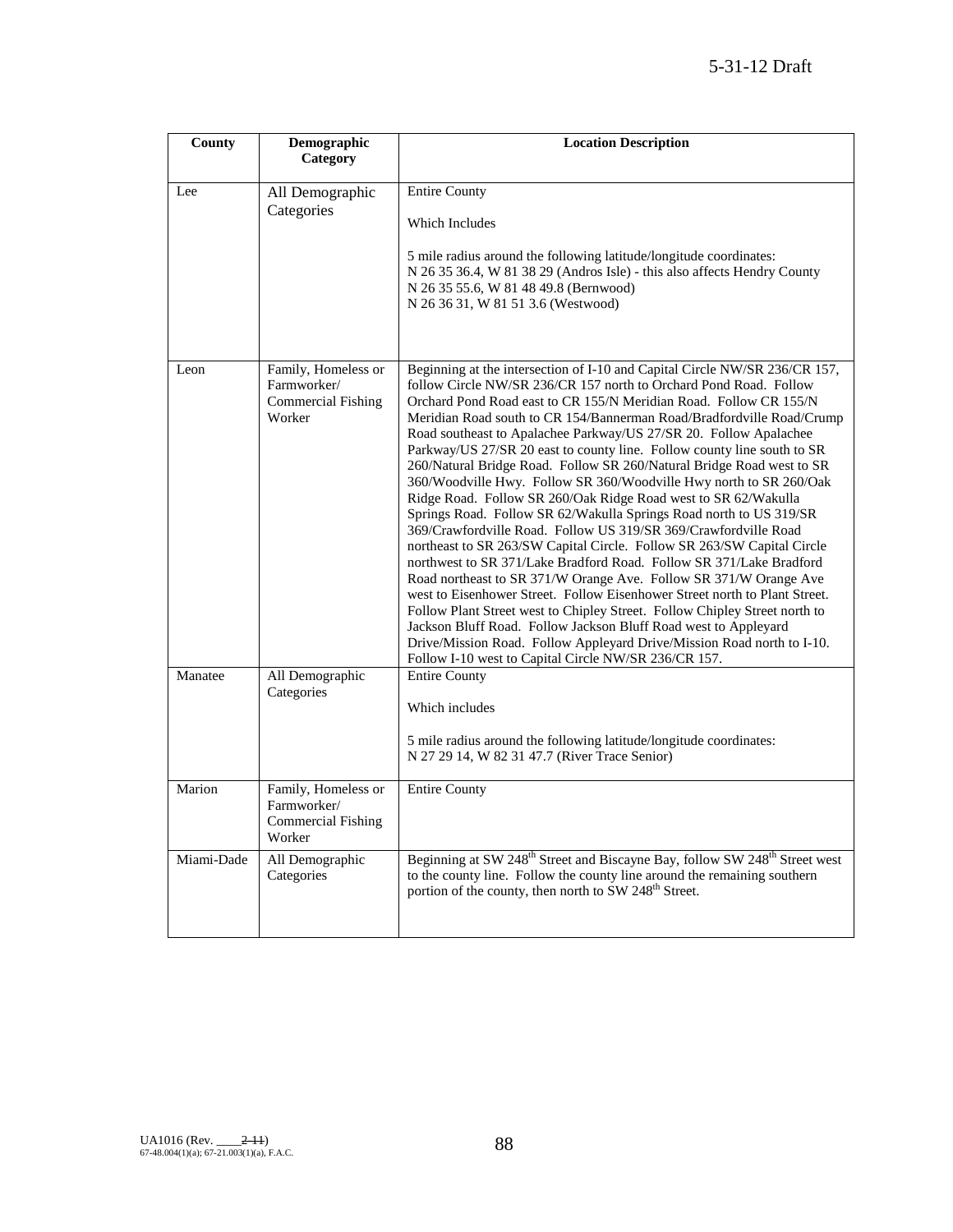| County     | Demographic<br>Category                                                   | <b>Location Description</b>                                                                                                                                                                                                                                                                                                                                                                                                                                                                                                                                                   |
|------------|---------------------------------------------------------------------------|-------------------------------------------------------------------------------------------------------------------------------------------------------------------------------------------------------------------------------------------------------------------------------------------------------------------------------------------------------------------------------------------------------------------------------------------------------------------------------------------------------------------------------------------------------------------------------|
| Orange     | Family, Homeless or<br>Farmworker/<br><b>Commercial Fishing</b>           | <b>Entire County</b>                                                                                                                                                                                                                                                                                                                                                                                                                                                                                                                                                          |
|            | Worker                                                                    | Which includes                                                                                                                                                                                                                                                                                                                                                                                                                                                                                                                                                                |
|            |                                                                           | 5 mile radius around the following latitude/longitude coordinates:<br>N 28 29 26.9, W 81 24 10.9 (Grande Pointe)<br>N 28 36 21.7, W 81 25 20.7 (Nassau Bay I and II) - this also affects<br>Seminole County                                                                                                                                                                                                                                                                                                                                                                   |
|            |                                                                           | N28 34 9.2, W81 25 50.6 (Oak Glen)<br>N 28 48 57.9, W 81 40 14.8 (Spring Harbor) - this also affects Lake County                                                                                                                                                                                                                                                                                                                                                                                                                                                              |
|            | Elderly                                                                   | Beginning at the Northwest corner of the county boundary, follow the county<br>line southeast to Keller Road. Follow Keller Road south to West Kennedy<br>Blvd. Follow West Kennedy Blvd east to I-4. Follow I-4 south to W.<br>Fairbanks Avenue/SR 424A/SR 426. Follow W. Fairbanks Avenue/SR<br>424A/SR 426 east to Park Avenue. Follow Park Avenue north to Palmer<br>Avenue. Follow Palmer Avenue east to North Lakemont Avenue. Follow<br>North Lakemont Avenue north to the county line. Follow the county line<br>around the remaining southern portion of the county. |
|            |                                                                           |                                                                                                                                                                                                                                                                                                                                                                                                                                                                                                                                                                               |
| Osceola    | Family, Homeless or<br>Farmworker/<br><b>Commercial Fishing</b><br>Worker | <b>Entire County</b>                                                                                                                                                                                                                                                                                                                                                                                                                                                                                                                                                          |
| Palm Beach | Family, Homeless or<br>Farmworker/<br><b>Commercial Fishing</b><br>Worker | Beginning at intersection of Florida Turnpike and Donald Ross Road, follow<br>Turnpike south to SR812/W Lantana Road. Follow SR812/W Lantana Road<br>east to I-95. Follow I-95 south to NE 4 <sup>th</sup> Street/Lake Ida Road. Follow NE<br>$4th$ Street/Lake Ida Road east. From the eastern most point, follow due east to<br>the Atlantic Ocean. Follow the Atlantic Ocean north to Donald Ross Road.<br>Follow Donald Ross Road west to the Florida Turnpike.                                                                                                           |
|            | All Demographic<br>Categories                                             | 5 mile radius around the following latitude/longitude coordinates:<br>N 26 41 30.9, W 80 10 40.5 (Colony Park)<br>N 26 46 32.9, W 80 6 29.6 (Indian Trace)<br>N 26 35 11.4, W 80 5 0.6 (Marina Bay)<br>N 26 47 58.6, W 80 5 11.1 (Venetian Isles I)<br>N 26 48 3.3, W 80 5 6.4 (Venetian Isles II)<br>N 26 39 29.2, W 80 7 20.7 (Windsor)                                                                                                                                                                                                                                     |
| Pasco      | Family, Homeless or<br>Farmworker/<br><b>Commercial Fishing</b><br>Worker | <b>Entire County</b>                                                                                                                                                                                                                                                                                                                                                                                                                                                                                                                                                          |
| Polk       | Family, Homeless or<br>Farmworker/<br><b>Commercial Fishing</b><br>Worker | <b>Entire County</b>                                                                                                                                                                                                                                                                                                                                                                                                                                                                                                                                                          |
| Santa Rosa | Family, Homeless or<br>Farmworker/<br><b>Commercial Fishing</b><br>Worker | <b>Entire County</b>                                                                                                                                                                                                                                                                                                                                                                                                                                                                                                                                                          |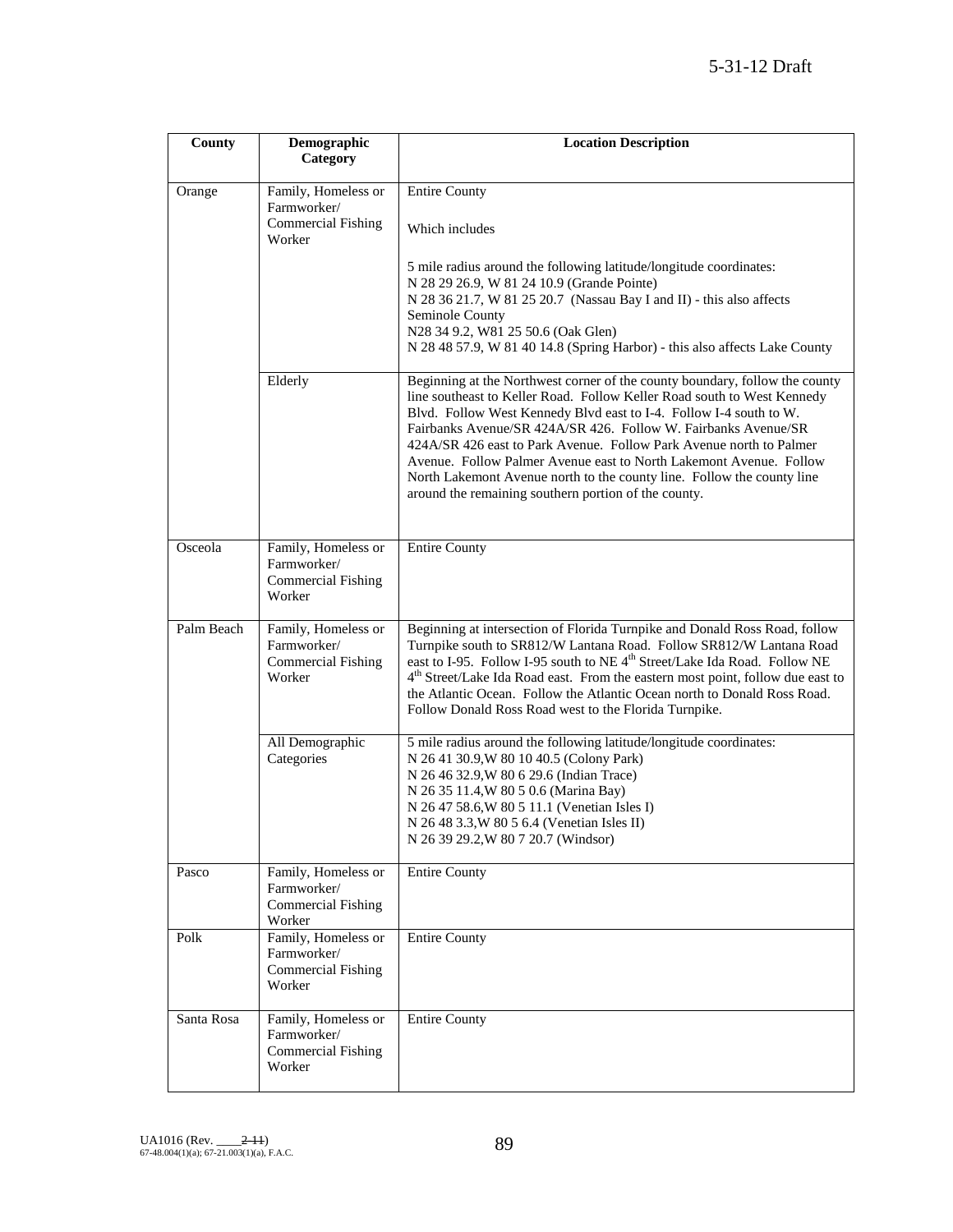| County    | Demographic<br>Category                                                   | <b>Location Description</b>                                                                                                                                                                                                                                                                                                                                                                                                                                                                                                                                                                                                                                                                                                                                                                                                                                                                                                                                                                                 |
|-----------|---------------------------------------------------------------------------|-------------------------------------------------------------------------------------------------------------------------------------------------------------------------------------------------------------------------------------------------------------------------------------------------------------------------------------------------------------------------------------------------------------------------------------------------------------------------------------------------------------------------------------------------------------------------------------------------------------------------------------------------------------------------------------------------------------------------------------------------------------------------------------------------------------------------------------------------------------------------------------------------------------------------------------------------------------------------------------------------------------|
| Sarasota  | Family, Homeless or<br>Farmworker/<br><b>Commercial Fishing</b><br>Worker | Beginning at the intersection of US 41/SR 45/Tamiami Trail and the Myakka<br>River, follow US 41/SR 45/Tamiami Trail east to De Miranda Ave/Toledo Rd<br>to Hernando Road. Take Hernando Road east to the easternmost point. From<br>the easternmost point north to Range Line Run/Tropicaire Blvd. Follow<br>Range Line Run/Tropicaire Blvd east to Van Camp Street. Follow Van Camp<br>Street north to Estates Drive/Reisterstown Road. Follow Estates<br>Drive/Reisterstown Road southeast to Tropicaire Blvd east to Wampee Drive.<br>Follow Wampee Drive east to N Salford Blvd. Follow N. Salford Blvd north<br>to Elkrem Drive. Follow Elkrem Drive east to Malton Street. Follow Malton<br>Street south to Tropicaire Blvd. Follow Tropicaire Blvd east to Choctaw<br>Blvd. Follow Choctaw Blvd south to the Snover Waterway. Follow the<br>Snover Waterway east to the county line. Follow the county line southwest to<br>the Myakka River. Follow the Myakka River to US 41/SR 45/Tamiami Trail. |
|           | All Demographic<br>Categories                                             | 5 mile radius around the following latitude/longitude coordinates:<br>N 26 59 29.4, W 82 1 45.5 (Hampton Point) - this also affects DeSoto and<br><b>Charlotte Counties</b>                                                                                                                                                                                                                                                                                                                                                                                                                                                                                                                                                                                                                                                                                                                                                                                                                                 |
| Seminole  | Family, Homeless or<br>Farmworker/<br>Commercial Fishing<br>Worker        | <b>Entire County</b><br>Which includes:<br>5 mile radius around the following latitude/longitude coordinates:<br>N 28 48 55.9, W 81 19 6.7 (Stratford Point) this also affects Volusia County<br>N 28 47 1.7, W 81 17 40.6 (Windchase) - this also affects Volusia and Lake<br>County<br>N 28 45 11.3, W 81 17 18.5 (Wyndham)<br>N 28 36 21.7, W 81 25 20.7 (Nassau Bay I and II) - this also affects Orange<br>County                                                                                                                                                                                                                                                                                                                                                                                                                                                                                                                                                                                      |
|           | Elderly                                                                   | 5 mile radius around the following latitude/longitude coordinates:<br>N 28 48 55.9, W 81 19 6.7 (Stratford Point) this also affects Volusia County<br>N 28 47 1.7, W 81 17 40.6 (Windchase) - this also affects Volusia and Lake<br>County<br>N 28 45 11.3, W 81 17 18.5 (Wyndham)<br>N 28 36 21.7, W 81 25 20.7 (Nassau Bay I and II) - this also affects Orange<br>County<br>With the exception of a 2 mile radius around the following latitude/longitude<br>coordinates where Elderly developments will be permitted:<br>N 28 42 4.1, W 81 20 43.4 (Longwood Station)                                                                                                                                                                                                                                                                                                                                                                                                                                   |
| St. Johns | Elderly                                                                   | <b>Entire County</b>                                                                                                                                                                                                                                                                                                                                                                                                                                                                                                                                                                                                                                                                                                                                                                                                                                                                                                                                                                                        |
|           | All Demographic<br>Categories                                             | 5 mile radius around the following latitude/longitude coordinates:<br>N 29 52 14.5, W 81 20 32.7 (Whispering Woods)                                                                                                                                                                                                                                                                                                                                                                                                                                                                                                                                                                                                                                                                                                                                                                                                                                                                                         |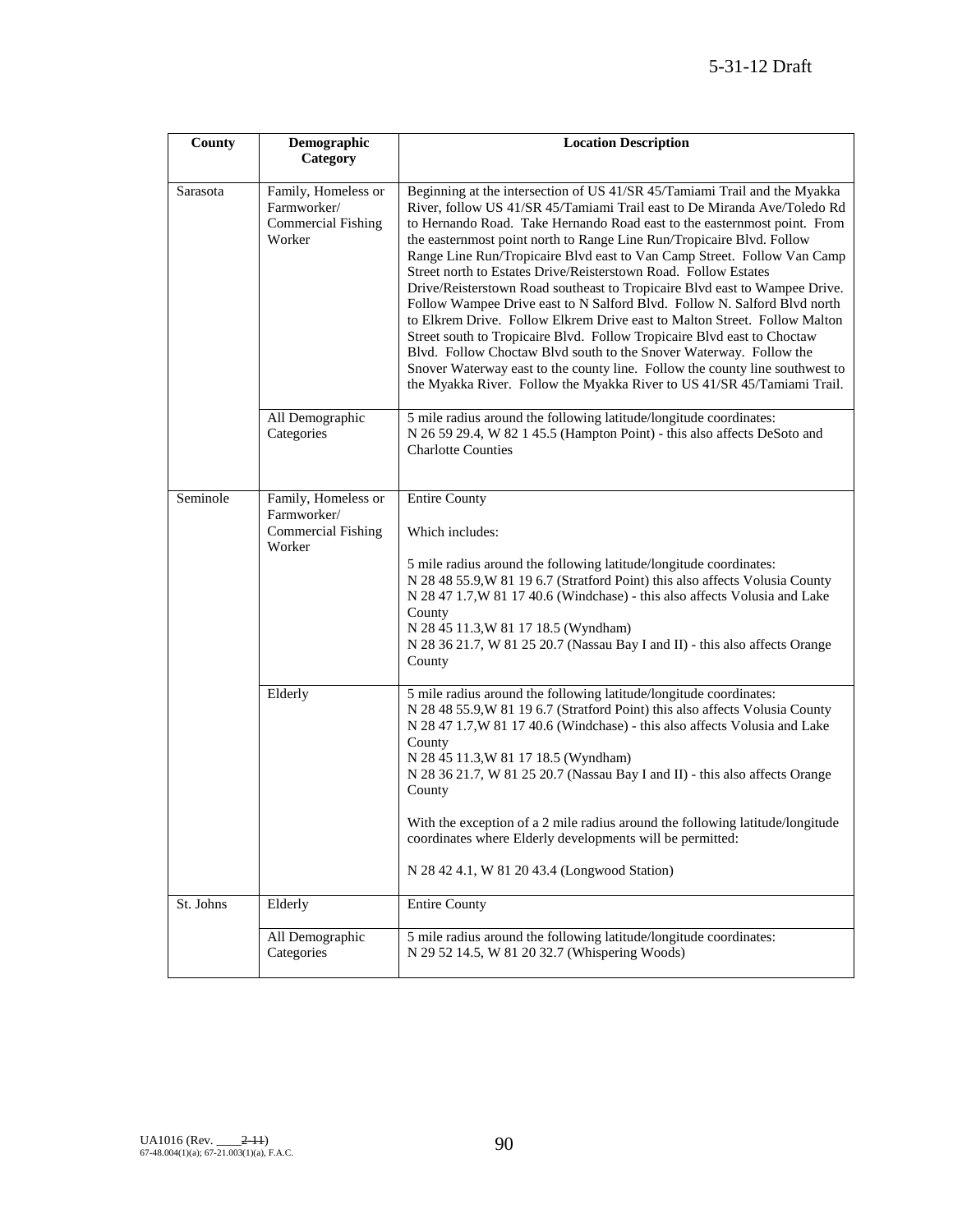| County    | Demographic<br>Category                                            | <b>Location Description</b>                                                                                                                                                                                                                                                                                                                                                |
|-----------|--------------------------------------------------------------------|----------------------------------------------------------------------------------------------------------------------------------------------------------------------------------------------------------------------------------------------------------------------------------------------------------------------------------------------------------------------------|
| St. Lucie | Family, Homeless or<br>Farmworker/<br>Commercial Fishing<br>Worker | <b>Entire County</b>                                                                                                                                                                                                                                                                                                                                                       |
|           | All Demographic<br>Categories                                      | 5 mile radius around the following latitude/longitude coordinates:<br>N 27 20 46.4, W 80 22 56.6 (Peacock Run)<br>N 27 25 27.6 W 80 22 33.5 (Sabal Chase)<br>N 27 35 11.8, W 80 24 33.2 (Woods at Vero) - this also affects Indian River<br>County                                                                                                                         |
| Volusia   | All Demographic<br>Categories                                      | 5 mile radius around the following latitude/longitude coordinates:<br>N 29 15 3.7, W 81 6 40.4 (San Marco) - this also affects Flagler County<br>N 29 1 14.6, W 81 17 44.2 (Garfield Place)<br>N 28 48 55.9, W 81 19 6.7 (Stratford Point) - this also affects Seminole<br>County<br>N 28 47 1.7, W 81 17 40.6 (Windchase) - this also affects Seminole and Lake<br>County |
| Walton    | Family, Homeless or<br>Farmworker/<br>Commercial Fishing<br>Worker | <b>Entire County</b>                                                                                                                                                                                                                                                                                                                                                       |

#### (2) Total Set-Aside Breakdown

Commitments to set aside residential units made by those Applicants that receive funding will become the minimum setaside requirements for any other Corporation funds, to include non-competitive HC, that the Applicant may receive in the future for the same Development.

The total set-aside for MMRB, within the MMRB column, should not exceed 85 percent. In the event an MMRB Applicant selects a total set-aside percentage which is higher than 85 percent in the MMRB column, the highest set-aside percentage will be adjusted to bring the total set-aside percentage down to 85 percent.

(a) Extremely Low Income (ELI) Set-Aside Commitment (Threshold)

> The minimum ELI Set-Aside threshold requirements are as follows:

| <b>Proposed</b>         | <b>Funding</b>   | <b>Development</b> | <b>Minimum ELI</b>    |
|-------------------------|------------------|--------------------|-----------------------|
| Development's           | <b>Requested</b> | Category           | <b>Set-Aside</b>      |
| <b>Oualification as</b> |                  |                    | <b>Commitment to</b>  |
| <b>Location A</b>       |                  |                    | <b>Meet Threshold</b> |
| <b>Development</b>      |                  |                    |                       |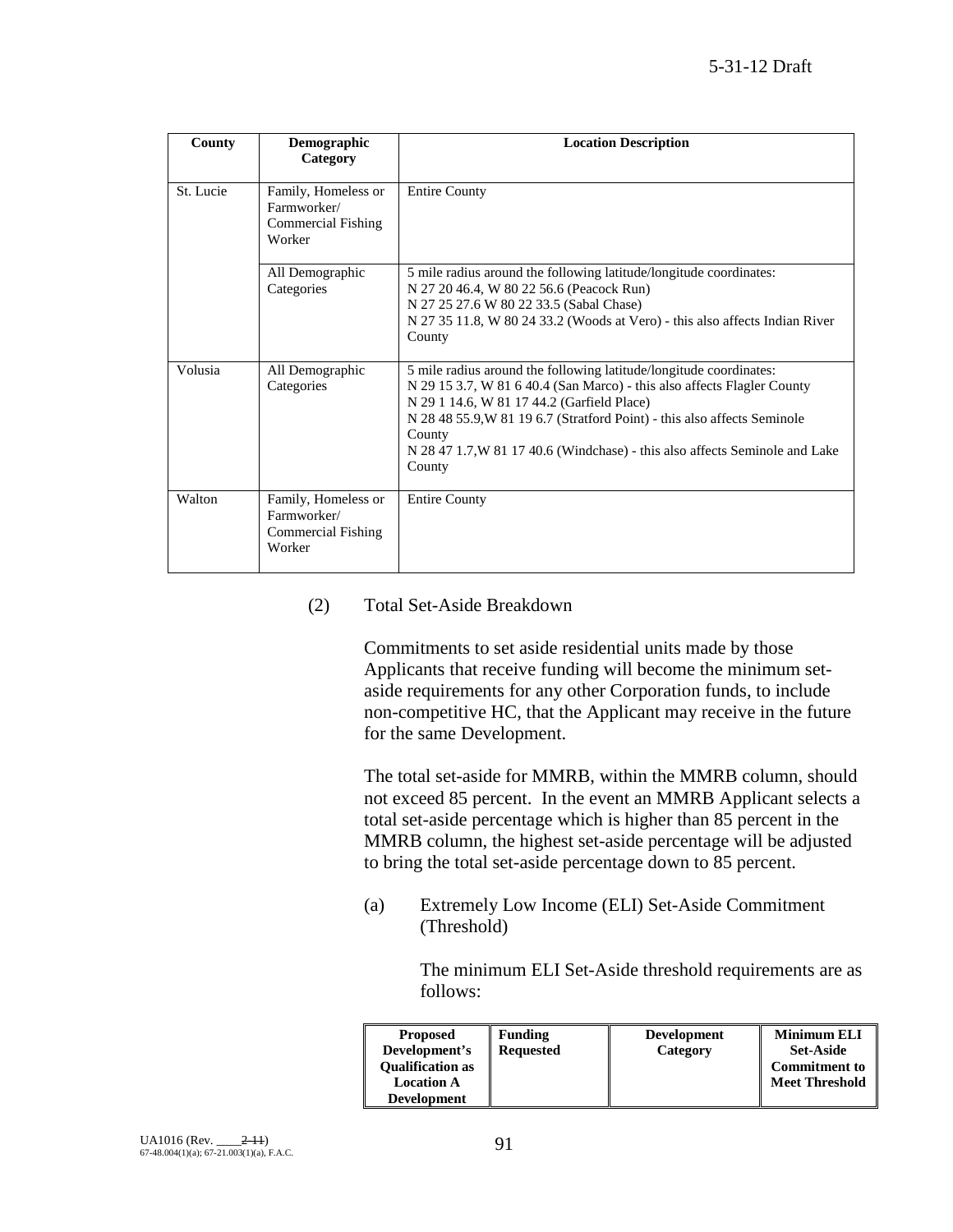| Proposed         | Competitive     | New Construction; or    | 10% of the total |
|------------------|-----------------|-------------------------|------------------|
| Development does | 9% HC; or       | Rehabilitation (with or | units            |
| not qualify as a | Competitive     | without Acquisition);   |                  |
| Location A       | 9% HC and       | or                      |                  |
| Development      | <b>HOME</b>     | Redevelopment (with     |                  |
|                  |                 | or without Acquisition) |                  |
|                  |                 | Preservation (with or   | 20% of the total |
|                  |                 | without Acquisition)    | units **         |
|                  | MMRB (with or   | New Construction; or    | Automatically    |
|                  | without non-    | Rehabilitation (with or | deemed to meet   |
|                  | competitive 4%  | without Acquisition);   | threshold with-  |
|                  | HC); or non-    | or                      | out any ELI Set- |
|                  | competitive HC  | Redevelopment (with     | Aside            |
|                  | only            | or without              | commitment       |
|                  |                 | Acquisition); or        |                  |
|                  |                 | Preservation (with or   |                  |
|                  |                 | without Acquisition)    |                  |
| Proposed         | Competitive 9%  | New Construction; or    | 20% of the total |
| Development      | HC: or          | Rehabilitation (with or | units $**$       |
| qualifies as a   | Competitive HC  | without Acquisition);   |                  |
| Location A       | and HOME; or    | or                      |                  |
| Development *    | MMRB (with or   | Redevelopment (with     |                  |
|                  | without non-    | or without              |                  |
|                  | competitive 4%  | Acquisition); or        |                  |
|                  | $HC$ ); or non- | Preservation (with or   |                  |
|                  | competitive HC  | without Acquisition)    |                  |
|                  | only            |                         |                  |
|                  |                 |                         |                  |
|                  |                 |                         |                  |

\*And meets the requirements outlined in Part III.E.1.b.(1)(a), (b) or (c) above.

\*\* During the Compliance Period, if Congress fails to appropriate funding for the PBRA contract with HUD or RD, and if the 20% ELI set-aside is comprised of at least 10% PBRA units, then the ELI set-aside requirement will be reduced from 20% to 10% and those units (10%) will convert to the highest set-aside committed to by the Applicant in the Application.

(b) Special Needs Households (4 Points)

Except for Homeless Applicants (see exception below), to be eligible for points Applicants requesting Competitive HC must commit to:

- (i) Set aside at least 50 percent of its ELI units for Special Needs Households; and
- (ii) Develop and execute a Memorandum of Understanding (MOU) with at least one designated Special Needs Household Referral Agency for the county where the proposed Development will be located. The deadline for the MOU will be established in the Carryover Allocation Agreement.

The exception to the above requirement is if a Competitive HC Applicant selected and qualified for the Homeless Demographic at Part III.D. of the Application, it will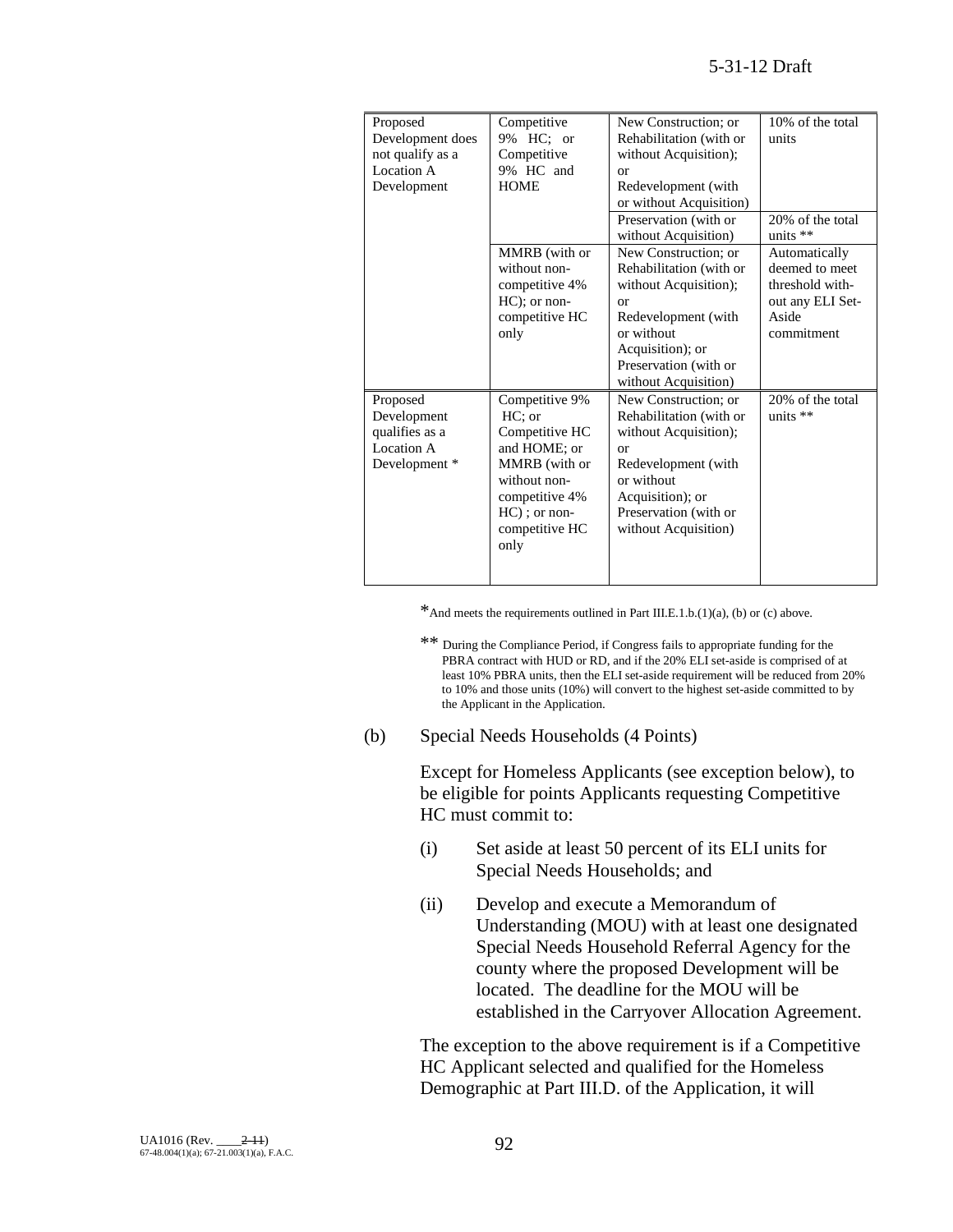automatically receive 4 points without any commitment to set aside any ELI units for Special Needs Households.

Applicants requesting MMRB and Applicants requesting non-competitive HC only will also automatically receive 4 points without any commitment to set aside any ELI units for Special Needs Households.

The Applicant's ELI Set-Aside commitment must be entered on the applicable total set-aside breakdown chart (see Item  $1.b.(2)(d)$ ) below).

| <b>ELI County Chart</b> |                                          |  |            |                                          |  |
|-------------------------|------------------------------------------|--|------------|------------------------------------------|--|
| County                  | <b>ELI Set-Aside</b><br><b>AMI</b> level |  | County     | <b>ELI Set-Aside</b><br><b>AMI</b> level |  |
| Alachua                 | 40% 33%                                  |  | Lee        | 35% 33%                                  |  |
| <b>Baker</b>            | 35%                                      |  | Leon       | 33% 30%                                  |  |
| Bay                     | 35%                                      |  | Levy       | 45%                                      |  |
| Bradford                | 40%                                      |  | Liberty    | 40% 45%                                  |  |
| <b>Brevard</b>          | 35% 33%                                  |  | Madison    | 45%                                      |  |
| <b>Broward</b>          | 28% 25%                                  |  | Manatee    | 33% 30%                                  |  |
| Calhoun                 | 45%                                      |  | Marion     | 40%                                      |  |
| Charlotte               | 40% 35%                                  |  | Martin     | 35% 33%                                  |  |
| Citrus                  | 45%                                      |  | Miami-Dade | 33% 28%                                  |  |
| Clay                    | 30%                                      |  | Monroe     | 25%                                      |  |
| Collier                 | 28%                                      |  | Nassau     | 30%                                      |  |
| Columbia                | 45%                                      |  | Okaloosa   | 30%                                      |  |
| De Soto                 | 45%                                      |  | Okeechobee | 45%                                      |  |
| Dixie                   | 45%                                      |  | Orange     | 35% 33%                                  |  |
| Duval                   | 30%                                      |  | Osceola    | 35% 33%                                  |  |
| Escambia                | 35%                                      |  | Palm Beach | 28%                                      |  |
| Flagler                 | 35% 33%                                  |  | Pasco      | 40% 33%                                  |  |
| Franklin                | 45%                                      |  | Pinellas   | 40% 33%                                  |  |
| Gadsden                 | 33% 30%                                  |  | Polk       | 40%                                      |  |
| Gilchrist               | 40% 33%                                  |  | Putnam     | 45%                                      |  |
| Glades                  | 45%                                      |  | St. Johns  | 30%                                      |  |
| Gulf                    | $40\%$ 45%                               |  | St. Lucie  | 35% 33%                                  |  |
| Hamilton                | 45%                                      |  | Santa Rosa | 35% 33%                                  |  |
| Hardee                  | 45%                                      |  | Sarasota   | 33% 30%                                  |  |
| Hendry                  | 45%                                      |  | Seminole   | 35% 33%                                  |  |
| Hernando                | 40% 33%                                  |  | Sumter     | 40%                                      |  |
| Highlands               | 45%                                      |  | Suwannee   | 45%                                      |  |
| Hillsborough            | 40% 33%                                  |  | Taylor     | 45%                                      |  |
| Holmes                  | 45%                                      |  | Union      | 40%                                      |  |
| <b>Indian River</b>     | 40% 33%                                  |  | Volusia    | 35%                                      |  |
| Jackson                 | 45%                                      |  | Wakulla    | 33% 35%                                  |  |
| Jefferson               | 33% 30%                                  |  | Walton     | 40%                                      |  |
| Lafayette               | 40% 45%                                  |  | Washington | 45%                                      |  |
| Lake                    | 35% 33%                                  |  |            |                                          |  |

#### (c) Total Set-Aside Commitment (3 Points)

Applicants, except those requesting funding for ALF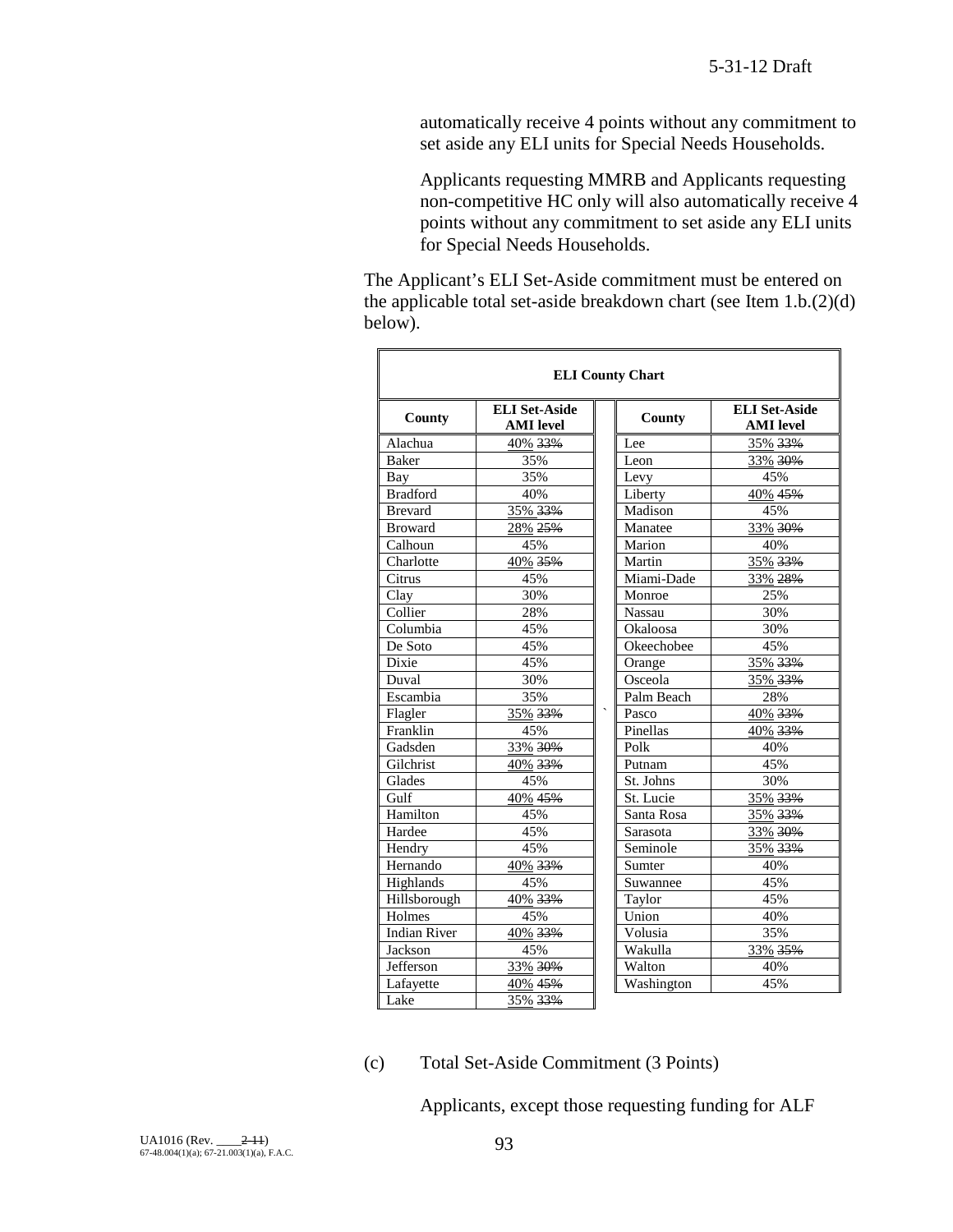Developments, will receive 3 points for a commitment to set aside at least 70 percent of the Development's units at 60 percent AMI or less. Applicants requesting funding for ALF Developments will receive 3 points for a commitment to set aside at least 50 percent of the Development's units at 60 percent AMI or less.

The total set-aside must be entered on the applicable total set-aside breakdown chart (see Item 1.b.(2)(d) below).

(d) Total Set-Aside Breakdown Chart

Complete each column of the applicable total set-aside breakdown chart at Part III.E.1.b.(3) in the Application. The Applicant must indicate on the applicable total setaside breakdown chart the percentage of residential units, stated in whole numbers, to be set aside at each selected AMI level. Where reasonably possible, Applicants will be required to keep the unit mix consistent across each committed AMI level.

In the event of a discrepancy between the set-aside commitments shown in this section and those shown elsewhere within the Application, the set-aside commitments shown in this section shall be deemed to be the Applicant's set-aside commitments.

- 2. Commitment for HOME Applications:
	- a. Minimum HOME-Assisted Units (Threshold for Applicants requesting Competitive HC and HOME)

HOME Applicants must calculate the minimum number of set-aside units required by HUD and the minimum number of set-aside units as a percentage of the total units. If the Total Development Cost is revised during the scoring process, either by the Corporation or by the Applicant as provided in Rule Chapter 67-48.004, F.A.C., the smaller amount of Total Development Cost will be used for the purposes of calculating this set-aside and the applicable points will be awarded for setting aside units beyond the minimum required.

In the event of a discrepancy between the amounts entered by the Applicant at Part III.E.2.a.(1), (2) and/or (4) and those shown elsewhere within the Application, the HOME loan request amount stated at Part V.A.1. shall be deemed to be the requested amount, the Total Development Cost amount stated on the Development Cost Pro-Forma shall be deemed to be the Total Development Cost (unless revised as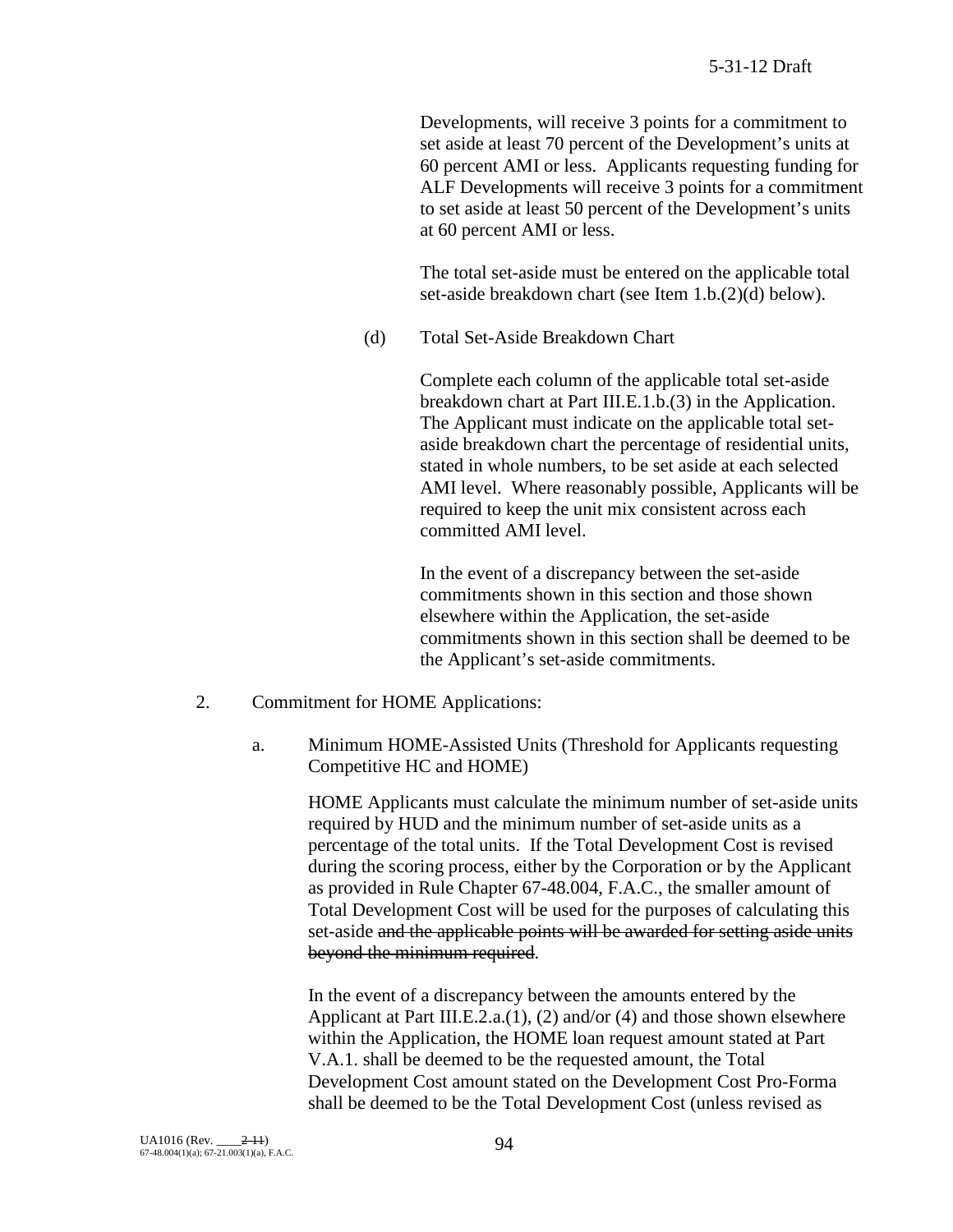provided above, in which case the smaller amount will be deemed to be the Total Development Cost), and the total number of units stated at Part III.A.6.a. shall be deemed to be the total number of units for the Development.

b. Summary of HOME-Assisted Units

Low HOME Rent units must be equal to or greater than 20 percent of the total set-aside units committed to. All remaining set-aside units will be High HOME Rent units. Calculate the number of Low HOME and High HOME rent units. Round up the number of Low HOME Rent Units to the next whole unit. High and Low HOME Rent charts are incorporated by reference and are available on the Corporation's Website under the 2013 2011 Universal Application link labeled Related References and Links.

3. Affordability Period (Maximum 5 Points):

If the Applicant irrevocably commits to set aside units in the proposed Development for a total of 31 or more years, points will be awarded based on the following chart:

| <b>Total Set-Aside Years</b> | <b>Points Awarded</b> |
|------------------------------|-----------------------|
| 50 or more                   |                       |
| 45-49                        |                       |
| $40 - 44$                    |                       |
| 35-39                        |                       |
| $31 - 34$                    |                       |

Any HC Applicant that commits to set aside units beyond the HC minimum 30 years is also irrevocably committing to waive the option to convert to market after year fourteen (14).

# **F. Resident Programs** (Maximum 14 Points)

Applicants may select resident programs from the Qualified Resident Programs for Non-Elderly and Non-Homeless Developments section, the Qualified Resident Programs for Homeless Developments – SRO and Non-SRO section, or the Qualified Resident Programs for Elderly Developments – Non-ALF and ALF section, up to a maximum of 6 points. Programs in the Qualified Resident Programs for All Applicants section may be selected, up to a maximum of 8 points.

All resident programs selected by the Applicant will be included in the Land Use Restriction Agreement and/or Extended Use Agreement and must be maintained in order for the Development to remain in compliance unless the Board approves a change.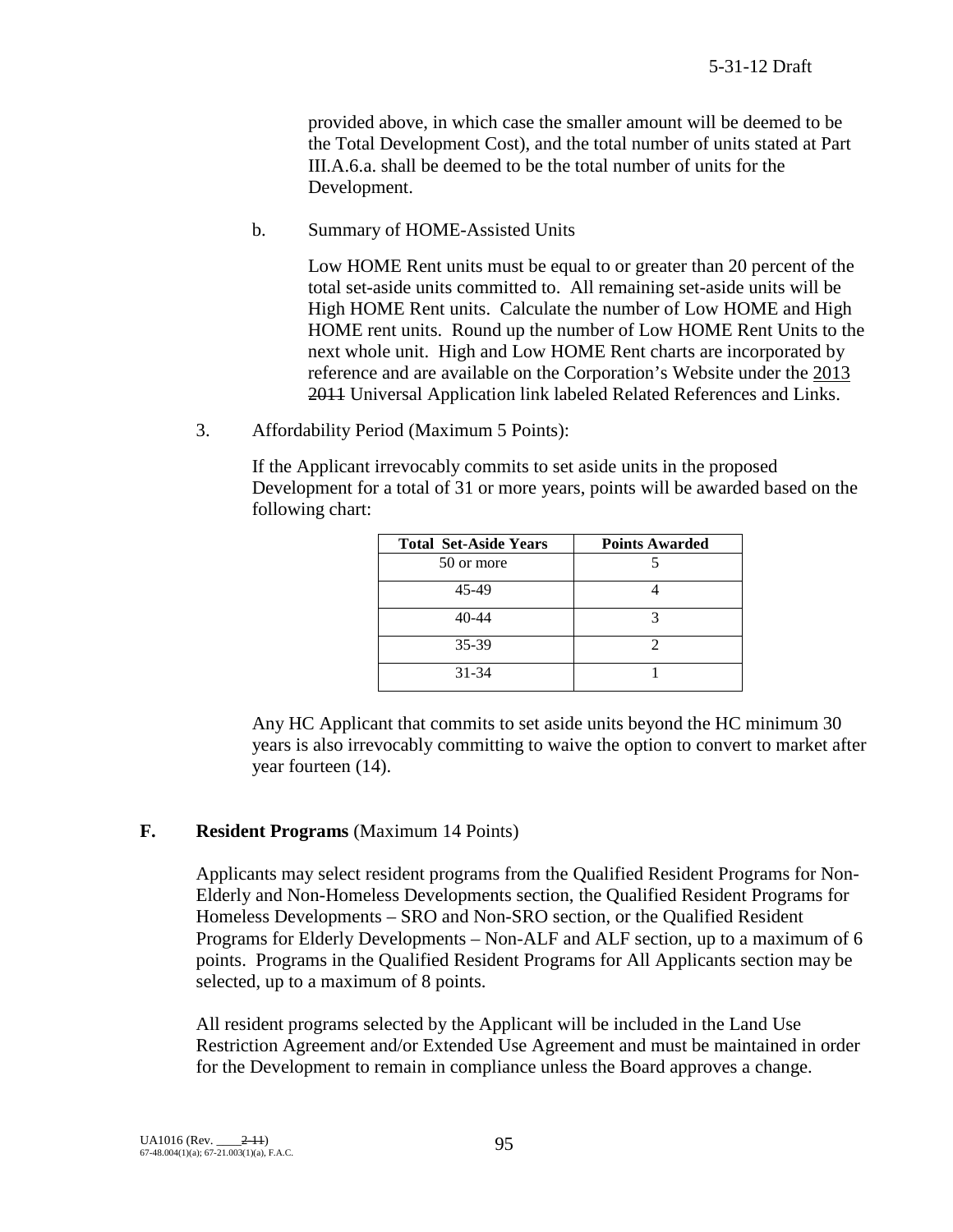1. Qualified Resident Programs for Non-Elderly and Non-Homeless Developments (Maximum 6 Points)

To be eligible to select resident programs from this category, the Applicant cannot have selected and qualified for the Elderly or Homeless Demographic Commitment at Part III.D.

- a. Homeownership Opportunity Program. MMRB and HC Applicants may only select Item (1) below, with one exception. The exception is that HC Applicants that selected "Single Family Rental" as the Development Type at Part III.A.4. have the option of selecting either Item (1) or Item (2) below.
	- (1) Financial Assistance with Purchase of a Home. (2 points) Applicant commits to provide a financial incentive which includes the following provisions:
		- The incentive must be applicable to the home selected by the resident and may not be restricted to or enhanced by the purchase of homes in which the Applicant, Developer, or other related party has an interest;
		- $\blacksquare$  the incentive must be not less than 5 percent of the rent for the resident's unit during the resident's entire occupancy (Note: Resident will receive the incentive for all months for which the resident is in compliance with the terms and conditions of the lease. Damages to the unit in excess of the security deposit will be deducted from the incentive.);
		- $\blacksquare$  the benefit must be in the form of a gift or grant and may not be a loan of any nature;
		- $\blacksquare$  the benefits of the incentive must accrue from the beginning of occupancy;
		- the vesting period can be no longer than 2 years of continuous residency; and
		- no fee, deposit or any other such charge can be levied against the resident as a condition of participation in this program.

# OR

(2) For HC Single Family Rental Developments Only (Application reflects the Single Family Rental Development Type at Part III.A.4.):

> Financial Assistance with Purchase of a Unit in the Development. (1 point) Applicant must make this homeownership opportunity program available to all residents in compliance with their current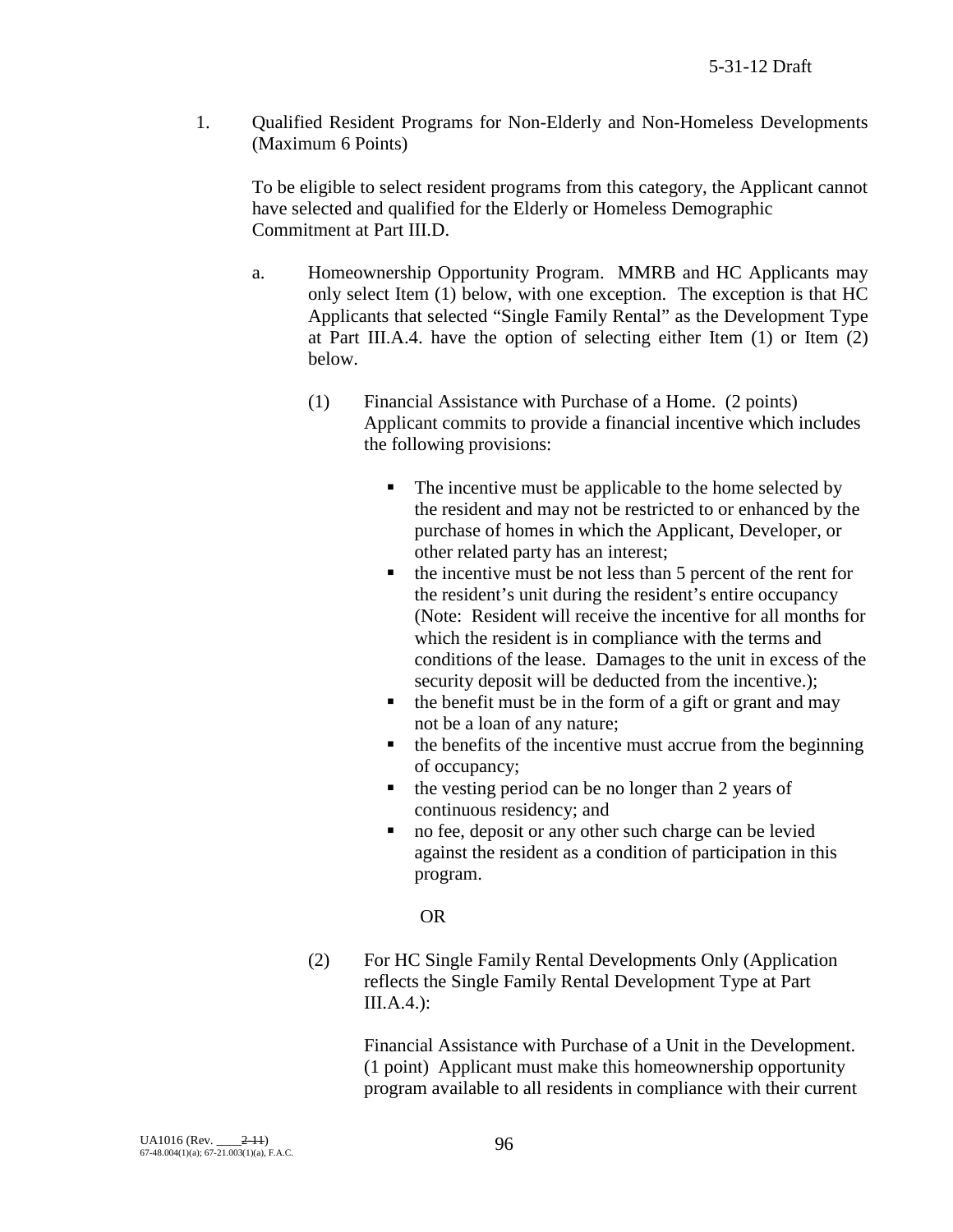lease, at no cost to the resident. The program must set aside 10 percent of the resident's gross rent towards a down payment to assist the resident in the purchase of a unit in the Development. The resident may be suspended from the program during the period of a lease if the resident violates any provision of the lease. Upon renewal of the lease, the resident must be reinstated into the program for the period of that renewal, with suspension permitted under the same terms as discussed above.

- b. After School Program for Children This program requires the Applicant or its Management Company to provide supervised, structured, ageappropriate activities for children during the after school hours, Monday through Friday. Activities must be on-site and at no charge to the residents. If the Development consists of Scattered Sites, this resident program must be provided on the Scattered Site with the most units. (3 points)
- c. First Time Homebuyer Seminars Applicant or its Management Company must arrange for and provide, at no cost to the resident, in conjunction with local realtors or lending institutions, semiannual on-site seminars for residents interested in becoming homeowners. Seminars must be held between the hours of 9:00 a.m. and 9:00 p.m. and electronic media, if used, must be used in conjunction with live instruction. If the Development consists of Scattered Sites, this resident program must be provided on the Scattered Site with the most units. (1 point)
- d. Literacy Training Applicant or its Management Company must make available, at no cost to the resident, literacy tutor(s) who will provide weekly literacy lessons to residents in private space on-site. Training must be held between the hours of 9:00 a.m. and 9:00 p.m. and electronic media, if used, must be used in conjunction with live instruction. If the Development consists of Scattered Sites, this resident program must be provided on the Scattered Site with the most units. (2 points)
- e. Employment Assistance Program Applicant or its Management Company must provide, at no cost to the resident, a minimum of quarterly scheduled Employment Assistance Program workshops/meetings offering employment counseling by a knowledgeable employment counselor. Such a program includes employability skills workshops providing instruction in the basic skills necessary for getting, keeping, and doing well in a job. The instruction must be offered between the hours of 9:00 a.m. and 9:00 p.m. and must include, but not be limited to, the following:
	- Evaluation of current job skills;
	- Assistance in setting job goals;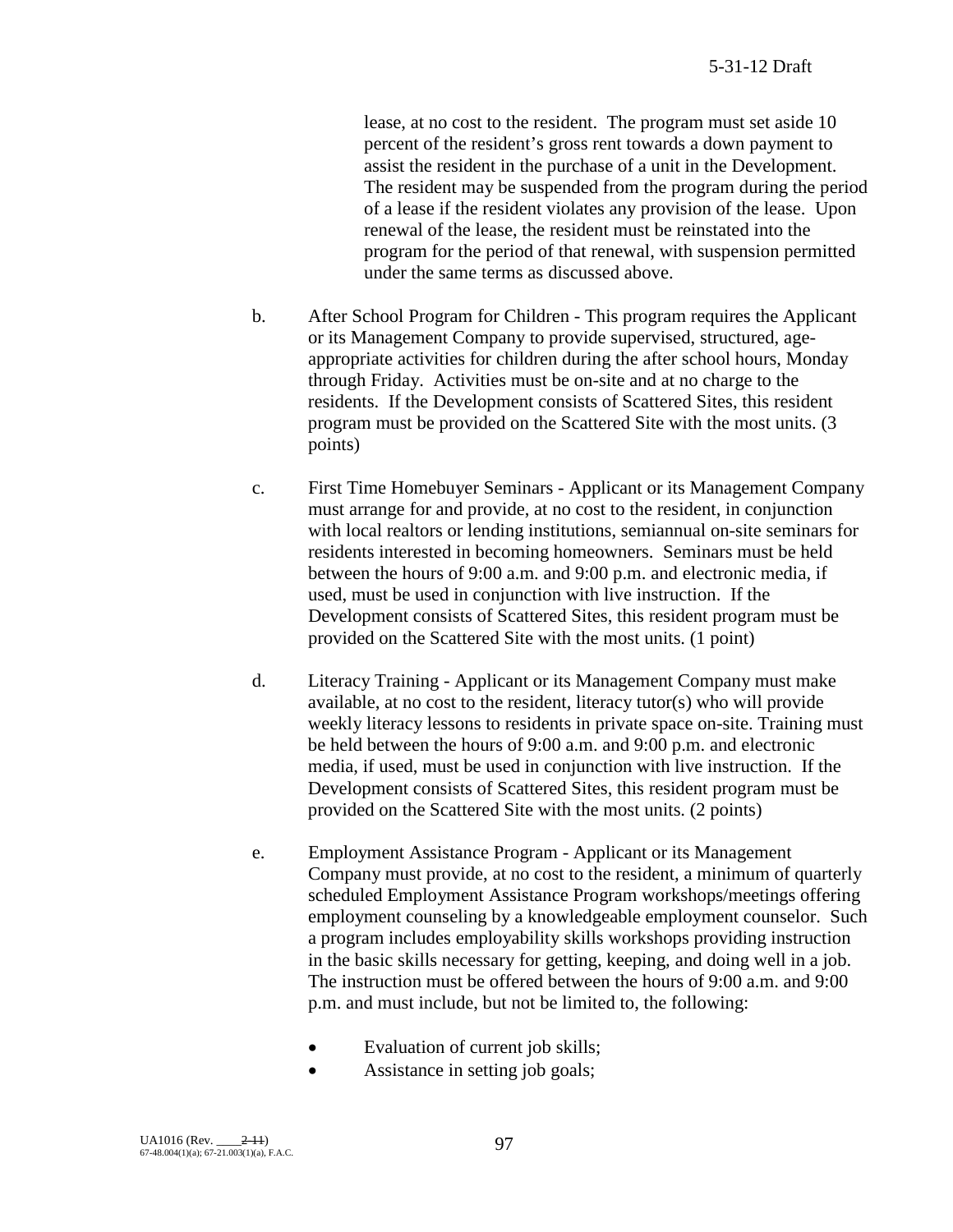- Assistance in development of and regular review/update of an individualized plan for each participating resident;
- Resume assistance;
- Interview preparation; and
- Placement and follow-up services.

If the Development consists of Scattered Sites and the training is provided on site, it must be provided on the Scattered Site with the most units. If the training is not provided on-site, transportation at no cost to the resident must be provided. Electronic media, if used, must be used in conjunction with live instruction. (2 points)

OR

2. Qualified Resident Programs for Homeless Developments - SRO and Non-SRO (Maximum 6 Points)

To be eligible to select resident programs from this category, the Applicant must have selected and qualified for the Homeless Demographic Commitment at Part III.D.

- Note: All Applicants selecting and qualifying for the Homeless Demographic Commitment in this Application will be required to provide a Case Management Program whereby the Applicant or its Management Company must provide, at no cost to the resident, a Case Manager (at least one for every 25 Homeless or formerly Homeless resident families) whose activities are aimed at assessing resident needs, planning services, linking the service system to a resident, coordinating the various system components, monitoring service delivery, and evaluating the effect of service delivery. Case Managers must possess at least a bachelor's degree in human services or a related field.
- a. The following resident programs are available for SRO Developments only (Applicant selected the SRO Development Type at Part III.A.4.):
	- (1) Staffed Kitchen/Cafeteria Applicant or its Management Company must provide, at no cost to the resident, an on-site staffed kitchen/cafeteria that provides at least one meal, 7 days per week between the hours of 9:00 a.m. and 9:00 p.m. If the Development consists of Scattered Sites, this resident program must be provided on the Scattered Site with the most units. (3 points)
	- (2) Daily Activities Applicant or its Management Company must provide on-site supervised, structured activities, at no cost to the resident at least 5 days per week which must be offered between the hours of 9:00 a.m. and 9:00 p.m. If the Development consists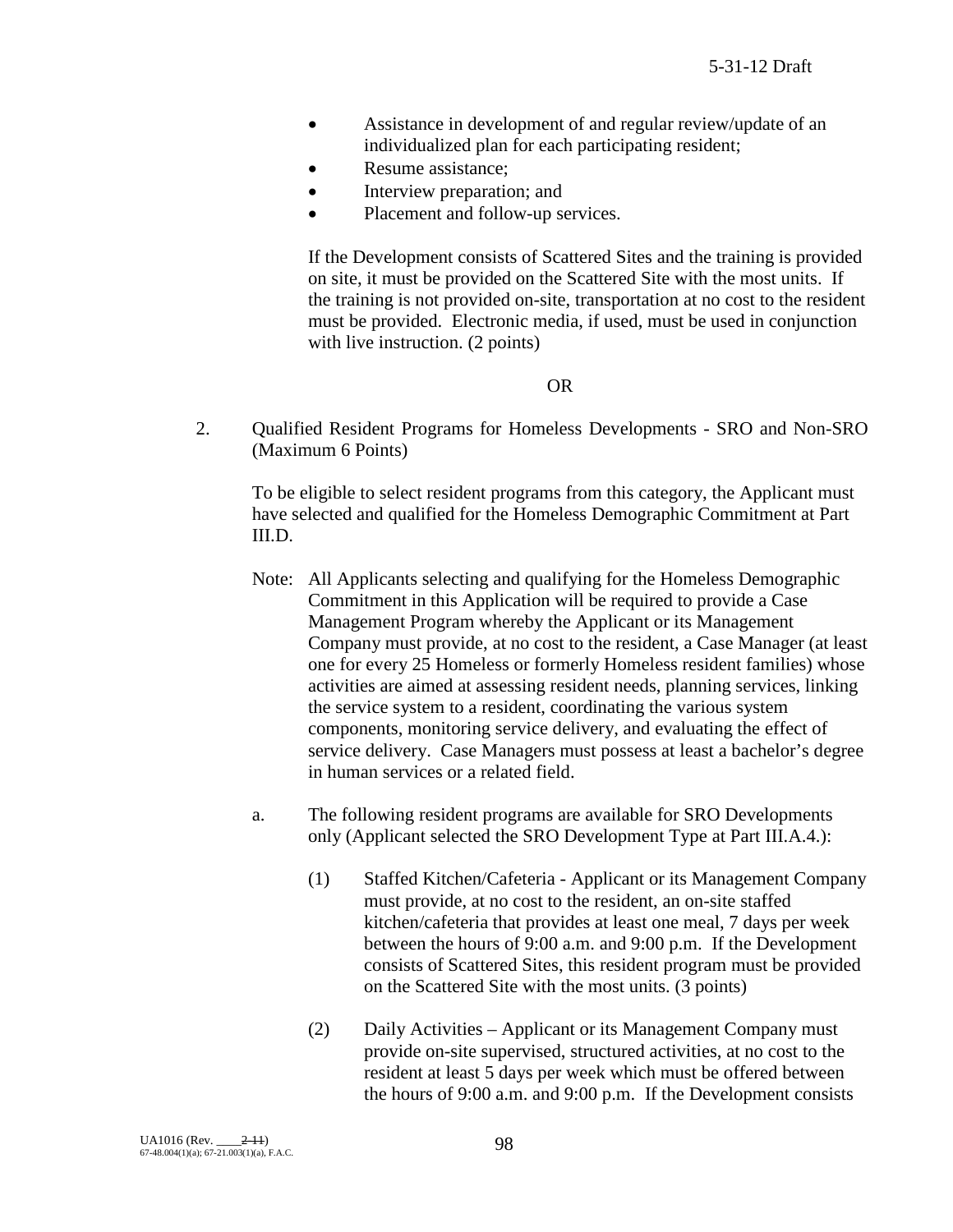of Scattered Sites, this resident program must be provided on the Scattered Site with the most units. (3 points)

- b. The following resident programs are available for Non-SRO Developments only:
	- (1) Homeownership Opportunity Program. MMRB and HC Applicants may only select Item (a) below, with one exception. The exception is that HC Applicants that selected "Single Family Rental" as the Development Type at Part III.A.4. have the option of selecting either Item (a) or Item (b) below.
		- (a) Financial Assistance with Purchase of a Home. (2 points) Applicant commits to provide a financial incentive which includes the following provisions:
			- The incentive must be applicable to the home selected by the resident and may not be restricted to or enhanced by the purchase of homes in which the Applicant, Developer, or other related party has an interest;
			- $\blacksquare$  the incentive must be not less than 5 percent of the rent for the resident's unit during the resident's entire occupancy (Note: Resident will receive the incentive for all months for which the resident is in compliance with the terms and conditions of the lease. Damages to the unit in excess of the security deposit will be deducted from the incentive.);
			- $\blacksquare$  the benefit must be in the form of a gift or grant and may not be a loan of any nature;
			- $\blacksquare$  the benefits of the incentive must accrue from the beginning of occupancy;
			- $\blacksquare$  the vesting period can be no longer than 2 years of continuous residency; and
			- no fee, deposit or any other such charge can be levied against the resident as a condition of participation in this program.

# OR

(b) For HC Single Family Rental Developments Only (Application reflects the Single Family Rental Development Type at Part III.A.4.):

> Financial Assistance with Purchase of a Unit in the Development. (1 point) Applicant must make this homeownership opportunity program available to all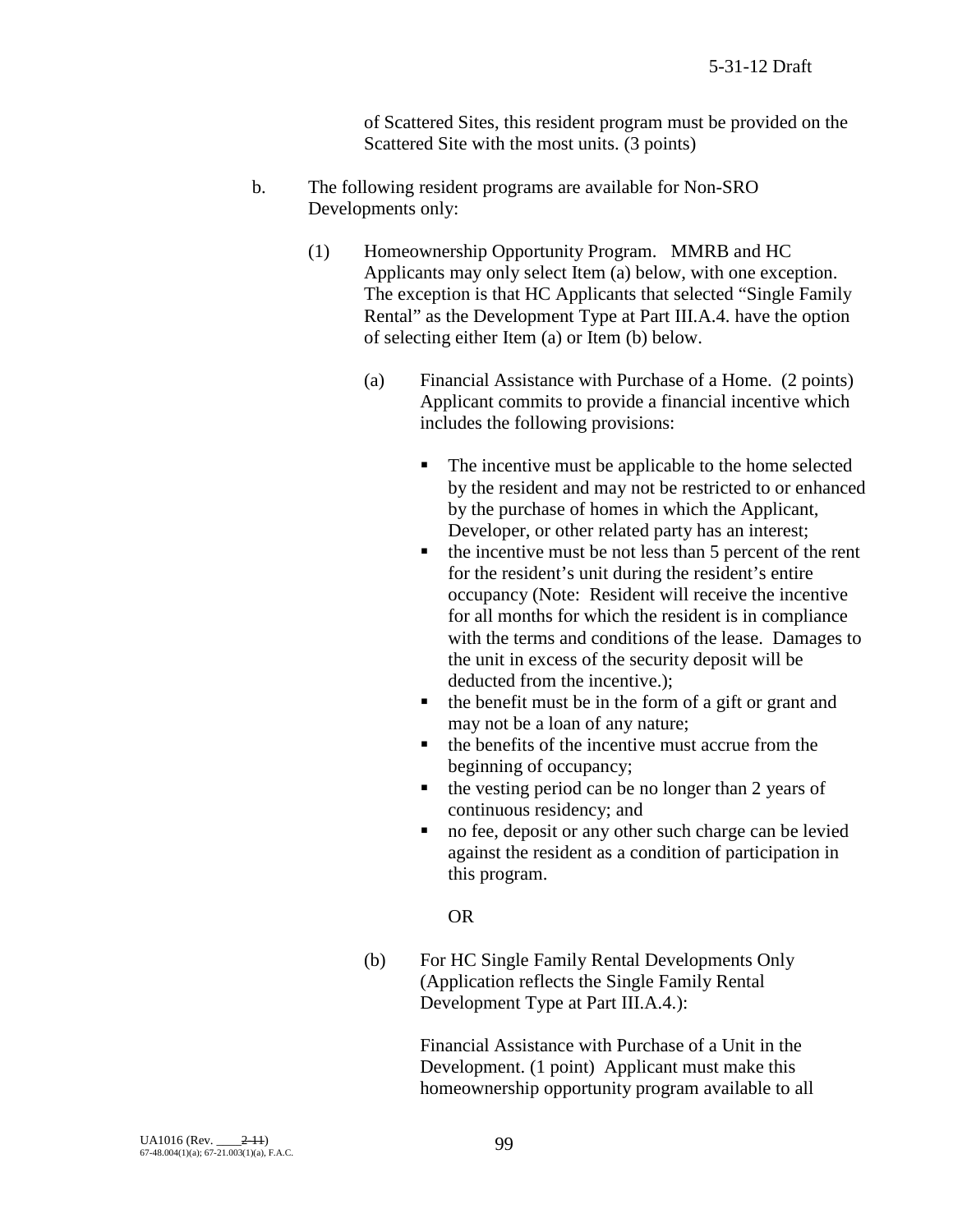residents in compliance with their current lease, at no cost to the resident. The program must set-aside 10 percent of the resident's gross rent towards a down payment to assist the resident in the purchase of a unit in the Development. The resident may be suspended from the program during the period of a lease if the resident violates any provision of the lease. Upon renewal of the lease, the resident must be reinstated into the program for the period of that renewal, with suspension permitted under the same terms as discussed above.

- (2) After School Program for Children This program requires the Applicant or its Management Company to provide supervised, structured, age-appropriate activities for children during the after school hours, Monday through Friday. Activities must be on-site and at no charge to the residents. If the Development consists of Scattered Sites, this resident program must be provided on the Scattered Site with the most units. (3 points)
- (3) First Time Homebuyer Seminars Applicant or its Management Company must arrange for and provide, at no cost to the resident, in conjunction with local realtors or lending institutions, semiannual on-site seminars for residents interested in becoming homeowners. Seminars must be held between the hours of 9:00 a.m. and 9:00 p.m. and electronic media, if used, must be used in conjunction with live instruction. If the Development consists of Scattered Sites, this resident program must be provided on the Scattered Site with the most units. (1 point)
- c. The following resident programs are available for both SRO and Non-SRO Developments:
	- (1) Literacy Training Applicant or its Management Company must make available, at no cost to the resident, literacy tutor(s) who will provide weekly literacy lessons to residents in private space onsite. Training must be held between the hours of 9:00 a.m. and 9:00 p.m. and electronic media, if used, must be used in conjunction with live instruction. If the Development consists of Scattered Sites, this resident program must be provided on the Scattered Site with the most units. (2 points)
	- (2) Employment Assistance Program Applicant or its Management Company must provide, at no cost to the resident, a minimum of quarterly scheduled Employment Assistance Program workshops/meetings offering employment counseling by a knowledgeable employment counselor. Such a program includes employability skills workshops providing instruction in the basic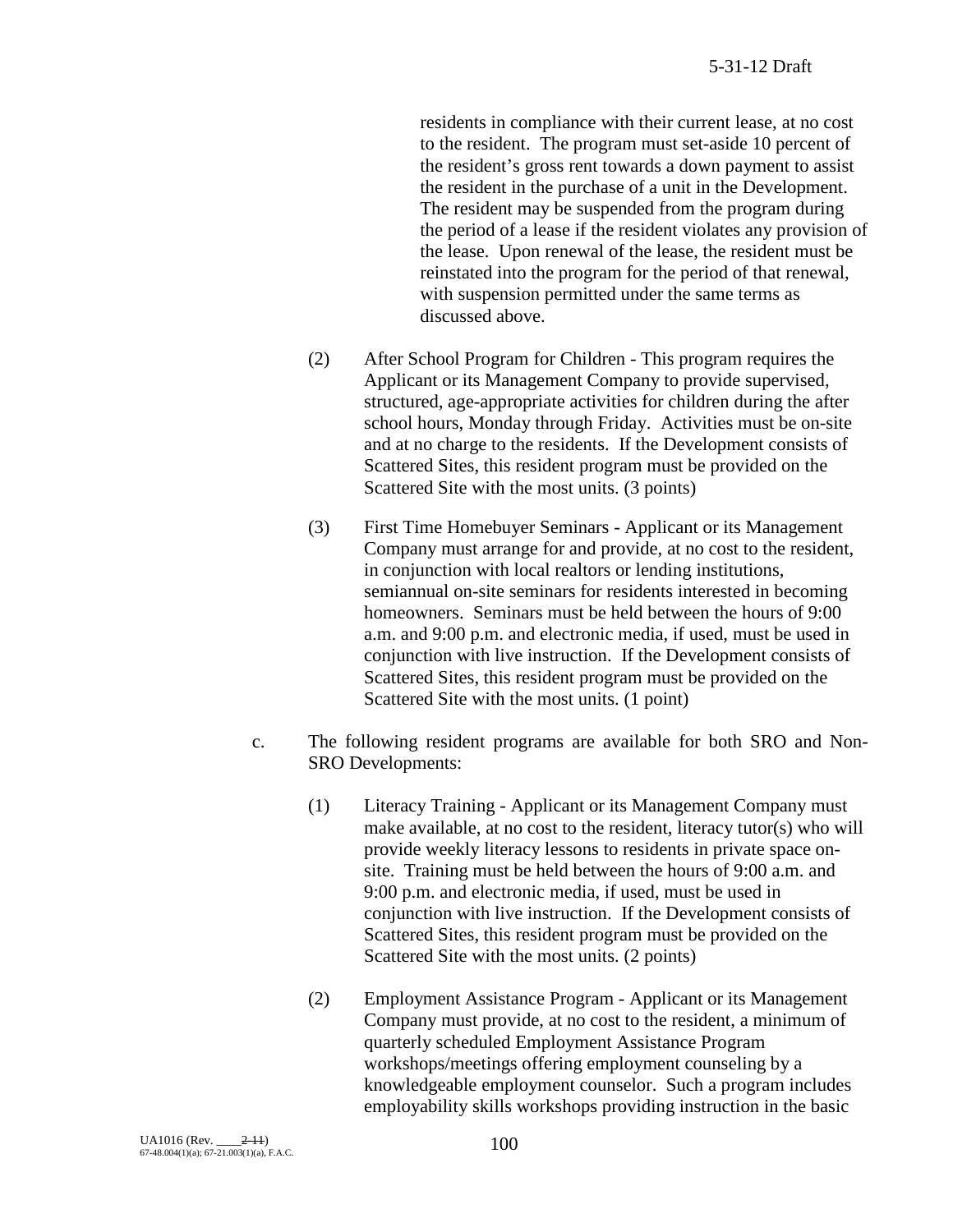skills necessary for getting, keeping, and doing well in a job. The instruction must be offered between the hours of 9:00 a.m. and 9:00 p.m. and must include, but not be limited to, the following:

- Evaluation of current job skills;
- Assistance in setting job goals;
- Assistance in development of and regular review/update of an individualized plan for each participating resident;
- Resume assistance:
- Interview preparation; and
- Placement and follow-up services.

If the Development consists of Scattered Sites and the training is provided on site, it must be provided on the Scattered Site with the most units. If the training is not provided on-site, transportation at no cost to the resident must be provided. Electronic media, if used, must be used in conjunction with live instruction. (2 points)

#### OR

3. Qualified Resident Programs for Elderly Developments – Non-ALF and ALF (Maximum 6 Points)

To be eligible to select resident programs in this category, the Applicant must have selected and qualified for the Elderly Demographic Commitment at Part III.D.

- Note: All Applicants selecting and qualifying for the Elderly Demographic Commitment as an Assisted Living Facility at Part III.D. will be required to provide a Case Management Program whereby the Applicant, Management Company, or its Service Provider must provide, at no cost to the resident, a Case Manager (at least one for every 25 residents) whose activities are aimed at assessing resident needs, planning services, linking the service system to a resident, coordinating the various system components, monitoring service delivery, and evaluating the effect of service delivery. Case Managers must possess at least a bachelor's degree in human services or a related field.
- a. The following resident programs are available for Elderly Non-ALF Developments only:
	- (1) Daily Activities Applicant or its Management Company must provide on-site supervised, structured activities, at no cost to the resident, at least five days per week which must be offered between the hours of 8:00 a.m. and 7:00 p.m. If the Development consists of Scattered Sites, this resident program must be provided on the Scattered Site with the most units. (3 points)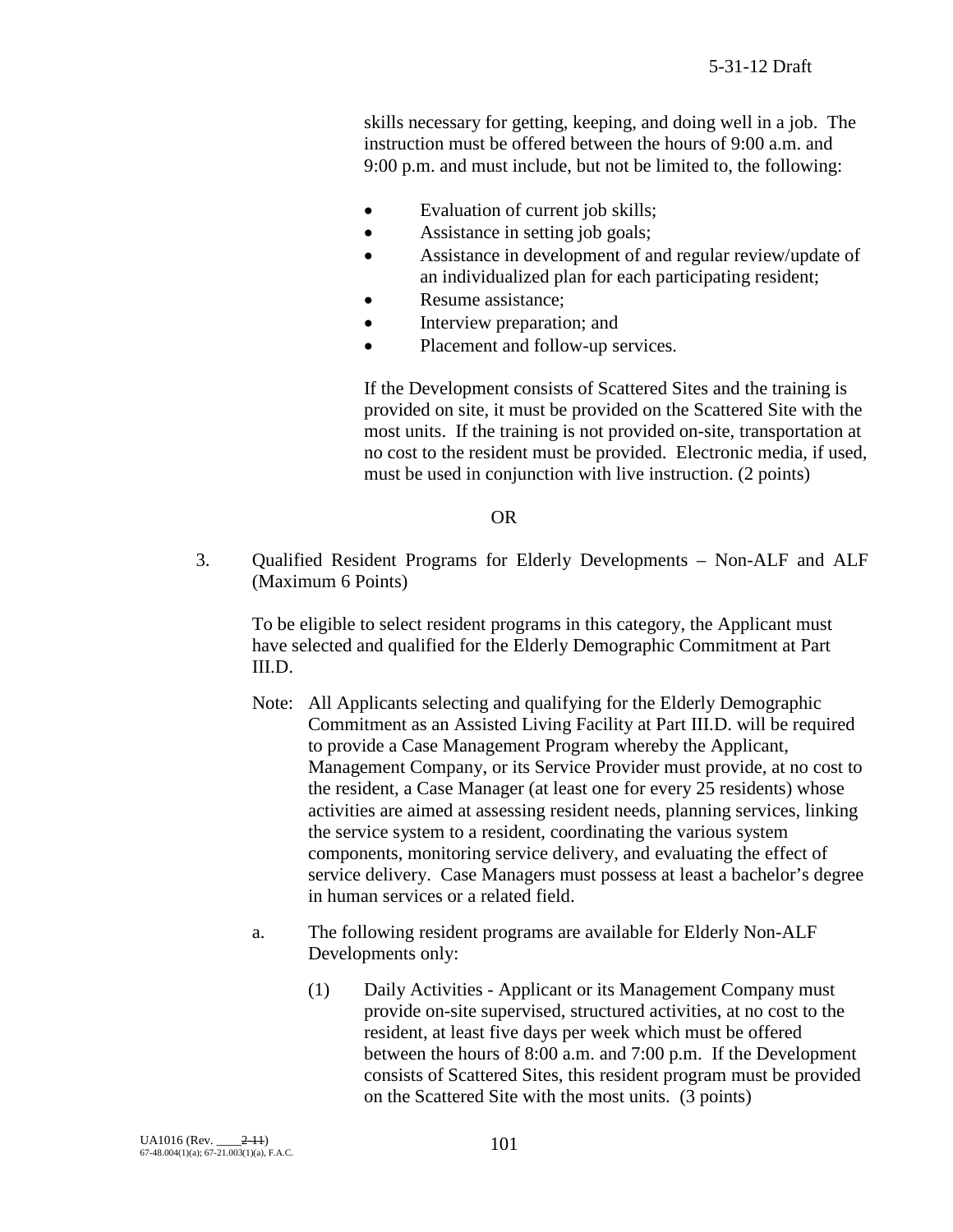- (2) Assistance with Light Housekeeping, Grocery Shopping and/or Laundry - The Applicant or its Management Company must provide residents with a list of qualified service providers for (a) light housekeeping, and/or (b) grocery shopping, and/or (c) laundry and will coordinate, at no cost to the resident, the scheduling of services. The Developer or Management Company shall verify that the services referral information is accurate and up-to-date at least once every six (6) months. (1 point)
- (3) Resident Assurance Check-In Program Applicant commits to provide and use an established system for checking in with each resident on a pre-determined basis not less than once per day, at no cost to the resident. Residents may opt out of this program with a written certification that they choose not to participate. (2 points)
- (4) Manager On-Site 24 Hours Per Day Applicant must provide management personnel on the Development's premises at all times who will be available and accessible to the residents 24 hours per day, seven days per week, at no cost to the resident. The on-site management personnel shall be available at all times to receive calls from residents and help determine the approach to address the issue. The Development's owner or designated manager shall develop and implement policies and procedures for receiving a resident call and how to assess and handle the call based on a resident's request and/or need. At a minimum, residents shall be informed of the Resident Program at move-in and via a written notice(s) clearly displayed in the Development's common or public spaces. If the Development consists of Scattered Sites, management personnel must, at a minimum, be on the Scattered Site with the most units 24 hours a day, 7 days a week. Although the Scattered Sites Development management personnel may be located only on the Scattered Site with the most units, they must be available to and provide the same resident program services to all the Development's residents. (3 points)
- b. The following resident programs are available for Elderly ALF Developments only (Applicant selected "Yes" at Part III.D.1.a.):
	- (1) Medication Administration The Applicant or its Management Company shall provide, pursuant to ALF licensure requirements, staff to administer medications in accordance with a health care provider's order or prescription label. (3 points)
	- (2) Services for Persons with Alzheimer's Disease and Other Related Disorders – The Applicant or its Management Company shall advertise and provide supervision and services to persons with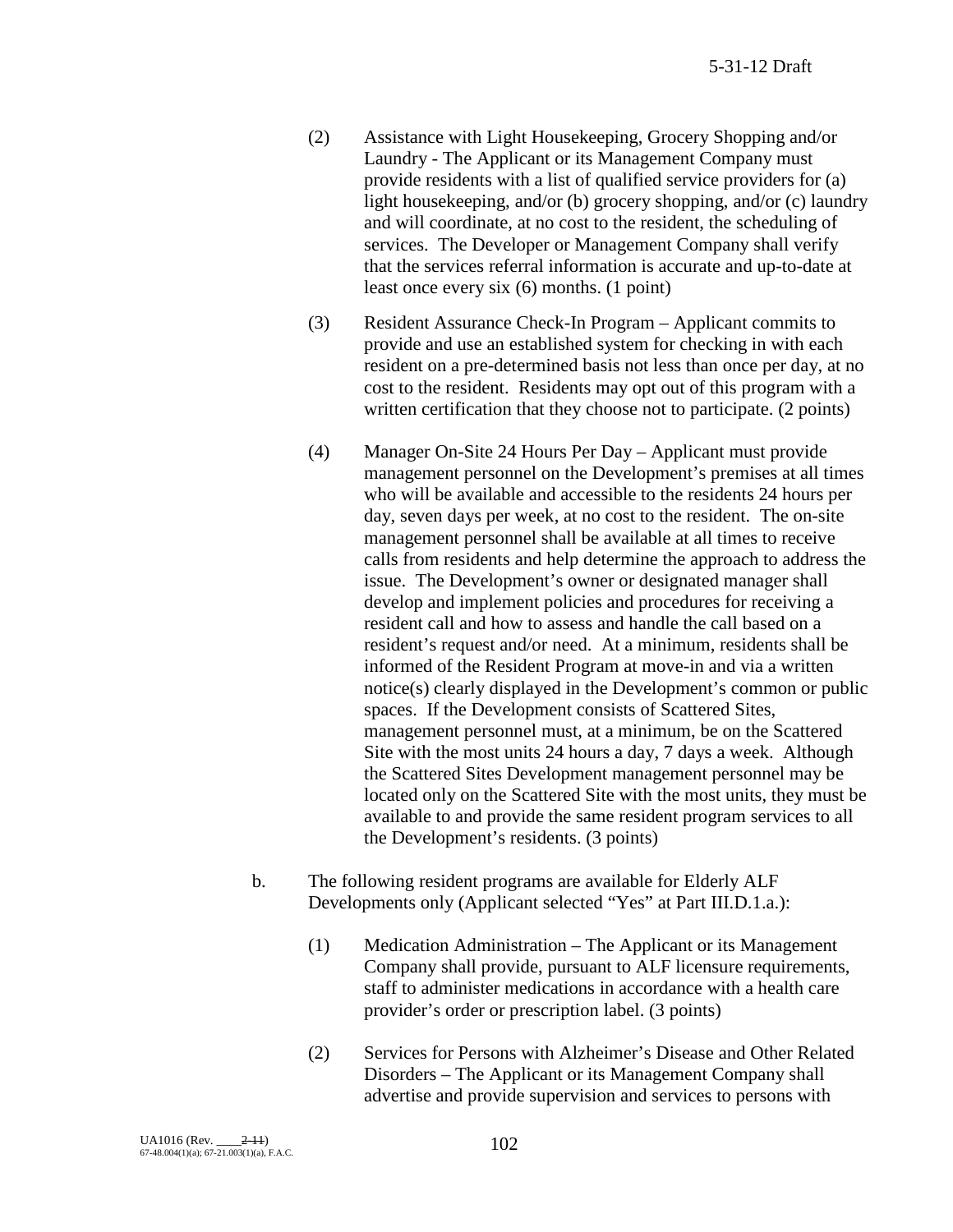Alzheimer's disease and other related disorders that are specific to each affected resident and pursuant to ALF licensure requirements. (3 points)

- c. The following resident programs are available for both Elderly Non-ALF and Elderly ALF Developments:
	- (1) Private Transportation The Applicant or its Management Company must make available a safe and serviceable vehicle that can transport residents to off-site locations for such things as medical appointments, public service facilities, and/or educational or social activities, at no cost to the resident. A nearby bus stop or access to programs such as "Dial-A-Ride" will not be acceptable for purposes of this program. (3 points)
	- (2) Literacy Training Applicant or its Management Company must make available, at no cost to the resident, literacy tutor(s) who will provide weekly literacy lessons to residents in private space onsite. Training must be held between the hours of 8:00 a.m. and 7:00 p.m. and electronic media, if used, must be used in conjunction with live instruction. If the Development consists of Scattered Sites, this resident program must be provided on the Scattered Site with the most units. (2 points)
	- (3) Computer Training The Applicant or its Management Company shall make available computer and internet training classes (basic and/or advanced level depending on the needs and requests of the residents). The training classes must be provided at least once a week, at no cost to the resident, in a dedicated space on site. Training must be held between the hours of 8:00 a.m. and 7:00 p.m. and electronic media, if used, must be used in conjunction with live instruction. If the Development consists of Scattered Sites, this resident program must be provided on the Scattered Site with the most units. (2 points)

#### AND

- 4. Qualified Resident Programs for ALL Applicants (Maximum 8 Points)
	- a. Health and Wellness
		- (1) The following resident programs are available for All Developments Except Elderly ALF Developments:
			- (a) Health Care At least quarterly visits by health care professionals such as nurses, doctors, or other licensed care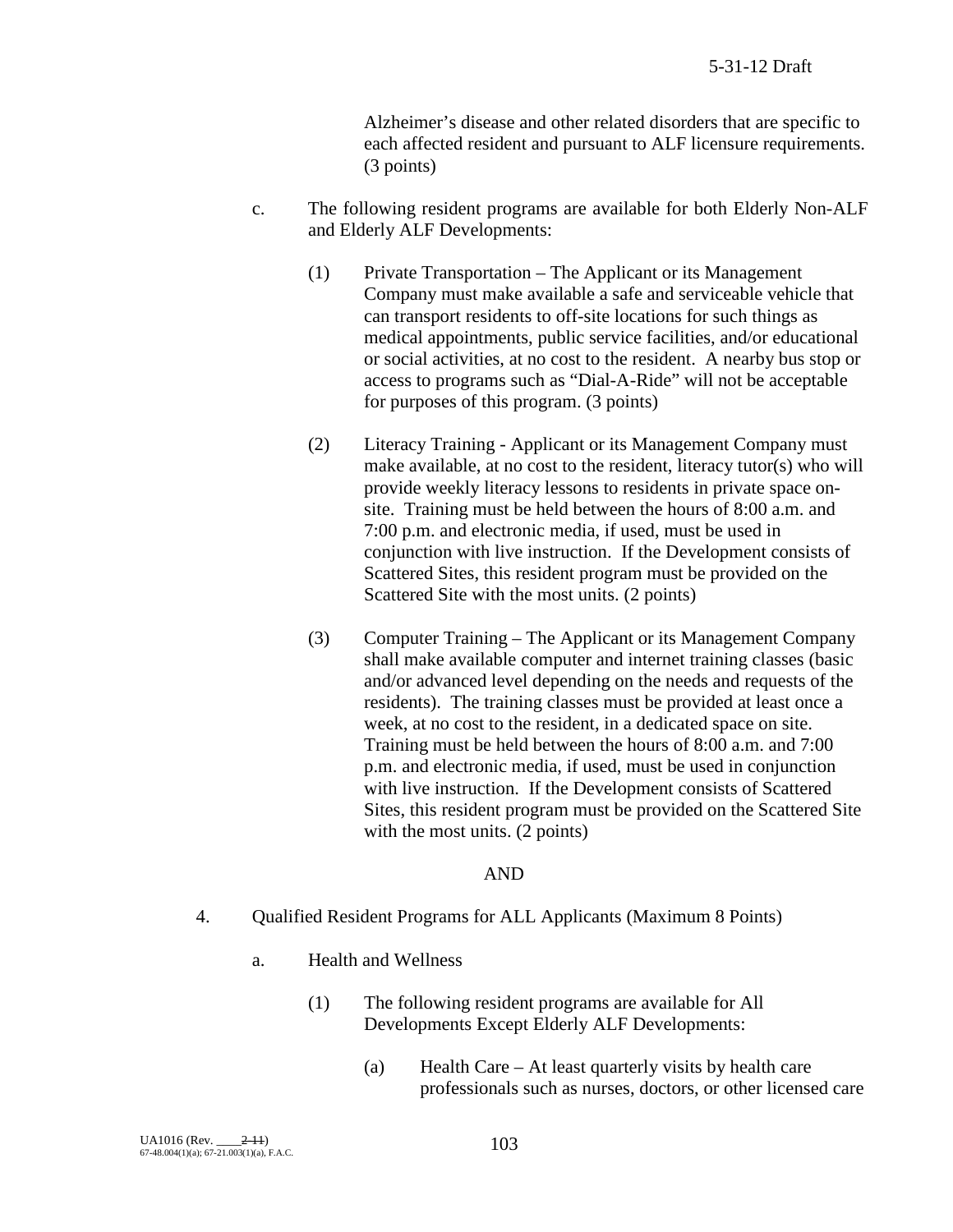providers. At a minimum, the following services must be provided: health screening, flu shots, vision and hearing tests. Regularly scheduled is defined as not less often than once each quarter. On-site space must be provided. Service must be provided at no cost to the residents, with the exception that the residents may be charged for medications. If the Development consists of Scattered Sites, this resident program must be provided on the Scattered Site with the most units. (2 points)

- (b) Health and Nutrition Classes At least 8 hours per year, provided on site at no cost to the residents. Classes must be held between the hours of 8:00 a.m. and 7:00 p.m. and electronic media, if used, must be used in conjunction with live instruction. If the Development consists of Scattered Sites, this resident program must be provided on the Scattered Site with the most units. (2 points)
- (c) Mentoring Establish a partnership with a primary or secondary education institution to encourage mentoring, tutoring and/or financial support that will benefit the residents of the proposed affordable housing community. This service must be provided at no cost to the resident. The mentoring service must be offered between the hours of 8:00 a.m. and 7:00 p.m. and electronic media, if used, must be used in conjunction with live instruction. (2 points)
- (2) The following resident programs are available for Elderly ALF Developments only (Applicant selected "Yes" at Part III.D.1.a.):
	- (a) Health and Wellness Services and Activities The Applicant or its Management Company shall make available, at no cost to the resident, an on-site facility(s) to provide individual and group health and wellness activities provided by organizations or staff licensed, certified or trained to conduct the activities. Electronic media, if used, must be used in conjunction with live instruction. (2 points)

These activities must include: (i) at least monthly scheduled and structured health care related screenings such as hearing, vision, dental, nutrition, mobility and mental health provided by licensed or certified professionals relevant to the activity; (ii) at least weekly scheduled and structured health and wellness educational activities providing information and instruction on topics such as nutrition and diet, medications, mobility and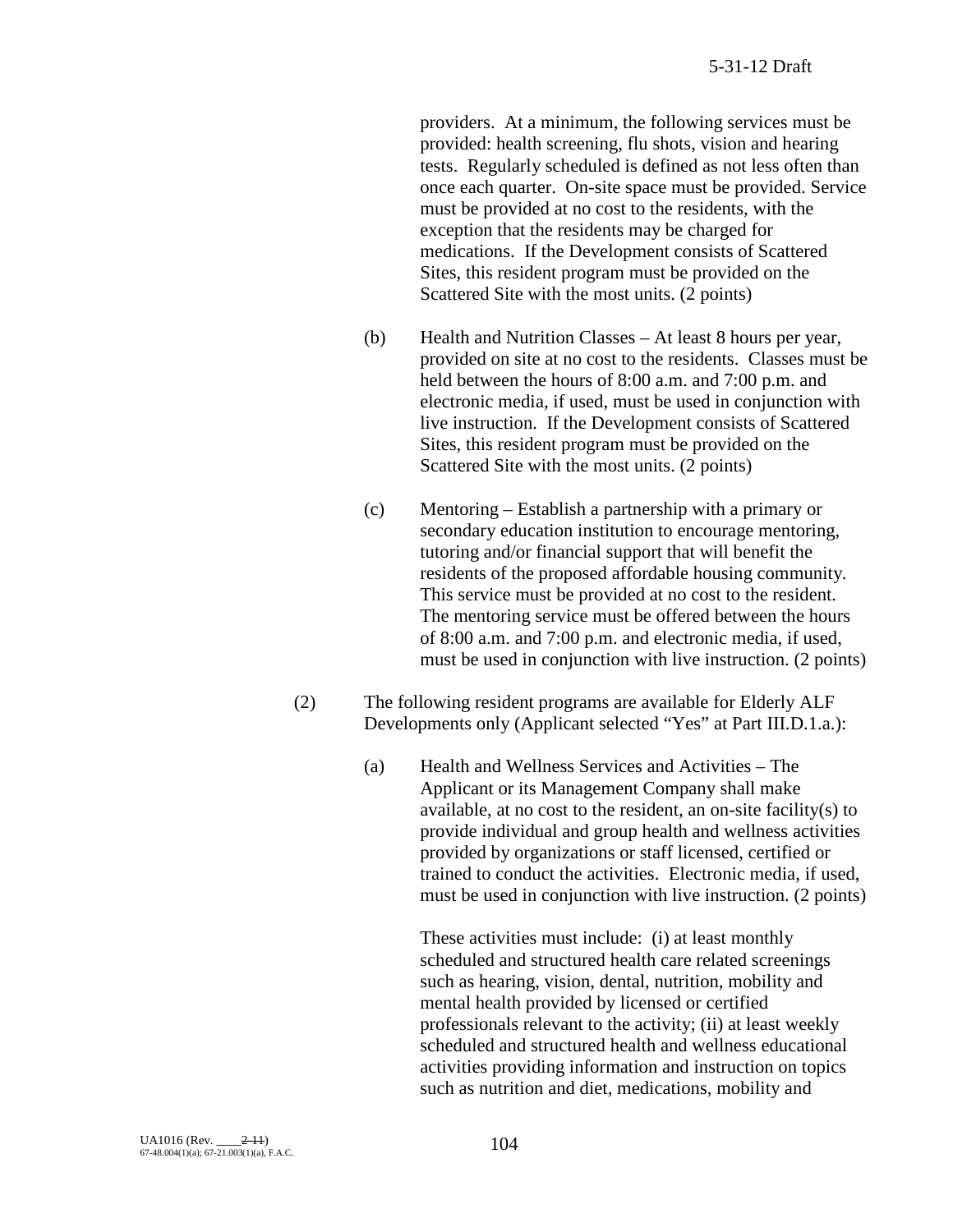exercise, good mental health and health care self-advocacy; and (iii) at least daily activities related to resident appropriate exercise and physical movement.

- (b) Mentoring and Intergenerational– The Applicant or its Management Company shall establish and maintain partnership(s) with a primary or secondary education institution(s) to encourage and coordinate structured mentoring, tutoring and other intergenerational activities among the residents and community's students. Other examples include foster grandparents, volunteer companion and chore programs. Electronic media, if used, must be used in conjunction with live instruction. (2 points)
- b. Resident Activities These specified activities are planned, arranged, provided and paid for by the Applicant or its Management Company and held between the hours of 9:00 a.m. and 9:00 p.m. These activities must be an integral part of the management plan. The Applicant must develop and execute a comprehensive plan of varied activities that brings the residents together and encourages community pride. The goal here is to foster a sense of community by bringing residents together on a regularly scheduled basis by providing activities such as holiday and special occasion parties, community picnics, newsletters, children's special functions, etc. (2 points)
- c. Financial Counseling This service must be provided by the Applicant or its Management Company, at no cost to the resident, and must include the following components: must be regularly scheduled at least once each quarter; must include tax preparation assistance by qualified professionals; must include educational workshops on such topics as "Learning to Budget", "Handling Personal Finances", "Predatory Lending", or "Comparison Shopping for the Consumer". Counseling sessions must be held between the hours of 9:00 a.m. and 8:00 p.m. and electronic media, if used, must be used in conjunction with live instruction. (2 points)
- d. English as a Second Language The Applicant or its Management Company must make available, at no cost to the resident, literacy tutor(s) who will provide weekly English lessons to residents in private space onsite. If the Development consists of Scattered Sites, this resident program must be provided on the Scattered Site with the most units. Lessons must be offered between the hours of 9:00 a.m. and 8:00 p.m. and electronic media, if used, must be used in conjunction with live instruction. (2 points)
- e. Resident Assistance Referral Program The Applicant or its Management Company will make available to residents information about services such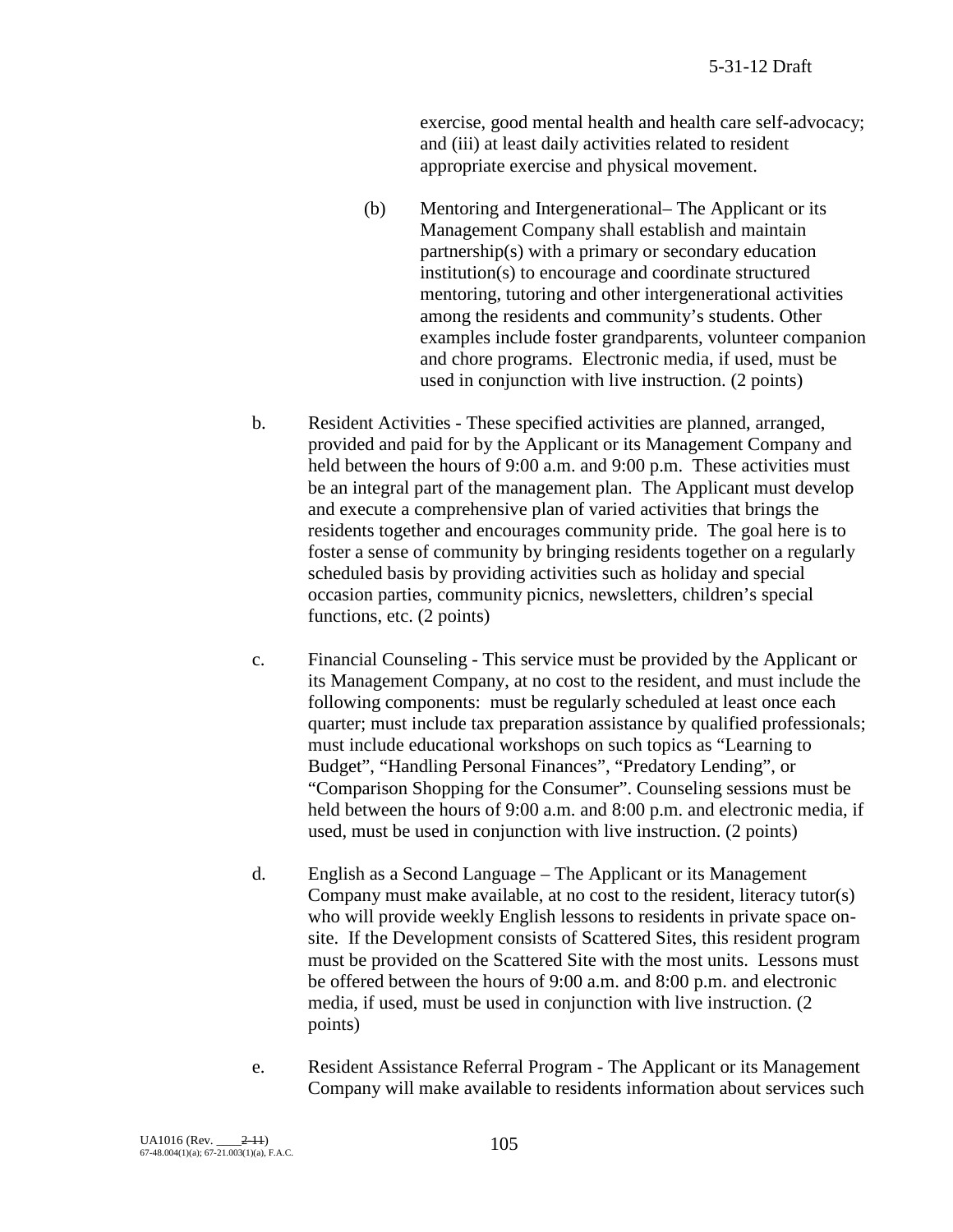as crisis intervention, individual and family needs assessment, problem solving and planning, appropriate information and referral to community resources and services based on need, monitoring of ongoing ability to retain self sufficiency, and advocacy to assist clients in securing needed resources. This service must be provided at no cost to the resident. Electronic media, if used, must be used in conjunction with live instruction. The Developer or Management Company shall verify that the services referral information is accurate and up-to-date at least once every six (6) months. (2 points)

- f. Swimming Lessons The Applicant or its Management Company must provide on-site swimming lessons for children or adults, at no cost to the resident, at least twice each year. (2 points)
- g. Life Safety Training The Applicant or its Management Company must provide courses such as fire safety, first aid (including CPR), etc., on-site, at least twice each year, at no cost to the resident. Electronic media, if used, must be used in conjunction with live instruction. If the Development consists of Scattered Sites, this resident program must be provided on the Scattered Site with the most units. (2 points)

Applicants requesting HOME funding must answer the questions in Part III. G, H and I below.

## **G. HOME Uniform Relocation Act** (Threshold)

The Uniform Relocation Assistance and Real Property Acquisition Policies Act of 1970 (URA) is government-wide legislation and compliance begins at the initiation of negotiation for federal assistance. Failure to provide all required Uniform Relocation Act information shall result in threshold failure.

- 1. Applicant must select "Yes" if any portion of the proposed Development will involve rehabilitation work, regardless of the Development Category selected at Part III.A.3.a. of the Application
- 2. a. e. Answer all questions as appropriate.
	- f. Provide the following documentation in a separate notebook entitled "Relocation Documentation". Only one copy of this documentation is required.
		- (1)  $\&$  (2) List of all occupied units and tenant income certifications The income of persons and households who are currently occupying a unit that will receive HOME assistance must be provided to determine whether they are income eligible. For all occupied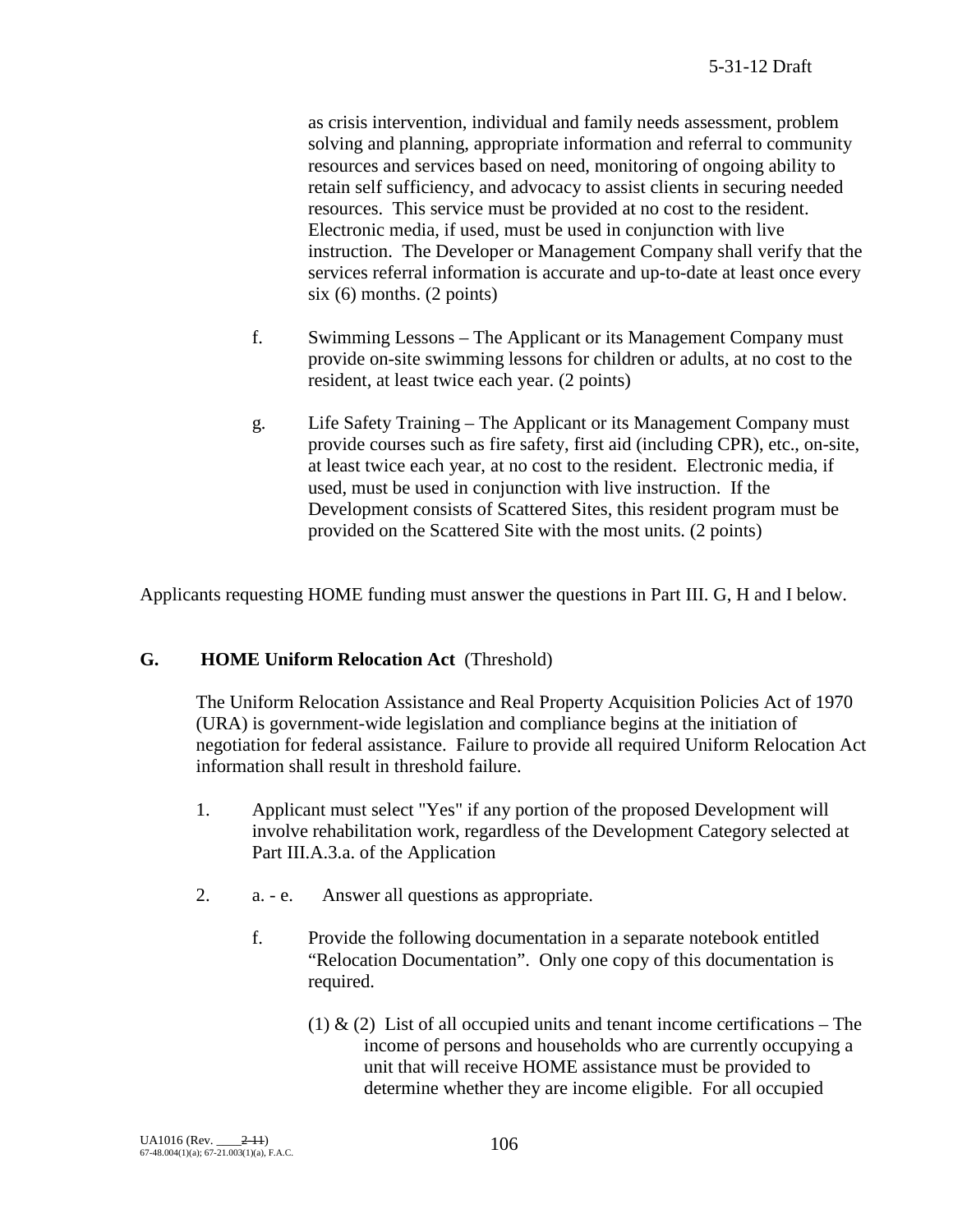units, the Applicant must provide a summary list of all residents and income certifications for those residents in occupied units that will be HOME-Assisted Units. If the existing residents and/or Development is/are currently participating in a federally subsidized program (such as Project-based Section 8, Section 8 Existing or Section 8 Voucher Programs), the residents' current income certification forms required for that program may be used instead.

- (3) Provide a brief description of how the Development will meet the HOME set-aside requirements. The description must indicate whether the existing residents are HOME eligible residents, or whether the residents will be evicted and replaced with income eligible residents in order to meet the set-aside requirements committed to in this Application.
- (4) Cost of Relocation Describe how the cost of relocation will be covered. Detail how the temporary and permanent relocation will be handled.
- (5) General Information Notice In accordance with the Uniform Relocation Act (URA), as part of 24 CFR Part 92, a Development applying for HOME funds must provide a notice to all tenants at time of Application, informing them of their rights under the URA in accordance with Chapter 2 of the HUD Handbook 1378. The Handbook is incorporated by reference and is available on the Corporation's Website under the 2013 2011 Universal Application link labeled Related References and Links. The proper manner of notice is provided in this Handbook. A copy of each General Information Notice must be provided to each tenant, not just tenants in HOME-Assisted Units. The Applicant must provide a copy of each General Information Notice for each occupied unit in the notebook labeled "Relocation Documentation". Each notice must include proof of delivery by certified letter or by signed copy of the notice when hand delivered.
- 3. a. If the Applicant owns the Development site, provide a narrative describing the acquisition behind a tab labeled **"Exhibit 35-A"**. This narrative must describe how, when, and from whom the property was acquired and whether or not the property was vacant when acquired.
	- b. If the Applicant is a private company and is acquiring the property, the Applicant (buyer) must provide the seller with a notice that the buyer does not have the power of eminent domain to obtain the property and a determination of market value will estimate the value of the property. This must be done prior to execution of the contract or may be attached as an addendum to the contract. A copy of the required notice must be provided behind a tab labeled **"Exhibit 35-B"**. A sample addendum is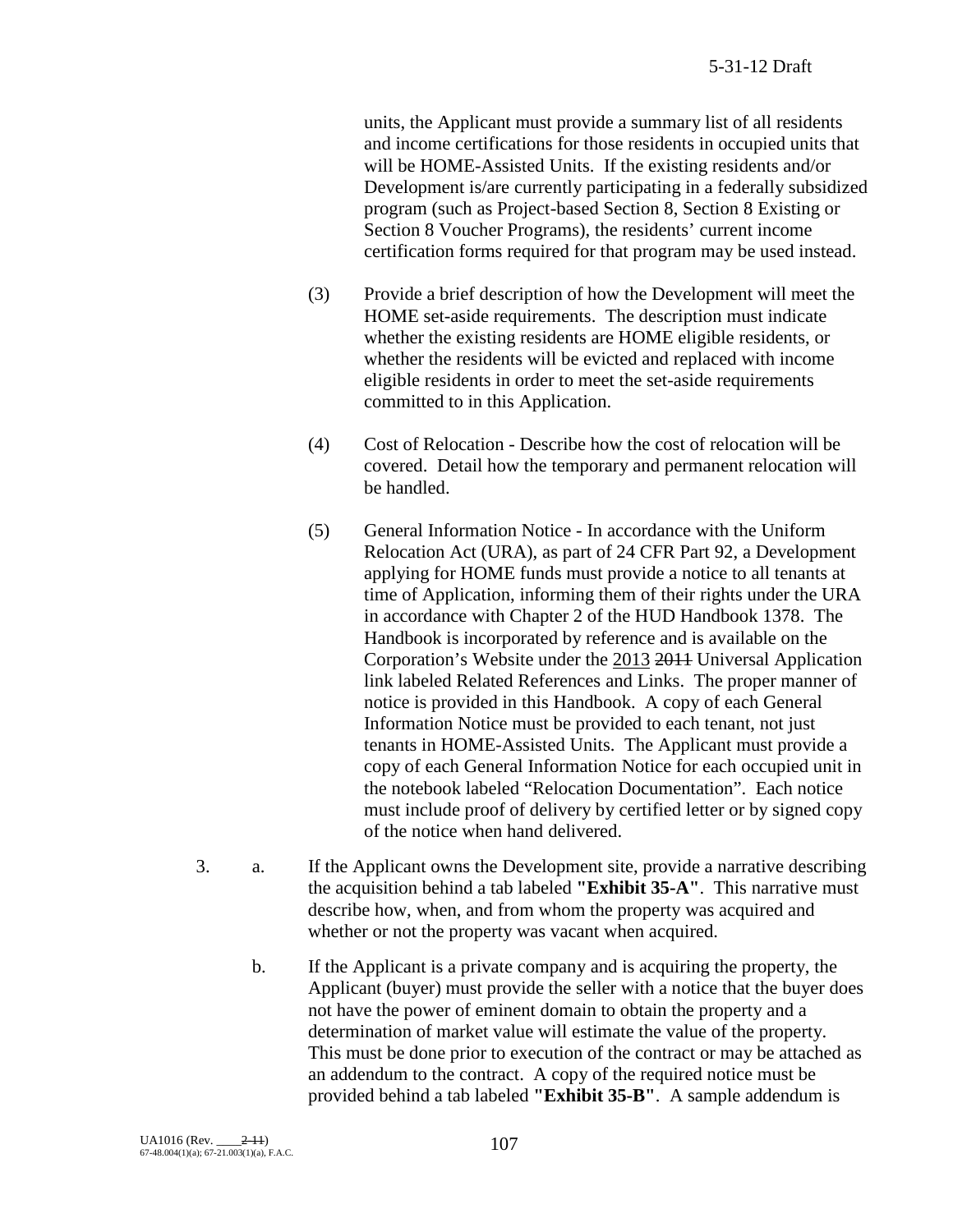available on the Corporation's Website.

- c. If the Applicant is a public (government) Applicant, respond to all applicable remaining questions in this relocation section.
- d. If the buyer has the power of eminent domain, buyer must notify the seller in writing that it has such power and the determination of market value for the property is being waived. Provide a copy of the required notice behind a tab labeled **"Exhibit 35-C"**. A sample notice is available on the Corporation's Website.
- e. If the Applicant is a public (government) Applicant and does not have the power of eminent domain, provide the following: (1) notice of interest, (2) determination of fair market value, (3) appraisal of the property, and (4) written offer of just compensation which includes a statement of just value, property description, and identification of buildings. Provide all required documentation behind a tab labeled **"Exhibit 35-C"**.

#### **H. HOME Certification of Consistency With the Consolidated Plan** (Threshold)

Provide evidence behind a tab labeled **"Exhibit 35-D"** that the proposed Development is consistent with the applicable Consolidated Plan. Developments located in entitlement jurisdictions should request a certification of consistency letter from the appropriate authorities in that jurisdiction (typically, the community development staff). Developments located in non-entitlement jurisdictions (e.g. small non-entitlement cities or unincorporated areas of counties) should request a certification of consistency letter from the state. Failure to provide this certification will result in threshold failure. To request a certification of consistency letter from the state (or if you are not sure which Consolidated Plan applies to the location of your proposed HOME Development), please contact:

Judy Peacock (or her successor) Florida Department of Economic Opportunity 850-922-1454

#### **I. HOME Other Federal Requirements** (Threshold)

1. Federal Labor Requirements - Owners of a building or buildings which consist of 12 or more HOME-Assisted uUnits which are to be constructed or rehabilitated by the same contractor under a single contract (including Scattered Site Developments) must comply with the Federal Labor Standards requirements as identified in 24 CFR Part 92 and Rule Chapter 67-48, F.A.C.

Federal Labor Standards require that all persons working on the site be paid an hourly rate not less than the minimum rate specified in the Wage Determination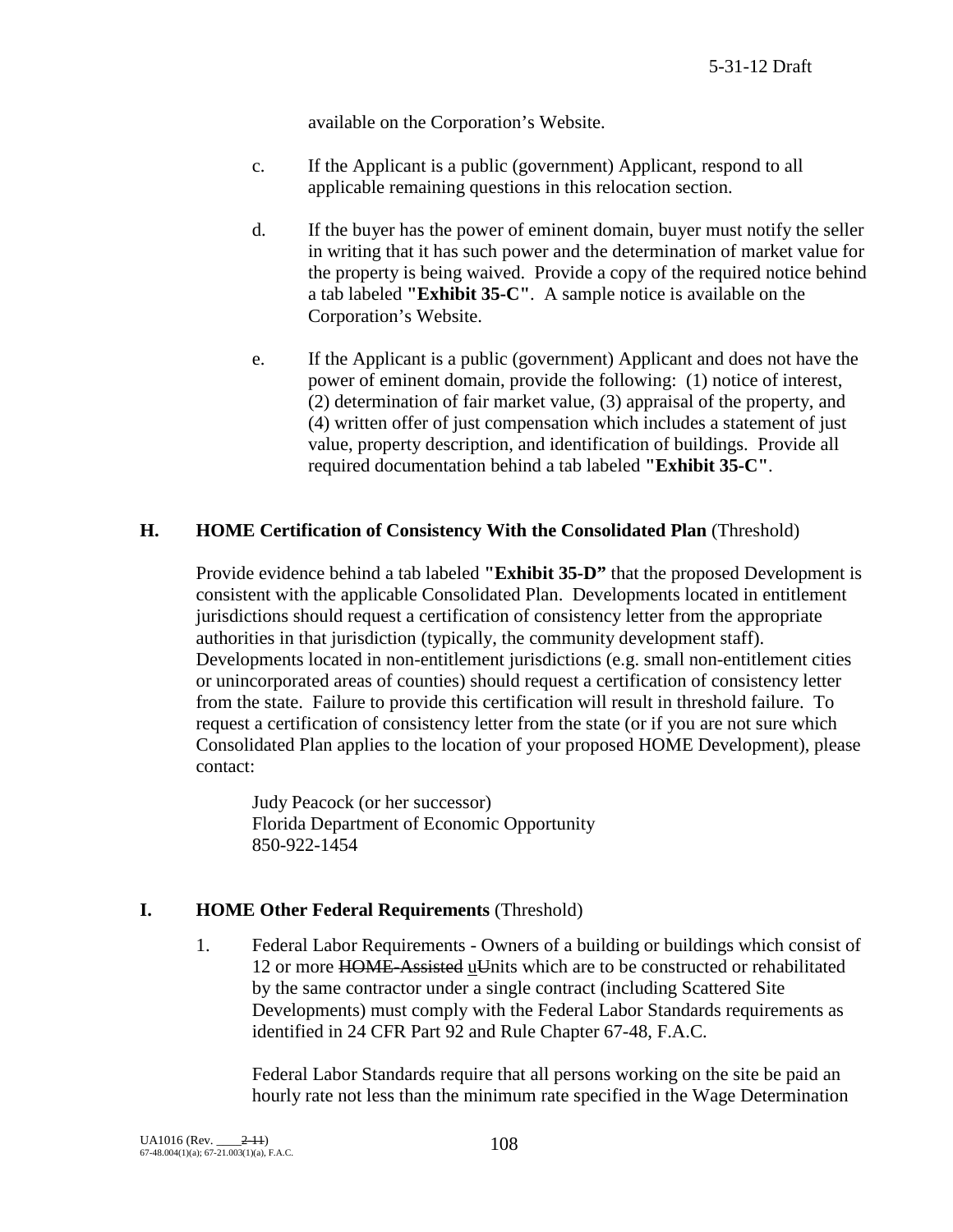issued by HUD for each particular property. The owner will be required to submit to the Corporation, or its representative servicer, payroll reports and certifications to verify wage payments. Conformance with Labor Standards will be monitored during the construction/rehabilitation period in conjunction with the draw inspections by the consulting engineer/architect engaged by the underwriter/servicer.

If the Development contains 12 or more HOME-Assisted uUnits to be rehabilitated or constructed under a single contract, the Corporation will require, prior to the start of construction, certification by the Applicant that it has been advised by the Corporation of its responsibilities and obligations regarding the federal labor and wage requirements and that it agrees to comply with the guidelines.

- 2. HUD Environmental Requirements Applicant will be required to comply with the HUD environmental requirements as provided in 24 CFR Part 92 and 24 CFR Part 58.
- 3. Debarment and Suspension Owners and contractors are prohibited from employing, awarding contracts, or funding any contractors or subcontractors that have been debarred, suspended, proposed for debarment or placed on ineligibility status by HUD. In addition, any owners who are debarred, suspended, proposed for debarment, or ineligible will be prohibited from participating in the HOME Program. Therefore, a certification must be executed by the contractor for compliance with debarment and suspension regulations. Provide the certification behind a tab labeled **"Exhibit 35-E"**. This certification is incorporated by reference and is available on the Corporation's Website under the 2013 2011 Universal Application link labeled Related References and Links. Failure to provide this executed certification shall result in threshold failure.
- 4. Lead Based Paint If the Development was built before 1978, Lead Based Paint Regulations may apply. See 24 CFR Part 35 for exemptions. To be eligible for HOME funding, the Applicant must certify that it understands the requirements of the current HUD lead based paint regulations as identified in 24 CFR Part 92 and Rule Chapter 67-48, F.A.C.

If the Applicant is purchasing the property and the Development was built before 1978, provide a copy of the executed Disclosure of Information on Lead Based Paint and Lead Based Paint Hazards form, signed by both the buyer and the seller, behind a tab labeled **"Exhibit 35-F"**. This form is incorporated by reference and is available on the Corporation's Website under the 2013 2011 Universal Application link labeled Related References and Links. Failure to provide a copy of the executed disclosure form, if applicable, shall result in threshold failure.

5. Match - 24 CFR § 92.220 requires the Corporation to match funds for each HOME dollar spent on a Development. For purposes of Match calculation of taxes, fees, or charges that are forgiven for future years, the value of the Match is the present discounted cash value, based on a rate equal to the 10-year Treasury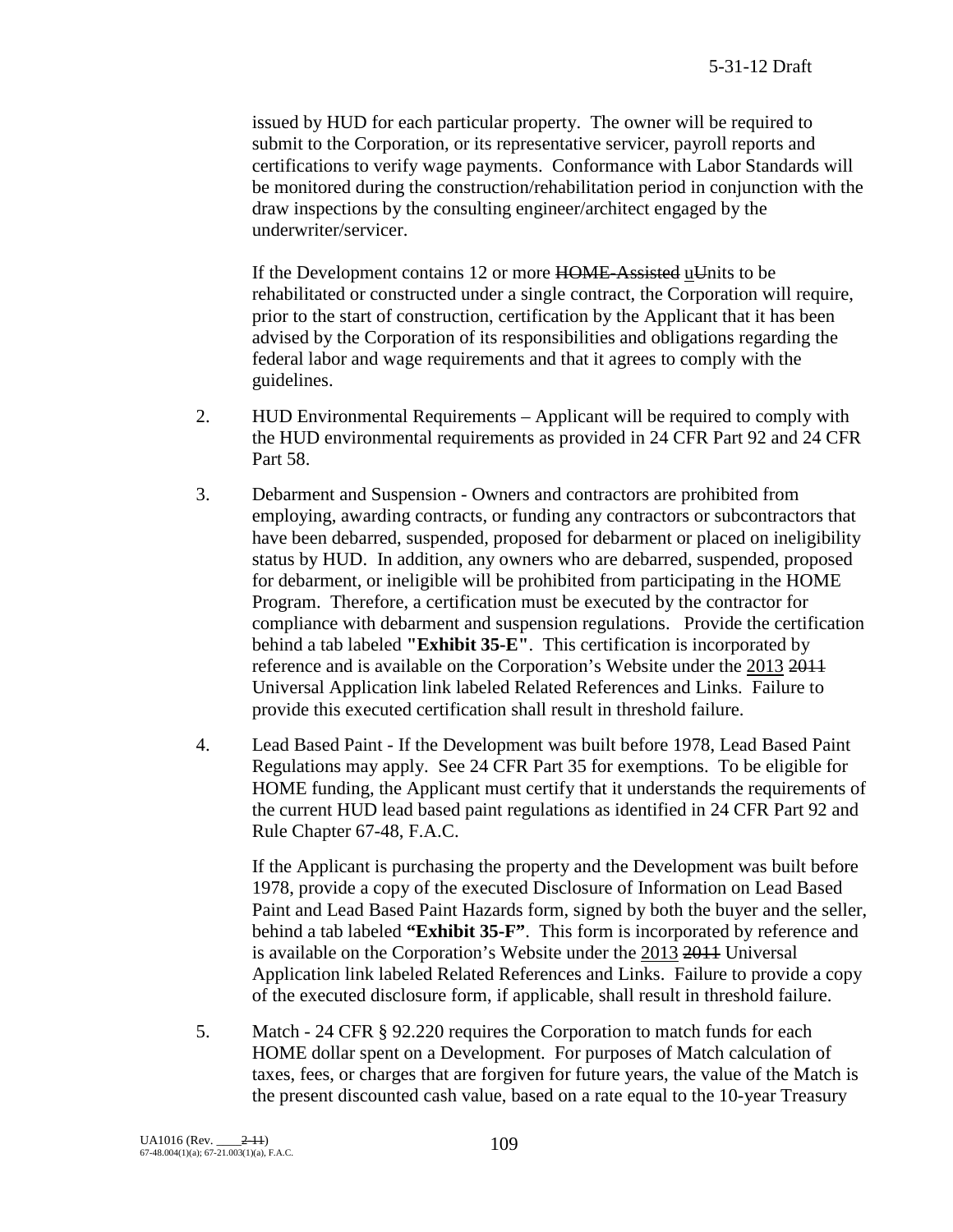note rate in effect as of the date the HC Notice of Credit Availability (NOCA) is published in the Florida Administrative Weekly, plus 285 basis points. This rate may be obtained from the Corporation prior to the Application Deadline.

For purposes of the Universal Application, Match contributions must be made from nonfederal resources and may be in the form of one or more of the following:

a. Cash contributions from nonfederal sources.

To be recognized as a cash contribution, funds must be contributed permanently to the HOME Development. Therefore, to receive match credit for the full amount of a loan to a HOME Development, all repayment, interest, or other return on investment of the contribution must be deposited in the local account of the participating jurisdiction's HOME Investment Trust Fund to be used for eligible HOME activities in accordance with the requirements of 24 CFR § 92.220.

b. Forbearance of fees - state and local taxes, charges or fees.

The value of state or local taxes, fees, or other charges that are normally imposed or charged by a state or local government on all transactions or developments in the conduct of its operations, which are waived, foregone, or deferred, may be counted as Match. The amount of any real estate taxes may be based on post-improvement property value.

c. Donated Real Property.

The value, before the HOME assistance is provided and minus any debt burden, lien, or other encumbrance, of donated land or other real property may be counted as Match, as provided below. The donation may be made by the participating jurisdiction, non-federal public entities, private entities, or individuals, with the exception of cash or other forms of contributions from Applicants, or Affiliates thereof, for or recipients of HOME assistance or contracts, or investors who own, are working on, or are proposing to apply for, assistance for a HOME-assisted project.

- (1) Donated property not acquired with Federal resources is a contribution in the amount of 100 percent of the value.
- (2) Donated property acquired with federal assistance may provide a partial contribution. The property must be acquired with federal assistance specifically for a HOME development. The property must be acquired with the federal assistance at demonstrably below the appraised value and must be acknowledged by the seller as a donation to affordable housing at the time of the acquisition with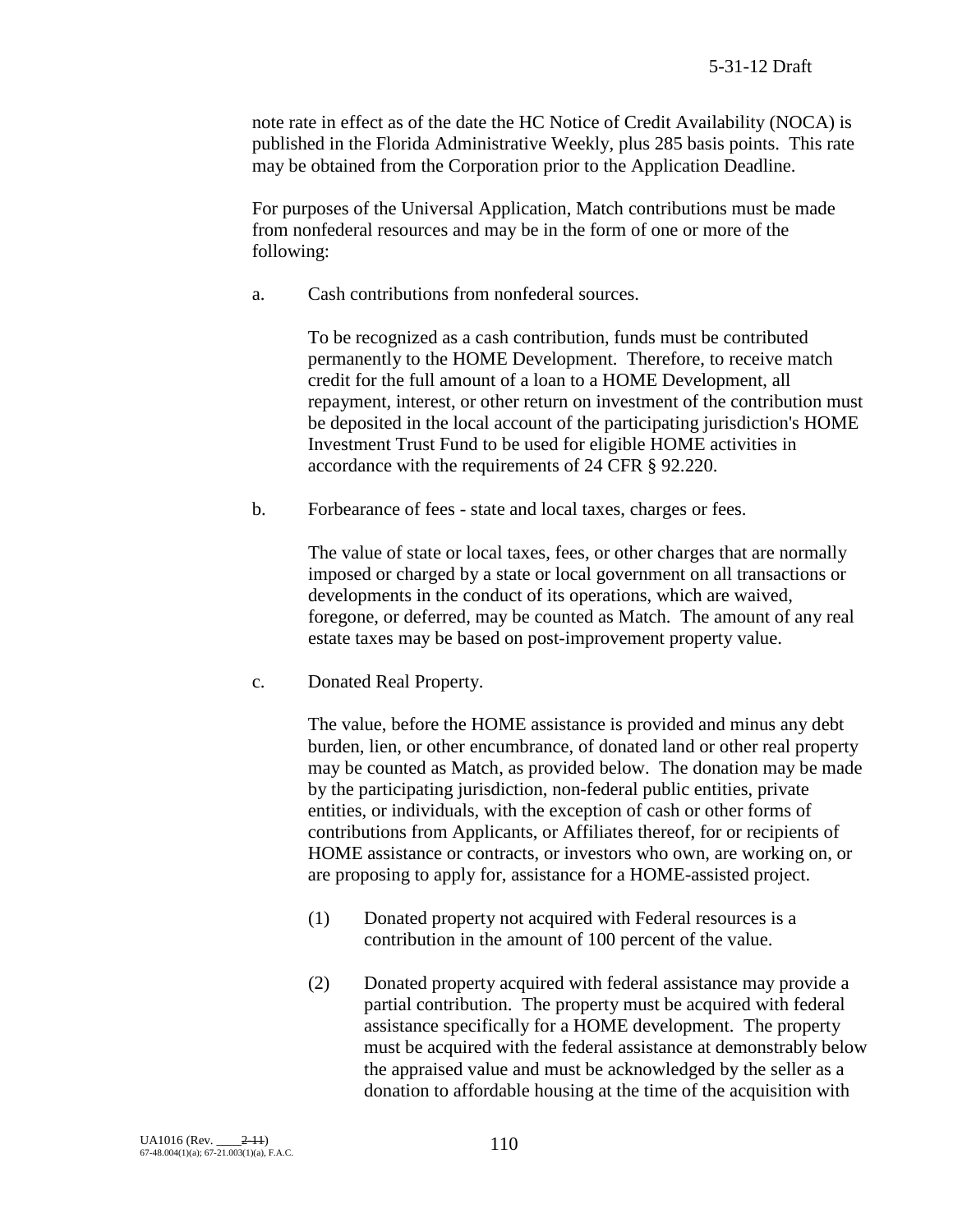the federal assistance. The amount of the contribution is the difference between the acquisition price and the appraised value at the time of acquisition with the federal assistance.

(3) Property must be appraised in conformance with established and generally recognized appraisal practice and procedures in common use by professional appraisers. Opinions of value must be based on the best available data properly analyzed and interpreted. The appraisal of land and structures must be performed by an independent, certified appraiser.

List the amount of each source of Match funding. For each source of Match funding listed, the Applicant must provide documentation consisting of a signed statement from the source detailing the type of contribution, the amount of the contribution, and how the amount of the contribution was calculated. If determination of the contribution amount is based on the present value calculation, include the actual present value calculation as described in 24 CFR § 92.220. Provide this information behind a tab labeled **"Exhibit 35-G"**. If additional space is required, enter the information on the Addenda located at the end of the Application.

# **Part IV. Local Government Support**

#### **A. Contributions** (Maximum 5 Points)

The following Applicants will automatically receive 5 points without any requirement to obtain a Local Government contribution:

- Applicants requesting MMRB through a Supplemental MMRB Application Cycle.
- Applicants receiving tax-exempt multifamily bonds issued by an entity other than the Corporation or a County Housing Finance Authority.
- Applicants that selected and qualified for the Development Category of Rehabilitation, Acquisition and Rehabilitation, Preservation, or Acquisition and Preservation at Part III.A.3.a. of the Application.
- Applicants that selected and qualified for the Homeless Demographic at Part III.D.3. of the Application.

To be eligible to receive 5 points, all other Applicants must obtain a Local Government contribution with a value equal to or greater than the amounts listed on the County Contribution List and demonstrate such contribution by providing the properly completed and executed Local Government Verification of Contribution form(s). To qualify for points, the amount of the contribution stated on the applicable form(s) must be a precise dollar amount and cannot include words such as estimated, up to, maximum of, not to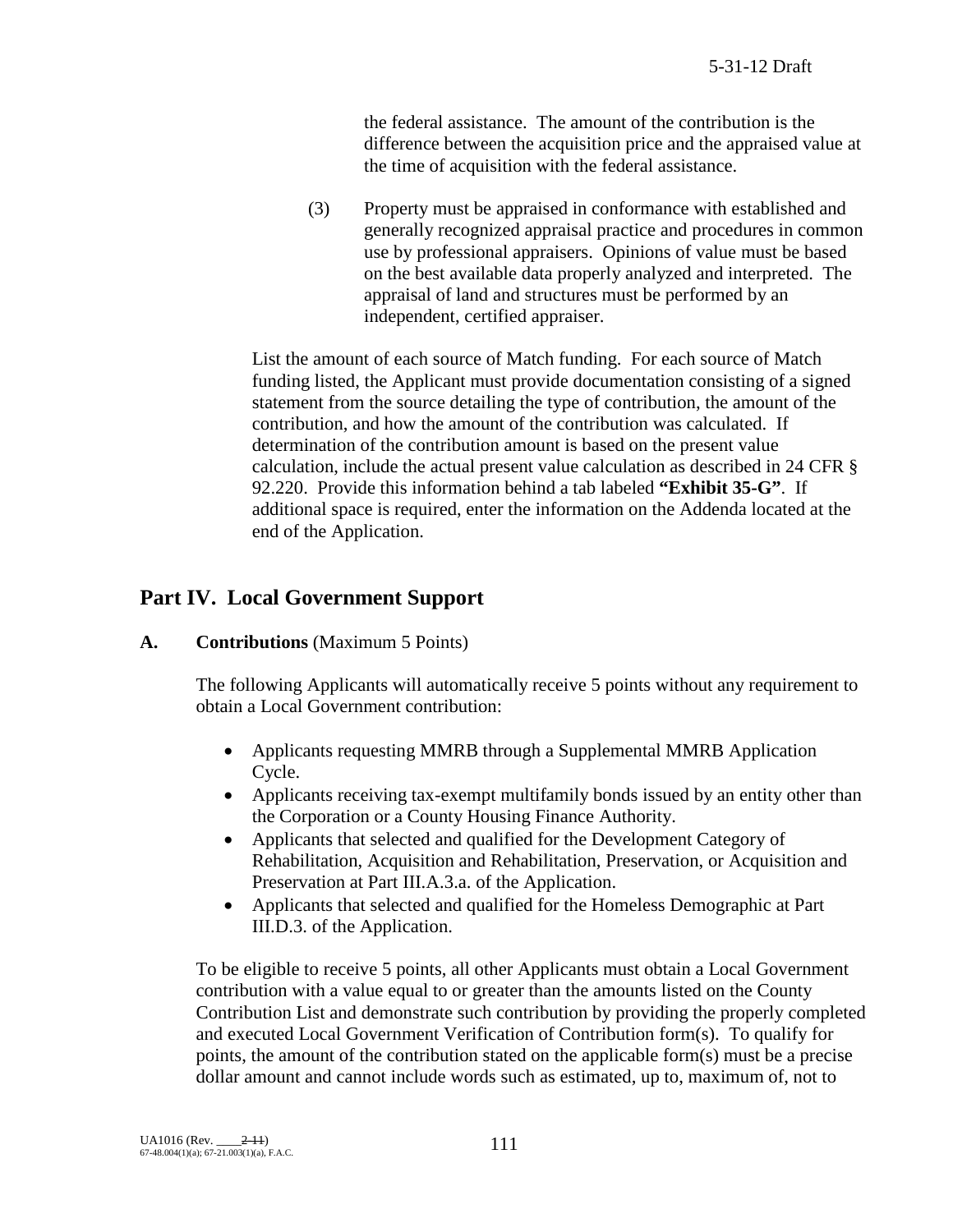exceed, etc., and each Local Government Verification of Contribution form must reflect the following dates:

- the effective date of the Local Government commitment and/or fee waiver (date must be on or before the Application Deadline); and
- the term of the commitment and/or fee waiver (the commitment and/or fee waiver must be effective at least through a date that is at least eight (8) months after the Application Deadline for the 2013 Universal Application Cycle June 30, 2012)
	- (1) Provide the Local Government Verification of Contribution Grant form behind a tab labeled "**Exhibit 36**";
	- (2) Provide the Local Government Verification of Contribution Fee Waiver form behind a tab labeled "**Exhibit 37**";
	- (3) Provide the Local Government Verification of Contribution Loan form behind a tab labeled "**Exhibit 38**"; and/or
	- (4) Provide the Local Government Verification of Contribution Fee Deferral form behind a tab labeled "**Exhibit 39**".

To be considered complete and eligible for points, the following documentation, as applicable, must be attached to the Local Government Verification form:

- The payment stream for all present value calculations (if contribution consists of a loan or deferred fee); or
- The calculations by which the total amount of each waiver is determined (if contribution consists of a fee waiver).

In order to be eligible for points for a Local Government contribution, the contribution must provide a tangible economic benefit that results in a quantifiable cost reduction and must be given specifically to the proposed Development because the Development will provide affordable housing. Local Government contributions that are not specifically made for the benefit of affordable housing but are instead of general benefit to the area in which the Development is located will NOT qualify as a contribution to the Development. Further, the fact that no impact fees or other such fees are levied by a local jurisdiction for ANY type of development DOES NOT constitute a "Local Government Contribution" to the proposed Development. Similarly, if such fees ARE levied by the local jurisdiction but the nature of the proposed Development exempts it (e.g., typically, a Rehabilitation Development is not subject to impact fees), for purposes of this form, no "Local Government Contribution" exists and no points will be awarded. In addition, the absence of interest on a loan or the absence of interest payments until a specific date does not constitute a deferral or waiver of fees. State, federal, or Local Government funds initially obtained by or derived from a Local Government qualify as a Local Governmental contribution even though the funds are directly administered by an intermediary such as a housing finance authority, a community reinvestment corporation,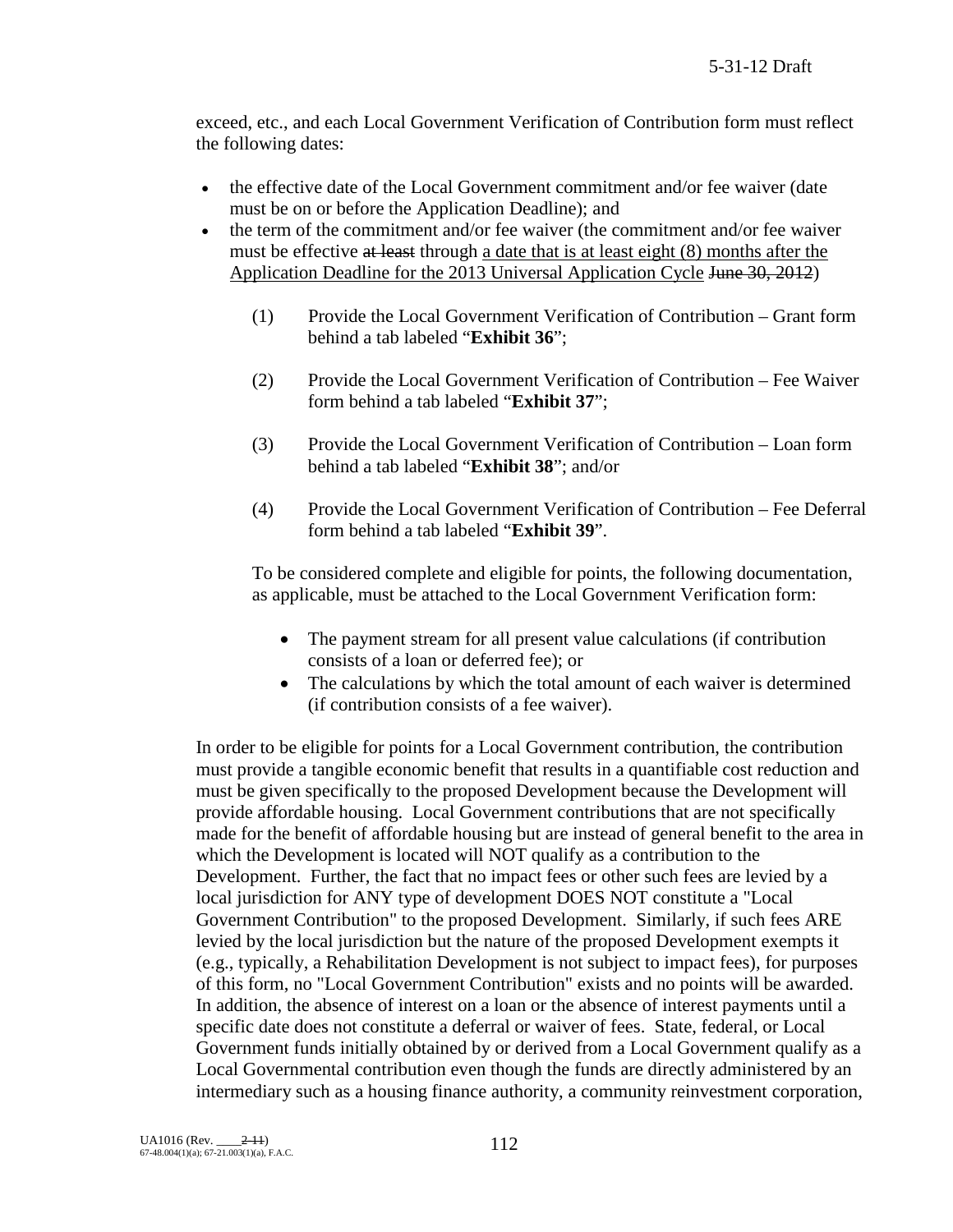or a state-certified Community Housing Development Organization, provided that they otherwise meet the requirements set forth in this Application, including those relating to the executed verification form. Local Government contributions that have not received final approval will not qualify as a Local Government contribution for purposes of this Application. The following will not qualify as a Local Government Contribution: (i) a contribution from an Applicant or Developer or Principal, Affiliate or Financial Beneficiary of an Applicant or a Developer and (ii) HOPE VI funds.

The only Local Government contributions that will count for the purpose of scoring are:

- $\triangleright$  Monetary grants
- $\triangleright$  Loans with the exception of USDA RD funds
- $\triangleright$  A one-year or more deferral of a fee beyond the date that it is routinely due
- $\triangleright$  Waiver of fees

The contribution may not be included as an expense on the Development Cost Pro Forma nor may it be considered part of Development Cost for purposes of calculating HC basis or Developer's fee. The exception to the previous sentence is deferred Local Government fees, which may be shown on the Development Cost Pro Forma.

All loans and fee deferrals must be present valued to determine the value of these contributions.

Calculate the net present value of the payments using the discount rate, the 10 year Treasury note in effect as of the date the HC Notice of Credit Availability (NOCA) is published in the Florida Administrative Weekly, plus 285 basis points. This figure may be obtained from the Corporation prior to the Application Deadline.

A loan with a forgiveness provision requiring approval of the Local Government will be treated as a loan, rather than as a grant, for scoring purposes. The "Loan" verification form should be used.

To calculate the value of a Local Government below market interest rate loan:

- $\triangleright$  Calculate the net present value of the payments due to the Local Government including any balloon payment of principal due on a non-amortizing or non-fully amortizing loan.
- $\triangleright$  Calculate the net present value of the loan payments using the discount rate.
- $\triangleright$  Subtract the net present value of the loan payments from the original loan principal amount. The remaining amount is the value of the Local Government contribution.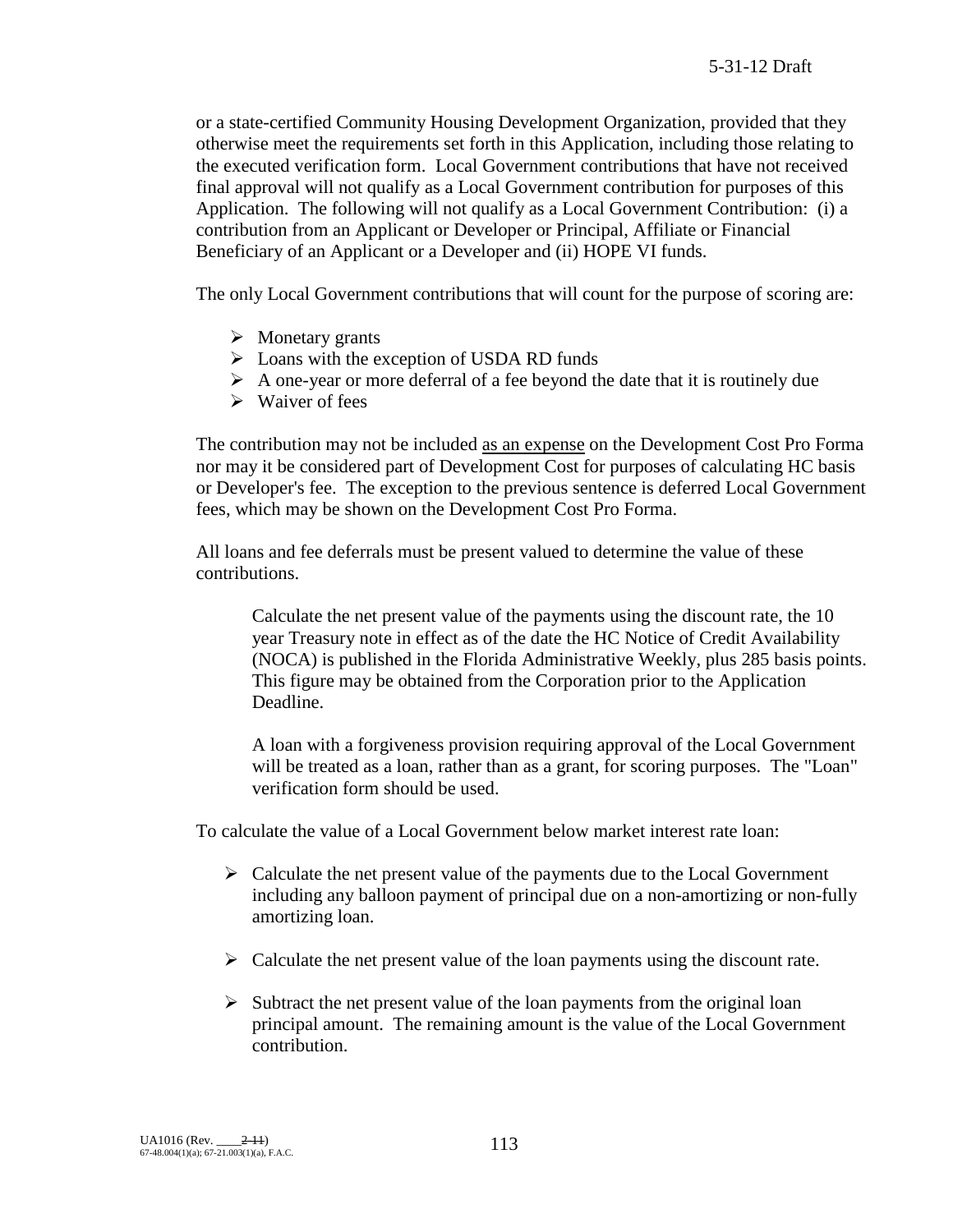Example: If the discount rate is assumed to be 9 percent and the Local Government will provide a fully amortizing \$1,000,000 loan at 3 percent for 15 years, the contribution is calculated as follows:

> Calculate the monthly payment of the \$1,000,000 loan at 3 percent (\$6,905.82).

Calculate the net present value of the stream of \$6,905.82 monthly payments over 15 years (180 months) using a 9 percent discount rate (\$680,868.33).

Subtract the net present value amount from the original principal loan amount to arrive at the value of the contribution (\$1,000,000 -  $$680,868.33 = $319,131.67$  value).

Example: If the discount rate is assumed to be 9 percent and the Local Government will provide an interest only \$1,000,000.00 loan at 3 percent for 15 years, the contribution is calculated as follows:

> Calculate the monthly payment of the \$1,000,000 loan at 3 percent. Multiply the \$1,000,000 by 3 percent and divide the result by 12. The answer is \$2,500. As such, the loan payments for the first 179 months are \$2,500. The  $180<sup>th</sup>$  payment is the \$2,500 plus the balloon payment of \$1,000,000, which is \$1,002,500.

Calculate the net present value of the stream of the various monthly payments over 15 years (180 months) using a 9 percent discount rate (\$507,032.96).

Subtract the net present value amount from the original principal loan amount to arrive at the value of the contribution (\$1,000,000 -  $$507,032.96 = $492,967.04$  value).

#### **SCORING:**

The government contact person listed on the Verification of Local Government Contribution form(s) may be contacted to verify the nature and the amount of the contribution. If the amount and type of contribution is verified to be less than that represented in the Application, the Applicant will receive points only for the lesser amount. If the amount and type of contribution cannot be verified, the Applicant will receive zero points for that contribution. In either case, the Applicant may also be subject to the consequences set forth in section 420.507(35), F.S., and Rule Chapter 67-48, F.A.C.

Scorers will calculate the present value of a loan and fee deferral in order to determine the value of the Local Government contribution. Scorers, where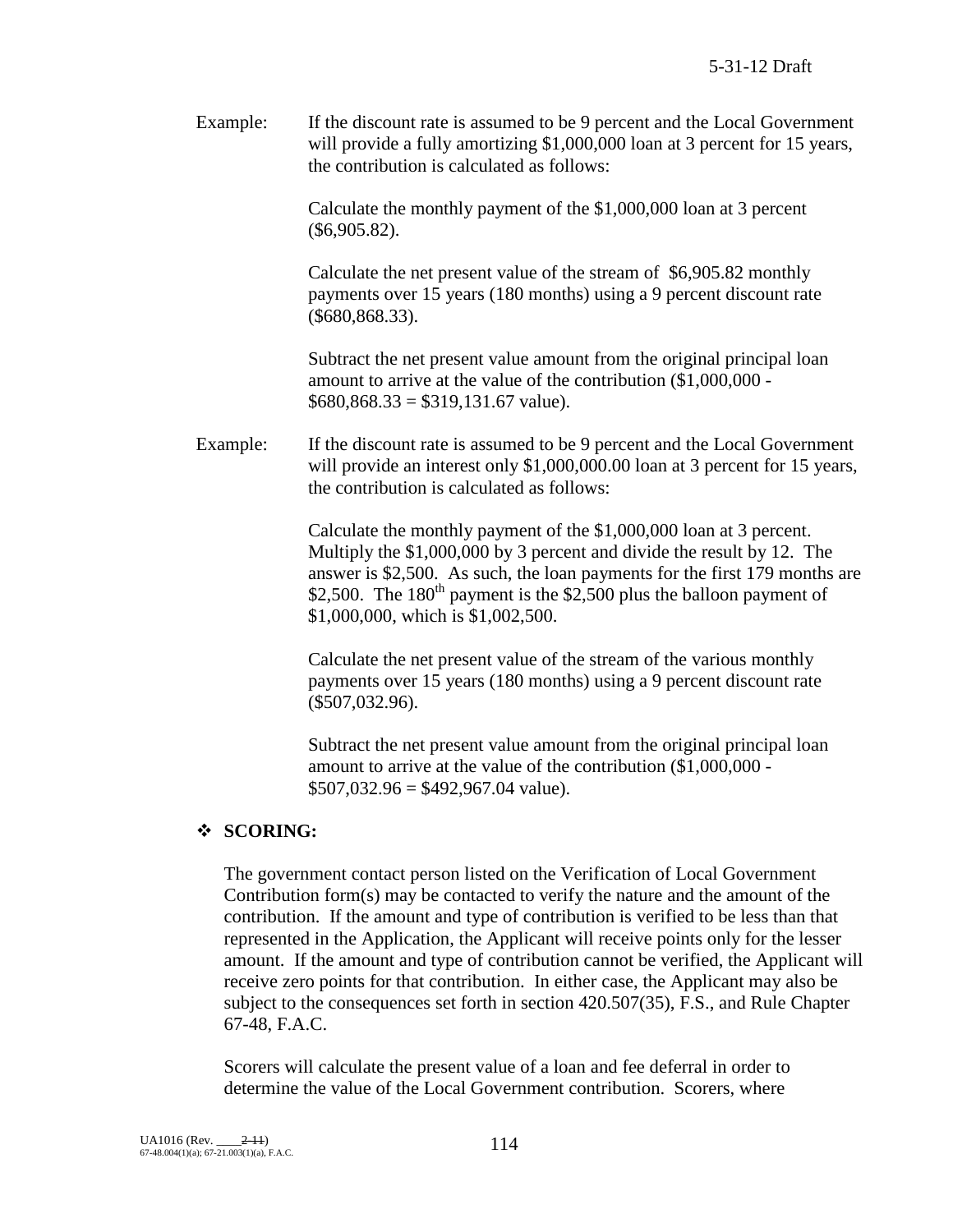applicable, will adjust the amount of the Local Government contribution up or down depending on the results of these calculations.

- NOTE: Funds administered by the Local Government, including federal funds and SHIP funds, may be included in the contribution as long as the appropriate verification form and all required supporting documentation are included. For purposes of this form, USDA-RD funds will NOT count as a Local Government contribution.
- NOTE: For waiver of fees, attach a sheet behind the Local Government Verification of Contribution form detailing how the amount of savings was calculated. For waivers of fees that are determined on a per set-aside unit basis, calculations should show the amount waived per set-aside unit for each waived fee. Failure to attach a sheet showing these calculations will result in the contribution not being considered.
- NOTE: For loans and fee deferrals, attach a separate sheet behind the applicable Local Government Verification of Contribution form showing the payment stream used to calculate the net present value of the contribution. For example, a sheet of paper that stated the following would be acceptable: "The net present value of the Manatee County \$50,000 loan was computed using a payment stream of \$200 for 60 months, \$300 for 60 months, and \$500 for 60 months." Failure to attach a sheet that provides this information will result in the contribution not being considered.

In order for an Application to achieve the maximum 5 points, the Applicant must provide evidence of a contribution value whose dollar amount is equal to or greater than the amount listed on the County Contribution List for the county in which the proposed Development will be located. Those Applications that do not have the necessary contribution values to achieve maximum points will be scored on a pro-rata basis.

- Example: A Development is to be located in Sarasota County and has achieved a Local Government contribution valued at \$37,500. The County Contribution List states that a Development to be located in Sarasota County must obtain contributions valued at \$75,000 to achieve 5 points. Therefore, in this example, the Development would receive 2.5 points  $((\$37,500 / \$75,000)$  X 5).
- NOTE: Points will be rounded to two decimal places (3.345 rounded up to 3.35 and 3.3449 rounded down to 3.34).

County Contribution List

|--|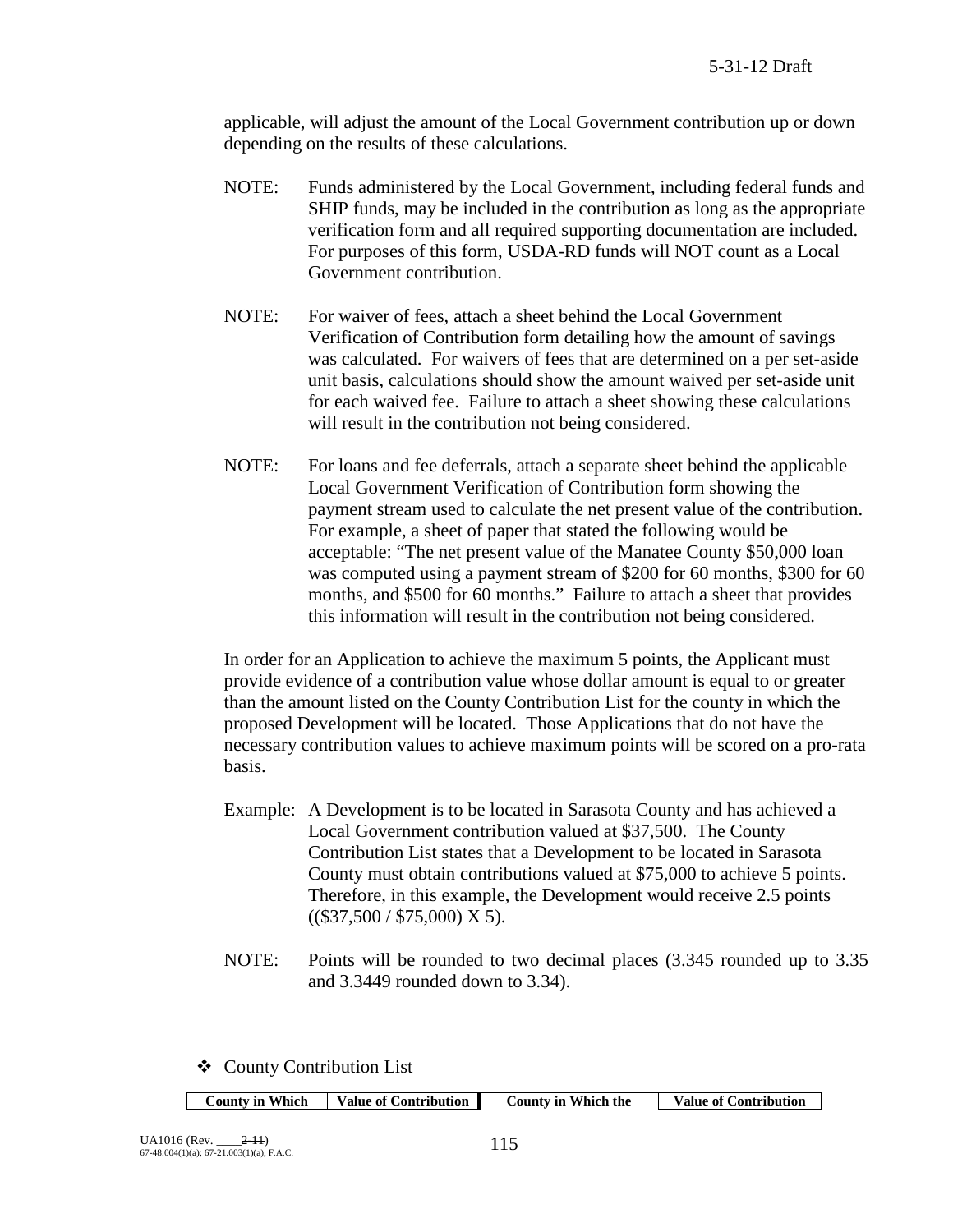| the Development Is<br>to be Located                                                                                                            | <b>Required to Achieve</b><br><b>Maximum Points</b> | Development Is to be<br><b>Located</b>                                                                           | <b>Required to Achieve</b><br><b>Maximum Points</b> |
|------------------------------------------------------------------------------------------------------------------------------------------------|-----------------------------------------------------|------------------------------------------------------------------------------------------------------------------|-----------------------------------------------------|
| <b>Broward</b><br>Miami-Dade<br>Duval<br>Hillsborough<br>Orange<br>Palm Beach<br>Pinellas                                                      | \$125,000<br>\$100,000                              | Columbia<br>Flagler<br>Highlands<br>Monroe<br>Nassau<br>Putnam<br>Sumter                                         | \$20,000                                            |
| <b>Brevard</b><br>Lee<br>Pasco<br>Polk<br>Sarasota<br>Seminole<br>Volusia                                                                      | \$75,000                                            | <b>Bradford</b><br>De Soto<br>Gadsden<br>Hardee<br>Hendry<br>Jackson<br>Levy<br>Okeechobee<br>Suwannee<br>Walton | \$10,000                                            |
| Alachua<br>Collier<br>Escambia<br>Lake<br>Leon<br>Manatee<br>Marion                                                                            | \$50,000                                            | <b>Baker</b><br>Calhoun<br>Dixie<br>Franklin<br>Gilchrist<br>Glades<br>Gulf<br>Hamilton                          | \$5,000                                             |
| Bay<br>Charlotte<br>Citrus<br>Clay<br>Hernando<br><b>Indian River</b><br>Martin<br>Okaloosa<br>Osceola<br>St. Johns<br>St. Lucie<br>Santa Rosa | \$37,500                                            | Holmes<br>Jefferson<br>Lafayette<br>Liberty<br>Madison<br>Taylor<br>Union<br>Wakulla<br>Washington               |                                                     |

#### **B. Incentives** (Maximum 4 Points)

Points will be awarded for the following Local Government planning efforts. To be eligible to receive points, the Applicant must submit the applicable Local Government Verification of Affordable Housing Incentives form(s), properly completed and executed. Do not provide any attachments to the verification forms.

1. Provide the Local Government Verification of Affordable Housing Incentives – Expedited Permitting Process for Affordable Housing form behind a tab labeled "**Exhibit 40**". (1 point)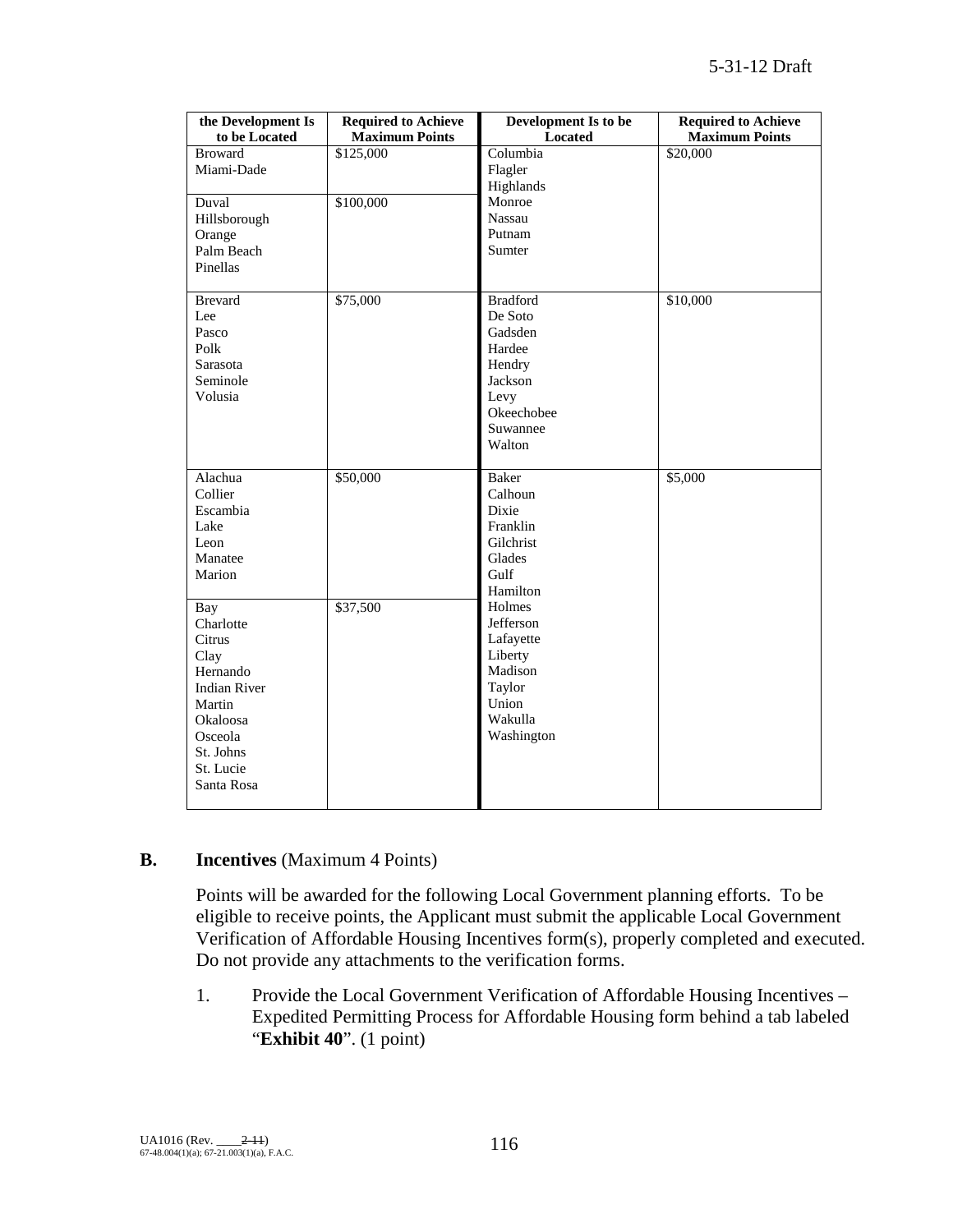- 2. Provide the Local Government Verification of Affordable Housing Incentives Contributions to Affordable Housing Properties or Developments form behind a tab labeled "**Exhibit 41**". (1 point)
- 3. Provide the Local Government Verification of Affordable Housing Incentives Modification of Fee Requirements for Affordable Housing Properties or Developments form behind the tab labeled "**Exhibit 42**". (1 point)
- 4. Provide the Local Government Verification of Affordable Housing Incentives Impact of Policies, Ordinances, Regulations, or Plan Provisions on Cost of Affordable Housing Properties or Developments form behind the tab labeled "**Exhibit 43**". (1 point)

## Part V. Financing (Threshold)

#### **A. Funding**

- 1. Funding Request The Applicant must state the amount of Corporation funding it is requesting in this Application. In the event of a discrepancy between the amount(s) shown in this section and that shown elsewhere within the Application, the amount(s) shown in this section shall be deemed to be the requested amount(s).
	- a. MMRB Loans are issued in increments of \$5,000.
	- b. Maximum Competitive HC Request Amount

Competitive HC requests cannot exceed the applicable amount stated in the following chart:

|                                          | <b>County Group Maximum Competitive HC</b><br><b>Request Limits</b>                                                                                                                                                          |                                                                                                                                                                                                                                                              |  |  |
|------------------------------------------|------------------------------------------------------------------------------------------------------------------------------------------------------------------------------------------------------------------------------|--------------------------------------------------------------------------------------------------------------------------------------------------------------------------------------------------------------------------------------------------------------|--|--|
| <b>Application's County</b><br>$Group^*$ | If Development is not located<br>in a DDA; or<br>If Application does not meet<br>the Application requirements<br>to qualify as a QCT; and/or<br>If Applicant did not select<br>and qualify for the Homeless<br>Demographic** | <b>DDA/OCT Bonus -</b><br>If Development is located in a DDA;<br>and/or<br>If Development is located in a QCT<br>and Application requirements to<br>qualify as QCT are met; and/or<br>If Applicant selected and qualified<br>for the Homeless Demographic ** |  |  |
| LL and LM Counties                       | \$1,970,000                                                                                                                                                                                                                  | \$2,561,000                                                                                                                                                                                                                                                  |  |  |
| LS Counties                              | \$1,625,000                                                                                                                                                                                                                  | \$2,110,000                                                                                                                                                                                                                                                  |  |  |
| <b>LVS</b> Counties                      | \$1,276,000                                                                                                                                                                                                                  | \$1,660,000                                                                                                                                                                                                                                                  |  |  |
| <b>ML</b> Counties                       | \$1,155,000                                                                                                                                                                                                                  | \$1,510,000                                                                                                                                                                                                                                                  |  |  |
| <b>MS</b> Counties                       | \$980,000                                                                                                                                                                                                                    | \$1,275,000                                                                                                                                                                                                                                                  |  |  |
| Florida Keys Area                        |                                                                                                                                                                                                                              | The lesser of \$25,000 per HC set-aside<br>unit or \$1,510,000                                                                                                                                                                                               |  |  |
| <b>Small Counties</b>                    |                                                                                                                                                                                                                              |                                                                                                                                                                                                                                                              |  |  |

\* County Groups are described in the Ranking and Selection Criteria of the Universal Application Instructions

\*\* Homeless Demographic Commitment at Part III.D. of the Application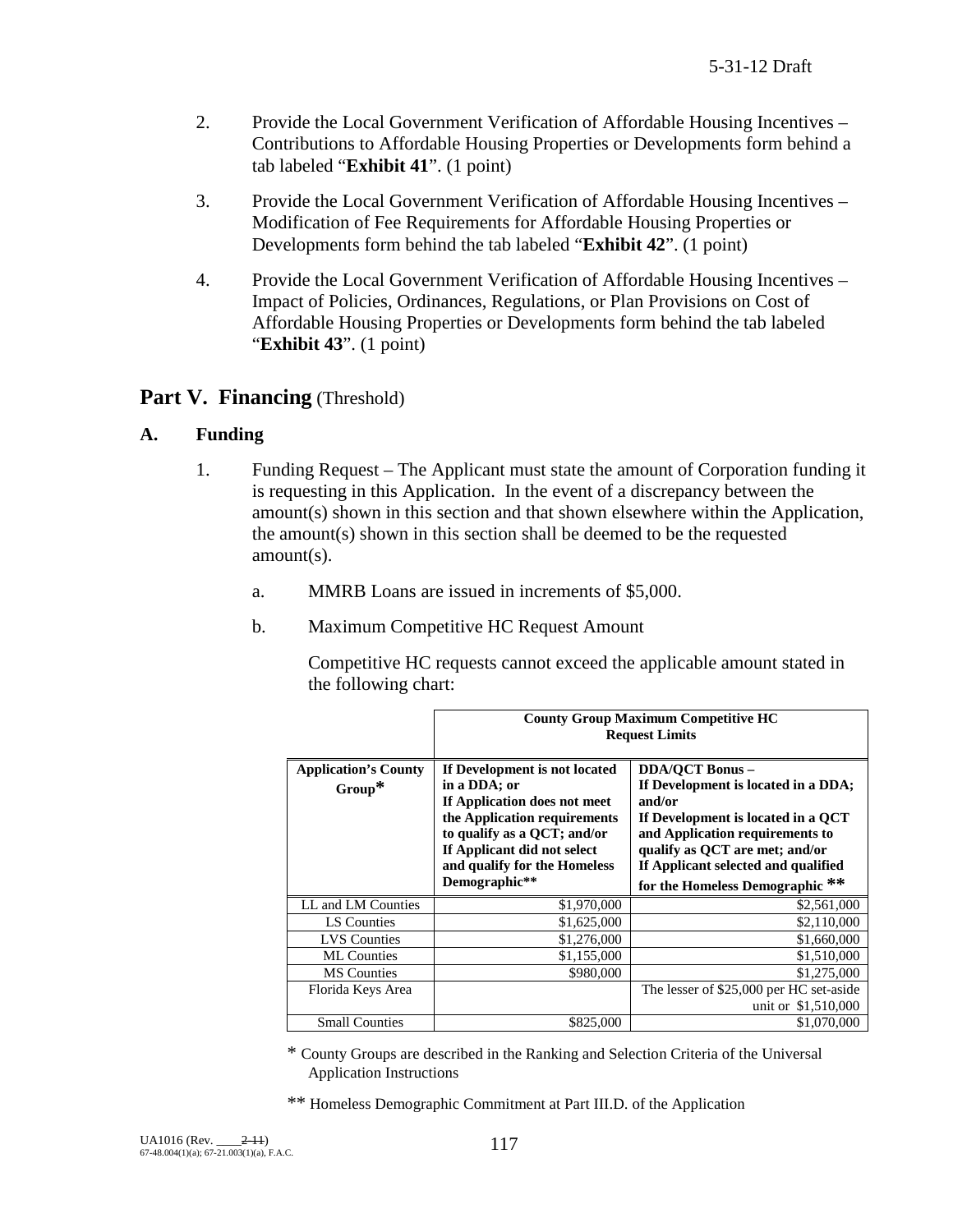c. Minimum Competitive HC Request Amount for TOD Developments

One of the requirements for a proposed Development to qualify as a TOD Development is that the Applicant's Competitive HC funding request stated at Part V.A.1. of the Application must be at least 40 percent of the Maximum Competitive HC Request Amount (set out in paragraph b. above) for the applicable county inclusive of any applicable DDA/QCT bonus.

To meet this requirement, the Applicant's Competitive HC funding request must be no less than the applicable amount stated in the following chart:

|                                                     | <b>TOD Development Minimum Competitive HC Request Amount</b><br>(40% of the Maximum Competitive HC Request Amount)                                                                                                                                                                                                                                                                                                                                                        |             |  |  |
|-----------------------------------------------------|---------------------------------------------------------------------------------------------------------------------------------------------------------------------------------------------------------------------------------------------------------------------------------------------------------------------------------------------------------------------------------------------------------------------------------------------------------------------------|-------------|--|--|
| <b>Location of</b><br><b>Designated TOD</b><br>Area | If Development is not located<br>If Development is located in a<br>in a DDA; or<br>DDA; and/or<br>If Application does not meet<br>If Development is located in a<br>the Application requirements<br><b>QCT</b> and Application<br>to qualify as a QCT; and/or<br>requirements to qualify as QCT<br>If Applicant did not select<br>are met; and/or<br>and qualify for the Homeless<br>If Applicant selected and qualified<br>Demographic*<br>for the Homeless Demographic* |             |  |  |
| <b>Broward County</b>                               | \$788,000                                                                                                                                                                                                                                                                                                                                                                                                                                                                 | \$1,024,400 |  |  |
| Miami-Dade County                                   |                                                                                                                                                                                                                                                                                                                                                                                                                                                                           | \$1,024,400 |  |  |
| Palm Beach County                                   | \$650,000                                                                                                                                                                                                                                                                                                                                                                                                                                                                 | \$844,000   |  |  |
| Seminole County                                     |                                                                                                                                                                                                                                                                                                                                                                                                                                                                           | \$604,000   |  |  |

\* Homeless Demographic Commitment at Part III.D. of the Application

#### d. HOME

For Applicants requesting Competitive HC and HOME, the HOME request amount is limited to the lesser of \$50,000 per unit or \$5 million.

- 2. Other Funding If applicable, the Applicant must include the following other funding sources in the Application:
	- a. If the Development has received funding from the Predevelopment Loan Program (PLP), the Corporation file number and amount of funding must be listed. Note: PLP funding cannot be used as a source of financing on the Construction/Rehab. Analysis or the Permanent Analysis.
	- b. The Applicant must list any other Corporation funding that will be incorporated as a source of financing for the proposed Development.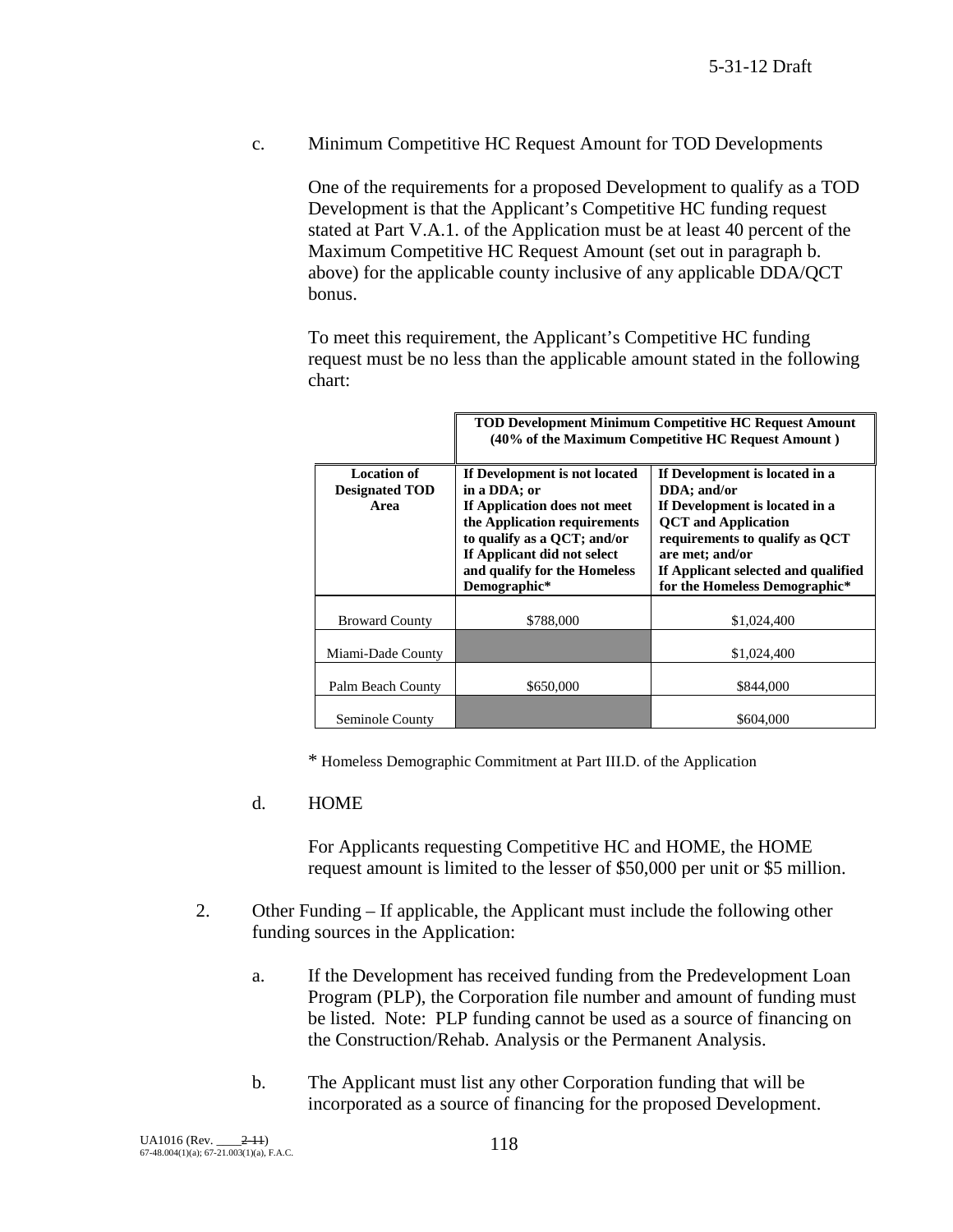- c. If tax-exempt multifamily bonds issued by an entity other than the Corporation or a County Housing Finance Authority will be used as a source of financing, the source and amount of such proceeds must be listed.
- d. If the proposed Development will be assisted with funding under the United States Department of Agriculture RD 514/516 Program, RD 515 Program, and/or RD 538 Program:
	- (1) Indicate the applicable RD Program(s).
	- (2) For a proposed Development that will be assisted with funding from RD 514/516 or RD 515:
		- (a) If the funding has been secured, to meet threshold include the funding amount at Line B.10. on the Construction/ Rehab Analysis and/or Permanent Analysis and provide the applicable RD form(s): Obligation of Funding (Form RD 3560-51, Rev. 02-05), Assumption Agreement (Form RD 3560-21, Rev. 02-05), and/or Reamortization Agreement (Form RD 3560-16, Rev. 02-05) behind a tab labeled "**Exhibit 44**". These forms are incorporated by reference and are available on the Corporation's Website under the 2013 2011 Universal Application link labeled Related References and Links.
		- or
		- (b) If the funding has not yet been secured, to meet threshold the Applicant must include alternative financing amount(s) on the Construction/Rehab Analysis and/or Permanent Analysis and provide the applicable funding commitment documentation behind a tab labeled "**Exhibit 44**". The applicable RD form(s) can then be provided during the credit underwriting process.
	- (3) If the proposed Development will be assisted with funding under the RD 538 Program, to meet threshold the Applicant must:
		- (a) Include the funding amount at Line B.10. on the Construction/Rehab Analysis and/or Permanent Analysis; and
		- (b) Provide the Section 538 Selection letter sent to the Applicant by RD behind a tab labeled "**Exhibit 44**"; and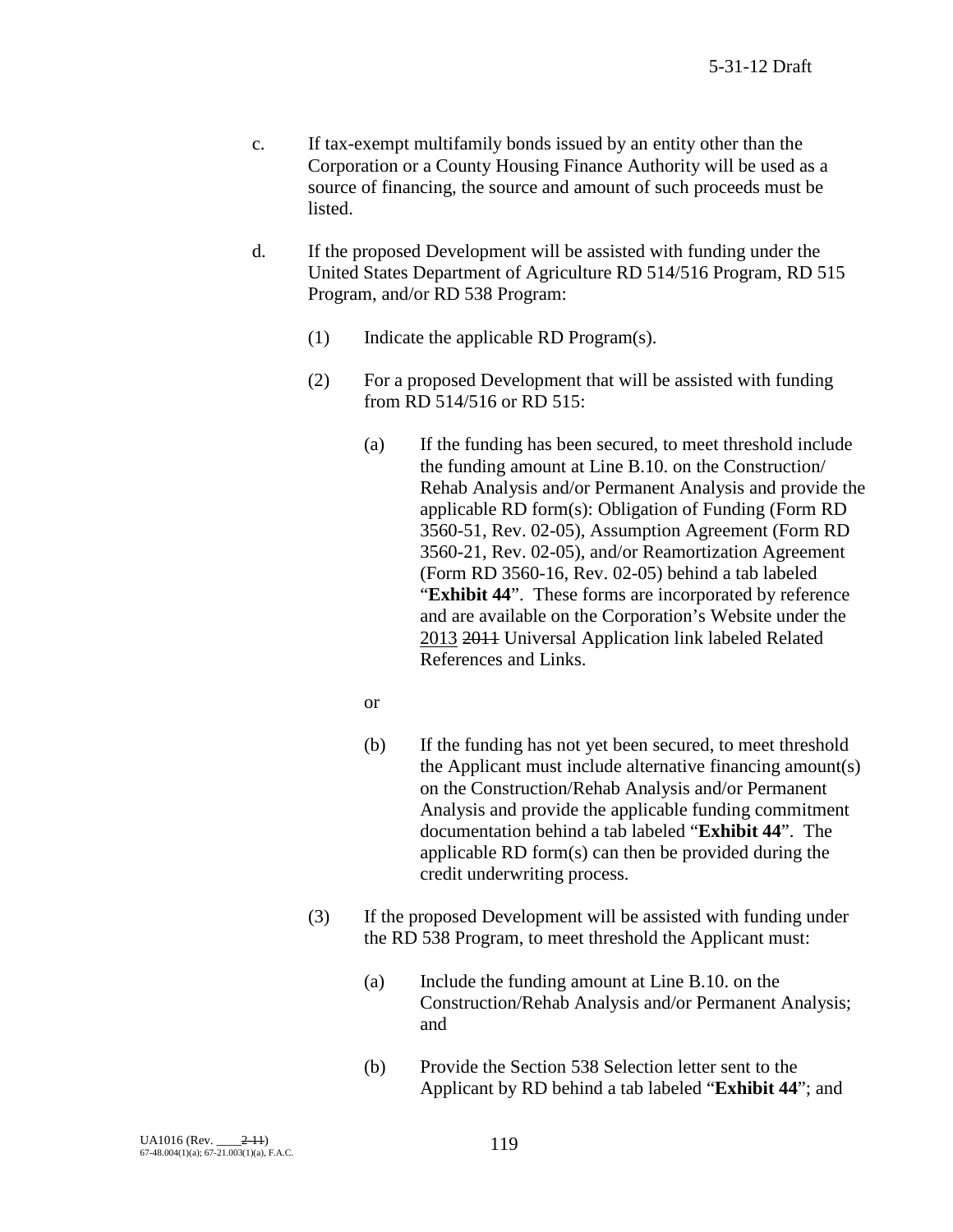(c) Provide the letter sent to the Applicant by an RD 538 approved lender certifying that the lender is prepared to make a loan consistent with the program requirements through the Section 538 Guaranteed Rural Rental Housing ("538") Loan Program behind a tab labeled "**Exhibit 44**".

Only Applications that qualify as an RD Preservation Development will be eligible to be considered for funding under the RD Preservation Goal outlined under the Ranking and Selection Criteria section of the Instructions. To qualify as an RD Preservation Development, the Applicant must (i) meet all of the threshold requirements for a Development assisted with funding under the RD 538 Program, as outlined in Part V.A.2.d.(3) above, and (ii) have selected and qualified for the Preservation or Acquisition and Preservation Development Category at Part III.A.3.a. of the Application.

#### **B. Finance Documents**

All Applicants must complete the Development Cost Pro Forma, the Detail/Explanation Sheet, if applicable, the Construction or Rehab Analysis, and the Permanent Analysis.

All Applicants must complete and attach the Commitment to Defer Developer Fee form, if applicable, behind a tab labeled "**Exhibit 45**". If the proposed Development will have more than one Developer and the Developers are committing to defer some or all of the Developer fee, each Developer must complete and provide a Commitment to Defer Developer Fee form reflecting the portion of the Developer fee it is deferring.

Development Cost Pro Forma

 This section must include all anticipated costs of the Development construction, rehabilitation and, if applicable, acquisition. Any amounts that are not an anticipated cost to the Development, such as waived fees or charges, cannot be included in the Development Cost Pro Forma. Note: deferred Developer fees are not considered "waived fees".

Fee Disclosure

Developer fee and General Contractor fee must be disclosed. In the event the Developer fee and/or General Contractor fee are/is not disclosed on the Development Cost Pro Forma, the Corporation will assume that these fees will be the maximum allowable and will add the maximum amount(s) to Total Development Cost. If an Applicant lists a Developer fee or General Contractor fee that exceeds the stated Application limits, the Corporation will adjust the fee to the maximum allowable.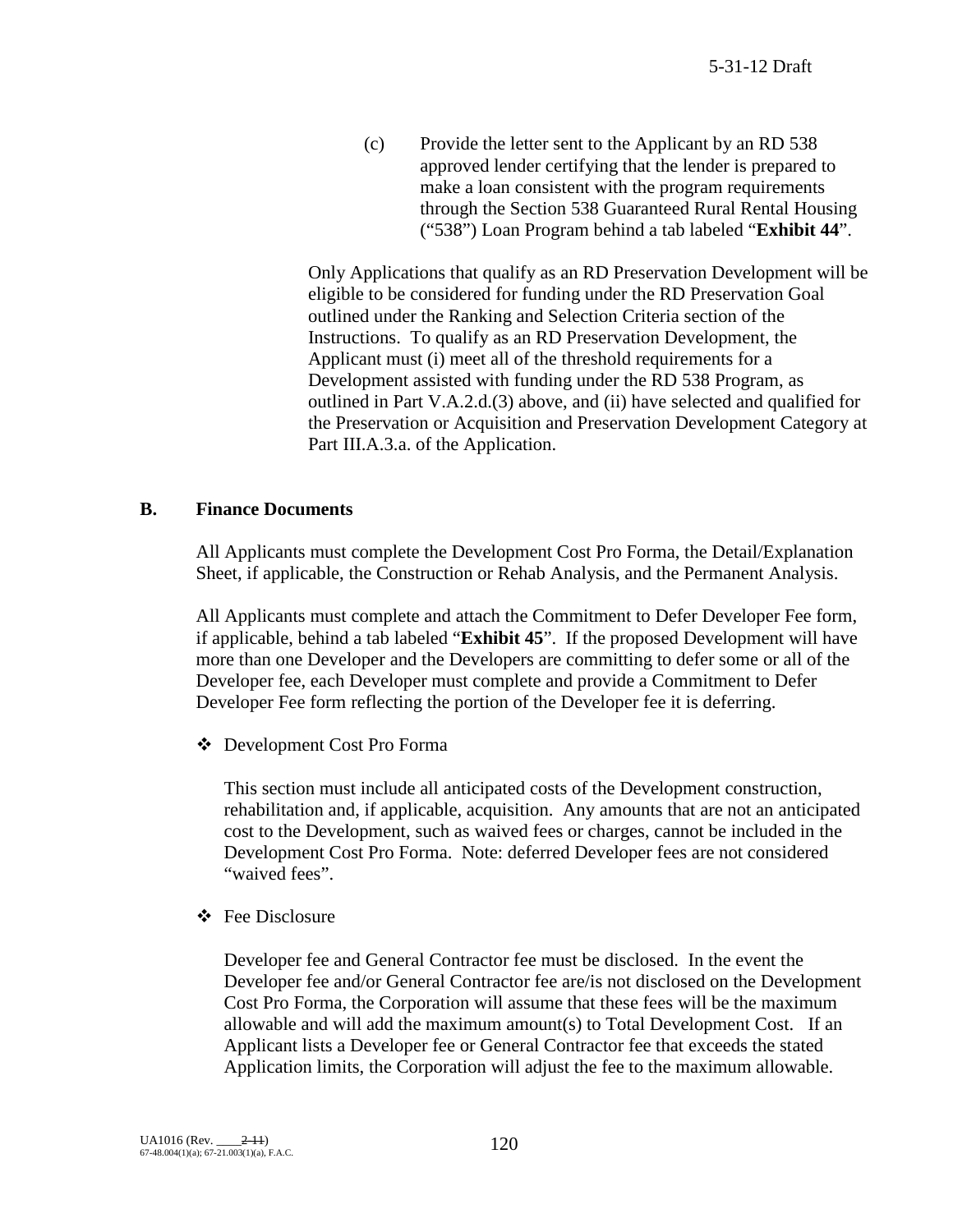Developer Fees

Developer fee shall be limited to 16 percent of Development Cost, with the following exceptions: (i) a Developer fee of 18 percent of Development Cost shall be allowed if the proposed Development is qualified for Housing Credits pursuant to Rule 67- 48.027, F.A.C., pertaining to Tax-Exempt Bond-Financed Developments, and (ii) a Developer fee of 21 percent of Development Cost shall be allowed if the Applicant is requesting Competitive Housing Credits and selected and qualified for the Homeless Demographic at Part III.D. of the Application, pursuant to paragraph 67- 48.0072(16)(a), F.A.C.

Note: The maximum allowable Developer fee will be tested by multiplying the Development Cost by the applicable percentage (16 percent, 18 percent or 21 percent). This calculation will be carried to 2 decimal places and may not be rounded.

## **C. MMRB Applicants**

Indicate the Credit Enhancer's or Bond Purchaser's name and the term and expected rating. Provide the Credit Enhancer's Commitment or Bond Purchaser's Letter of Interest with a contact person's name, address and telephone number, credit underwriting standards and an outline of proposed terms behind a tab labeled "**Exhibit 46**". The stated amount of the Commitment or Letter of Interest shall not be less than the proposed principal amount of the Bonds (including any proposed Taxable Bonds). The Commitment/Letter of Interest does not have to be firm.

#### **D. Non-Corporation Funding Commitment(s)**

Applicants must provide documentation of all commitments, proposals or letters of intent from both the construction and the permanent lender(s), the syndicator or other sources of funding. The commitments, proposals or letters of intent must state whether they are for construction financing, permanent financing, or both. For a commitment letter, proposal or letter of intent to meet threshold, all attachments must be included. Unless stated otherwise in these instructions, a firm commitment, proposal or letter of intent will not be considered if any information contained in the document (which includes any attachments thereto) is inconsistent with information stated elsewhere within the document or elsewhere within the Application. Insert documentation for each source directly behind its own tab beginning with a tab labeled **"Exhibit 47"** and continuing with sequentially numbered tabs for each exhibit. Evidence for each funding commitment, proposal or letter of intent must be behind its own tab.

For purposes of this Application, neither net operating income for a Rehabilitation Development nor capital contributions will be considered a source of financing.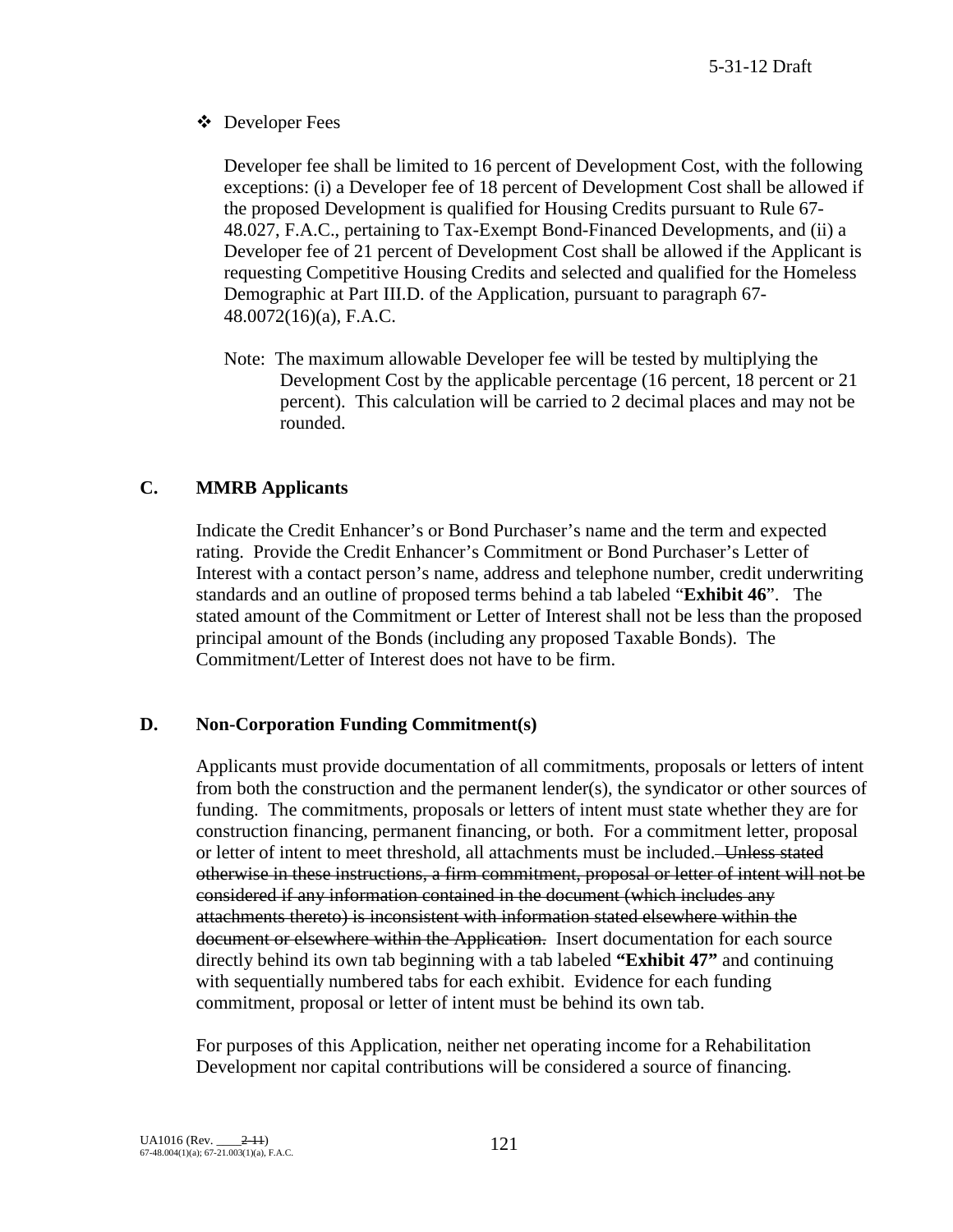1. Firm Commitment, Proposal or Letter of Intent (Threshold)

To meet the threshold requirements, all funding commitments, whether in the form of a firm commitment, proposal or letter of intent, must meet the following criteria. Evidence for each firm commitment, proposal or letter of intent must be behind its own tab.

- $a_{\text{A}}(a)$  A firm commitment, proposal or letter of intent shall contain:
	- (1) Term of the construction loan, if applicable;
	- (2) Term of the permanent loan, if applicable;
	- (3) Proposed interest rate of the construction loan (a published variable index will be acceptable);
	- (4) Proposed interest rate of the permanent loan (a published variable index will be acceptable);
	- (5) Specific reference to the Applicant as the borrower or direct recipient;
	- (6) Signature of all parties, including acceptance by the Applicant (Note: In order to be considered, Local Government financial commitments are not required to be signed by the Applicant if the Applicant provides the properly completed Local Government Verification of Contribution form); and
	- (7) A statement that states the commitment, proposal or letter of intent does not expire before a date that is eight (8) months after the Application Deadline for the 2013 Universal Application Cycle, with the exception of tax-exempt multifamily bonds issued by an entity other than the Corporation or a County Housing Finance Authority.
	- Terms;
	- Proposed interest rate of the construction loan (a published variable index will be acceptable);
	- Proposed interest rate of the permanent loan (a published variable index will be acceptable);
	- Specific reference to the Applicant as the borrower or direct recipient;
	- Signature of all parties, including acceptance by the Applicant (Note: In order to be considered 'firm', Local Government financial commitments are not required to be signed by the Applicant if the Applicant provides the properly completed Local Government Verification of Contribution form); and
	- A statement that states the commitment, proposal or letter of intent does not expire before a date that is nine (9) months after the Application Deadline for the 2011 Universal Application Cycle, with the exception of tax-exempt multifamily bonds issued by an entity other than the Corporation or a County Housing Finance Authority.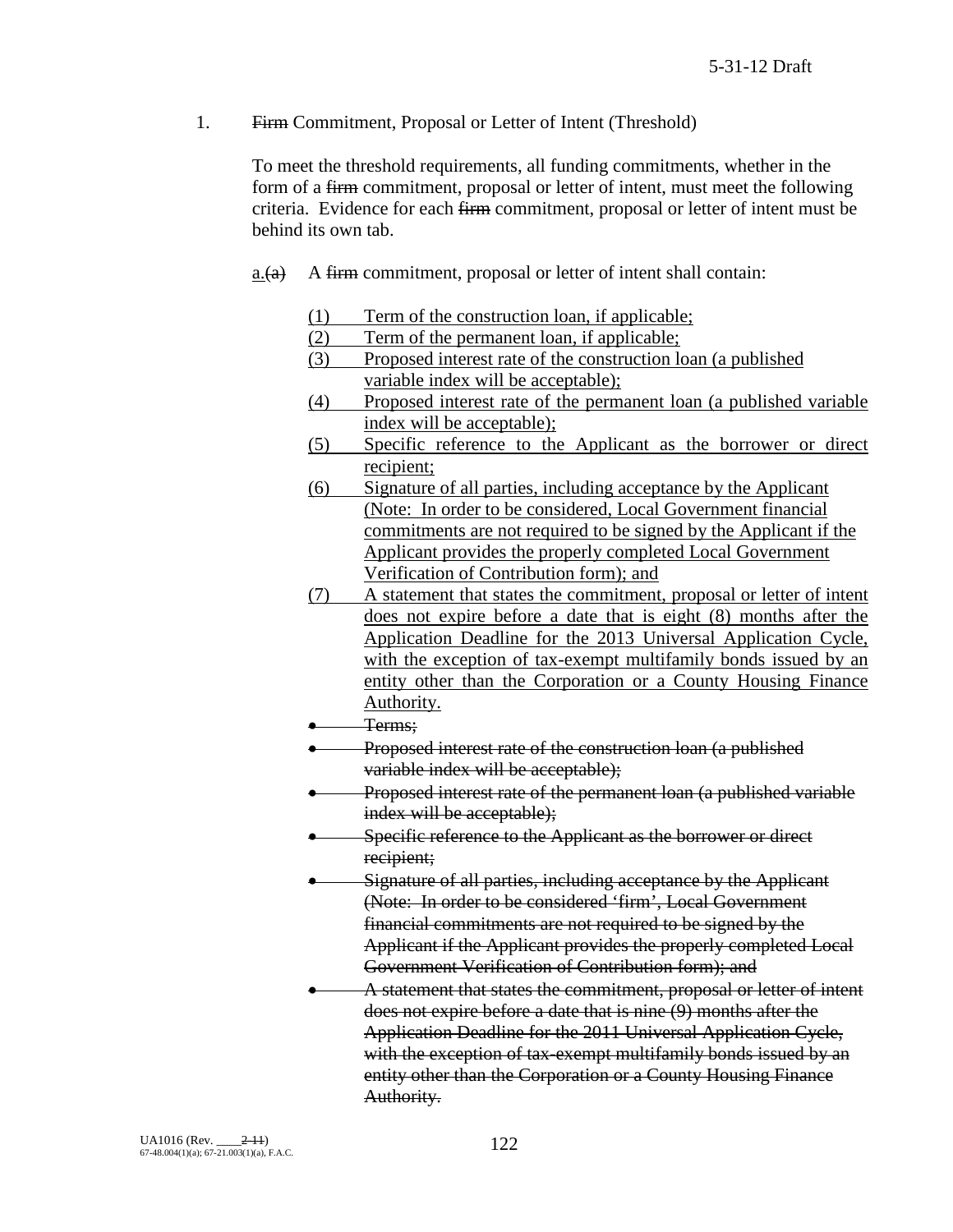- $b.$  (b) In order for a financing commitment, proposal or letter of intent to count as a permanent financing source, it must have a term of at least 10 years.
- $c.$  (e) If the financing has closed, a copy of the executed note or executed loan agreement, which shows the Applicant as the borrower/direct recipient/mortgagee and contains the terms and interest rate, and a copy of the recorded mortgage, if applicable, must be included. Except for HUD and RD funding, if the note/agreement involves an assumption, the Applicant must also provide evidence that the lender approves of the assumption. If the proper documentation is provided, financing that has closed will count as a firm commitment, but in order for it to count as a permanent financing source, it must have a term of at least 10 years.
- $d.$  (d) No evidence of ability to fund Developer fee is required.
- e. $(e)$  If the commitment, proposal or letter of intent is not from a regulated Financial Institution in the business of making loans or a governmental entity, evidence of ability to fund must be provided. Evidence of ability to fund includes: (1) a copy of the lender's most current audited financial statements no more than 17 months old; or (2) if the loan has already been funded, a copy of the note and recorded mortgage. The age of all financial statements is as of the Application Deadline. In evaluating ability to fund, the Corporation will consider the entity's unrestricted current assets typically used in the normal course of business. Assets considered restricted include, but are not limited to, pension funds, rental security deposits, and sinking funds. Commitments, proposals or letters of intent from lenders who cannot demonstrate ability to fund will not meet threshold and the commitment, proposal or letter of intent will not count as a source of financing. Financial statements may be included in the Application or submitted directly to the Corporation. If submitted directly to the Corporation, a copy of the Corporation's Letter of Receipt and Acceptance must accompany each Application which contains a commitment letter, proposal or letter of intent from the lender whose statements were submitted directly to the Corporation.
- $f(f)$  If a loan commitment, proposal or letter of intent shows an amount less than the corresponding line item on the pro forma, the scorer will use the commitment, proposal or letter of intent amount. However, if a loan commitment, proposal or letter of intent shows an amount in excess of the corresponding line item on the pro forma, up to the total amount of the loan commitment, proposal or letter of intent amount may be utilized as a funding source, if needed.
- $g(g)$  The loan amount may be conditioned upon an appraisal or debt service coverage ratio.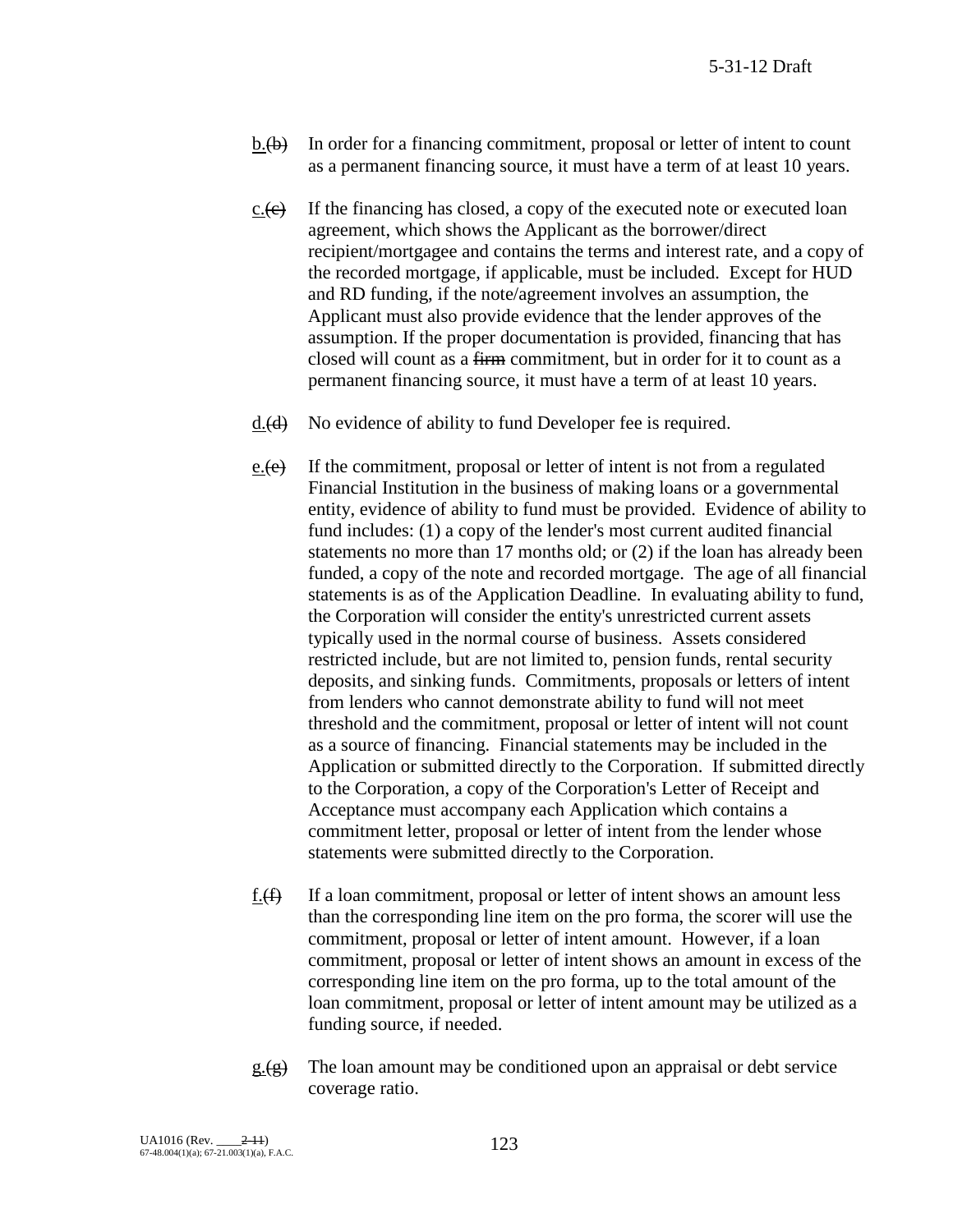- h. $\langle h \rangle$  Commitments, proposals or letters of intent may be conditioned upon the Applicant receiving the funding from the Corporation for which it is applying.
- $i. (i)$  If a commitment, proposal or letter of intent has a provision for holding back funds until certain conditions are met, the amount of the hold-back will not be counted as a source of construction financing unless it can be determined that the conditions for the release of the hold-back can be met prior to or simultaneous with the closing of the Development's permanent financing.
- $j.(\mathbf{i})$  A commitment, proposal or letter of intent by a sophisticated investor to buy the bonds on an unrated basis will be considered to meet threshold to the extent evidence of bond allocation is provided in accordance with the terms and conditions listed in the instructions regarding bond financing.
- k. $(k)$  Grant funds are contributions to the Development, other than equity, which carry no repayment provision or interest rate. A firm commitment for grant funds will be considered a firm commitment for scoring purposes if the commitment is properly executed and, if applicable, evidence of ability to fund is provided.
- 2. Non-Corporation and Non-County Housing Finance Authority-Issued Tax-Exempt Multifamily Bonds (Threshold)

If the first mortgage financing is to come from tax-exempt multifamily bonds issued by an entity other than the Corporation or a Local Government Housing Finance Authority, evidence of the following items must be included to meet threshold:

- a. $\overrightarrow{a}$  A letter signed by the Chairperson of the entity issuing the bonds, which is Development-specific and includes the following:
	- (1) Affirmation that the entity issuing the bonds has passed an inducement resolution or acknowledgement resolution for the proposed Development;
	- (2) Affirmation that a TEFRA hearing has been held by the entity issuing the bonds or by a designated hearing officer;
	- (3) Affirmation that the TEFRA hearing has been approved by the entity issuing the bonds; and
	- (4) Affirmation that the tax-exempt multifamily bond allocation has been reserved or that the entity issuing the bonds has agreed to award the necessary allocation when available.

or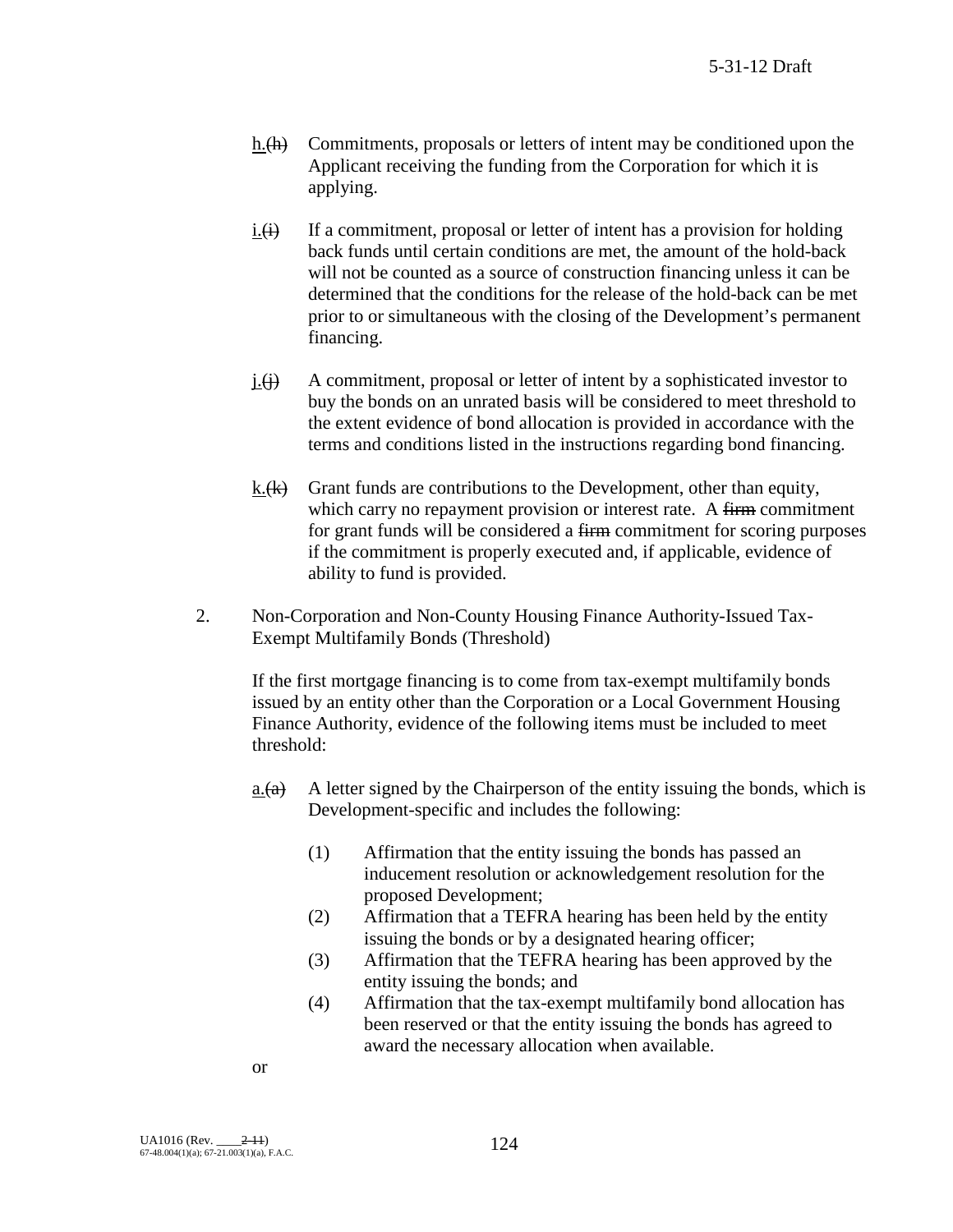- $b.\overline{(b)}$  If the financing has closed, a copy of the executed note or executed loan agreement, which shows the Applicant as the borrower/direct recipient/mortgagee and contains the terms and interest rate, and a copy of the recorded mortgage, if applicable, must be included. If the proper documentation is provided, financing that has closed will count as a firm commitment, but in order for it to count as a permanent financing source, it must have a term of at least 10 years.
- Note: Any commitment for financing containing a contingent FNMA or similar takeout provision will not be considered a firm commitment unless the agreement to purchase the loan executed by all parties is attached.
- 3. Syndication/HC Equity (Threshold)
	- a. For the purpose of this Application, an equity commitment, proposal or letter of intent must include the following:
		- $(1)(a)$  In order for a Housing Credit Syndication/Equity commitment, proposal or letter of intent to meet threshold it must:
			- (a) Be executed by all parties, including the Applicant;<br>(b) Be dated;
			- Be dated;
			- (c) Include all terms and conditions of the commitment, proposal or letter of intent;
			- (d) Specifically state the proposed amount to be paid for each Housing Credit dollar being purchased;
			- (e) State the proposed capital pay-in schedule which must include the proposed amount of equity to be paid prior to or simultaneous with the closing of construction financing, and the proposed amount of equity to be paid prior to construction completion. It must expressly state the proposed equity amount, even if the amount is zero, along with the words "paid prior to or simultaneous with the closing of construction financing". Total of all installments must equal the anticipated amount of equity to be provided;
			- (f) State the proposed equity amount to be paid prior to or simultaneous with the closing of construction financing that is at least 15 percent of the total proposed equity to be provided (the 15 percent criteria). There are two exceptions to the preceding sentence. First, if there is a bridge loan commitment, proposal or letter of intent within the equity commitment, proposal or letter of intent that provides for bridge loan proceeds that equal at least 15 percent of the amount of total proposed equity to be provided to be made available prior to or simultaneous with closing of construction financing, the 15 percent criteria will be met.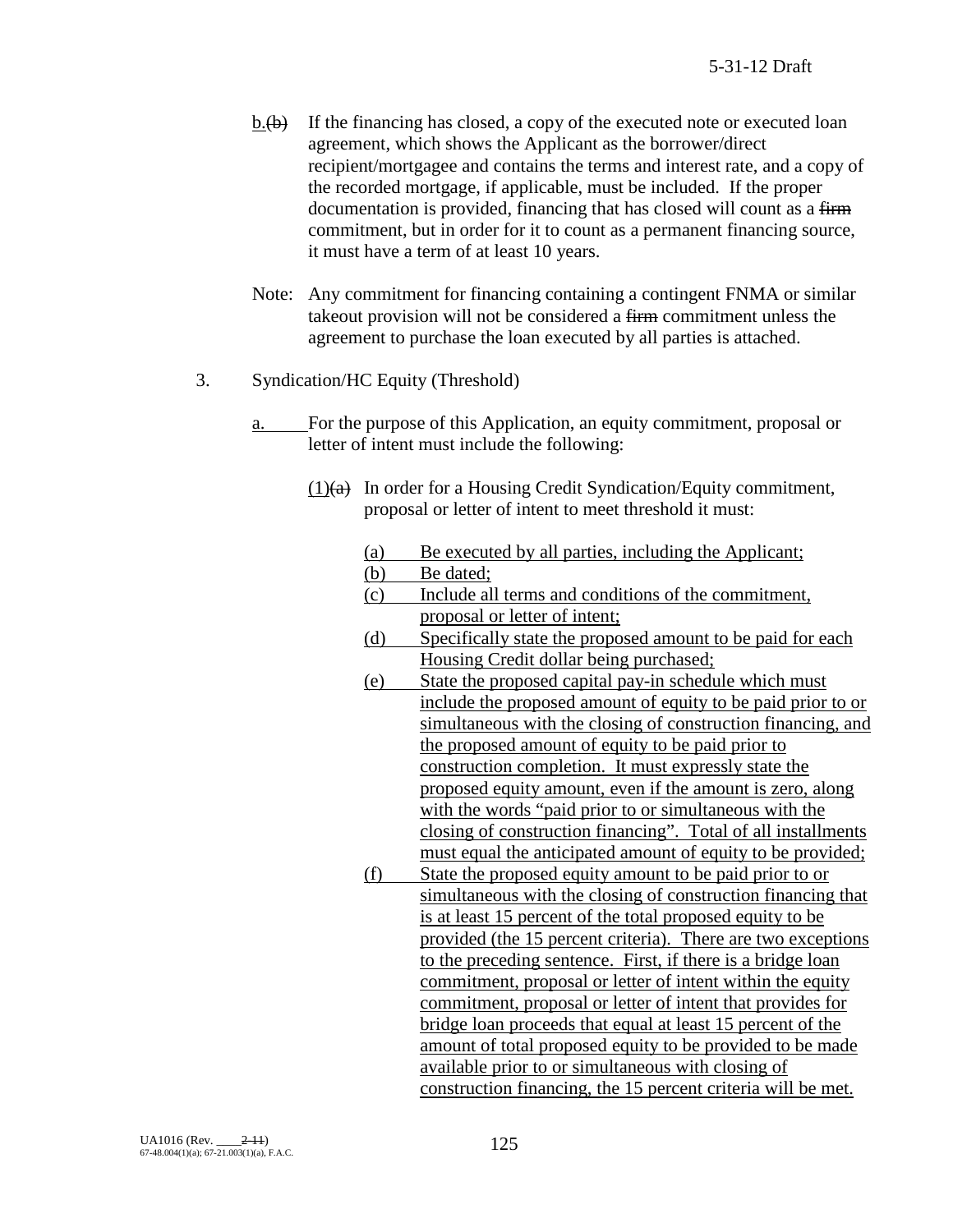Second, if there is a separate commitment, proposal or letter of intent for a bridge loan from either the equity provider, any entity that is controlled directly or indirectly by the equity provider, or a subsidiary of the equity provider's parent holding company, and the commitment, proposal or letter of intent explicitly proposes an amount to be made available prior to or simultaneous with the closing of construction financing that equals at least 15 percent of the total proposed equity to be paid stated in the equity commitment, proposal or letter of intent, the 15 percent criteria is met. Bridge loan commitments, proposals or letters of intent that are not within the equity commitment, proposal or letter of intent, though, must meet the criteria previously stated for debt financing with the exception that evidence of ability to fund does not have to be provided. The Applicant may include the proposed amount of the bridge loan as equity proceeds on the Construction or Rehabilitation Analysis and on the Permanent Analysis;

- (g) State the anticipated amount of Housing Credit allocation (annual amount), which must be within the HC limits set out in Part V.A.1. of these instructions;
- (h) State the percentage of the anticipated amount of Housing Credit allocation (annual amount) being purchased;
- (i) State the anticipated total amount of equity to be provided (10-year amount); and
- (j) State that the commitment, proposal or letter of intent does not expire before a date that is eight (8) months after the Application Deadline for the 2013 Universal Application Cycle.
- Be executed by all parties, including the Applicant;
- Be dated:
- Include all terms and conditions of the commitment, proposal or letter of intent;
- Specifically state the proposed amount to be paid for each Housing Credit dollar being purchased;
- State the proposed capital pay-in schedule which must include the proposed amount of equity to be paid prior to or simultaneous with the closing of construction financing, and the proposed amount of equity to be paid prior to construction completion. It must expressly state the proposed equity amount, even if the amount is zero, along with the words "paid prior to or simultaneous with the closing of construction financing". Total of all installments must equal the anticipated amount of equity to be provided;
- State the proposed equity amount to be paid prior to or simultaneous with the closing of construction financing that is at least 15 percent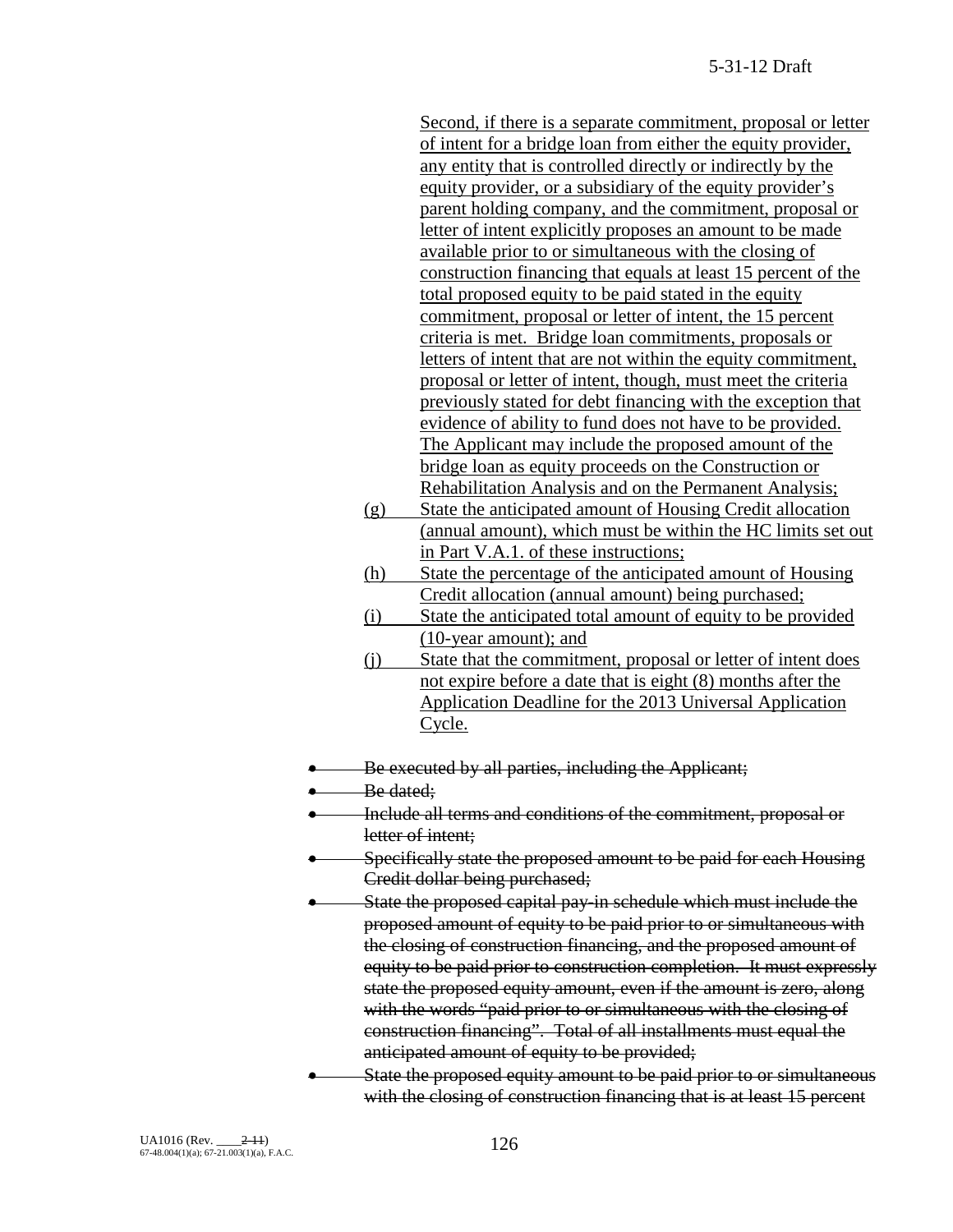of the total proposed equity to be provided (the 15 percent criteria). There are two exceptions to the preceding sentence. First, if there is a firm bridge loan commitment, proposal or letter of intent within the equity commitment, proposal or letter of intent that provides for bridge loan proceeds that equal at least 15 percent of the amount of total proposed equity to be provided to be made available prior to or simultaneous with closing of construction financing, the 15 percent criteria will be met. Second, if there is a separate firm commitment, proposal or letter of intent for a bridge loan from either the equity provider, any entity that is controlled directly or indirectly by the equity provider, or a subsidiary of the equity provider's parent holding company, and the commitment, proposal or letter of intent explicitly proposes an amount to be made available prior to or simultaneous with the closing of construction financing that equals at least 15 percent of the total proposed equity to be paid stated in the equity commitment, proposal or letter of intent, the 15 percent criteria is met. Bridge loan commitments, proposals or letters of intent that are not within the equity commitment, proposal or letter of intent, though, must meet the criteria previously stated for debt financing with the exception that evidence of ability to fund does not have to be provided. The Applicant may include the proposed amount of the bridge loan as equity proceeds on the Construction or Rehabilitation Analysis and on the Permanent Analysis;

- State the anticipated amount of Housing Credit allocation, which must be within the HC limits set out in Part V.A.1. of these instructions;
- State the percentage of the anticipated amount of Housing Credit allocation being purchased;
- State the anticipated total amount of equity to be provided; and
- State that the commitment, proposal or letter of intent does not expire before a date that is nine (9) months after the Application Deadline for the 2011 Universal Application Cycle.
- $(2)(b)$  The percentage of Housing Credits proposed to be purchased must be equal to or less than the percentage of ownership interest held by the limited partner or member.
- $(3)(\epsilon)$  If the limited partnership agreement or limited liability company operating agreement has closed, the closed agreement must be provided. To be counted as a firm source of financing the partnership agreement or operating agreement must expressly state the amount of funds to be paid prior to completion of construction by the equity provider or the Applicant must submit separate documentation, signed by the equity provider, expressly stating the amount of funds paid or to be paid prior to completion of construction.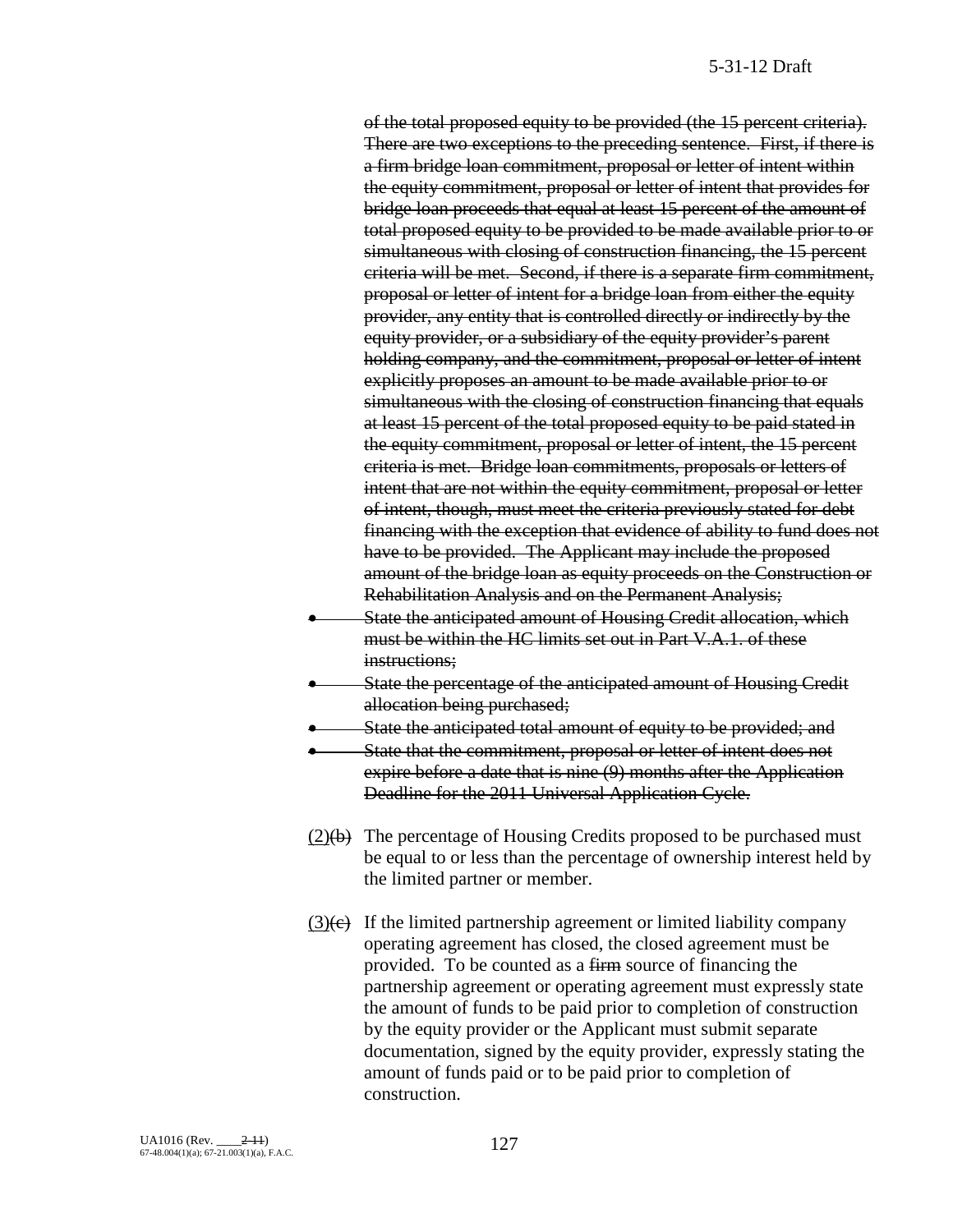- (4) If the Development's location loses its DDA/QCT designation in the period between the Application Deadline and the date that signifies a day that is one week before the end of the cure period, any equity commitment, proposal or letter of intent for the Development provided to the Corporation on or before the Application Deadline will not meet threshold and a new equity commitment, proposal or letter of intent will need to be provided as a cure.
- (5) If the amount of Housing Credits requested is less than the anticipated amount of credit allocation stated in the equity/owner/syndication commitment, proposal or letter of intent, the commitment, proposal or letter of intent will not be considered a source of financing.
- b.(d) If not syndicating/selling the Housing Credits, the owner's commitment to provide equity must be included.
	- (1) The commitment must include the following:
		- (a) the total amount of equity; and
		- (b) the pay-in schedule stating the amounts to be paid prior to or simultaneously with the closing of construction financing and the amounts to be paid prior to the completion of construction; and
		- (c) the anticipated Housing Credit allocation (annual amount).
	- the total amount of equity; and
	- the pay-in schedule stating the amounts to be paid prior to or simultaneously with the closing of construction financing and the amounts to be paid prior to the completion of construction; and
	- the anticipated Housing Credit allocation.
	- (2) Important! If not syndicating/selling the Housing Credits, evidence of ability to fund must be provided as an exhibit to the Application.
	- (3) Additionally,Iin order for the commitment to meet threshold, 15 percent of the total equity being provided must be paid prior to or simultaneously with the closing of the construction financing. Proceeds from a bridge loan will NOT count toward meeting this requirement.
	- $(4)$ (e) If the Development's location loses its DDA/QCT designation in the period between the Application Deadline and the date that signifies a day that is one week before the end of the cure period, any equity commitment, proposal or letter of intent for the Development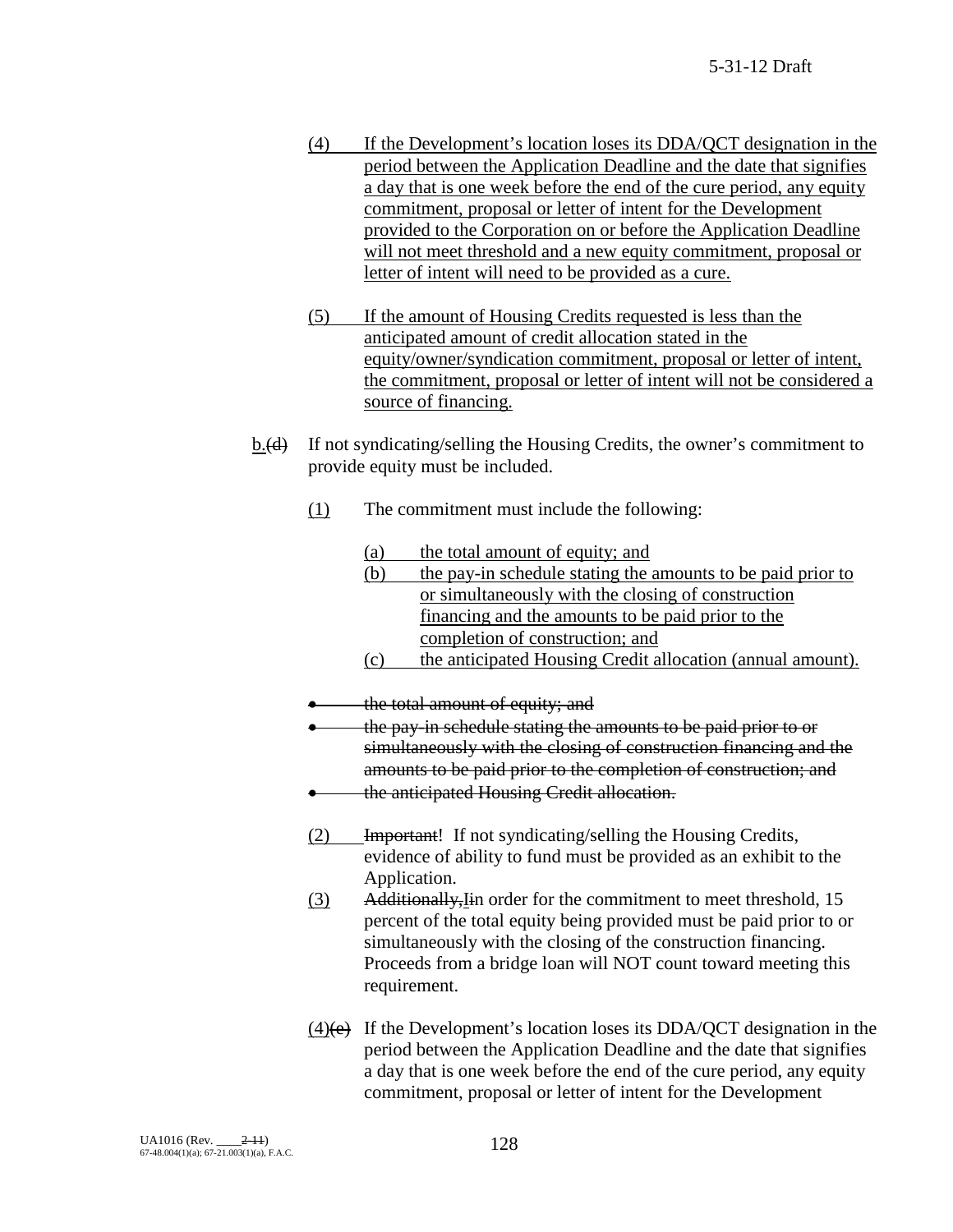provided to the Corporation on or before the Application Deadline will not meet threshold and a new equity commitment, proposal or letter of intent will need to be provided as a cure.

 $(5)$ (f) If the amount of Housing Credits requested is less than the anticipated amount of credit allocation stated in the equity/owner/syndication commitment, proposal or letter of intent, the commitment, proposal or letter of intent will not be considered a source of financing.

The Application requires complete information on all sources of Development funding, including any Developer contributions, and the proposed uses of those funds. All loans, grants, donations, syndication proceeds, etc., should be detailed in this Application.

# **ADDENDA**

The Applicant may use the Addenda section of the Application to provide any additional information or explanatory addendum for items in the Application.

# **THRESHOLD REQUIREMENTS**

Requirements to meet Threshold include:

- 1. None of the items described in Rule Chapters 67-21 and/or 67-48, F.A.C., has caused the rejection of the Application by the Corporation.
- 2. All applicable pages and exhibit forms of the Application must be completed.
- 3. The Application must be submitted online and the Applicant must submit one "Original Hard Copy" Application labeled "Original" and three photocopies of the "Original Hard Copy" Application. MMRB Applicants that will participate in the HUD Risk Sharing Program must submit one additional photocopy of the "Original Hard Copy" Application.
- 4. The Application must be submitted by the Application Deadline and be accompanied by the correct Application fee and, if applicable, the TEFRA fee.
- 5. The Applicant must demonstrate that it is a legally formed entity eligible to do business in the state of Florida as of at the Application Deadline.
- 6. If the Applicant is a Non-Profit entity, the required documentation must be submitted.
- 7. Each Developer entity (i.e., that is not a natural person) must demonstrate that it is a legally formed entity eligible to do business in the state of Florida as of the Application Deadline.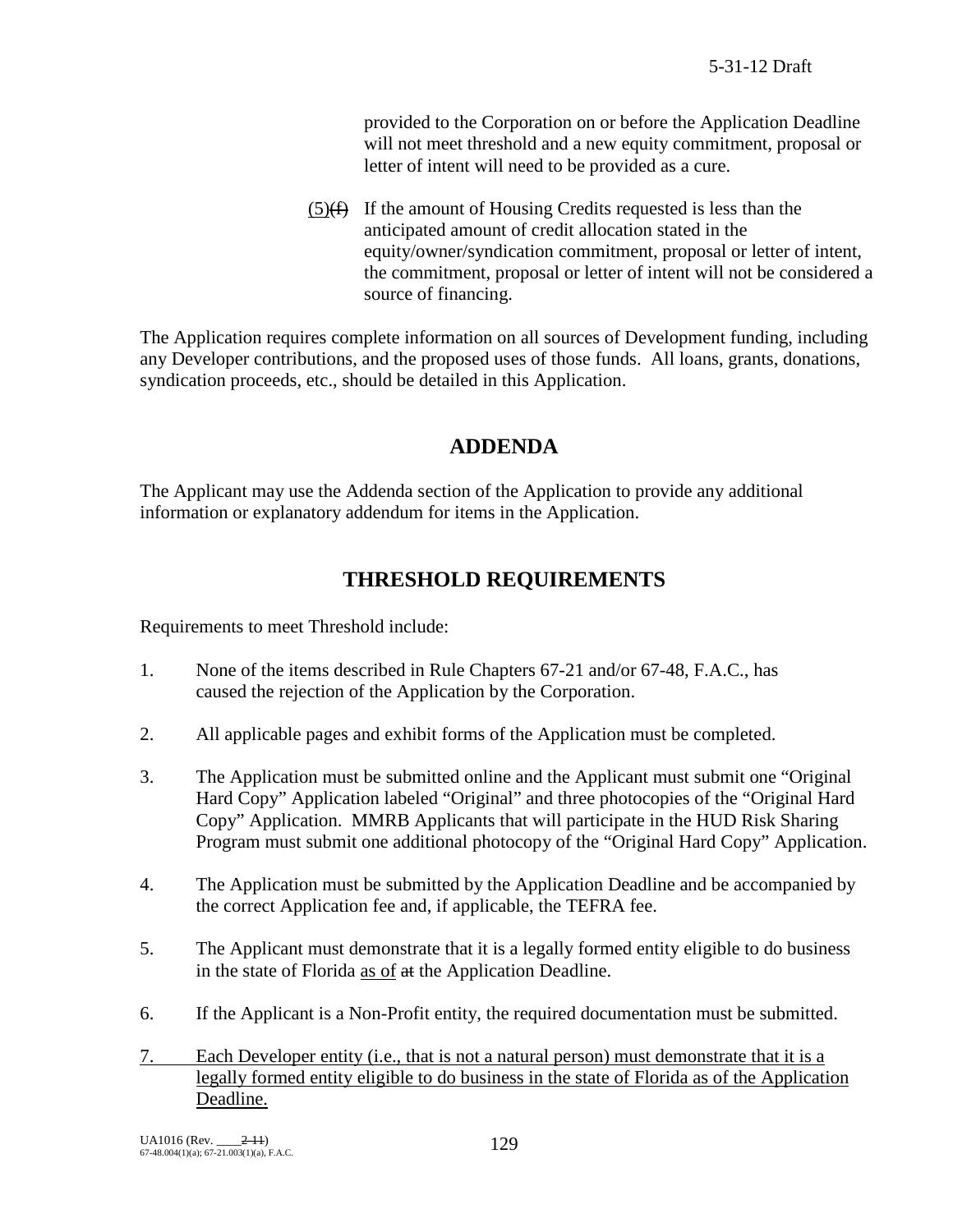- 8. 7. Experience of the Development team must be demonstrated.
- 9. 8. If the proposed Development consists of Scattered Sites, the required information for each Scattered Site must be provided.
- 10. 9. Ability to proceed must be demonstrated by submission of the required certifications or documentation, as the case may be, of status of site plan/plat approval, site control, infrastructure availability, zoning approval and environmental site assessment. Site plan approval/review or plat approval, as applicable, infrastructure and zoning must be in place as of the Application Deadline.
- 11. 10. The Applicant must commit to the applicable minimum set-aside required by program rules and federal regulations.
- 12. 11. The Applicant must commit to the applicable minimum ELI Set-Aside.
- 13. 12. The Applicant must select and qualify for one Demographic Commitment.
- 14. 13. Financing documentation must reflect the following:
	- $\triangleright$  The total amount of monetary funds determined to be in commitments, proposals or letters of intent must equal or exceed uses; and
	- MMRB Applicants must provide the Credit Enhancer's Commitment or Bond Purchaser's Letter of Interest.
- 15. 14. Request amount(s) may not exceed program limits.
- 16. 15. HOME Applicants must provide the following:
	- $\triangleright$  All documentation required by the Uniform Relocation Act, if applicable;
	- $\triangleright$  Evidence of certification of consistency with Consolidated Plan;
	- $\triangleright$  Contractor Certification regarding debarment and suspension; and
	- $\triangleright$  Lead-based paint documentation, if applicable.
- 17. 16. Applicants for non-competitive HC only (to be used with tax-exempt multifamily bonds issued by an entity other than the Corporation or a County Housing Finance Authority) must achieve a total HC Application score equal to or greater than 64 points.
- 18. 17. Other items specifically designated "Threshold" in the Universal Application Package.

# **RANKING AND SELECTION CRITERIA FOR APPLICATIONS REQUESTING COMPETITIVE HC**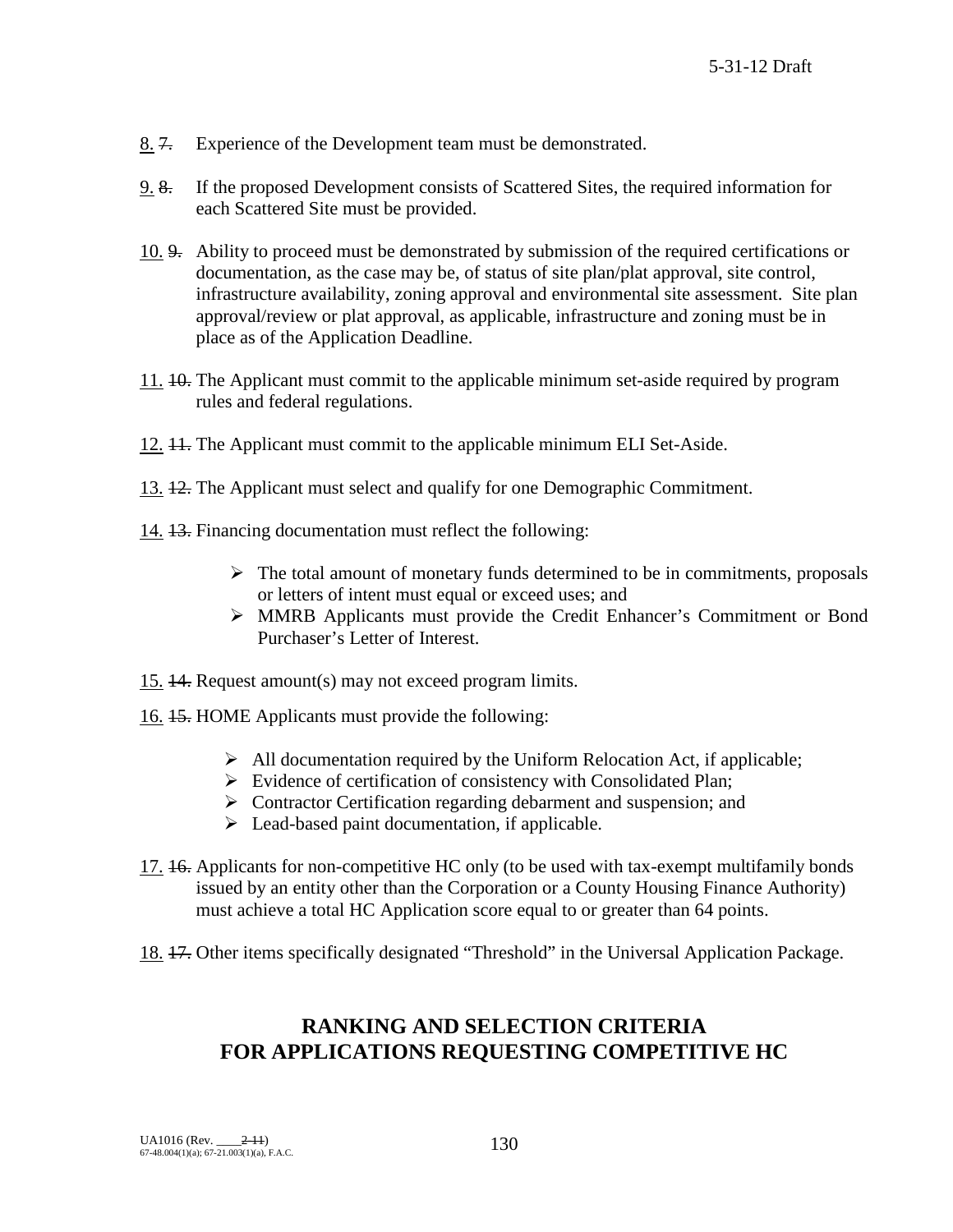The following does not apply to non-competitive HC only Applications; however, noncompetitive HC only Applicants must receive 64 points or more, which points will not include any tie-breaker points, to be eligible for an allocation of non-competitive HC.

- 1. Each Application Received by the Application Deadline will be assigned an Application number.
- 2. Lottery Numbers

Each Application that is assigned an Application number will receive a lottery number at or prior to the issuance of final scores. Lottery numbers will be assigned by having the Corporation's internal auditors run the total number of assigned Application numbers through a random number generator program. The Corporation's internal auditors will verify the accuracy of the procedures for assigning lottery numbers.

3. Group A and Group B Leveraging Classifications

Each Application Received on or before the Application Deadline, including any Application that is withdrawn by the Applicant after the Application Deadline but excluding any Application withdrawn prior to the Application Deadline, will be classified into one of two groups based on leveraging: Group A or Group B. Applications will be classified in Group A or Group B as follows:

- a. The Applications will be divided into two (2) separate lists. One list will consist of Applications that selected one of the following Development Categories at Part III.A.3.a. of the Application: New Construction, Rehabilitation, Acquisition and Rehabilitation, Redevelopment, or Acquisition and Redevelopment. The other list will consist of Applications that selected one of the following Development Categories at Part III.A.3.a. of the Application: Preservation or Acquisition and Preservation. The Applications on each separate list will be sorted in ascending order. Each list will begin with the Application that has the lowest amount of total Corporation funding per set-aside unit and end with the Application that has the highest amount of total Corporation funding per set-aside unit.
- b. The total number of set-aside units for each Application will be computed by multiplying the total number of units within the proposed Development by the highest Total Set-Aside Percentage the Applicant committed to as stated in the last row of the set-aside breakdown chart for the program(s) applied for in the Set-Aside Commitment section of the Application. Results that are not a whole number will be rounded up to the next whole number.
- c. If an Application's funding request exceeds the maximum allowed, the Corporation will use the maximum funding request allowed when classifying the Applications into Groups A and B.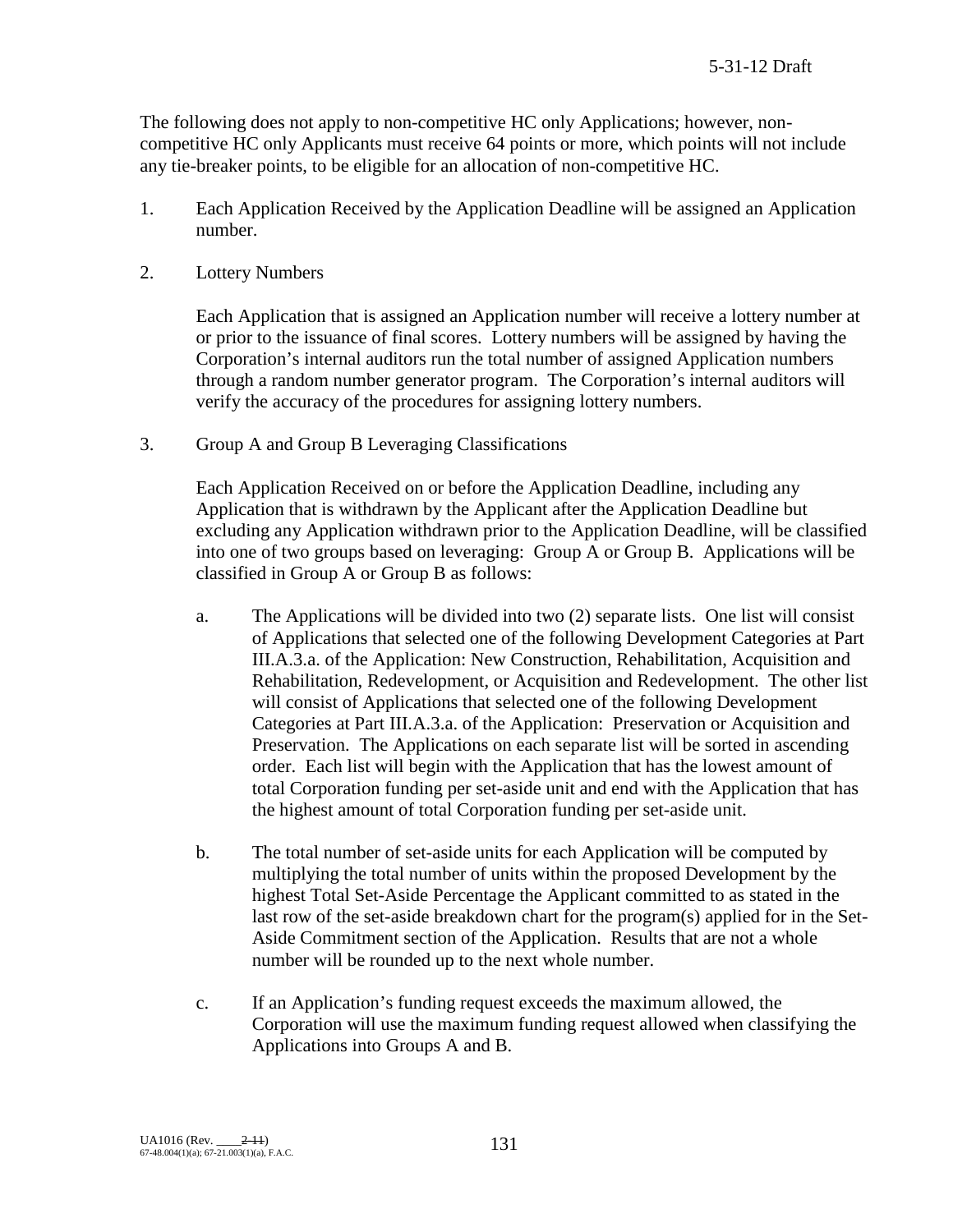- d. In the event any of the following occurs, the Corporation will disregard the Application for purposes of the Group A/B leveraging calculation and the Application will automatically be deemed to be classified as Group B:
	- (1) Total set-aside percentage is not stated in the last row of the total set-aside breakdown chart for the program(s) applied for in Part III.E.1. of the Application; or
	- (2) Total number of units is not stated at Part III.A.6.a. of the Application; or
	- (3) Competitive HC request amount is not stated at Part V.A.1. of the Application; or
	- (4) There was no Development Category selected at Part III.A.3.a. of the Application.
- e. Total Corporation funding amount will be determined by adding (1) and (2) and, if applicable, multiplying that sum by (3):
	- (1) Competitive HC request amount listed at Part V.A.1. of the Application. If the Development is not located in a HUD designated DDA or QCT and the Applicant selected and qualified for the Elderly, Farmworker/ Commercial Fishing Worker or Family Demographic Commitment at Part III.D. of the Application, the HC request amount will be multiplied by 7.5. If the Development is located in a HUD designated DDA or QCT and/or the Applicant selected and qualified for the Homeless Demographic Commitment at Part III.D. of the Application, the HC request amount will be multiplied by 7.5 and that product will be divided by 1.3.
	- (2) Other Corporation funding listed at Part V.A.2.b. of the Application. For purposes of classifying Applications in Groups A and B, PLP, EHCL, and HOME funding will not be considered Corporation funds.
	- (3) The total Corporation funding amount may be further adjusted as outlined below. NOTE: If a proposed Development meets all of the requirements of both (a) and (c), the total Corporation funding amount will be multiplied by 0.63. If a proposed Development meets all of the requirements of both (b) and (c), the total Corporation funding amount will be multiplied by 0.785.
		- (a) If the proposed Development meets all of the following requirements, the total Corporation funding amount will be multiplied by 0.63:
			- located in a Large County, and
			- Applicant selected the High-Rise Development Type, and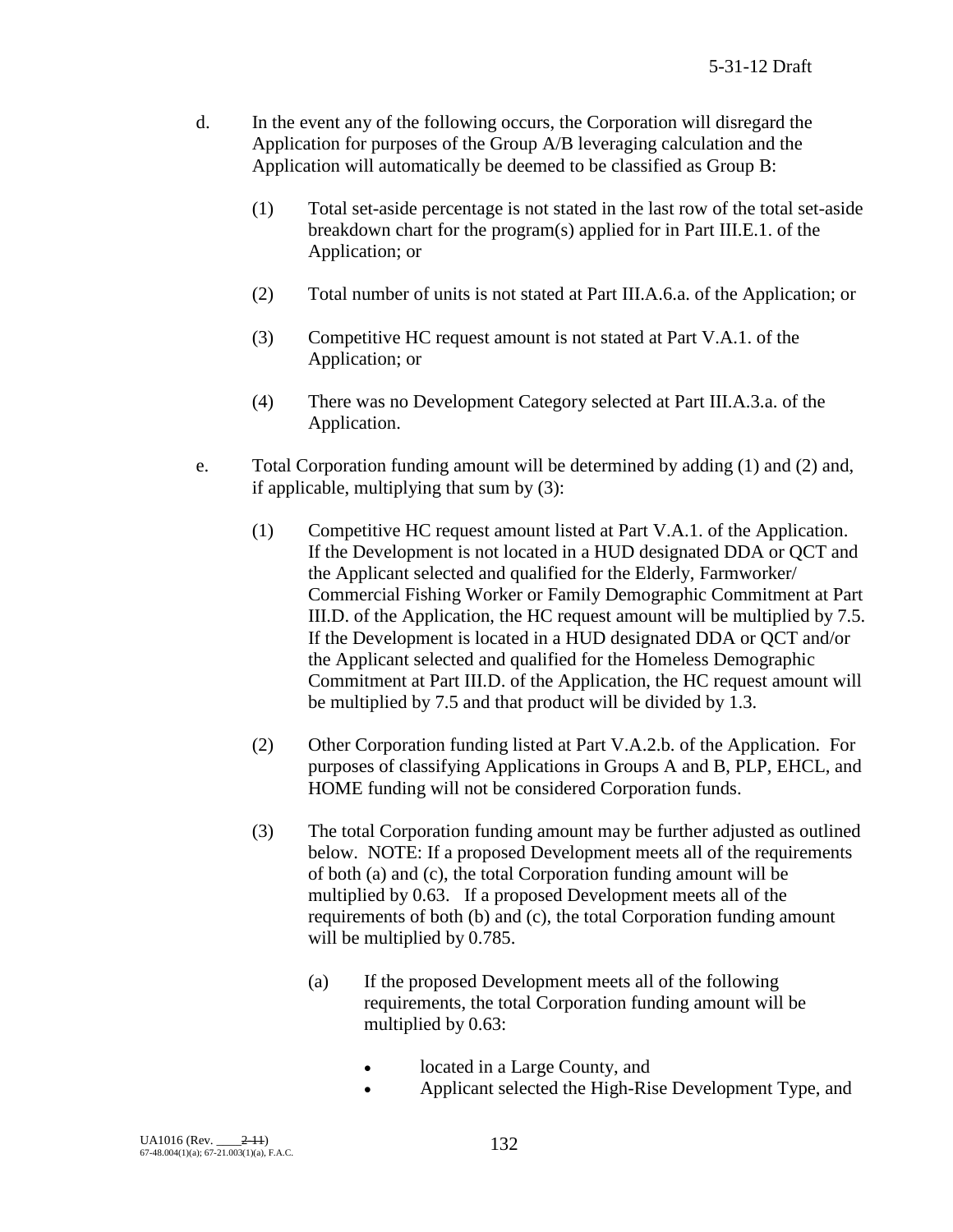- Applicant selected the Development Category of New Construction or selected and qualified for the Development Category of Redevelopment or Acquisition and Redevelopment , and
- the Applicant selected and qualified as an Urban In-Fill Development.

or

- (b) If the proposed Development meets all of the following requirements, the total Corporation funding amount will be multiplied by 0.785:
	- located in a Large County, and
	- Applicant selected the Mid-Rise with Elevator (a building comprised of 5 or 6 stories) Development Type and at least 90 percent of the total units are in these Mid-Rise building(s), and
	- Applicant selected the Development Category of New Construction or selected and qualified for the Development Category of Redevelopment or Acquisition and Redevelopment, and
	- the Applicant selected and qualified as an Urban In-Fill Development.
- or
- (c) If the proposed Development meets all of the following requirements, the total Corporation funding amount will be multiplied by 0.90:
	- Applicant selected the Development Category of New Construction or selected and qualified for the Development Category of Redevelopment or Acquisition and Redevelopment, and
	- The proposed Development met the requirements to be considered concrete construction.
- f. The total number of Applications on each separate list will be multiplied by 80 percent and the resulting figure will be rounded up to the next whole number (the resulting figure after rounding will be referred to as the "80/20 Cut-Off"). A line will be drawn on each separate list below the Application whose place on the list is equal to the 80/20 Cut-Off. If any Application(s) below the line has the same total Corporation funding request per set-aside unit as the Application immediately above the line, the line will be moved to a place immediately below this Application(s).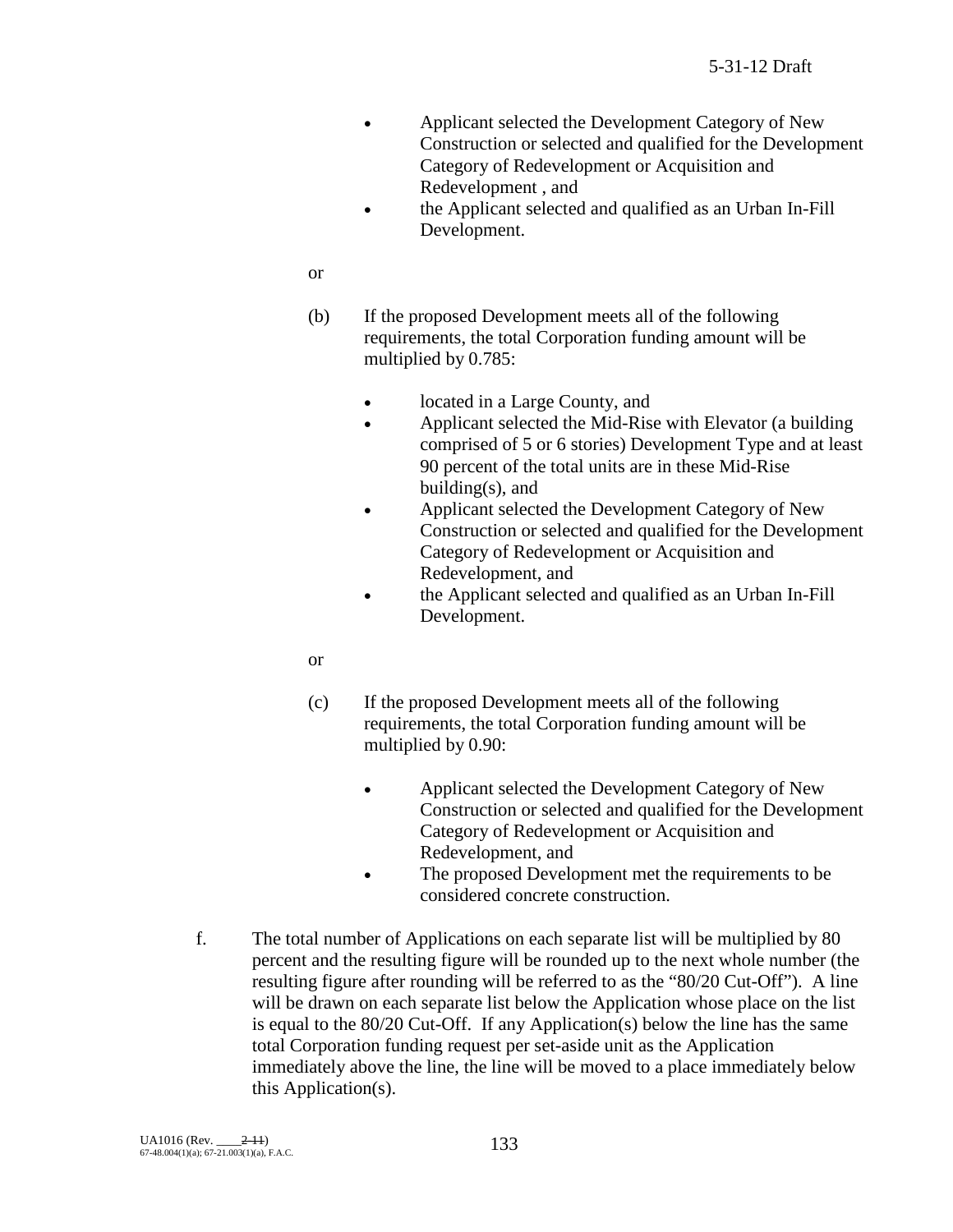- g. The total Corporation funding per set-aside unit for the Application immediately above the line will then be multiplied by 1.10 (the resulting figure dollar amount will be referred to as the "Leveraging Cut-Off"). A new line will be drawn on the list below the Application whose Corporation funding request per set-aside unit amount is the closest figure on the list to the Leveraging Cut-Off without going over. If any Application(s) below the line has the same total Corporation funding request per set-aside unit amount as the Application immediately above the line, the line will be moved to a place immediately below this Application(s).
- h. On each separate list, the Applications above the line will be classified as Group A and the Applications below the line will be classified as Group B.
- i. Group A and Group B classifications will be used for tie-breakers as more fully described below in the Tie-breakers section of these instructions.
- 4. Groups 1, 2 & 3 Total Score Classifications

Immediately following the Board's actions on informal appeals, eligible Applications will be classified in three groups based on the total score of each eligible Application: Group 1, Group 2 and Group 3. For purposes of this classification, eligible Application means an Application that satisfied all threshold requirements, regardless of the Application's total score, and has not withdrawn its Application. Group 1, Group 2 and Group 3 classifications will not be affected by any actions after this determination. Eligible Applications will be classified in Group 1, Group 2 or Group 3 as follows:

- a. Eligible Applications will be listed in descending order beginning with the Application that has the highest total score and ending with the Application that has the lowest total score. Total score means the amount of points awarded to the Application, excluding any tie-breaker points.
- b. The total number of eligible Applications will be multiplied by 50 percent and the resulting figure will be rounded up to the next whole number. The total score of the Application corresponding to such resulting figure is referred to as the "Total Score Cut-Off". The Total Score Cut-Off or 75 points, whichever is greater, will be the "Group 1 Cut-Off." Only the Applications that achieve a total score that is equal to or greater than the Group 1 Cut-Off will be in Group 1. Group 2 will consist of the eligible Applications with a total score equal to or greater than 72 but which are not included in Group 1. Applications in Group 3 will consist of eligible Applications that are not included in Group 1 or Group 2.
- c. Unless otherwise provided in the Universal Application Instructions, Applications in Group 1 will be considered for funding first and if funds remain after funding all Group 1 Applications that can be funded, the Applications in Group 2 will be considered for funding.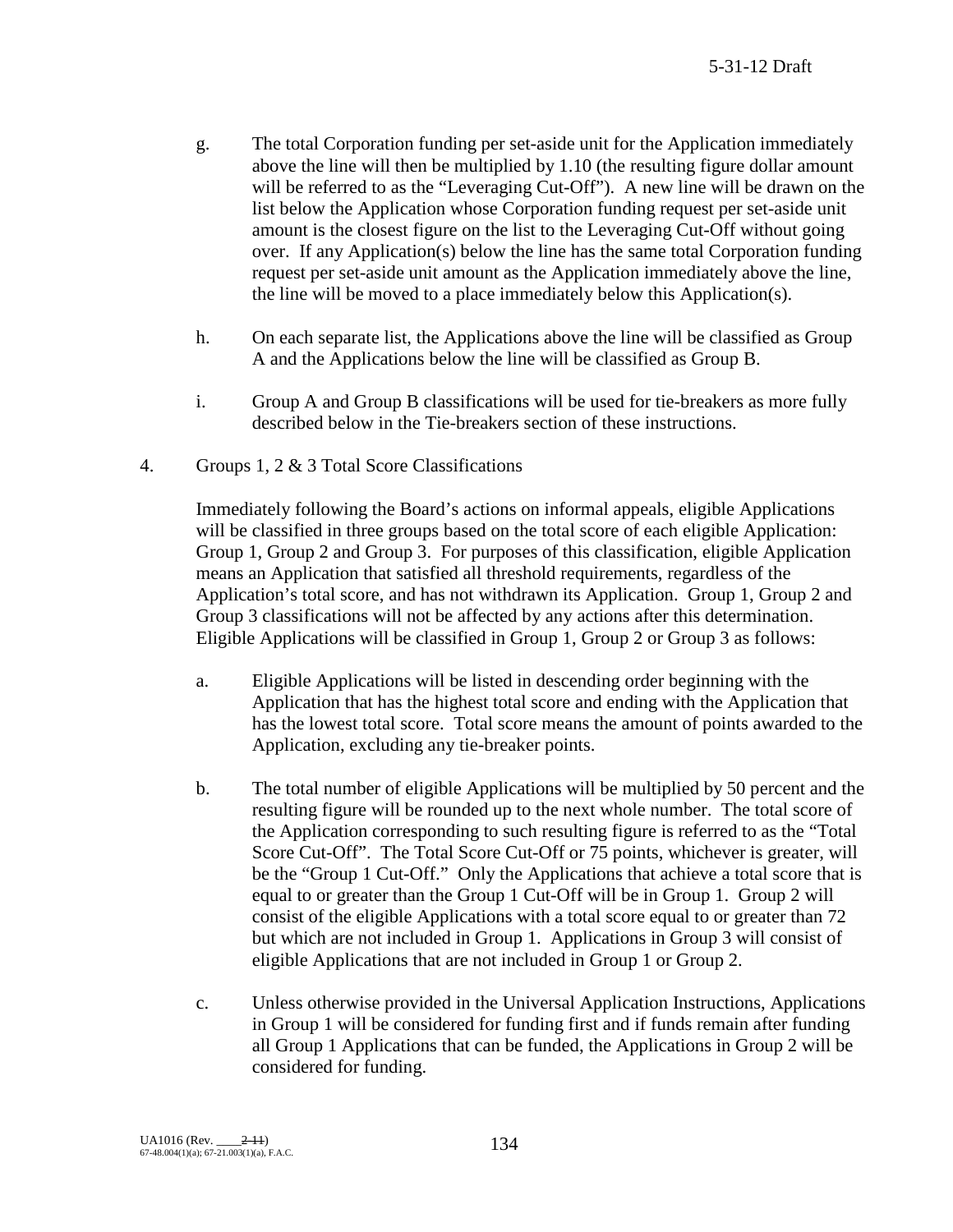- d. No Applications in Group 3 will be considered for funding except when necessary to meet the Competitive HC Non-Profit Goal as provided in the Competitive HC Goals section of these instructions.
- 5. Rental Assistance (RA) Level

Applications will be classified into an RA Level as outlined in Part III.A.3.a. of the Instructions.

- 6. Tie-breakers
	- a. Option 1 Tie-Breakers

To determine the highest ranking Application(s) that will be considered for funding to meet the Florida Keys, TOD, Elderly, Homeless and Non-Profit Development Goals, all eligible unfunded Applications that qualify for each Goal will be sorted first on the total score and then Option 1 Tie-Breakers listed below. These tie-breakers will also be used to determine the highest ranking Application(s) that will be considered in order to distribute any remaining Non-Preservation funding as outlined in Section 8.d.(3)(d) below and also any remaining HC Funds as outlined in Section 8.d.(3)(f) below.

- (1) Leveraging An Application in Group A will receive preference over an Application in Group B.
- (2) Ability to Proceed Preference will be given to the Application with the highest tie-breaker score in the Ability to Proceed section of the Application.
- (3) Proximity Preference will be given to the Application with the highest proximity tie-breaker score in the Proximity section of the Application. Applications that do not achieve a total Proximity Tie-Breaker Score of at least 20 points will not be considered for funding except if necessary to meet the Non-Profit Goal as provided in Section 8.d.(3)(e) below.
- (4) Rental Assistance (RA) Level Preference will be given to the Application with the lowest RA Level classification so that RA Level 1 Applications receive the most preference and RA Level 6 Applications receive the least preference.
- (5) Florida General Contractor Applications that meet the Florida General Contractor requirements as stated in Part II.B.3.c. of the Instructions will receive a preference over those that do not meet those requirements.
- (6) Lottery Preference will be given to the Application with the lowest lottery number.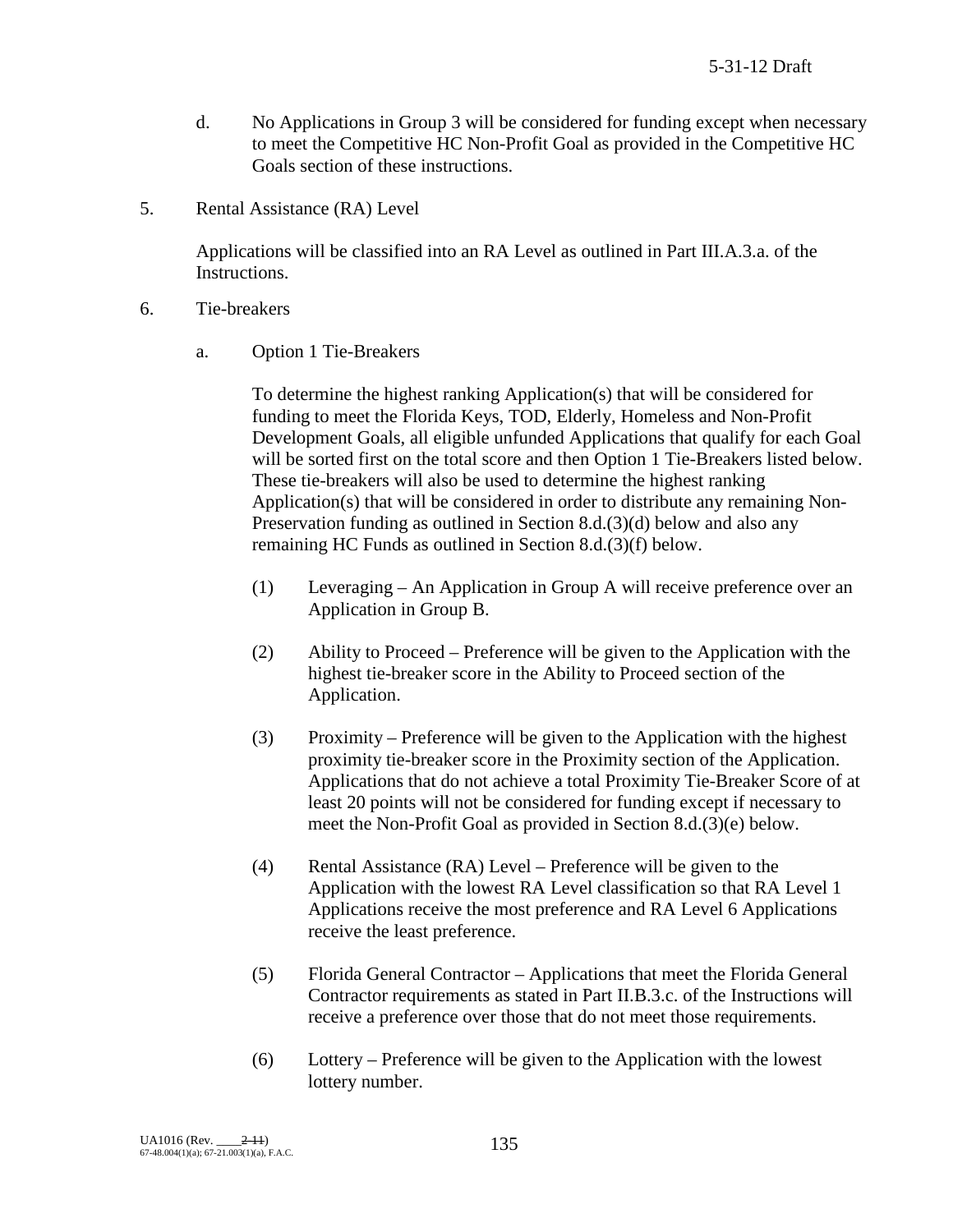b. Option 2 Tie-Breakers

To determine the highest ranking Application that will be considered for funding to meet the Public Housing Revitalization and RD Preservation Goals, all eligible unfunded Applications that qualify for each respective Goal will be sorted first on the total score and then Option 2 Tie-Breakers listed below.

- (1) Leveraging An Application in Group A will receive preference over an Application in Group B.
- (2) Ability to Proceed Preference will be given to the Application with the highest tie-breaker score in the Ability to Proceed section of the Application.
- (3) Age of Development Preference will be given to Applications that demonstrate within the documentation provided at Part III.A.3.a. of the Application that the proposed Development was originally built in the year 1982 or earlier. Applications that select and qualify as HOPE VI Developments will automatically receive this preference.
- (4) RA Level 1, 2 or 3 Applications that achieve an RA Level Classification of 1, 2, or 3 will receive preference over those that do not achieve an RA Level Classification of 1, 2, or 3.
- (5) Proximity Preference will be given to the Application with the highest proximity tie-breaker score in the Proximity section of the Application. Applications classified as RA Levels 4, 5 and 6 that do not achieve a total Proximity Tie-Breaker Score of at least 20 points will not be considered for funding.
- (6) Rental Assistance (RA) Level Preference will be given to the Application with the lowest RA Level classification so that RA Level 1 Applications receive the most preference and RA Level 6 Applications receive the least preference.
- (7) Florida General Contractor Applications that meet the Florida General Contractor requirements as stated in Part II.B.3.c. of the Instructions will receive a preference over those that do not meet those requirements.
- (8) Lottery Preference will be given to the Application with the lowest lottery number.
- c. Option 3 Tie-Breakers

To determine the highest ranking Application that will be considered for funding to distribute any remaining Preservation funding as outlined in Section 8.d.(2)(c)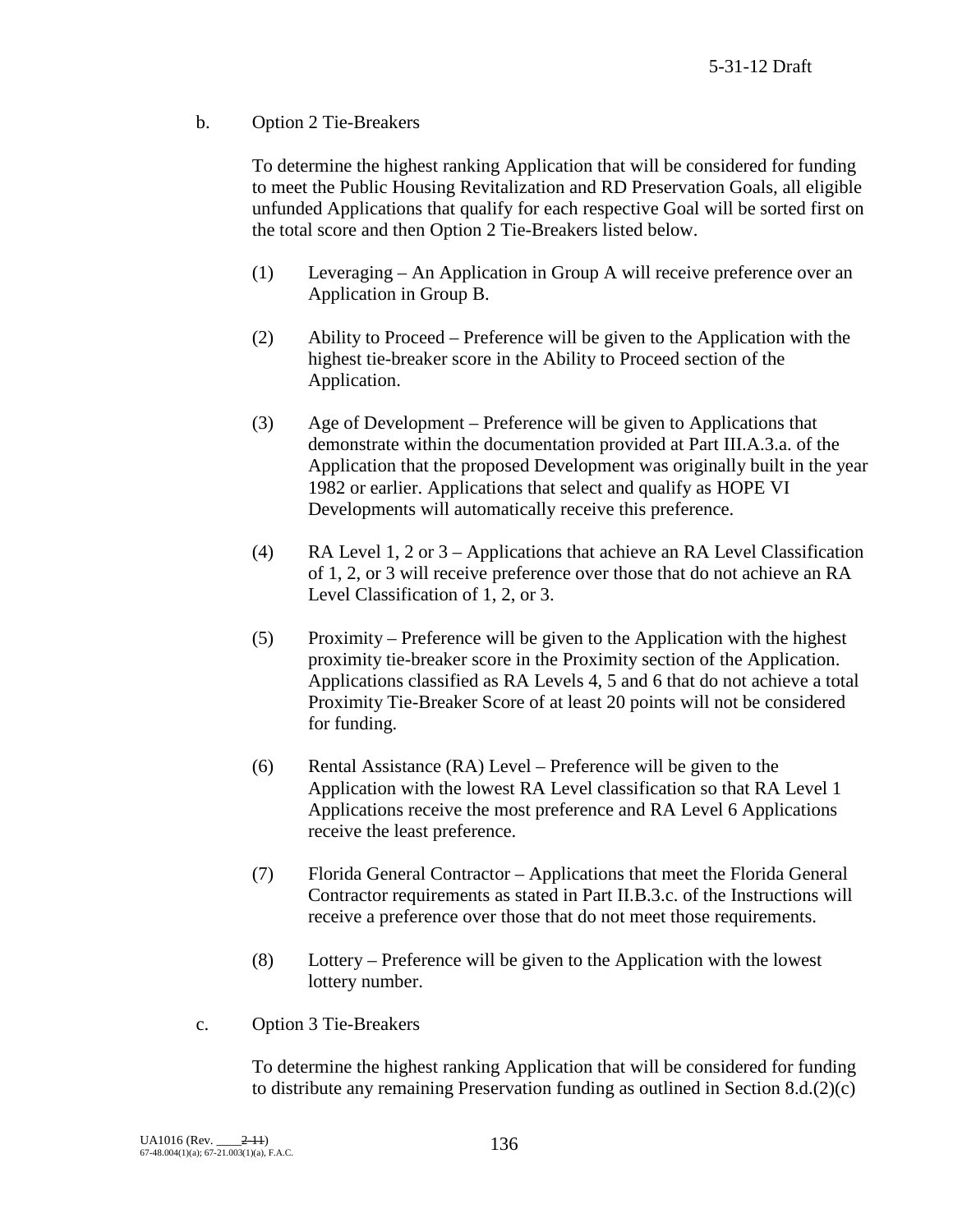below, all eligible unfunded Applications that qualify for the funding will be sorted first on the total score and then Option 3 Tie-Breakers listed below.

- (1) Ability to Proceed Preference will be given to the Application with the highest tie-breaker score in the Ability to Proceed section of the Application.
- (2) Age of Development Preference will be given to Applications that demonstrate within the documentation provided at Part III.A.3.a. of the Application that the proposed Development was originally built in the year 1982 or earlier. Applications that select and qualify as HOPE VI Developments will automatically receive this preference.
- (3) RA Level 1, 2 or 3 –Applications that achieve an RA Level Classification of 1, 2, or 3 will receive preference over those that do not achieve an RA Level Classification of 1, 2, or 3.
- (4) Concrete Construction An Application that meets the requirements to be considered concrete construction at Part III.A.3.b. of the Instructions will receive preference over an Application that does not meet the requirements.
- (5) Leveraging An Application in Group A will receive preference over an Application in Group B.
- (6) Proximity Preference will be given to the Application with the highest proximity tie-breaker score in the Proximity section of the Application. Applications classified as RA Levels 4, 5 and 6 that do not achieve a total Proximity Tie-Breaker Score of at least 20 points will not be considered for funding.
- (7) Rental Assistance (RA) Level Preference will be given to the Application with the lowest RA Level classification so that RA Level 1 Applications receive the most preference and RA Level 6 Applications receive the least preference.
- (8) Florida General Contractor Applications that meet the Florida General Contractor requirements as stated in Part II.B.3.c. of the Instructions will receive a preference over those that do not meet those requirements.
- (9) Lottery Preference will be given to the Application with the lowest lottery number.
- 7. Set-Aside Unit Limitation (SAUL)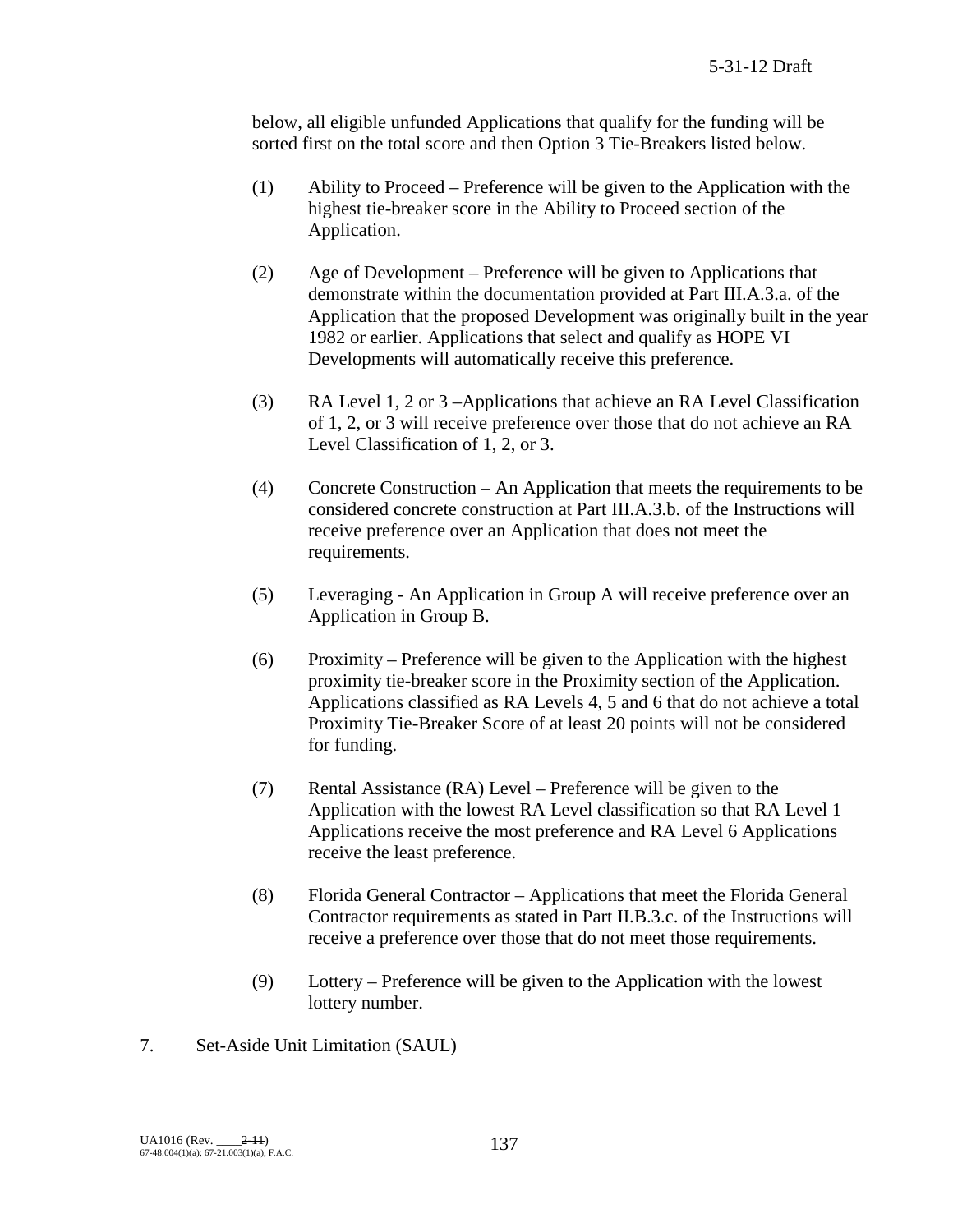The county categories are grouped based on the 2011 2010 Florida Statistical Abstract population figures, as follows:

| Large                        | Medium                   | Small                   |
|------------------------------|--------------------------|-------------------------|
| $LL = 2$ million or more     | $ML = 250.001 - 824.999$ | $SL = 50.001 - 100.000$ |
| $LM = 1.500.001 - 1.999.999$ | $MS = 100,001 - 250,000$ | $SM = 20.001 - 50.000$  |
| $LS = 1.000.000 - 1.500.000$ |                          | $SS =$ up to 20,000     |
| $LVS = 825,000 - 999,999$    |                          |                         |
|                              |                          |                         |

 $\blacksquare$ 

| <b>County</b><br><b>Groups</b> | County              | Set-Aside<br>Unit<br>Limitation | County<br>Groups | County          | Set-Aside<br>Unit<br>Limitation |
|--------------------------------|---------------------|---------------------------------|------------------|-----------------|---------------------------------|
| $\mathop{\rm LL}\nolimits$     | Miami-Dade          | 300                             | SL               | Columbia        | $\overline{100}$                |
| LM                             | <b>Broward</b>      | 225                             |                  | Flagler         |                                 |
| LS                             | Hillsborough        | 125                             |                  | Gadsden         |                                 |
|                                |                     |                                 |                  | Highlands       |                                 |
|                                | Orange              |                                 |                  | <b>Jackson</b>  |                                 |
|                                | Palm Beach          |                                 |                  | Monroe          |                                 |
|                                |                     |                                 |                  | Nassau          |                                 |
| <b>LVS</b>                     | Duval               | 100                             |                  | Putnam          |                                 |
|                                | Pinellas            |                                 |                  | Sumter          |                                 |
|                                |                     |                                 |                  | Walton          |                                 |
| ML                             | Alachua             | 100                             | SM               | <b>Baker</b>    | 100                             |
|                                | <b>Brevard</b>      |                                 |                  | <b>Bradford</b> |                                 |
|                                | Collier             |                                 |                  | DeSoto          |                                 |
|                                | Escambia            |                                 |                  | Gadsden         |                                 |
|                                | Lake                |                                 |                  | Hardee          |                                 |
|                                | Lee                 |                                 |                  | Hendry          |                                 |
|                                | Leon                |                                 |                  | Jackson         |                                 |
|                                | Manatee             |                                 |                  | Levy            |                                 |
|                                | Marion              |                                 |                  | <b>Madison</b>  |                                 |
|                                | Osceola             |                                 |                  | Okeechobee      |                                 |
|                                | Pasco               |                                 |                  | Suwannee        |                                 |
|                                | Polk                |                                 |                  | Taylor          |                                 |
|                                | St. Lucie           |                                 |                  | Wakulla         |                                 |
|                                | Sarasota            |                                 |                  | Washington      |                                 |
|                                | Seminole            |                                 | <b>SS</b>        | Calhoun         | 75                              |
|                                | Volusia             |                                 |                  | Dixie           |                                 |
| <b>MS</b>                      | Alachua             | 100                             |                  | Franklin        |                                 |
|                                | Bay                 |                                 |                  | Gilchrist       |                                 |
|                                | Charlotte           |                                 |                  | Glades          |                                 |
|                                | Citrus              |                                 |                  | Gulf            |                                 |
|                                | Clay                |                                 |                  | Hamilton        |                                 |
|                                | Hernando            |                                 |                  | Holmes          |                                 |
|                                | <b>Indian River</b> |                                 |                  | Jefferson       |                                 |
|                                | Martin              |                                 |                  | Lafayette       |                                 |
|                                | Okaloosa            |                                 |                  | Liberty         |                                 |
|                                | St. Johns           |                                 |                  | Madison         |                                 |
|                                | Santa Rosa          |                                 |                  | Union           |                                 |

a. The above chart represents the SAUL for each county. When an Application is selected for tentative funding, the total number of set-aside units committed to in that Application will be credited toward meeting the SAUL for the county in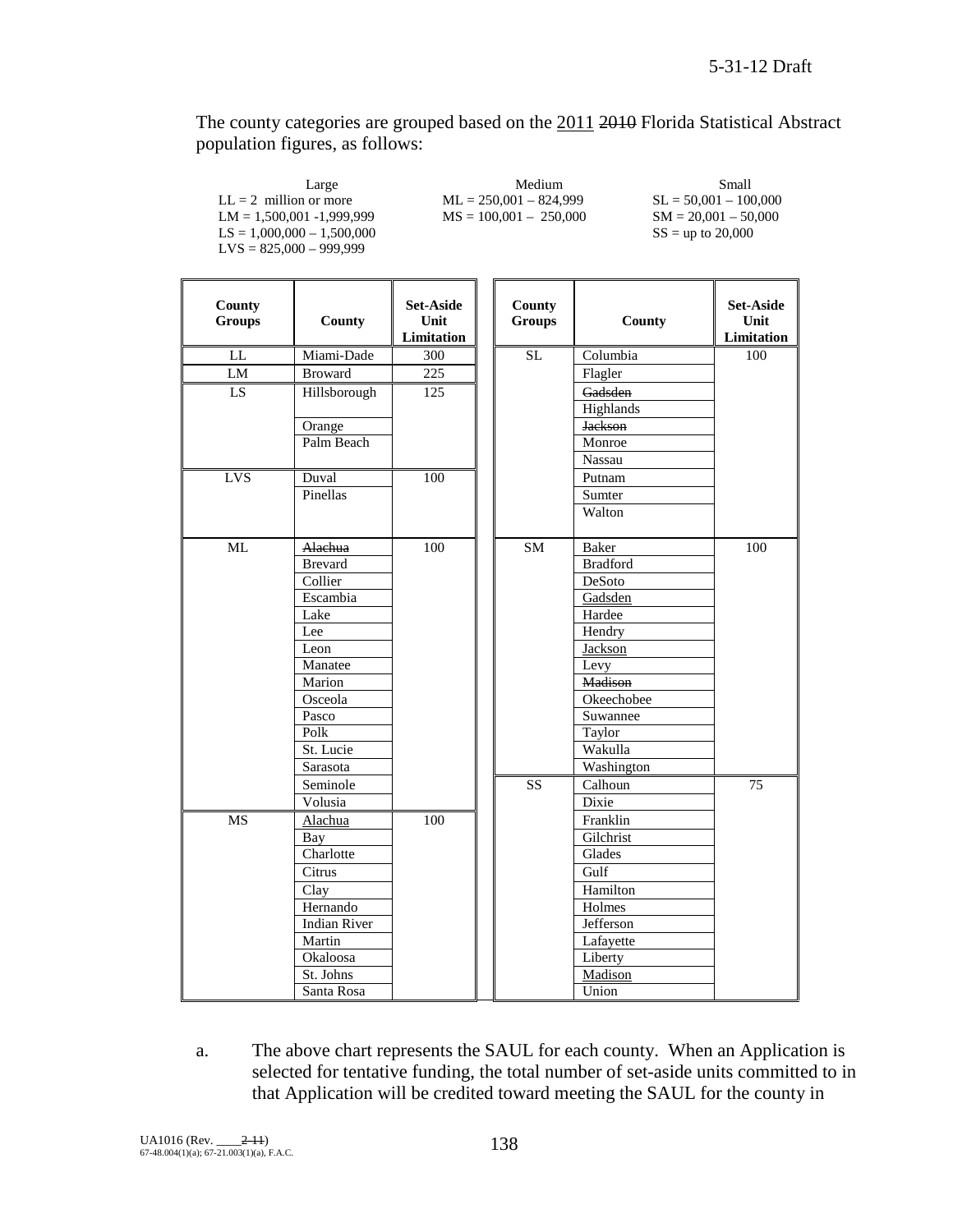which the proposed Development is located. The total number of set-aside units for each Application will be computed by multiplying the total number of units within the proposed Development by the highest Total Set-Aside Percentage the Applicant committed to as stated in the last row of the set-aside breakdown chart for the program(s) applied for in the Set-Aside Commitment section of the Application. Results that are not a whole number will be rounded up to the next whole number.

- b. A county's SAUL is met in the following circumstances:
	- (1) If the number of set-aside units credited toward the county's SAUL is zero at the time an Application for a Development located in that county is considered for tentative funding and the Applicant committed to a total number of set-aside units that equals or exceeds the county's SAUL, then when that Application is selected for tentative funding, the county's SAUL will be met; or
	- (2) If the number of set-aside units credited toward the county's SAUL is not zero at the time an Application for a Development located in that county is considered for tentative funding, but the SAUL has not been met, and the next Application to be considered for tentative funding committed to a total number of set-aside units that when added to the number of set-aside units already credited toward the county's SAUL would be equal to or greater than the SAUL but the total number of set-aside units credited would not exceed 150 percent of the SAUL, then when that Application is selected for tentative funding, the county's SAUL will be met; or
	- (3) If the number of set-aside units credited toward the county's SAUL is not zero at the time an Application for a Development located in that county is considered for tentative funding, but the SAUL has not been met, and the Applicant committed to a total number of set-aside units that when added to the number of set-aside units already credited toward the county's SAUL would exceed 150 percent of the SAUL, then the county's SAUL will be deemed to be met without that Application being selected for tentative funding.

Examples of SAUL being met when a county has a SAUL of 100 set-aside units:

- (a) The number of set-aside units credited toward the county's SAUL is zero, and an Application for a Development located in that county that committed to 200 set-aside units is selected for tentative funding.
- (b) There are 60 set-aside units credited toward meeting the county's SAUL and an Application for a Development located in that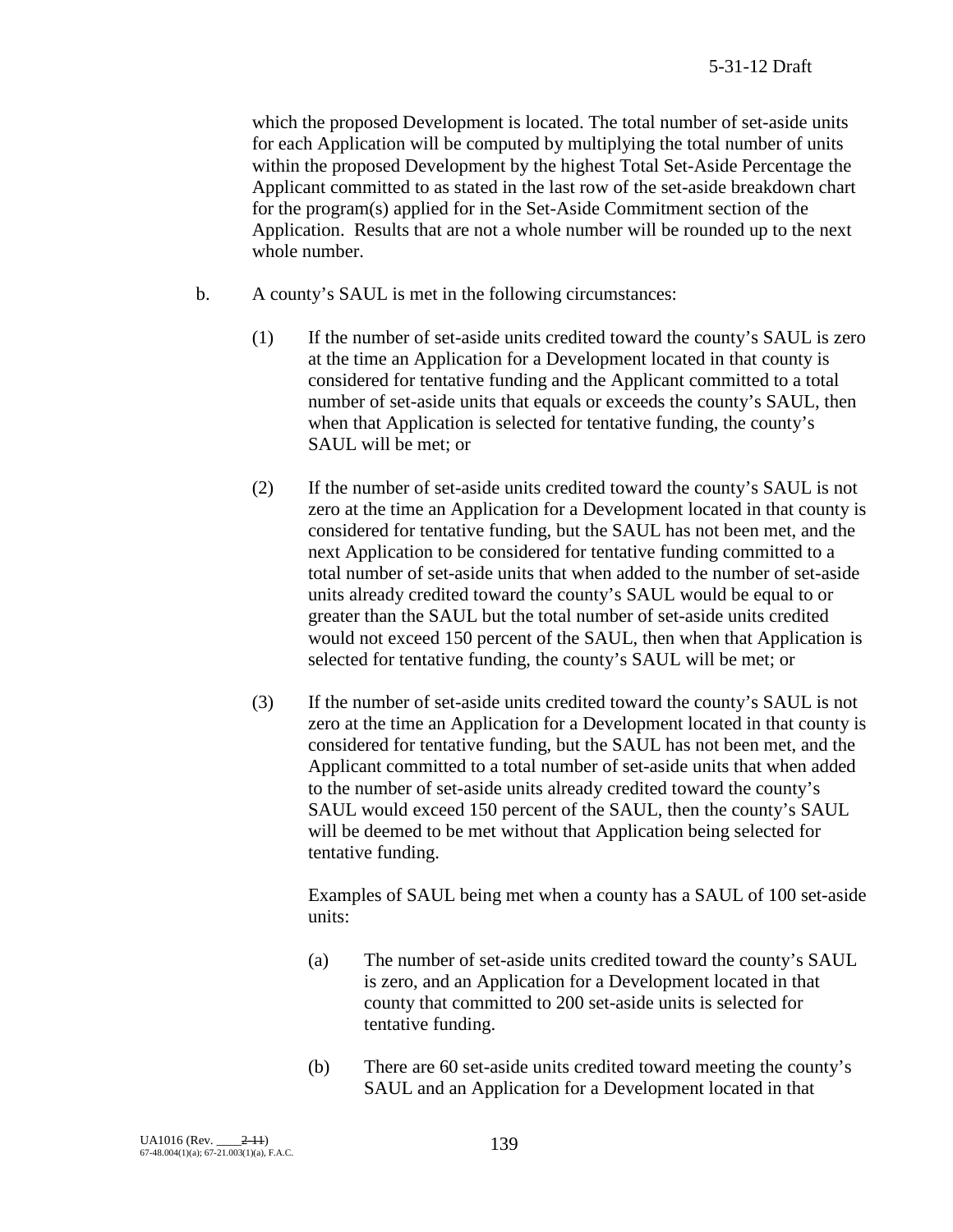county that committed to 80 set-aside units is selected for tentative funding.

- (c) There are 60 set-aside units credited toward meeting the county's SAUL and an Application for a Development located in that county that committed to 100 set-aside units is the next Application considered for tentative funding. The county will be deemed to have met its SAUL without that Application being selected for tentative funding.
- (d) There are 60 set-aside units credited toward meeting the county's SAUL and two Applications for Developments located in that county that committed to 100 set-aside units and 60 set-aside units, respectively, are the next two highest ranked Applications to be considered for tentative funding. In this event, the county will be deemed to have met its SAUL without either Application being selected for tentative funding.
- c. The SAUL process implementation will be governed by the following:
	- (1) The number of set-aside units credited to a county and the number of times a county has met its SAUL will be carried forward within each SAUL Stage as each Application is selected for tentative funding. SAUL Stages are further explained in Section 8.d. below.
	- (2) At the conclusion of the tentative selection of Applications within each SAUL Stage, the number of set-aside units credited to a county and the number of times a county has met its SAUL will be adjusted to zero. SAUL Stages are further explained in Section 8.d. below.
	- (3) Unless otherwise provided in the Universal Application Instructions, when considering Applications for tentative funding priority will be given to eligible unfunded Group 1 Applications with proposed Developments in counties which have not met SAUL within the same SAUL Stage. Next, eligible unfunded Group 1 Applications with proposed Developments in counties which have met SAUL the least number of times within that same SAUL Stage will be considered. Then, after funding all eligible unfunded Group 1 Applications that can be funded, the same process will be followed with eligible unfunded Group 2 Applications.
	- (4) Once a county is credited with meeting its SAUL, the number of set-aside units credited to the county will be deemed to be zero for the purposes of crediting additional set-aside units to the county. For example: The SAUL for County A is 100. County A met its SAUL when credited with 150 set-aside units. If another Application located in County A is selected for funding within the same SAUL Stage and it has 75 set-aside units, the number of set-aside units credited to County A will be 75 set-aside units,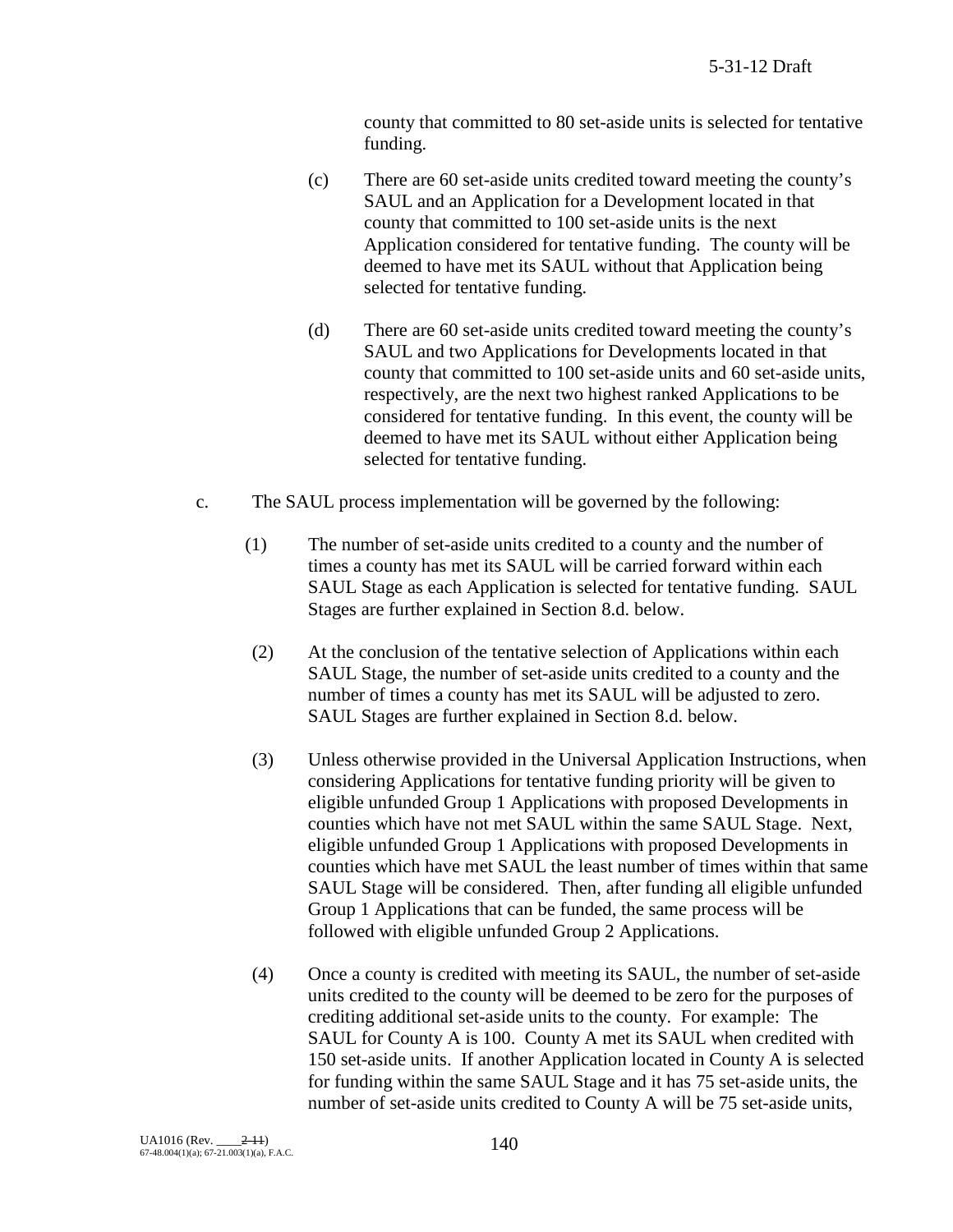not the 150 set-aside units previously credited to County A plus 75 setaside units. County A status at that point in that SAUL Stage would be that it had met its SAUL once and had 75 units credited towards meeting its second SAUL.

(5) When an Application that qualified to meet the Homeless Goal is selected for funding, the set-aside units attributed to that Application will not be applied towards SAUL.

SAUL process example: There are three (3) remaining eligible unfunded Applications ranked in the following order: Application One-110 set-aside units-County A- Group 1, Application Two-75 set-aside units-County B- Group 1, and Application Three-125 set-aside units-County C - Group 2. The SAULs and SAUL status resulting from previously funded Applications in this SAUL Stage are: County A has a SAUL of 100 and has met its SAUL twice; County B has a SAUL of 100, has met its SAUL once and has 75 set-aside units credited towards meeting its SAUL as second time; and County C has a SAUL of 100 and has no units or SAULs credited. The selection of Applications would be conducted in the following manner subject to fund availability and other restrictions:

- (a) Application One would be passed over because there are other eligible unfunded Group 1 Applications that have units in counties that met their SAUL fewer times than Application One.
- (b) Application Two would be considered for tentative funding because there are no other higher ranked eligible unfunded Group 1 Applications with units in a county that has met its SAUL an equal amount of times or less than Application Two. Also, County B's SAUL status would change from meeting SAUL once and having 75 set-aside units credited to it meeting SAUL twice and no units credited to it.
- (c) Application Three would not be considered for tentative funding because there is still an eligible unfunded Group 1 Application (Application One) that has not been considered for tentative funding.
- (d) Application One would then be considered for tentative funding because there are no other higher ranked eligible unfunded Group 1 Applications with units in a county that has met its SAUL an equal amount of times or less than Application One. Also, County A's SAUL status would change from meeting SAUL twice to it meeting SAUL a third time.
- (e) Application Three would then be considered for tentative funding because there are no other eligible unfunded Group 1 Applications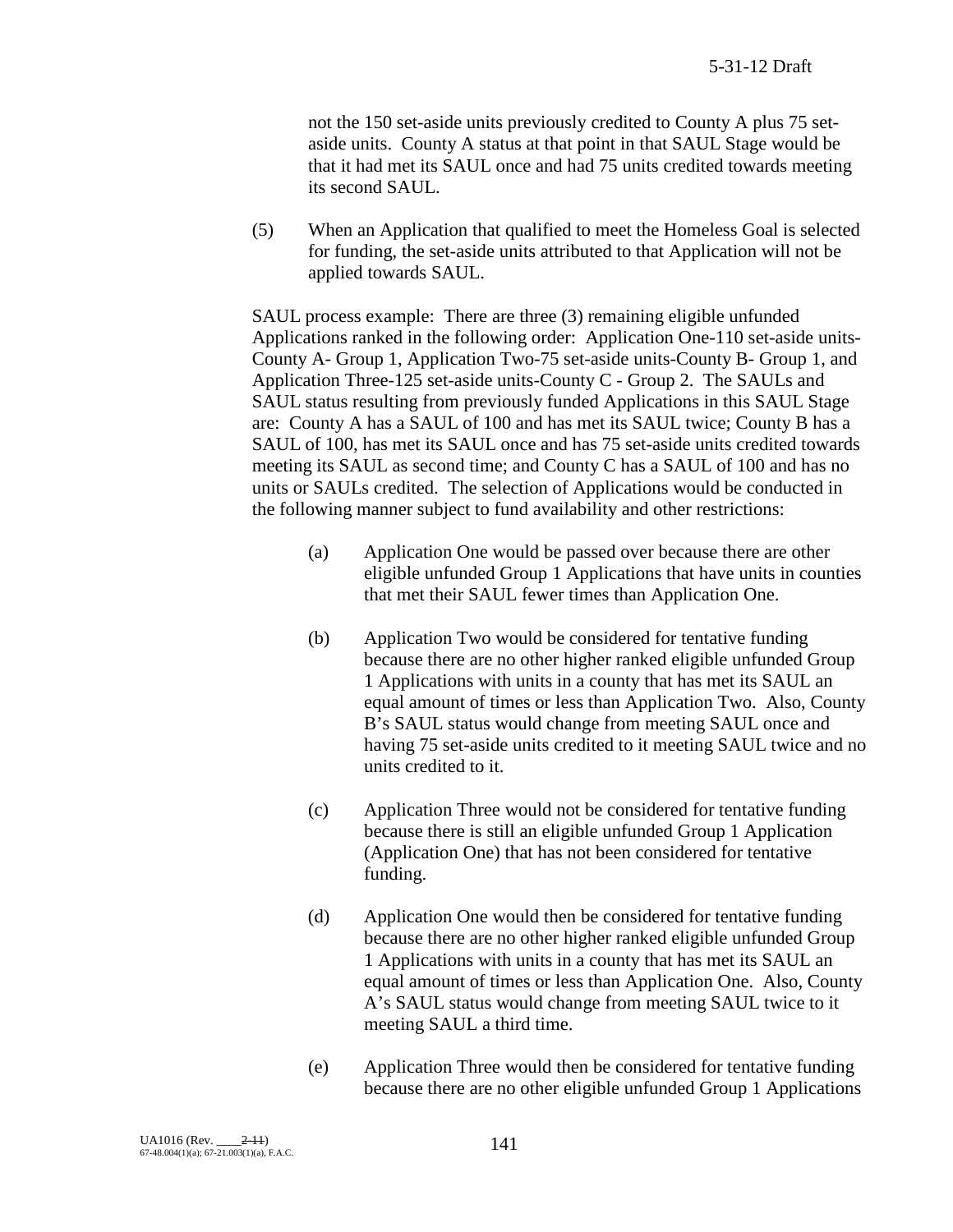and no other higher ranked eligible unfunded Group 2 Applications. County C's status would change from not meeting SAUL to it meeting SAUL once.

#### 8. Funding Provisions

- a. Overall Program Provisions:
	- (1) Unless otherwise provided in the program rules and these instructions, throughout the entire selection process any consideration of an Application for tentative allocation is subject to the following: (a) availability of funds; (b) threshold and other eligibility requirements; (c) SAUL provisions; (d) Groups 1, 2, & 3 provisions; (e) total score; (f) applicable tie-breaker provisions; and (g) overall and specific program provisions as set forth below.
	- (2) During the selection process, an Applicant that requested both Competitive HC and HOME funding will not receive any funding if the Application is not funded in both programs.
	- (3) An Applicant that selected and qualified for the Homeless Demographic at Part III.D. of the Application must apply for Competitive HC and HOME. However, the Application will only be eligible for tentative funding if the HC Homeless Goal has not been met. Once the HC Homeless Goal has been met, all remaining eligible unfunded Applications requesting Competitive HC and HOME funding will no longer be eligible to be selected for any funding.
- b. Distribution of the Total Housing Credit Allocation Authority available at the time of ranking:
	- (1) Non-Preservation Set-Aside
		- (a) 65 percent of total Housing Credit Allocation Authority available at the time of ranking will be deemed the Non-Preservation Set-Aside. The Non-Preservation Set-Aside is reserved for Applications that selected and qualified for the following Development Categories at Part III.A.3.a. of the Application: New Construction, Rehabilitation, Acquisition and Rehabilitation, Redevelopment, or Acquisition and Redevelopment.
		- (b) Applications that qualify for funding from the Non-Preservation Set-Aside described in (1)(a) above will not be funded if there are not enough Housing Credits available in the Non-Preservation Set-Aside to fund 100 percent of the Application's HC request amount. In the event that an Application is not selected for tentative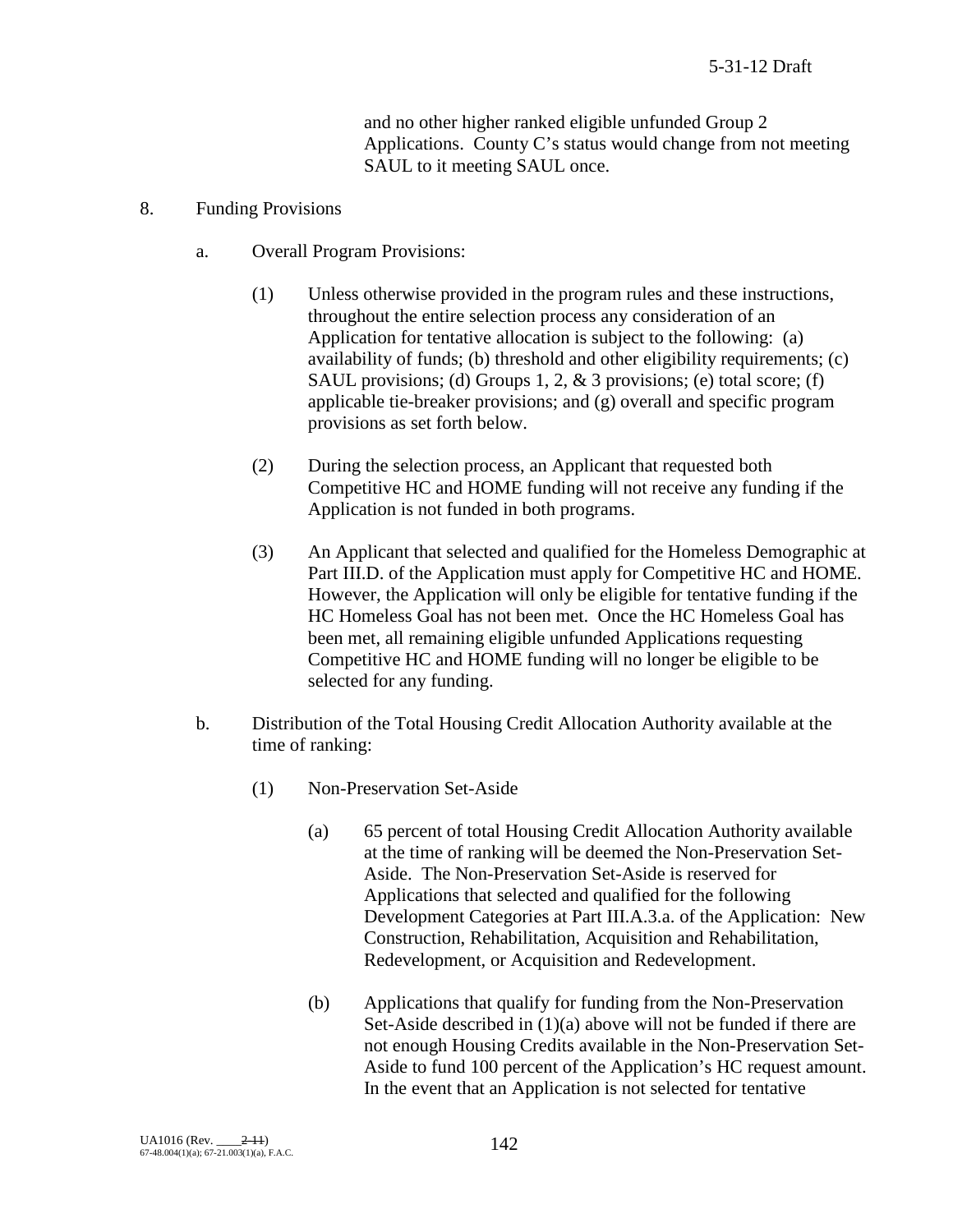funding for this reason, then no other Application(s) that selected the Development Categories of New Construction, Rehabilitation, Acquisition and Rehabilitation, Redevelopment, or Acquisition and Redevelopment will be considered for tentative funding, even though there may be enough Housing Credits available to fund 100 percent of another Application's request amount, except as described in Sections 8.d.(3)(e) and (f) below.

- (2) Preservation Set-Aside
	- (a) 35 percent of total Housing Credit Allocation Authority available at the time of ranking will be deemed the Preservation Set-Aside. The Preservation Set-Aside is reserved for Applications that selected and qualified for the following Development Categories at Part III.A.3.a. of the Application: Preservation, or Acquisition and Preservation.
	- (b) Applications that qualify for funding from the Preservation Set-Aside described in (2)(a) above will not be funded if there are not enough Housing Credits available in the Preservation Set-Aside to fund 100 percent of the Application's HC request amount. In the event that an Application is not selected for tentative funding for this reason, then no other Application(s) that selected the Development Categories of Preservation or Acquisition and Preservation will be considered for tentative funding, even though there may be enough Housing Credits available to fund 100 percent of another Application's request amount, except as described in Sections 8.d.(3)(e) and (f) below.
- (3) The Small and Medium County Limits
	- (a) No more than 4.0 percent of the total Housing Credit Allocation Authority available at the time of ranking will be awarded to Small County Applications except when meeting the Competitive HC 15 percent Non-Profit Goal as outlined in Section 8.d.(3)(e) below or when distributing the remaining pooled HC funding as outlined in Section 8.d.(3)(f) below.
	- (b) No more than 33.7 percent of the total Housing Credit Allocation Authority available at the time of ranking will be awarded to Medium County Applications except when meeting the Competitive HC 15 percent Non-Profit Goal as outlined in Section 8.d.(3)(e) below or when distributing the remaining pooled HC funding as outlined in Section 8.d.(3)(f) below.
- c. HC Goals: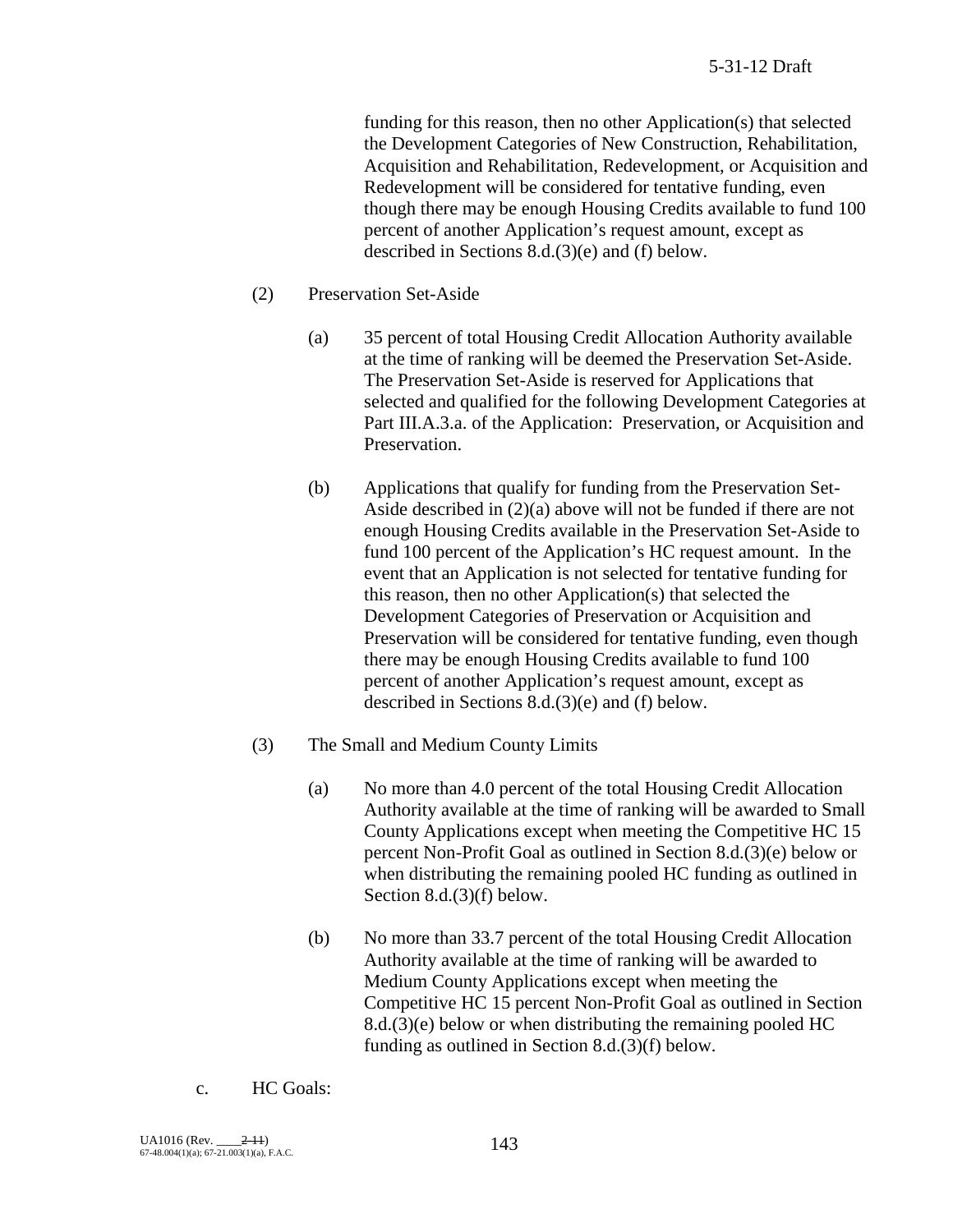The Housing Credit Program has a goal to allocate Housing Credits to a minimum of:

- 2 Florida Keys Area Developments
- 1 Public Housing Revitalization Development
- 3 TOD Developments
- 1 RD Preservation Development
- 1 Elderly Development, which may be an Assisted Living Facility
- 1 Homeless Development
- Minimum 15 percent of the Allocation Authority per the Qualified Allocation Plan to Non-Profit Applicants\*

To be eligible for these Goals the Application must meet the following criteria:

- (1) Florida Keys Area Development Goal Applicants must have selected and qualified as a Florida Keys Area Development at Part III.A.2.i. of the Application, regardless of the Development Category selected at Part III.A.3.a. of the Application.
- (2) Public Housing Revitalization Development Goal Applicants must have selected and qualified as a HOPE VI Development at Part III.A.2.g. of the Application and/or Applicants must have selected and qualified as a Public Housing Revitalization Development at Part III.A.2.f. of the Application.
- (3) TOD Development Goal Regardless of the Development Category selected at Part III.A.3.a. of the Application, Applicants must have selected and qualified as a TOD Development at Part III.A.2.h. of the Application. When selecting the first Application to meet this Goal, preference will be given to the highest ranking Application that is determined to have a Tie-Breaker Measurement Point that is less than or equal to 0.125 miles away from the Public Rail Station coordinates stated on the Surveyor Certification for Competitive HC Applications form (the "1/8th Mile Preference").
- (4) RD Preservation Development Goal Applicants must have qualified as an RD Preservation Development by (i) selecting and qualifying for the Preservation or Acquisition and Preservation Development Category at Part III.A.3.a. of the Application, and (ii) meeting all of the RD 538 Program requirements outlined in Part V.A.2.d.(3) of the Instructions.
- (5) Elderly Development Goal Applicants must have selected and qualified

<sup>\*</sup> The last Non-Profit Application selected to meet the 15 percent Non-Profit Goal will tentatively receive a full allocation of Competitive HC even though the total Non-Profit tentative allocation may exceed 15 percent. A Non-Profit Application issued a Binding Commitment in any prior Funding Cycle will not count toward meeting the 15 percent Non-Profit Goal for the current Funding Cycle.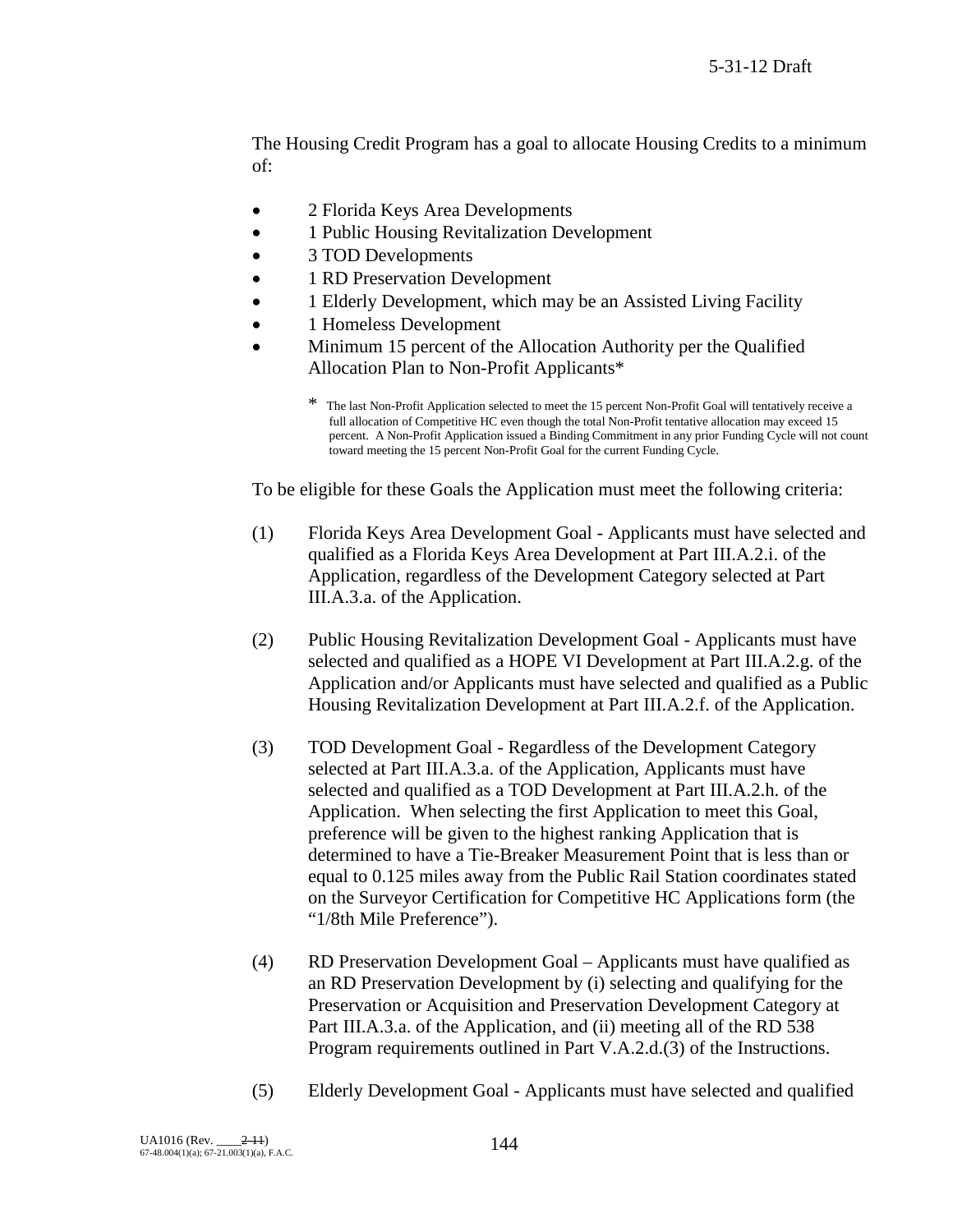for the Elderly Demographic at Part III.D.1. of the Application, regardless of the Development Category selected at Part III.A.3.a. of the Application.

- (6) Homeless Development Goal Applicants must have selected and qualified for the Homeless Demographic at Part III.D.3. of the Application, regardless of the Development Category selected at Part III.A.3.a. of the Application.
- (7) Non-Profit Applicant Goal Applicants must have selected and qualified as a Non-Profit Applicant as outlined in Part II.A.2.e. of the Application, regardless of the Development Category selected at Part III.A.3.a. of the Application.

The Corporation will attempt to achieve each Goal by selecting the highest ranking eligible unfunded Application(s) that qualify for the Goal. An Application selected for tentative funding may satisfy more than one Goal. For example, an Application selected for tentative funding that qualified as a Public Housing Revitalization Development and also qualified as an Elderly Development may count toward meeting the Public Housing Revitalization Goal as well as count toward meeting the Elderly Goal. An Application that is eligible to compete in one Goal but is not selected for funding to meet that Goal will be considered for funding to meet any other Goals that it is also eligible to compete in, as well as for the remaining Preservation funding, Non-Preservation funding or pooled HC funding, as applicable.

d. Application funding order:

Eligible unfunded Applications will be considered for tentative funding in the following order:

- (1) SAUL Stage 1
	- (a) 2 Florida Keys Area Developments Goal
		- (i) All unfunded Applications that are eligible for this Goal, regardless of the Development Category selected at Part III.A.3.a. of the Application, will be listed together and sorted first on total score and then Option 1 Tie-Breaker Order as described in Section 6.a. above.
		- (ii) The highest ranked eligible unfunded Application that qualifies as a Florida Keys Development will be selected for funding to meet the Goal. Additionally, the second highest ranked Application that qualifies as a Florida Keys Development will also be selected for funding to meet the Goal, unless the set-aside units associated with that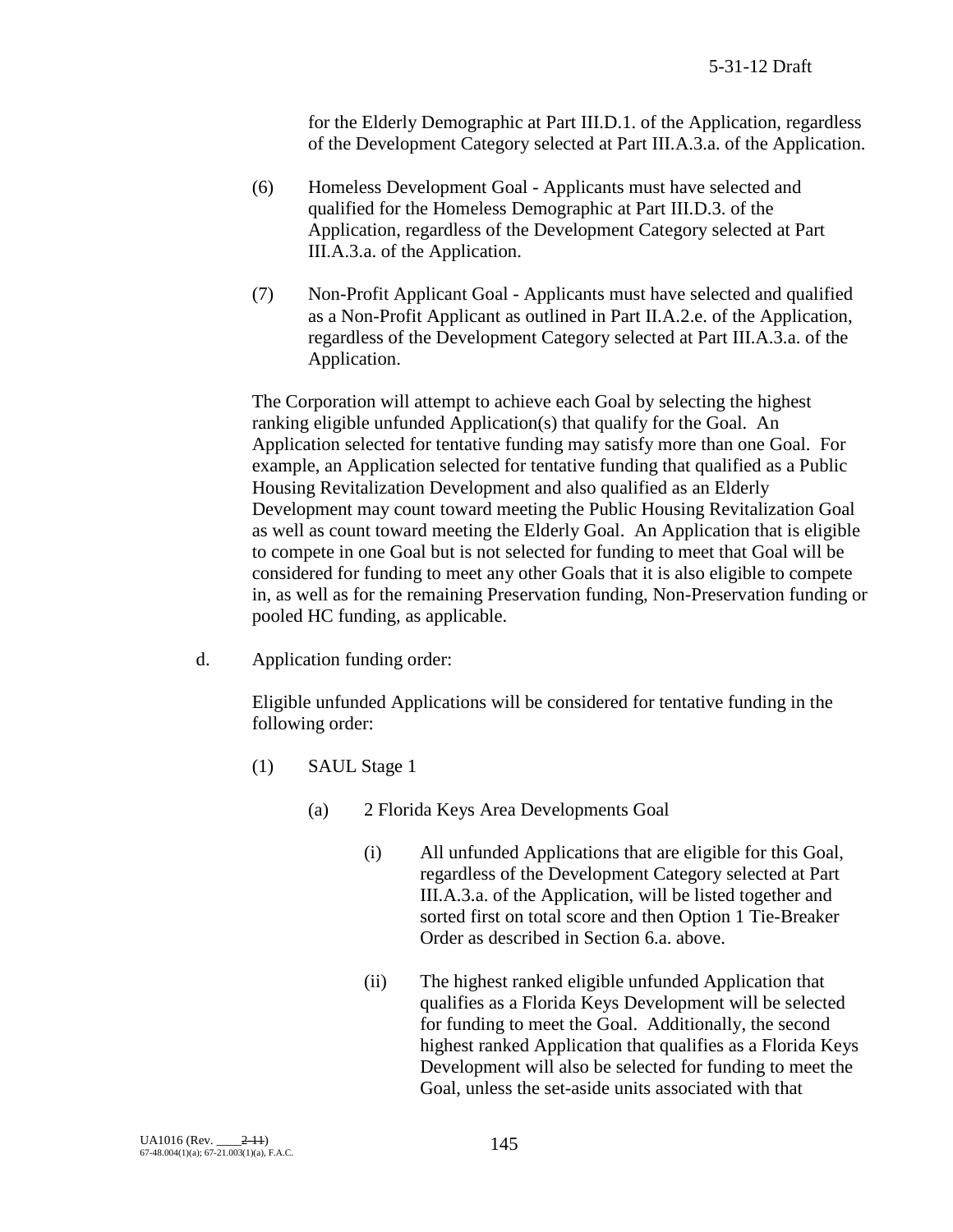Application would cause the total number of set-aside units credited towards Monroe County to exceed 100 set-aside units. If this occurs, then the second Application would not be selected for funding. The next highest ranked Application that qualifies for this Goal will then be considered for funding to meet this Goal if the set-aside units associated with that Application would not cause the set-aside units credited towards Monroe County to exceed 100 set-aside units.

- (b) 1 Public Housing Revitalization Development Goal
	- (i) All Unfunded Applications that qualify as HOPE VI Developments, regardless of the Development Category selected at Part III.A.3.a. of the Application, will first be considered for tentative funding to meet this Goal. HOPE VI Applications will be listed together and sorted first on total score and then Option 2 Tie-Breaker Order as described in Section 6.b. above. The highest ranking Application will be tentatively selected for funding.
	- (ii) If no eligible HOPE VI Applications were selected for funding and if the Goal has not already been met with a previously selected Public Housing Revitalization Development Application, all unfunded Applications that selected and qualified as a Public Housing Revitalization Development will be listed together and sorted first on total score and then Option 2 Tie-Breaker Order as described in Section 6.b. above. The highest ranking Application will be tentatively selected for funding.

#### (c) 3 TOD Developments Goal

- (i) Notwithstanding Section 4.c. above, when selecting eligible unfunded Applications to meet the Goal of funding 3 TOD Developments, a lower ranked Application will be selected for tentative funding prior to a higher ranked Application if the higher ranked Application is located in a designated TOD area where an Application has already been tentatively selected for funding, even if the higher ranked Application is in Group 1 and the lower ranked Application is in Group 2. Designated TOD areas are listed in Part III.A.2.h. of the Instructions. Once this Goal has been met, this provision will no longer apply.
- (ii) All unfunded Applications that are eligible for this Goal, regardless of the Development Category selected at Part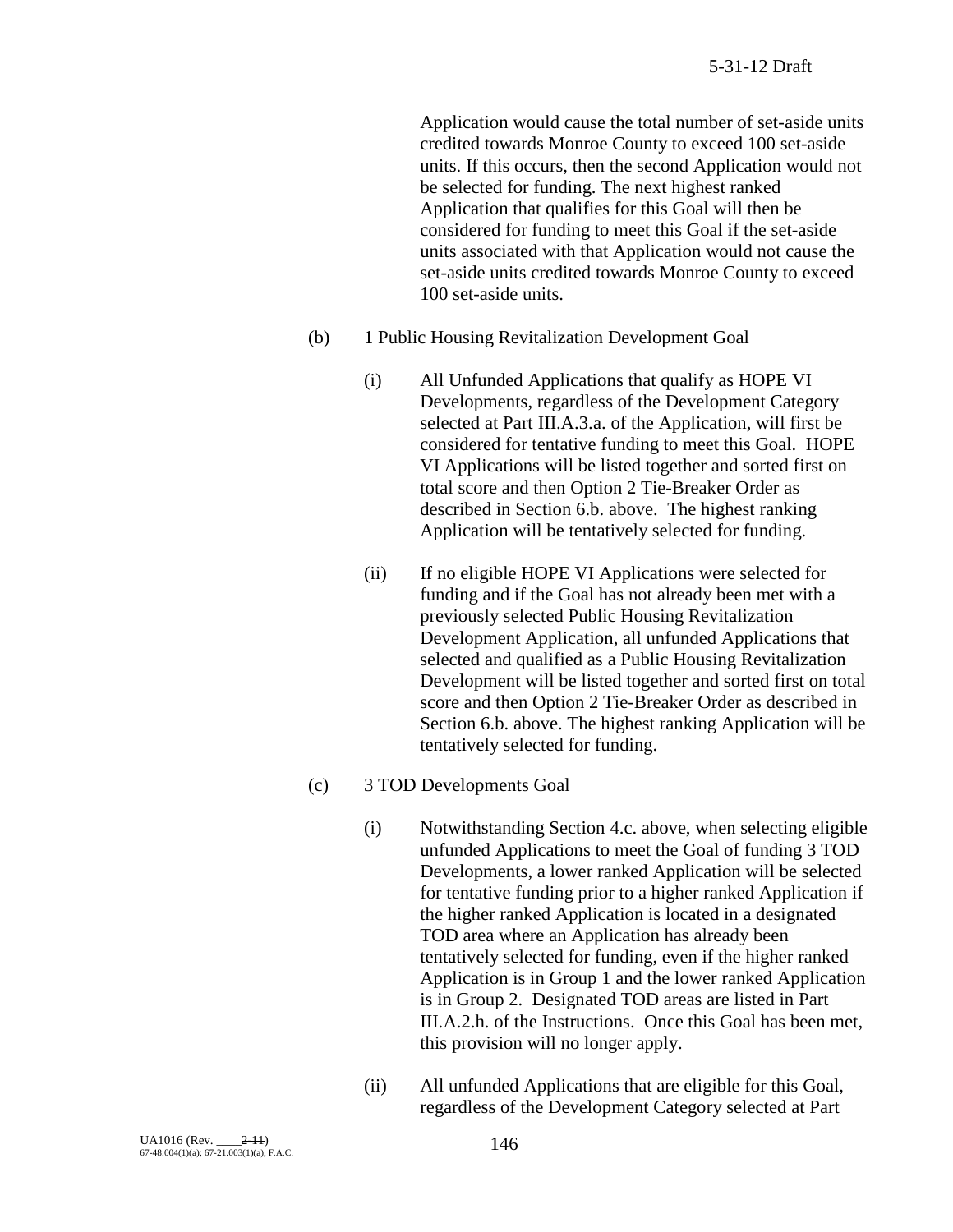III.A.3.a. of the Application, will be listed together and sorted first on total score and then Option 1 Tie-Breaker Order as described in Section 6.a. above.

First, there will be an attempt to select one TOD Development that meets the 1/8th Mile Preference, as described in Section 8.c.(3) above. Unless it is determined that an Application previously selected for tentative funding qualified as a TOD Development and also met the 1/8th Mile Preference, the highest ranked Application that meets the 1/8th Mile Preference will be selected for tentative funding and will count towards meeting the Goal of funding 3 TOD Developments, even if it is not the highest ranked Application that is eligible for the TOD Goal.

- (iii) Next, the highest ranked Application(s) among all remaining unfunded Applications that are eligible to meet the TOD Goal will be funded until the Goal to fund 3 TOD Developments has been met. This may or may not include additional Applications that meet the  $1/8^{th}$  Mile Preference.
- (2) SAUL Stage 2
	- (a) Prior to the commencement of selecting Applications for tentative funding in this Stage, the number of units credited to each county and the number of times each county has met its SAUL will be adjusted to zero as described in Section 7.c.(2) above.
	- (b) 1 RD Preservation Development Goal

If the Goal has not already been met with a previously selected Application, all unfunded Applications that are eligible for this Goal will be listed together and sorted first on total score and then Option 2 Tie-Breaker Order as described in Section 6.b. above. The highest ranking Application will be tentatively selected for funding.

(c) Preservation Developments

All eligible unfunded Applications that selected the Development Category of Preservation or Acquisition and Preservation at Part III.A.3.a. of the Application will be listed together and sorted first on total score and then Option 3 Tie-Breaker Order as described in Section 6.c. above. The Preservation Set-Aside funds that remain after deducting any funding previously awarded when selecting Applications for funding to meet any of the Goals will be allocated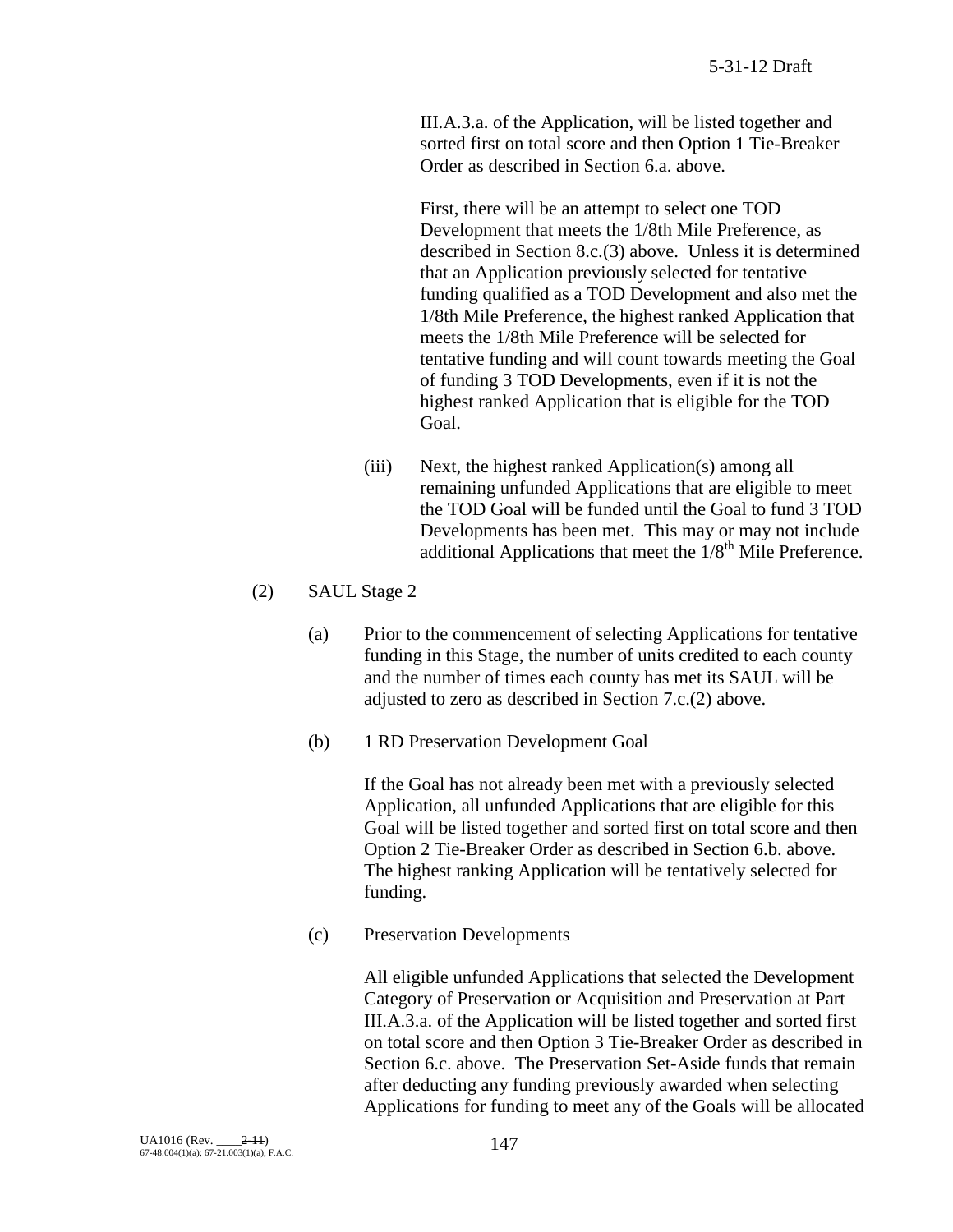to the highest ranking unfunded eligible Application(s).

- (3) SAUL Stage 3
	- (a) Prior to the commencement of selecting Applications for tentative funding in this Stage, the number of units credited to each county and the number of times each county has met its SAUL will be adjusted to zero as described in Section 7.c.(2) above.
	- (b) 1 Elderly Development Goal

If the Goal has not already been met with previously selected Applications, all unfunded Applications that are eligible for this Goal and are competing in the Non-Preservation Set-Aside will be listed together and sorted first on total score and then Option 1 Tie-Breaker Order as described in Section 6.a. above. The highest ranking Application will be tentatively selected for funding.

- (c) 1 Homeless Development Goal
	- (i) If the Goal has not already been met with previously selected Applications, all unfunded Applications that are eligible for this Goal and are competing in the Non-Preservation Set-Aside will be listed together and sorted first on total score and then Option 1 Tie-Breaker Order as described in Section 6.a. above. The highest ranking Application will be tentatively selected for funding.
	- (ii) Whether this Goal is met with previously tentatively selected Applications or at this time, when an Application is selected for funding to meet the Homeless Goal, the setaside units attributed to that Application will not be applied towards SAUL.
- (d) Non-Preservation Developments

All eligible unfunded Applications that selected the Development Category of New Construction, Rehabilitation, Acquisition and Rehabilitation, Redevelopment, or Acquisition and Redevelopment at Part III.A.3.a. of the Application will be listed together and sorted first on total score and then Option 1 Tie-Breaker Order as described in Section 6.a. above. The Non-Preservation Set-Aside funds that remain after deducting any funding previously awarded when selecting Applications for funding to meet any of the Goals will be allocated to the highest ranking unfunded eligible Application(s).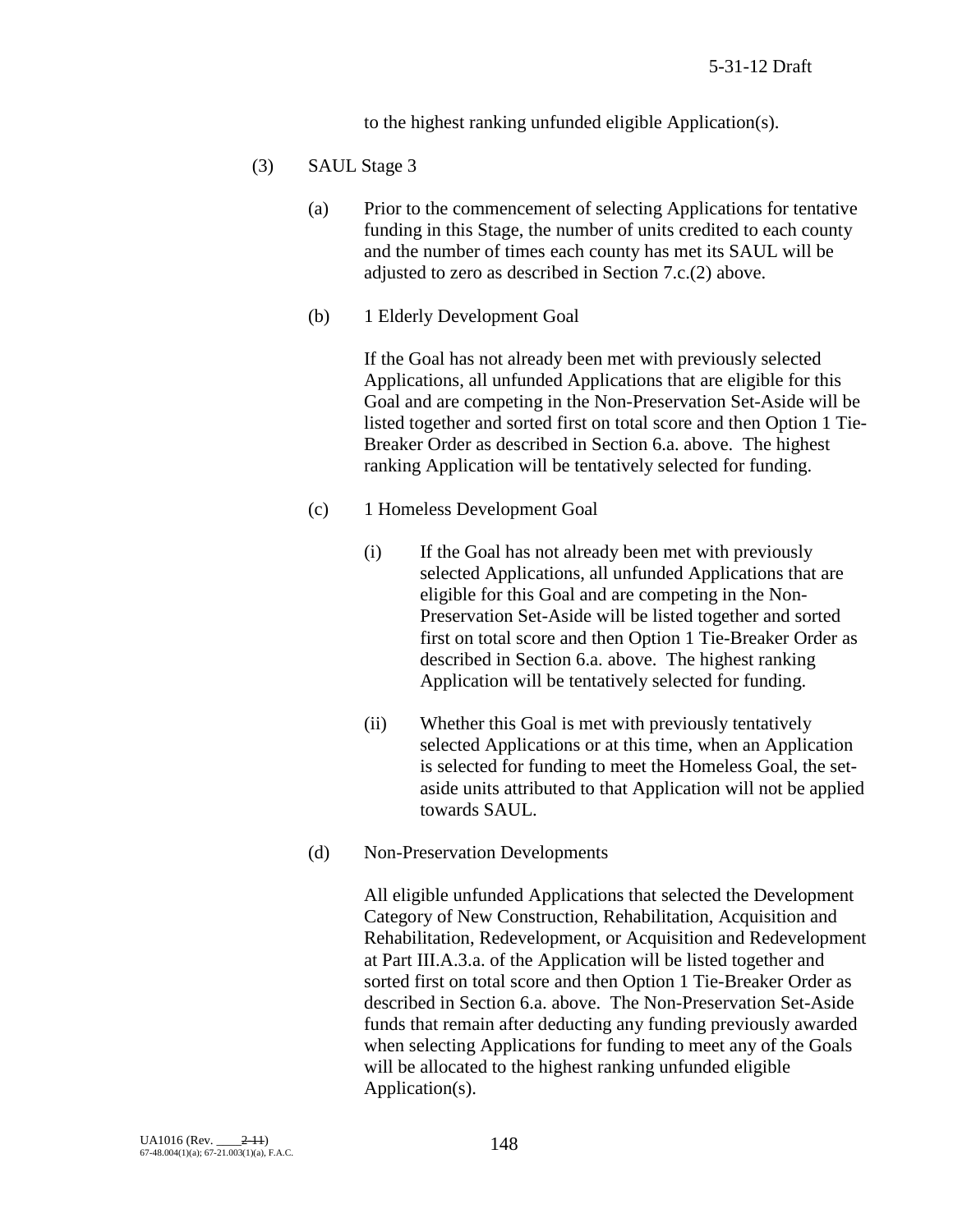### (e) 15 Percent Non-Profit Goal

If the Goal has not already been met with previously selected Applications, all unfunded Applications that are eligible for this Goal, regardless of the Development Category selected at Part III.A.3.a. of the Application, will be listed together and sorted first on total score and then Option 1 Tie-Breaker Order as described in Section 6.a. above. All remaining funding, whether it was considered Preservation Set-Aside funds or Non-Preservation Set-Aside funds, will be pooled and used to fund the highest ranking Non-Profit Application(s) without regard to Small or Medium County funding limits until it is determined that the Non-Profit Goal has been met.

A Non-Profit Application that has less than 20 total proximity tiebreaker points may be considered for funding, but will be tentatively selected for funding only if the Non-Profit Goal is unmet and it is determined to be the highest ranking eligible unfunded Application. A Non-Profit Application classified in Group 3 may be considered for funding, but will be tentatively selected for funding only if the Non-Profit Goal is unmet and it is determined to be the highest ranking eligible unfunded Application. If the pooled funding is insufficient to fully fund the highest ranking Non-Profit Application, a Binding Commitment will be issued. If the Non-Profit Goal still has not been met, Binding Commitments will be issued to the highest ranking Non-Profit Applications, as necessary, to meet the Non-Profit Goal.

#### (f) Pooling of Remaining HC Funds

Any remaining Preservation and Non-Preservation funding, if not pooled under (e) above, will be pooled. All eligible unfunded Applications, regardless of the Development Category selected at Part III.A.3.a. of the Application, will be listed together and sorted first on total score and then Option 1 Tie-Breaker Order as described in Section 6.a. above. The highest ranking Application(s) will be selected for funding without regard to Small or Medium County funding limits until such time it is determined that funding the highest ranking Application would exceed the remaining Housing Credits available. Once that has occurred, that Application will be selected for funding, receiving the remaining balance of Housing Credits available as well as a Binding Commitment for the remaining balance. At which time, no further Applications will be selected for funding.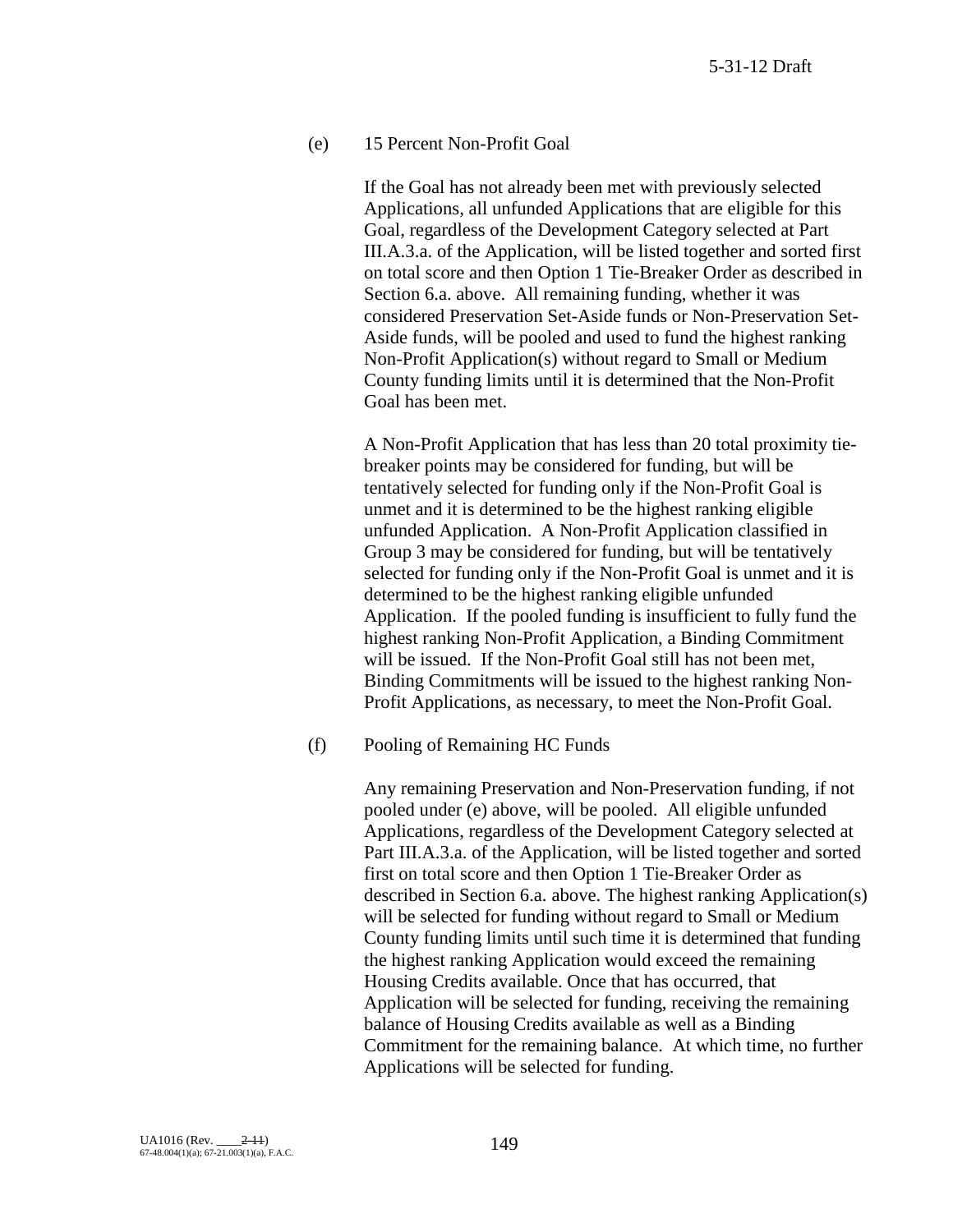(4) Competitive HC funding available after the Board approves the final ranking will be allocated in accordance with the QAP.

## **FEES**

The Corporation, Credit Underwriter or environmental provider shall collect via check or money order from the Borrower/Applicant the following fees and charges in conjunction with the MMRB, SAIL, HOME and HC Programs. Failure to pay any fee shall cause the firm loan commitment under any program to be terminated or shall constitute a default on the respective loan documents.

1. Application Fee:

All Applicants requesting HOME, MMRB, and HC shall submit to the Corporation by the Application Deadline a non-refundable Application fee of \$3,000.00.

2. TEFRA Fee:

Applicants requesting MMRB must submit to the Corporation by the Application Deadline a non-refundable TEFRA fee of \$500 per Application.

3. Credit Underwriting Fees:

The following fees are not the fees that will be charged, but are listed below for estimation purposes of completing your pro-forma in the Application. The actual fees will be determined based on the current contract and any addendum for services between Florida Housing Finance Corporation and the Credit Underwriter(s) in effect at the time underwriting begins.

a. Initial fee:

(2) If requesting funding from more than one program, the fee will be the highest program fee plus the multiple program fee of \$3,855 for each additional program. For example:

|             |                      | <b>Additional Program(s)</b> |                               |                                       |
|-------------|----------------------|------------------------------|-------------------------------|---------------------------------------|
| Program     | <b>Initial Fee</b>   | With<br><b>SAIL</b>          | <b>With Competitive</b><br>HС | <b>With Non-</b><br>Competitive<br>HС |
| <b>MMRB</b> | \$13,333<br>\$12.945 | \$3,971<br>\$3,855           |                               | \$3,971<br>\$3.855                    |
|             | \$12,403             |                              |                               |                                       |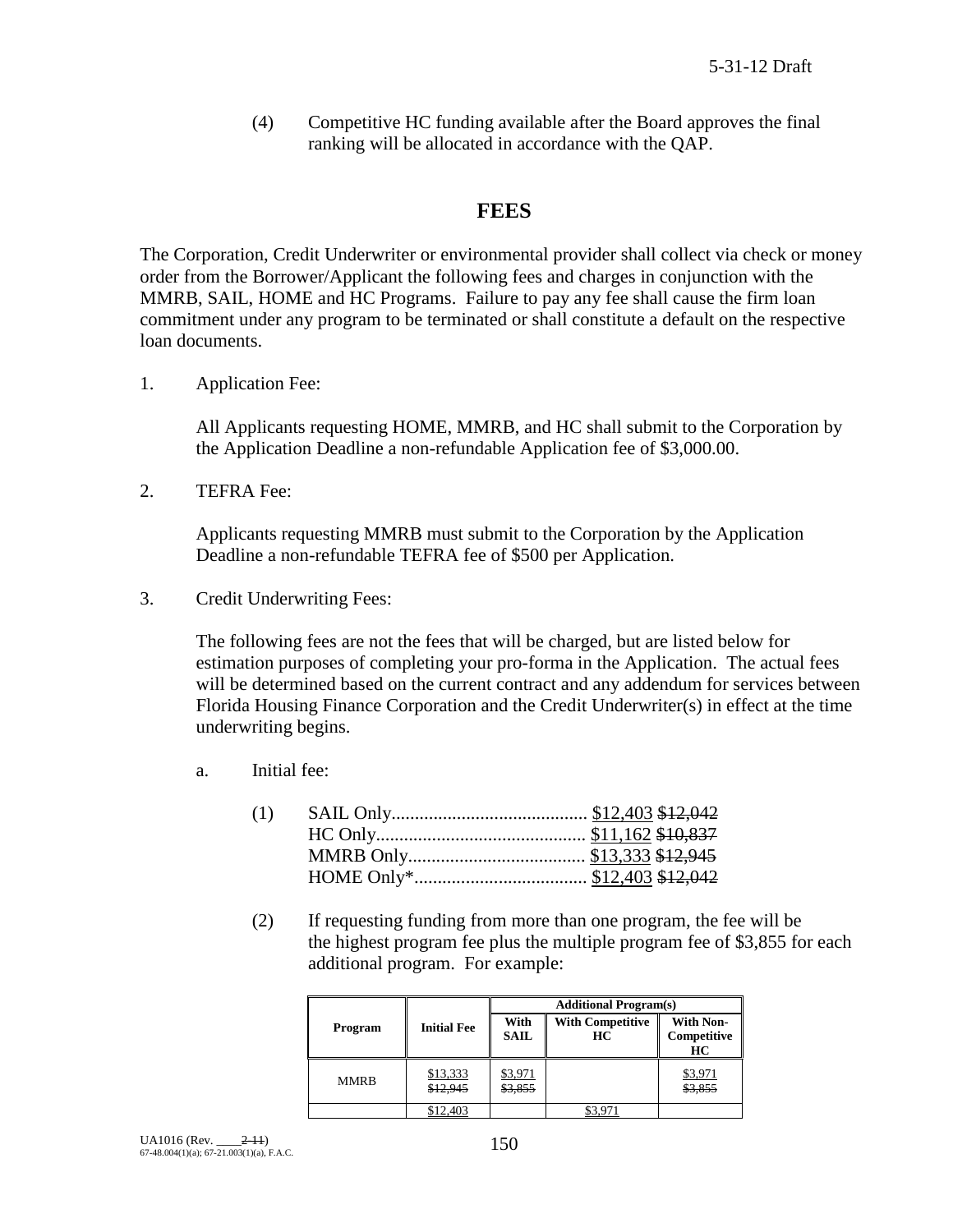| SAIL                       | \$12,042             | \$3,855            |                    |
|----------------------------|----------------------|--------------------|--------------------|
| SAIL (with<br>Local Bonds) | \$12,403<br>\$12,042 |                    | \$3,971<br>\$3,855 |
| HC                         | \$11,162<br>\$10,837 |                    |                    |
| HOME <sup>*</sup>          | \$12,403<br>\$12,042 | \$3,971<br>\$3,855 |                    |

- (3) MMRB Subsidy Layering Review (a) If previously underwritten  $\ldots$  \$2,190 \$2,126 (b) If not previously underwritten  $\ldots$  \$3,845 \$3,733
- (4) Competitive HC Preliminary Recommendation Letter (PRL): \$1,452 \$1,410
- b. Re-underwriting fee:  $$162$  \$157 per hour, not to exceed  $$7,192$  \$6,983 for SAIL, HOME\*, HC and MMRB

If a Housing Credit Development involves Scattered Sites of units within a single market area, a single credit underwriting fee shall be charged. Any Housing Credit Development requiring further analysis by the Credit Underwriter pursuant to Section 42(m)(2) of the IRC, as well as any SAIL Development or HOME Development\* requiring further analysis by the Credit Underwriter pursuant to this rule chapter, will be subject to a fee based on an hourly rate determined pursuant to contract between the Corporation and the Credit Underwriter. All Credit Underwriting fees shall be paid by the Applicant prior to the performance of the analysis by the Credit Underwriter.

\*Applicants requesting HOME that do not apply as a Non-Profit entity, as defined in Rule 67-48.002, F.A.C., will be responsible for the fees set out in Items 3.a. and 3.b. above, as well as fees resulting from further analysis pursuant to this rule chapter.

- 4. Administrative Fees:
	- a. With respect to the HC Program, each for-profit Applicant shall submit to the Corporation a non-refundable administrative fee in the amount of 8 percent of the annual Housing Credit Allocation amount stated in, as applicable: the Preliminary Allocation, Binding Commitment, or Preliminary Determination. The administrative fee shall be 5 percent of the stated annual Housing Credit Allocation for Non-Profit Applicants. The administrative fee must be received by the Corporation as stated in the Preliminary Allocation, the Binding Commitment, the Carryover Allocation Agreement or the Preliminary Determination, whichever is applicable. In the event the Final Housing Credit Allocation amount exceeds the annual Housing Credit Allocation amount stated in the Preliminary Determination, the Applicant is responsible for paying the applicable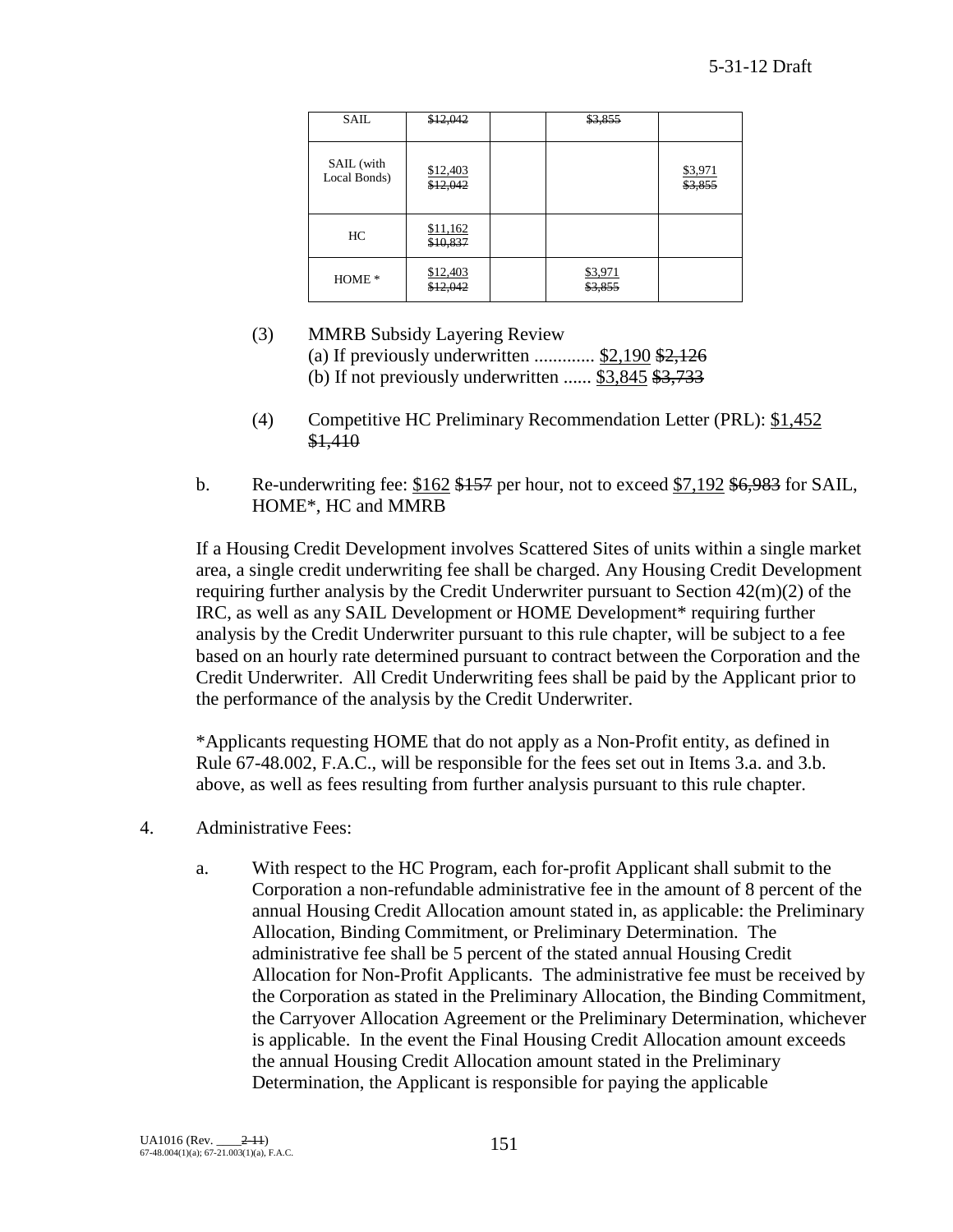administrative fee on the excess amount before IRS Forms 8609 are issued for the Development.

- b. With respect to the SAIL Program, each for-profit Applicant shall submit to the Corporation a non-refundable administrative fee in the amount of 1 percent of the Applicant's preliminary commitment amount. The non-refundable administrative fee for Non-Profit Applicants shall be ¼ percent of the Applicant's SAIL preliminary commitment amount. The administrative fee must be submitted to the Corporation at the time the invitation to enter credit underwriting is accepted by the Applicant. In the event the amount stated in the preliminary commitment is less than the SAIL request amount stated by the Applicant in its Application, the Applicant will be responsible for paying the applicable administrative fee on any additional SAIL funds that are offered to and accepted by the Applicant for the Development. The administrative fee payment will be credited toward the SAIL loan closing costs.
- 5. Commitment Fees:

With respect to the SAIL Program, each Applicant to which a firm commitment is granted shall submit to the Corporation a non-refundable commitment fee of 1 percent of the SAIL loan amount upon acceptance of the firm commitment.

- a. Non-Profit sponsors who provide a certification indicating that funds will not be available prior to closing shall be permitted to pay the commitment fee at closing.
- b. All Applicants shall remit the commitment fee payable to the Florida Housing Finance Corporation.
- 6. Compliance Monitoring Fees:

The following fees are not the fees that will be charged, but are listed below for estimation purposes of completing your pro-forma in the Application. The actual fees will be determined based on the current contract and any addendum for services between Florida Housing Finance Corporation and the Compliance Monitor(s).

- a. SAIL Only: Annual fee of  $$1,776 + $9.00$  per set-aside unit, billed annually following loan closing
- b. HC:
	- (1) Pre-final allocation compliance monitoring fee of  $$1,776 + $9.00$  per setaside unit, to be collected as stated in the Preliminary Housing Credit Allocation, Carryover Allocation Agreement or Binding Commitment; and
	- (2) Annual Compliance monitoring fee –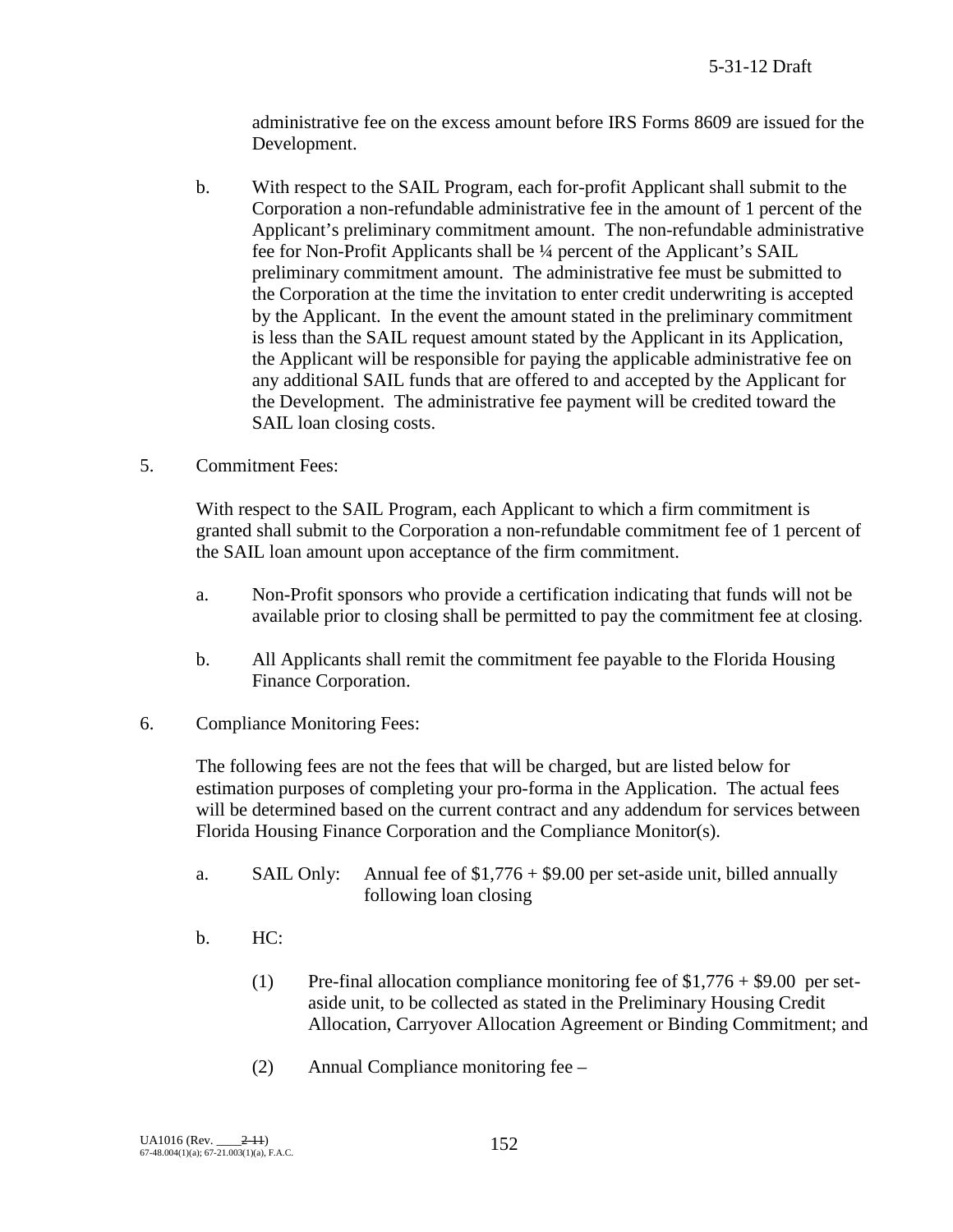- (a) All Developments other than RD  $$1,776 + $9.00$  per set-aside unit, for the full Housing Credit Extended Use Period collected at final allocation based on a quarterly payment stream discounted at a rate of 2 percent.
- (b) RD Developments \$450 per Development for the full Housing Credit Extended Use Period collected at final allocation based on a quarterly payment stream discounted at a rate of 2 percent.

If during any year subsequent to the Final Housing Credit Allocation, there is a fee increase based on the Consumer Price Index, as stipulated in the current contract for services between Florida Housing Finance Corporation and the Compliance Monitor(s), the additional fee will be billed directly to the Development.

c. SAIL with HC:

Additional program fee – annual fee of \$844 \$819, billed annually following the Final Housing Credit Allocation. This fee will be in addition to the HC fees set out in Item 6.b. above.

- d. MMRB (with or without  $HC$ ) Annual fee of 4 basis points on the outstanding loan balance or a minimum of \$2,529, billed annually following loan closing.
- e. Follow-up Review \$162 \$157 per hour
- 7. Financial Monitoring Fees:

The following fees are not the fees that will be charged, but are listed below for estimation purposes of completing your pro-forma in the Application. The actual fees will be determined based on the current contract and any addendum for services between Florida Housing Finance Corporation and the Financial Monitor(s). In the circumstance Financial Monitoring is not provided in any contract or addendum in effect, then Florida Housing Finance Corporation will establish the current fee based on the estimated minimum fee, maximum fee and the subsequent program fee below and shall be adjusted annually, but not decreased, based on the South Region Consumer Price Index for the twelve month period ending each June  $30<sup>th</sup>$ . This automatic increase shall not exceed 3 percent of the prior year's fee.

An annual financial monitoring fee of 1.5 basis points on the unpaid principal balance of any loan that is required to submit an SR-1 form, which fee shall never be less than \$1,807 nor greater than \$2,253. A fee of \$604 for each subsequent program will be applicable.

- 8. Loan Servicing Fees:
	- a. Permanent Loan Servicing Fees: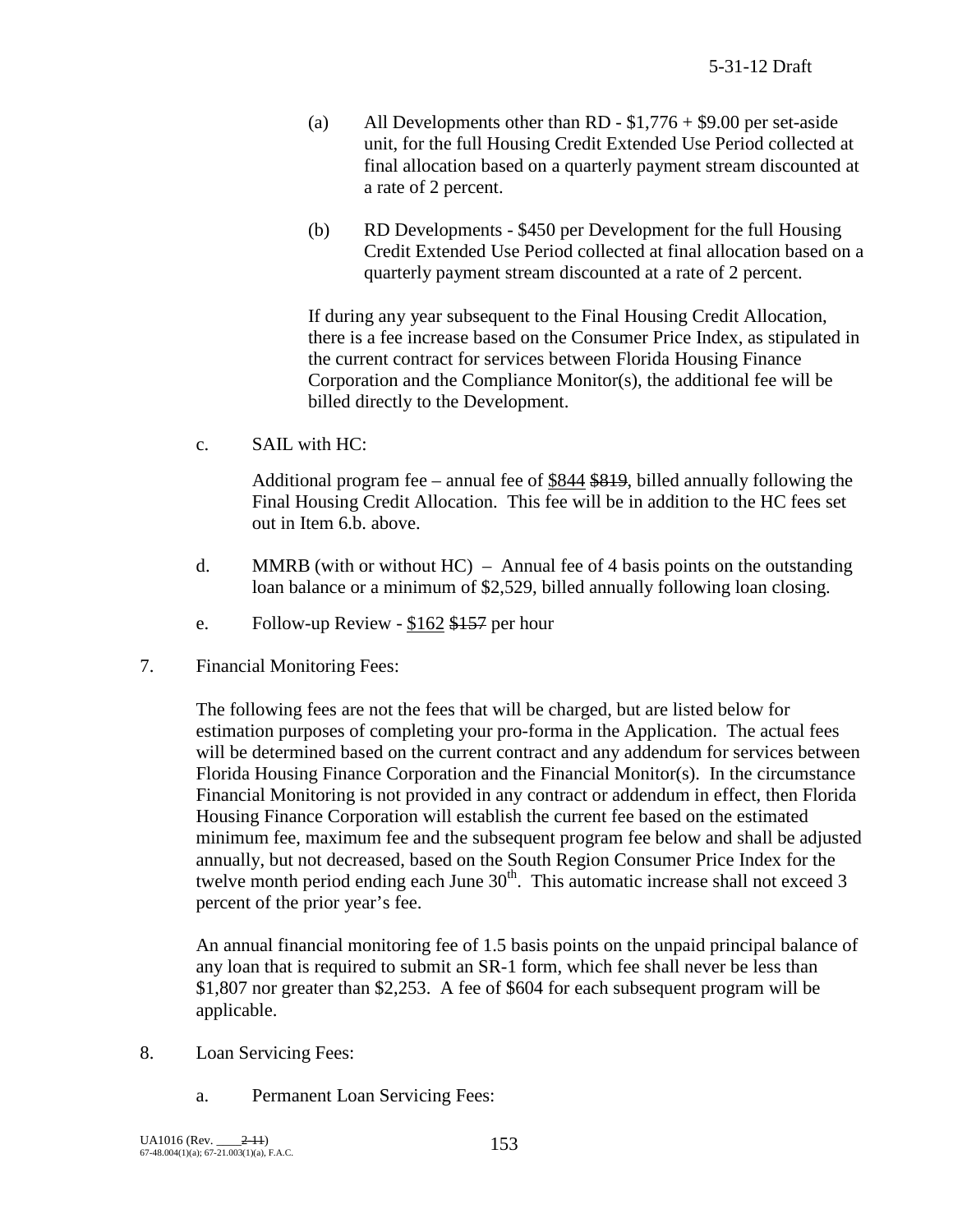SAIL and HOME loans each have a Permanent Loan Servicing Fee to be paid annually. The following fee is listed for estimation purposes whereby the actual fees will be determined based on the current contract and any addendum for services between Florida Housing Finance Corporation and Servicer(s).

- 25 bps of the outstanding loan amount, up to a maximum of \$9,008 annually, subject to a minimum of \$2,253 annually.
- b. Construction Loan Servicing Fees:

SAIL and HOME loans each have a Construction Loan Servicing Fee to be paid as indicated. The following fees are listed for estimation purposes whereby the actual fees will be determined based on the current contract and any addendum for services between Florida Housing Finance Corporation and Servicer(s).

- \$162 \$157 per hour for an in-house review of a draw request, up to a maximum of \$1,985 \$1,927 per draw.
- \$162 \$157 per hour for on-site inspection fees, up to a maximum of \$1,613 \$1,566 per inspection.

For HOME loans only:

- Federal Labor Standards Monitoring fee is 75 bps of the outstanding loan amount, up to a maximum of \$14,075 annually, subject to a minimum of \$3,958 annually. In addition, there is a \$723 fee per site visit.
- 9. Tax-exempt Mortgage Financing:

If Corporation tax-exempt mortgage financing is used for the first mortgage loan, the same fee schedule as described above shall be applied to both the first mortgage loan and the SAIL loan. Additional legal, cost of issuance, bond underwriting, credit enhancement, liquidity facility and servicing fees associated with the financing shall also be paid by the Applicant.

10. Construction Inspection Fees:

The following fees are not the fees that will be charged, but are listed below for estimation purposes of completing your pro-forma in the Application. The actual fees will be based on the current contract and any addendum for services between Florida Housing Finance Corporation and the Servicer(s).

On-site construction inspection - \$162 \$157 per hour, not to exceed \$1,613 \$1,566 per inspection for SAIL, HC and MMRB.

11. Loan Closing Extension Fees: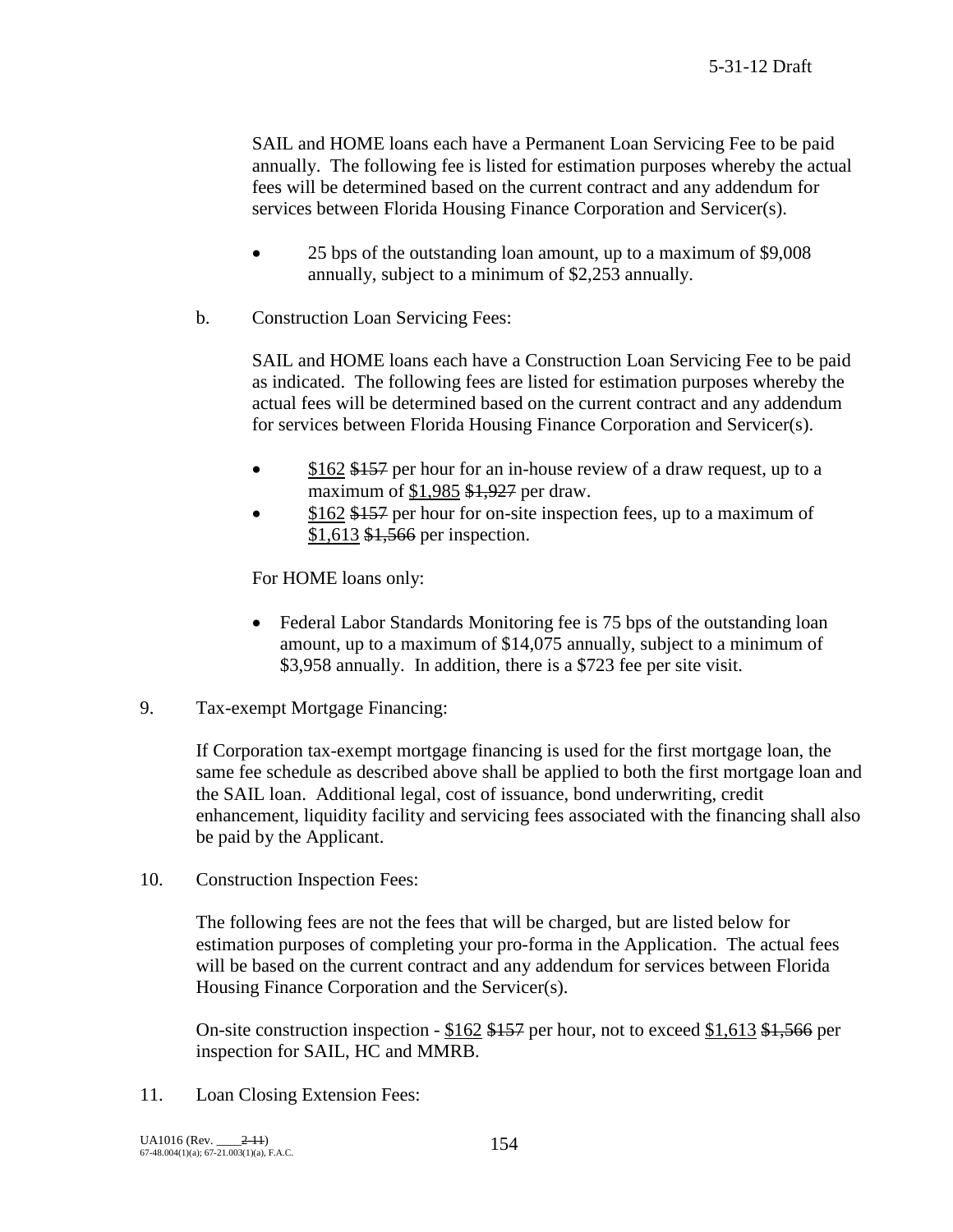In the event a SAIL or HOME loan does not close within the timeframes prescribed, extension fees will be assessed pursuant to subsection 67-48.0072(26) and paragraph 67- 48.0072(4)(c), F.A.C.

12. Additional SAIL Fees:

SAIL Applicants will be responsible for all fees associated with the Corporation's legal counsel related to the SAIL Program.

13. Additional MMRB Fees:

The following fees may not be the fees that will be charged, but are listed below for estimation purposes of completing your pro-forma in the Application. The actual fees will be based on the current contract and any addendum for services between Florida Housing Finance Corporation and the professionals involved as well as on the loan commitment signed by the Applicant and Florida Housing Finance Corporation.

Ongoing Fees – based on the amount of bonds outstanding as follows:

| Under \$10,000,000           | 40 basis points |
|------------------------------|-----------------|
| \$10,000,000 to \$14,999,999 | 37 basis points |
| \$15,000,000 to \$19,999,999 | 35 basis points |
| \$20,000,000 to \$24,999,999 | 33 basis points |
| \$25,000,000 and over        | 31 basis points |

Ongoing fees include compliance monitoring fees, loan servicing fees, financial monitoring fees, trustee fees, arbitrage rebate fees and the issuer fee. The above fees are subject to a minimum of \$15,000 per annum.

14. Additional HOME Fees:

HOME Applicants that do not apply as a Non-Profit entity, as defined in Rule 67-48.002, F.A.C., will be charged fees for environmental review based on the current contract for services between Florida Housing Finance Corporation and the Environmental Provider(s).

15. Development Cost Pro Forma:

All of the fees set forth above with respect to the SAIL Program are part of Development Cost and can be included in the Development Cost Pro Forma and paid with loan proceeds.

16. Additional HC Fees: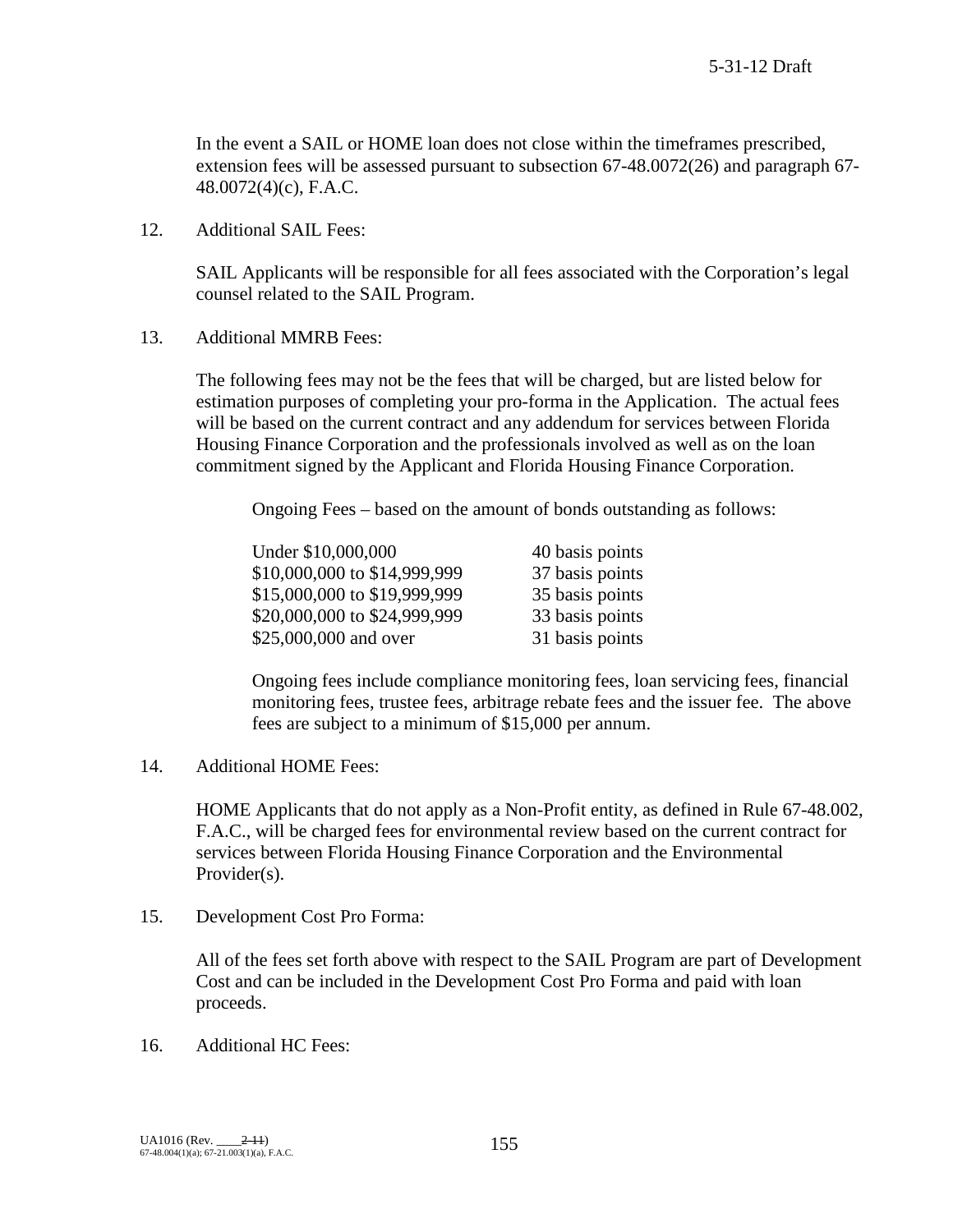- a. If the Applicant requests permission to return its HC allocation and receive a new HC allocation and such request is approved, whether by the Executive Director in accordance with Section 9 of the QAP or by the Board through a rule waiver, the Applicant will be charged a processing fee of \$15,000 per request.
- b. If, after the  $14<sup>th</sup>$  year of the Compliance Period, the Applicant decides to submit a written request to the Corporation to find a person to acquire the Development, it must, according to Rule 67-48.031, F.A.C., submit the request utilizing the Qualified Contract Package and submit the nonrefundable Qualified Contract Package fee in the amount equal to one fourth of one percent of the qualified contract price.
- c. HC Applicants shall be responsible for all processing fees related to the HC Program.
- 17. Assumption/Renegotiation Fees:

For all loans, excluding MMRB, where the Applicant is requesting a sale and/or transfer and assumption of the loan, the borrower or purchaser shall submit to the Corporation a non-refundable assumption fee of one-tenth of one percent of the loan amount.

For all loans, excluding MMRB, where the Applicant is requesting a renegotiation of the loan, the borrower shall submit to the Corporation a non-refundable renegotiation fee of one-half of one percent of the loan amount.

# **SUPPLEMENTAL MMRB APPLICATION CYCLE**

## **A. Application**

1. General Provisions

When authorized by the Corporation's Board of Directors, a Supplemental MMRB Application Cycle will be held. Applications for this supplemental cycle shall be submitted using the current Universal Application Package. The provisions of these instructions regarding the Supplemental MMRB Application Cycle shall take precedence over any inconsistent provisions in the Universal Application Package or Rule Chapters 67-21 and 67-48, F.A.C., for all Applications submitted during the Supplemental MMRB Application Cycle.

a. The Application may be submitted for only Florida Housing-issued MMRB with or without non-competitive HC.

> If an Applicant requests Corporation-issued MMRB with or without noncompetitive HC in the supplemental cycle and intends to apply for SAIL funding or HOME funding in a future Universal Application Cycle or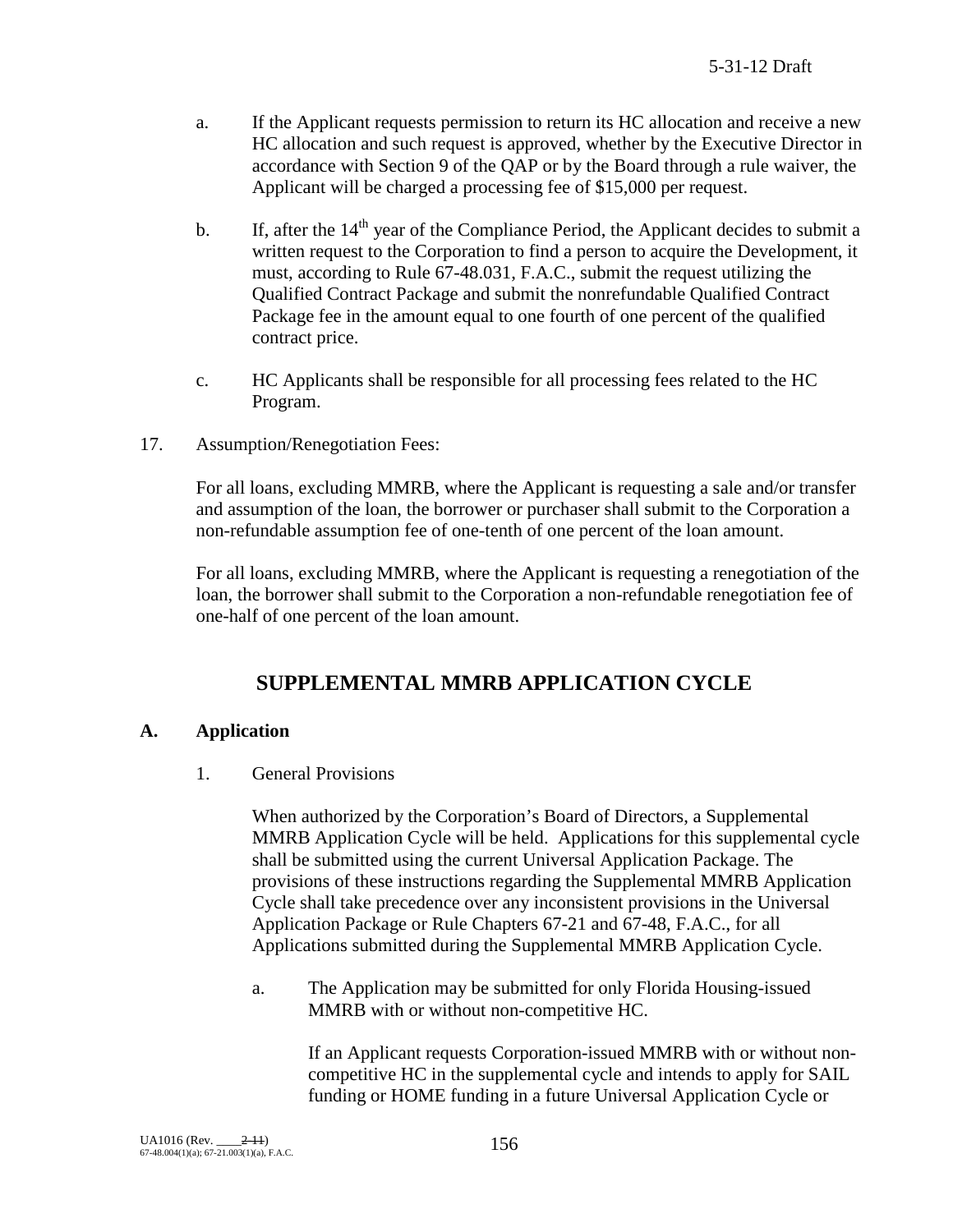other competitive funding process, it must show the amount of SAIL funding or HOME funding that the Applicant intends to apply for in a future Universal Application Cycle or other competitive funding process in the pro-forma of its Supplemental MMRB Application and otherwise meet all of the requirements imposed by the SAIL or HOME Rule (Chapter 67-48, F.A.C.).

b. Fees

Refer to the Fees section of the current Universal Application Instructions.

2. Proximity

Section III.A.10 (Proximity) will not be scored and does not have to be completed by the Applicant for the Supplemental MMRB Application Cycle.

3. Ability to Proceed

For purposes of the Supplemental MMRB Application, the phrase "Application Deadline" shall mean the submission date of the Supplemental MMRB Application. following timeframes will apply for Site Plan/Plat Approval, Site Control, Infrastructure Availability, and Zoning:

- Site Plan/Plat Approval must be demonstrated as of the submission date of the Supplemental MMRB Application;
- Site Control that is demonstrated by a Qualified Contract must have a term that does not expire before a date that is seven (7) months after the submission date of the Supplemental MMRB Application;
- Infrastructure (Electricity, Water, Sewer and Roads) must be in place as of the submission date of the Supplemental MMRB Application; and
- Zoning must be in place as of the submission date of the Supplemental **MMRB** Application.
- 4. Funding and Equity Commitments

All funding and HC equity commitments must reflect an expiration date that is no earlier than nine (9) months after the submission date of the Supplemental MMRB Application.

## **B. Ranking and Selection Criteria**

General Provisions

Supplemental MMRB Applications will be received on a continuous basis during the Application Period.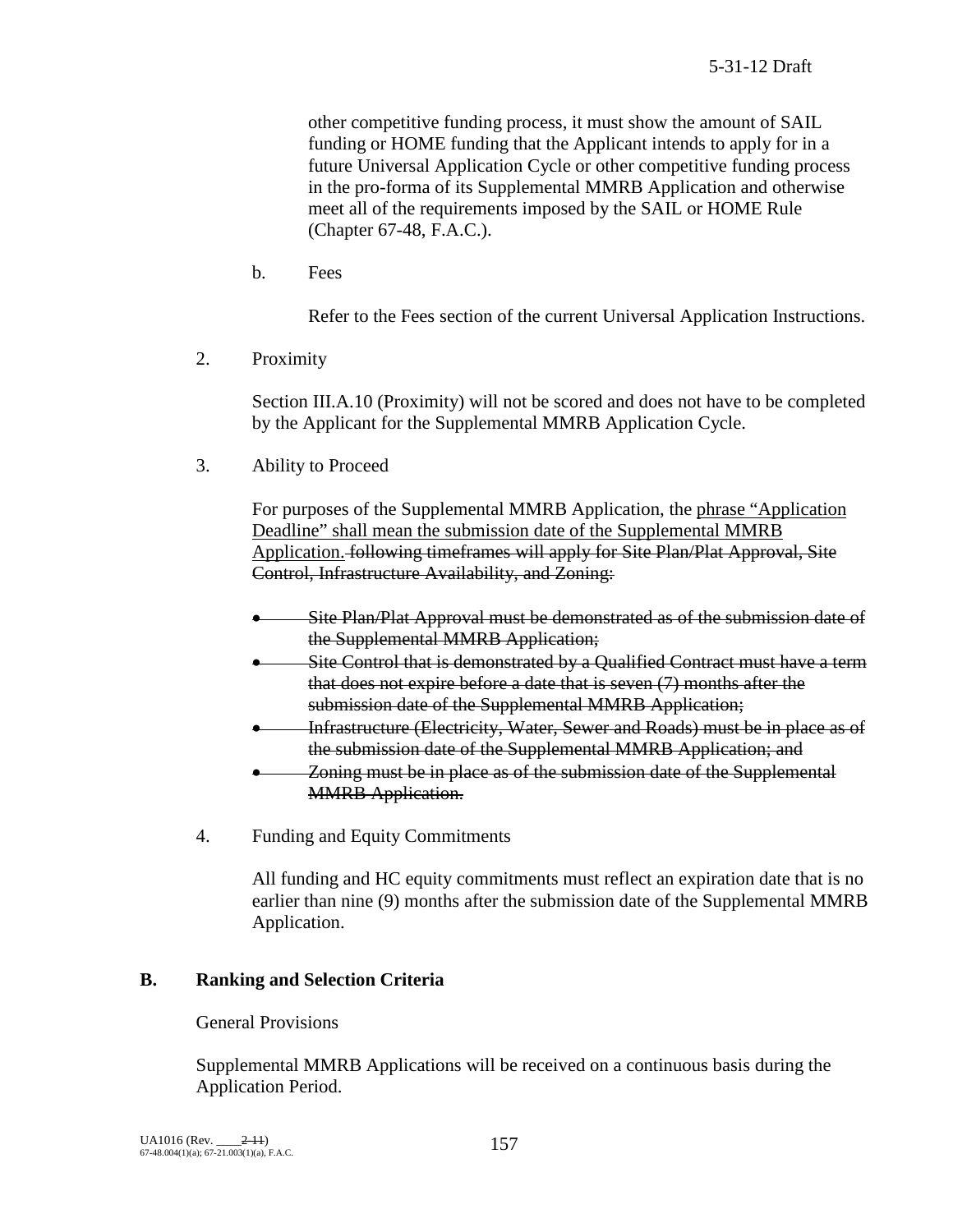At the time it directs staff to proceed with a Supplemental MMRB Application Cycle, the Board may also direct staff to set aside a certain amount of private activity bond allocation to serve one or more categories of Development.

All remaining allocation assigned by the Board for use by the MMRB Program will be made available to Applications which are not competing in a set-aside, subject to the provisions below. Eligible non-set-aside Applications will be funded on a first-come first-served basis out of the remaining available allocation.

All Applications will be scored by Corporation staff and Applicants will be given opportunities to cure any deficiencies identified by staff. The provisions of sections 67- 21.003(4)–(9), F.A.C., will not govern the scoring of the Supplemental MMRB Applications.

An Application is considered submitted with the Corporation when the electronic copy, Original Hard Copy, three photocopies and the Application fee and TEFRA fee are received by the Corporation. However, Applications will not be considered eligible for first-come, first-served funding in either the set-aside or non-set-aside categories until the date that all identified deficiencies are cured.

To be eligible for funding in the Supplemental MMRB Application Cycle, Applications must achieve 79 points (the maximum score possible) and meet all threshold requirements, unless otherwise approved by the Board.

Neither SAUL nor Geographic Set-Asides will apply to Supplemental MMRB Applications.

If there is private activity bond allocation remaining after all eligible Applications are funded, then this allocation will be applied to the Corporation's single-family bond program or otherwise used as directed by the Board.

# **4 PERCENT HC COUNTY HFA BONDS APPLICATION**

Applicants requesting non-competitive 4 percent Housing Credits for proposed Developments financed by a County Housing Finance Authority established pursuant to Section 159.604, F.S., must apply for the non-competitive 4 percent HC by submitting the 4 Percent HC County HFA Bonds Application Form along with the required exhibits, in accordance with the following instructions. The 4 Percent HC County HFA Bonds Application Form is included in the 2013 2011 Universal Application Package as the last exhibit form.

The 4 Percent HC County HFA Bonds Application Form can be submitted to the Corporation anywhere from the time the Applicant enters credit underwriting for the Bonds up until the last Corporation business day of December of the year the Development is placed in service.

To meet threshold, the Applicant must: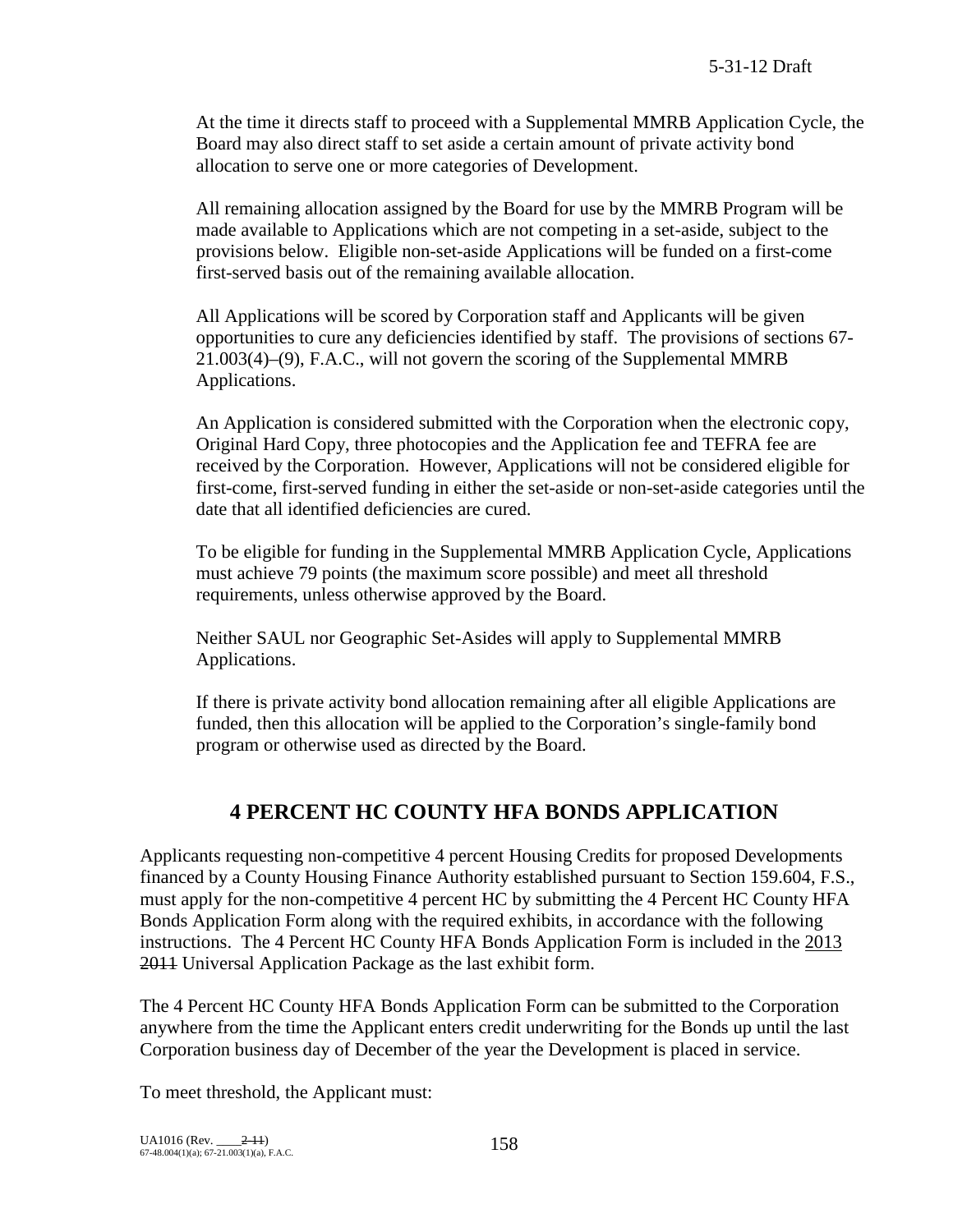- Submit one (1) complete copy of the 4 Percent HC County HFA Bonds Application Form, along with all applicable exhibits, executed with an original signature and labeled "Original Hard Copy"; and
- Submit one (1) photocopy of the "Original Hard Copy"; and
- Include the required Application fee in the "Original Hard Copy" of the Application form.

## **A. Application Instructions**

- 1. Applicant:
	- a. State the name of the Applicant.
	- b. Provide a listing of the Principals for the Applicant, including the percentage of ownership interest of each Principal, as **"Exhibit 1"** to the Application form.
- 2. Contact Person:

Provide the requested information for the Contact Person.

- 3. Developer:
	- a. State the name of each Developer (include all Co-Developers).
	- b. Provide a listing of the Principals of each Developer as **"Exhibit 2"** to the Application form.
- 4. Proposed Development Information:
	- a. State the name of the Development.
	- b. Location of Development Site:
		- (1) State the County where the Development is located.
		- (2) State the Address of the Development Site.
		- (3) Provide the requested information regarding the local jurisdiction.
	- c. Number of Units:
		- (1) State the total number of units in the proposed Development.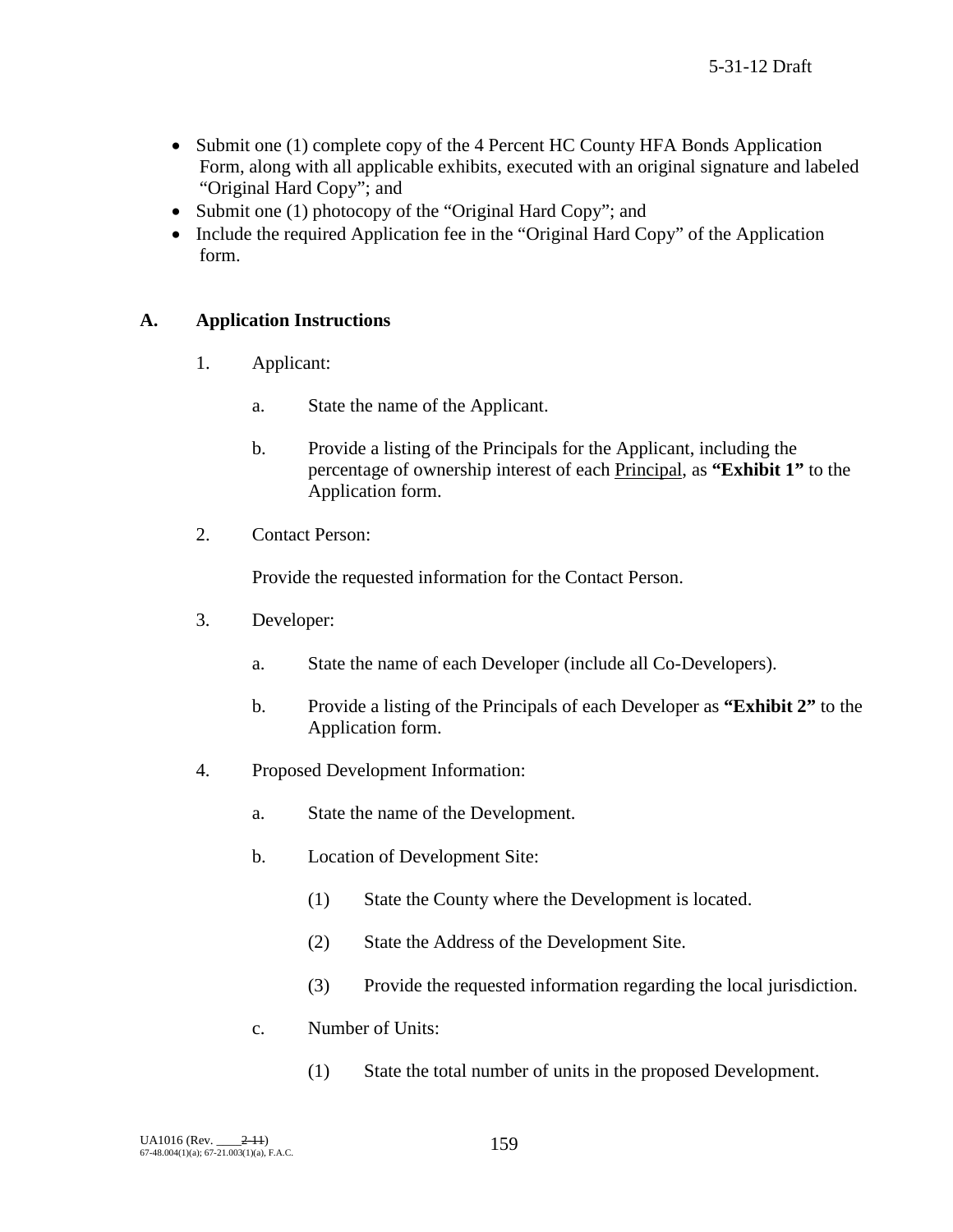- (2) State the total number of new construction units and the total number of rehabilitation units in the proposed Development.
- $(3)(2)$  State the total number of rental assistance units (the number of units that receive and/or will receive PBRA and/or ACC).
- d. State the total number of buildings in the proposed Development.
- e. Provide the following information:

Applicants that indicate at question 4.e.(1) and/or (2) of the Application form that the proposed Development is located in a DDA and/or QCT must provide as **"Exhibit 3"** to the Application form a letter from the Development's bond-issuing agency certifying the date the bond application was deemed complete. A "complete application" means that no more than de minimis clarification of the application is required for the agency to make a decision about the issuance of bonds requested in the application. Non-competitive HC Applicants must also comply with Section 42, IRC, regarding DDA/QCT qualifying date.

- (1) If the proposed Development is located in a DDA, indicate which DDA.
- (2) If the proposed Development is located in a QCT, indicate the QCT and provide a copy of a letter from the local planning office or census bureau which verifies that the proposed Development is located in the referenced QCT as **"Exhibit 3"** to the Application form.
- (3) If the proposed Development is located in a DDA and/or QCT, indicate whether the proposed Development is the first phase of a "multiphase" project. As defined by HUD in the applicable DDA/QCT regulations, for purposes of Section 42(h)(4) of the Code, the DDA or QCT status of the site that applies for all phases is that which applied when the first of the following occurred: (a) the building(s) in the first phase were placed in service, or (b) the bonds were issued.

If the Applicant indicates that the proposed Development is the first phase of a multiphase Development, the procedure and deadline for providing the required information will be included in the Preliminary Determination.

(4) The responses to questions  $4.e.(4)(a)$  through (g) of the Application form must be in accordance with Section 42, IRC, as amended.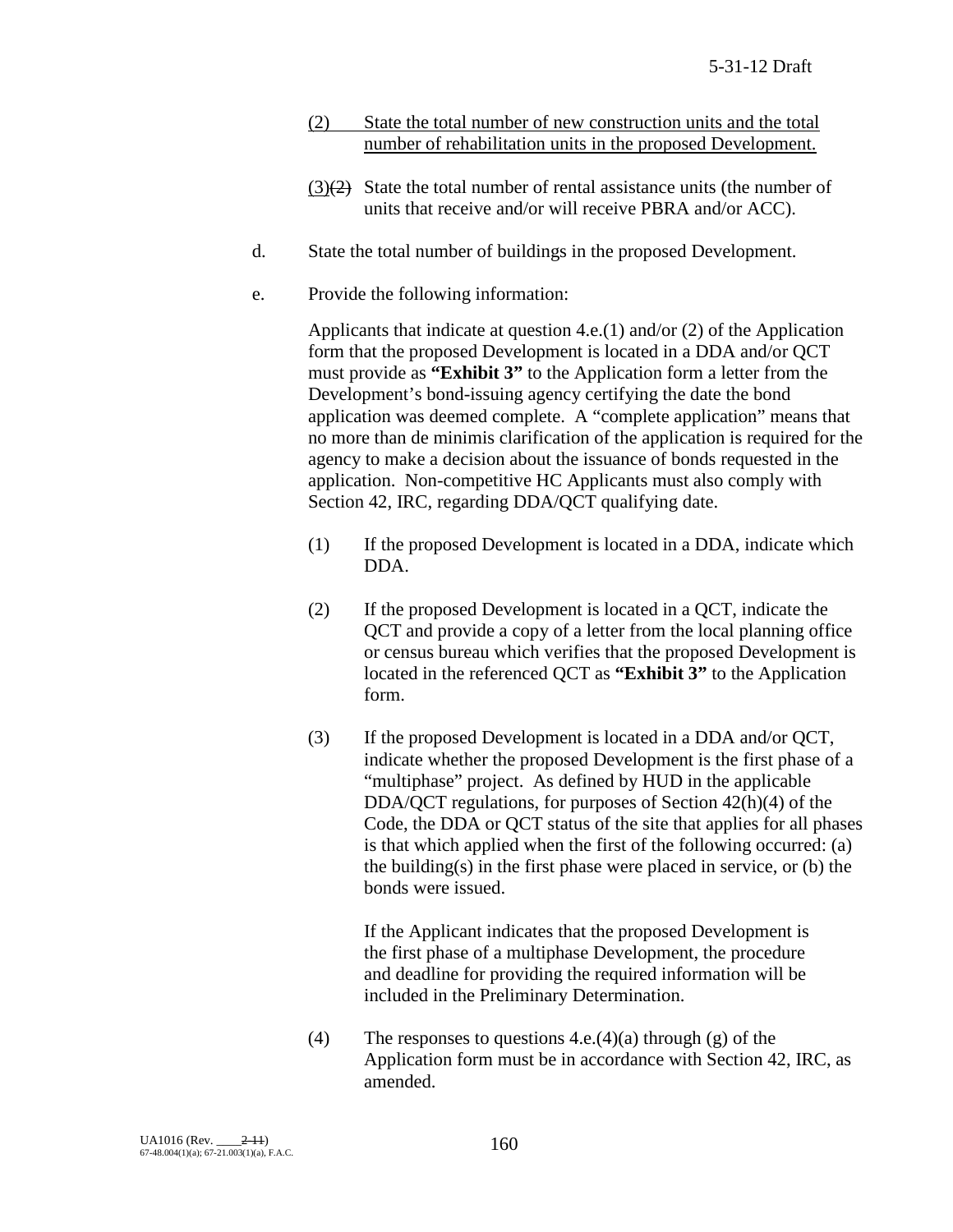### f. Indicate the Development Category that best describes the proposed Development:

- New Construction (where 50% or more of the units are new construction)
- Rehabilitation (where less than 50% of the units are new construction)
- Acquisition and Rehabilitation (acquisition plus less than 50% of the units are new construction)
- Redevelopment (where 50% or more of the units are new construction)  $*$
- Acquisition and Redevelopment (acquisition plus 50% or more of the units are new construction) \*
- Preservation (where less than 50% of the units are new construction)  $*$
- Acquisition and Preservation (acquisition plus less than 50% of the units are new construction) **\***

\* If the Development Category of Redevelopment or Preservation (either category with or without Acquisition) is selected, in order to determine the proposed Development's eligibility for the selected Demographic Category and its Rental Assistance (RA) Level classification, the documentation outlined in f.(1) or (2) below must be provided. The criteria for RA Level classifications is also outlined below.

- (1) If Redevelopment or Acquisition and Redevelopment is selected, in order to qualify for the selected Development Category the following criteria must be met:
	- (a) The Development must meet the definition of Redevelopment stated in Rule 67-48.002, F.A.C; and
	- (b) The Applicant must provide, as **"Exhibit 4"** to the Application form, a letter from HUD or RD, dated within 12 months of the date the Application is submitted, which includes the following information:
		- i. Name of the Development<sup>\*</sup>;
		- ii. Address of the Development;
		- iii. Year built;
		- iv. Total number of units that will receive PBRA and/or ACC; and
		- v. The HUD or RD program currently associated with the existing development.

\* For purposes of this provision, the Name of the Development may be the name at the time of the PBRA and/or ACC award.

If the Application does not qualify for the Development Category of Redevelopment or Acquisition and Redevelopment, the Application will fail threshold and the proposed Development will automatically be deemed to be RA Level 6.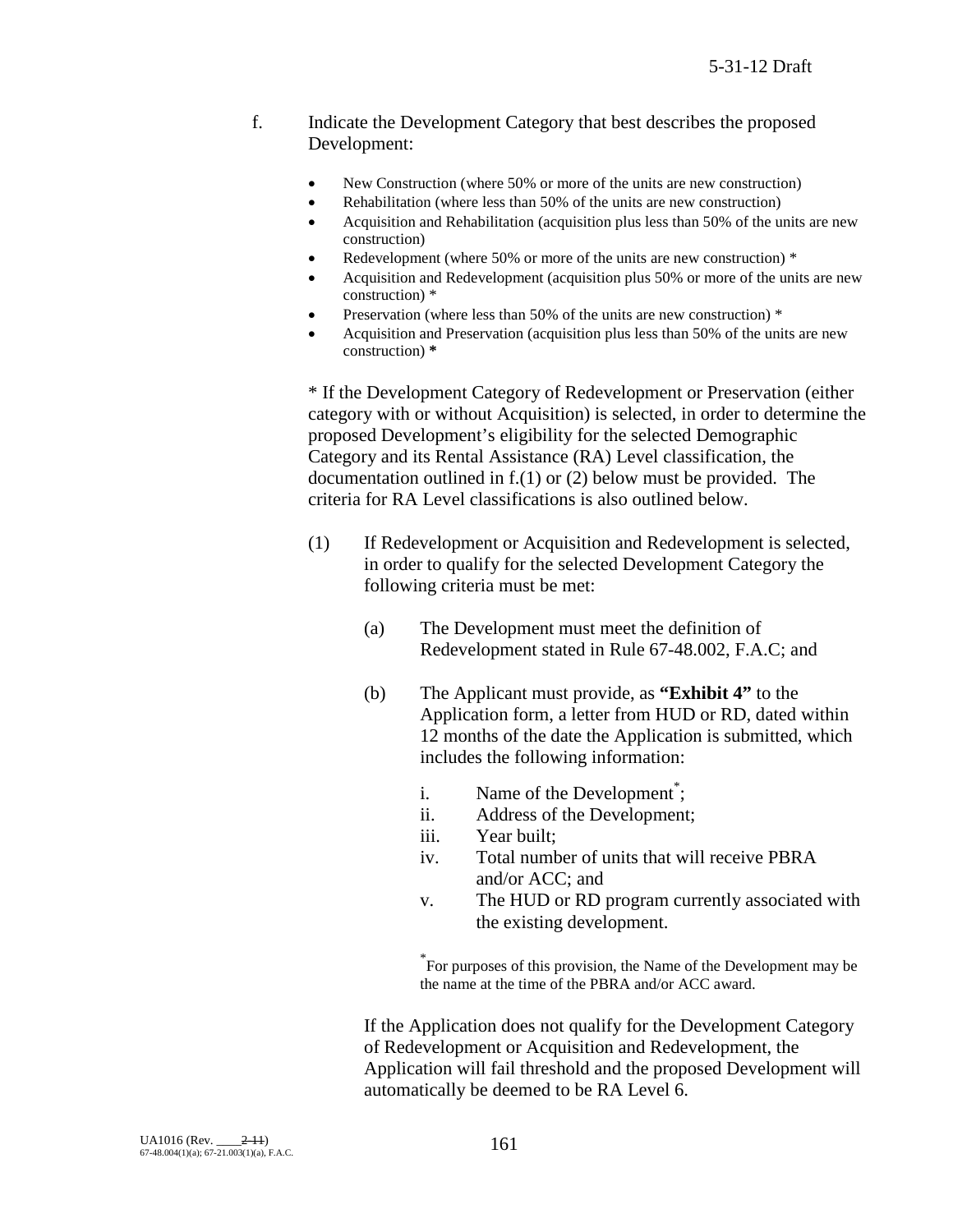- (2) If Preservation or Acquisition and Preservation is selected, in order to qualify for the selected Development Category the following criteria must be met:
	- (a) The Development must meet the definition of Preservation stated in Rule 67-48.002, F.A.C.; and
	- (b) The Development must also meet the definition of Rehabilitation stated in Rule 67-48.002, F.A.C.; and
	- (c) The Applicant must provide, as **"Exhibit 4"** to the Application form, a letter from HUD or RD, dated within 12 months of the date the Application is submitted, which includes the following information:
		- i. Name of the Development<sup>\*</sup>;
		- ii. Address of the Development;
		- iii. Year built;
		- iv. Total number of units that receive PBRA and/or ACC;
		- v. The HUD or RD program currently associated with the existing development; and
		- vi. Confirmation that the Development has not received financing from HUD or RD after 1992 where the rehabilitation budget was at least \$10,000 per unit.

\* For purposes of this provision, the Name of the Development may be the name at the time of the PBRA and/or ACC award.

If the Application does not qualify for the Development Category of Preservation or Acquisition and Preservation, the Application will fail threshold and the proposed Development will automatically be deemed to be RA Level 6.

Redevelopment and Preservation Developments that are tentatively funded will be required to provide to the Credit Underwriter a plan for relocation of existing tenants.

A proposed Development's Development Category and RA Level will affect its eligibility to be exempted from the location restrictions outlined in Section 4.i.(2) below.

The following procedures will be followed when computing the Application's RA Level classification:

Each Application's RA Level classification will be based on the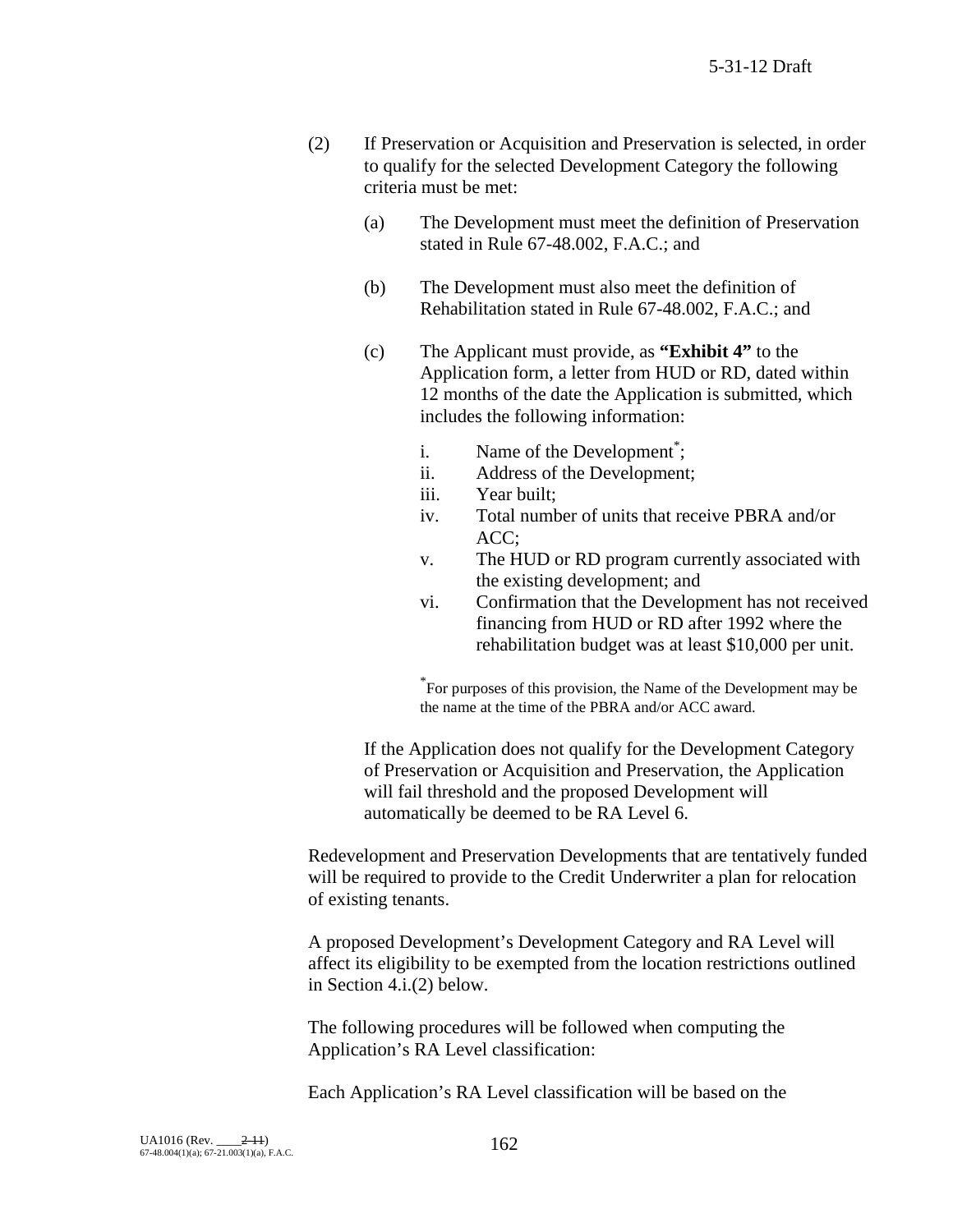percentage of total units receiving PBRA and/or ACC. This percentage will be computed by dividing the total number of units that receive and/or will receive the rental assistance ('rental assistance units') as stated by the Applicant at Section 4.c.(2) of the Application form by the total number of units in the proposed Development as stated by the Applicant at Section 4.c.(1) of the Application form.

The following process will be followed in the event of an inconsistency between the rental assistance units stated at Section 4.c.(2) of the Application form and the number of rental assistance units stated in the applicable letter provided by the Applicant as Exhibit 4. (total number of units that receive and/or will receive PBRA and/or ACC, as applicable):

- If the rental assistance units stated at Section  $4.c.(2)$  of the Application form is zero or if the Applicant fails to answer this question (the question is blank), the Application will be classified as RA Level 6, regardless of what is stated in the applicable letter provided by the Applicant as Exhibit 4.
- If the number of rental assistance units stated at Section 4.c.(2) of the Application form is less than the number of rental assistance units stated in the applicable letter provided by the Applicant as Exhibit 4, the computation will be accomplished utilizing the lower number of rental assistance units stated at Section 4.c.(2) of the Application form.
- If the number of rental assistance units stated at Section 4.c.(2) of the Application form is greater than the number of rental assistance units stated in the applicable letter provided by the Applicant as Exhibit 4, the computation will be accomplished utilizing the lower number of rental assistance units stated in the applicable letter provided by the Applicant as Exhibit 4.

During credit underwriting, regardless of the number of rental assistance units used for the RA Level classification, all funded Applications will be held to the number of rental assistance units stated in the applicable letter provided by the Applicant as Exhibit 4 to the Application form. This requirement will apply throughout the entire Compliance Period, subject to Congressional appropriation and continuation of the rental assistance program.

| <b>Rental Assistance Level</b> | <b>Percentage of Total Units with Rental Assistance</b> |
|--------------------------------|---------------------------------------------------------|
| Level 1                        | All units receive rental assistance (with the exception |
|                                | of up to 2 units)                                       |
| Level 2                        | Greater than 90.00%, and not in Level 1                 |
| Level 3                        | Greater than 75.00%, equal to or less than 90.00%,      |
|                                | and not in Level 1                                      |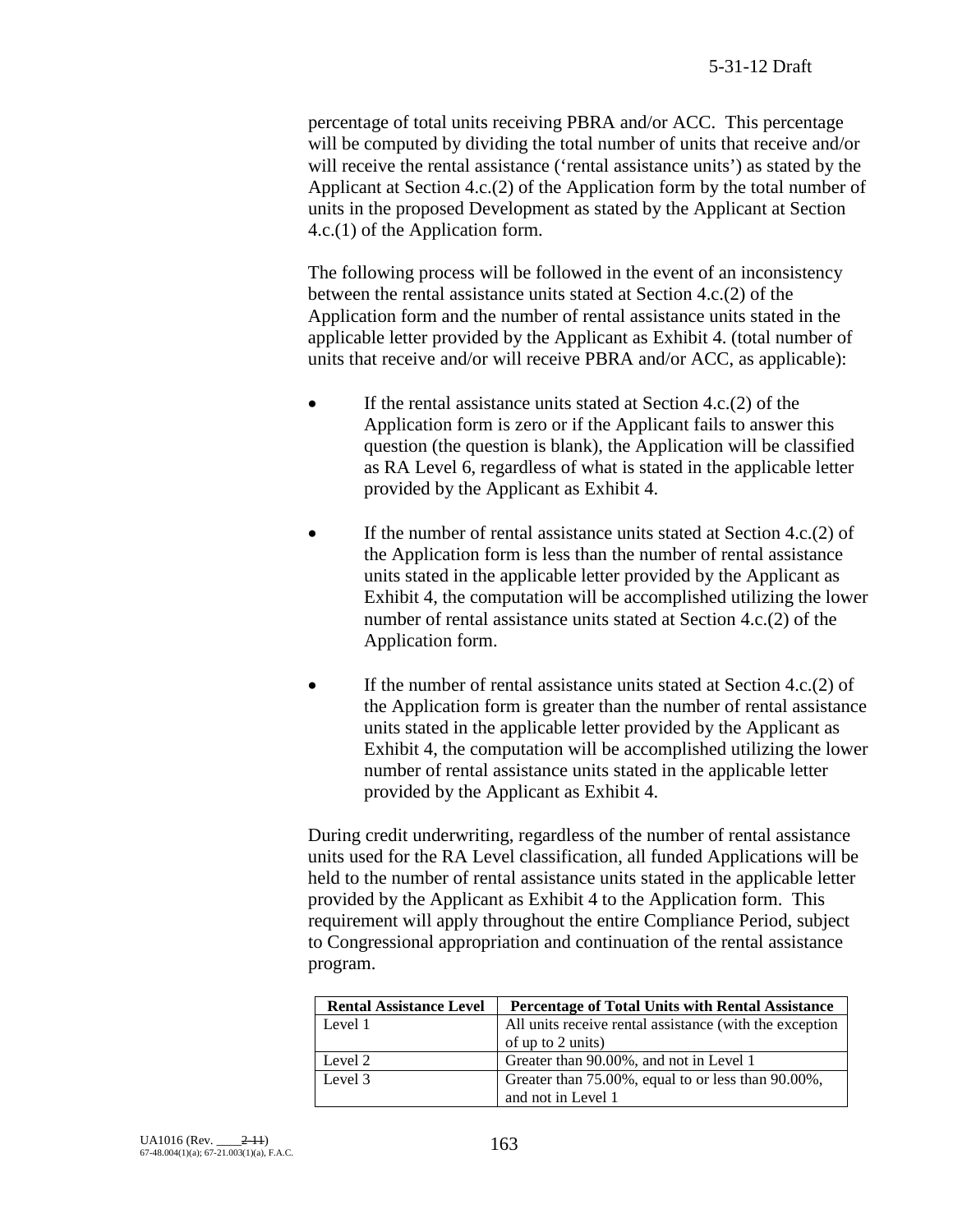| Level 4    | Greater than 50.00%, equal to or less than 75.00%, |  |
|------------|----------------------------------------------------|--|
|            | and not in Level 1                                 |  |
| Level 5    | Greater than 10.00%, equal to or less than 50.00%, |  |
|            | and not in Level 1                                 |  |
| Level $6*$ | 10.00% or less of the total units receive rental   |  |
|            | assistance                                         |  |

\*Applications will be classified RA Level 6 if 10.00% or less of the total units receive rental assistance or if the Applicant fails to meet the criteria outlined above.

#### g. State the Development Type that best describes the proposed Development:

- Garden Apartments
- Townhouses
- High Rise (a building comprised of 7 or more stories)
- Single Family Rental
- **Duplexes**
- Quadraplexes
- Mid-Rise with Elevator (a building comprised of 4 stories)
- Mid-Rise with Elevator (a building comprised of 5 or 6 stories)
- Single Room Occupancy (SRO)
- Other Specify in the Application
- h. Demographic Commitment

Indicate the Demographic Commitment (Elderly, Homeless, Family, or Farmworker/Commercial Fishing Worker)

- i. Development Location
	- (1) Development Location Point

Provide the properly completed and executed Surveyor Certification of Development Location Point for MMRB and Non-Competitive HC Applications form (from the 2011 Universal Application) as **"Exhibit 5"** to the Application form. For purposes of this section of the Application, the Development Location Point is defined as a point located on the proposed Development site within 100 feet of the building with the most units and must consist of the latitude and longitude coordinates determined in degrees, minutes and seconds, with the degrees and minutes stated as whole numbers and the seconds truncated after one decimal place. If the degrees and minutes are not stated as whole numbers and the seconds are not truncated after one decimal place, the latitude and longitude coordinates will not be considered and the Application will fail threshold.

(2) Location Restrictions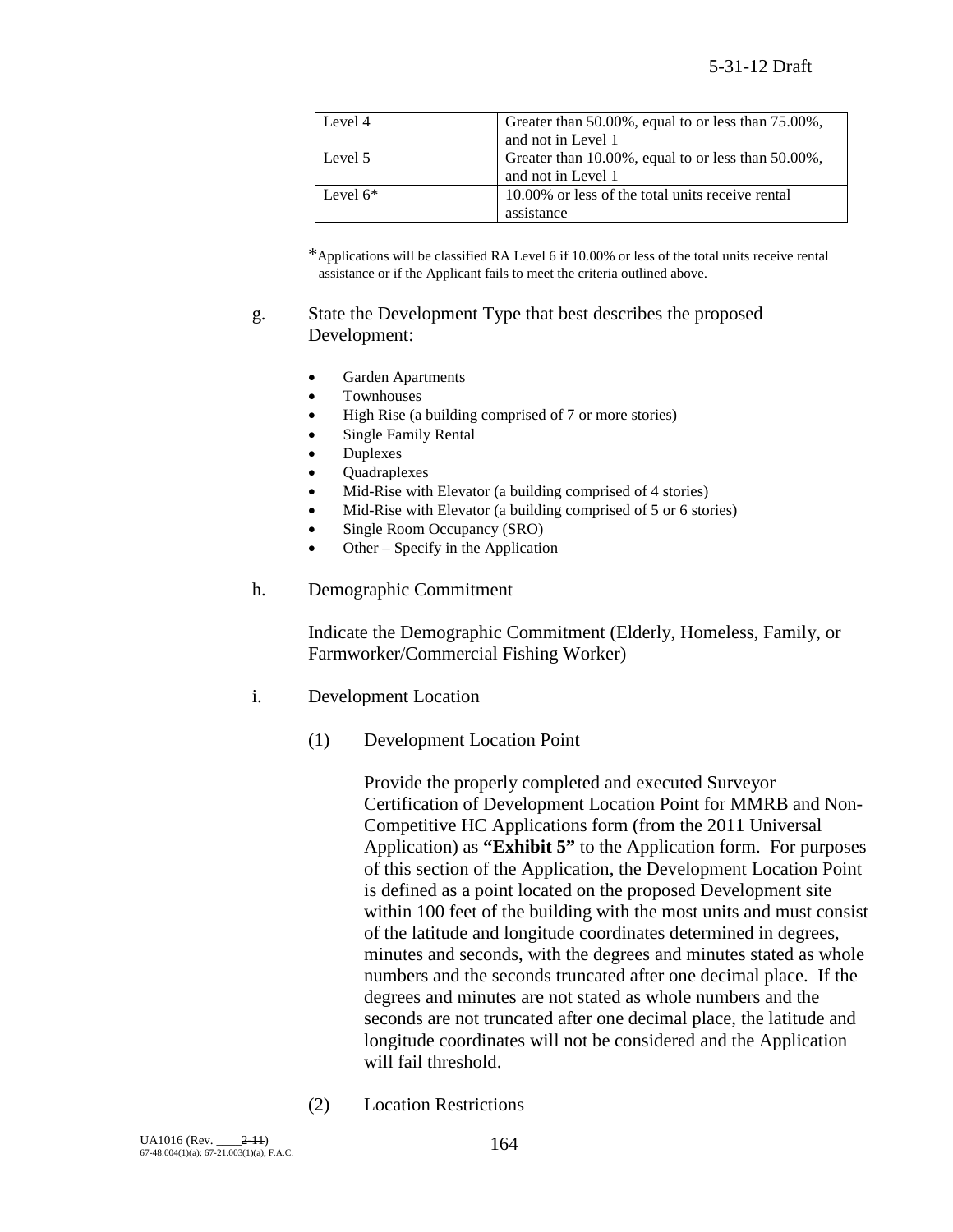An Applicant's eligibility to receive a Preliminary Determination for 4 percent non-competitive Housing Credits will be based on the following:

- (a) A proposed Development will be subject to location restrictions, as outlined below if:
	- (i) For all of the counties on the Restricted Areas Chart (in paragraph (c) below) except Broward County, the proposed Development's Development Location Point is within a 2.5 mile radius of any Florida Housing Guarantee Fund Development that has a Subordinate Mortgage Initiative (SMI) loan, regardless of the Demographic Category for the proposed Development and the applicable Guarantee Fund Development. The proposed Development will, if the Application meets threshold, be subjected to the credit underwriting and approval process outlined in Section B.1.b. below. The longitude/latitude coordinates for the Guarantee Fund Developments with an SMI loan are listed on the following Restricted Areas Chart.

Determination of whether the Development Point latitude/ longitude coordinates stated on the Surveyor Certification of Development Location Point for MMRB and Non-Competitive HC Applications form, provided by the Applicant as Exhibit 5 to the Application form, fall within a 2.5 mile radius around any Florida Housing Guarantee Fund Development that has an SMI loan will be made using Street Atlas USA 2010, published by DeLorme.

(ii) For Broward County, if the proposed Development's Development Location Point is within the area of Broward County specified on the Restricted Areas Chart (in paragraph (c) below), the proposed Development will, if the Application meets threshold, be subjected to the credit underwriting and approval process outlined in Section B.1.b. below.

> Determination of whether the Development Point latitude/ longitude coordinates stated on the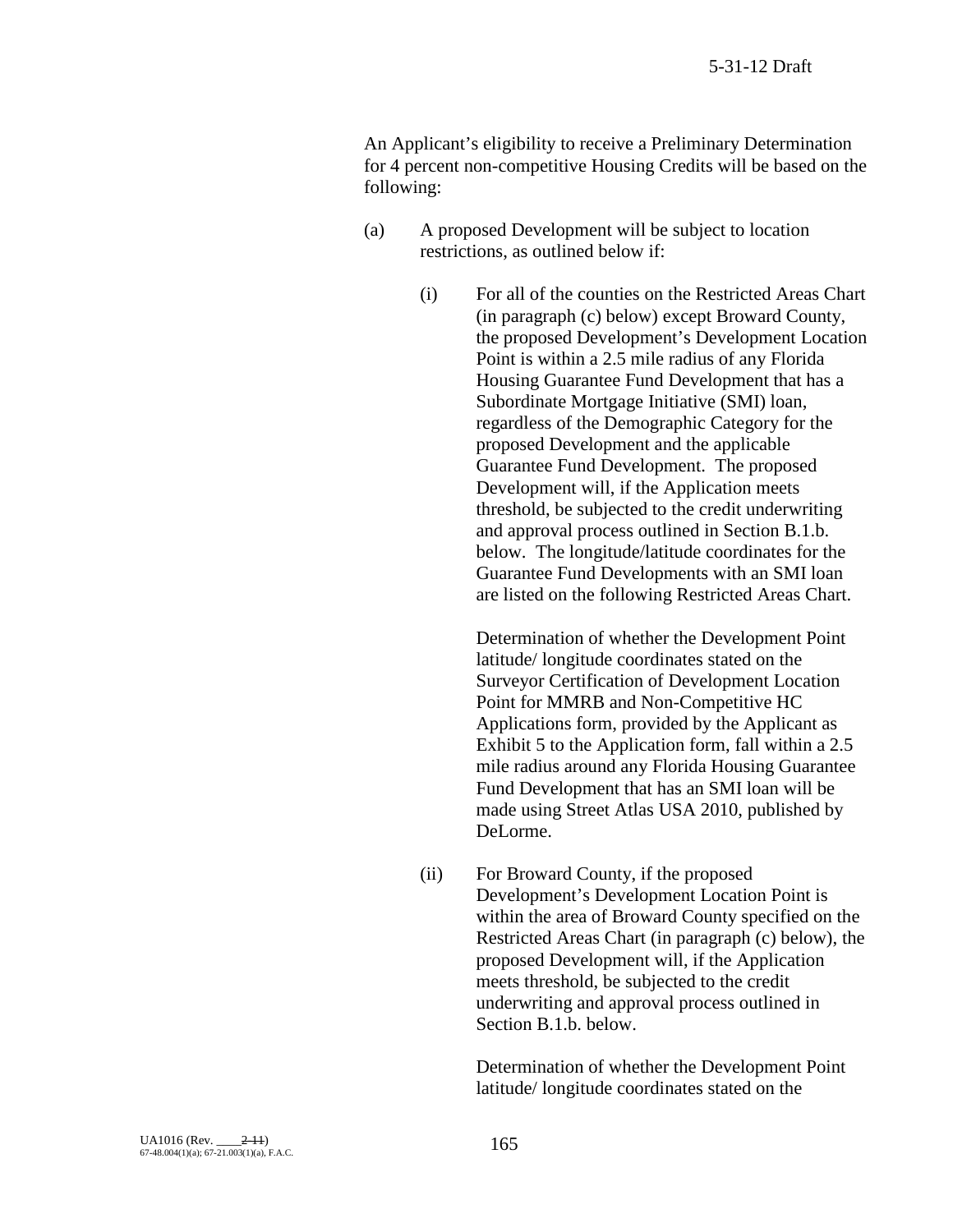Surveyor Certification of Development Location Point for MMRB and Non-Competitive HC Applications form, provided by the Applicant as Exhibit 5 to the Application form, fall within the specified area of Broward County will be made using Street Atlas USA 2010, published by DeLorme.

- (b) A proposed Development that would otherwise be subjected to the location restrictions outlined in  $(a)(i)$  or  $(ii)$ above will be excluded from any of these restrictions if the Applicant selected and qualified at Section 4.f. of the Application form for the Development Category of Redevelopment, Acquisition and Redevelopment, Preservation, or Acquisition and Preservation and has an RA Level classification of RA 1 or RA 2. The proposed Development will, if the Application meets threshold, be subjected to the credit underwriting process outlined in Section B.1.a. below.
- (c) For all other proposed Developments to which (a) and (b) above do not apply, the proposed Development will, if the Application meets threshold, be subjected to the credit underwriting process outlined in Section B.1.a. below.

| <b>Restricted Areas Chart</b> |                                                                                                                                                                                                                                                                                                                                                                                                                                               |  |
|-------------------------------|-----------------------------------------------------------------------------------------------------------------------------------------------------------------------------------------------------------------------------------------------------------------------------------------------------------------------------------------------------------------------------------------------------------------------------------------------|--|
| County                        | Area or Latitude/Longitude Coordinates of FHFC Guarantee Fund<br><b>Developments with SMI Loans</b>                                                                                                                                                                                                                                                                                                                                           |  |
| <b>Broward</b>                | Beginning at the intersection of the Turnpike and SR870/Commercial Blvd, follow<br>SR 870/Commercial Blvd east to SR 811/N. Dixie Hwy/NE 14 <sup>th</sup> Court/NE 5 <sup>th</sup><br>Terrace. Follow SR 811/N. Dixie Hwy/NE 14 <sup>th</sup> Court/NE 5 <sup>th</sup> Terrace south to SR<br>838/Sunrise Blvd. Follow SR 838/Sunrise Blvd west to the Turnpike. Follow the<br>Turnpike north until it intersects with SR870/Commercial Blvd. |  |
| Charlotte                     | N 26 59 29.4, W 82 1 45.5 (Hampton Point) - this also affects DeSoto County and<br>Sarasota County                                                                                                                                                                                                                                                                                                                                            |  |
| Collier                       | N 26 9 59.8, W 81 41 24 (Noah's Landing)<br>N 26 9 40.7, W 81 41 37.4 (Tuscan Isles)                                                                                                                                                                                                                                                                                                                                                          |  |
| DeSoto                        | N 26 59 29.4, W 82 1 45.5 (Hampton Point) - this also affects Charlotte County<br>and Sarasota County                                                                                                                                                                                                                                                                                                                                         |  |
| Duval                         | N 30 23 .6, W 81 36 13 (Sundance Pointe)                                                                                                                                                                                                                                                                                                                                                                                                      |  |
| Flagler                       | N 29 15 3.7, W 81 6 40.4 (San Marco) - this also affects Volusia County                                                                                                                                                                                                                                                                                                                                                                       |  |
| Hendry                        | N26 35 36.4, W 81 38 29 (Andros Isle) - this also affects Lee County                                                                                                                                                                                                                                                                                                                                                                          |  |
| Hillsborough                  | N 28 0 11.2, W 82 8 29.4 (Woodbridge)                                                                                                                                                                                                                                                                                                                                                                                                         |  |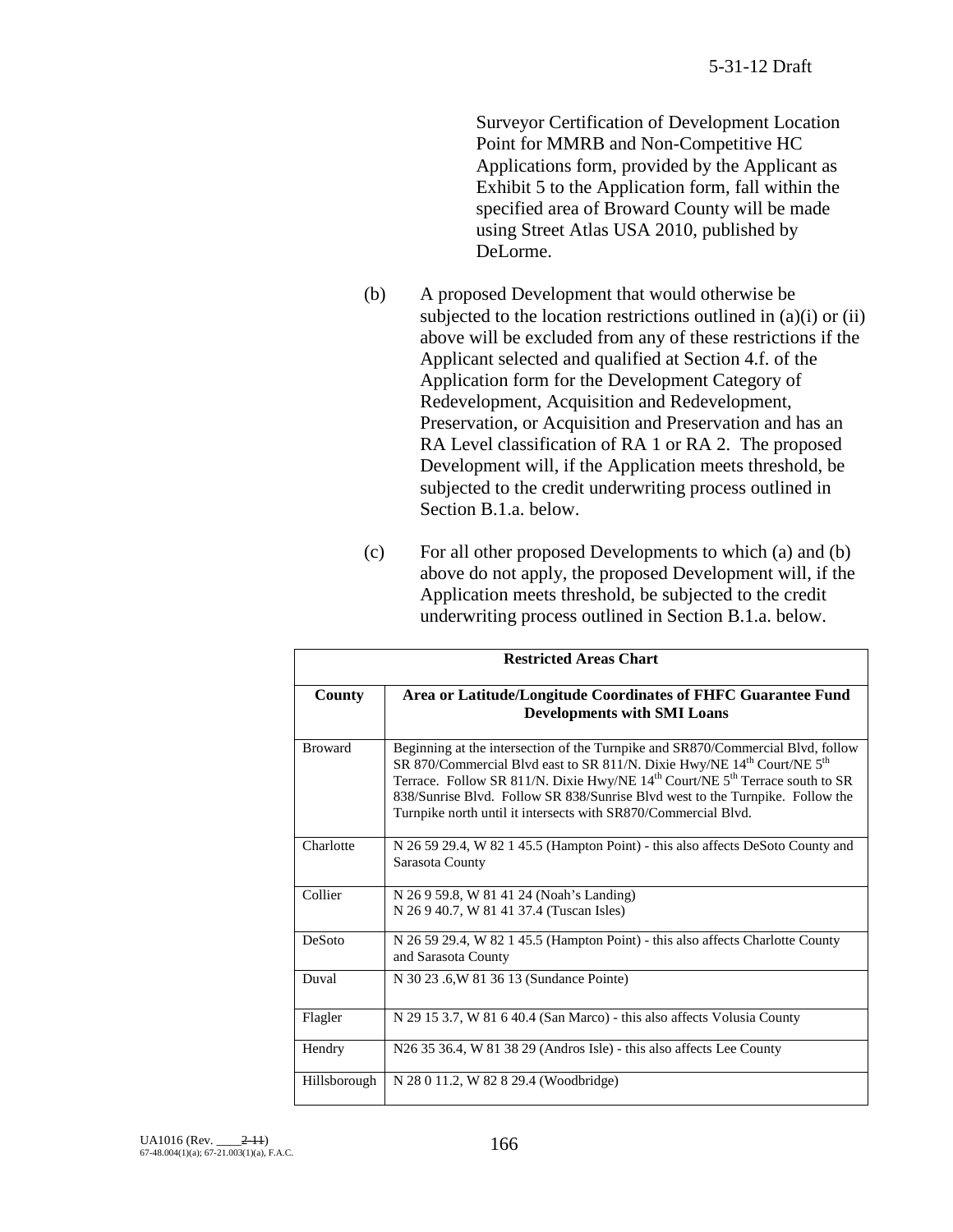| <b>Indian River</b> | N 27 35 11.8, W 80 24 33.2 (Woods at Vero) - this also affects St. Lucie County                                                                                                 |
|---------------------|---------------------------------------------------------------------------------------------------------------------------------------------------------------------------------|
| Lake                | N 28 48 57.9, W 81 40 14.8 (Spring Harbor) - this also affects Orange County<br>N 28 47 1.7, W 81 17 40.6 (Windchase) - this also affects Seminole County and<br>Volusia County |
| Lee                 | N 26 35 36.4, W 81 38 29 (Andros Isle) - this also affects Hendry County<br>N 26 35 55.6, W 81 48 49.8 (Bernwood)<br>N 26 36 31, W 81 51 3.6 (Westwood)                         |
| Manatee             | N 27 29 14, W 82 31 47.7 (River Trace Senior)                                                                                                                                   |

| County     | Area or Latitude/Longitude Coordinates of FHFC Guarantee Fund<br><b>Developments with SMI Loans</b>                                                                                                                                                                                                              |
|------------|------------------------------------------------------------------------------------------------------------------------------------------------------------------------------------------------------------------------------------------------------------------------------------------------------------------|
| Orange     | N 28 29 26.9, W 81 24 10.9 (Grande Pointe)<br>N 28 36 21.7, W 81 25 20.7 (Nassau Bay I and II) - this also affects Seminole<br>County<br>N28 34 9.2, W81 25 50.6 (Oak Glen)<br>N 28 48 57.9, W 81 40 14.8 (Spring Harbor) - this also affects Lake County                                                        |
| Palm Beach | N 26 41 30.9, W 80 10 40.5 (Colony Park)<br>N 26 46 32.9, W 80 6 29.6 (Indian Trace)<br>N 26 35 11.4, W 80 5 0.6 (Marina Bay)<br>N 26 47 58.6, W 80 5 11.1 (Venetian Isles I)<br>N 26 48 3.3, W 80 5 6.4 (Venetian Isles II)<br>N 26 39 29.2, W 80 7 20.7 (Windsor)                                              |
| Sarasota   | N 26 59 29.4, W 82 1 45.5 (Hampton Point) - this also affects DeSoto County and<br><b>Charlotte County</b>                                                                                                                                                                                                       |
| Seminole   | N 28 48 55.9, W 81 19 6.7 (Stratford Point) - this also affects Volusia County<br>N 28 47 1.7, W 81 17 40.6 (Windchase) - this also affects Volusia County and<br>Lake County<br>N 28 45 11.3, W 81 17 18.5 (Wyndham)<br>N 28 36 21.7, W 81 25 20.7 – (Nassau Bay I and II) - this also affects Orange<br>County |
| St. Johns  | N 29 52 14.5, W 81 20 32.7 (Whispering Woods)                                                                                                                                                                                                                                                                    |
| St. Lucie  | N 27 20 46.4, W 80 22 56.6 (Peacock Run)<br>N 27 25 27.6 W 80 22 33.5 (Sabal Chase)<br>N 27 35 11.8, W 80 24 33.2 (Woods at Vero) - this also affects Indian River<br>County                                                                                                                                     |
| Volusia    | N 29 15 3.7, W 81 6 40.4 (San Marco) - this also affects Flagler County<br>N 28 48 55.9, W 81 19 6.7 (Stratford Point) - this also affects Seminole County<br>N 28 47 1.7, W 81 17 40.6 (Windchase) - this also affects Seminole County and<br>Lake County                                                       |

## j. Set-Aside Commitment:

(1) Indicate the minimum set-aside (20% of units at 50% AMI or less, 40% of units at 60% AMI or less, or deep rent skewing option as defined in Section 42, IRC, as amended.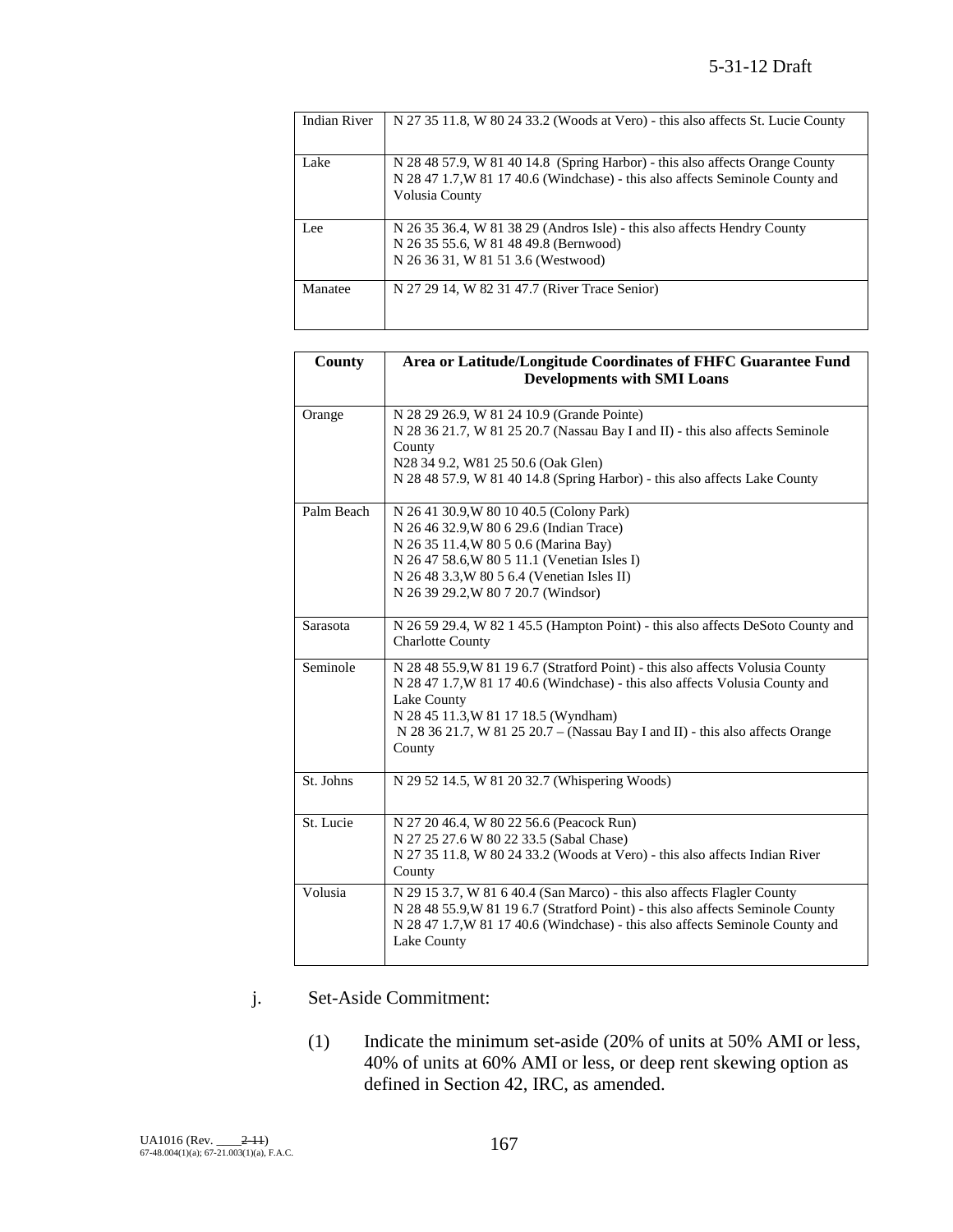Note: Choosing the 20 percent at 50 percent AMI or less minimum set-aside will restrict ALL set-aside units at 50 percent or less of the AMI pursuant to IRS regulations. Applicants may choose the 40 percent at 60 percent AMI or less minimum setaside without committing to setting aside any of the units at the 60 percent AMI level. For example, an Applicant may commit to setting aside 40 percent at 50 percent AMI and this would also be considered 40 percent at 60 percent AMI or less.

- (2) Complete the Set-Aside Breakdown Chart by listing the percentage of residential units, stated in whole numbers, to be set aside at each selected AMI level. Where reasonably possible, Applicants will be required to keep the unit mix consistent across each committed AMI level.
- (3) Indicate the total affordability period (the length of time the units will be set-aside). Note: any commitment to set aside units beyond the HC minimum 30 years is an irrevocable commitment to waive the option to convert to market after year fourteen (14).
- 5. Funding:
	- a. State the amount of non-competitive Housing Credits requested in this Application.
	- b. Finance Documents:
		- (1) If the credit underwriting for the bonds is complete and it was prepared by a Credit Underwriter under contract with the Corporation, provide a complete copy of the final credit underwriting report as **"Exhibit 6"** to the Application form.
		- (2) If the credit underwriting for the bonds has not been completed or has been completed by a credit underwriter not under contract with the Corporation, provide the following information:
			- (a) Provide the completed Development Cost Pro Forma, the Detail/Explanation Sheet, if applicable, the Construction or Rehab Analysis and the Permanent Analysis (from the 2013 2011 Universal Application) as **"Exhibit 6"** to this Application.
			- (b) Bond Financing
				- i. State the name of the assigned Credit Underwriter; and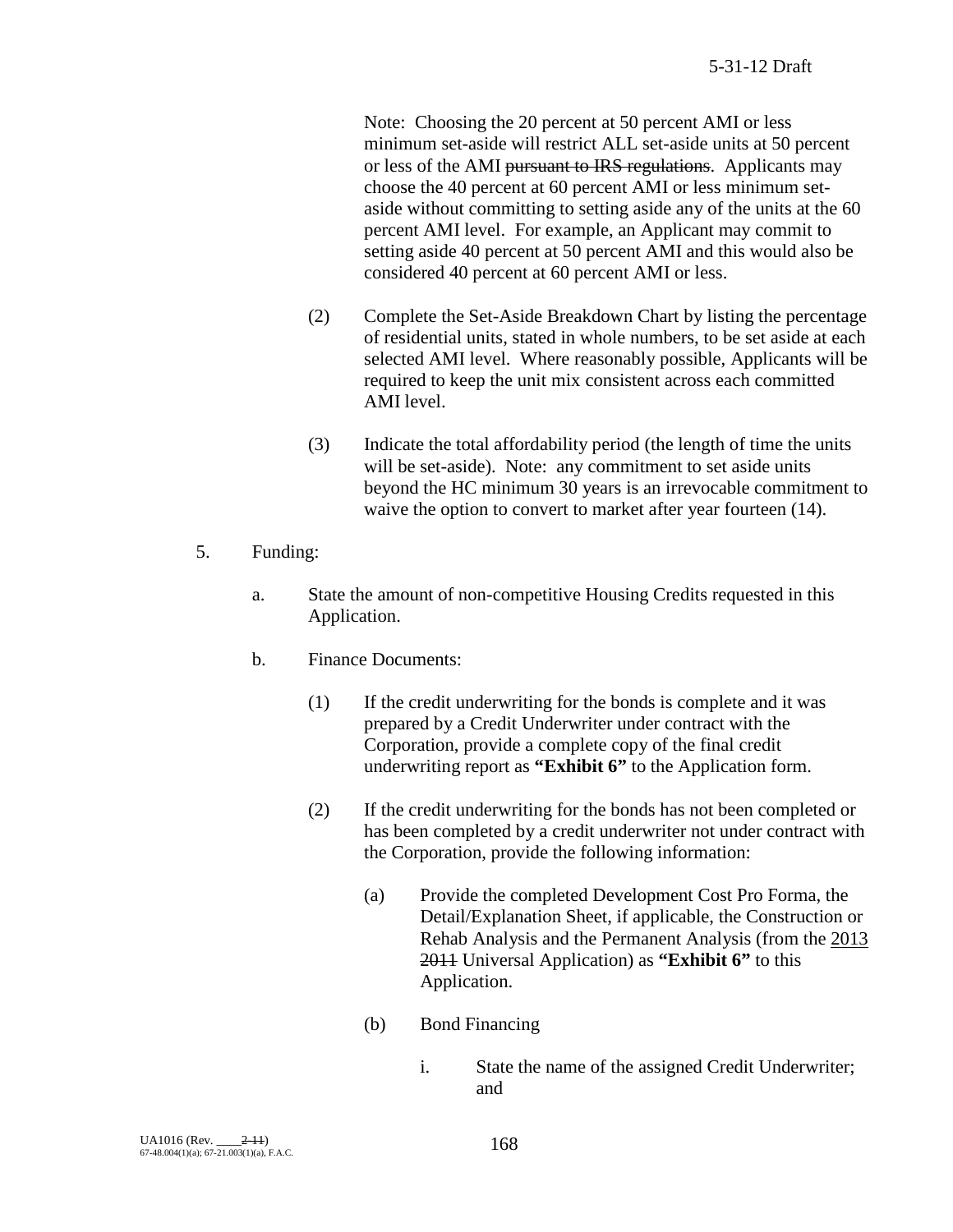- ii. Provide a copy of the inducement resolution or acknowledgement resolution awarding the Bonds as **"Exhibit 7"** to this Application form.
- (c) Housing Credit Equity

Provide the following documentation as **"Exhibit 8"** to this Application form, as applicable:

- i. If the equity agreement has closed, provide a copy of the closed limited partnership agreement or limited liability company operating agreement; or
- ii. If the equity agreement has not closed, provide a copy of the equity commitment, executed by both parties.
- (d) Other Financing

Provide a copy of all other funding commitments that will be used as a source of financing for the proposed Development as **"Exhibit 9"** to this Application form.

(e) Deferred Developer Fee

For each Developer committing to defer some or all of the Developer fee, provide a completed and executed Commitment to Defer Developer Fee form (from the 2011 Universal Application) as **"Exhibit 10"** to this Application form.

6. Applicant Certification:

The Application labeled "Original Hard Copy" must be submitted with an original signature. Signatures in blue ink are preferred.

#### **B. Credit Underwriting Review and Rule Requirements**

1. Credit Underwriting Review

Applications that meet threshold will be subjected to the applicable credit underwriting process outlined in  $a(1)$ ,  $a(2)$ ,  $b(1)$  or  $b(2)$  below:

a. Proposed Developments Not Subject to Location Restrictions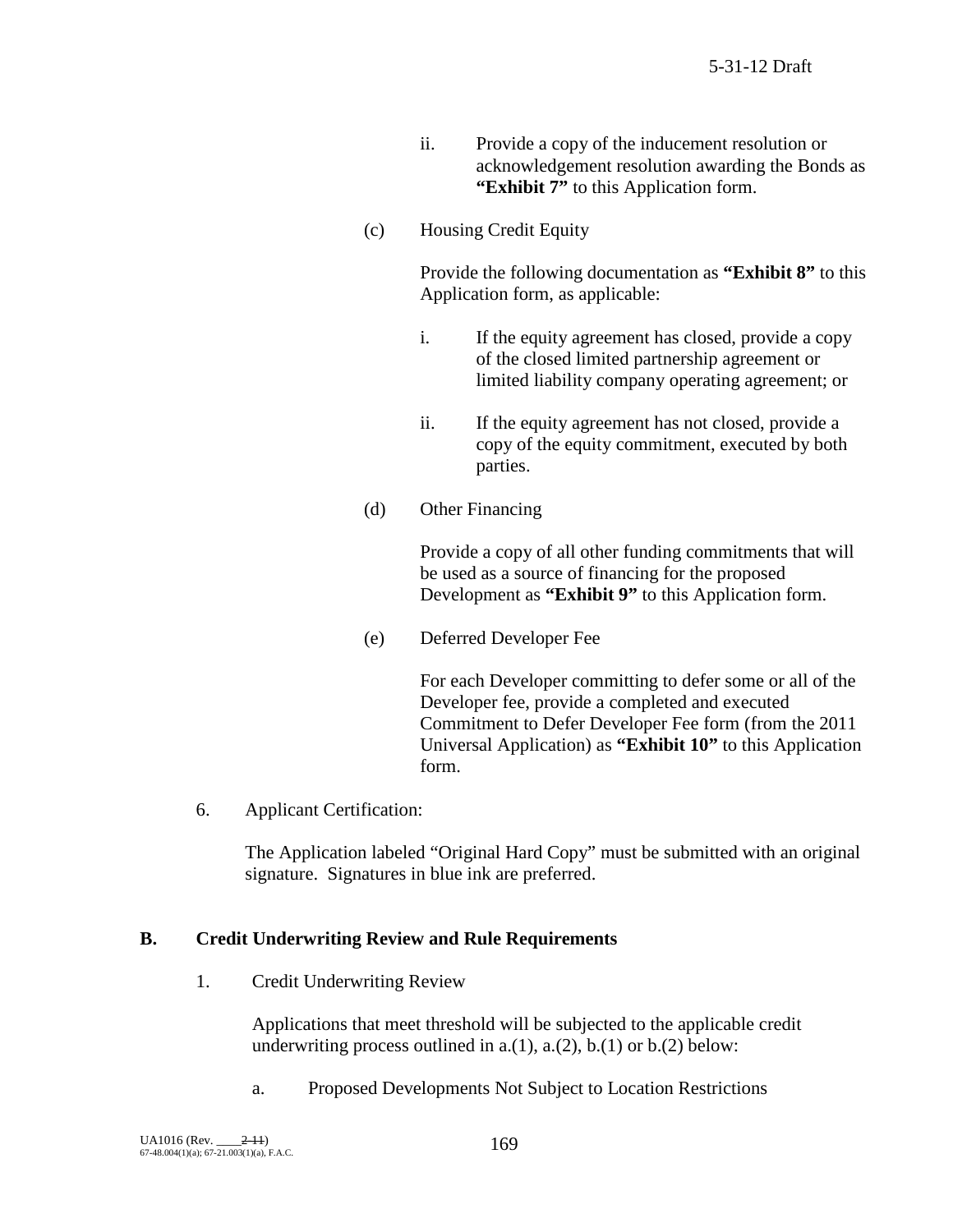The credit underwriting process will proceed as outlined in (1) or (2) below if the proposed Development is not subjected to the location restrictions outlined in Section  $A.4.i.(2)(a)(i)$  or (ii) above.

- (1) If the final credit underwriting report (CUR) for the bonds was prepared by a Credit Underwriter under contract with the Corporation and was provided as outlined in Section A.5.b.(1) above, the Corporation will issue an invitation to enter credit underwriting and upon acceptance and payment of the required credit underwriting fee, the Credit Underwriter will prepare an update to the final bonds CUR to ensure compliance with the requirements of Section 42 of the IRC, as amended. The Preliminary Determination for the 4 percent HC will be issued upon completion of a satisfactory CUR update.
- or
- (2) If the credit underwriting report (CUR) for the bonds has not been completed or has been completed by a credit underwriter not under contract with the Corporation and the required information was provided as outlined in Section A.5.b.(2) above, the Corporation will issue an invitation to enter credit underwriting and upon acceptance and payment of the required credit underwriting fee, the Credit Underwriter will prepare a CUR in accordance with the requirements of paragraph 67-48.027(2)(d), F.A.C. The Preliminary Determination for the 4 percent HC will be issued upon completion of a satisfactory CUR.
- b. Proposed Developments Subject to Location Restrictions

The credit underwriting process will proceed as outlined in (1) or (2) below if the proposed Development is subject to the location restrictions outlined in Section  $A.4.i.(2)(a)(i)$  or (ii) above.

(1) If the final credit underwriting report (CUR) for the bonds was prepared by a Credit Underwriter under contract with the Corporation and was provided as outlined in Section A.5.b.(1) above, the Corporation will issue an invitation to the Applicant to enter credit underwriting at its own risk and upon acceptance and payment of the required credit underwriting fee, the Credit Underwriter will prepare an update to the final bonds CUR to (i) address market and impact issues, and (ii) ensure compliance with the requirements of Section 42 of the IRC, as amended. The CUR update will require final approval of the Board prior to issuance of the Preliminary Determination for the 4 percent HC.